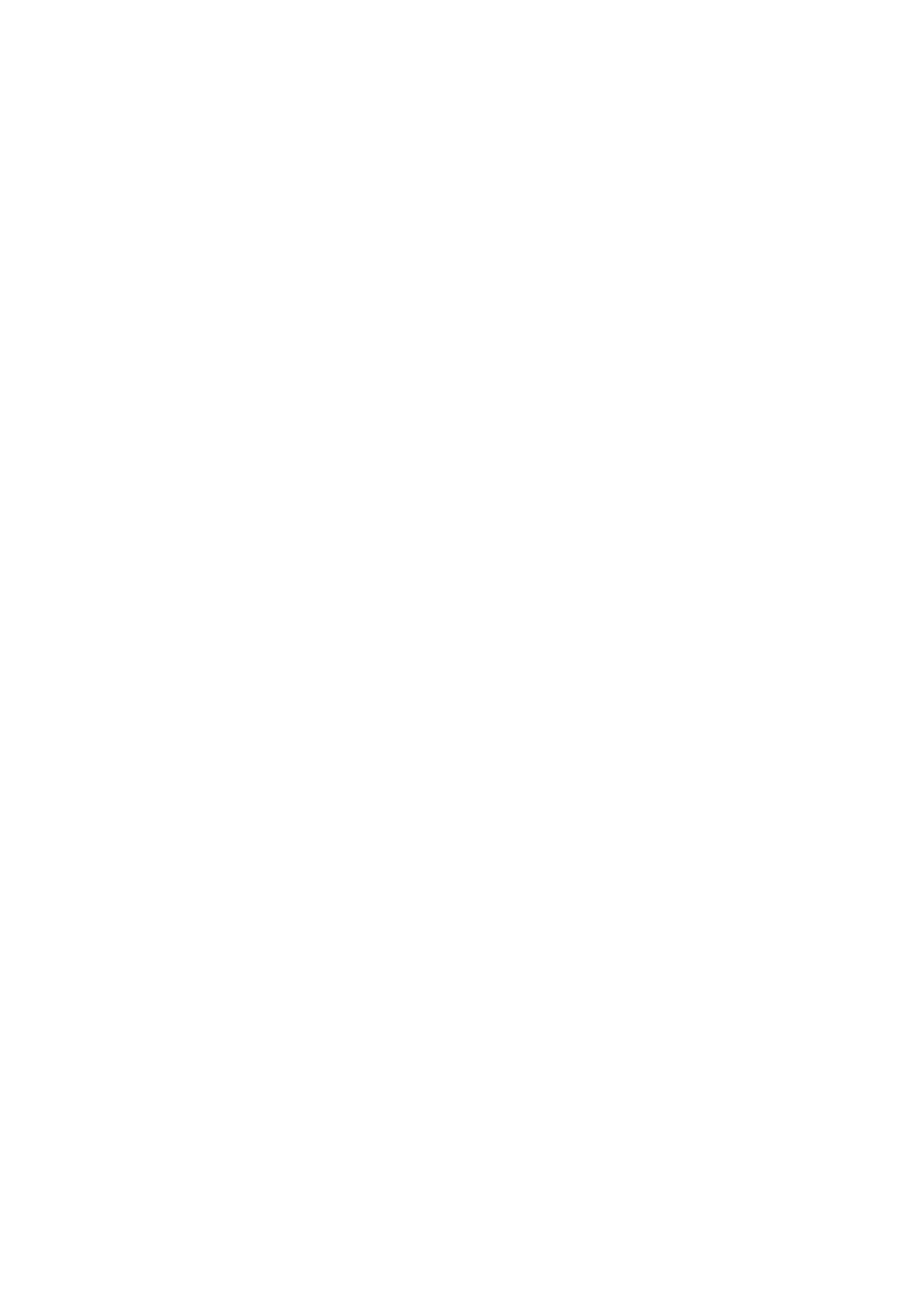## Putin's Grand Strategy: The Eurasian Union and Its Discontents

Editors

S. Frederick Starr Svante E. Cornell

© Central Asia-Caucasus Institute & Silk Road Studies Program – A Joint Transatlantic Research and Policy Center

Johns Hopkins University-SAIS, 1619 Massachusetts Ave. NW, Washington, D.C. 20036 Institute for Security and Development Policy, V. Finnbodavägen 2, Stockholm-Nacka 13130, Sweden www.silkroadstudies.org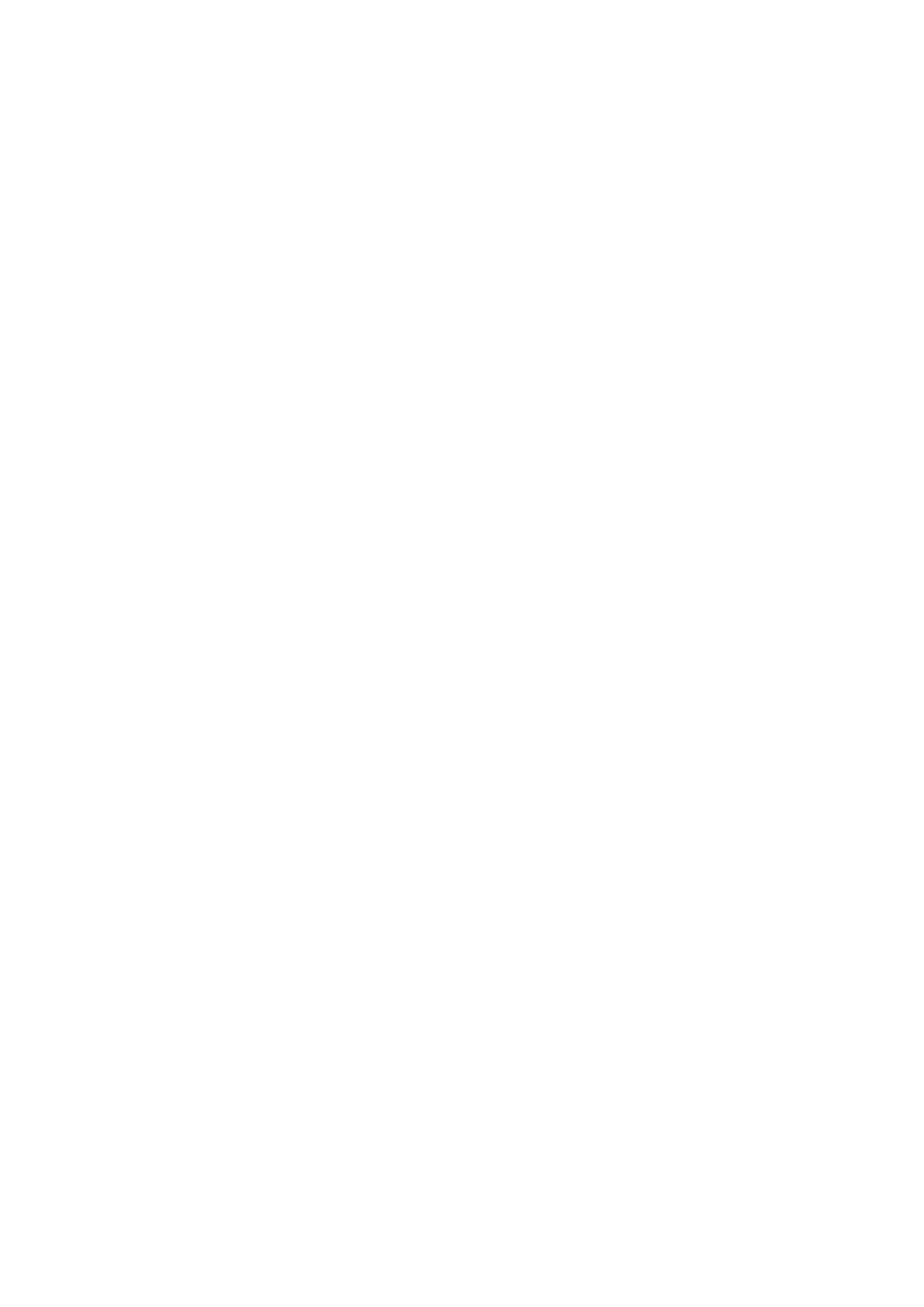"Putin's Grand Strategy: The Eurasian Union and Its Discontents" is a *Monograph* published by the Central Asia-Caucasus Institute and the Silk Road Studies Program. *Monographs* provide comprehensive analyses of key issues presented by leading experts. The Joint Center is a transatlantic independent and non-profit research and policy center. It has offices in Washington and Stockholm and is affiliated with the Paul H. Nitze School of Advanced International Studies of Johns Hopkins University and the Stockholm-based Institute for Security and Development Policy. It is the first institution of its kind in Europe and North America, serving a large and diverse community of analysts, scholars, policy-watchers, business leaders, and journalists. The Joint Center is at the forefront of research on issues of conflict, security, and development in the region. Through its applied research, publications, research cooperation, public lectures, and seminars, it functions as a focal point for academic, policy, and public discussion regarding the region.

The opinions and conclusions expressed in this study are those of the authors only, and do not necessarily reflect those of the Joint Center or its sponsors.

Cover pictures: Putin and binoculars, Alexei Nikolsky of Associated Press, used with permission. Three presidents, Viktor Drachev, Creative Commons. Putin and map, Reuters, used with permission.

© Central Asia-Caucasus Institute & Silk Road Studies Program, 2014

ISBN: 978-91-86635-82-4

Printed in Singapore

Distributed in North America by:

The Central Asia-Caucasus Institute Paul H. Nitze School of Advanced International Studies 1619 Massachusetts Ave. NW, Washington, D.C. 20036 Tel. +1-202-663-7723; Fax. +1-202-663-7785 E-mail: caci2@jhu.edu

Distributed in Europe by:

The Silk Road Studies Program Institute for Security and Development Policy V. Finnbodavägen 2, SE-13130 Stockholm-Nacka E-mail: info@silkroadstudies.org

Editorial correspondence should be addressed to either of the addresses above (preferably by e-mail.)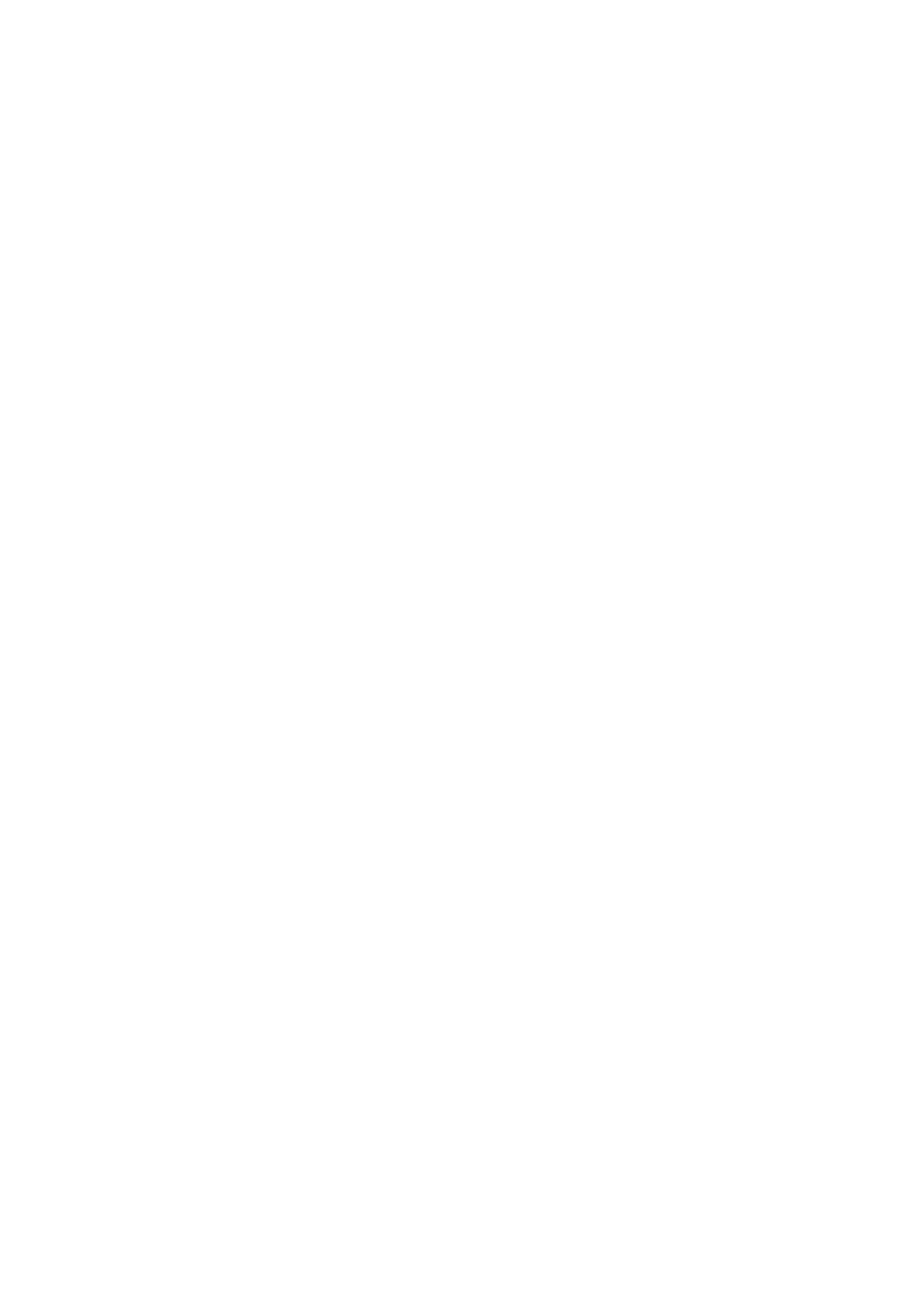## Contents

| S. Frederick Starr and Svante E. Cornell                                |
|-------------------------------------------------------------------------|
|                                                                         |
| Stephen Blank                                                           |
|                                                                         |
| Richard Weitz                                                           |
| 4. The CSTO: Military Dimension of the Russian Reintegration Effort  40 |
| Pavel Baev                                                              |
| 5. The Economics of the Customs Union and Eurasian Union 49             |
| <b>Richard Pomfret</b>                                                  |
|                                                                         |
| S. Frederick Starr and Svante E. Cornell                                |
|                                                                         |
| John C. K. Daly                                                         |
|                                                                         |
| Armen Grigoryan                                                         |
|                                                                         |
| Johan Engvall                                                           |
|                                                                         |
| James Sherr                                                             |
|                                                                         |
| Mamuka Tsereteli                                                        |
|                                                                         |
| Svante E. Cornell                                                       |
|                                                                         |
| S. Frederick Starr                                                      |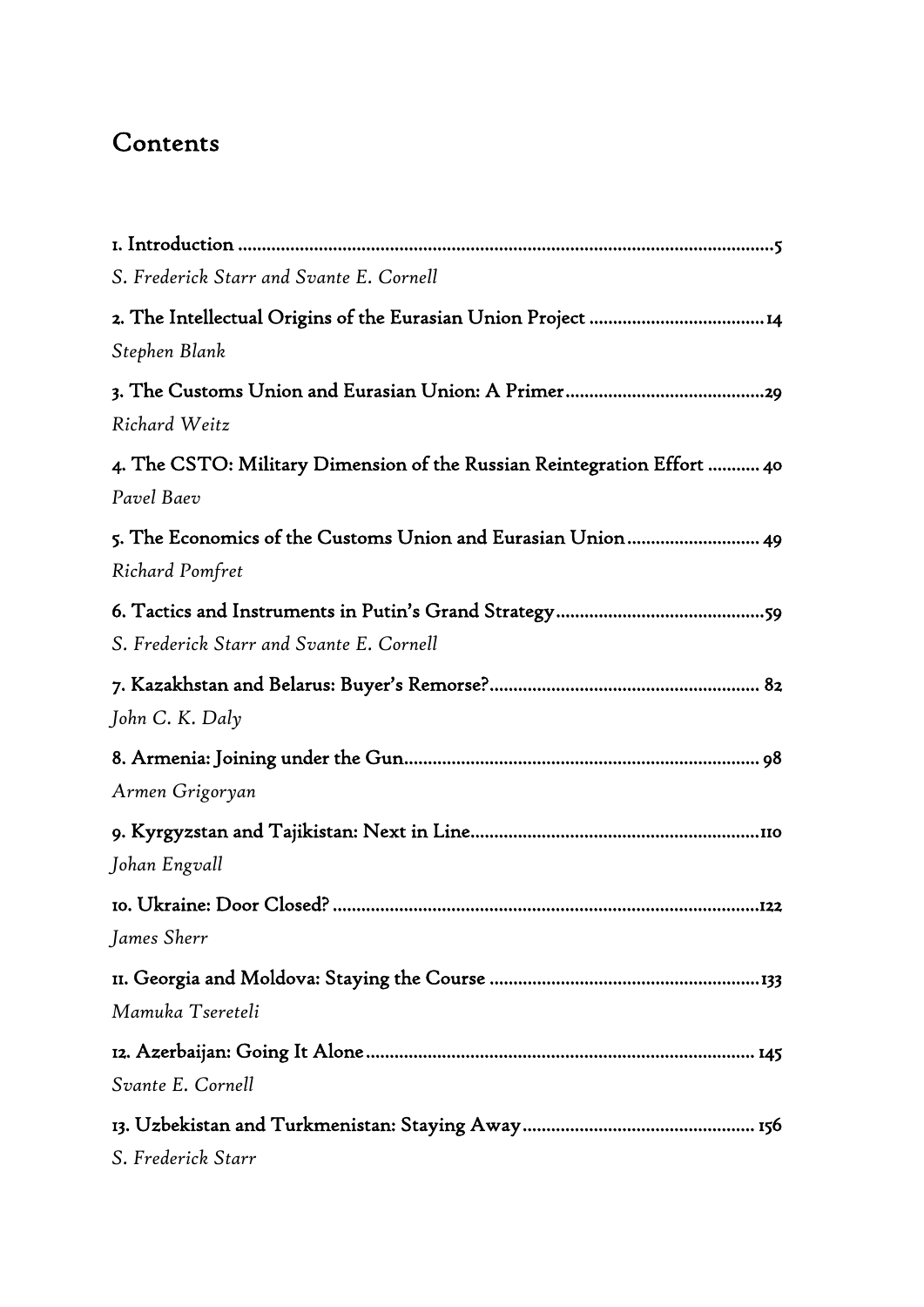| Slavomír Horák     |
|--------------------|
|                    |
| Svante E. Cornell  |
|                    |
| S. Frederick Starr |
| 200                |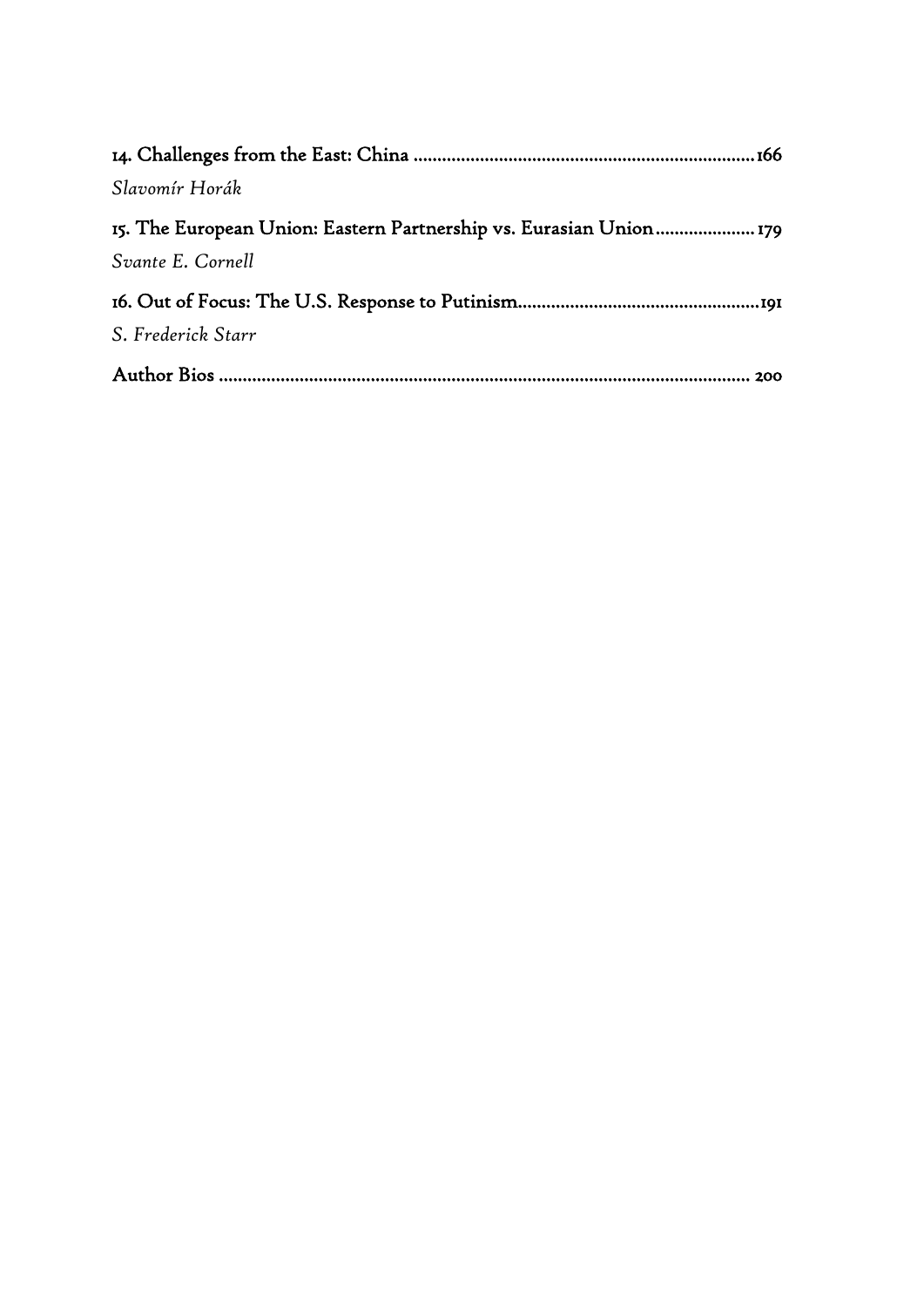## Introduction

*S. Frederick Starr and Svante E. Cornell* 

Even before Vladimir Putin's designation as president-elect of the Russian Federation it was clear that he had very different views of his country and its future than his predecessor and patron, Boris Yeltsin. His KGB background and his ruthless early military actions in Chechnya suggested to some, but certainly not all, Russian and western commentators that he viewed the preservation and advancement of the Russian state itself, and not merely of the citizens of Russia, as the purpose and end of policy.

Rising world oil and gas prices and the swelling inflow of funds to the treasury resulting from those increases enabled him to do just enough for the people to convince a majority of the Russian public that the two ends were compatible and that whatever promoted the state promoted society as well.

Only gradually did Putin's single-minded focus on restoring what he defined as the geographical integrity and honor of the Russian state become evident. And it took yet more time for the world at large to understand how far he was willing to go in pursuit of that end. The inability or reluctance of western and other policymakers, intelligence services, and independent foreign affairs experts to grasp this dedication on Putin's part ranks as an analytic failure of the first rank. Meanwhile, Putin seized the initiative in his military attack on Georgia in 2008, in his multi-dimensional but non-military assault on Kyrgyzstan in 2010, and then in his invasion of Ukraine and seizure of Crimea and other territories in 2014.

Each of these initiatives, and many others that lacked a clear military component, constituted a direct assault on an international system built upon territo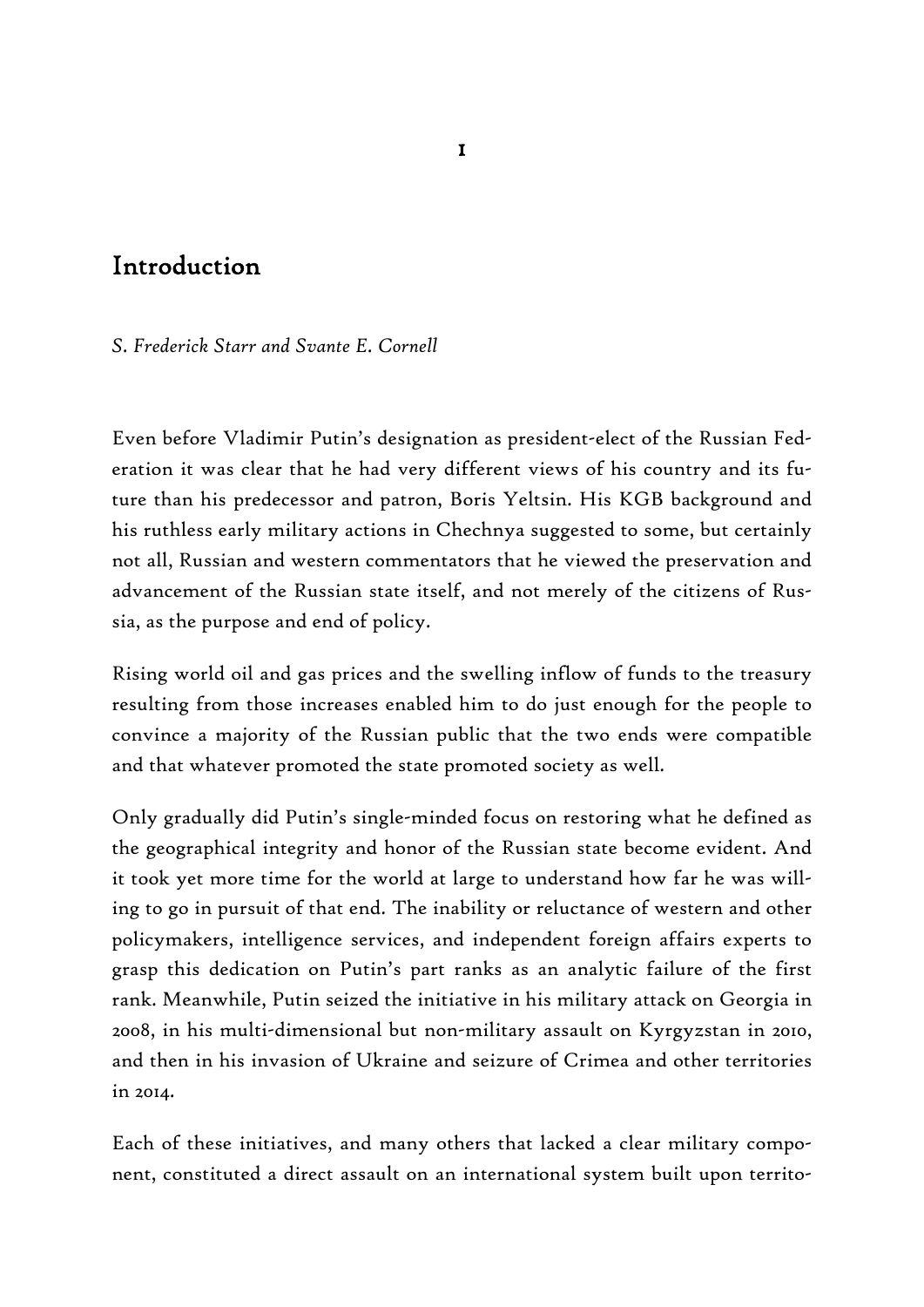rial integrity and accepted notions of sovereignty. For a variety of reasons, some arising from good will and others from blunt business interests, the West chose to deal with each of these events individually. Those who insisted on "connecting the dots" were accused of suffering from a hangover from the Cold War and a yearning for a return to the bi-polar politics of yore. In any case, the many Russians and foreign analysts who hypothesized that all these diverse initiatives on Putin's part arose from a single strategy failed to make their case in a convincing manner.

Nonetheless, events between the invasion of Georgia and the armed seizure of Ukrainian territory in 2014 forced policy makers and international affairs specialists worldwide to acknowledge the possibility that the Russian Republic under Vladimir Putin has reorganized its entire foreign and domestic policy in order to pursue a single objective, namely, the establishment of a new kind of union comprised of former Soviet republics and headed by Russia itself. Even some of those in Europe and America who in 2008 had failed or refused to see that Russia's invasion of Georgia was not merely a response to that small country's seeming to thumb its nose at the Kremlin, but an important building block in Putin's much larger geopolitical edifice. In the end, Putin himself dispelled all doubts on this matter when he attempted first to prop up what he took to be a pro-Moscow government in Kiev, then seized Crimea, and finally invaded Ukraine, first with a motley but well equipped band of irregulars, and then with regular Russian army forces.

Most discussions of Russia's new course have focused on Putin's stated intention to redress the consequences of the collapse of the U.S.S.R. in 1991, an event which he called, in an address to the Russian Parliament in 2005, "the major geopolitical disaster of the century." Some have taken note of his oft-stated dream of a new union of republics that could be built on the same territory as the U.S.S.R., beginning with economic ties and then deepening the "integration" to include politics, security, and culture.

The sources of the disconnect to date between the West's perception of Putin's increasingly aggressive military actions and its disinclination or inability to link them directly to any larger strategic goal are not hard to find. To take Putin seriously challenges the assumption that a new Europe could be built mainly on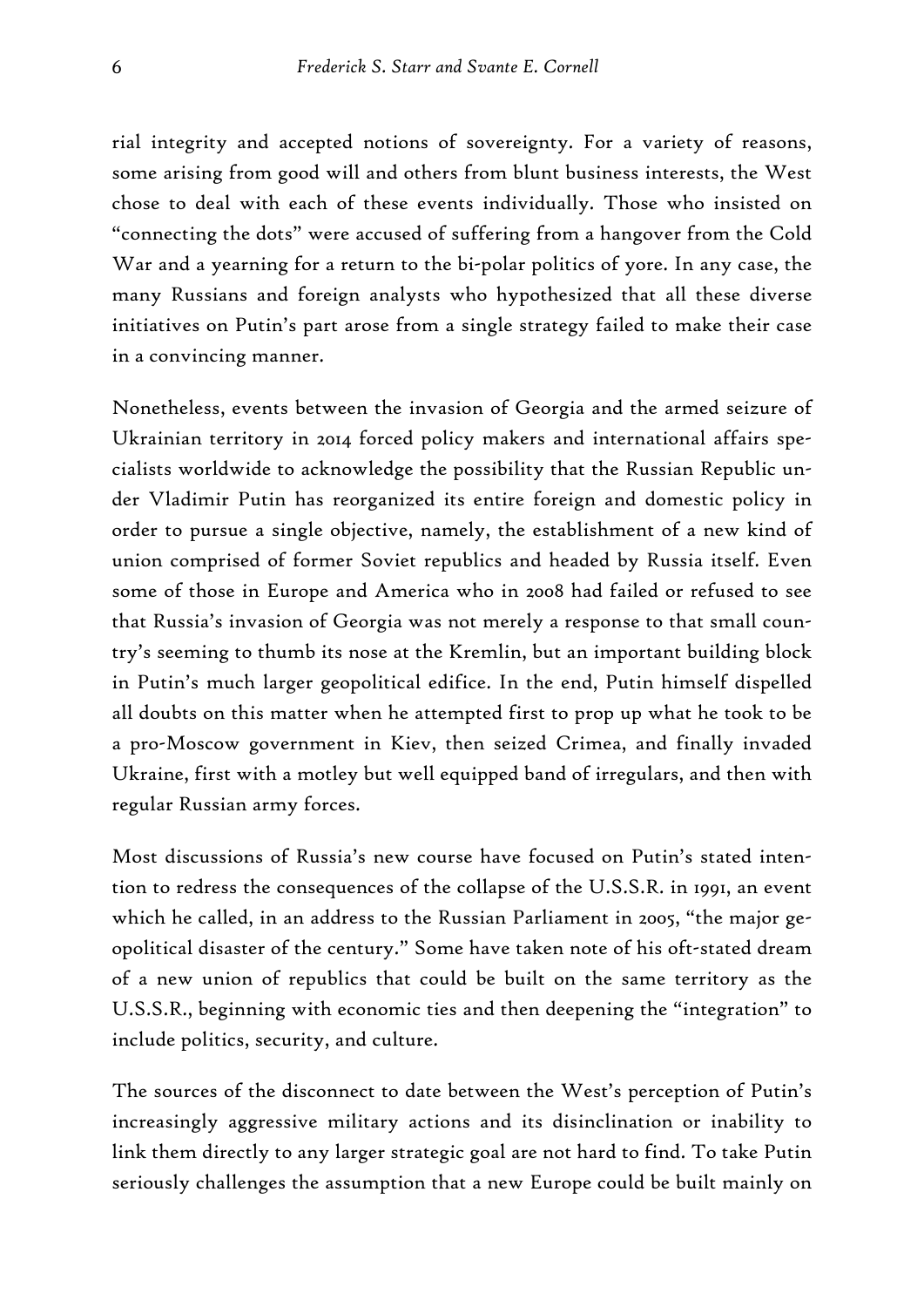#### *Introduction*

soft power. In America it meant laying aside the optimistic notion that post-Soviet Russia would be a partner rather than adversary. The disconnect can also be traced in part to a paradoxical aspect of Putin's own approach. He may no longer be a Marxist but in some ways he remains a determinist. He expands grandly on how the "integration" process on former Soviet territories is driven by History itself; he asserts that it is advanced by deep economic and social forces similar to those that built the European Union, and that it is hence inevitable. But at the end of the day, he shows himself to be a doubter. Hence his constant readiness to seize on the slightest sign of indecision or weakness in any of his target countries as an opportunity for Moscow. He seems to be saying that History needs help, and Putin repeatedly casts himself into the role of History's helper, an opportunist *par excellence*, who is prepared to move swiftly when opportunity calls. The West is not prepared for such adroitness.

This same paradox can be seen in the actions, but not the thoughts, of both Marx and Lenin. Marx had predicted an eventual proletarian revolution at some point in the future; Young Lenin, following Marx, assumed the revolution could only occur in a developed bourgeois society. But both showed themselves ready to cast aside all philosophizing about inevitable changes in the distant future the moment they saw an opportunity in the present. This opportunism led Marx to embrace the revolutions of 1848, just as it led Lenin to seize on the possibility of fomenting revolution in still-feudal and certifiably un-bourgeois Russia. Similarly, Putin needs to paint his grand vision as inevitable but in the end he knows its realization depends on him alone and on his tactical focus and speed.

Many have pointed out the similarities between Putin's "new Russian order" and the old Soviet Union, while others have underscored the differences between the Soviet past and Putin's picture of the future. Either way, the very boldness of his dream fully warrants our careful attention. After all, it is extremely rare in history for empires of any sort, once they have collapsed, to be reconstituted under any conceivable terms. No European empire managed to do this, nor did the Holy Roman Empire, Persian Empire, or Alexandrian Empire. In modern times the sole exceptions were the reconstitution of former tsarist territories under Soviet Rule after 1920, and the re-assembling of most of the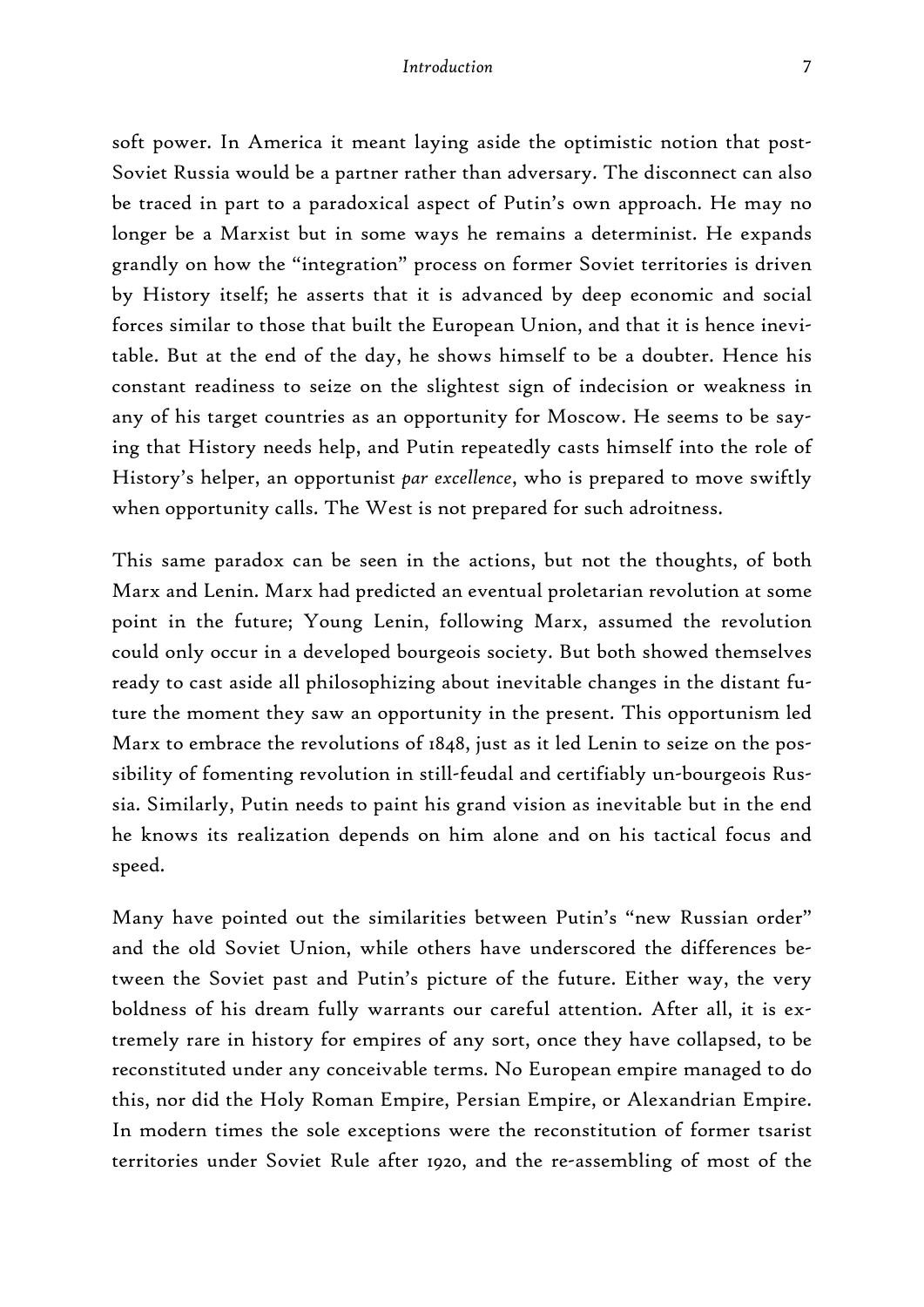territories ruled by Qing China under Mao Zedong in 1949. Both, it should be noted, were achieved only thanks to the very large and well-led armies which both Lenin and Mao had at their disposal.

In other words, history is probably not on Mr. Putin's side, and even Putin appears to suspect this. Only two means of avoiding failure present themselves. Either Mr. Putin must be prepared to use massive military force to build and then maintain his new union of Eurasian states, or he must come up with some entirely new approach to tactics. The fact that Putin showed no hesitation in expanding a brutal war against his own citizens in Chechnya proved early on that he is not one to shy away from military action. The vast expansion of Russia's military budget under Putin and his personal attention to the military sphere, provides further evidence on this point, as did his invasions of Georgia and Ukraine, as well as his attempted militarization of Kyrgyzstan's sector of the Ferghana Valley in 2010.

The second possibility—a fresh approach to the tactics of union-building—does not preclude a heavy reliance on military force. Indeed, the record to date suggests that it requires it. But Putin's important insight on tactics sees the military as but one of more than a dozen distinct spheres in which pressures and incentives can and must be brought to bear to achieve the desired end. These tactical tools are as diverse as energy, transport routes, training, credit and finance, support of kindred groups abroad, information and propaganda, monetary policy, research, immigration policy, labor law, investments, and openended payments that are little more than bribes.

Obviously, any state that embraces so many spheres of activity as tactical weapons to be centrally deployed in pursuit of a single and all-embracing national objective is by definition totalitarian. True, it cannot be said that Putin's state imposes itself on every sphere of private life, as did twentieth century totalitarian systems. But his readiness to corral any and all spheres of activities and place them in the service of a single state program that he himself defined is, in a literal sense, totalitarian. This is true even if such a regime enjoys popular support, as has certainly been true in the case of Putin's Russia down to late 2014, or if it allows a degree of freedom to travel or launch private enterprises.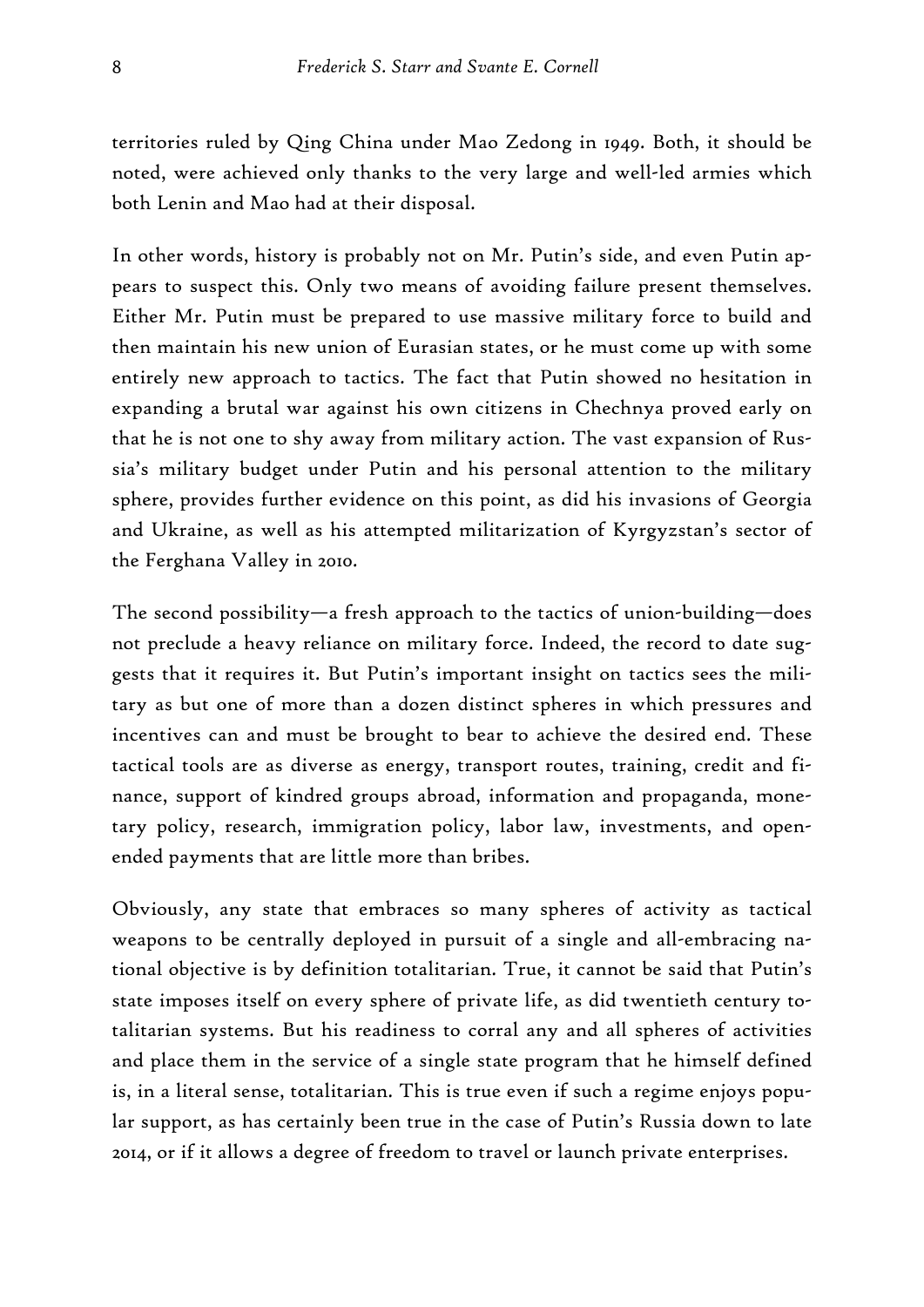But it is one thing to claim to mobilize these diverse instruments in pursuit of a great national vision and quite another thing to actually make them work effectively. What is most striking and most innovative about Mr. Putin's program is not its unabashed expansionist intent: after all, military rulers have pointed their swords at neighbors since Old Testament days. Rather, it is the seriousness with which he has attempted to coordinate activity in a broad range of seemingly separate spheres so as to provide maximal tactical support for the realization of his national dream.

While Putin uses every opportunity to proclaim his intent of reestablishing Russia as a great power, he is impressively quiet about the complex and carefully integrated tactics he seeks to employ to achieve it.

Western policymakers have been astonishingly slow to accept that Mr. Putin meant what he said about making Russia once more a great power. Tied as they are to reading official pronouncements on their computer screens and to analysts who spend their days parsing similar announcements on *their* computer screens, these same western officials have barely noticed the complex and carefully integrated *tactics* by which Mr. Putin proposes to achieve this goal.

Their oversight, while regrettable, is at least understandable. No official handbook from Moscow sets forth these tactics. Deriving as they do from the kind of analyses the Soviet KGB carried out in the 1970s and 1980s, they are, of course, strictly secret. Yet they can be studied on the basis of the actual record of their use. This is a major objective of the present study.

What cannot be so easily deduced is the formal and institutional process by which the main opportunities of Russian strategy are identified, and the process of decision-making that sets them in motion. Closely related to this are the organizations and organizational processes that define, organize, coordinate, and set in motion the various tactical steps in each concrete situation. Here, too, the reason is obvious: these are matters of the utmost secrecy. Indeed, the entire mechanism by which strategy is translated into tactics in Putin's Russia is protected by the same shield of secrecy that surrounded high tactics in the U.S.S.R.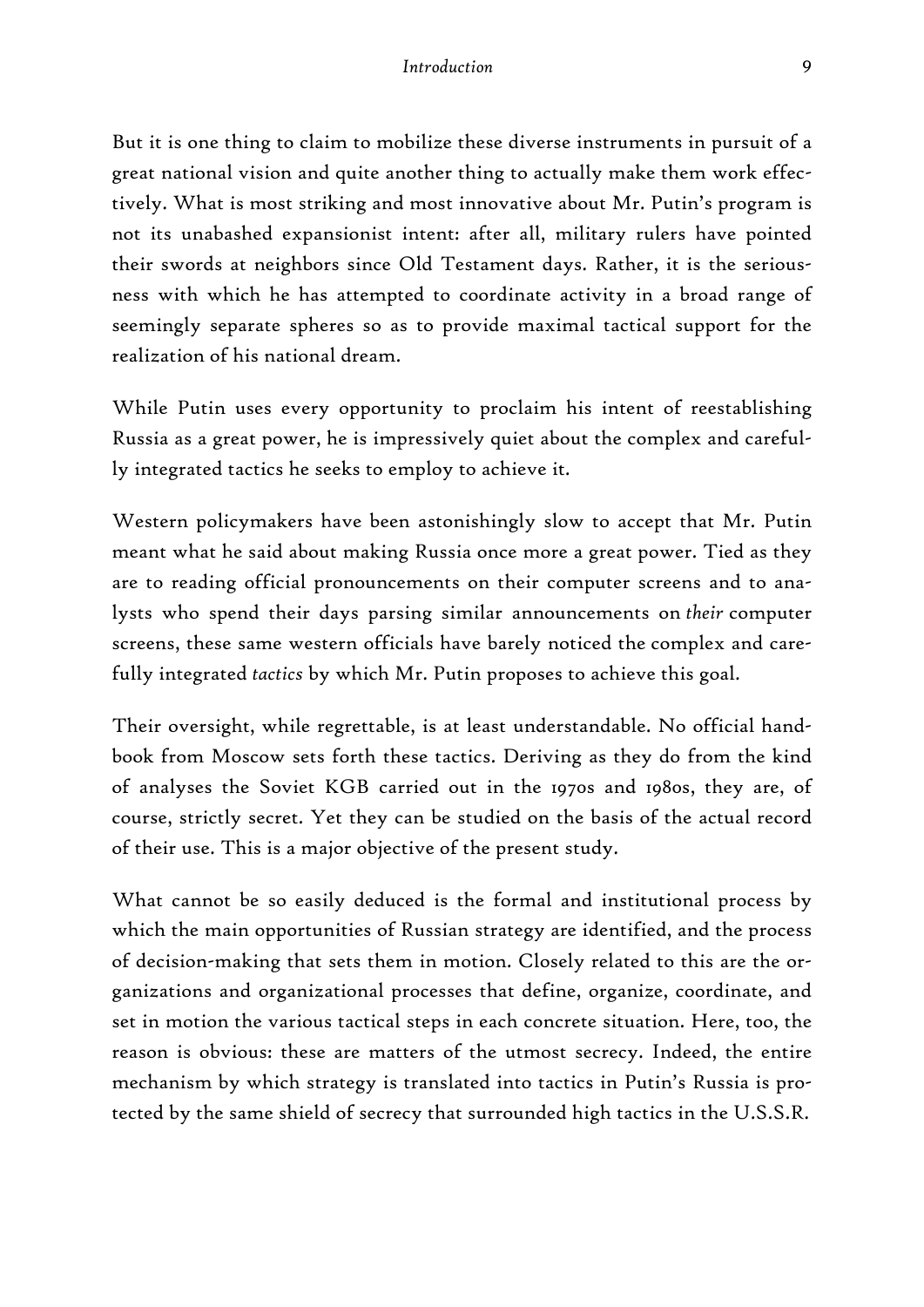The one thing that can be asserted beyond doubt is that the process is highly centralized in Putin's own office and that he has been involved in every stage of that process. Putin, a product of the late Soviet KGB, simply assumes that this all a natural and key element of his personal leadership. To compromise tactical secrecy would be to compromise the entire enterprise.

This may appear to be an exaggeration. After all, Putin holds frequent press conferences and responds to more questions from the press, or from people purporting to be the press, than do leaders of many democratic states, including America. He even invites (and pays the way) for journalists and reliable foreign experts from abroad to attend and participate in his annual Valdai meetings, at which he offers candid responses to questions on issues of the day. Yet the inner processes regarding both strategy and tactics remain strictly off limits to outside observers, both foreign and domestic, and definitely beyond the pale of open discussion.

The reason for this is clear. Post-Soviet Russia inherited from the U.S.S.R. a vast bureaucracy, the culture and mentality of which continues to be informed by its experience in the Soviet era. With regard to both priorities and practical policies for their implementation, this bureaucracy—or web of poorly coordinated separate bureaucracies, civil and military—was accustomed to taking its cues from the Communist Party and the State Planning Commission (Gosplan). Had a more democratic regime been established after 1991, elective bodies might have come to play a more active role in both processes. Instead, and increasingly during Putin's decade and a half as president, prime minister, and again, president, all these matters are concentrated solely in his own office. In this respect, Putin's Russia represents a far more personal form of rule than existed in the late Soviet era down to the rise of Gorbachev.

Two conclusions derive from these developments. First, without a single, unified, and coordinated strategy and detailed tactics that are defined and set in motion by a supreme leader, the entire structure of Russian rule would be set adrift. This may not have been the case during the years before 2000, when Boris Yeltsin at least spoke of administrative decentralization and selfgovernment at both the regional and national levels. But it is certainly true today. Without Putin's grand strategy, the country could immediately fall prey to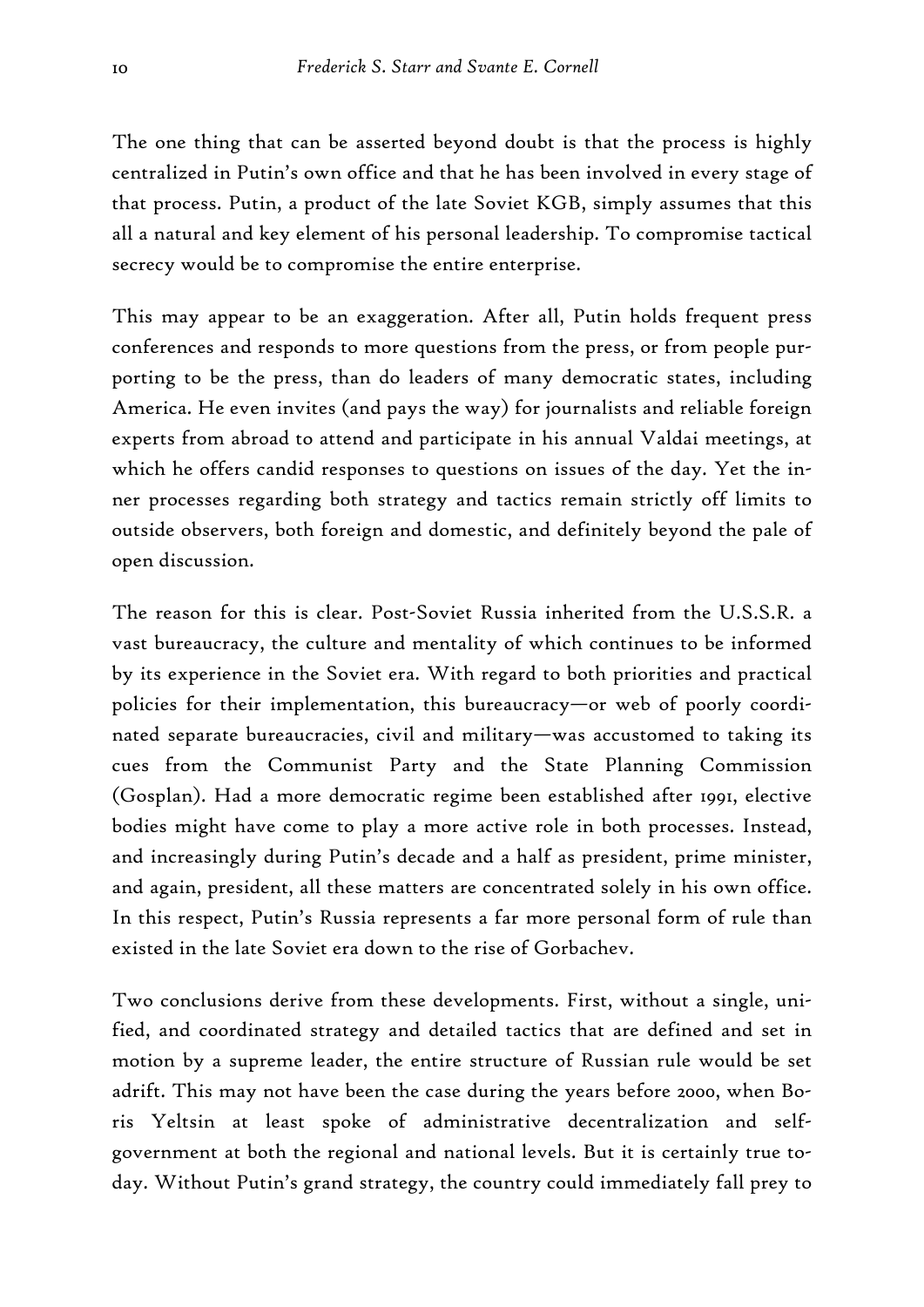11

centrifugal social and economic forces, the existence of which is evident even today. Or so Putin fears.

Putin has had first-hand knowledge of these unpredictable ("*stikhiinii*," or wild) forces that exist in today's Russia. He encountered them at first hand while serving under Mayor Sobchak in St. Petersburg, where activists in the newly elected city council brought to naught practically every initiative launched by Putin and his boss. He then watched helplessly as Mayor Sobchak failed at his bid for reelection. Then Putin learned much more about them as he read reports sent to him from field officers during his two-year tenure as head of the Federal Security Service (FSB), successor to the KGB. He concluded that without a "strong hand," Russia could be enveloped by chaos or democracy, which he considers as synonymous. At the very least, without centrally defined goals and centrally elaborated tactics to achieve them the entire apparatus of government could lose its way and flounder.

Second, and related to the above, Mr. Putin has staked his all on the grand strategy that is the subject of this book, and on the complex web of tactical moves that he has devised to implement the strategy. No part of Russia's government is unaffected by Putin's dream and by the many demands that have been placed upon it in the process of implementation. Like a bicyclist, Putin must now either move forward with his program or fall. Mr. Putin shows by his actions that he realizes this full well.

What is unfortunate is that the leaders of Europe and America continue to act as if Russia's elected president can somehow extricate himself from the web he has created for himself and return to what in their view would be a "constructive" relationship. To repeat endlessly that Mr. Putin's actions in Georgia, Ukraine, or elsewhere will have "consequences" is simply beside the point. The only consequences Mr. Putin fears, and has reason to fear, is failure.

This book is divided into three sections. The first sets forth the basic character of the Eurasian Union project and the new Russian strategy. Stephen Blank discusses the ideological origins of the project, while Richard Weitz examines the structure of the Customs Union and Eurasian Union. Pavel Baev delves into its relationship with the security sphere, and Richard Pomfret examines the eco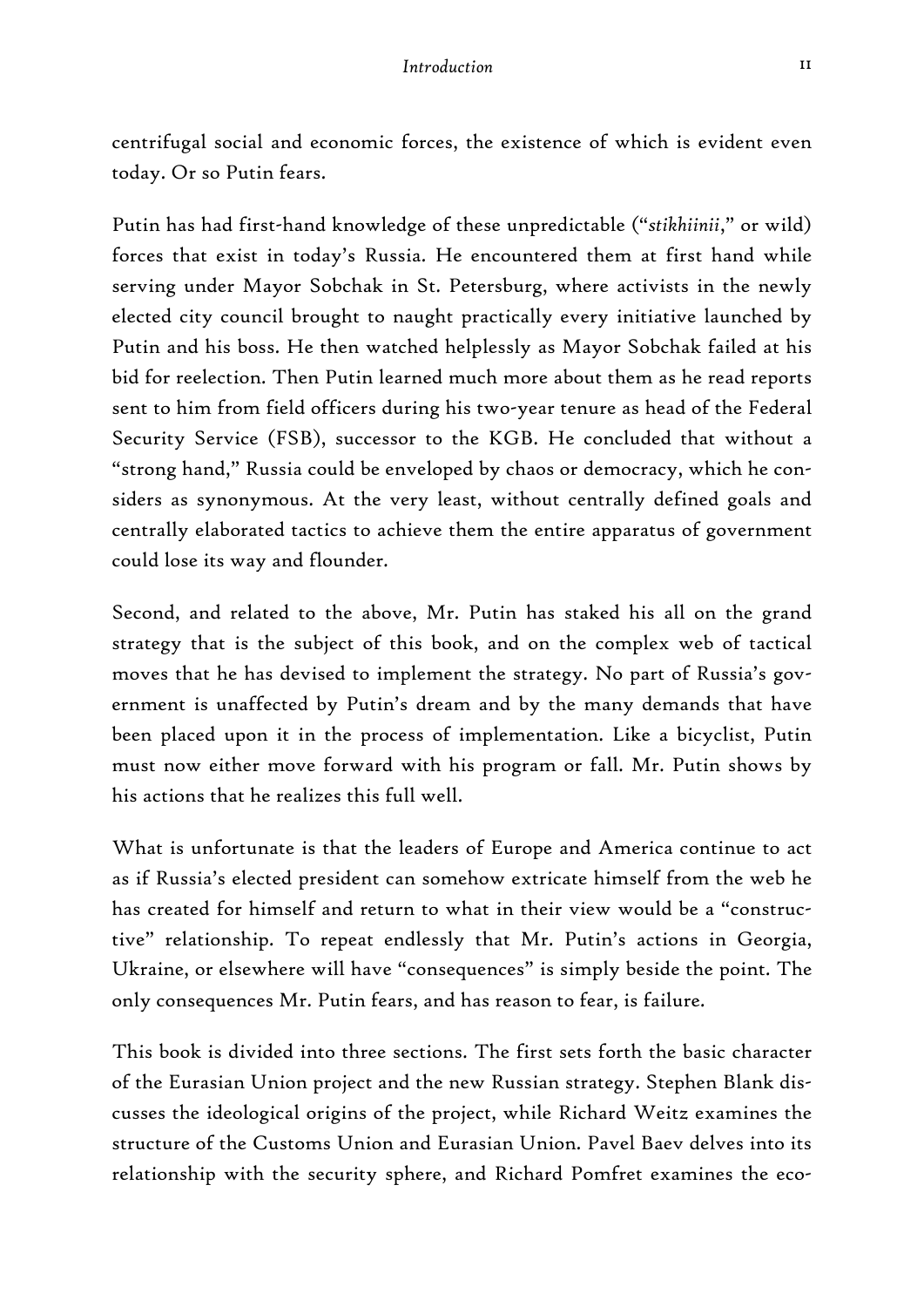nomic ramifications of the Union. Finally, a chapter by the editors details the tactics and instruments used by the Kremlin in achieving its aims.

The second section of the book examines the responses of the individual states of the former Soviet Union to Putin's grand strategy. These chapters address the same questions: the expected economic impact of Eurasian Union membership on these countries in comparison to non-membership or integration with alternative structures; the evolution of government policy toward the Eurasian Union; attitudes in society; and the pressure and levers that Moscow has employed or could employ toward these countries.

The eleven countries that are surveyed can roughly be organized, based on their diverging strategies toward Russia's efforts at re-integration, into two groups, the second of which in turns divides into two distinct categories. A first group, including Belarus and Kazakhstan, and increasingly clearly also Armenia, Kyrgyzstan, and Tajikistan, could be labeled "reluctant followers." While seeking to maintain as much autonomy as possible, these states have all, for varying reasons, concluded that their only option is to join the Eurasian Union, even at the price of compromising their sovereignty. The remaining six countries all oppose membership in the Eurasian Union; but in different ways. One group, including Ukraine, Moldova, and Georgia—the "European integrators"—seek deeper ties with the European Union, thus choosing the alternative mechanism of signing Association Agreements and implementing Deep and Comprehensive Free Trade Agreements with the EU. Another group, made up of Azerbaijan, Turkmenistan, and Uzbekistan—the "rejectionists"—simply stay away from any form of integration, seeking instead to become increasingly selfreliant.

The section begins with a chapter by John Daly covering the experience of the two states already members of the Eurasian Union, Belarus and Kazakhstan, which details the beginnings of buyer's remorse in these countries. Armen Grigoryan then provides a critical analysis of Armenia, which suddenly switched tacks in September 2013 to embrace Eurasian Union membership. Next in line are the two small Central Asian states of Kyrgyzstan and Tajikistan, covered by Johan Engvall, both of which have committed in principle to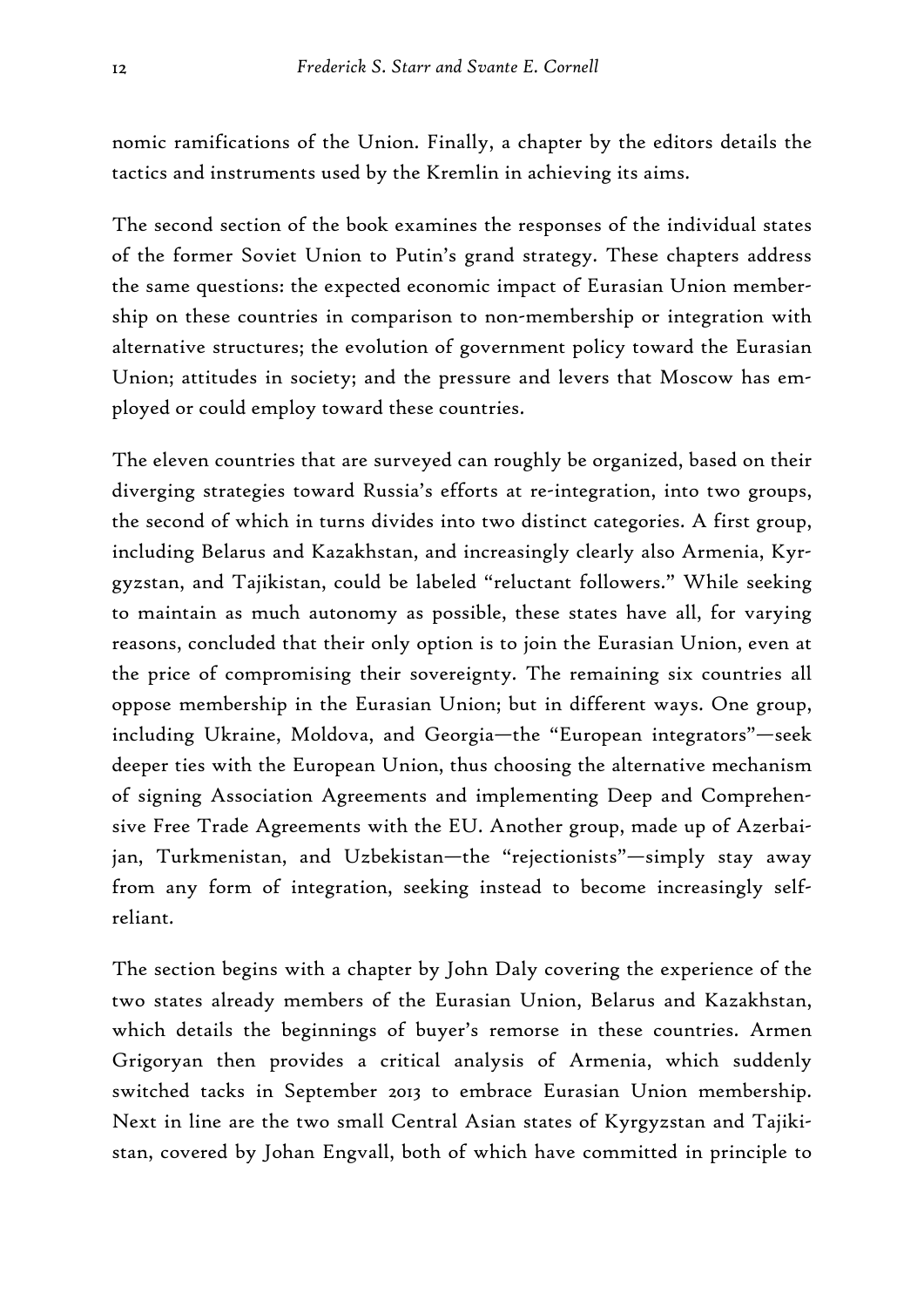joining the Eurasian Union, but seek to delay the process and obtain concessions.

James Sherr then studies the fate of Ukraine, arguably the lynchpin of the entire project, concluding it has decisively closed the door to Putin's grand ambitions. Mamuka Tsereteli examines Georgia and Moldova, which have stayed on their course of European Integration. Svante Cornell then delves into Azerbaijan's strategy of eschewing integration with either bloc, and Frederick Starr analyzes the similar strategies of Turkmenistan and Uzbekistan.

The third section examines the policies of three major powers to Putin's grand project. Slavomír Horák studies China's delicate balance, seeking to develop its influence in Central Asia while maintaining an alliance of sorts with Russia. Svante Cornell studies the EU's approach and the development of the Eastern Partnership, concluding Europe is punching below its weight, but that its attraction was a key motivating factor for the acceleration of Putin's project. Finally, Frederick Starr discusses American policies, which have been found wanting in their slow and inadequate response to Putin's project.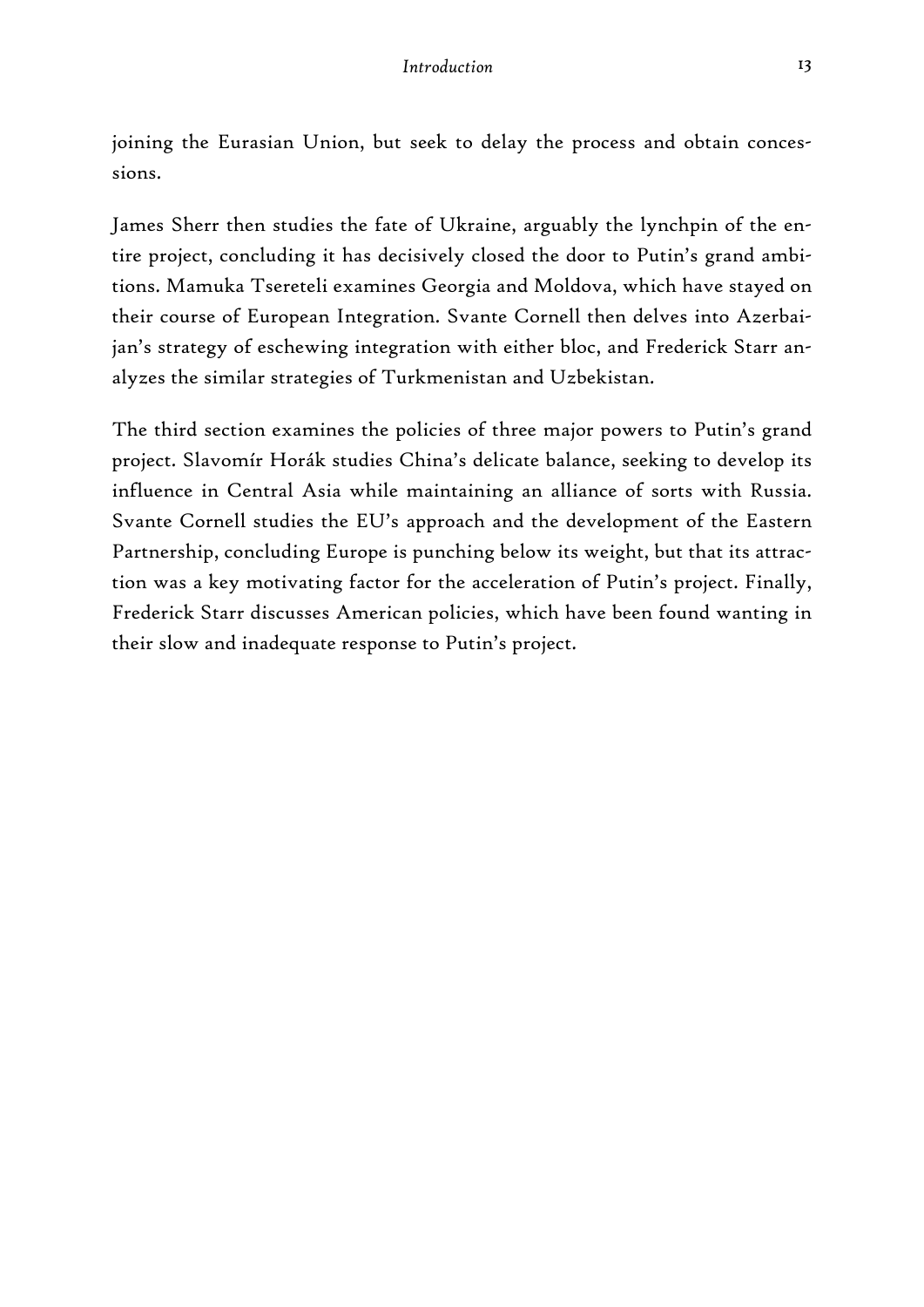## The Intellectual Origins of the Eurasian Union Project

#### *Stephen Blank*

-

The Eurasian Economic Union and its component Customs Union comprise Vladimir Putin's "flagship" policies.<sup>1</sup> But these organizations are merely the latest iteration of an increasingly crystallized Russian policy aspiration dating back to the collapse of the Soviet Union. As Jeffrey Mankoff recently observed, "In one form or another, re-integrating the states of the former Soviet Union has been on Russia's agenda almost since the moment the Soviet Union collapsed."<sup>2</sup> Arguably, Russia has never reconciled itself to losing an empire. The reintegration program that is proceeding under Putin in fact began under Boris Yeltsin's leadership, notwithstanding the fact that the Commonwealth of Independent States (CIS) was first thought of as "divorce court" for former Soviet Republics.

Furthermore, these organizations are not the only elements of Putin's reintegration plan. The overall project has always had a military dimension, namely the Collective Security Treaty Organization (CSTO) that grew out of the 1992 Tashkent Collective Security Treaty (CST).<sup>3</sup> And the leitmotif of all these plans has not just been economic or military integration, but equally crucially, the privileging of Russian sovereignty over that of CIS countries, a hallmark of neo-imperial and sphere of influence policies. Russian leaders do not refrain from admitting this openly. In August 2008, immediately after the war in

 $^{\rm\scriptscriptstyle I}$  Iwona Wisniewska, *Eurasian Integration: Russia's Attempt at the Economic Unification of the* Post-Soviet Area, OSW Studies: Centre for Eastern Studies, Warsaw, 2013.

Jeffrey Mankoff, *Eurasian Integration: the Next Stage*, Central Asia Policy Brief, Elliott School of International Affairs, George Washington University, 2013, p. 1.

<sup>3</sup> Carmen Amelia and Gayoso Descalzi, *Russian Hegemony in the CIS Region: an Examination of Russian Influence and of Variation in Consent and Dissent By CIS States to Regional Hierarchy*, Doctoral Thesis submitted to the Department of International Relations, London School of Economics, 2013, pp. 52-85, 124-160.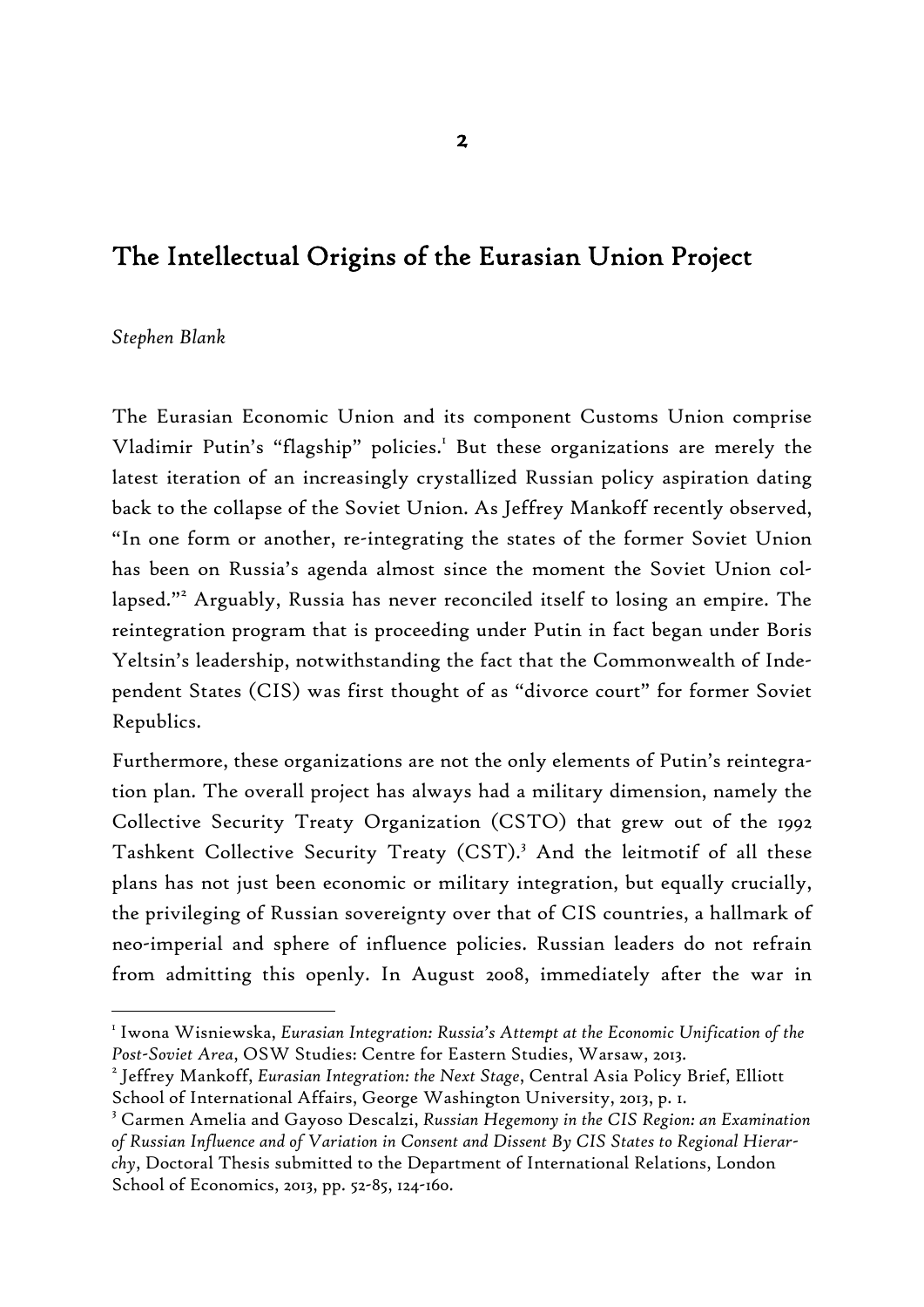Georgia, President Dmitry Medvedev famously told an interviewer that Russia has privileged interests in countries that he would not define, demonstrating that Russia not only wants to revise borders or intervene abroad, but also demands a sphere of influence throughout Eurasia.4

These statements reinforced what had become an official consensus by 1995, when Yeltsin's government announced that reintegration was the fundamental strategic goal of the government and all of its departments, who would be guided by the precept of not damaging Russian interests. This document also clearly implied the subordination of neighboring states to Russia on economic and military issues. Moreover, it quite suggestively indicated that an integration process was needed to counteract centrifugal tendencies in Russia itself.5

Thus, both Yeltsin's and Putin's regimes have confirmed by words and deeds their belief that without a neo-imperial bloc around Russia and under its leadership, the continuity of the Russian state is itself at risk. As several writers have observed, empire is the Russian state's default option and it cannot, according to its masters, be governed or survive otherwise.<sup>6</sup> For example, Alexei Malashenko observed that Russia's response to the Chechen threat in 1999-2000 only made sense if Russia continues to regard itself as an empire.<sup>7</sup> Subsequently, Russian political scientist Egor Kholmogorov has observed that,

'Empire' is the main category of any strategic political analysis in the Russian language. Whenever we start to ponder a full-scale, long-term construction of the Russian state, we begin to think of empire and in terms of empire. Russians are inherently imperialists.<sup>8</sup>

<sup>4</sup> Interview given by Dmitry Medvedev to Television Channels Channel One, Russia, NTV, August 31, 2008, http://www.kremlin.ru/eng/speeches/2008/08/31/1850\_type 82916\_206003.shtml.

<sup>5</sup> Moscow, *Rossiyskaya Gazeta,* in Russian, September 23, 1995, *FBIS SOV,* September 23, 1995.

<sup>6</sup> Alexander Etkind, *Internal Colonization: Russia's Imperial Experience*, London: Polity Press, 2011.

<sup>7</sup> Maura Reynolds, "Moscow Has Chechnya Back – Now What?," *Los Angeles Times*, June 19, 2000.

<sup>8</sup> Quoted in Boris Rumer, "Central Asia: At the End of the Transition," Boris Rumer, ed., *Central Asia At the End of Transition,* Armonk, NY: M.E. Sharpe & Co. Inc., 2005, p. 47.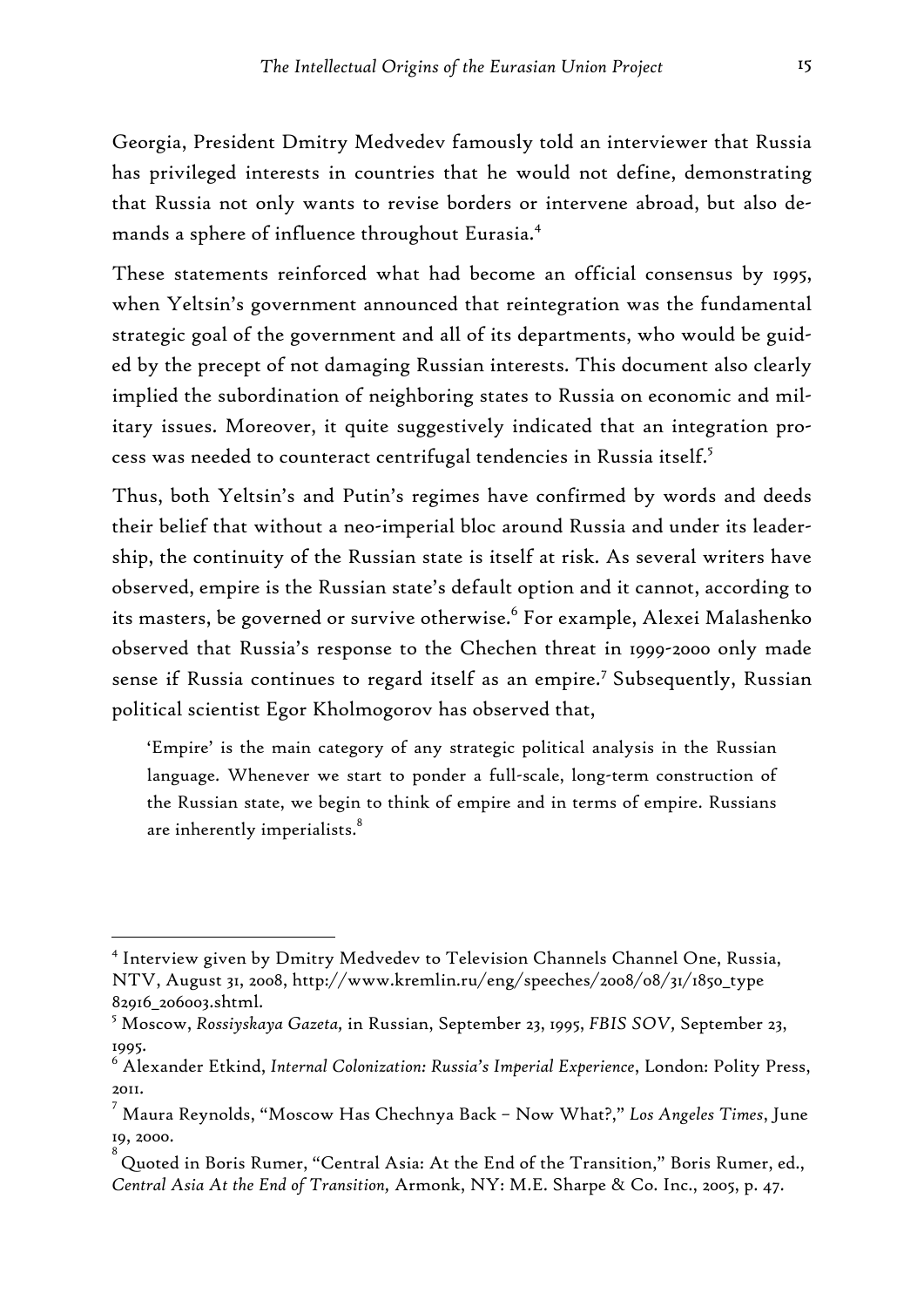And if Russia is an empire of this sort, or still hankers for that empire, then it becomes clear why the membership of former Soviet republics—or even of Russia's erstwhile satellites in Eastern Europe—in NATO or the EU becomes a threat to Russian sovereignty. Indeed, by the time Putin had become Prime Minister in 1999, Russia insisted on this policy and on foreign organizations like the EU recognizing it. Russia's 1999 official submission to the EU of its strategy for relations with it, made by Prime Minister Vladimir Putin, is one example:

As a world power situated on two continents, Russia should retain its freedom to determine and implement its foreign and domestic policies, its status and advantages of a Euro-Asian state and largest country of the CIS. The 'development of partnership with the EU should contribute to consolidating Russia's role as the leading power in shaping a new system of interstate political and economic relations in the CIS area,' and thus, Russia would 'oppose any attempts to hamper economic integration in the CIS [that may be made by the EU], including through 'special relations' with individual CIS member states to the detriment of Russia's interests.'<sup>9</sup>

This document reflected the elite consensus linking together the preservation of an increasingly undemocratic, even autocratic polity with the creation of a great continental bloc subordinated to Russia and simultaneously disdainful of the other CIS members' sovereignty. For as Deputy Foreign Minister Ivan Ivanov stated in 1999,

Our country is not in need of affiliation with the EU. This would entail loss of its unique Euro-Asian specifics, the role of the center of attraction of the reintegration of the CIS, independence in foreign economic and defense policies, and complete restructuring (once more) of all Russian statehood based on the requirements of the European Union. Finally great powers (and it is too soon to abandon calling ourselves such) do not dissolve in international unions – they create them around themselves.10

<sup>9</sup> *Strategiia Razvittia Otnoshenii Rossiiskoi Federatsii s Evropeiskim Soiuzom na Srednesrochnuiu Perspektivu (2000-2010)*, Diplomaticheskii Vestnik, November 1999,

www.ln.mis.ru/website/dip\_vest.nsf items 1.1.,1.6, and 1.8.2000, cited in Hannes Adomeit and Heidi Reisinger, *Russia's Role in Post-Soviet Territory: Decline of Military Power and Political Influence*, Norwegian Institute for Defence Studies, Forsvarstudier No. 4, 2002, p. 5.

<sup>10</sup> Quoted in Michael Emerson, "From an Awkward Partnership to a Greater Europe: A European Perspective," Dana Allin and Michael H. Emerson, eds., *Readings in European Security*, III, Brussels and London: Center for European Policy Studies and International Institute for Security Studies, 2005, p. 19.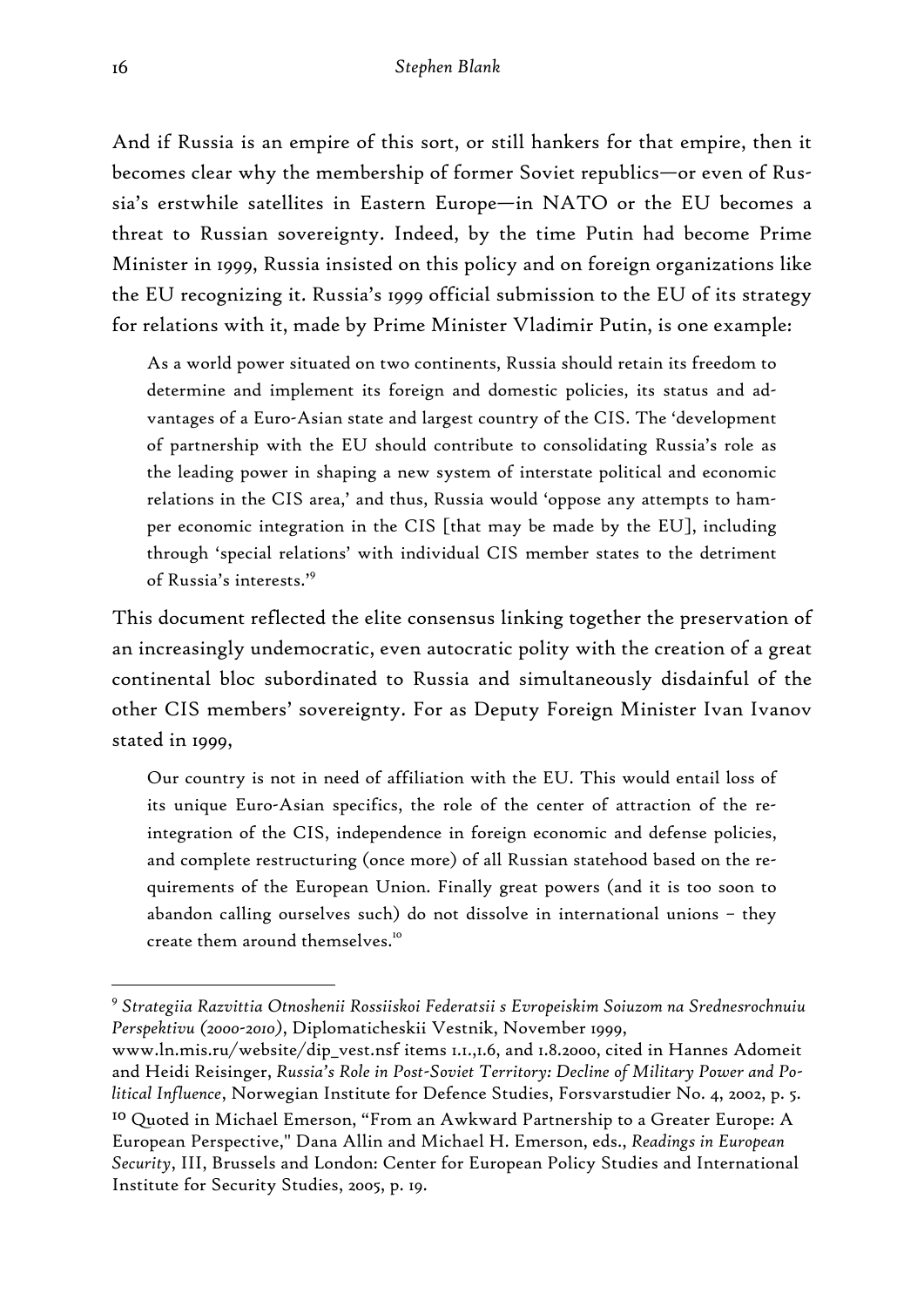Thus, in this logic, Russia must be an independent sovereign actor, unbounded by any other political association and exercising unfettered power in its own domain. Moreover, it is essential for the concept of Russia as a unique, autocratic, great power not only that Russia assert its great power status but that others recognize it as such and thus grant it a superior status, first of all vis-a-vis the neighboring CIS countries.

This notion obviously directly descends from the Tsarist and Soviet heritage. As Stalin wrote in 1920 about the Soviet borderlands,

Only two alternatives confront the border regions: Either they join forces with Russia and then the toiling masses of the border regions will be emancipated from imperialist oppression; or they join forces with the Entente, and then the yoke of imperialism is inevitable.<sup>11</sup>

The concurrent and deep-rooted demand for recognition of Russia as a great autocratic and neo-imperial power with a right to an exclusive sphere of influence in the former Soviet Union coincided with Yeltsin's turn towards autocracy and the end of reforms in 1992-93. Indeed, in the minds of many of this elite, if Russia is not a great power (i.e. a neo-imperial empire) it will not only not be a great power, it will be nothing more than a newly minted version of medieval apanage princedoms. Moreover, as many analysts claim, democracy is contraindicated to the preservation of the large state, if not the state as such because it will lead to Islamist rule in the south and other similar breakdowns of power at the center.<sup>12</sup>

-

No. 4, December 2005, pp. 88-112; Peter Baker and Susan Glasser, *Kremlin Rising: Vladimir Putin's Russia and the End of Revolution*, New York: Scribner's, 2005, p. 417; Steven Rosefielde, *Russia in the 21st Century: the Prodigal Superpower*, Cambridge: Cambridge University Press, 2004; Marshall T. Poe, *The Russian Moment in World History,* Princeton, NJ: Princeton University Press, 2003; Stefan Hedlund, *Russian Path Dependence*, London; Routledge, 2005*;* Emil Pain, "Will Russia Transform Into a Nationalist Empire," *Russia in Global Affairs*, III, No. 2, April-June 2005, pp. 71-80; Stephen Kotkin, "It's Gogol Again," Paper Presented as part of the project *The Energy Dimension in Russian Global Strategy*, James A. Baker III Institute for Public Policy, Rice University, Houston, These are only a few of the authors who now see the vitality of the Tsarist metaphor as a means of explaining Putin's Russia; Center for Strategic and International Studies, Praeger, 2004, *pas-*

<sup>11</sup> I.V. Stalin, "The Policy of the Soviet Government on the National Question in Russia," *Pravda,* October 10, 1920, Joseph Stalin, *Marxism and the National Question: Selected Writings and Speeches*, New York: International Publishers, 1942, p. 77. 12 Richard Hellie, "The Structure of Russian Imperial History," *History and Theory,* XLIV,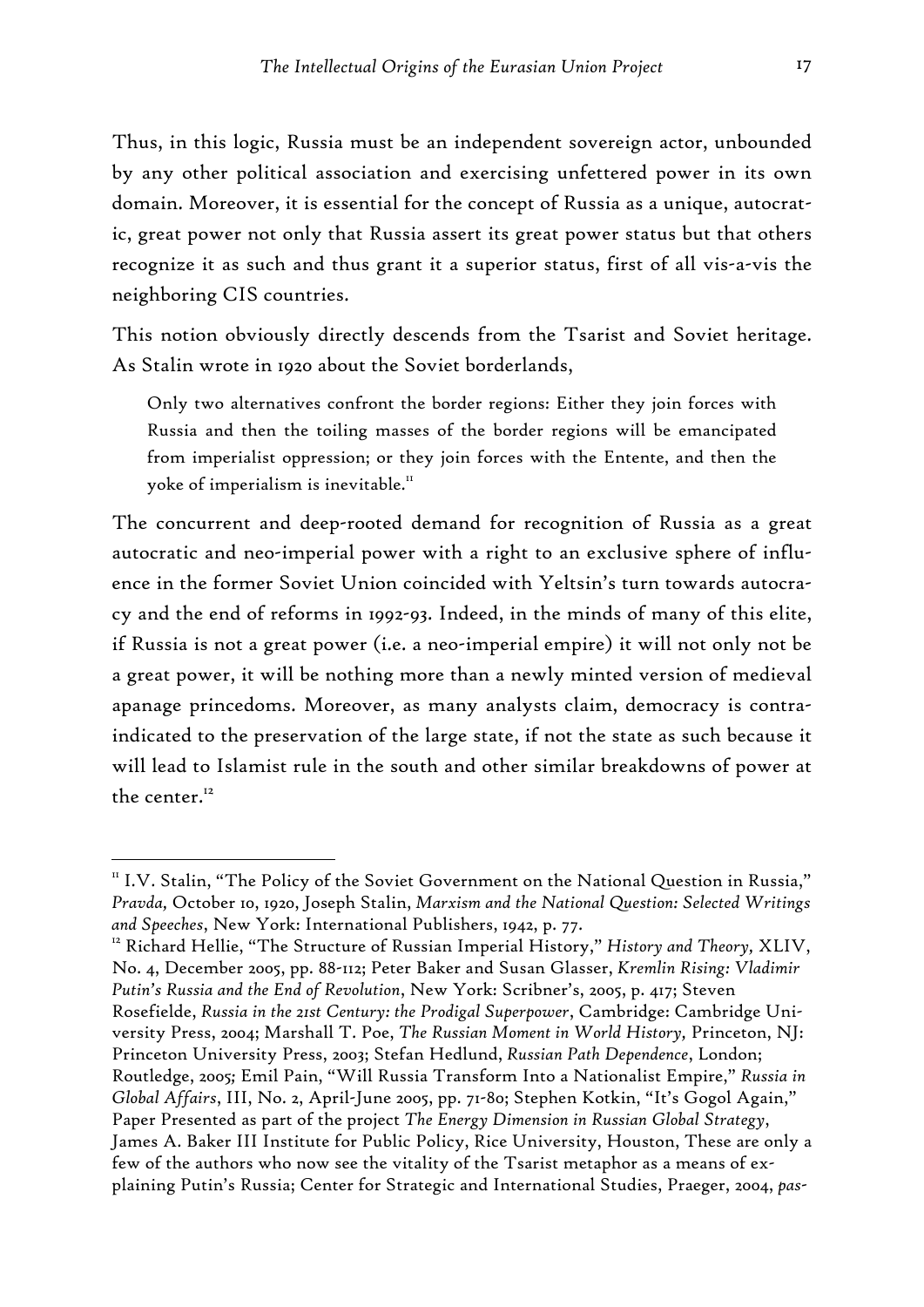Today the invasion of Ukraine and annexation of Crimea confirm that the Putin regime openly believes that its system can only survive if Russia is an empire, a situation that *ab initio* puts the sovereignty and integrity of other CIS members at risk. Putin has made this clear from his speech to the Duma in March 2014 to his recent remarks saying that Kazakhstan was never a state before 1991.<sup>13</sup> Over the last generation, these ideas have been expounded by a series of "geopoliticians" and Eurasianists, Aleksandr Dugin being the most prominent among them.<sup>14</sup> Although there are different streams within this current, the central motif is that Russia must be a great power (*Velikaya Derzhava*) and that means an empire, reuniting the lands of the former USSR under its control. In practical terms—and this has been the case since the war with Georgia if not before—it means that the sovereignty and integrity of those other states are, in Russian eyes, merely expedients, not something enshrined in international treaties and laws even if Russia has signed those accords.<sup>15</sup>

This has been a consistent policy for years. As James Sherr has written,

while Russia formally respects the sovereignty of its erstwhile republics, it also reserves the right to define the content of that sovereignty and their territorial integrity. Essentially Putin's Russia has revived the Tsarist and Soviet view that sovereignty is a contingent factor depending on power, culture, and historical norms, not an absolute and unconditional principle of world politics.<sup>16</sup>

Putin has now used force twice to back that view up. Similarly, Susan Stewart of the Stiftung Wissenschaft und Politik recently wrote that Russia's coercive diplomacy to force its neighbors into its Eurasian Economic Union and Cus-

*sim*; Richard Pipes, *Russia Under the Old Regime*, New York: Scribner's, 1975; Stephen Blank, *Rosoboroneksport; Its Place in Russian Defense and Arms Sales Policy* Carlisle Barracks, PA: Strategic Studies Institute, U.S. Army War College, 2007; Harley Balzer, "Confronting the Global Economy After Communism: Russia and China Compared," Paper presented to the Annual Convention of the International Studies Association, Honolulu, Hawaii, March 1-5, 2005.

<sup>&</sup>lt;sup>13</sup> "Address by President of the Russian Federation," March 18, 2014, http://eng.kremlin.ru/transcripts/6889.

<sup>14</sup> On Eurasianism see Marlene Laruelle, *Russian Eurasianism: An Ideology of Empire,* Baltimore: Johns Hopkins University Press, 2012, and on Russian views of Self-determination, see Stephen Blank, "The Values Gap Between Moscow and the West: the Sovereignty Issue," *Acque et Terre*, No. 6, 2007, pp. 9-14 (Italian), 90-95 (English).

<sup>15</sup> James Sherr, *Hard Diplomacy and Soft Coercion: Russia's Influence* Abroad, London: Chatham House, 2013, pp. 61-62.

<sup>16</sup> *Ibid.*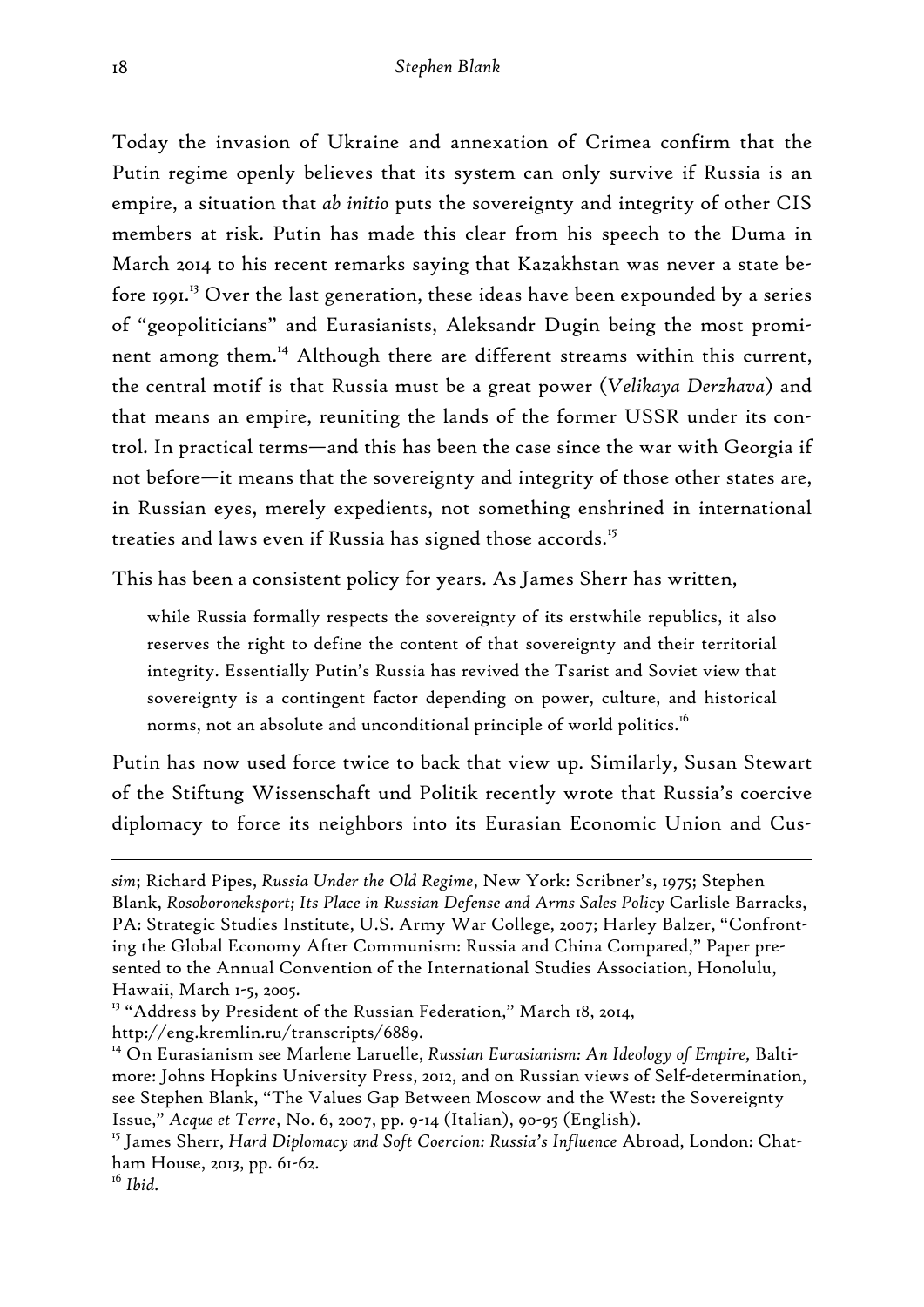toms Union undermines any pretense that this integration project is based on anything other than Russia making other countries "an offer that they cannot refuse." Furthermore, its coercive behavior shows its own nervousness about the viability of these formats and the necessity to coerce other states into accepting it. $^{17}$  She also notes that,

Russia is more than willing to tolerate instability and economic weakness in the neighboring countries, assuming they are accompanied by an increase in Russian influence. In fact, Russia consciously contributes to the rising instability and deterioration of the economic situation in some, if not all, of these countries.<sup>18</sup>

Other scholars have found the same pattern in Central Asia and the Caucasus. In regard to Central Asia, Alexey Malashenko has not only confirmed this point, he has also observed that the issue of protecting Russians abroad is merely an instrument or tactic not a principled policy. Listing the goals of Russian policy in Central Asia, Malashenko writes that,

This list does not mention stability, since that is *not* one of Russia's unwavering strategic demands for the region. Although the Kremlin has repeatedly stressed its commitment to stability, Russia nevertheless finds shaky situations more in its interests, as the inherent potential for local or regional conflict creates a highly convenient excuse for persuading the governments of the region to seek help from Russia in order to survive.<sup>19</sup> (Italics in original)

As Malashenko notes, this list omits an interest in the six million Russians left behind in Central Asia. In fact, by ignoring this group and leaving them to their own fate, Moscow makes clear that Russia gains a card that it can play whenever it is so motivated and indeed, has never used this issue in public polemics with its Central Asian neighbors.<sup>20</sup> However, it has played this card in private against Kazakhstan.<sup>21</sup> Russian spokesmen have invoked this outlook since 2006 if not earlier. Thus in 2006 the official Russian Foreign Ministry spokesman, Mikhail Kamynin, stated that

<sup>17</sup> Susan Stewart, "The EU, Russia and Less Common Neighborhood," *SWP Comments*, Stiftung Wissenschaft Und Politik, January, 2014, pp.2-3.

<sup>18</sup> *Ibid.*

<sup>19</sup> Alexey Malashenko, *The Fight for Influence: Russia in Central Asia*, Washington, D.C.: Carnegie Endowment for International Peace, 2013, p. 3

<sup>&</sup>lt;sup>20</sup> Ibid.<br><sup>21</sup> Conversations with American experts on Central Asia, Washington D.C., 2010.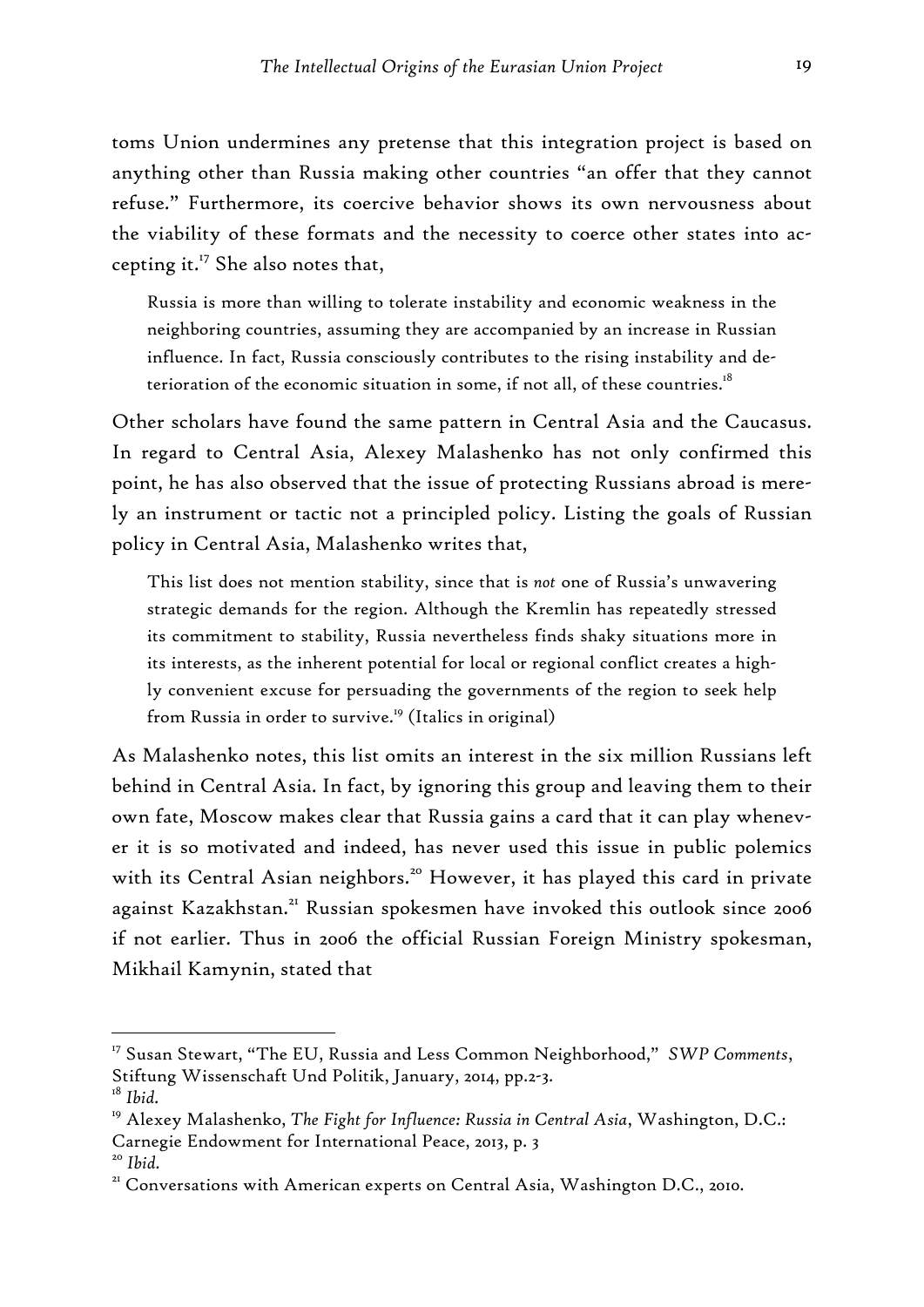We respect the principle of territorial integrity. But at the moment this integrity is, in relation to Georgia, more a possible state of affairs than an existing political reality, and it can only be created as a result of complex talks in which the initial South Ossetian position, as we understand it, is based on a principle that is no less respected in the international community – the right to self $determination<sup>22</sup>$ 

It should therefore be clear to readers that a straight line, in terms of both ideology and policy, runs from this posture to Putin's most recent calls for creating a new state called "*Novorossiia*" (New Russia) out of captured Ukrainian territories, that will sooner or later be incorporated into Russia as is now happening with Abkhazia and South Ossetia in the Caucasus.<sup>23</sup>

These ideas accompanied and predated the current policy. But they show that its roots are not in economics but in geopolitics and that Putin's program is fundamentally geopolitical in its thrust, not economic. Indeed, the stimulus for an economic union beginning with customs seems to have been largely political. While Putin and others may have discerned economic advantages that could accrue to Russia from a union in order to emerge out of the global financial crisis that began in 2008, other stimuli were clearly political. These included NATO's rejection of a European Security Treaty offered by Russia, the EU's Eastern Partnership aiming at attracting former Soviet states while excluding Russia, and the first signs that China was economically eclipsing Russia in Central  $A$ sia<sup>24</sup>

As Hannes Adomeit has suggested, it is probably no coincidence that Putin's call for the economic union, the centerpiece of Moscow's integration program,

<sup>&</sup>lt;sup>22</sup> Semen Novoprudsky, "Diplomacy of Disintegration," www.gazeta.ru (in Russian), June 2, 2006, *Open Source Center, Foreign Broadcast Information Service, Central Eurasia, (Henceforth* FBIS SOV*),* June 2, 2006.

<sup>23</sup> Joshua Kucera, "Russia, Abkhazia Discuss Forming 'Unified Defense Space'" *Eurasia Insight*, August 28, 2014, www.eurasianet.org; Karoun Demirchan and Arnie Gowan, "Putin Talks about 'Statehood' for Eastern Ukraine," *Washington Post*, August 31, 2014. 24 Wisniewska, *Eurasian Integration,* pp. 26-27, Stephen Blank and Younkyoo Kim, "Same Bed, Different Dreams: China's 'Peaceful Rise' and Sino-Russian Rivalry in Central Asia," *Journal of Contemporary China*, vol. 22 no. 82, 2013, pp. 63-80; Julie Wilhemsen and Geir Flikke, "Chinese-Russian Convergence and Central Asia," *Geopolitics,* col. 12, no. 4, 2012, pp. 865-901; Vilnius, *BNS*, in English, January 10, 2014, *FBIS SOV*, January 10, 2014; Hannes Adomeit, "Putin's 'Eurasian Union': Russia's Integration Project and Policies in Post-Soviet Space," *CIES Neighborhood Paper*, no. 4, 2012, p. 3.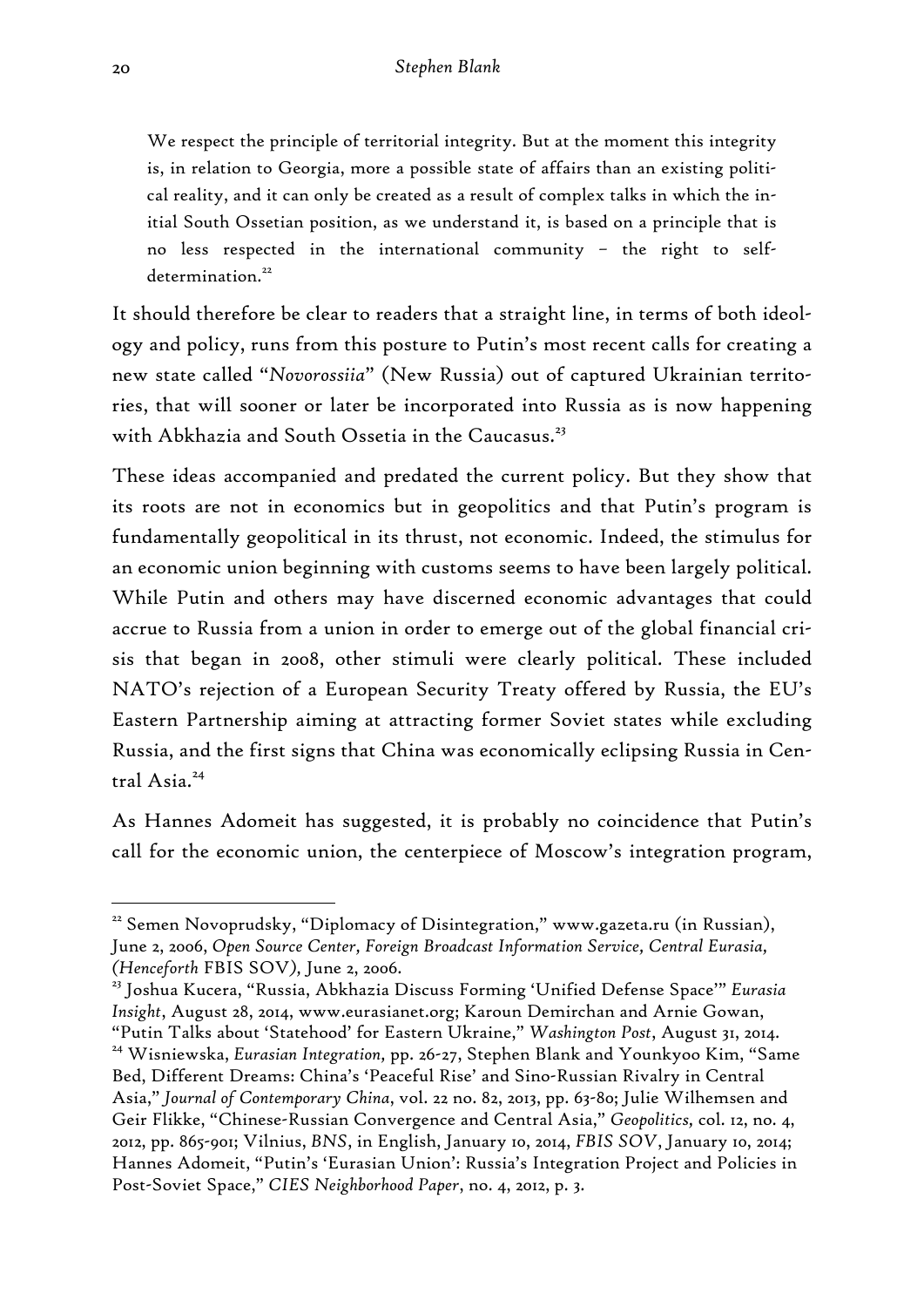came less than a week after a 2011 summit of the EU and the members of the Eastern Partnership countries (minus Belarus) in Warsaw. As he notes, this economic union seamlessly fits into the Kremlin efforts to counterbalance the attractiveness and influence of the EU in the former Soviet Union and Central and Eastern Europe.<sup>25</sup> Given the importance to Moscow's dreams of being a pole in the multipolar world order that it ceaselessly proclaims, the formation of such a continental bloc is essential to the survival of the Putin system and the sharpest conflicts with the EU occur in those borderlands closest to Russia or most strategically important to it, particularly Ukraine.<sup>26</sup> Beyond these considerations, the union lets Moscow present an image of itself as a Eurasian great power that enhances its own self-esteem and supposedly its standing in the eyes of foreign audiences.

Likewise, in Central Asia if not East Asia, the anti-Chinese thrust of the program is unmistakable. There are close connections between Russian policy in Asia, EURASEC, and the Customs Union. These connections assume two dimensions: first, the effort to reduce or inhibit Chinese economic penetration of Central Asia; and second, Russia evidently believes that it cannot effectively function as an Asian power without "command" of this great bloc behind it.<sup>27</sup>

In practice, this means challenging China's effort to dominate Central Asia economically. As Mankoff and others have noted, the Customs Union has already diverted Kazakhstan and Kyrgyzstan's trade away from China to Russian goods that would otherwise not be competitive.<sup>28</sup> But beyond that, Mankoff stresses the overwhelming geopolitical drive behind these economic programs, a drive possessing significant relevance to Moscow's "Ostpolitik."

Indeed, from Moscow's perspective, the entire process of Eurasian integration has political undertones. Russia's leaders seek to maintain influence across at least a significant swathe of the former Soviet Union, while limiting opportunities for other powers to overtake Russia as the principal actor in the region. This dynamic is visible in Central Asia, where Chinese economic power has

<sup>25</sup> *Ibid.*, p. 3.

<sup>26</sup> *Ibid.,* pp. 5-6*;* Rika Dragneva and Kataryna Wolczuk, "Russia, the Eurasian Customs Union and the EU: Cooperation, Stagnation, or Rivalry," *Chatham House Briefing Paper*, 2012, pp. 10-13.

<sup>&</sup>lt;sup>27</sup> Wisniewska, p. 27; Descalzi, p. 147

<sup>&</sup>lt;sup>28</sup> Wisniewska, p. 15; Mankoff, p. 2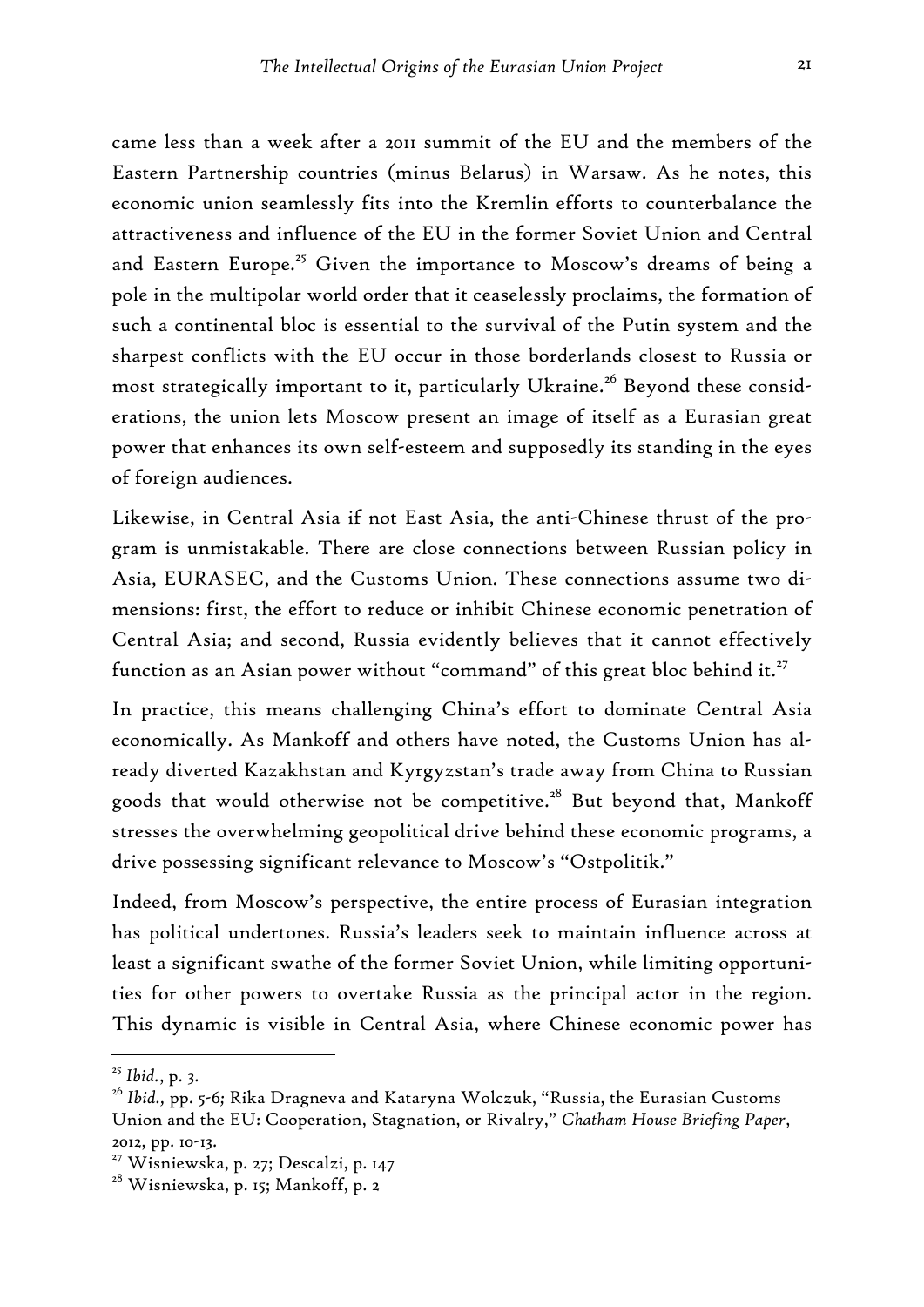rapidly displaced Russia as the major trading partner and source of investment. The trade-diverting impact of the Customs Union then has an underlying geopolitical logic; by raising barriers to trade with the outside world, the Customs Union limits the economically driven re-orientation of the Central Asian states into Beijing's orbit.<sup>29</sup>

However, this drive for great power status and perquisites at the expense of the sovereignty of smaller states simultaneously undercuts Russia's ability to play a leadership role anywhere in Asia. Russia's integration project does not and cannot meet the economic and security interests of the other projected members. Instead, those are to be subordinated to Moscow's overriding vision. This posture prevents Russia from being a driver for regional economic development unlike what China has done in East Asia.<sup>30</sup>

#### The Military Dimension

The CST and ensuing CSTO were officially intended as collective security measures to retain as much as possible of the integrated Soviet military system. But the CST clearly failed to provide security, and disintegration continued throughout the 1990s. The chaos of this period allowed the emerging Russian army and then the government to act unilaterally to claim a sphere of influence regarding CIS peacemaking. Yeltsin advocated such a sphere in his 1993 speech to the UN Security Council. Although the UN failed to accept this, nobody acted to prevent this from coming into being.<sup>31</sup> But the failure of the original CST to ensure security led to the formation of the CSTO during Putin's first presidency.<sup>32</sup>

However, the force has never deployed and appears increasingly to be a paper command and control organization rather than a truly functioning military alliance. Moreover, Moscow has apparently come to see the CSTO as not just a force to defend against territorial invasion but also a force to uphold order in member countries, a kind of regional gendarme as well as a counter to foreign

<sup>29</sup> *Ibid*., p. 6

<sup>30</sup> *Ibid.*

<sup>31</sup> John Mackinlay and Peter Cross, Eds., *Regional Peacekeepers: The Paradox of Russian Peacekeeping*, New York: United Nations University Press, 2003.

<sup>&</sup>lt;sup>32</sup> Descalzi, pp. 133-136.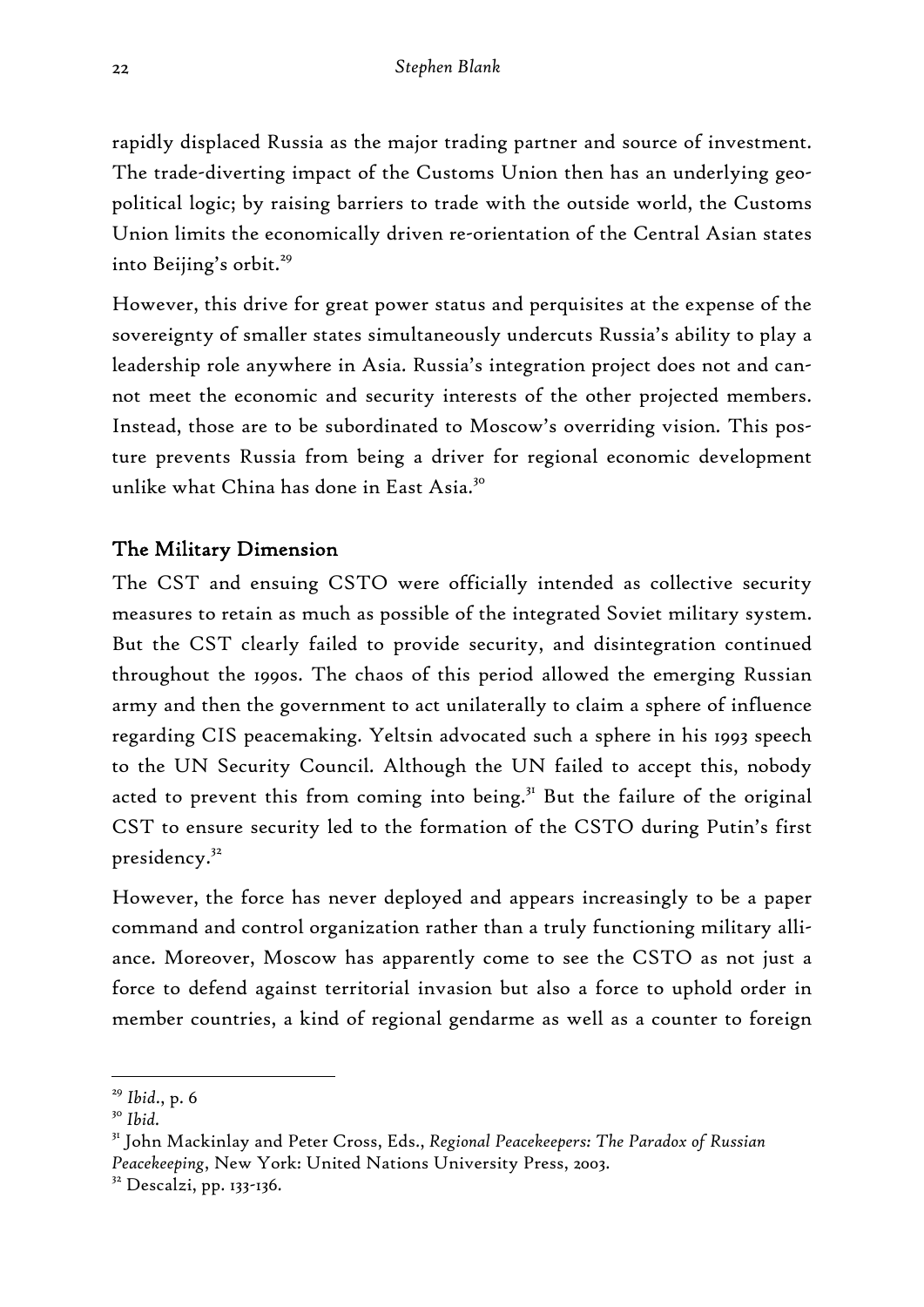organizations like NATO.<sup>33</sup> For example, after protracted bargaining in 2006, Uzbekistan granted Russia the right to use its airfield at Navoi as a base, but only under special conditions. Russia will only be able to gain access to Navoi in case of emergencies, or what some reports called "force majeure," contingencies. In return, Russia will provide Uzbekistan with modern navigation systems and air defense weapons. In other words, Uzbekistan wanted a guarantee of its regime's security and Russian support in case of a crisis. But it would not allow peacetime Russian military presence there.<sup>34</sup> Since then Uzbekistan, discerning a threat from efforts to develop a real interventionary force in the CSTO, walked out of the CSTO, essentially leaving it an empty shell.

The CSTO has not participated in any conflict situations in and around Central Asia since its inception. Neither is it likely to be able to do much as Russian military relations in Central Asia have largely followed a bilateral trajectory. Moscow has therefore been able to build up a seemingly sizable infrastructure in Central Asia.35 Yet it still cannot prevent Uzbekistan from threatening all of its neighbors, or clashes like recent episodes of Tajik and Kyrgyz border guards shooting at each other-despite having sizable forces in both countries.<sup>36</sup> Indeed, in these clashes the two sides probably used Russian weapons, sold to them at discounted prices in order to prevent them from buying or otherwise acquiring U.S. weapons as the U.S. and NATO leave Afghanistan.<sup>37</sup> Thus Russia is not a security provider but rather an insecurity provider in Central Asia.

Although these weapons and sizable Russian contingents have gone to those countries under CSTO auspices to guard against terrorist and other threats emanating from Afghanistan, the reality is rather different. As Kiril Nourzhanov has observed, though great power rivalries and potential insurgencies are cer-

<sup>33</sup> *Ibid.*, pp. 136-137.

<sup>34 &</sup>quot;Uzbek Airfield Is Made Available to Russia in Emergencies," *Ferghana.ru*, December 22, 2006.

<sup>&</sup>lt;sup>35</sup> Sebastien Peyrouse, "Russia-Central Asia: Advances and Shortcomings of the Military Partnership," Stephen J. Blank, Ed., *Central Asian Security Trends: Views From Europe and Russia*, Carlisle Barracks, PA: Strategic Studies Institute, U.S. Army War College, 2011, pp. 1-34

<sup>36</sup> Fozil Mashrab, "Russian Arms Nudge Central Asia to Edge," *Asia Times Online*, January 8, 2014, www.atimes.com; David Trilling, "Kyrgyzstan & Tajikistan: Border Guards Injured in Shootout, Possibly With Mortars," *Eurasia Insight*, January 11, 2014, www.eurasianet.org.

<sup>37</sup> *Ibidem.*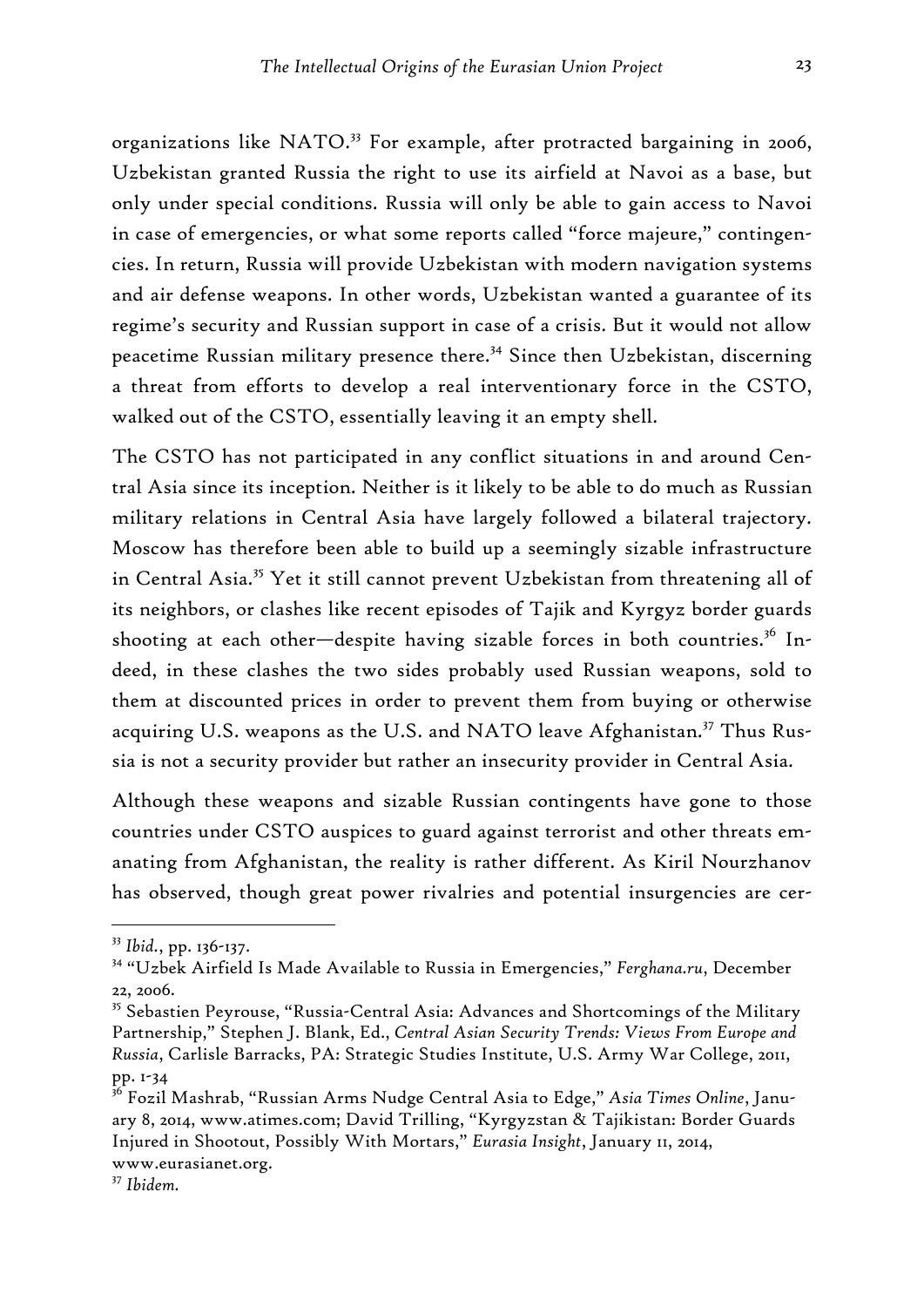tainly real threats in Central Asia, they hardly comprise the only challenges to Central Asian security.38

Border problems, mainly between Uzbekistan and all of its neighbors, have long impeded and today continue to retard the development of both regional security and prosperity.<sup>39</sup> Indeed, it is hardly inconceivable that given the antagonism between Uzbekistan and its neighbors, especially Kyrgyzstan and Tajikistan, hostile relations could escalate into the use of force.<sup>40</sup> Meanwhile, every writer on Central Asian security has noted that not a single regional security organization works as intended or has even acted to do so. Under the circumstances, the CSTO's role remains something of a mirage or a camouflage for Russia's real intentions and, equally importantly but less well understood, its relatively meager and diminishing real capabilities to deal with security threats in Central Asia.

In the Caucasus, the situation is, if anything, worse. Putin in 2012 admitted that Russia planned the 2008 war with Georgia from 2006 and deliberately involved the use of separatists, indicating that Russia cannot accept any of the post-Soviet states' independence, sovereignty, and territorial integrity, and that as a result, Eurasian or European security cannot be taken for granted.<sup>41</sup> Beyond this fact, Russia has undertaken an enormous and ongoing buildup of its military forces in the Caucasus to ensure its hegemony and to maintain a threat to Georgia and to the West whom it assumes is itching to intervene there. $42$ 

Russian threats to Caucasian and by extension European security do not end with Russia's creeping annexation of Abkhazia and South Ossetia and its continuing pressure on Georgia. Moscow has secured its base at Gyumri in Armenia until 2044 and now deployed its dual-capable Iskander-M missiles to its forces in the Caucasus, threatening missile attacks, potentially even nuclear

<sup>38</sup> Kirill Nourzhanov, "Changing Security Threat Perceptions in Central Asia," *Australian Journal of International Affairs,* vol. 63 no. 1, 2009, p. 94.

<sup>39</sup> Chingiz Umetov, "Uzbekistan-Kyrgyzstan: Border Hassles Abound," *Transitions Online*, May 4, 2009, www.tol.org.

<sup>&</sup>lt;sup>40</sup> By June 2009 Uzbekistan had again closed its borders with Kyrgyzstan and the latter was digging trenches along that border while relations with Tajikistan were hardly better. 41 "Putin Admits Russia Trained S. Ossetians Before 2008 Georgia war," Transcript, President of Russia, www.kremlin.ru, August 10, 2012.

<sup>42</sup> Stephen Blank, "Russian Defense Policy in the Caucasus," *Caucasus Survey*, Vol. 1, No. 1, October 2013, pp. 75-89.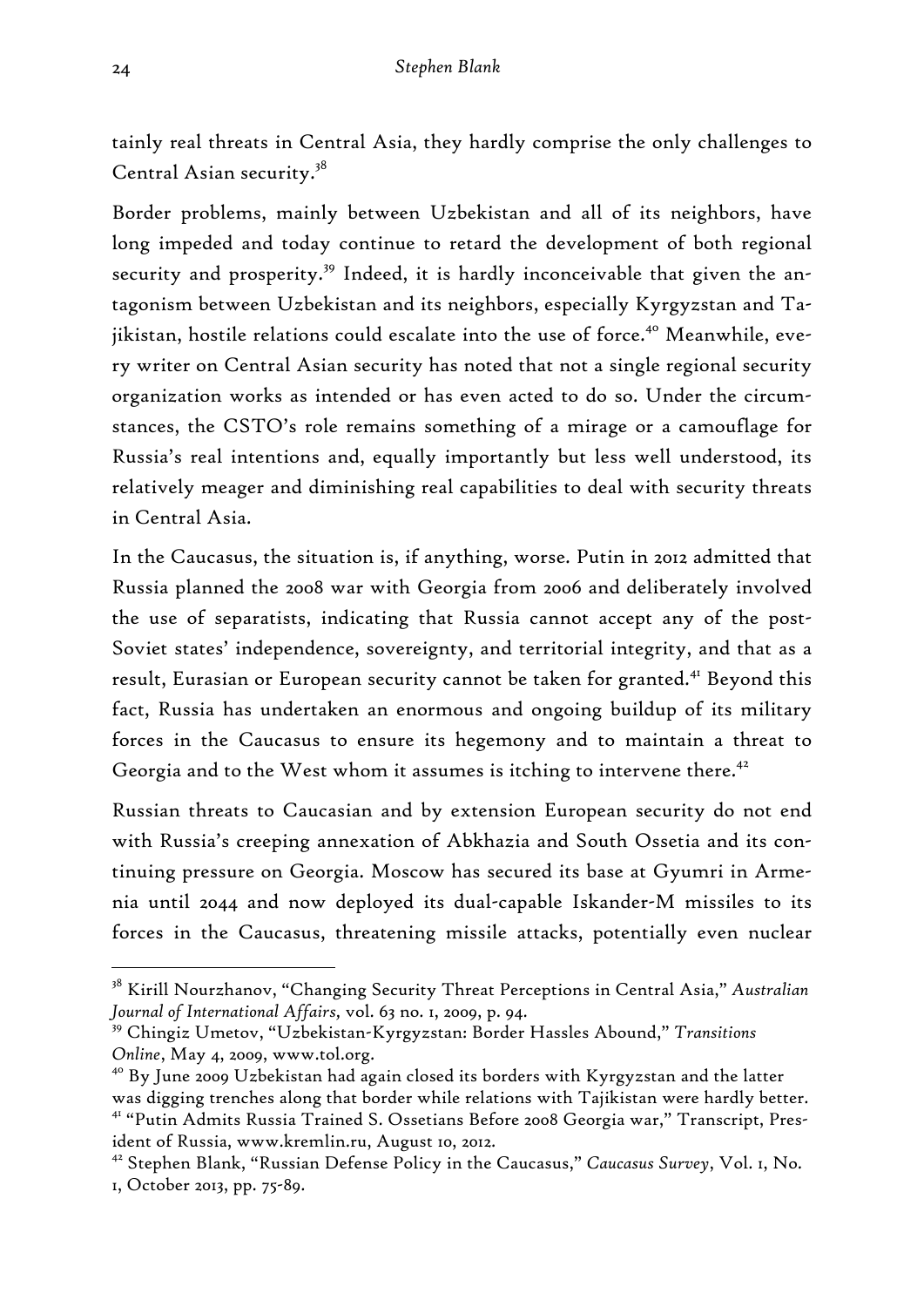ones, against any threatening force.<sup>43</sup> Ruslan Pukhov, Director of the Moscow Center for the Analysis of Strategies and Technologies, also observes that this military buildup signifies that Moscow has acted to remain "in the lead" militarily in the Caucasus and invoked U.S. and Israeli military assistance to Azerbaijan as an alleged justification for this posture.<sup>44</sup>

But beyond its extensive and ongoing military buildup in the Caucasus and the sale of weapons to Armenia at concessionary prices, Moscow revealed in 2013 that it has also sold \$4 billion of high-quality weapons to Azerbaijan in the past few years. Moreover, Russian elements aligned with organized crime are using Montenegro, a notorious playground for Russian organized crime, to run weapons covertly to Nagorno-Karabakh. Since 2010, the arms tracking community has recorded 39 suspicious flights leaving Podgorica airport in Ilyushin-76 aircraft for Armenia's Erebuni military airport in Stepanakert with arms intended for Nagorno-Karabakh, where there has been a wave of border incidents since 2010.45 The use of these Russian planes and the link to the long-standing largescale arms trafficking between Russia and Armenia immediately raises suspicions of Russian involvement, if not orchestration, of this program. Thus Russia is both openly and clandestinely arming both sides in this conflict that has become steadily more dangerous with increasing numbers of incidents between both forces. Russia does so to keep both sides dependent to a greater or lesser degree upon it and its "mediation" efforts there since 2011, which also revealed its unremitting focus on undermining local sovereignty. Beyond that, Moscow exploits the conflict to keep its forces in Armenia permanently. Thus again, Moscow provides insecurity rather than security.

Armenian political scientist Arman Melikyan claims that in earlier tripartite negotiations with Armenia and Russia in 2011 on Nagorno-Karabakh that Russia ostensibly "brokered," Moscow was to arrange for the surrender of liberated territories, thereby ensuring its military presence in return and establishing a network of military bases in Azerbaijan to prevent any further cooperation be-

<sup>43 &</sup>quot;Iskander- M Systems Being Deployed in Southern Russia-Defense Ministry," *Interfax-AVN*, December 17, 2013.

<sup>44</sup> Paul Goble, "From Tripwire to Something More? Moscow Increases Military Readiness in the South," *Eurasia Daily Monitor*, January 16, 2013.

<sup>45</sup> Joshua Kucera, "The Art of the Arms Deal," *Eurasia Insight*, September 27, 2012, www.eurasianet.org; www.statebusiness.tumblr.com.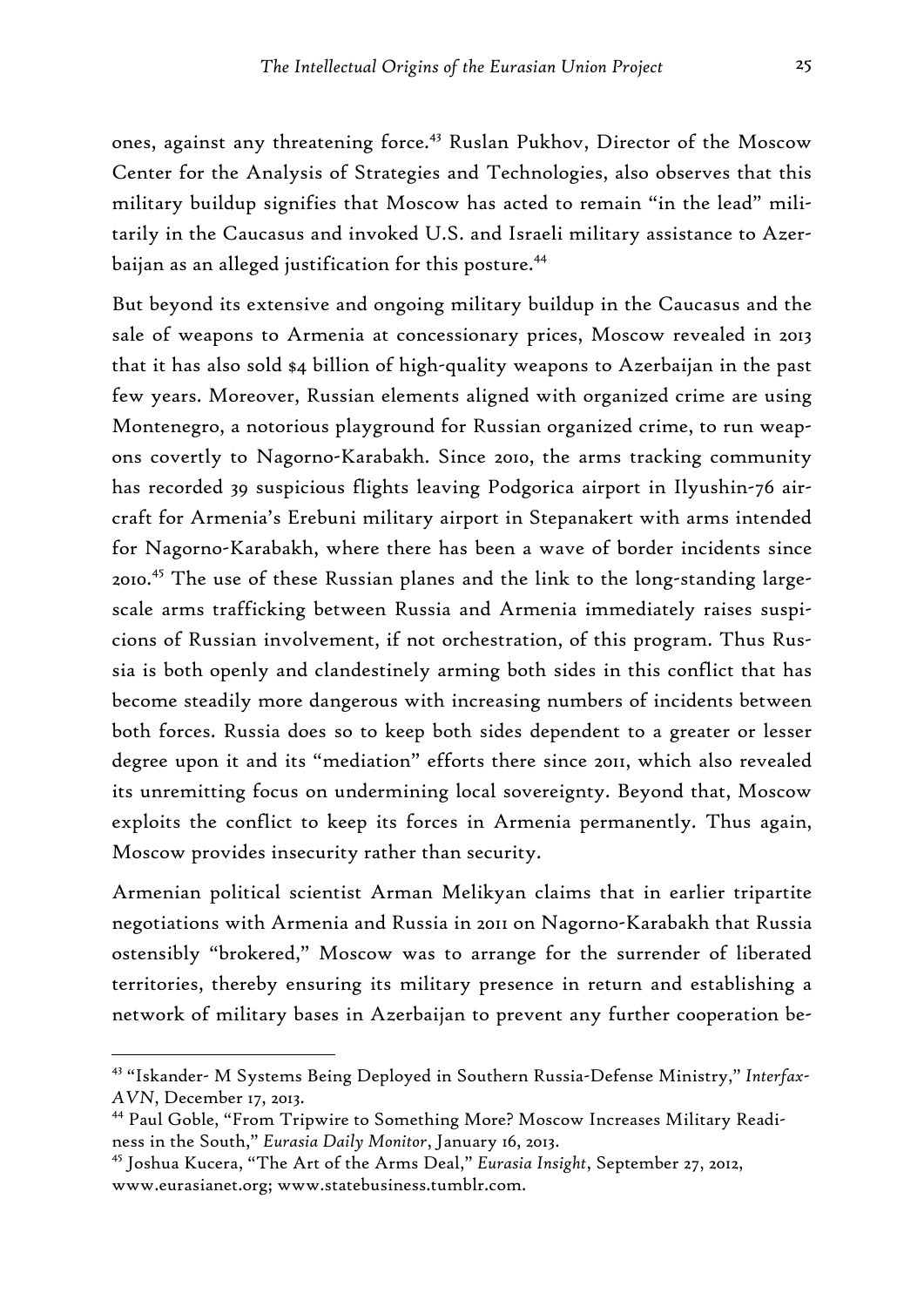tween Azerbaijan and NATO. While Armenian authorities reportedly accepted this plan, Baku rejected it and saved Armenia—which clearly wants to incorporate Nagorno-Karabakh—from relinquishing the territory to it in return for a further compromising of both its own sovereignty and Azerbaijan's security.<sup>46</sup>

But Russian machinations against the integrity and sovereignty of the South Caucasian states do not end here. In 2008 Vafa Quluzada observed that President Medvedev's visit to Azerbaijan was preceded by deliberate Russian incitement of the Lezgin and Avar ethnic minorities there to induce Azerbaijan to accept Russia's gas proposals.<sup>47</sup> These are apparently systematic Russian policies as Putin's admission suggests. It has intermittently encouraged the separatist movement among the Armenian minority in Javakheti in Georgia and has now annexed Crimea and invaded Eastern Ukraine, thus committing what are by any standard acts of war against Ukraine.<sup>48</sup> At the same time Russia denies that it has claims on Azerbaijani territories, but Russian media have advocated government action to protect these Azerbaijani minorities as Russian citizens to punish Azerbaijan for flirting with NATO.<sup>49</sup> Similarly, as the chapter on Azerbaijan in this volume details, Russia used similar instruments of pressure against Azerbaijan ahead of Putin's visit in August 2013. At that time, Moscow also organized a club of Azeri billionaires in Russia and toyed with using that organization to provide a counterweight to the Aliyev government in Azerbaijan, thus reminding Baku that it possesses and can deploy such an instrument to obtain what it wants.50

<sup>46</sup> Joshua Kucera, "Azerbaijan told the U.S. It Wants 'full Membership' in NATO," *Eurasia insight*, September 5, 2011, www.eurasianet.org.

<sup>47</sup> *Kavkazskiy Uzel* (in Russian), June 19, 2008, *FBIS SOV*, June 19, 2008.

<sup>48</sup> Maciej Falkowski, *Russia's Policy in the Southern Caucasus and Central Asia*, Centre for Eastern Studies, Warsaw, June 15, 2006, p. 56, www.osw.waw.pl; William Varretoni, "Sweetness of the Status Quo: Strategic Patience and the Technology of Russia's Capture of Crimea," Paper Presented to the Annual Convention of the Association for the Study of Nationalities, Columbia University, New York, April 15, 2010; Lada Roslycky, *The Soft Side of Dark Power: a Study in Soft Power, National Security and the Political-Criminal Nexus With a Special Focus on the Post-Soviet Political-Criminal Nexus, the Russian Black Sea Fleet and Separatism in the Autonomous Republic of Crimea,* Doctoral Dissertation, University of Groningen, 2011.

<sup>49</sup> Moscow, *Interfax* (in English), February 13, 2011, *FBIS SOV*, February 13, 2011; Makhachkala, *Novoye Delo* (in Russian), August 29, 2008, *FBIS SOV,* August 29, 2008. <sup>50</sup> *Ibid*., p. 33.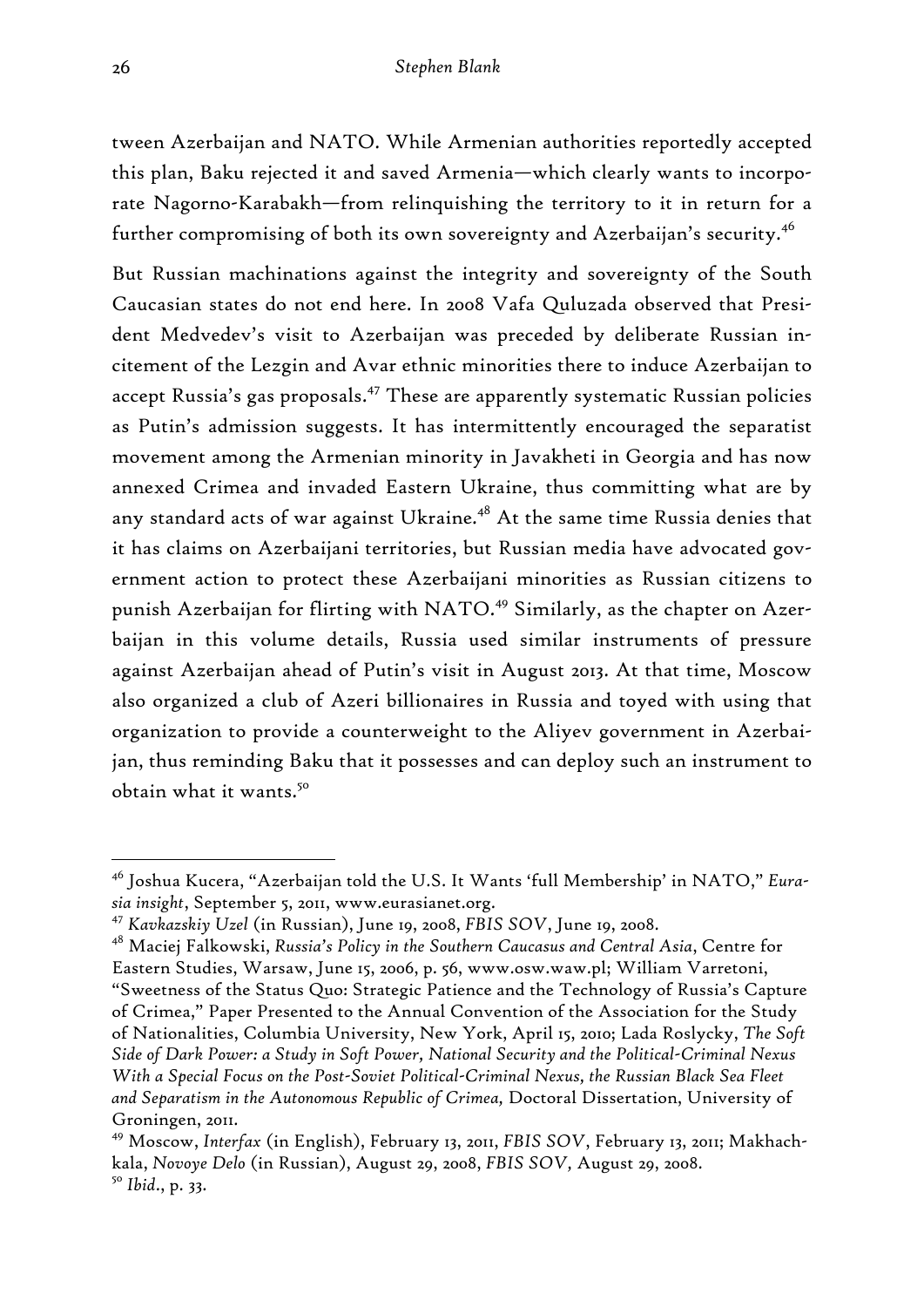Thus in both word and deed, Moscow has shown that war in Eurasia is neither inconceivable nor impossible. Neither should it be forgotten that Russian law permits the president to dispatch troops abroad to defend the "honor and dignity" of other Russians (a group who can be fabricated out of thin air, by means of Russia's preexisting "passportization" policy) without any parliamentary debate or accountability.<sup>51</sup>

The invasion of Ukraine shows quite conclusively that Russia does not believe that the sovereignty and territorial integrity of any of its neighbors is anything more than a contingency whose continuation is dependent upon Russia's perception of expediency. It also shows that the treaties it has signed with them are merely "a scrap of paper." Furthermore, Putin's calls for using ethnic Russianness, defined by speaking Russian as a criterion of nationhood, and the ensuing ethnicization of the Russian state not only resurrects the policies of Hitler and Stalin in the 1930s, but also places a landmine under the sovereignty and territorial integrity of every state in the former Soviet sphere, to include former Warsaw Pact members as well. This is a recipe for war, showing that here too, Russia provides insecurity, not security. These developments, and Russia's brutal and coercive diplomacy against Moldova, Armenia, and Ukraine to keep them out of Association Agreements with the EU, are a bizarre way to foster collective security. But it only looks bizarre if we think we are discussing a genuine integration project rather than a camouflaged imperial grab. As Susan Stewart of the Stiftung Wissenschaft und Politik makes plain, Russia's coercive diplomacy undermines any pretense that this integration project is based on anything other than Russia making other countries "an offer that they cannot refuse." Furthermore, its coercive behavior shows its own nervousness about the viability of these formats and the necessity to coerce other states into accepting it. Perhaps worse yet, she notes that:

Russia is more than willing to tolerate instability and economic weakness in the neighboring countries, assuming they are accompanied by an increase in Russian

<sup>51</sup> Yuri E. Fedorov, *Medvedev's Amendments to the Law on Defence: The Consequences For Europe,* Finnish Institute of International Affairs, Briefing Paper No. 47, November 2009.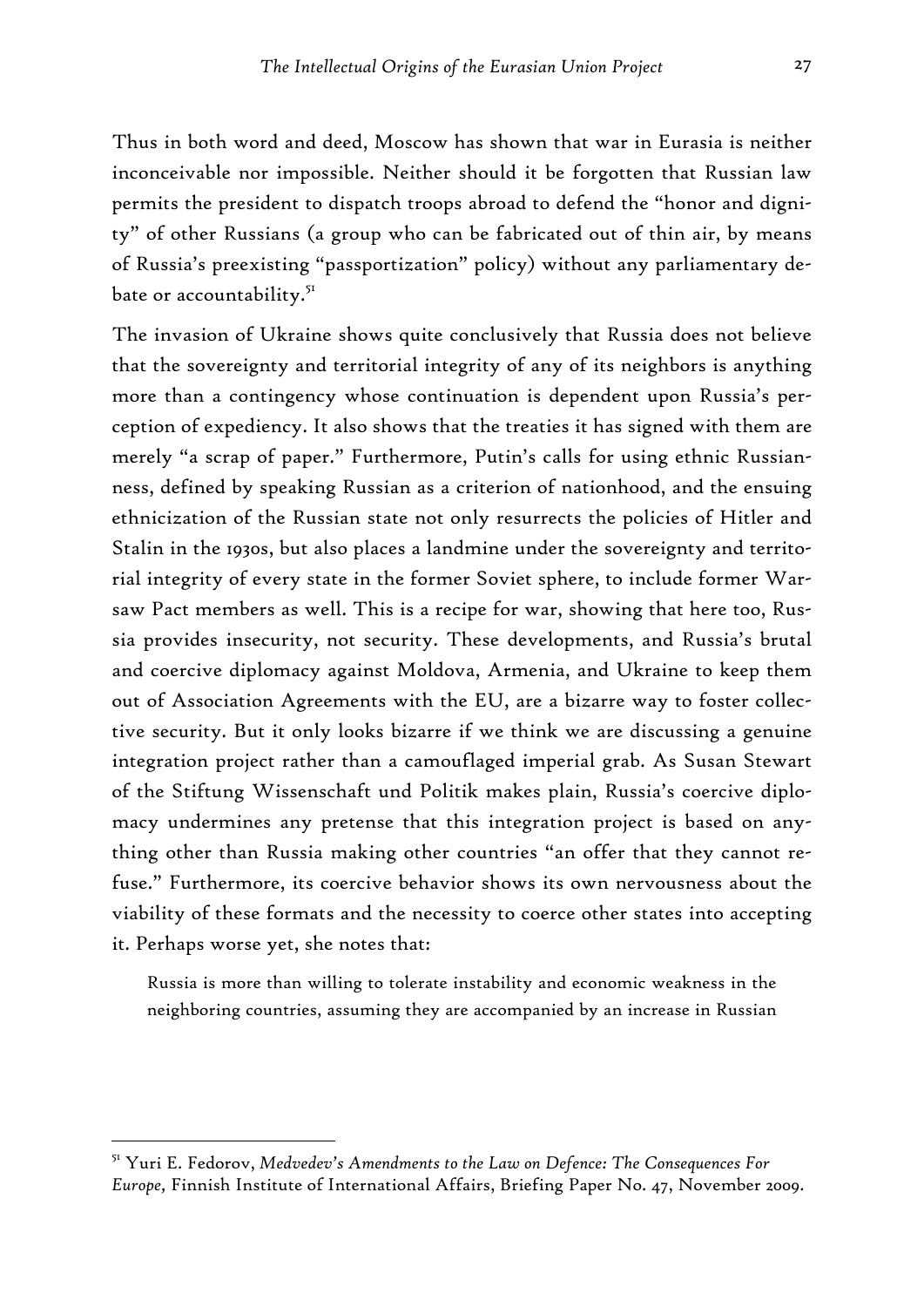influence. In fact, Russia consciously contributes to the rising instability and deterioration of the economic situation in some, if not all, of these countries.<sup>52</sup>

The smaller intended targets of this integration project, Kyrgyzstan and Tajikistan, are visibly trying to bargain their way in and get more concessions.<sup>53</sup> But while this may be an offer they cannot refuse, it also is an intrinsically compromised effort to impose security on shifting sands. It already is clear that it provides little economic benefit and has yet to provide for anyone's security. Rather it is an instrument for the destabilization of governments. It still is the case that what the Czarist Minister of Interior Petr Valuev described as "the lure of something erotic in the borderlands" still drives Russian policy. For now this may be an integration project, but most likely this, like previous incarnations of the Russian empire, will promote war, insecurity, instability, and the very centrifugal forces it was meant to block.

<sup>52</sup> Susan Stewart, "The EU, Russia and Less Common Neighborhood," *SWP Comments*, Stiftung Wissenschaft Und Politik, January, 2014, pp.2-3.

<sup>53</sup> Viktoriya Panfilova, "Dushanbe Chooses Kiev's Path: Tajikistan Begins Integration Bargaining With Russian Federation," Moscow, *Nezavisimaya Gazeta* (in Russian), December 20, 2013, *FBIS SOV*, January 14, 2013; Bishkek, *Tushtuk* (in Russian), December 27, 2013, *FBIS SOV*, December 28, 2013.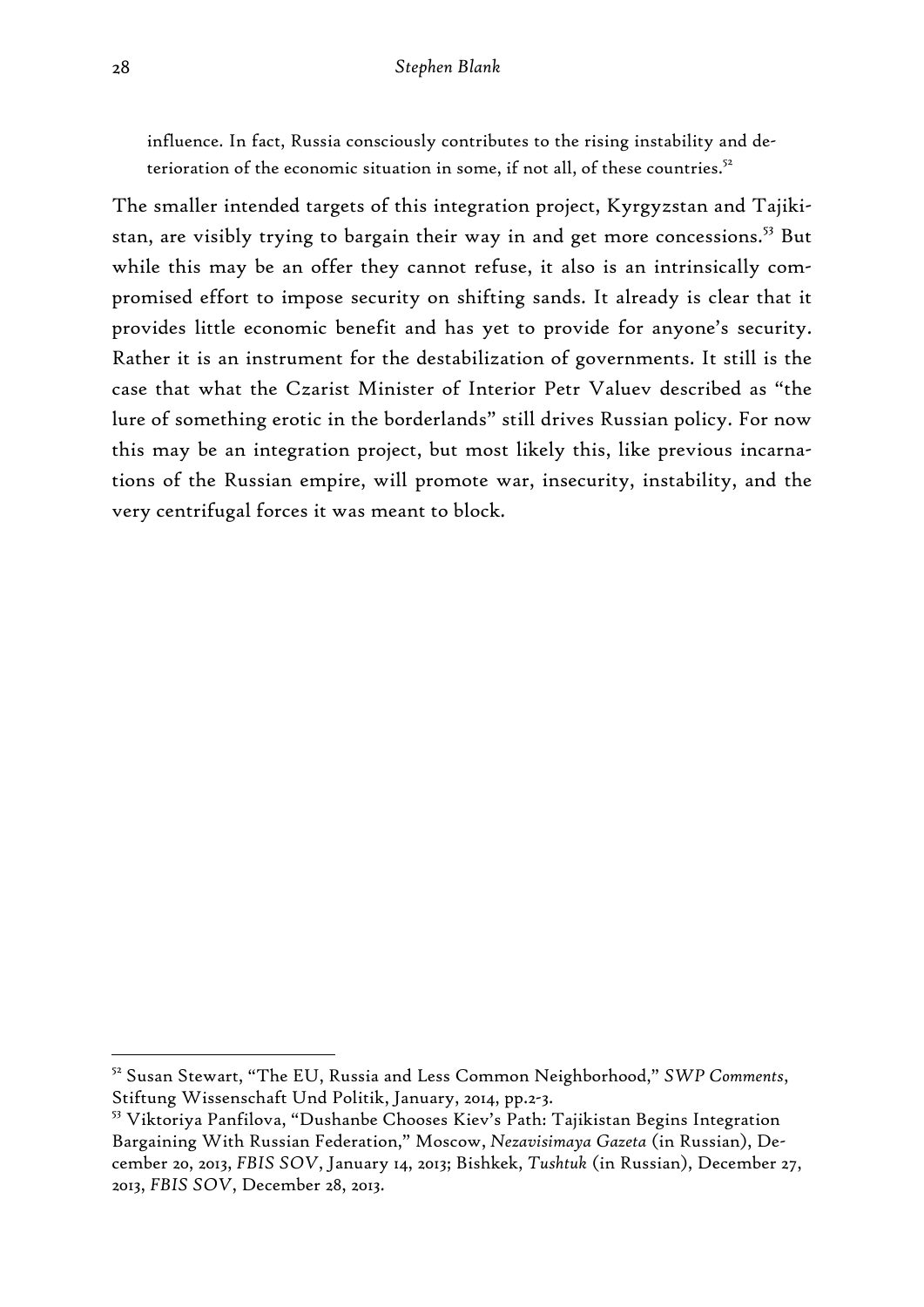### The Customs Union and Eurasian Union: A Primer

#### *Richard Weitz*

Since becoming Russia's paramount political leader in the late 1990s, Vladimir Putin has consistently sought to place Moscow at the head of a multinational bloc of tightly bound former Soviet republics within an integrated legal and institutional framework. Ideological and pragmatic considerations have motivated Putin's integration drive. Some of these integration projects have proved more successful than others, but the general trend has seen narrowed but deeper integration over time. Russia appears to have benefited more than its partners from these projects, but determining precise costs and benefits is difficult since we are in the realm of counterfactuals, not knowing what developments might have occurred had countries pursued different policies. Now the Ukraine crisis could force Moscow to yet again modify its tactics, if not its overall strategy, in pursuit of Eurasian integration under Russian leadership.

#### Precursors

The Commonwealth of Independent States (CIS), consisting of all the former Soviet Union (FSU) republics except for the Baltic countries, initially represented the most important Eurasian regional integration institution after the USSR's disintegration in 1991. The CIS initially played a useful role in facilitating a "civilized divorce" among its members. Putin himself praised the organization for "clearly help[ing] us to get through the period of putting in place partnership relations between the newly formed young states without any great losses and played a positive part in containing regional conflicts in the post-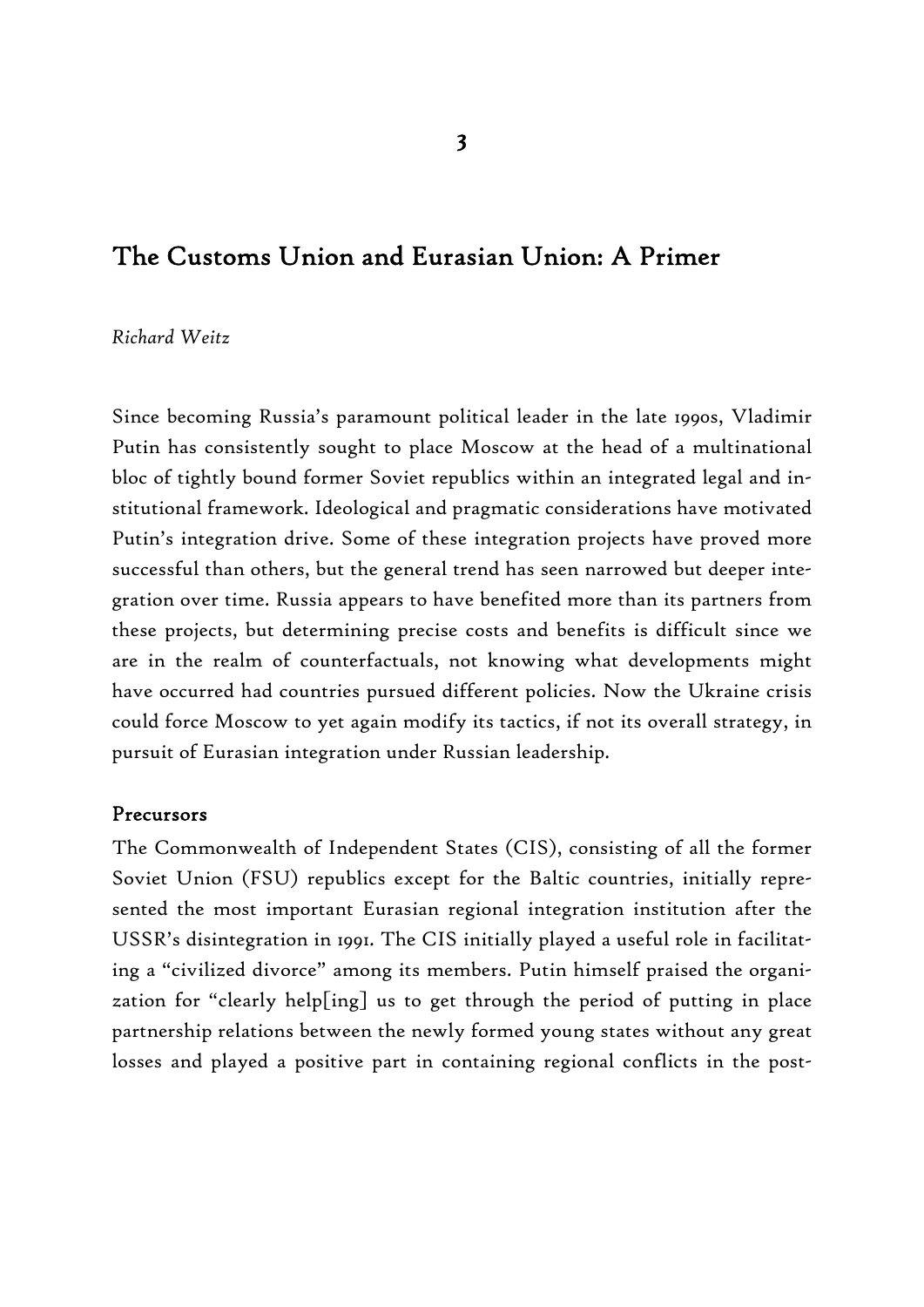Soviet area."<sup>I</sup> After its first few years, however, the CIS has ceased exerting a significant impact on its members' most important polices. Despite its lofty ambitions and the numerous economic, political, and security agreements its member governments signed, the CIS historically experienced difficulties securing implementation of many of them. While seeking to establish a common economic space for cooperation, including a free trade area and a FSU-wide customs union, the CIS never achieved sufficient supranational powers to compel compliance by the newly independent states. Perennial plans to reform its ineffective decision-making structures—most recently a collection of proposals adopted at the August 2005 summit—have failed to achieve much progress. By the 2000s, other FSU multilateral institutions began encroaching on the Commonwealth's authority.

Beginning with Putin's first presidential term, the Russian government has concentrated on pursuing deeper cooperation among those FSU countries most closely aligned with Moscow. For example, as discussed in detail in Pavel Baev's contribution to this volume, Russia in May 2002 joined with Armenia, Belarus, Kazakhstan, Kyrgyzstan, and Tajikistan in agreeing to transform the CST into a Collective Security Treaty Organization (CSTO).<sup>2</sup> Since then, the CSTO developed a comprehensive legal foundation and established several standing bodies: a Foreign Ministers Council, a Defense Ministers Council, the Committee of Security Council Secretaries, a secretariat in Moscow, a CSTO staff group, and the CSTO Collective Security Council, which consists of the members' heads of state. The CSTO Permanent Council coordinates CSTO activities between sessions of the Collective Security Council. A CSTO Parliamentary Assembly Council also exists. In terms of military capabilities, the CSTO was designed to mobilize large multinational coalitions in wartime under joint command, but the recent focus of the CSTO has been on developing a Collective Rapid Deployment Force (CRDF), a high-readiness formation that engages in regular exercises, especially in Central Asia.

<sup>&</sup>lt;sup>1</sup> Vladimir Putin, "Annual Address to the Federal Assembly of the Russian Federation," May 10, 2006, http://www.kremlin.ru/eng/speeches/2006/05/10/1823\_type70029 type82912 \_105566.shtml.

<sup>2</sup> V. Nikolaenko, "Collective Security Treaty: Ten Years Later," *International Affairs* (Moscow), vol. 48, no. 3 (2002), p. 186.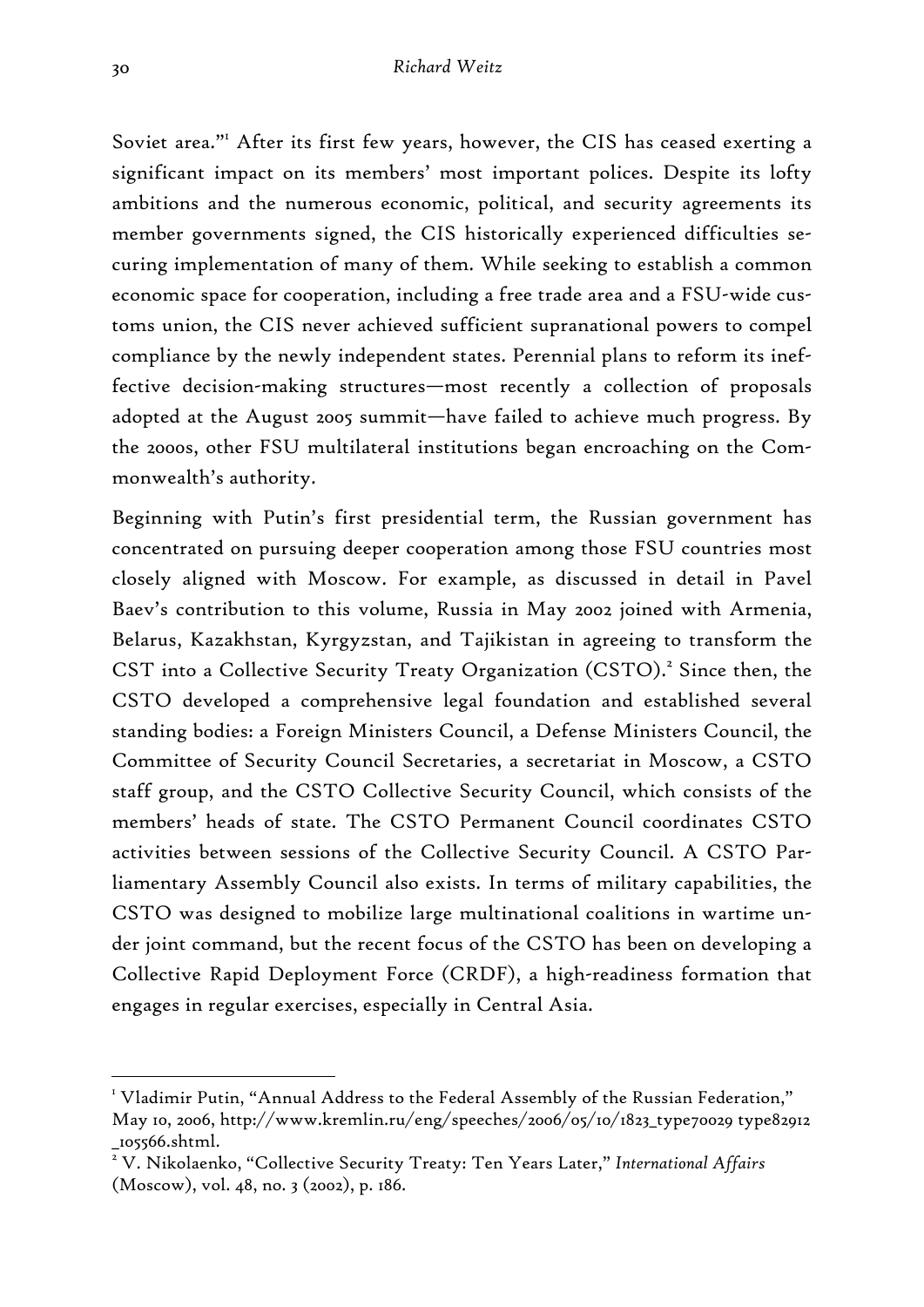Belarus, Kazakhstan, Kyrgyzstan, Russia, and Tajikistan established a Eurasian Economic Community (EurAsEC; or EEC) in October 2000 after the CIS proved unable to achieve adequate economic integration or an effective customs union. Uzbekistan joined in 2006, while Armenia, Moldova, and Ukraine had observer status. The EurAsEC tried to align the economic and trade policies of the core countries that formed a unified Soviet economic system by reducing custom tariffs, taxes, duties, and other barriers to economic exchanges among them. According to the organization's website, the EurAsEC aims eventually to create a free trade zone, establish a common system of external tariffs, coordinate members' relations with the World Trade Organization (WTO) and other international economic organizations, promote uniform transportation networks and a common energy market, harmonize national education and legal systems, and advance members' social, economic, cultural, and scientific development. Its Interstate Council regulates trade and customs policies and coordinates national legislation. It also issues assignments and questions to the Integration Committee and the Court of Justice of the Community. The Interstate Council appoints a Secretary General as the organization's chief administrator. That person heads the Integration Committee's Secretariat, which drafts and analyzes resolutions and other communications issued by the Interstate Council. The Secretariat has departments for Economic Policy; Trade Policy; Budget, Taxation Policy and Currency; Finance Relations; Energy Policy and Ecology; Transport Policy and Market Infrastructure; Customs and Border Issues; Development in the Socio-Humanitarian Sphere; Legal; Logistics and Analytical; and Administration. The EurAsEC itself includes three specific Subsidiary Bodies: the Council on Border Issues of the EurAsEC Member States; the Financial and Economic Policy Council of EurAsEC Member States; and the Council of Ministers of Justice of EurAsEC Member States. The Integration Committee can convene meetings of various councils and commissions as needed, including an Education Council, a Council of Heads of Tax Services, a Healthcare Council, a Social Policy Council, a Culture Council, a Migration Policy Council, a Commission on Customs Tariff and Non-Tariff Regulation, and a Commission for Protection of the Internal Markets of EurAsEC Member States. The EurAsEC Commission of Permanent Representatives consists of members appointed by each EurAsEC government. The Commission acts as a go-between for the Community and each member and assists in the coordina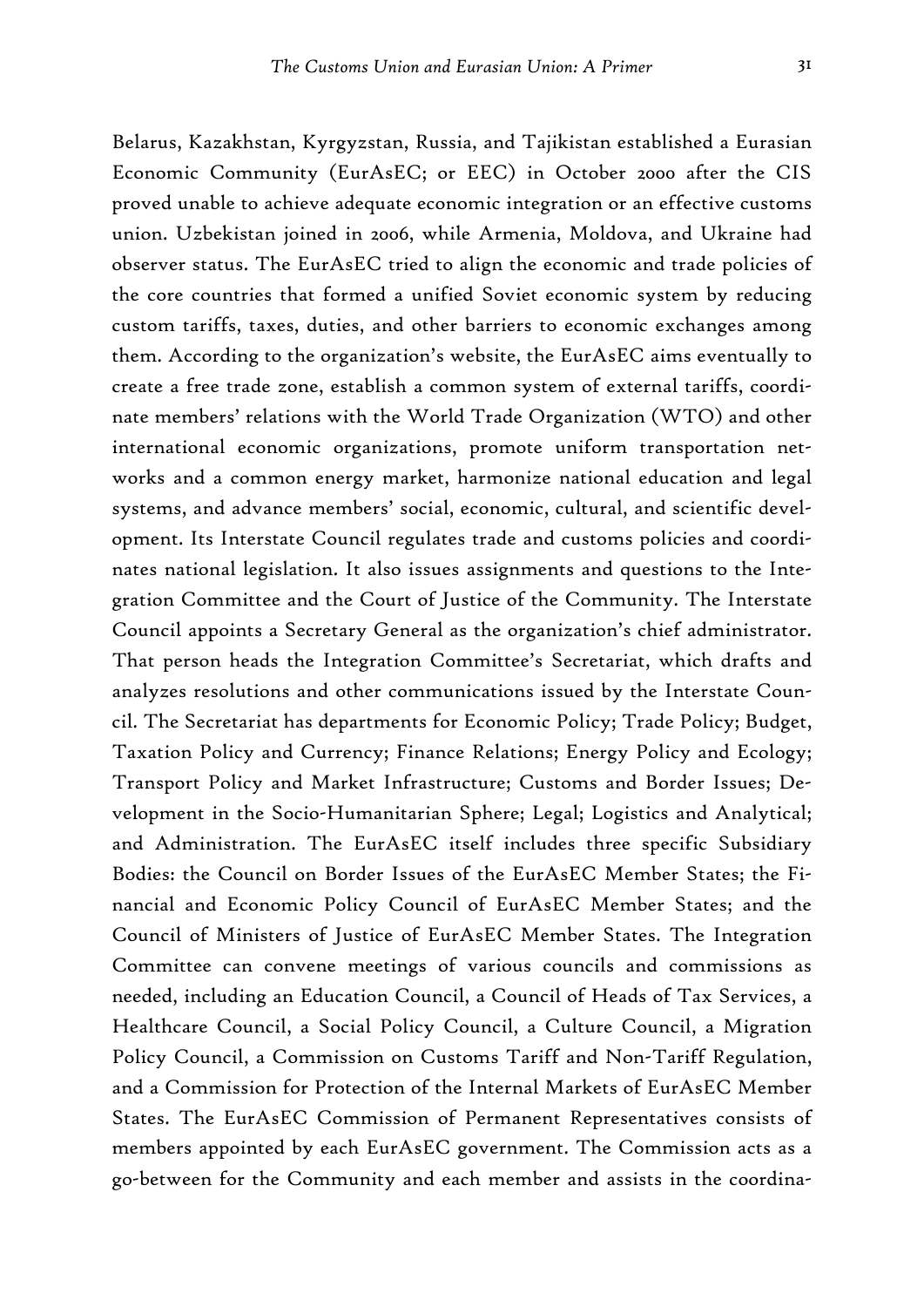tion of the other committees and subsidiary bodies. It also manages the EurAsEC's relations with countries having observer status within the Community as well as with other non-member countries and international organizations. The Interparliamentary Assembly (IPA) aims to coordinate members' national legislation and create a common legal foundation for integration. The IPA is composed of representatives delegated from the parliaments of each member. Russia has 42 representatives in the IPA, Belarus and Kazakhstan each have 16 delegates; and Kyrgyzstan and Tajikistan each have 8 parliamentarians. The IPA Bureau, consisting of two representatives from each member state, adopts resolutions by consensus and holds at least two meetings each year.<sup>3</sup> But the EurAsEC has proven to be a less effective institution than the CSTO. In particular, the EurAsEC's economic integration efforts have lost steam and failed to create effective multinational regulatory bodies.

#### The Eurasian Customs Union

At the October 2007 session of the EurAsEC Intergovernmental Council in Dushanbe, Belarus, Kazakhstan, and Russia agreed to establish a trilateral Customs Union (CU) that would coordinate their economic, currency and migration rules on the basis of WTO principles.<sup>4</sup> The other three EurAsEC members— Kyrgyzstan, Tajikistan, and Uzbekistan—were excluded from the initial organization due to their low levels of economic development, though the first two countries have since expressed interest in joining. The members have since abolished many trade tariffs and customs controls between them while establishing some common tariffs against imports from non-member countries. The first phase of the CU began on January 1, 2010, with the introduction of a uniform external tariff based primarily on the tariff rates then prevailing in Russia. The members also abolished most internal duties and customs controls between their countries, creating free movement of goods. Furthermore, they agreed to allow their citizens freedom to travel among these countries carrying only an internal passport. On May 19, 2011, the CU parties signed a treaty that integrat-

<sup>3</sup> EurAsEC, "EurAsEC Today," http://www.evrazes.com/i/other/EurAsEC-today\_eng. pdf.

<sup>4</sup> "Russia, Belarus, Kazakhstan sign agreement moving closer to customs union," *Associated Press*, October 6, 2007, http://www.iht.com/articles/ap/2007/10/06/asia/AS-GEN-Tajikistan-Ex-Soviet-WT.mc\_id=rssap\_news.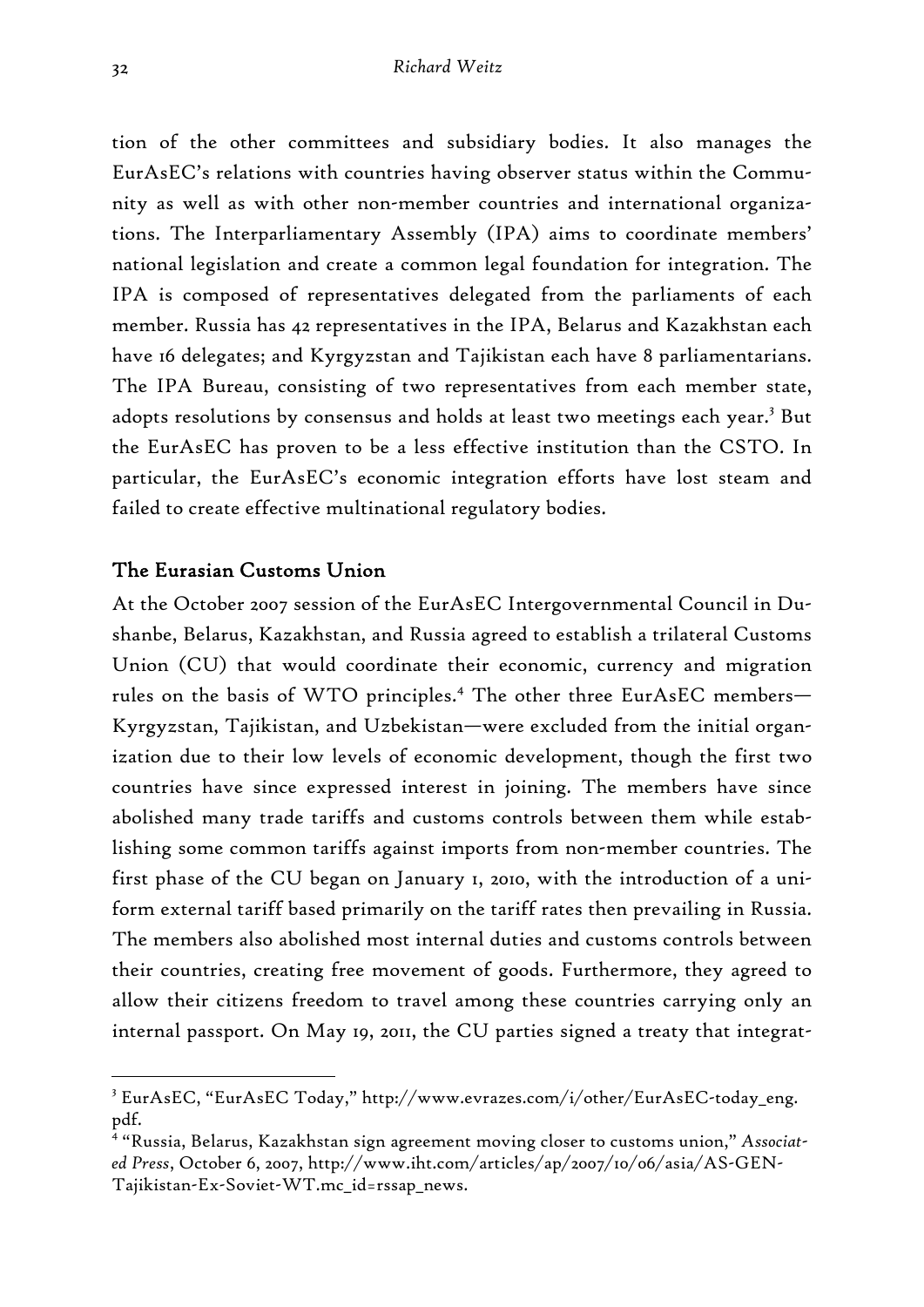ed the WTO commitments of each party into the CU, which became especially important after Russia joined the WTO in 2013. While the Customs Union acts in many areas beyond the WTO, the latter's rules override any CU obligations when they conflict. The Court of the Eurasian Economic Community can resolve trade disputes among CU members. Since Russia's WTO accession, the EurAsEC Court's jurisdiction has expanded to include advising on whether a CU act violates WTO rules.<sup>5</sup>

On November 22, 2011, outgoing Russian President Dmitry Medvedev, Kazakhstani President Nursultan Nazarbayev, and Belarus President Alexander Lukashenko formally signed an agreement to integrate their economies into a Common Economic Space (CES). When the CES took effect on January 1, 2012, it had a combined population of 170 million people. They further created a Eurasian Economic Commission (EEC) as an executive body to manage the integration process. For example, it will have a special court for settling disputes.<sup>6</sup> The Commission consists of nine members, three from each country, one of whom serves as the chairman. The Commission decides its own budget, monitors implementation of legislation, and can refer violations to the Court. The 2011 Treaty also replaced the Customs Union Commission with a Supreme Eurasian Economic Council, which is a "regulating body" to support the functioning and development of the CU and CES. The Council ensures implementation of international treaties, issues non-binding instruments as recommendations, and has almost 200 areas of competence, ranging from customs, tariffs, nontariff regulations, macroeconomic policy, energy, migration, and other policy areas. Whereas the Customs Union is predominantly intergovernmental, the Eurasian Economic Union is governed by supranational institutions. The Council engages with public bodies and agencies through Sectorial Advisory Committees in key areas such as on trade, technical regulation, taxation policy, etc.). It also works directly with business leaders and enterprises. A major task this year is to codify all relevant international agreements and legal documents

 $5$  Office of the United States Trade Representative, "Report on Russia's Implementation of the WTO Agreement," http://www.ustr.gov/sites/default/files/Russia-WTO-Implementation-Report%20FINAL-12-20-13.pdf.

 $^6$  Nino Evgenidze, "Threats of the Eurasian Customs Union on the way to European Integration: Georgian Perspective," *Open Society Georgia Foundation*, 2013,

http://www.osgf.ge/ files/2013/publikaciebi%202013/Evrokavshiri\_Eng.pdf.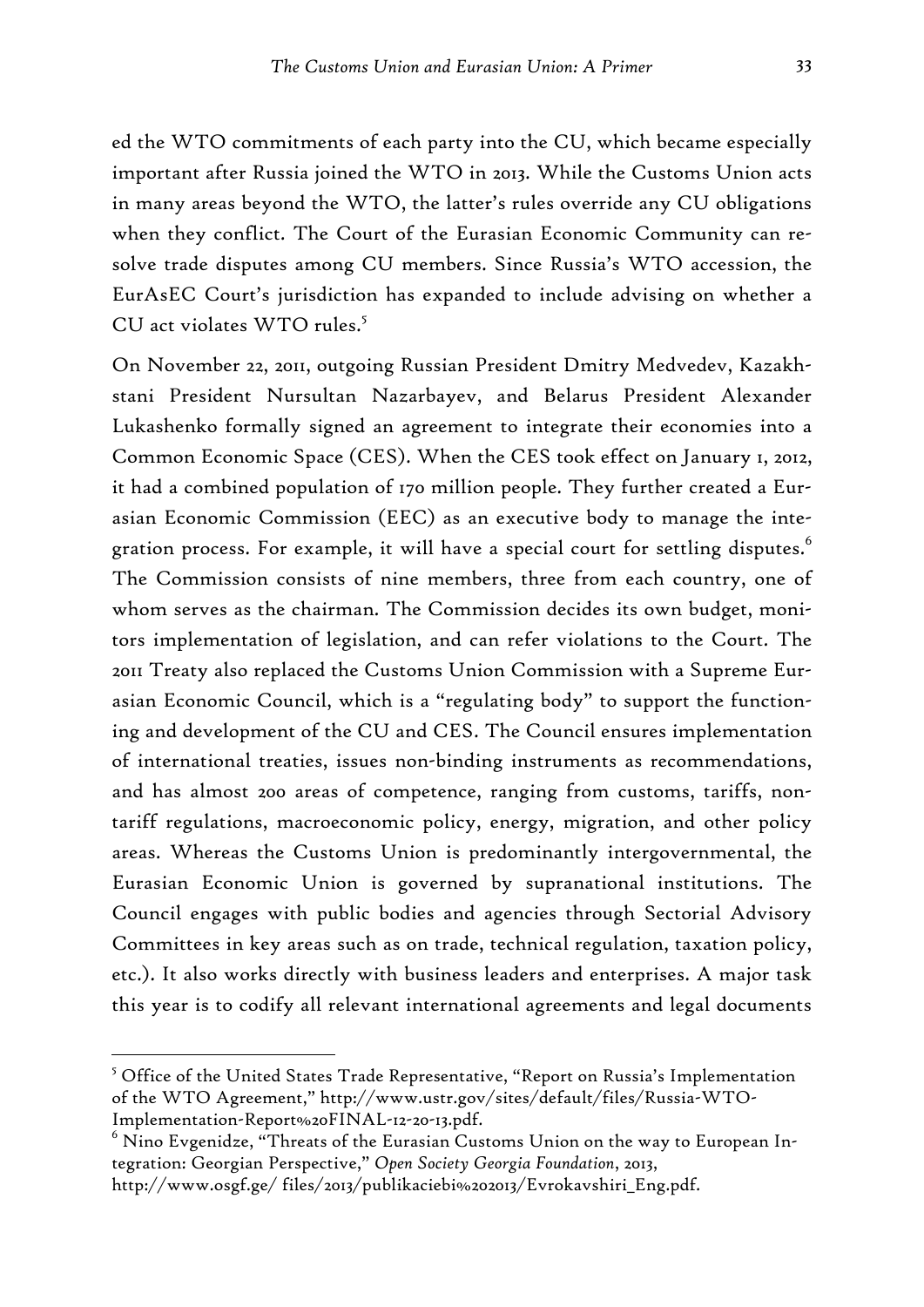before the Eurasian Union enters into force, which is scheduled for January 1, 2015.

# The Eurasian Union

Although it has been several years since then Prime Minister Vladimir Putin first called for creating a "Eurasian Union" during his campaign to return to the presidency, there remains much uncertainty surrounding the Eurasian Union, even as its members are finalizing the treaty to launch the project next year. For example, the degree of functional integration and the geographical extent of the new union remain a work in progress. With respect to the former issue, Belarus, Kazakhstan, and Russia still differ on how much non-economic integration they want to see in a Eurasian Union. For example, in November 2013, Putin supported creating a Eurasian Union parliament, which has not been endorsed by the other members.<sup>7</sup> If Putin genuinely envisions a European Union-type alignment as a model, that would imply the need to create a single currency and an independent bureaucracy to administer and enforce the agreed rules and common economic policies. But Nazarbayev has insisted that the Eurasian Union would remain focused on economic cooperation while respecting members' sovereignty.<sup>8</sup> Belarus and Kazakhstan have a history of challenging Russian preferences when their vital interests are at stake. Lukashenko vigorously fought with Medvedev and other Russian leaders to gain critical economic concessions to Belarus, whereas Nazarbayev has pursued a multi-vector policy in which Kazakhstan has developed close ties with China, Europe, and the United States. Kazakhstan's regional integration efforts also aim to strengthen the autonomy of Central Asian states from the great powers.

Whether the new Eurasian Union will have a military dimension depends on the relationship it develops with the CSTO. All the current and planned members of the Customs Union also belong to the CSTO, but some future ones may not. Even if all members belonged to both organizations, the two bodies may remain distinct, as the EurAsEc and CSTO have been despite their overlapping

<sup>7</sup> "Creation of Eurasian Union parliament deemed possible," *ITAR-TASS*, November 20, 2013, http://en.itar-tass.com/russia/708233.

<sup>8</sup> "Ukraine crisis not to impact Eurasian integration processes – Kazakh President," *Voice of Russia*, March 25, 2014, http://voiceofrussia.com/news/2014\_03\_25/Ukraine-crisis-notto-impact-Eurasian-integration-processes-Kazakh-President-3396/ 2013.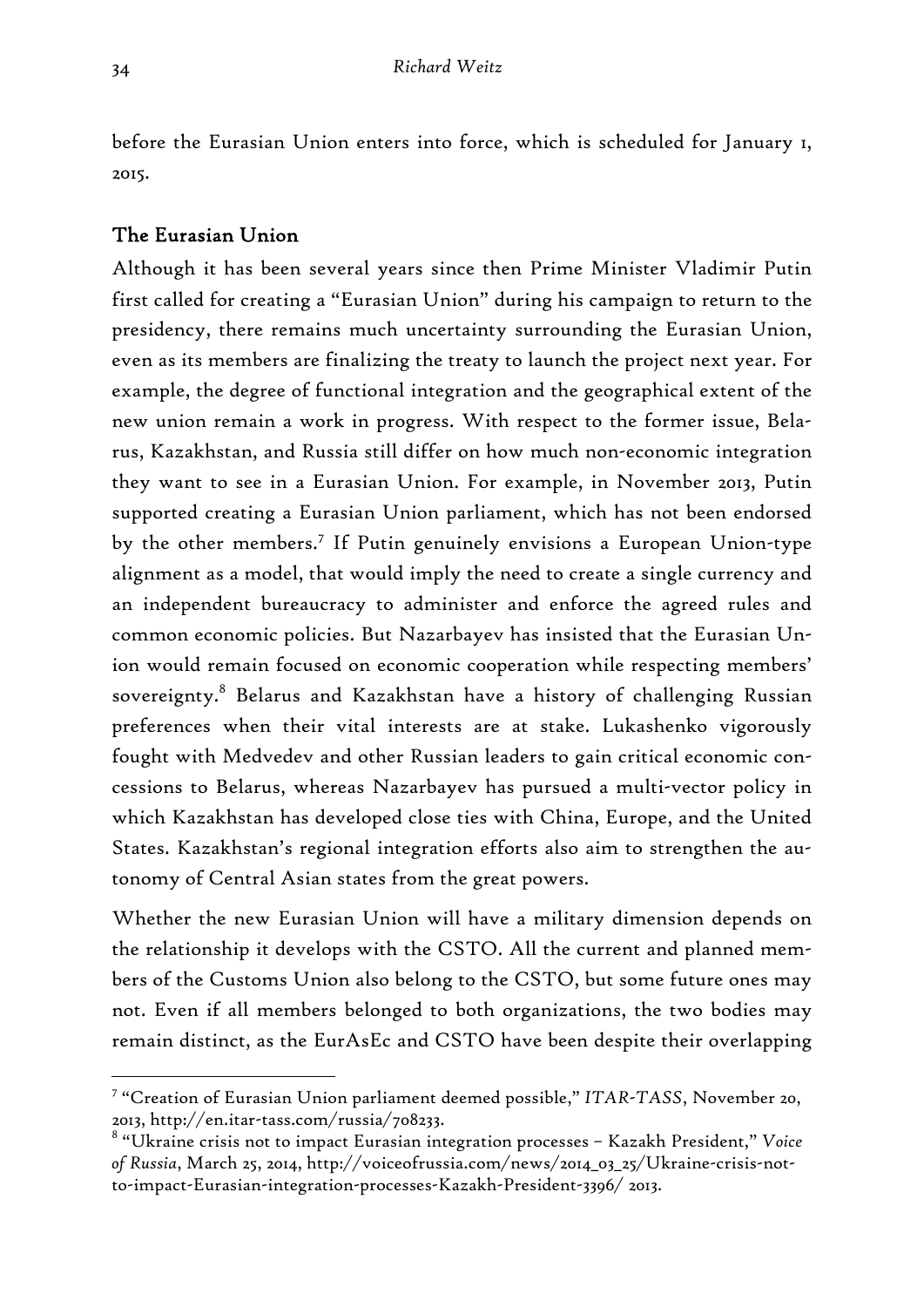membership. Yet, the experience of the European Union is that an integrated political-economic bloc often is driven to pursue a military dimension even when another body, NATO in the case of the EU, exists to fulfil that function. Security considerations at least partly drive Putin's integration plans, including a desire to promote an integrated military-industrial complex among the former Soviet republics and perhaps the wish to unite the eastern Slav Orthodox Christian and the moderate Muslims of Eurasia against Islamist extremism as well as the European and Chinese civilizations.<sup>9</sup>

In addition to the questions surrounding the new body's power and functions, the Eurasian Union's future membership remains an open question. In September 2013, the government of Armenia walked away from years of negotiations on an Association Agreement with the European Union, opting instead to seek to enter the Customs Union. Besides whatever Russian pressure it experienced regarding this decision, Armenia has developed close ties with Russia in many sectors, including energy security, economics, and trade. Armenia's membership roadmap into the Customs Union and the Single Economic Space was signed on December 24, 2013. In March 2014, Putin said that Russia, Kazakhstan, and Belarus should begin preparing a treaty for Armenia's entry into the Eurasian Union.<sup>10</sup> Nevertheless, Kazakhstan and Belarus have had reservations, not least regarding Armenia's unresolved conflict with Azerbaijan, and the implications of membership for Armenian-occupied territories in Azerbaijan.

The Kyrgyz Republic has shown more hesitation in joining the new arrangements. Like their Armenian counterparts, the Kyrgyz would like more Russian economic assistance. They would also like to see Moscow relax restrictions on Kyrgyz labor migration to Russia, an important source of remittances. Furthermore, ties with Russia can help balance China's growing economic presence in Kyrgyzstan. But Kyrgyzstan's economic development may be too low to allow it to join the Customs Union and the Single Economic Space anytime soon. The Kyrgyz authorities consider the integration roadmap offered to them unre-

<sup>9</sup> Ariel Cohen, "Russia's Eurasian Union Could Endanger the Neighborhood and US Interests," Valdai Club, June 25, 2013,

http://valdaiclub.com/russia\_and\_the\_world/59580.html.

<sup>&</sup>lt;sup>10</sup> "Putin: Armenia fit to join Eurasian Economic Union," Public Radio of Armenia, March 5, 2014, http://www.armradio.am/en/2014/03/05/putin-armenia-fit-to-joineurasian-economic-union/.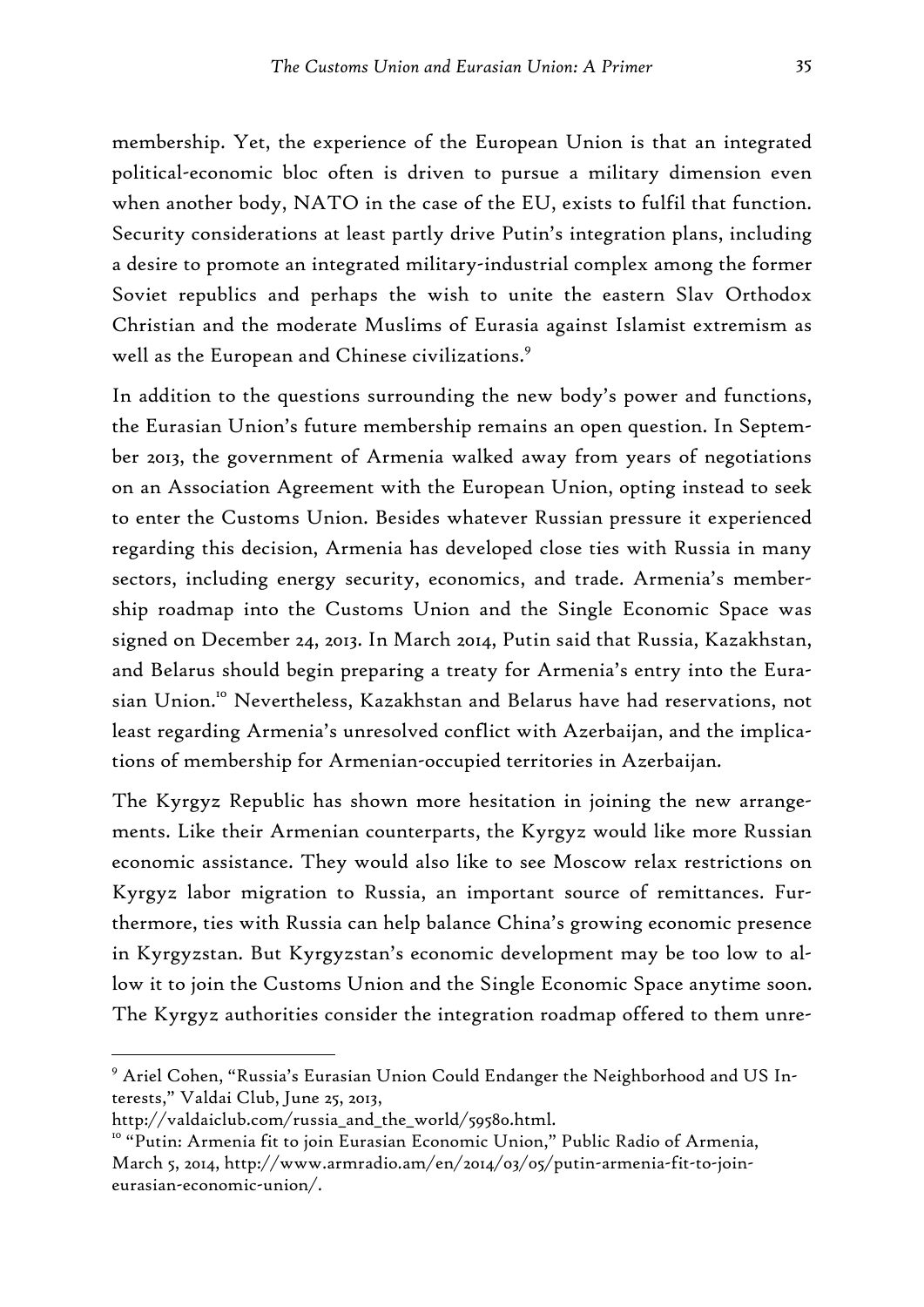alistically rapid and demand large subsidies, various rule waivers, and other concessions from the existing members before joining.<sup>11</sup> Since wages in Kyrgyzstan are lower than in Kazakhstan and Russia, harmonizing the prices of goods with those states may trigger new economic and political instabilities in crisisprone Kyrgyzstan. Nonetheless, in mid-April, Prime Minister Joomart Otorbaev said that joining was the "right step" and would provide important economic and social benefits.<sup>12</sup>

# Assessment

-

Moscow's various integration proposals result from both ideological and pragmatic considerations. Although Russian proponents of Eurasian integration deny that they are trying to recreate the Soviet Union, Putin famously described the collapse of the USSR as the "greatest geopolitical catastrophe of the 20th century" in a nationwide television speech in April 2005.<sup>13</sup> Former Secretary of State Hillary Clinton described the Eurasian Union as Putin's plan to "re-Sovietize the region."14 A belief in "Eurasianism" may also be encouraging some Russian leaders to seek to establish a Eurasian civilization under Moscow's leadership independent of European or Asian civilizations.<sup>15</sup> Putin has in recent years frequently criticized what he sees as Western moral decadence manifested in such areas as tolerance for homosexuality. A  $19^{th}$  century spheresof-influence view may also be shaping Moscow's response. After the 2008 war with Georgia, then President Medvedev explicitly said that Moscow wanted a "sphere of privileged influence" in the former Soviet space. Russians see having control over the former Soviet republics as an imperative given these countries' geographic proximity to Russia. Moscow clearly wants to keep these states from

<sup>&</sup>lt;sup>11</sup> Victoria Panfilova, "The Customs Union is bursting but not expanding," *Vestnik* 

*Kavkaza*, October 27, 2013, http://vestnikkavkaza.net/analysis/politics/46840.html. 12 "Kyrgyz PM Says Joining Customs Union Is 'Right Step'," RFE/RL's Kyrgyz Service, April 17, 2014, http://www.rferl.org/content/kyrgyz-pm-says-joining-customs-union-isright-step/25352983.html.

<sup>13 &</sup>quot;Putin Deplores Collapse of USSR," *BBC News*, April 25, 2005, http://news. bbc.co.uk/2/hi/europe/4480745.stm.

<sup>&</sup>lt;sup>14</sup> "Clinton Calls Eurasian Integration An Effort To 'Re-Sovietize'," Radio Free Europe-Radio Liberty, December 7, 2012, http://www.rferl.org/content/clinton-calls-eurasianintegration-effort-to-resovietize/24791921.html.

<sup>15</sup> Dmitry Shlapentokh, "Russia's Foreign Policy and Eurasianism," *EurasiaNet*, September 1, 2005, http://www.eurasianet.org/departments/insight/articles/eav080205a.shtml.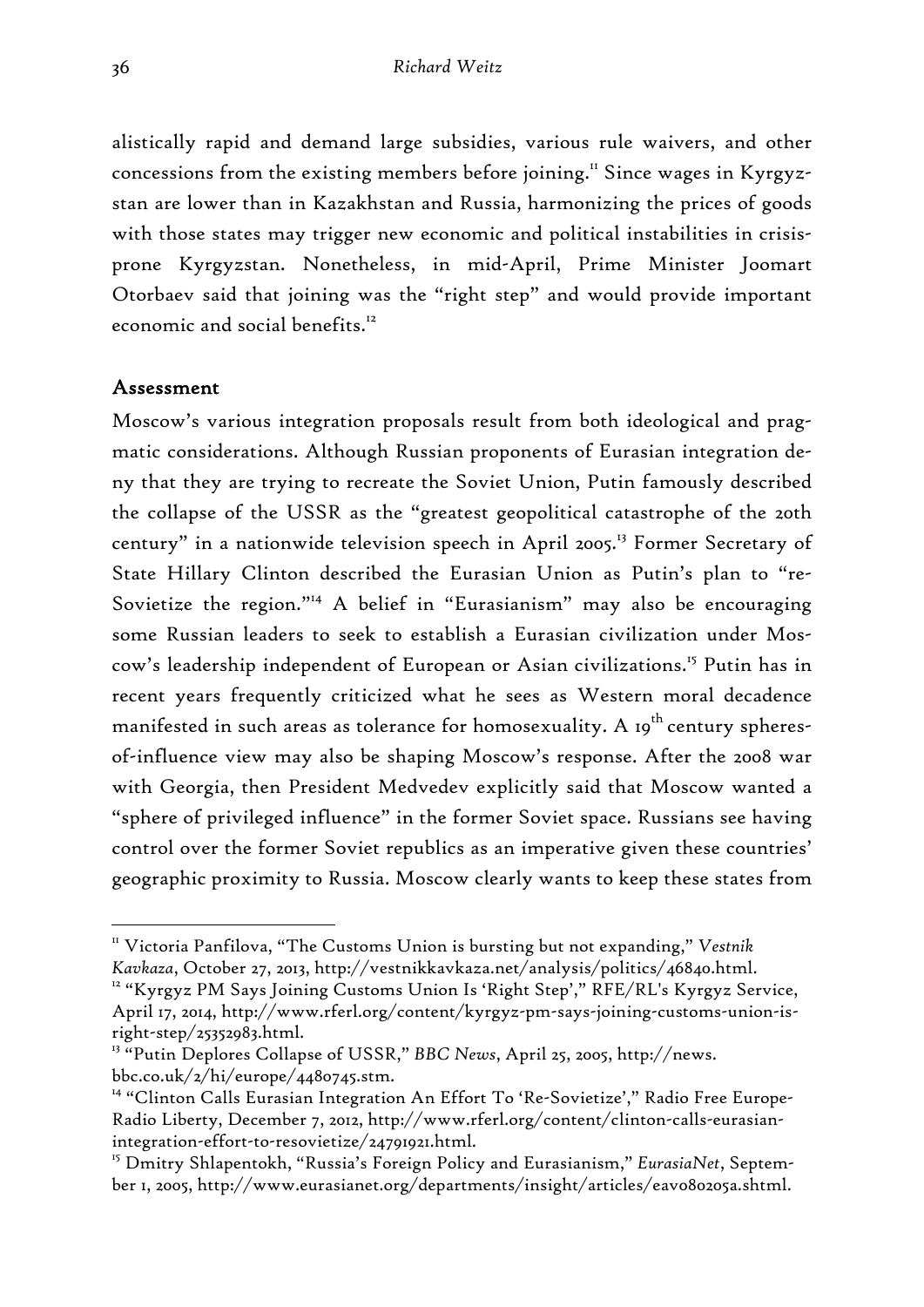aligning with the West, but perhaps Russian leaders also see Eurasian integration as helping dilute China's growing presence in the region.

Regardless of ideology, Russian policy makers have good reason to want to promote deeper integration within the former Soviet space. Due to their decades-long membership in the former Soviet economic system, the former Soviet republics share deep interdependencies between their national economies. Soviet planners would design plants and transportation networks that transcended administrative boundaries, with factories in one republic supplying key inputs to another, and with highly mobile labor resources in which workers were reallocated geographically to optimize production. Many Russian enterprises still receive critical supplies, have important markets, and otherwise have critical ties with the other former Soviet republics. The Russian government has only partly succeeded in reducing these interdependencies for the most critical production processes, such as those related to national defense. In this regard, their geographic proximity and shared borders have also meant that Russian national security policies often treat the other republics as their first line of defense, or at least as buffer states, against threats to Russia's south—as well as possible forward operating bases for Russian power projection.

Seeing the world in starkly competitive terms, Russian policy makers want to augment their own power resources (land, natural resources, people, industry, etc.) with those of other states to enhance their global influence and status. From Moscow's perspective, the former Soviet republics are the easiest ones to assimilate given their close location, already extensive economic and social ties with the Russian Federation, and weak links with competing powers (the West, China, Iran, etc.). Closer to home, Russian integration proposals seemed especially aimed at reining in those former Soviet states that have thus far remained outside Moscow's control, such as Ukraine, which in March 2007 began negotiating an enhanced Association Agreement with the EU, to replace the Partnership and Cooperation Agreement established in 1998. Russian officials have pursued traditional "sticks and carrots" policies to rein in these countries. For example, they offered Ukraine economic assistance and other benefits if it joined the Customs Union, while warning that Russia would raise trade barriers and take other protective measures against Ukraine if it established a free trade agreement with the EU. In summer 2013, Russia placed sanctions on selected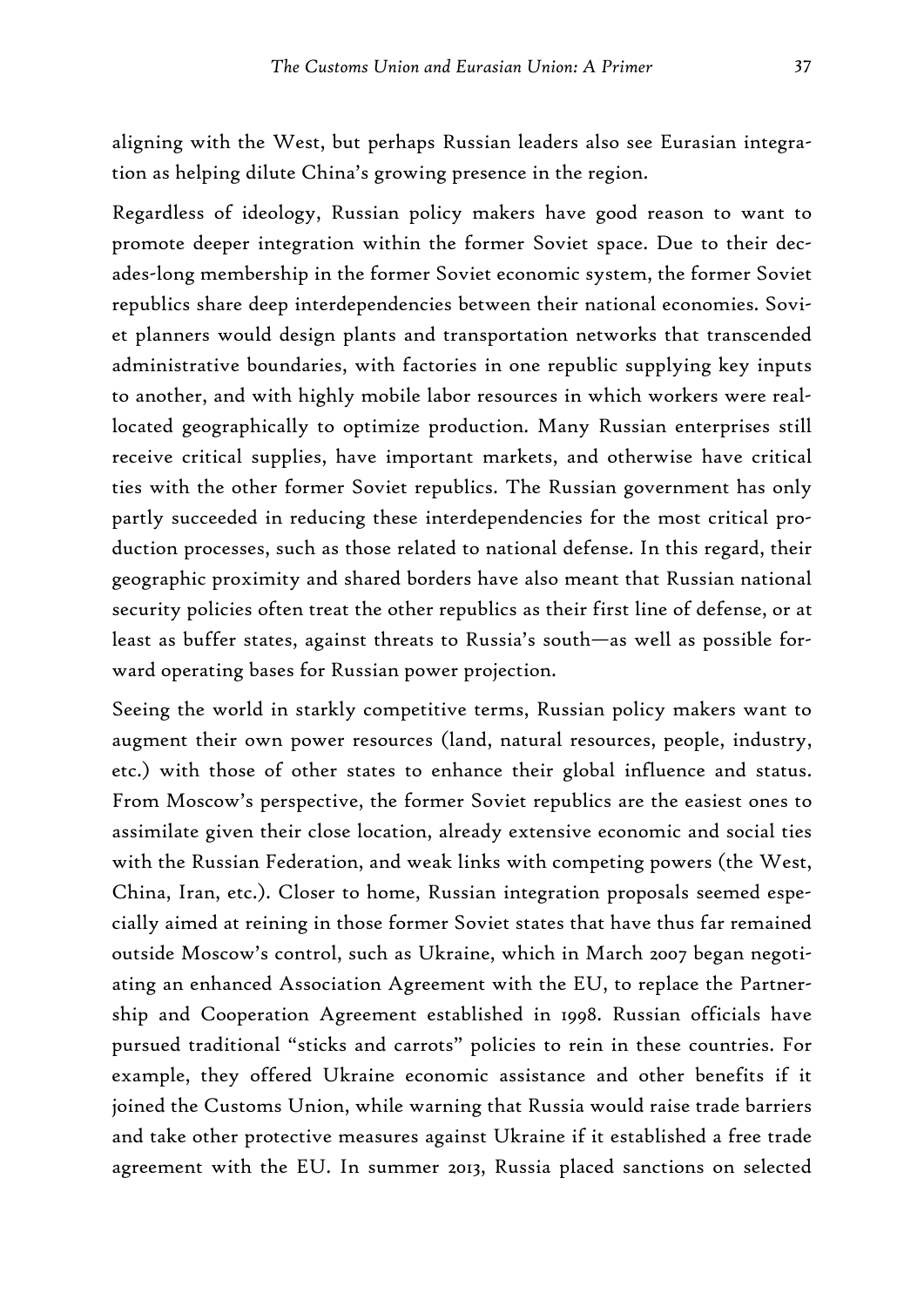Ukrainian goods when Ukraine was close to signing an EU Association Agreement, but immediately rewarded the Ukrainian government in November 2013 with \$15 billion in credits and a 30 percent reduction in the cost of Russian natural gas when Ukraine suspended signing the agreement. The Eurasian Union would expand the economic influence Russia gains from the Customs Union but also augments with "soft power" resources such as deeper cultural and other ties as well as perhaps more diplomatic coordination among members.

With a smaller number of members than the CIS, all of whose governments are favorably disposed toward Moscow's leadership, the CSTO, EurAsEc, Customs Union, and Eurasian Union are more effective instruments for advancing Russia's regional priorities than the CIS. The legislative and legal framework for the recent integration is more substantial than previously. Whereas the CIS has generated hundreds of vague, fragmented agreements that often remain unimplemented, the Customs Code, the Codified Agreement on the Customs Union, and the SEC have more detailed legal parameters and more authoritative bodies to resolve conflicts that arise in implementation. Even so, Moscow still dominates decision making within these organizations. Within the EurAsEC, Russia enjoys a 40 percent share in the voting and financial rights, whereas Kazakhstan, Belarus, and Uzbekistan only have 15 percent each, while Kyrgyzstan and Tajikistan control merely 7.5 percent each.<sup>16</sup> Moscow's dominance of the CSTO results from Russia's having the most capable combat units and the presence of Russian officers in key command and staff posts. Russia dominates the decision-making process within the Customs Union due to its having a majority of votes. Some provisions of the Customs Union clearly benefit Russia. For example, all revenues derived from the export of Russian crude oil to member states must be returned to Moscow, including value-added profits on products that Belarus and Kazakhstan refine and sell themselves. A February 2013 World Bank Poverty Reduction and Economic Management Economic Premise found that the Customs Union "creates an opportunity for Russia to expand its exports and its presence in Central Asia at the expense of exports from other

<sup>&</sup>lt;sup>16</sup> Sergei Blagov, "Moscow Signs Series of Agreements within Eurasian Economic Community Framework," Eurasia Daily Monitor, February 5, 2008,

http://www.jamestown.org/edm/article.php?article\_id=2372777.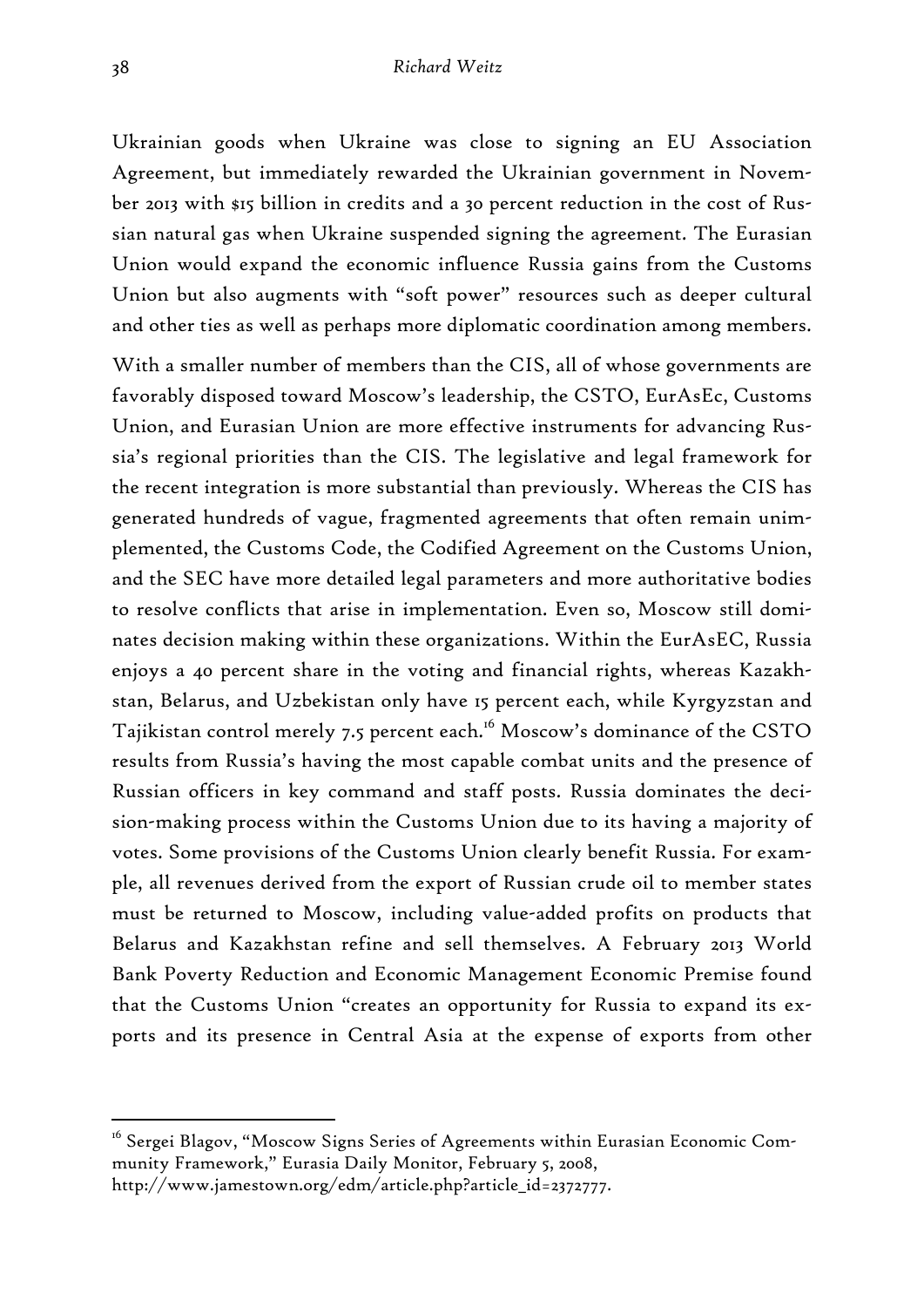countries, such as the European Union and China."17 Thanks to their interconnections and overlapping membership, Russia can leverage these linkages to advance its cross-cutting regional economic and security interests in Eurasia.

<sup>17 &</sup>quot;What Promises does the Eurasian Customs Union Hold for the Future," *Poverty Reduction and Economic Management Paper,* World Bank, February 2013, http://siteresources.worldbank.org/EXTPREMNET/Resources/EP108.pdf.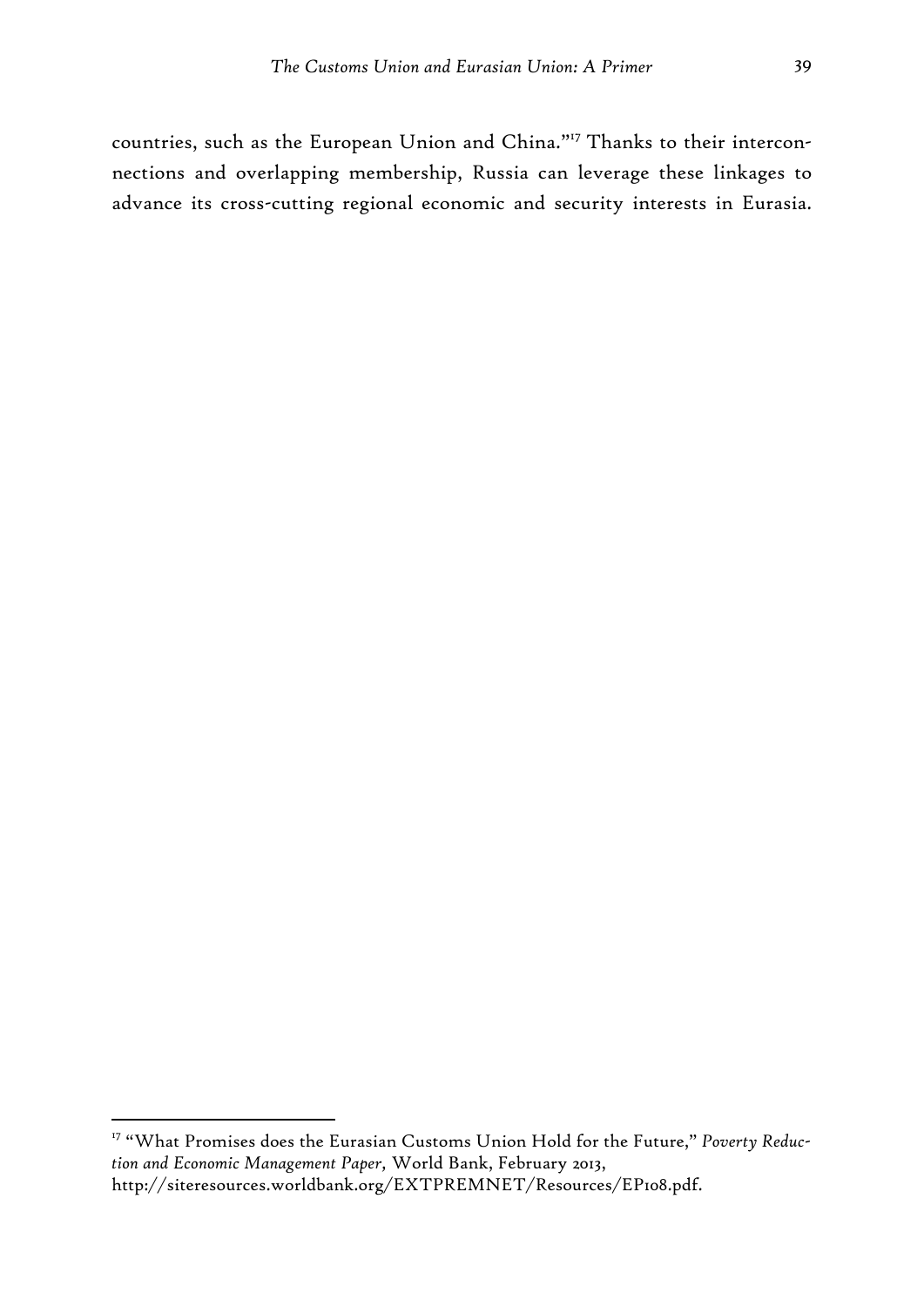# The CSTO: Military Dimensions of the Russian Reintegration Effort

#### *Pavel Baev*

Time has shown that while economic matters engender most of the declarative commitments to closer cooperation between post-Soviet regimes, it is security matters that constitute the most sensitive part of the socializing networks that link them together. Russia consistently seeks to exploit the concerns of the quasi-democratic and more or less "enlightened" authoritarian regimes in the post-Soviet space, which worry about domestic challenges to their grasp on power (and the external support for such challenges), in order to establish itself as a leading provider of security. Indeed, Moscow has an undeniable advantage regarding the amount of deployable "hard power," and has on many occasions demonstrated determination and skill in using military force as an ultimate instrument of politics. It is therefore remarkable how little success Russia has achieved in building reliable structures that could legitimize and substantiate its role as a major security provider in the post-Soviet space.

The main multilateral institution embodying this role and addressing the insecurities inherent to the ruling regimes from Belarus to Tajikistan is the Collective Security Treaty Organization (CSTO). This chapter examines the evolution of this not-quite-alliance and its regional engagements, focusing on its relevance for the ambitious but far-fetched Eurasian project that President Vladimir Putin aspires to advance.

# Struggling to Make Sense

The rapid collapse of the colossal Soviet military machine produced the need to establish an institution that would organize an orderly division of its assets. Consequently, in May 1992, six newly born states—Armenia, Kazakhstan, Kyr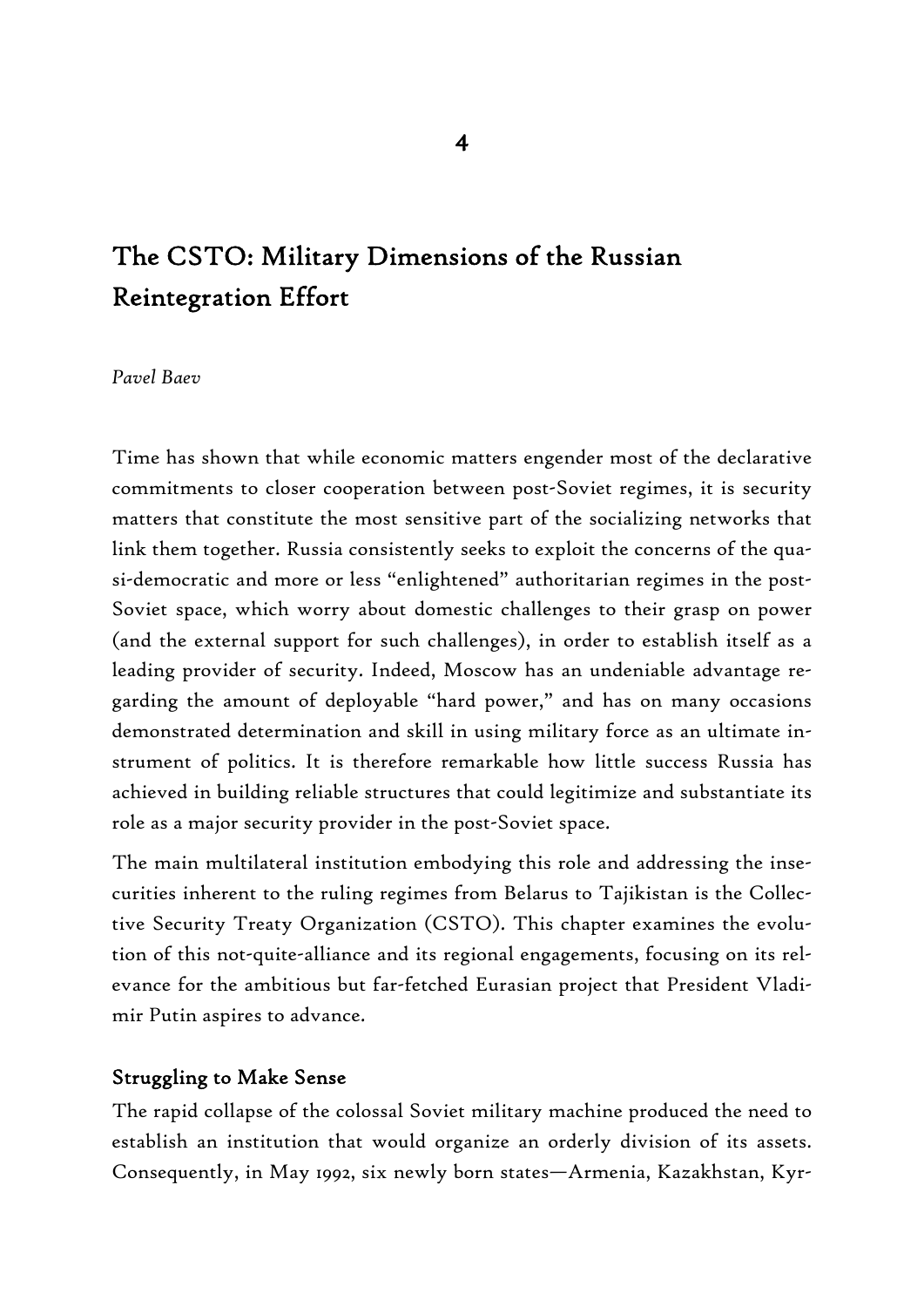gyzstan, Russia, Tajikistan, and Uzbekistan—signed the Collective Security Treaty (known also as the Tashkent Treaty), while three others—Azerbaijan, Belarus, and Georgia-joined the following year.<sup>1</sup> Five years later, when the task of sorting out the possessions and withdrawals had been completed, Azerbaijan, Georgia, and Uzbekistan discontinued their participation. In May 2002, the six remaining member-states decided to upgrade the framework of the treaty, creating a full-blown organization called the Collective Security Treaty Organization; Uzbekistan joined the CSTO quasi-alliance in mid-2006, but first suspended and subsequently terminated its membership in 2012-2013. $^2$ 

On paper, the commitment of member-states to ensuring collective security has always looked solid; in reality, however, Russia has never seriously invested in building the structures required to underpin such a commitment. Nevertheless, the heads of states maintain the ritual of an annual summit, and the Secretary General, Nikolai Bordyuzha, actively tours the capitals and issues affirmative statements.<sup>3</sup> Numerous propositions on creating a joint grouping of military/peacekeeping forces have been approved, but not even the most recent decision (in 2009) on establishing "collective rapid reaction forces" is close to being implemented in any meaningful way. The joint staff is an empty bureaucratic shell, and the planning of annual joint exercises, in which randomly selected units demonstrate basic skills, is conducted mostly in the Russian General Staff.4 The scope of these exercises is exemplified by the *Nerushimoe Bratstvo* (Indestructible Brotherhood) exercise in October 2013, in which a mobile group was transported in a Mi-8 helicopter in order to intercept a suspect

 $^{\mathrm{I}}$  Useful analysis of that unique dismemberment of a tightly united military organization (Ukraine played a major role while preferring to stay clear of the Tashkent Treaty) can be found in Roy Allison, "Military Forces in the Soviet Successor States," *Adelphi Paper* 280, London: IISS, October 1993.

<sup>2</sup> Farkhad Tolipov, "Uzbekistan without the CSTO," *Central Asia-Caucasus Analyst*, February 20, 2013, http://www.cacianalyst.org/publications/analytical-articles/item/12652. 3 More than half of the 26 summits have taken place in Moscow, as will the one scheduled for autumn 2014; the official website contains only the protocols of the meetings after

<sup>2008,</sup> http://www.odkb-csto.org/session/. Nikolay Bordyuzha holds the position since March 2003; before that, he had been Russian ambassador to Denmark, while for three months in early 1999 he served as the Secretary of the Russian Security Council.

<sup>4</sup> The chief of the Joint Staff General Aleksandr Studenikin confirmed that without increased funding and personnel expansion the staff could not become a functional unit; see Vladimir Muhin, "CSTO goes slow with changes," *Nezavisimaya gazeta*, July 1, 2013 (in Russian).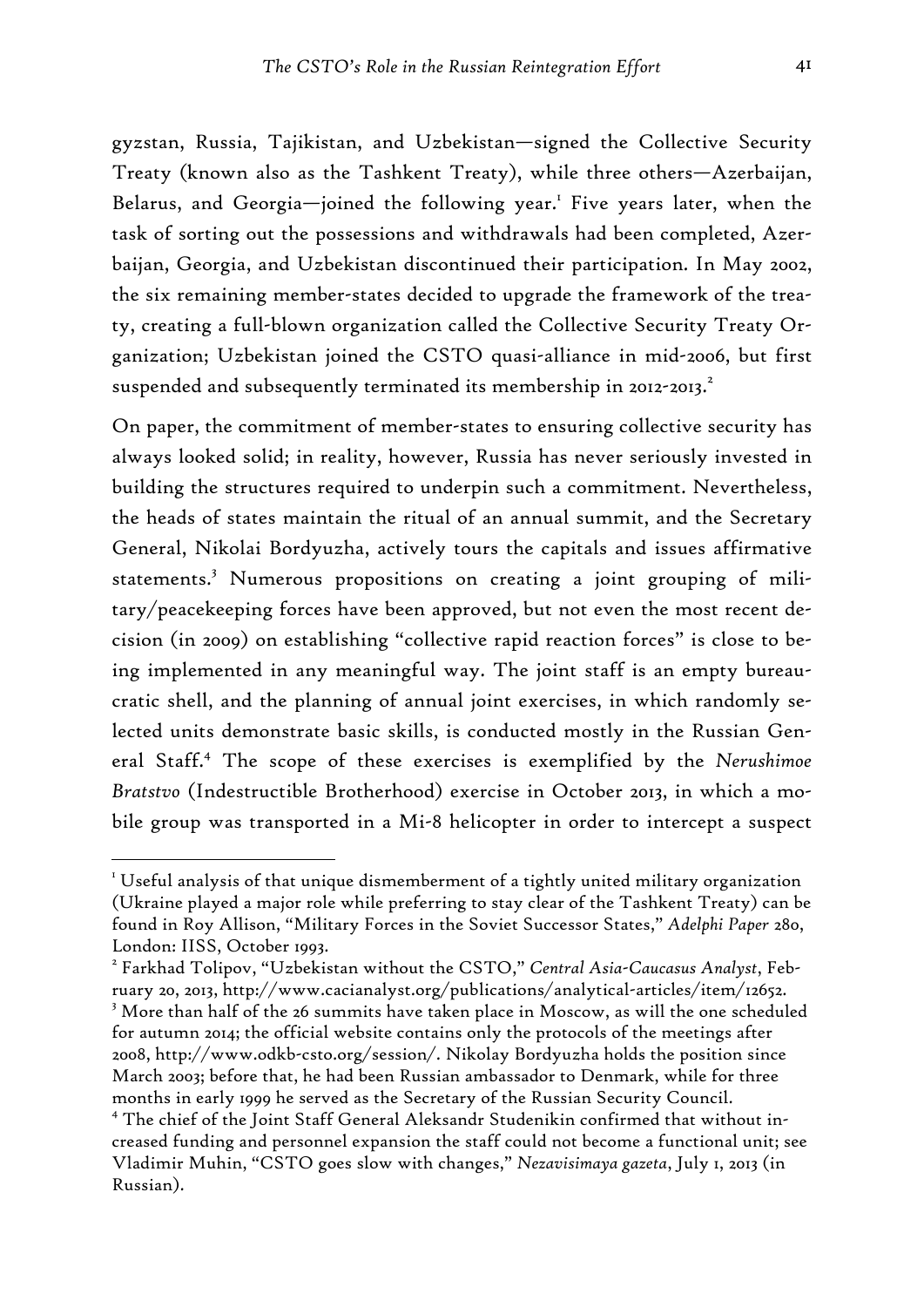car, after which a few dozen special police troops were deployed to a small village where "extremists" had incited a rebellion.<sup>5</sup>

Much political effort has been expended towards securing international recognition of the CSTO as a regional security organization—and, in particular, towards getting acknowledged by NATO as an equal and legitimate partner. However, even interaction with the Shanghai Cooperation Organization (SCO) has been limited due to Chinese reservations, and NATO has consistently refused to enter into any contacts with the quasi-alliance. The fact of the matter is that Russia clearly places emphasis on cultivating bi-lateral militarysecurity ties with such key allies as Belarus or Armenia, while finding it useless to push them into building any cooperation between them. Thus, the CSTO is merely maintained as an umbrella structure that keeps up the appearance of a collective security system, which has never actually come into existence.

# Stumbling over Regional Distortions

The CSTO pretends to be a traditional regional organization, despite encompassing three dissimilar regional security complexes—the East European, the Caucasian, and the Central Asia—and is positioned to play a useful role in neither one. In the turbulent post-Soviet period, these regions have been rich in violent conflicts, but not once has the CSTO been able to make any meaningful contributions. In the Western "theater," the robust bilateral military alliance between Russia and Belarus does not require any extra appendices. For instance, the symbolic CSTO *Vzaimodeistvie*-2013 (Interaction) counter-insurgency drills look quite redundant when compared to the large-scale and bilateral *Zapad*-2013. 6 The only useful purpose of such networking is to help Belarus emerge from the isolation it has experienced in the last decade, although President Alexander Lukashenko remains resolutely reluctant to send his troops anywhere outside the immediate neighborhood.

 $^5$  Details of that unimpressive endeavor, in which one soldier died but many medals were awarded, can be found on the CSTO website, http://www.odkb-

csto.org/training/detail.php?ELEMENT\_ID=2825&SECTION\_ID=188.

 $^6$  The Belarusian hosts were represented by an airborne battalion (650 troops), Russia deployed an airborne company (220 troops), and they were also joined by 130 paratroopers from Kazakhstan, 50 from Armenia, two colonels from Kyrgyzstan, and a general from Tajikistan; see Aleksandr Sladkov, "CSTO shows force," *Nezavisimoe voennoe obozrenie*, October 4, 2013 (in Russian).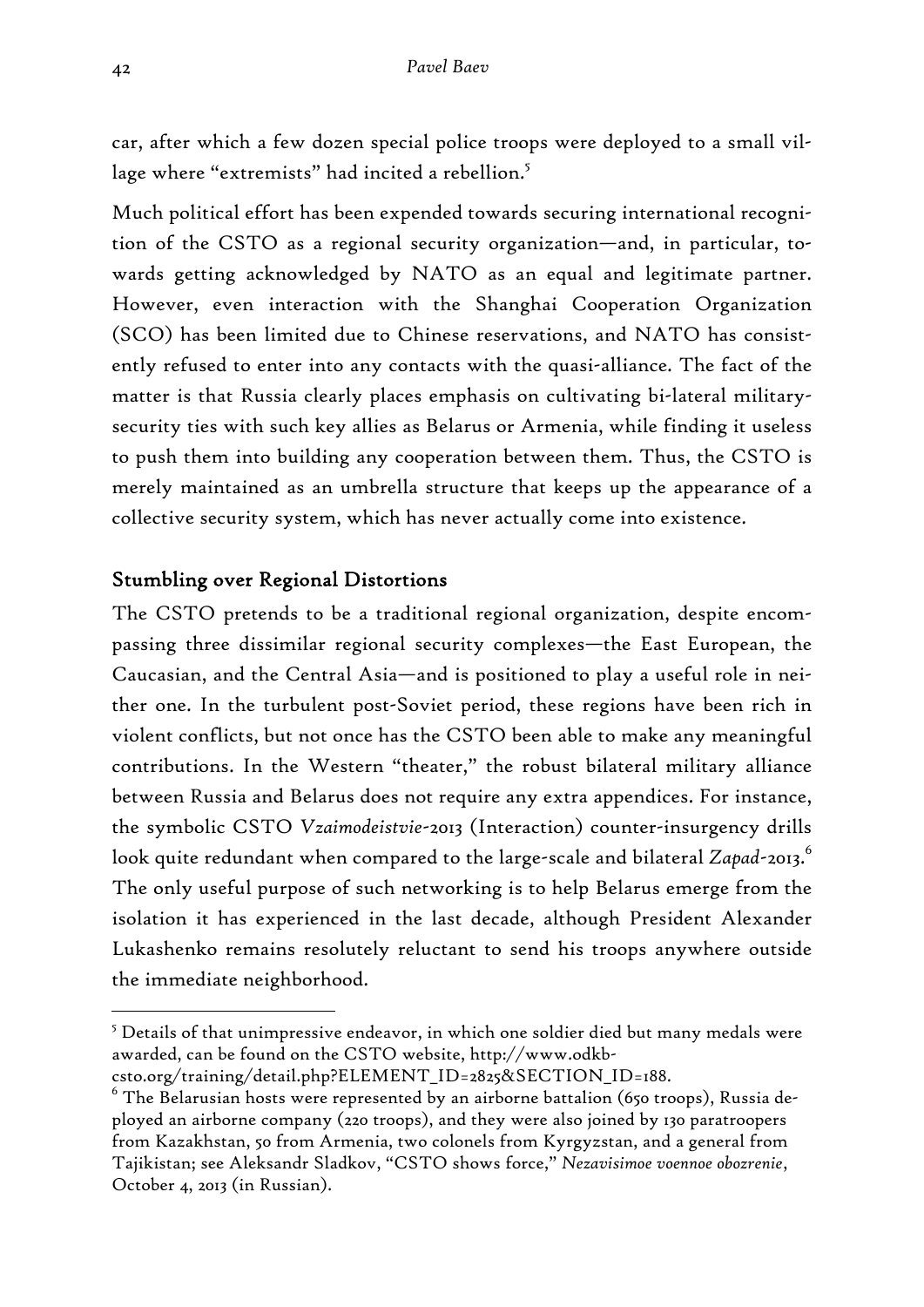The exposure of the CSTO to the conflicts in the Caucasus is even more awkward, as Armenia is seeking to present this quasi-alliance as its solid security guarantor, while Kazakhstan, which has important energy interests in Azerbaijan and Georgia, draws a line of strict neutrality in the Armenian-Azerbaijani conflict. It is bilateral arrangements that legitimize Russia's military presence in Armenia, but Moscow also cultivates friendly relations on the highest level with Azerbaijan, and certainly would not want to be drawn into the smoldering conflict on the Armenian side. Moreover, at a time when Russia wanted an explicit expression of support from the CSTO, the organization only issued a carefully worded disapproval of Georgia's behavior in August 2008 and firmly refused to recognize the independence or *de facto* secession of Abkhazia and South Ossetia.<sup>7</sup>

While Armenia and Belarus constitute special cases in their respective regions, it is in Central Asia where the CSTO is better positioned to provide security and to act as a conduit of Russian efforts in conflict management. $^8$  Turkmenistan's strenuously upheld neutrality is not necessarily an impediment to performing such a role, but Uzbekistan's consistently ambivalent attitude towards the CSTO and the termination of its participation in the works of this quasialliance most certainly are.<sup>9</sup> President Islam Karimov has as much reason as any ailing regional leader to worry about the "extremist" revolutionary challenges to his grasp on power, but deep-rooted suspicions of Russia's intentions in the region and jealous disagreements with Kazakhstan's leadership in the regulation of multiple inter-state disputes prevail and shape his preference for keeping full freedom of maneuver.

<sup>&</sup>lt;sup>7</sup> The words of Foreign Minister Sergei Lavrov about Russia not "pressurizing" the CSTO member-states on the issue of recognition of Abkhazia and South Ossetia were a clear indication that much pressure was put on them albeit to no avail; see "Russia will not press CSTO to recognize Abkhazia, S. Ossetia", *RIA Novosti*, February 1, 2009, http://en.ria.ru/russia/20090201/119911635.html. One sharp evaluation of that failure is Alexander Golts, "CSTO is dead," *Moscow times*, August 31, 2010.

 $^{\rm 8}$  One sound analysis of this role is Stina Torjesen, "Russia as a military great power: The uses of the CSTO and the SCO in Central Asia," pp. 181-192, in Elana Wilson Rowe and Stina Torjesen, *The Multilateral Dimension in Russian Foreign Policy*, London and NY: Routledge, 2009.

 $^9$  A concise presentation of this position is Farkhod Tolipov, "Uzbekistan without the CSTO," *Central Asia-Caucasus Analyst*, February 20, 2013.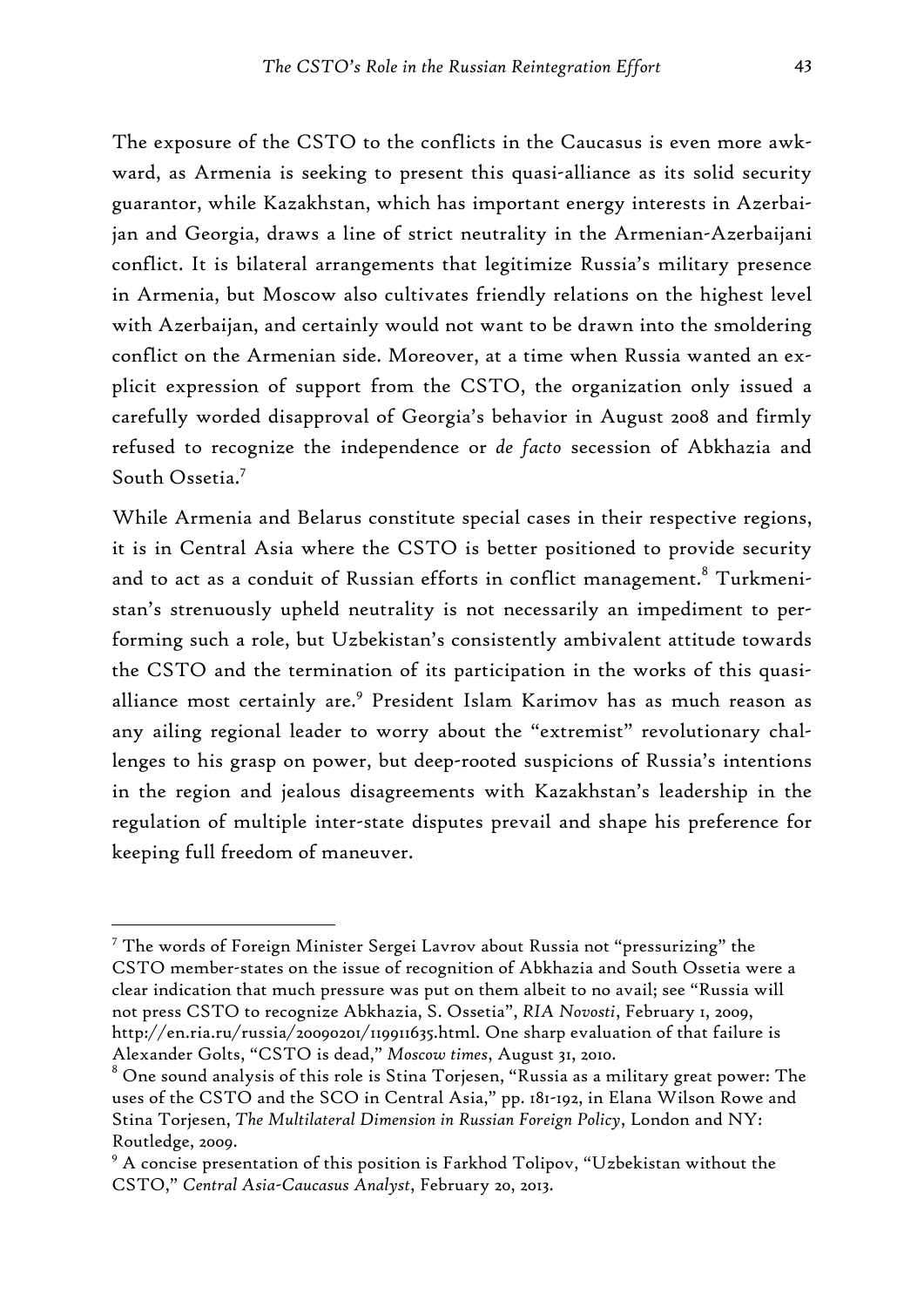Uzbekistan's objections were the key political obstacle within the CSTO that hindered any useful contributions to managing the violent conflict in the Osh region of Kyrgyzstan in May-June 2010, after the violent coup in Bishkek in April in which Russia allegedly had a hand.<sup>10</sup> Moscow tried to justify its inability to act on the urgent request from the new Kyrgyz authorities by blaming the lack of provisions for intervening in internal conflicts in the CSTO basic documents, subsequently initiating discussions on amending the documents.<sup>11</sup> In fact, however, the Russian leadership had no intention of deploying combat forces into a conflict zone (as it did in Tajikistan in 1992 with the CIS mandate), and that transparent denial to deliver on the commitment to enforce "peace" in crisis situations made a strong impression on the pro-forma allies. Even Belarus was critical of Russia's passivity, and the Central Asian rulers found it opportune to raise their demands for arms supplies and financial aid.<sup>12</sup> Russia has since invested efforts and resources in upgrading its power projection capabilities, but few of these investments have been channeled via the CSTO.

# Adjusting to the Eurasian Project

Moscow's determined advancement of the ambitious Eurasian project has since the start of Vladimir Putin's third presidency in 2012 added momentum to, and new tasks for, the transformation of the CSTO. While the main dimension in the enhanced cooperation between Russia, Belarus, and Kazakhstan is economic (not quite) integration, the list of candidates for inclusion in the Customs Union (and the planned Eurasian Union) are Armenia, Kyrgyzstan, and Tajikistan, meaning that the composition of the emerging institution is symmetric to the CSTO. Serious disagreements between the three parties of the Customs Union are typically resolved based on the lowest common denominator, which

<sup>10</sup> See Simon Tisdall, "Kyrgyzstan: A Russian revolution?," *The Guardian*, April 8, 2010, http://www.theguardian.com/commentisfree/2010/apr/08/kyrgyzstan-vladimir-putinbarack-obama; Stephen Blank, "Moscow's Fingerprints in Kyrgyzstan's Storm," *Central Asia-Caucasus Analyst*, April 14, 2010, http://cacianalyst.org/publications/analyticalarticles/item/12033.

<sup>&</sup>lt;sup>11</sup> On the low content of these discussions, see Alexander Golts, "Attempted revival of CSTO," *Ezhednevny zhurnal*, August 24, 2010, http://ej.ru/?a=note&id=10345.<br><sup>12</sup> On the content of this hard bargaining, see Vladimir Muhin, "Russian military carrot is

not that tempting for allies," *Nezavisimaya gazeta*, February 5, 2014 (in Russian).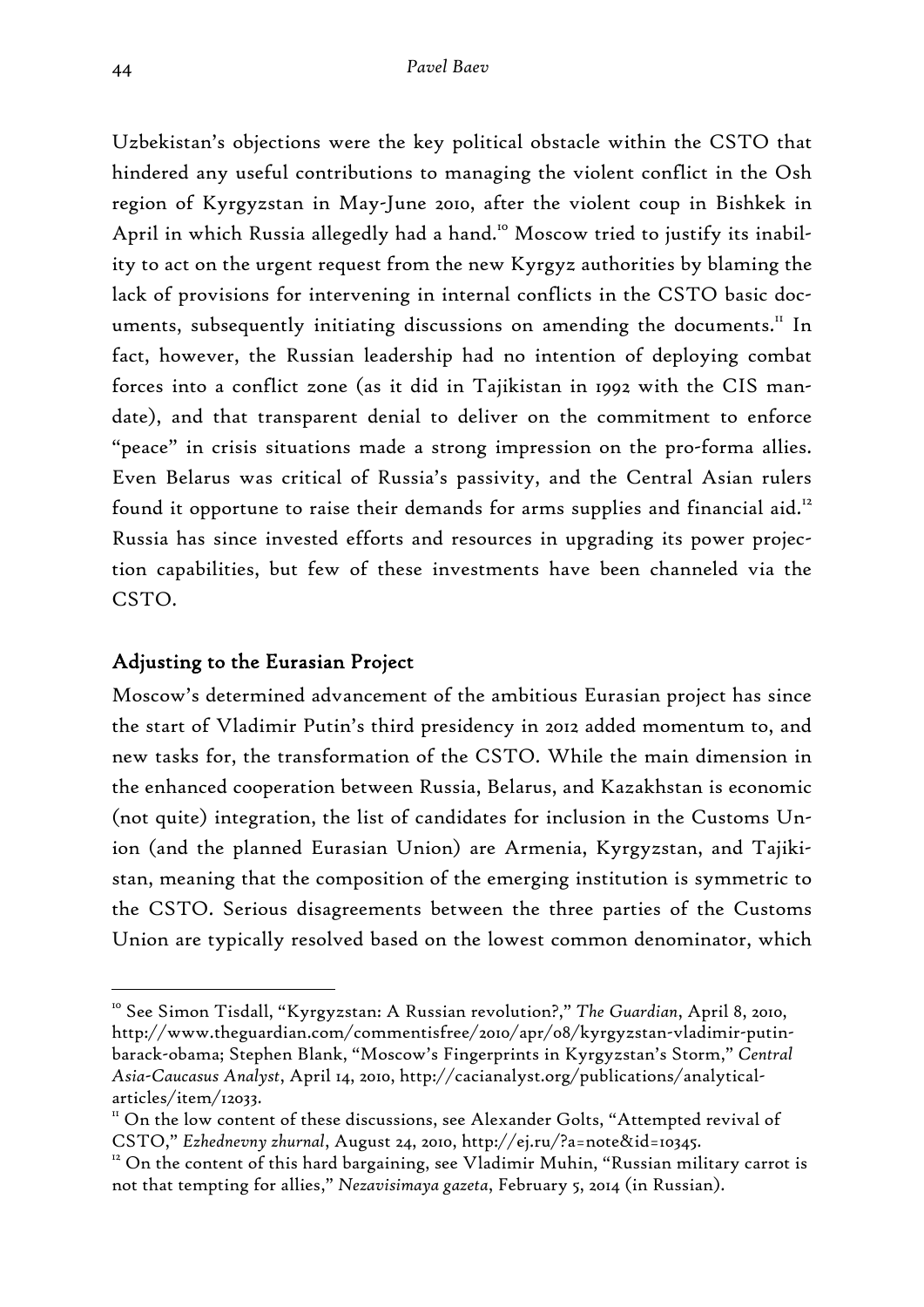in principle should make it easier for the prospective members to join, but the mutually agreed exclusion of security matters leaves the CSTO without any useful guidelines, so reform of this institution is ineffectual.<sup>13</sup>

The area where the CSTO is supposed to prove its relevance is Central Asia, but the shootouts between the Tajik and Kyrgyz border guards in January and August 2014 served as a reminder that no mechanism for monitoring and regulating inter-state tensions in this region is under construction.<sup>14</sup> It is Uzbekistan that sits in the middle of the interplay of ethnic rivalries and resource disputes, and Karimov is keen to demonstrate that the CSTO has no capacity to manage these conflicts and that Russia is only pursuing its own parochial agenda, making it impossible to trust as an impartial peace-maker. Kazakhstan may be more inclined to engage Russia as a major security provider, but President Nursultan Nazarbayev cherishes his reputation as a statesman of international statute, and so prefers to minimize contacts with the outcast Belarusian President Alexander Lukashenko and certainly refrains from associating himself with Russian interventions in Georgia and Ukraine.

One important focus of CSTO activities has been to join in efforts to counter the security challenges (including drug trafficking) emanating from Afghanistan, thus gaining acknowledgement from NATO as a valuable partner. It has proven to be far more effectual, nevertheless, for the U.S. and its coalition partners to negotiate directly with Tajikistan, Uzbekistan and other states about the arrangements supporting the Northern Distribution Network. Russia has never been successful in using the CSTO to counter Western "encroachments" in Central Asia—this will, however, become redundant during 2014 as the NATO withdrawal from Afghanistan will largely be completed. It can also be noted that Uzbekistan and Tajikistan have never shown any enthusiasm in partaking in region-constructing enterprises informed by the proposition that the solution to the protracted disaster in Afghanistan could only be regional and involve all

 $13$  On the uneven progress in building the Eurasian Union, see Alexander Gabuev, "Expandable union," *Kommersant-Vlast*, June 3, 2013; on the lack of common purpose in the CSTO reform, see Vladimir Muhin, "Collective defense of amorphous nature," *Nezavisimaya gazeta*, July 12, 2013 (both in Russian).

<sup>&</sup>lt;sup>14</sup> Arslan Sabyrbekov, "Shootout at the Kyrgyz-Tajik Border," Central Asia-Caucasus Ana*lyst*, August 5, 2014, http://cacianalyst.org/publications/field-reports/item/13019. On the inability of the CSTO to moderate these tensions, see Igor Rotar, "Wars between allies," *Rosbalt*, January 29, 2014, http://www.rosbalt.ru/exussr/2014/01/29/1226923.html.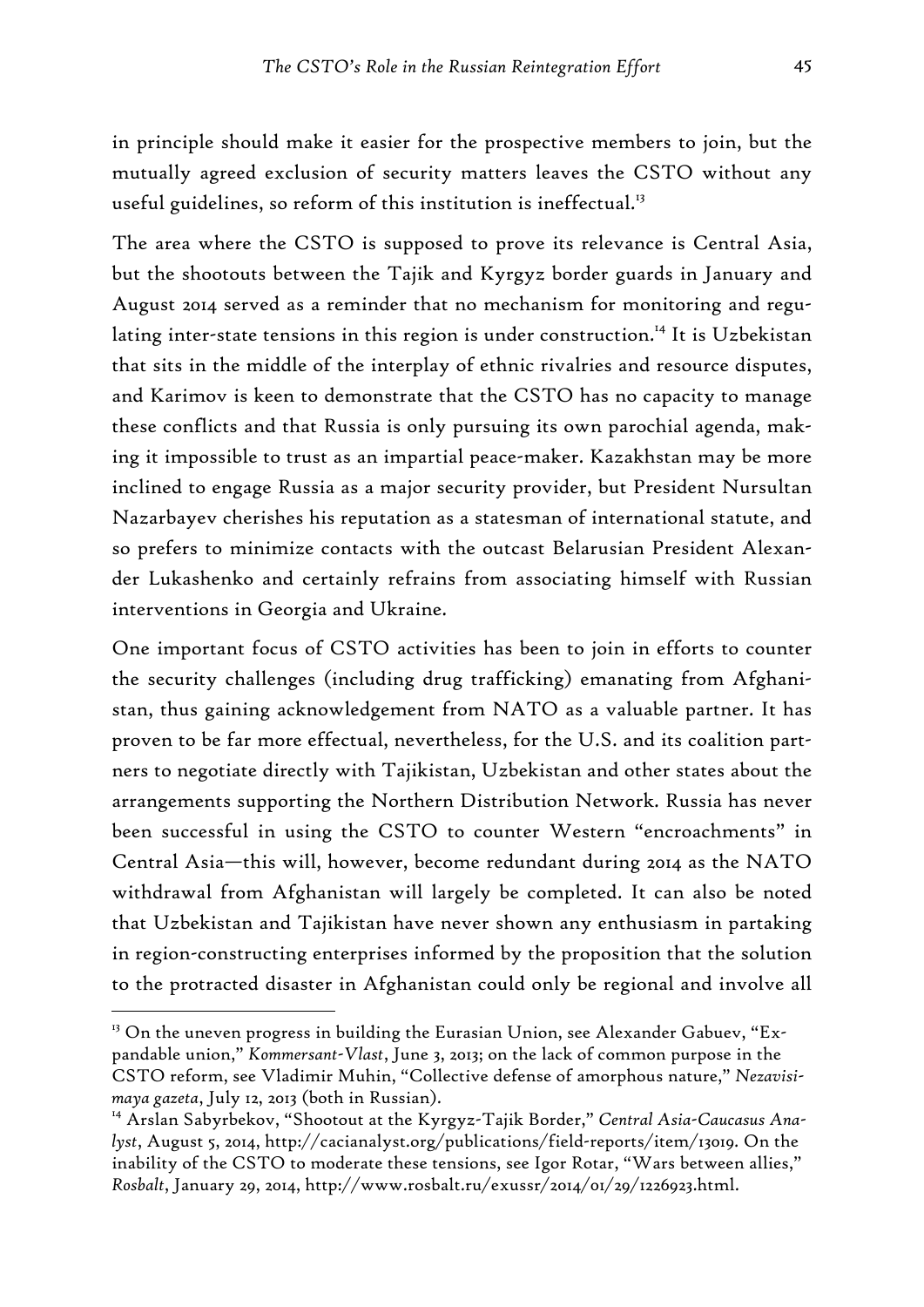concerned neighbors; they both prefer to stay clear of the troubles to the south of their borders, notwithstanding the plight of the Tajiks and the Uzbeks living there.15

A major issue for the CSTO in performing any meaningful security role in Central Asia is the ambivalent character of its relations with China, which remains wary of making any firm commitments to providing security in the region, although it has every reason to assume that its interest would not be protected by any other "provider." Moscow is trying to have it both ways: on the one hand, building ties with China in the Shanghai Cooperation Organization (SCO); and on the other, keeping it away by strengthening the CSTO.<sup>16</sup> Beijing is effectively dominating the workings of the SCO but prefers to keep its security agenda limited, instead cultivating a bilateral military partnership with Russia, while monitoring the difficulties for the under-funded Russian bilateral and multilateral military connections in Central Asia.<sup>17</sup> The Ukraine crisis propelled Russia to strengthen ties with China, and the anti-terrorist exercises *Peaceful Mission*-2014 held in the Chinese province of Inner Mongolia in August 2014 under the aegis of SCO were intended to show the expanded scope of military cooperation.<sup>18</sup> China also called a meeting of the chiefs of general staffs of the member-states, but was cautious to avoid any geopolitical projections in these joint activities emphasizing instead the cultural program.<sup>19</sup>

Deepening dependency upon Chinese carefully calculated support does not square with Russia's ambitions to become a major player in the complicated Asia-Pacific security intrigues, and they are also not entirely compatible with the Eurasian ambitions. China is certainly aware of the maturing potential of

 $15$  Updated arguments on the pros and cons of regional solutions can be found in Kristian Berg Harpviken, "Heart or Periphery? Afghanistan's Complex Neighbourhood Relations," forthcoming in *War and State building in Afghanistan*, edited by Scott Gates and Kaushik Roy, Bloomsbury Academic (2014).

 $16$  One useful analysis of this dualism is in Younkyoo Kim and Stephen Blank, "Same bed, different dreams: China's 'peaceful rise' and Sino-Russian rivalry in Central Asia," *Journal of Contemporary China*, 2013, vol. 22, no. 83, pp. 773-790.

 $17$  On the problems in funding these connections, see Vladimir Muhin, "Very expensive collective defense," *Nezavisimaya gazeta*, October 23, 2013 (in Russian).

 $18$  On the Chinese emphasis on counter-terrorist agenda for these exercises, see "Deterrence of three evil forces," *Nezavisimaya gazeta* (in Russian), 26 August 2014.

<sup>19</sup> See "Russian troops in the *Peaceful Missions* singing in Chinese," *RIA-Novosti* (in Russian), August 26, 2014.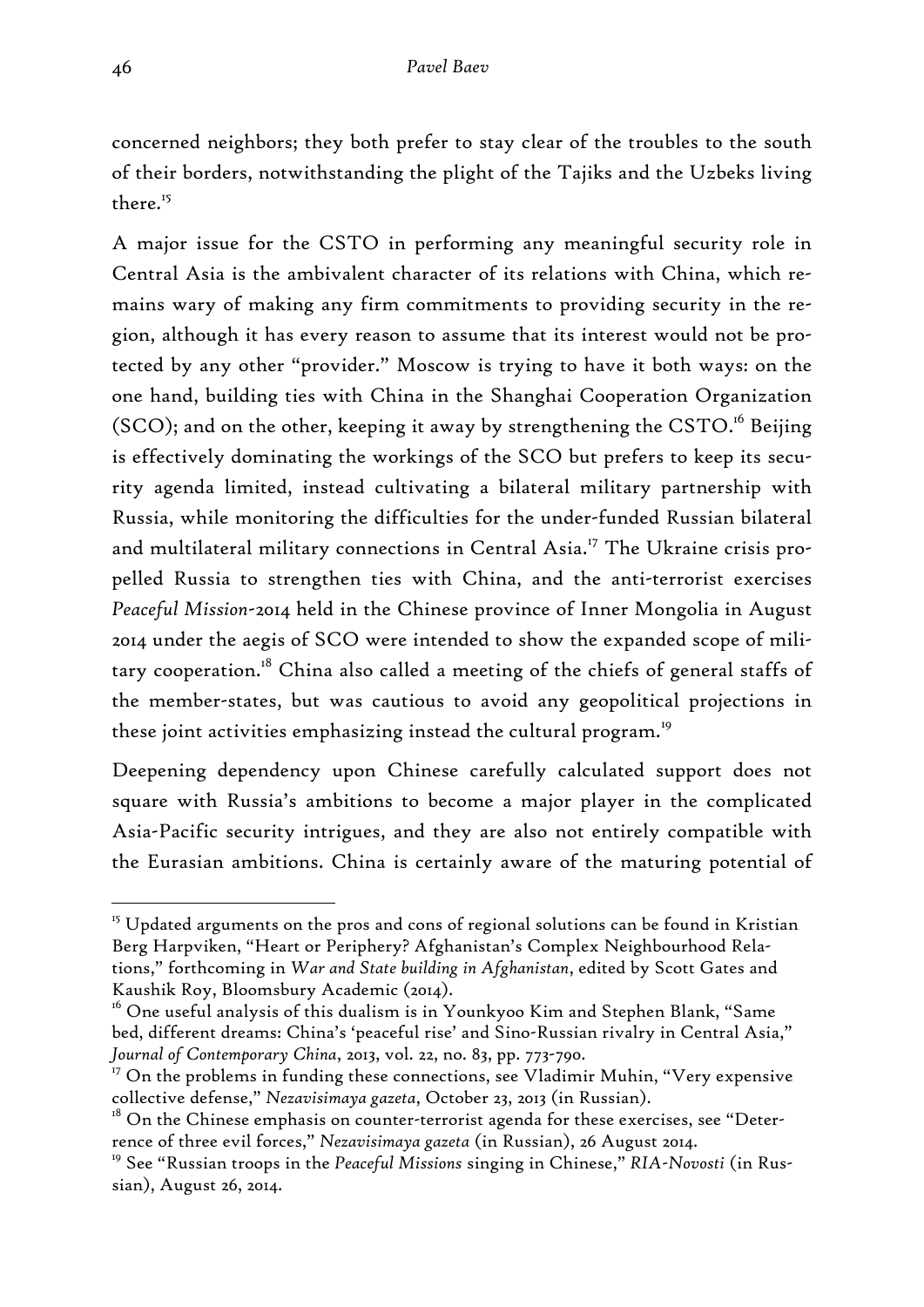conflict in Central Asia, but it has no confidence in Russia's attempts at advancing its interests by regulating these conflicts—and no illusions about the usefulness of the CSTO. One particular consequence of the Ukraine crisis is the reinvigoration of NATO as the member-states rediscover the common purpose in deterring the threat of Russian interventionism, and this new trans-Atlantic determination has indirectly proven that the CSTO cannot qualify as a security alliance.<sup>20</sup>

#### Conclusions

-

The rationale for Putin's Eurasian project have always been dubious despite his strongly reiterated commitment to executing this grand design, and it is impossible—at the moment of this writing on the  $61^{\text{st}}$  anniversary of Joseph Stalin's inglorious death—to assess the damage inflicted to Russia's capacity for leadership among the post-Soviet states by the military intervention in the Crimea. Whatever the motivations and particular circumstances for this "intervention of choice," the experiment with projecting military power for advancing multiple and poorly compatible political goals—some of which amounted to orchestrating a secession—has been unsuccessful and seriously counter-productive. The discourse on protecting "compatriots" is unacceptable for Kazakhstan, and the deployment of armed forces in support of Crimean irredentism is unacceptable for China as a matter of principle, even if it may share Putin's firm stance against revolutions.

The economic disaster and a possible sovereign default in Ukraine are certain to affect the economic interactions inside the Customs Union, but it is the structures of security cooperation that are most severely tested as Russia's allies opt to distance themselves from this "nothing-to-win" crisis. Moscow is hardly interested in bringing these tacit disapprovals together and so would have to rely more on bi-lateral ties at the expense of proceeding with reforming the CSTO. This emphasis will be particularly evident in attempts to modernize the Russian bases from Gyumri in Armenia to Kant in Kyrgyzstan, and resources for

<sup>&</sup>lt;sup>20</sup> Putin stated at the meeting of Russian Security Council: "Russia is fortunately not a member of any alliance." See the official translation at http://eng.kremlin.ru/news/22714; a sharp comment on this strategic "loneliness" is Fedor Lukyanov, "Thank God, we are alone," *Gazeta.ru* (in Russian), July 23, 2014,

http://www.gazeta.ru/comments/column/lukyanov/6141565.shtml.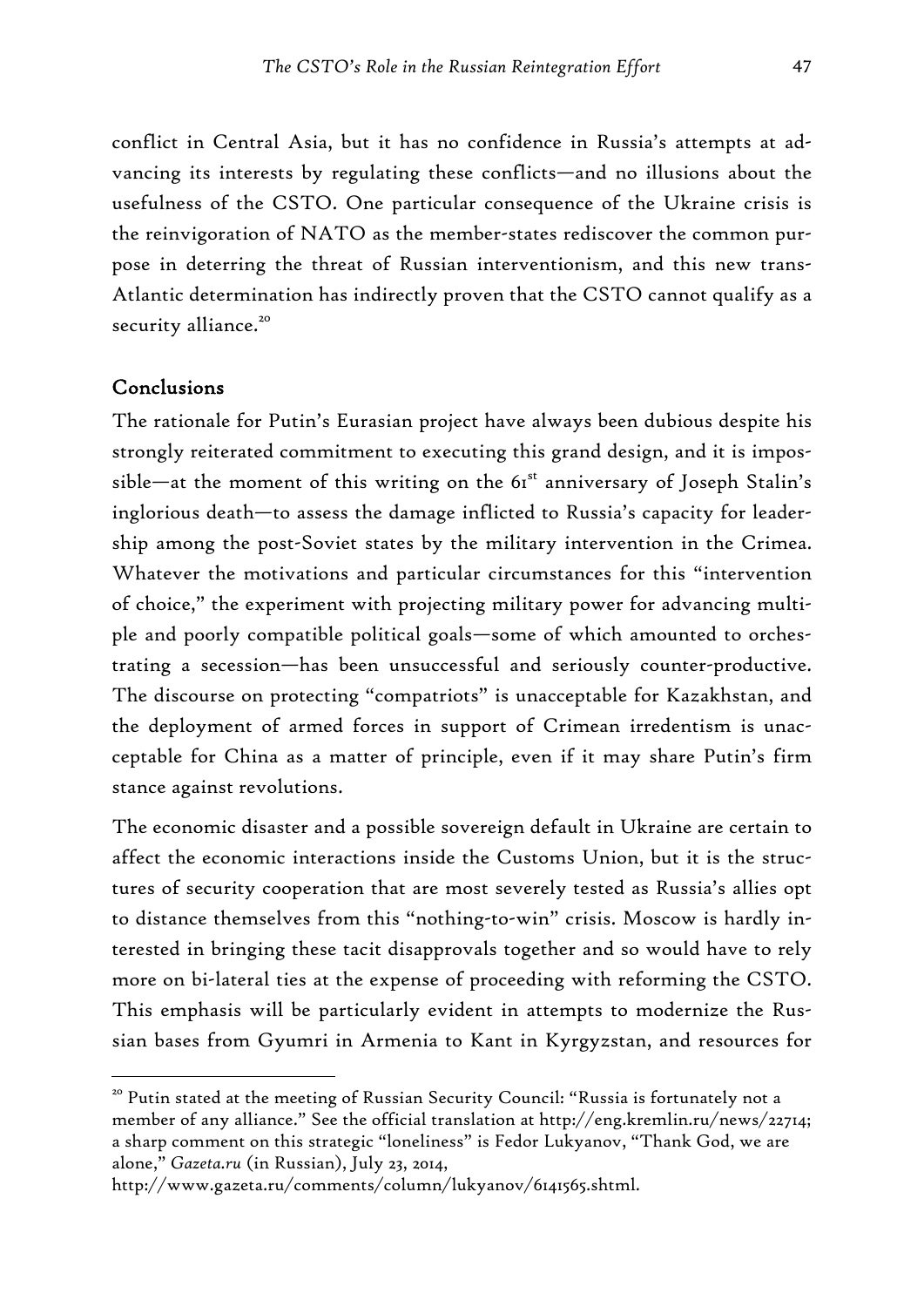such upgrades will be limited; furthermore, Russia will hardly be able to get full control over the Ayni air base in Tajikistan.

Russia's strategic expectations for strengthening its influence in Central Asia are centered on the sharp increase of direct security threats spilling over from Afghanistan after the inevitable (in Russian assessments) collapse of the present regime in the immediate aftermath of the withdrawal of U.S. troops. Tajikistan, Uzbekistan, and even Turkmenistan (which has had perfectly normal relations with every Afghan ruler and warlord in the last 30 years) indeed have plenty of reasons to worry about these threats, but they have few reasons to believe that Russia would be ready to take effective and expensive measures in helping them to counter those, and the familiar pattern of gaining influence on the cheap has lost all credibility. Kazakhstan is far from happy with the Western disengagement from Central Asia and would prefer Russia to increase its stakes so that it would constitute a counter-balance to the fast and noncommittally growing Chinese presence—though it might have to reconsider the validity of this preference.

The demonstrable and irreducible weakness of the CSTO reveals a deep flaw in the Eurasian integration project as designed and propelled by Vladimir Putin. The authoritarian regimes in the post-Soviet states may have much in common and share concerns about public uprisings that may bring them to a sudden end, but they profoundly mistrust one another—and cannot count on Russia as a guarantor of their continuity.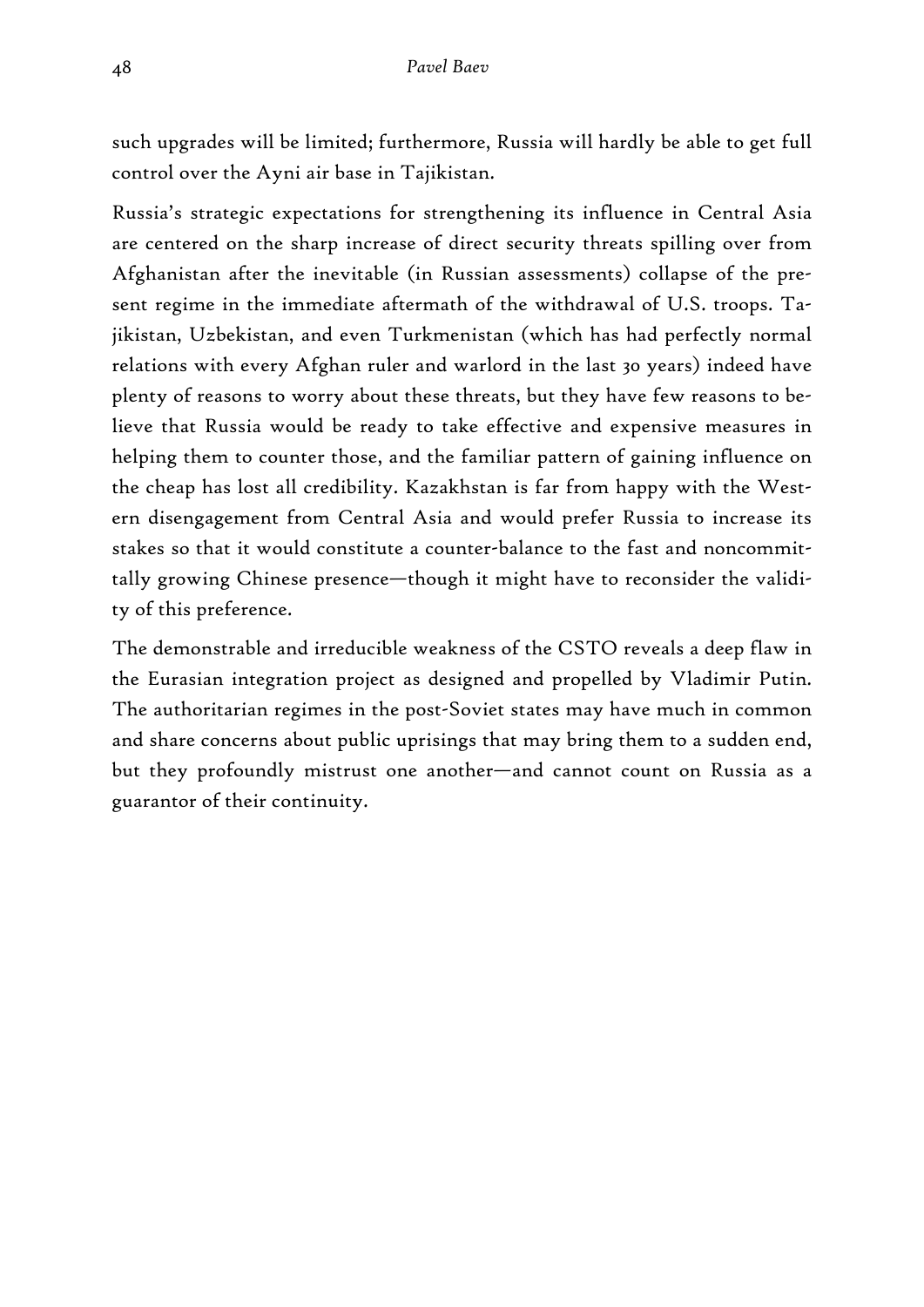# The Economics of the Customs Union and Eurasian Union

#### *Richard Pomfret*

-

The economic analysis of a customs union is straightforward, even if the conclusions and practical application are less so. In theory, a customs union may or may not improve on the pre-union situation. In practice, customs unions based on creating a protected internal market have had a poor record in the modern global economy, while arrangements that have created more integrated internal markets while remaining open to the rest of the world have thrived. The first section of this chapter reviews the theoretical and empirical evidence in support of these statements, and the second section applies these ideas to the Belarus-Kazakhstan-Russia customs union. The third section considers the prospect for deepening the customs union into a Common Economic Space and broadening it to include new members. The final section draws conclusions.

#### Customs Union Theory and Evidence

Customs union theory dates from a classic work by Jacob Viner.<sup>1</sup> Defining a customs union as an arrangement whereby the partners have tariff-free internal trade and a common external tariff, the union will lead to increased trade among the members. Viner's crucial insight was that the increased trade has two sources. Trade is created because duty-free trade among the partners will lower prices, displacing domestic producers and increasing domestic demand. At the same time trade is diverted from lower-cost external suppliers, who still face the tariff, to internal competitors who do not. Trade creation is welfareincreasing because it represents an improved global allocation of resources,

<sup>1</sup> Jacob Viner, *The Customs Union Issue*, New York: Carnegie Endowment for International Peace, 1950.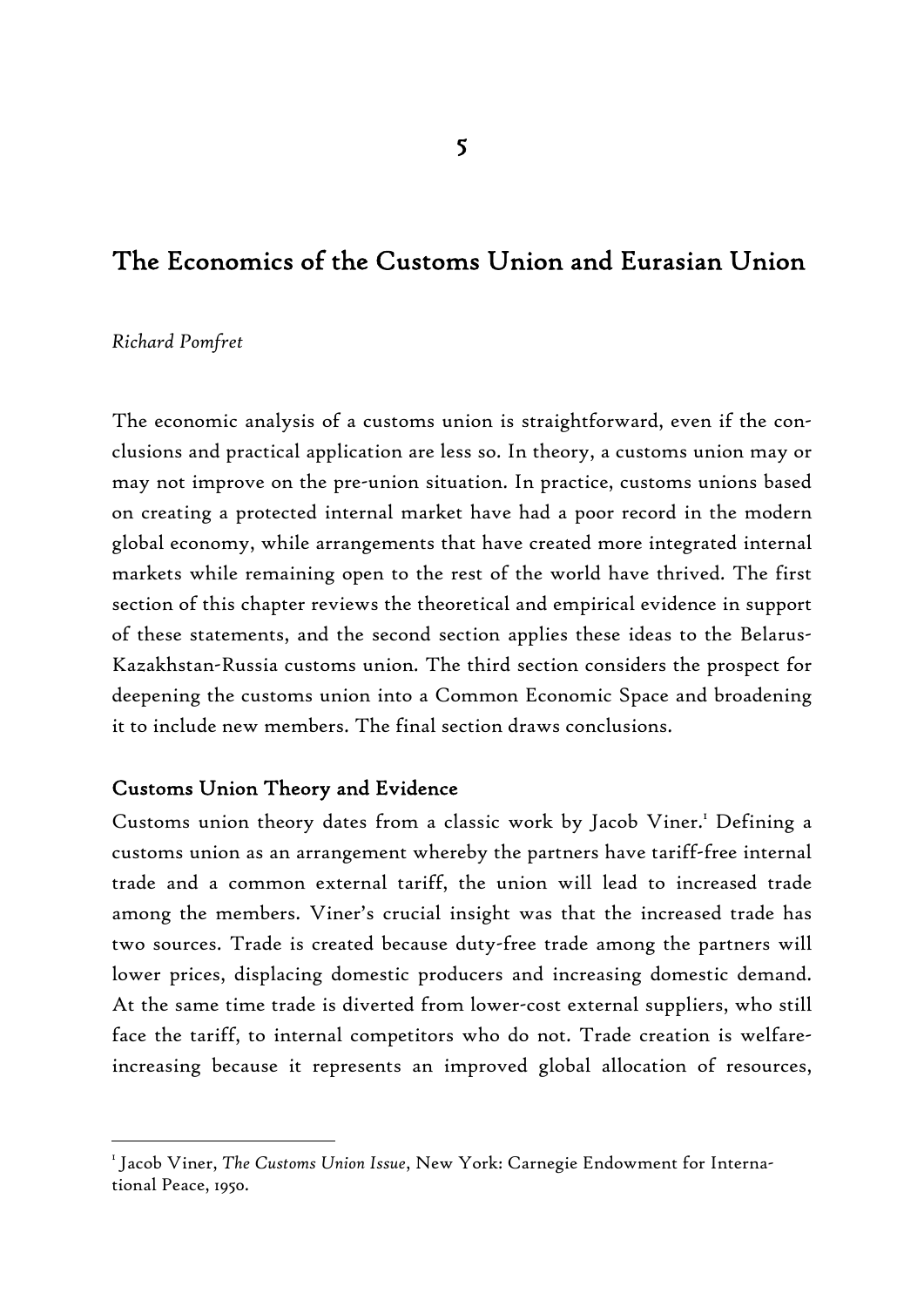while trade diversion is welfare-reducing because it distorts global production from lower- to higher-cost suppliers.

The logic of Viner's analysis is indisputable. The outcome of customs union formation is theoretically ambiguous, i.e. a customs union may or may not be an improvement over current arrangements. However, a desirable customs union is one where trade creation is greater than trade diversion, and it is not too hard to identify conditions under which this is more or less likely and hence to distinguish between welfare-improving and welfare-reducing customs unions.

The customs union in manufactured goods among the six original members of the European Economic Community was beneficial. For any manufactured good, at least one producer in the six countries would be close to the world's best, implying that there would be little trade diversion; all *ex post* empirical studies of the customs union found substantial trade creation and net economic benefits. In contrast, the accession of the United Kingdom in 1973 was not positive economically, because the UK already had low tariffs on manufactures and the main trade consequences of accession were associated with the agricultural policy, which diverted UK imports from low-cost global suppliers to highercost European suppliers.

The success of the European customs union led to several customs unions being created among developing countries in the 1960s, e.g. the Central American Common Market (CACM) and the East African Community (EAC). These and other similar arrangements among developing countries were signed in the context of import-substituting industrialization strategies, with the goal of reserving a larger market for internal producers. Both the CACM and EAC experienced an increase in internal trade, which could have been viewed as a successful creation of a larger market for their protected producers, but both customs unions were characterized by dissension and eventual collapse in the 1970s. The poorer less-industrialized countries (Nicaragua and Honduras, and Tanzania and Uganda) were dissatisfied that benefits were accruing disproportionately to their more industrialized partners, i.e. they were unwilling to ac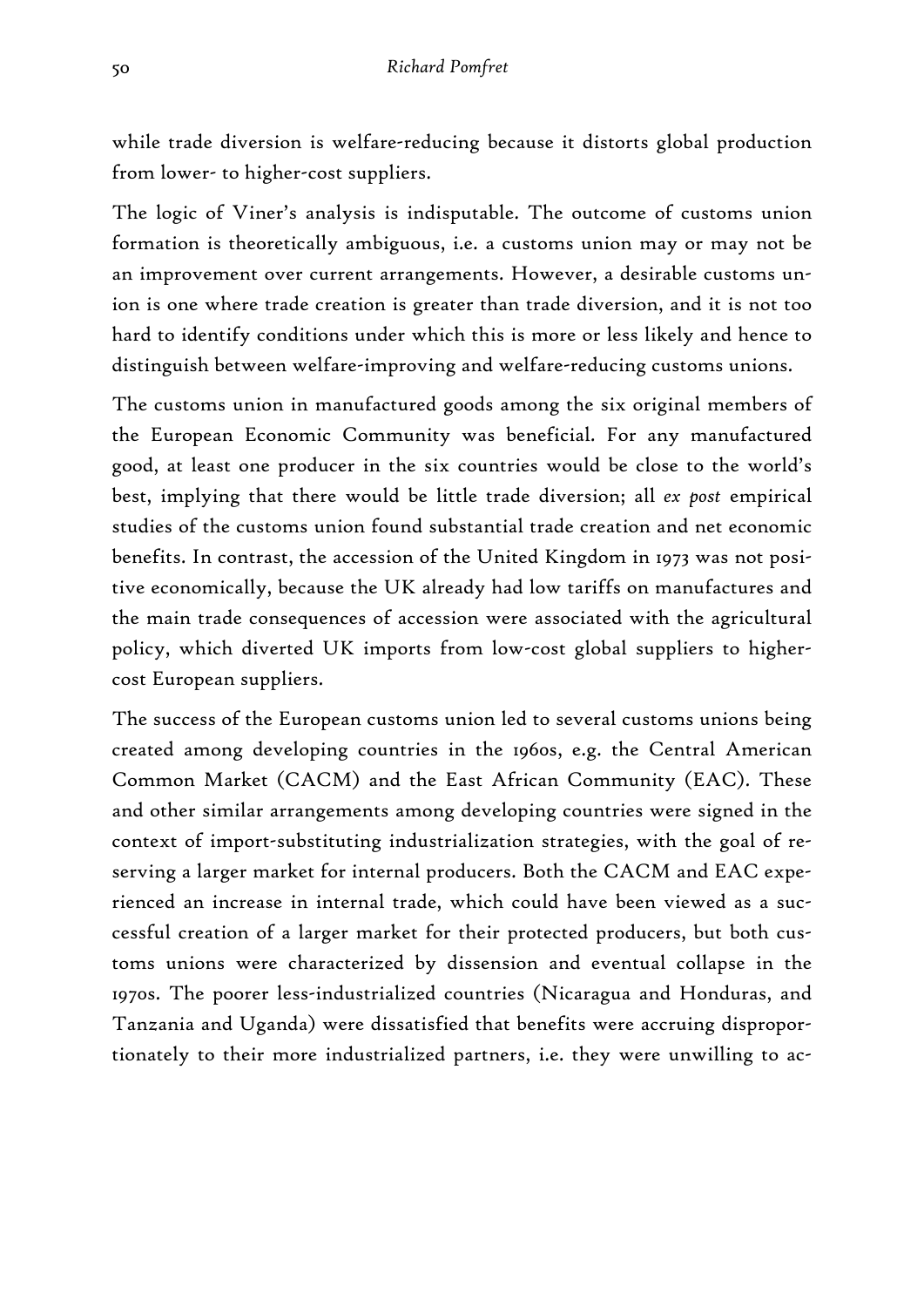cept trade diversion from globally efficient suppliers to the relatively efficient internal suppliers, Guatemala and Kenya.<sup>2</sup>

The CACM and EAC failures were typical of other integration schemes in the 1960s and 1970s based on the idea that a larger protected market would help members to industrialize. In practice, members were happy to sell their manufactures within the protected market, but were unhappy about buying their partners' manufactured goods, which were typically far from world standard in price or quality. Thus, for example, a succession of schemes within the Association of Southeast Asian Nations (ASEAN) to promote industrial projects catering to an ASEAN-wide market all foundered.

The popularity of customs unions and other regional integration schemes declined in the 1970s, but a second wave of regional integration occurred in the 1980s and early 1990s. This mainly involved high-income countries and the common feature was "deep integration," i.e. going beyond tariff elimination to facilitate trade in a more integrated internal market. The prime examples were the EC92 "single market" program, the 1987 Canada-U.S. Free Trade Agreement and the North American Free Trade Agreement (NAFTA), and the 1983 Closer Economic Relations (CER) between Australia and New Zealand. The significance of these arrangements, all of which came to be seen as successful, was their focus on trade facilitation.

Among developing countries the most active regional cooperation in the 1990s was within the forum of Asia-Pacific Economic Cooperation (APEC). The underlying concept of APEC was open regionalism, by which members reduced barriers to internal trade without discriminating against non-members. Major successes were the unilateral tariff reduction by many East Asian economies (China, Thailand, Philippines, etc.), which would have been harder to implement without a (vague) promise of reciprocity. The significant reduction in

 $^2$  In both cases the catalyst for formal collapse was a military conflict (the 1970 "soccer war" between El Salvador and Honduras, and the Tanzanian invasion of Uganda in 1979 to depose Idi Amin), but the underlying tensions centred on dissatisfaction with the distribution of benefits had already undermined the customs unions. See Richard Pomfret, *The Economics of Regional Trading Agreements*, Ocford: Oxford University Press, 2001.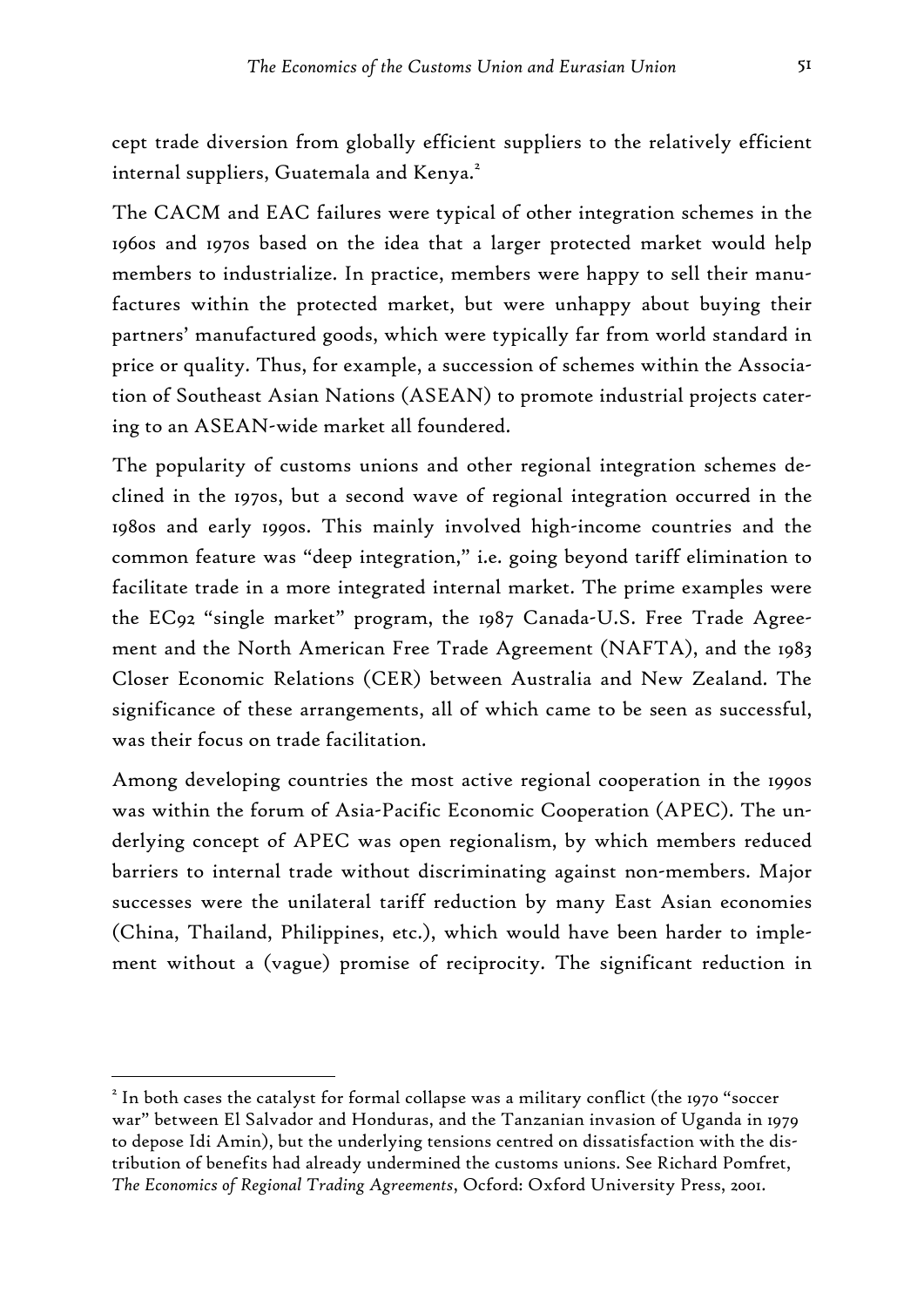trade costs introduced on a non-discriminatory basis by the leading ASEAN economies was also in keeping with the idea of open regionalism.<sup>3</sup>

What lessons can be drawn from the theory and evidence of customs unions? Customs unions may or may not be an improvement over the current situation. A customs union is most likely to fail when its main consequence is trade diversion, and this is most likely when the union involves countries that are not from the world's leading trading nations and is predicated on the assumption that a larger market will promote members' economic development. A customs union is most likely to succeed when it has low external trade barriers and promotes market integration by lowering trade costs. The success story is the European Union (EU), which has low external tariffs and, especially within Schengenland and the Eurozone, highly integrated internal markets. A similar conclusion about beneficial trade facilitation could be drawn from nineteenth century customs unions that promoted internal market integration (the USA, Canada, Italy, Germany, or Australia), although these were associated with political union rather than driven by economic efficiency arguments and often had high external trade barriers. From a broader perspective, a customs union is inferior to non-discriminatory trade liberalization, which delivers trade creation without trade diversion, and hence is unlikely to harm third countries.

### Customs Union between Belarus, Kazakhstan, and Russia

The establishment of a customs union between Belarus, Kazakhstan, and Russia was rapid. The customs union agreement was signed in November 2009, and a common external tariff and customs code established in 2010. In July 2011 customs controls at the members' common borders were abolished. The common external tariff was weighted towards the Russian tariff, which had little impact on Belarus,<sup>4</sup> but led to significant increases in Kazakhstan's tariffs. Russia kept 82 percent of its customs tariffs unchanged and lowered 14 percent and in-

<sup>&</sup>lt;sup>3</sup> Richard Pomfret and Patricia Sourdin, "Have Asian Trade Agreements reduced Trade Costs?," *Journal of Asian Economics*, vol. 20 no. 3, 2009, pp. 255-68.

<sup>4</sup> Irina Tochitskaya, "The Customs Union between Belarus, Kazakhstan, and Russia: An Overview of Economic Implications for Belarus", *CASE Network Studies and Analyses*, no. 405, 2010, http://www.case-research.eu/upload/publikacja\_plik/32701553\_CNSA\_405.pdf.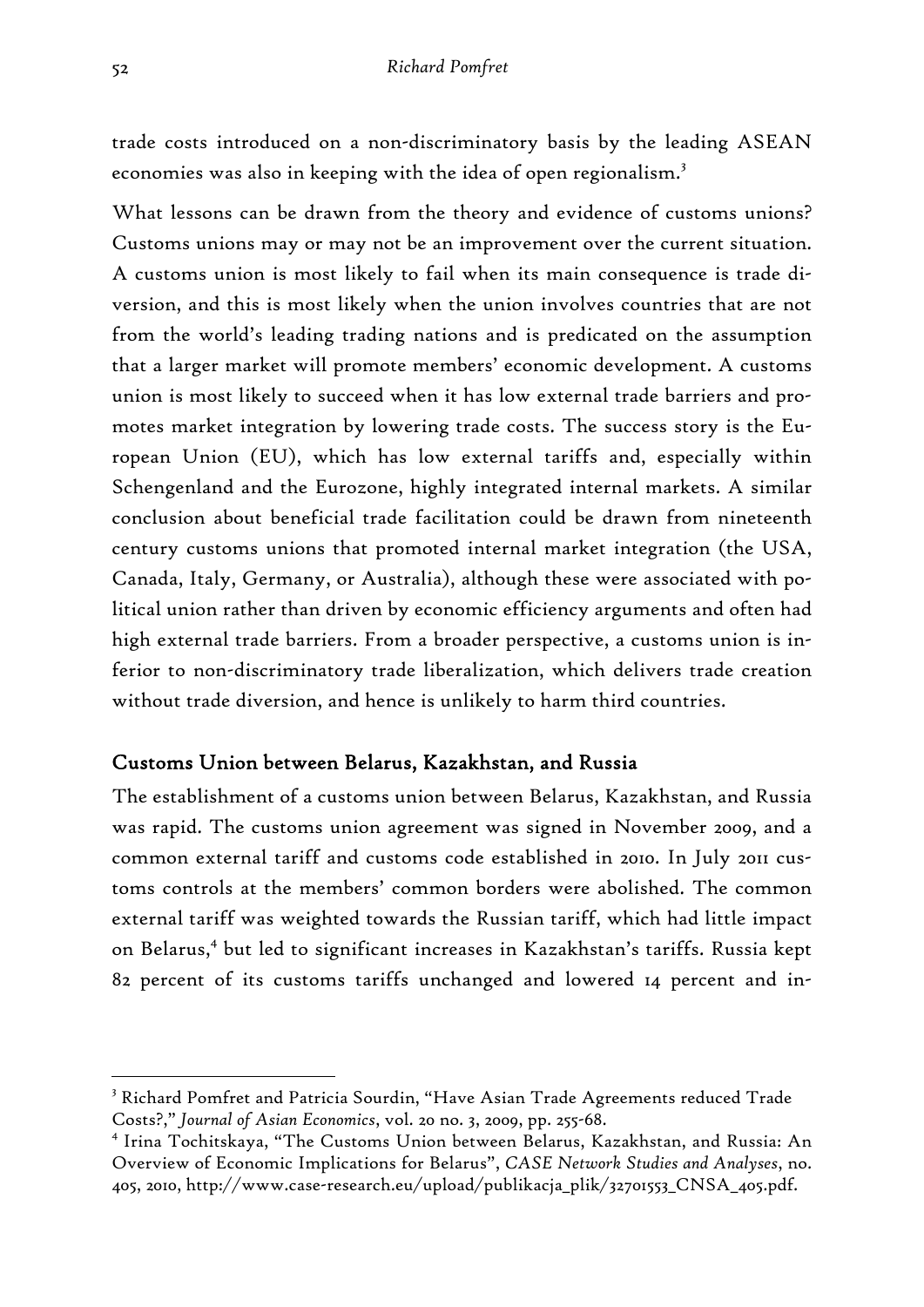creased 4 percent of its tariffs; the corresponding shares for Kazakhstan were 45 percent, 10 percent, and 45 percent.<sup>5</sup>

Among economists, expectations were of negative welfare consequences for Kazakhstan. Raising the external tariff while allowing duty-free imports from Russia was a recipe for trade destruction and trade diversion, and a simple but plausible model by Tumbarello estimated substantial welfare loss for Kazakhstan. $^6$  Moreover, the negative trade impact is likely to be exacerbated by administrative changes and increased non-tariff barriers which will further reduce trade with non-members, e.g. newly designed sanitary and phytosanitary (SPS) rules make it harder for the Kyrgyz Republic to export its farm products to Kazakhstan<sup>7</sup> and tighter controls on the customs union's external borders will discourage informal, or currently poorly monitored, imports into Kazakhstan from the Kyrgyz Republic and China.<sup>8</sup> CAREC reports that, while average border-

<sup>5</sup> Alexander Libman and Evgeny Vinokurov, *Holding-together Regionalism: Twenty years of post-Soviet integration*, Basingstoke: Palgrave Macmillan, 2012, p. 49.

 $^{\rm 6}$  Patrizia Tumbarello, Regional Trade Integration and WTO Accession: Which is the right sequencing? An application to the CIS, *IMF Working Paper WP/05/94*, 2005. Early post-2010 empirical studies such as Isakova and Plekhanov, Mogilevskii and the World Bank had too little data to draw convincing empirical conclusions. Mogilevskii (p. 22) emphasizes the number of contemporary exogenous shocks that obscure identification of pure customs union effects. See Asel Isakova and Alexander Plekhanov, "Customs Union and Kazakhstan's Imports," CASE Research Network Studies and Analyses No. 442, Center for Social and Economic Research, Warsaw, 2012; Roman Mogilevskii, "Customs Union of Belarus, Kazakhstan and Russia: Trade Creation and Trade Diversion in Central Asia in 2010-2011," University of Central Asia Institute of Public Policy and Administration, Working Paper No.12, 2012; World Bank, *Assessment of the Costs and Benefits of the Customs Union for Kazakhstan*, *Report 65977-KZ*, Washington D.C.: World Bank, 2012. 7 Nuritdin Djamankulov, *SPS Regulations and Access of Kyrgyz Goods to the Customs Union*, USAID Regional Trade Liberalization and Customs Project (USAID Contract No.: 176- C-00-07-00011-08), Bishkek, 2011.

 $^{\rm 8}$  Roman Mogilevskii, "Re-export Activities in Kyrgyzstan: Issues and Prospects," University of Central Asia Institute of Public Policy and Administration, Working Paper No.9, 2012. Silitski argues that the main reason for Russia promoting the customs union was to control imports from the EU and China, which were evading tariffs, taxes and other restrictions by routing via Belarus and Kazakhstan respectively. See Vitali Silitski, "The 2010 Russia-Belarus-Kazakhstan Customs Union: A Classic Case of *Prinuzhdenie k Druzhbe* Friendship Enforcement," PONARS Eurasia Policy Memo No. 110, 2012, available at http://www.gwu.edu/~ieresgwu/assets/docs/pepm\_110.pdf). Laruelle and Peyrouse (p. 44) highlight the drastic effect of the customs union on the Kyrgyz Republic's role as a platform for re-exporting Chinese goods and claim that the number of Kyrgyz wholesale traders fell by 70-80% in 2010-11. Marlène Laruelle and Sébastien Peyrouse, "Regional Or-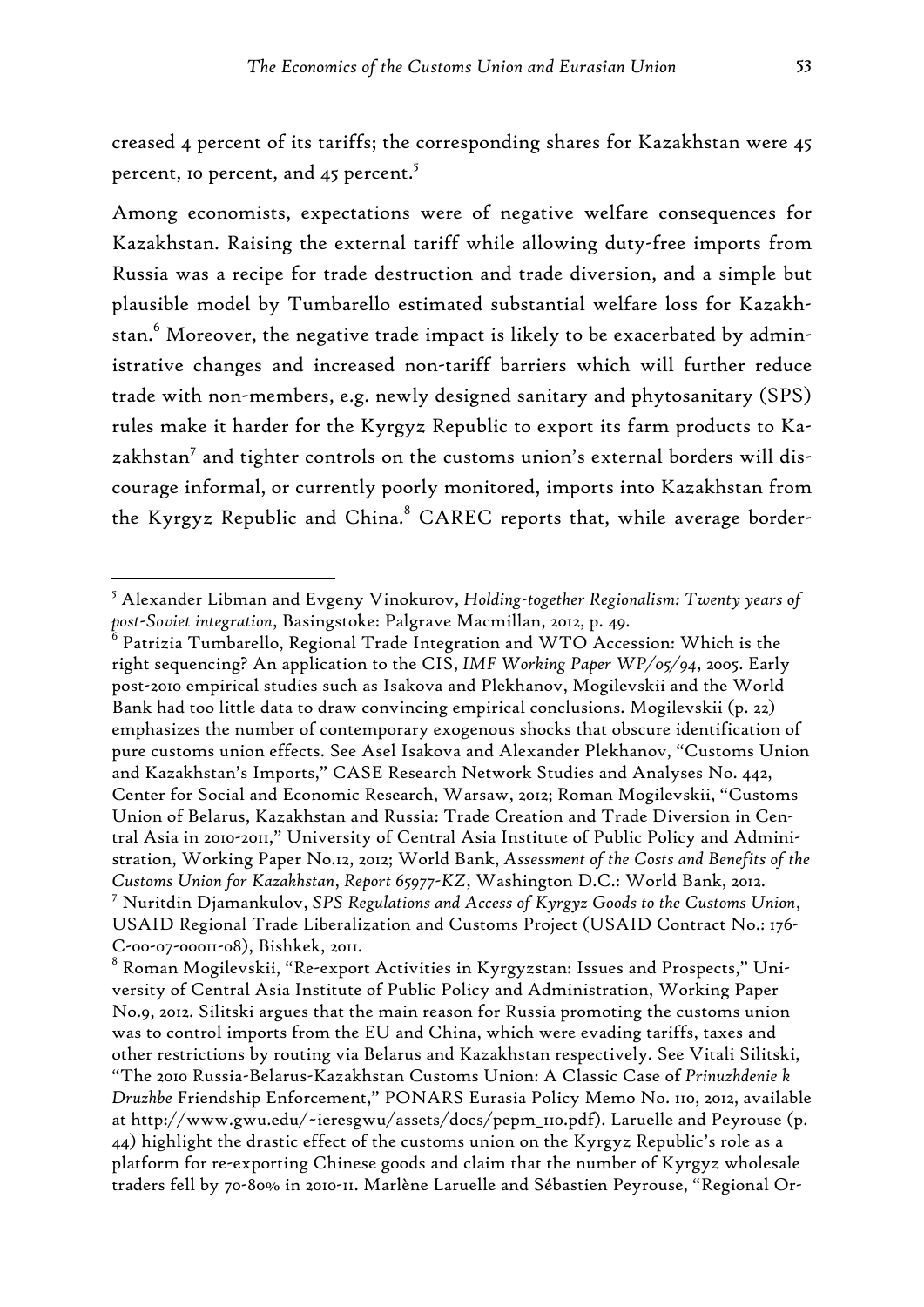crossing time for trucks leaving Kazakhstan for Russia fell from 7.7 hours in 2011 to 2.9 hours in 2012, the average border-crossing time for trucks entering Kazakhstan from outside the customs union increased from 8.6 to 21.5 hours, with "waiting in queue" the biggest part.<sup>9</sup>

Why did Kazakhstan take this step when economic studies suggested that the customs union would yield negative returns to Kazakhstan? Mogilevskii highlights the immediate increase in tariff revenue, by at least USD1.4 billion in 2011.10 Laruelle and Peyrouse see the empirical literature as indicating potential short-run benefits for Kazakhstan, but a long-term negative impact as foreign investment, technology and knowledge transfer flows decline.<sup>11</sup> The EBRD study is more agnostic—small negative short-term effects on Kazakhstan, but uncertain long-term effects—perhaps suggesting that forming the customs union was a political, rather than economic, decision.<sup>12</sup>

The negative economic effects will be reduced as Russia implements its WTO accession commitments, effectively lowering the customs union's common external tariff and liberalizing Russia's domestic market. When Russia joined the WTO in 2012, its commitments included substantial tariff reductions (to an average tariff of 8 percent by 2020), elimination of some non-tariff barriers to trade, and written clarification of other non-tariff measures that affect trade.<sup>13</sup>

ganisations in Central Asia: Patterns of Interaction, Dilemmas of Efficiency," University of Central Asia Institute of Public Policy and Administration Working Paper No.10, 2012. 9 CAREC, *Corridor Performance Measurement and Monitoring Annual Report 2012*, pp. 38-39,

http://cfcfa.net/cpmm/cpmm-annual-and-quarterly-reports/2012-annual-report/.<br><sup>10</sup> Mogilevskii, "Customs Union of Belarus, Kazakhstan and Russia," p. 33.<br><sup>11</sup> Laruelle and Peyrouse, "Regional Organisations in Central Asia"

<sup>&</sup>lt;sup>12</sup> Asel Isakova, Zsoka Koczan, and Alexander Plekhanov, How much do Tariffs Matter? *Evidence from the Customs Union of Belarus, Kazakhstan, and Russia*, London: European Bank for Reconstruction and Development, Working Paper no. 154, 2013.

<sup>&</sup>lt;sup>13</sup> WTO accession commitments go beyond tariffs and NTBs. The *Final Report* on Russia's accession contains 758 pages, excluding the specific commitments on goods and services, which are in annexes, and it includes, *inter alia*, rules for the treatment of foreign investors, constraints on trade-distorting (amber box) agriculture subsidies, and rules on intellectual property, public procurement and foreign trade regime transparency. Shepotylo and Tarr calculated that in 2020 after the transition period Russia's weighted average bound tariff will be 8.2% and the applied tariff 7.6%. (Oleksandr Shepotylo and David Tarr, *Impact of WTO Accession and the Customs Union on the Bound and Applied Tariff Rates of the Russian Federation*, Policy Research Working Paper 6161, 2012, World Bank.) However, some of Russia's actions towards trade with Ukraine in 2013 were contrary to obliga-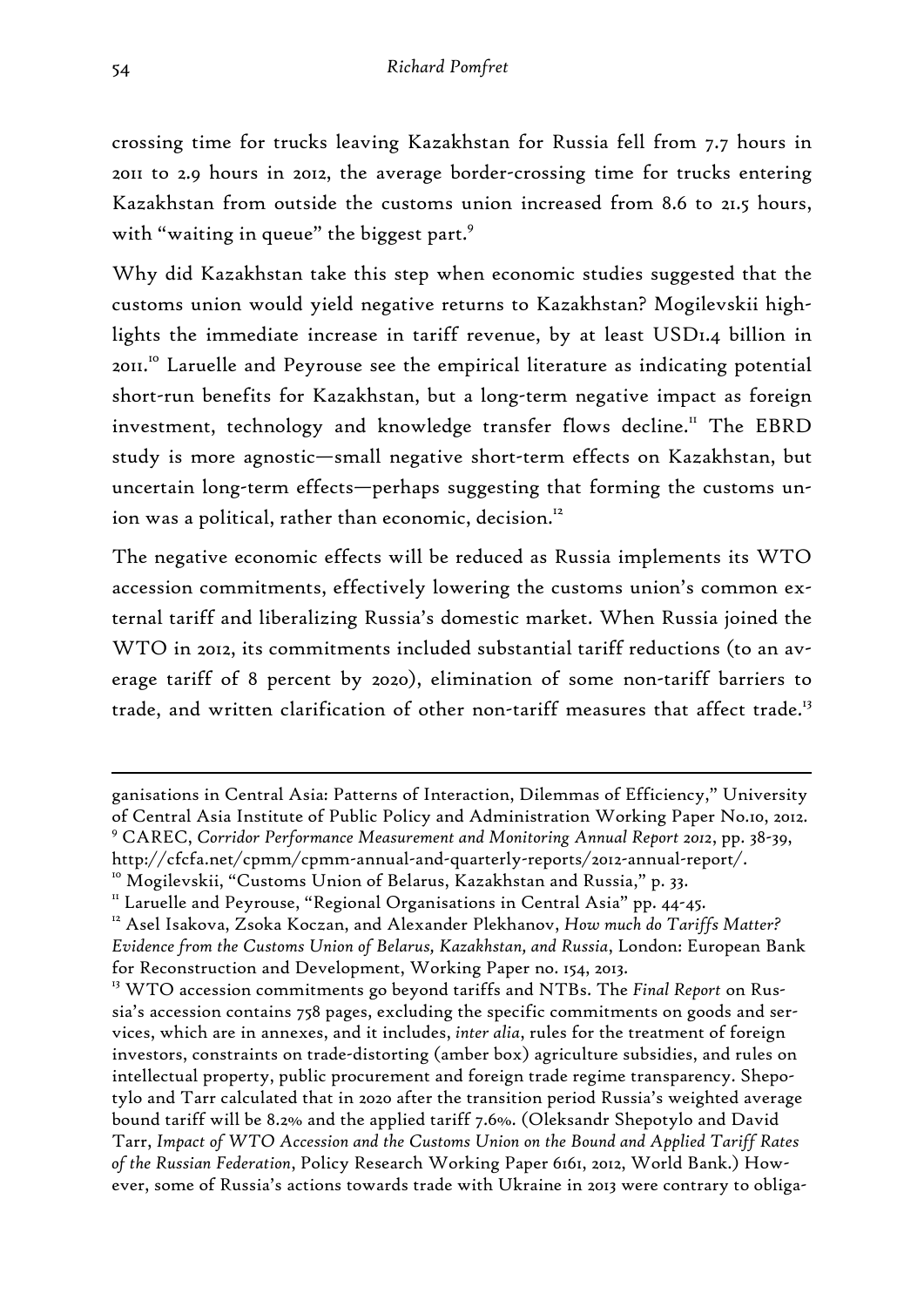All of these policies will be implemented *de facto* as changes in the Customs Union's common external commercial policy. With the 2020 external trade policies, the customs union is likely to be less harmful to Kazakhstan than what has been suggested by estimates made before Russia's WTO accession. If the net outcome is of market integration with lower transactions costs and external tariffs that do not discriminate greatly against non-members, then the net welfare effect could be positive.<sup>14</sup>

Nevertheless, the long-term net benefits remain uncertain. Economic theory is clear that a customs union is a second-best arrangement, which may or may not improve over the preceding tariff-ridden situation, but which is inferior to nondiscriminatory trade liberalization.<sup>15</sup> The argument that a customs union is necessary for a small economy to achieve economies of scale is false, because with open trade policies the world is the market. The scale economy argument is belied by the success of the relatively small first generation new industrializing economies (Hong Kong, Singapore, Taiwan and South Korea), and the dismal performance of the most populous countries as long as they sheltered their producers from global competition (rapid growth in China, India and Brazil dates from the major opening up of their economies in 1978/9, 1991, and 1995 respectively). There may be dynamic gains from regional market integration, but these are uncertain and unproven. The empirical evidence shows that customs unions and free trade areas have been harmful when they have erected a wall around a protected market, but sometimes beneficial when they have low external protection and focus on integrating the internal market by trade-facilitating measures.<sup>16</sup>

tions towards a fellow WTO member, raising questions about Russia's commitment to WTO obligations.

<sup>&</sup>lt;sup>14</sup> Vinokurov champions the desirability of this type of "open regionalism." Yevgeny Vinokurov, "Pragmatic Eurasianism: Prospects for Eurasian integration," *Russia in Global Affairs*, vol. 11 no. 2, 2013, pp. 87-96. However, after Russia's restrictions in 2013 on trade with Ukraine, a fellow WTO signatory, the reliability of Russia's commitments is in doubt.

 $15$  As with any change in trade flows, there will be gainers as well as losers (e.g. the Russian firms who displace non-member exports to Kazakhstan are beneficiaries), but the global welfare effect of trade diversion is negative and the combined losses to the displaced non-member supplier and to Kazakhstani consumers outweigh the gains.

<sup>&</sup>lt;sup>16</sup> Richard Pomfret, *The Economics of Regional Trading Arrangements*, Oxford: Oxford University Press, 2001.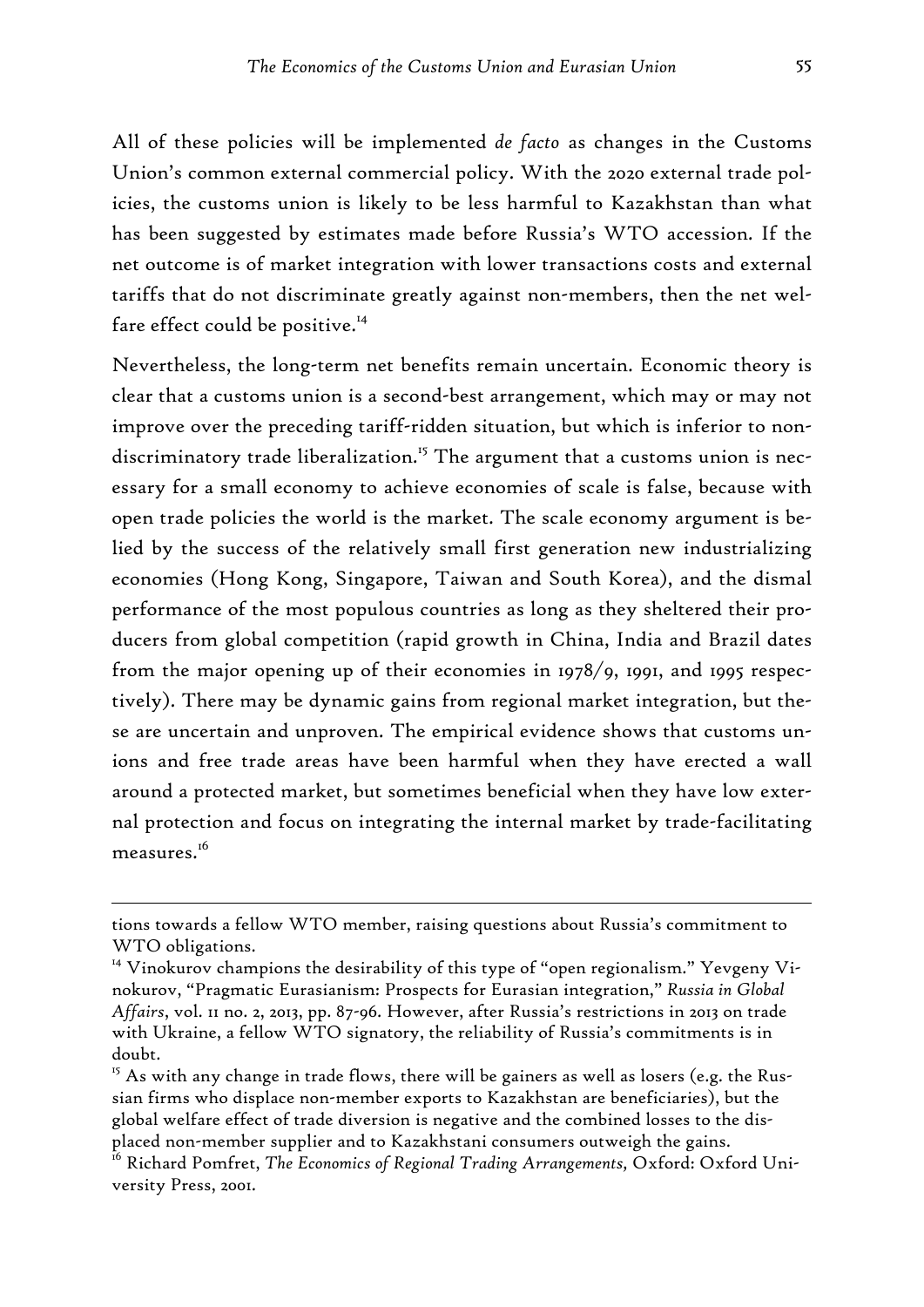#### From Customs Union to Common Economic Space

In January 2012, the creation of a Common Economic Space (CES) began. The aims of the CES include creation of a common market in goods, services, labor and capital; coordination of monetary, financial and tax policies; development of unified transport, energy and information systems; and unification of systems of state support for innovation and priority sectoral development. In July 2012 the Eurasian Economic Commission (EEC), a supranational executive body comprising deputy prime ministers, was established. The CES is a step beyond a customs union, and the consequences of creating an integrated economic space are more far-reaching and at this stage difficult to evaluate.

How far will creation of a common economic space go? Widening and deepening are on the horizon. The Kyrgyz Republic and Tajikistan, both members of EurAsEc, are the most likely new members of the CES, and a steering committee for integrating the Kyrgyz Republic into the customs union already meets (a road map was approved at the EEC's October 2013 summit, although reconciling Kyrgyz WTO commitments with the external tariff of the customs union is a major obstacle).<sup>17</sup> The sixth EurAsEc member, Armenia, signed a road map at the December 2013 EEC council meeting, with the goal of joining the CES in January 2015, although Armenia faces similar issues to the Kyrgyz Republic.<sup>18</sup> Moldova and Ukraine are more distant, and more challenging, future members.

 $17$  According to the WTO, 30% of Kyrgyz duties align with those of the customs union, 21% can be realigned without violating WTO commitments, and 49% would require renegotiation of WTO terms (and potentially compensation to affected WTO members) before they could be aligned. WTO, *Trade Policy Review The Kyrgyz Republic,* Geneva: World Trade Organization, 2013.

 $18$  A report by the Eurasian Development Bank acknowledges that upon accession Armenia would need to "improve the level of protection" and that this will conflict with WTO commitments; EDB, *Armenia and the Customs Union: Impact of Accession*, EDB Centre for Integration Studies, Eurasian Development Bank, Saint Petersburg, 2014, summary at http://www.eabr.org/e/research/centreCIS/projectsandreportsCIS/project20/ (accessed January 15, 2014). The report predicts a four percentage point increase in Armenia's growth rate after accession, with half of this coming from lower oil and gas prices and most of the rest from increased foreign investment, including a Russia-Iran railroad that would bring Georgia into the CES circle. These are not effects of the customs union, but rather the side-payments to encourage Armenian accession by offsetting the trade destruction and trade diversion resulting from higher tariffs and discrimination in favor of customs union trade. The CES would also help Armenian migrant workers, whose numbers in Russia are larger than the Kyrgyz although remittances are a smaller share of Armenia's GDP.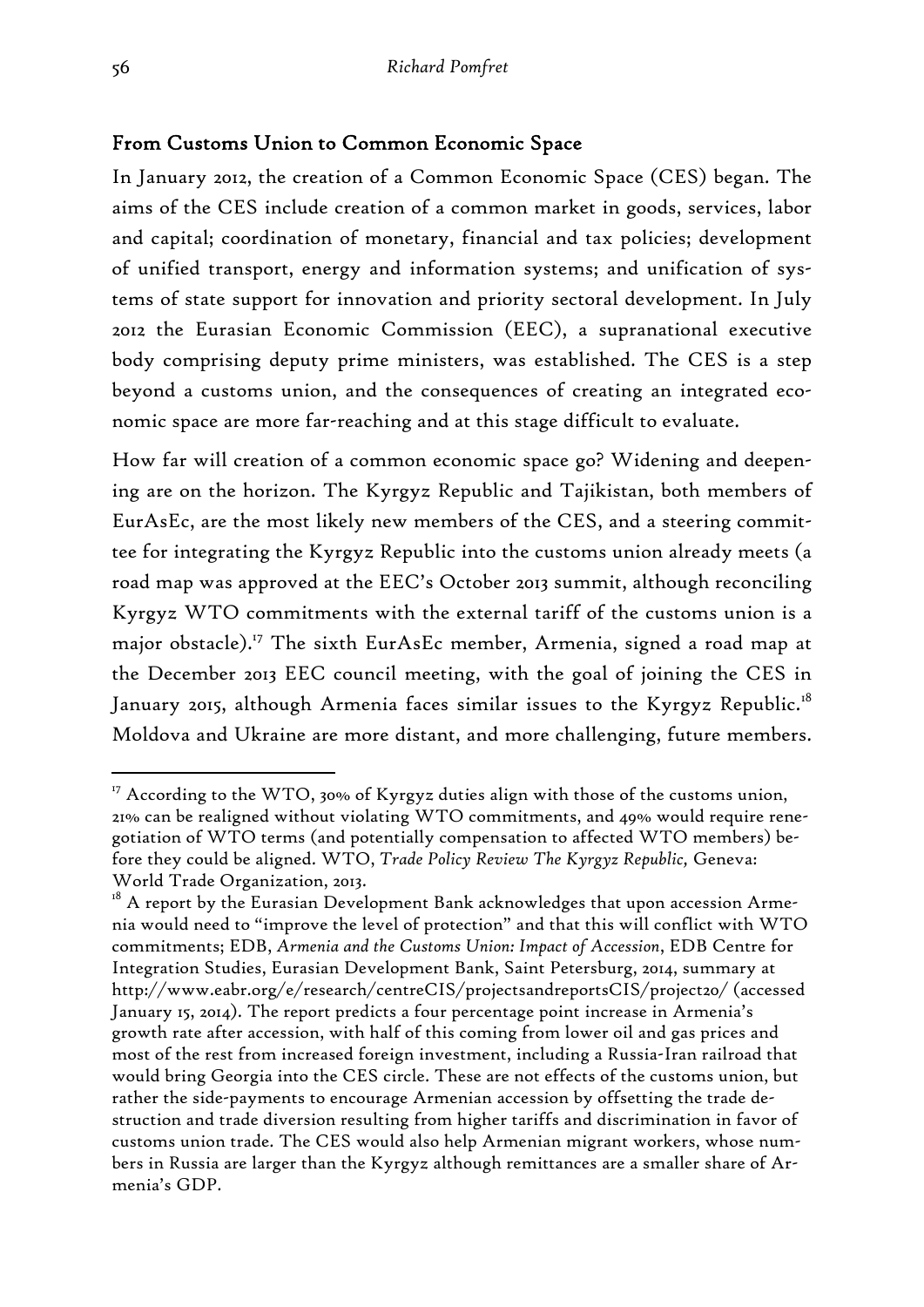These potential new members are all in the WTO. If Kazakhstan finalizes its own WTO accession, this could reinforce steps towards an open rather than an exclusionary regionalism. The beyond-trade aspects of the CES could be especially valuable for the poorer Central Asian countries; both the Kyrgyz Republic and Tajikistan would benefit from regularization of the status of migrant workers and resolution of issues such as those of workers' pension rights and access to health and other social services, as well as from improved north-south transport corridors.<sup>19</sup> However, restrictions on member countries' economic links with non-members, notably China, could have seriously negative welfare effects.

#### Conclusions

-

Beyond debates about the economic impact, the customs union is clearly part of a geopolitical struggle in which Russia is trying to re-establish hegemony over at least part of the old Soviet Union. The challenges to this vision are China's burgeoning economic influence in Central Asia, which has firm foundations in comparative advantage and will be difficult (but not impossible) to limit by policy instruments, and the EU's attempts to bring western CIS countries into its own sphere of special trade relations.<sup>20</sup> For Kazakhstan, and future CES members, the scenarios are either an economic-welfare-reducing closed regionalism or a more open regionalism. The former is unlikely to be sustainable in the long-run, although it is salutary to recall that both the EAC and CACM func-

<sup>&</sup>lt;sup>19</sup> The current CES Agreements on labor migration reduce the number of documents required by migrant workers, increase the timeframe for registration and permissible period of uninterrupted stay, grant social rights to the migrant's family (especially in education), and provide guarantees about information availability to migrants. EDB concludes that a key accession issue for the Kyrgyz Republic is to ensure that these conditions apply to new entrants creating something similar to Schengenland. (EDB, *Labor Migration and Human Capital of Kyrgyzstan: Impact of the Customs Union*, EDB Centre for Integration Studies, Eurasian Development Bank, Saint Petersburg, 2013). Another EDB report argues that the origin countries also need to adopt policies that reduce the demand for emigration. (EDB, *Economic Impact of Tajikistan's Accession to the Customs Union and Single Economic Space*, EDB Centre for Integration Studies, Eurasian Development Bank, Saint Petersburg, 2013.)

<sup>&</sup>lt;sup>20</sup> Other non-members such as Uzbekistan are likely to suffer from trade diversion. The economic impact will be minor, but there may be other dimensions if Russia is signaling abandonment of its neutral role as an honest broker and allying itself with the Kyrgyz Republic and Tajikistan in their water disputes with Uzbekistan. Uzbekistan's 2012 withdrawal from the CSTO was an indicator of deteriorating relations with Russia.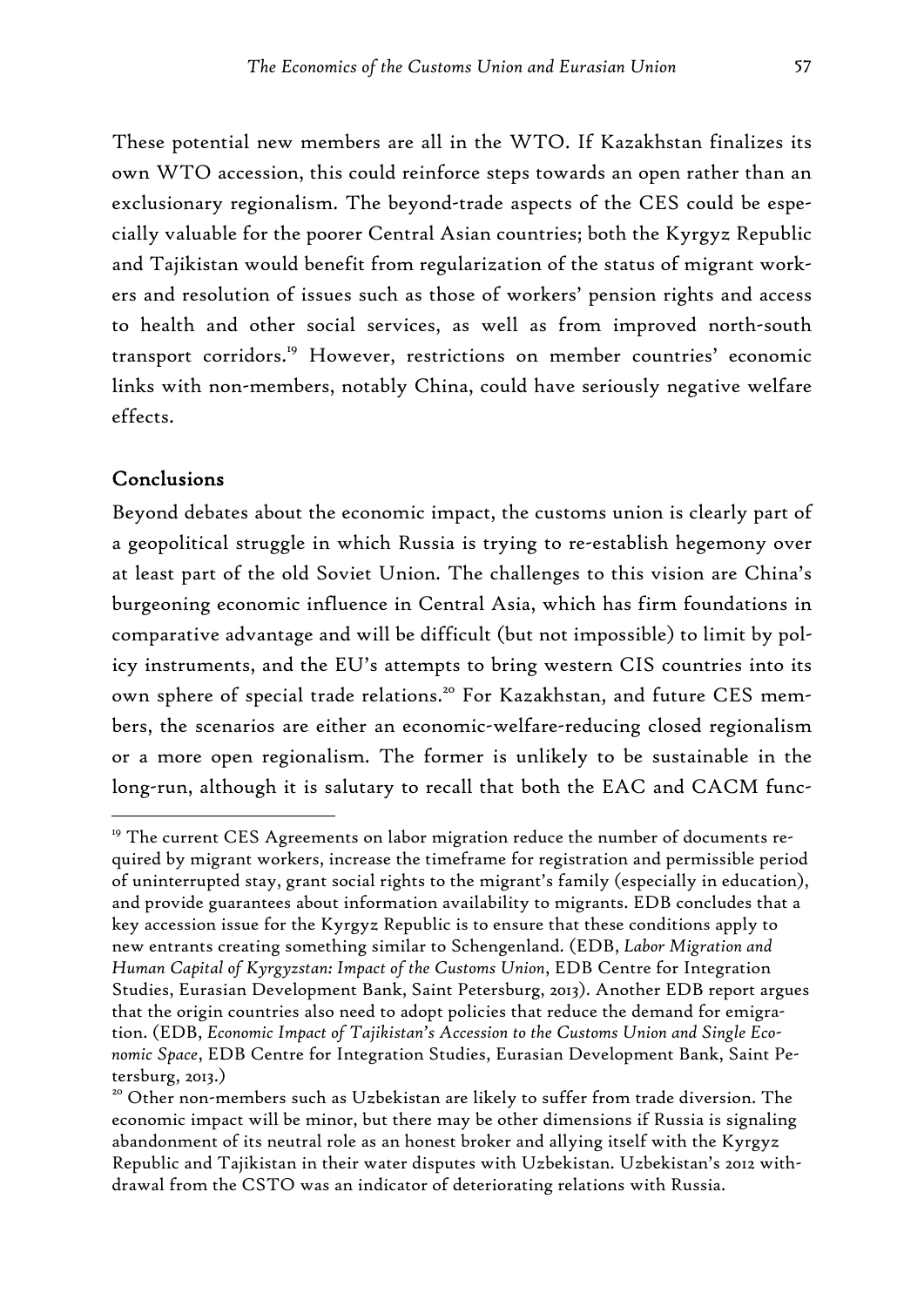tioned for over a decade before their terminal illness. An open regionalism in which market forces drive economic relations will be more economically beneficial, but in such a setting Russia's economic significance in the region will continue to decline.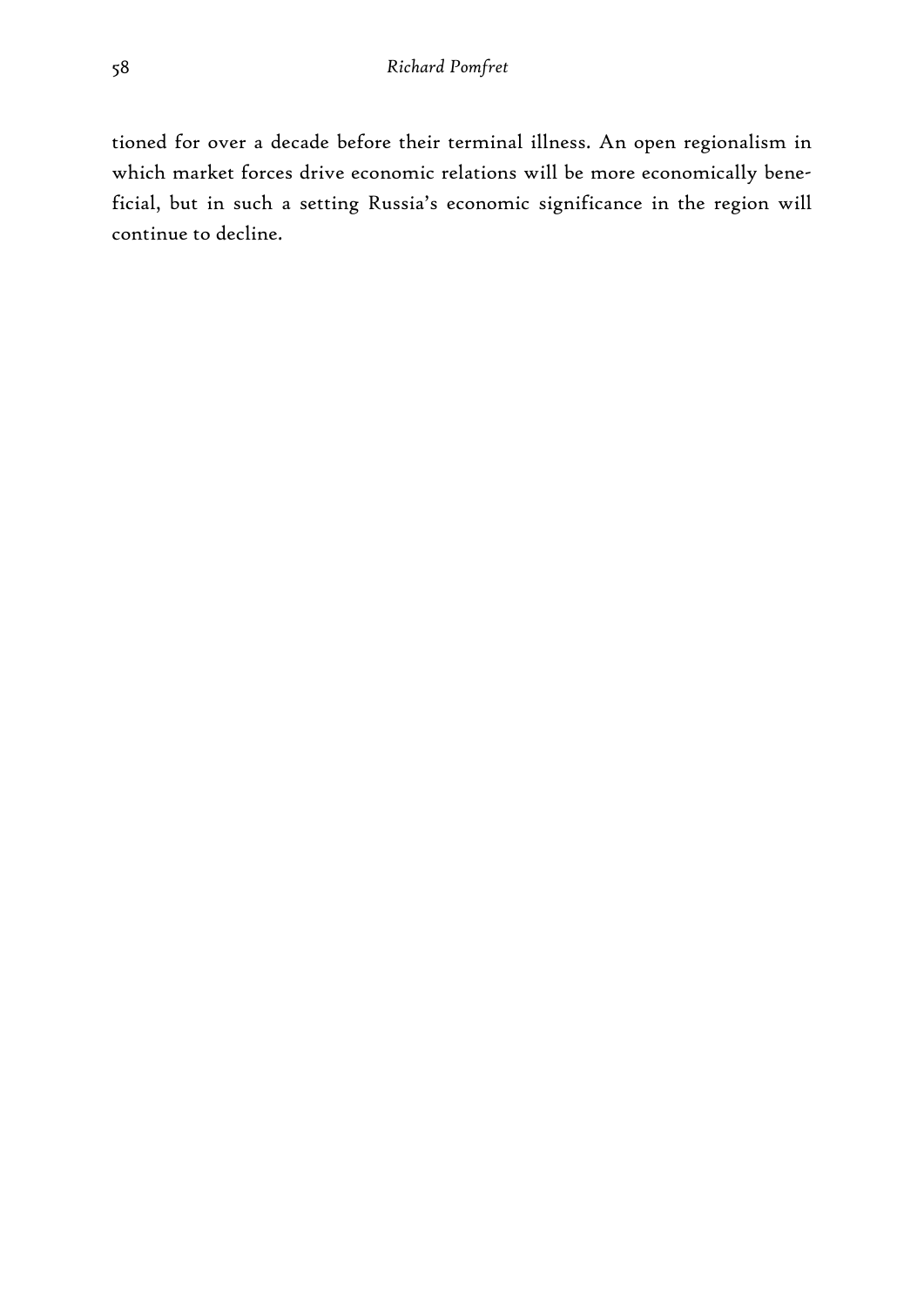# Tactics and Instruments in Putin's Grand Strategy

#### *S. Frederick Starr and Svante E. Cornell*

Over the past decade, if not since the collapse of the Soviet Union, the Russian government has deployed a wide array of tactics and instruments in its efforts to restore a sphere of influence over the former Soviet space. But the Western response to Russia suggests that American and European policy-makers have largely failed to grasp the systematic way that Russia's various instruments link together to achieve its goals—and thus have failed to come up with a strategy to counter Putinism.

Earlier chapters in this volume have set forth the scope and ambition Putin's grand idea, and make clear how Putin, in adopting this agenda, committed himself to its success. The following chapters, which form the bulk of this study, are devoted to a review of the fate of his efforts so far in the eleven countries of the former Soviet Union outside the Baltic States, as well as the responses of China, Europe, and the United States to this process. In perusing these chapters, readers will encounter a bewildering array of tactical steps and instruments deployed by the Kremlin, both in the former Soviet space and in the West. At first sight, these may appear *ad hoc*; but a core argument of this book is that they form a coherent strategy.

Before turning to this country-by country review, it may be useful to enumerate the various tactical arrows that Putin has in his quiver, and which he has been actively utilizing. It goes without saying that these instruments are not all deployed together, and that clusters of these which may be useful in one setting are not deemed beneficial in others. What works in the Caucasus may not work in Ukraine, and vice versa. Moreover, Putin's ambition requires that he deftly employ a shifting array of instruments in order to confuse and render ineffective any foreign opposition, especially from the West.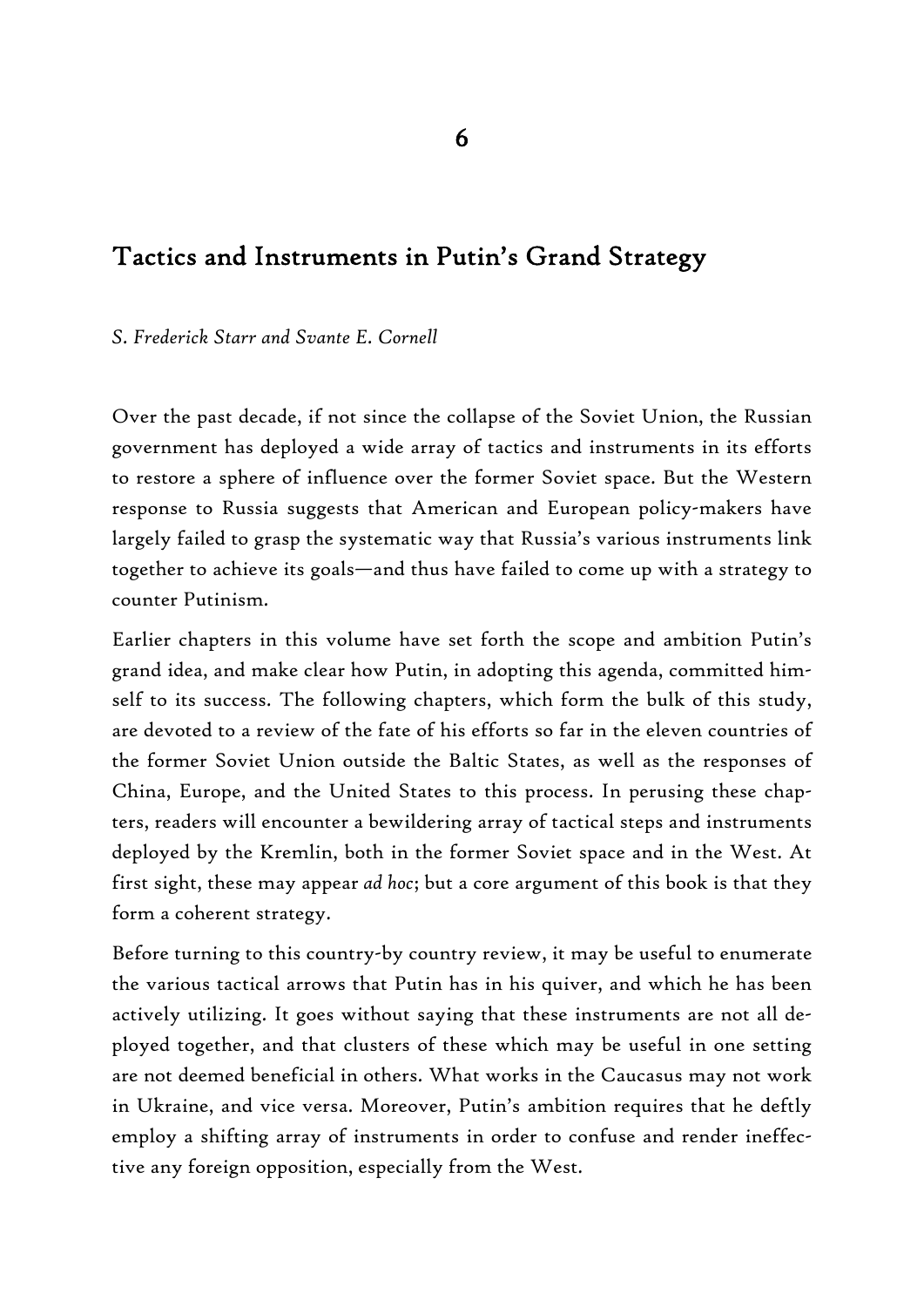This cocktail of instruments, which could be termed Putin's toolbox, is part new and part old. Indeed, antecedents to the instruments used by the Russian leadership today are apparent in Soviet and even Czarist history; especially notable in this regard are the active subversion of target governments by discrediting their leaders and applying economic pressures. Others, such as the use of energy warfare and the modern media for propaganda, are novel. A combination of some of these instruments has been used in every former Soviet state; indeed, some are being used against Western countries as well. The manipulation of ethnic animosities and creation of "frozen conflicts" were both tried and tested in the Caucasus and Moldova before being deployed in Ukraine; however, Moscow first tested the instrument of cyber-warfare against EU and NATO member Estonia. Only then did Moscow deploy it with considerable effect against Georgia, along with a full military invasion in 2008.

What is striking about the various instruments used by the Russian leadership is their tactical sophistication and the level of coordination among them. The management of tactical instruments in so many different areas, across so many governmental institutions, and over such extended periods of time, all make it clear that they arose from the classical methods of statecraft as defined and practiced by the old Soviet KGB. That they all operate together shows that they are all parts of a single process, integrated and coordinated at the highest levels of the Russian government. The secretive nature of the process for selecting tactics obscures the organizations and groups who carry it out. Nonetheless, the unavoidable conclusion is that the process is not outsourced: it is run from the President's office itself, under Putin's hands-on leadership. Central to the entire effort are the FSB, successor to the KGB, and GRU, the military intelligence service.

The direct and apparently constant attention that Mr. Putin devotes to selecting and applying the various instruments at his disposal confirms that the restoration of Russia's status as a major power is his highest priority, higher even than domestic development. Indeed, Putin appears to have staked his presidency and legacy on the outcome of this effort.

Because many of the tactics and instruments under discussion are covert, one must be tentative in speaking of them. That Moscow often uses disinformation to cover its tracks makes the task all the more challenging. Nonetheless, it is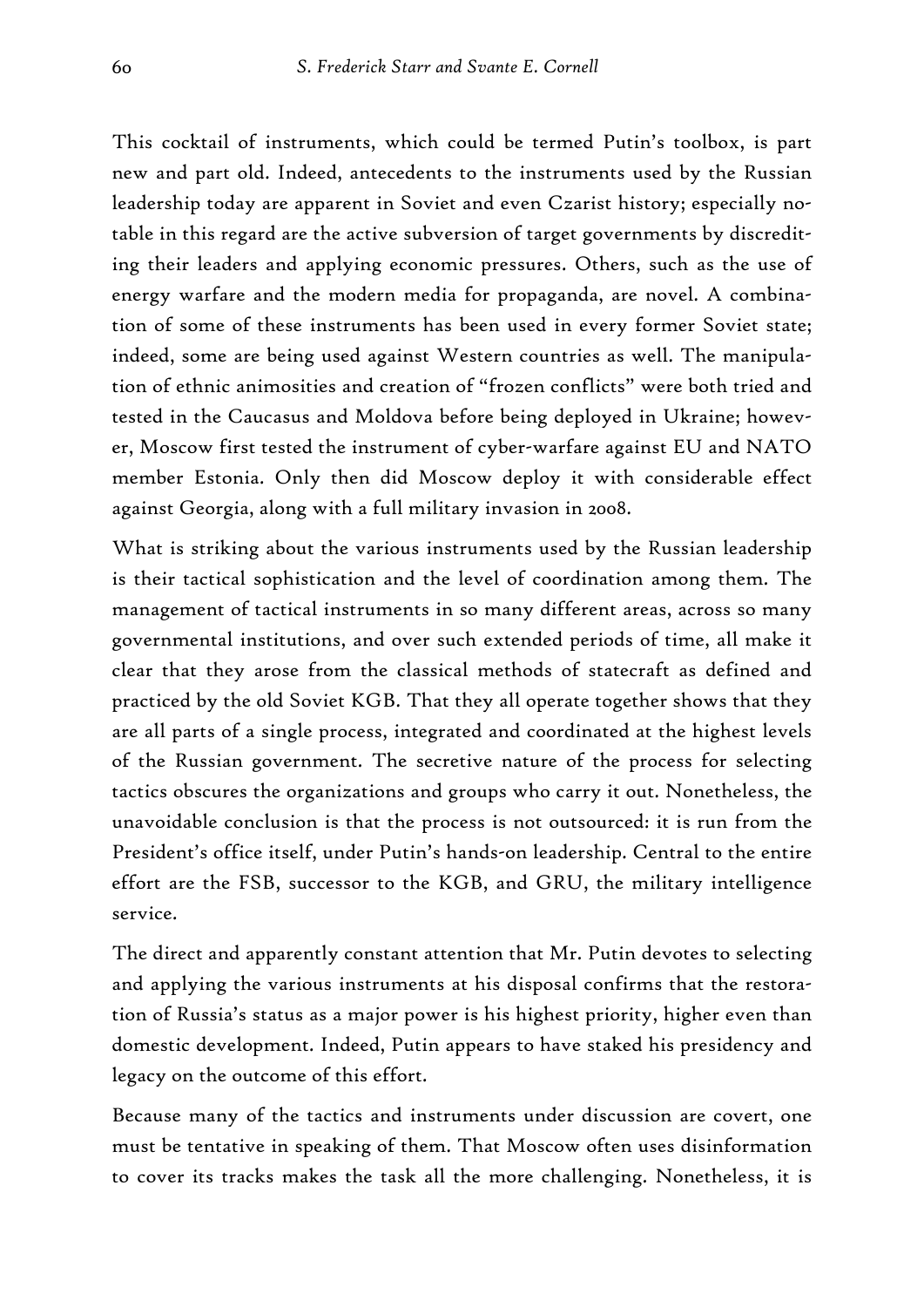possible to set forth a list of actions on the part of Moscow that reveal in quite concrete terms what tactics it considers relevant to the task of restoring what Putin considers the substance and honor of the Russian state.

#### Diplomacy and Business

It would be wrong to claim that Russia's sole tactical tools are coercive in nature. While these exist, the Kremlin has also shown itself adept at the use of traditional diplomatic tools, and in combining these with trade and investments.

Like all states, Russia uses diplomacy to attain its goals; indeed, Russia possesses a significant advantage over every other post-Soviet state in this regard. The Soviet foreign ministry was staffed mainly by Russians. Whereas other post-Soviet states had to build their diplomatic institutions and foreign embassies from scratch, Russia inherited the bulk of the staff and the totality of the institutions of the Soviet foreign ministry. Russia (which counted 51 percent of the population of the USSR) did not allow the division of these properties among the successor states. Thus, while Russia has had well-staffed and functioning embassies around the world, most of the other post-Soviet states have had to work hard to deploy competent diplomats in even a limited number of countries.

Moscow is also acutely aware of the importance of personal relations—and pressure—at the top level of politics. President Putin and his long-time foreign minister, Sergey Lavrov, regularly visit most post-Soviet states, bringing large delegations and bringing Russian pressure to bear directly on the leaders of these countries. This is in sharp contrast to the relatively low level of Western direct engagement with these countries: diplomatic dialogue with the U.S., for example, takes place at best at the level of an Assistant or Deputy Assistant Secretary of State. Aside from George W. Bush's 2005 visit to Georgia, no American president has ever visited any of the non-EU former Soviet states. The Secretary of State does so rarely, and since Donald Rumsfeld left the Pentagon, the Secretary of Defense has been largely an unknown figure in the region. The EU is somewhat more visible, but only a small selection of EU member states regularly conduct high-level diplomacy in the region. This reality has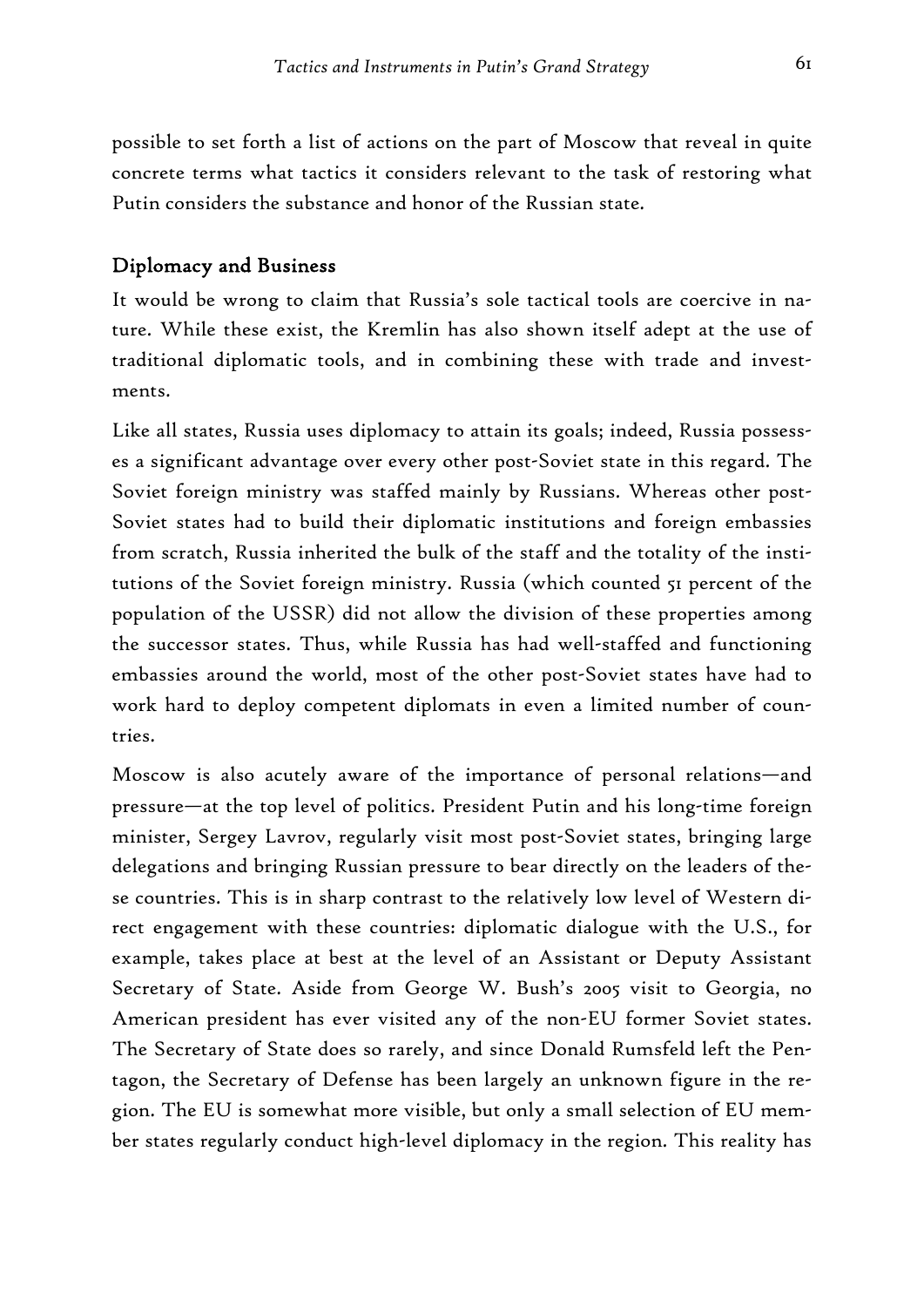contributed significantly to the feeling of vulnerability to Putin's ambitions felt by many leaders in the region.

A key element of Russian diplomacy has been to undermine the cohesiveness and purpose of international institutions. This has been particularly pronounced in the OSCE and Council of Europe. In the OSCE, Russia has worked successfully to undermine the organization's activities in democratic development and election monitoring. In the Council of Europe, it has followed a multi-pronged strategy.<sup>1</sup> It has opposed the organization's efforts to support democratic principles, but it has also worked to co-opt members of the Council's Parliamentary Assembly. Simultaneously, it has sought to incapacitate the European Court of Human Rights by blocking procedural reforms and thus slowing down the operation of the overloaded Court.<sup>2</sup> Similarly, Russian diplomacy has been adept at identifying and exploiting divisions between European states in order to delay or block EU common action against Russia.

Furthermore, one of the chief differences between the Soviet Union and Putin's Russia lie in the economic realm: Russia today is full of western investors, ranging from some of the world's largest multinationals to small independent adventurers. The Kremlin has astutely used the interest of foreign investors in Russia to forge an effective lobby for its interests abroad. Thus, the large scale of German-Russian trade has meant that German foreign policy has often been hostage to Russian interests. The same is true across Europe; and even in the United States, in spite of the relatively small role Russia plays in U.S. foreign trade, the U.S. Chamber of Commerce mobilized with extraordinary speed to take out full-page newspaper ads opposing any sanctions on Russia over Ukraine.

### Information and Propaganda

-

The control and manipulation of information flows is a cornerstone of Putin's domestic and foreign policy. In fact, one of the very first steps Putin took upon coming to power in 1999 was to assert control over the Russian media. Putin

<sup>1</sup> Peter Pomerantsev, "Yes, Russia Matters: Putin's Guerrilla Strategy," *World Affairs*, September/October 2014, http://www.worldaffairsjournal.org/article/yes-russia-mattersputin%E2%80%99s-guerrilla-strategy.

 $^{\tilde{2}}$  Courtney Hillebrecht, "The Rocky Relationship between Russia and the European Court of Human Rights," *Washington Post*, April 23, 2014.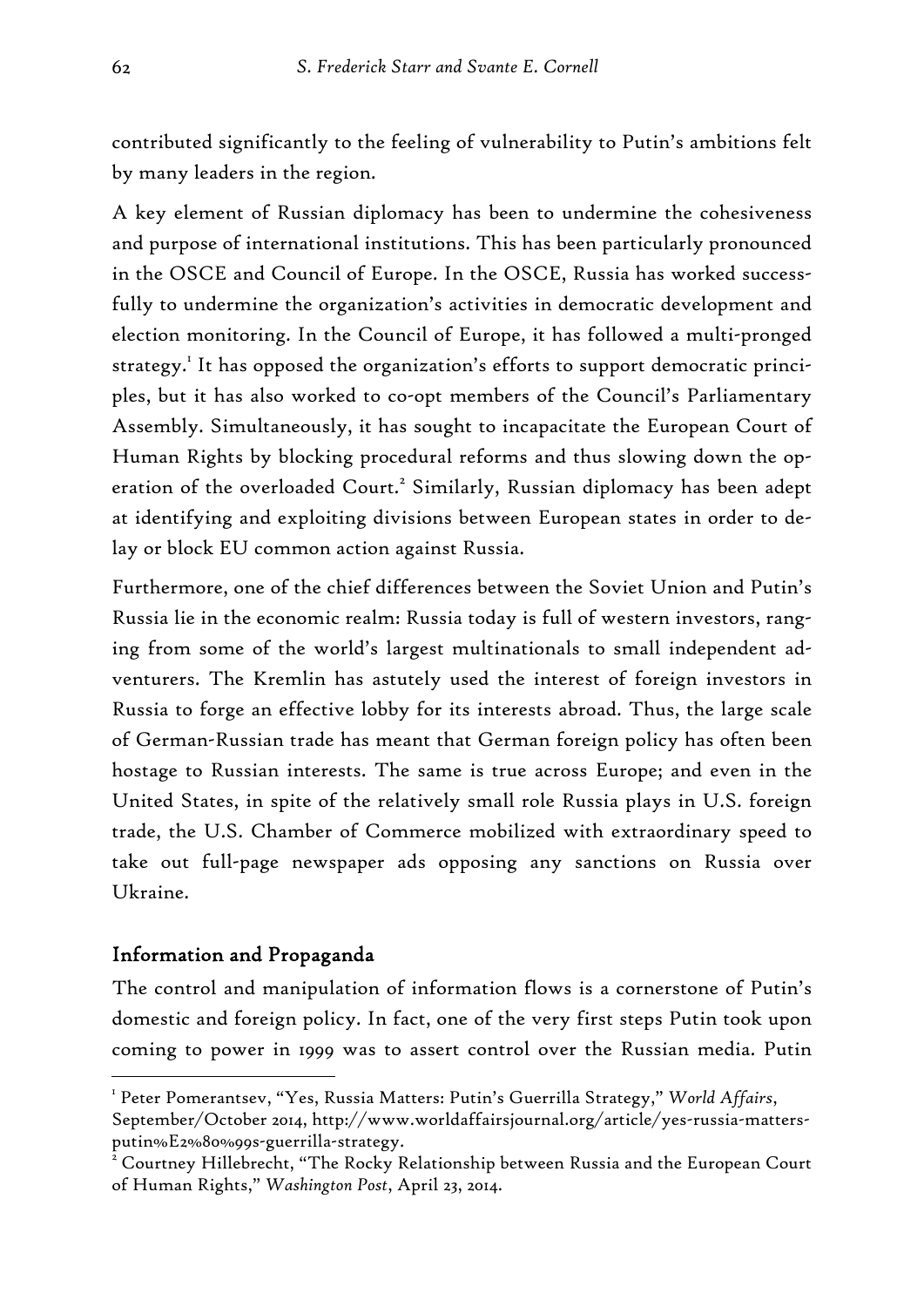saw this as a *sine qua non* for the restoration of the "power vertical," and an essential step in the restoration of Russian control over the North Caucasus. His predecessor, Boris Yeltsin, lost the first Chechen war largely because of the immense unpopularity of the war effort, an unpopularity that was fanned by the free Russian media at the time. By contrast, the role of the oligarchs' media campaign in bringing about Yeltsin's re-election seems to have alerted Putin to the critical role of media in politics.

Restoring state control over domestic media had immediate foreign policy implications, given the popularity of Russian television across the former Soviet space. Henceforth, the Russian media beamed to audiences across the former USSR a carefully tailored image of Putin as a modern, strong, and principled leader. This has caused many societies to accept what is essentially a Russian perspective on world events. For example, many across the Eurasian space believe the CIA was behind the 2003-05 color revolutions and the 2014 Ukrainian revolution; that Georgia started the 2008 war; and that Russia's annexation of Crimea was correct and just.

The power of Russian media is weakest in countries like Azerbaijan and Georgia where native-language television dominates, and strongest in those countries (including all of Central Asia) where local language programming is weak or of poor quality. The political implications of this are best illustrated by the Russian media's role in the overthrow of the Bakiev government in Kyrgyzstan. When Kyrgyz President Kurmanbek Bakiev reneged on a promise to oust the U.S. from the Manas air base outside Bishkek in 2010, Putin's government embarked on a punitive campaign against him that included two weeks of highly confrontational and aggressive rhetoric aired on Russian television that was rebroadcast in Kyrgyzstan. This campaign played a considerable role in Bakiev's ouster in April 2010.<sup>3</sup>

Outside the post-Soviet space, the reach of Russian television was very limited. To correct this, the Kremlin has poured millions of dollars into the Russia To-

<sup>3</sup> Stephen Blank, "Russia's Fingerprints in Kyrgyzstan's Storm," *Central Asia-Caucasus Analyst*, April 14, 2010, http://cacianalyst.org/publications/analytical-articles/item/12033; Simon Tisdall, "Kyrgyzstan: A Russian Revolution," *Guardian*, April 8, 2010, http://www.theguardian.com/commentisfree/2010/apr/08/kyrgyzstan-vladimir-putinbarack-obama.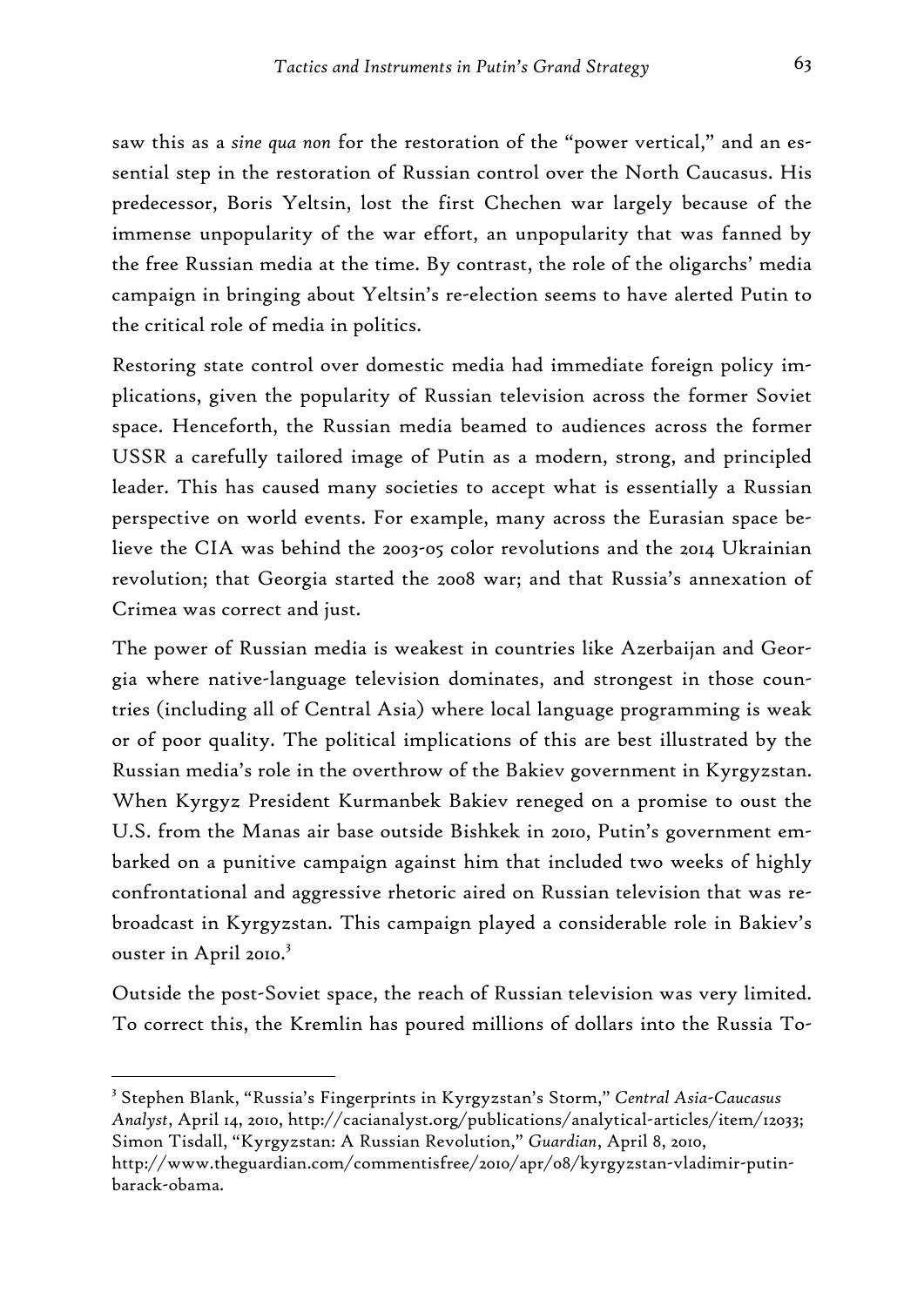day television channel, now known simply as RT. RT features sophisticated programming and well-spoken western journalists and news anchors. It news reporting offers a clear Russian perspective of events, and provides an outlet for fringe, often discredited western conspiracy theorists, presented as authoritative in their respective fields. RT has come under increasing scrutiny recently over its reporting during the Ukraine crisis,<sup>4</sup> but as of this writing it is on a course of expansion into new languages and markets, chiefly in Germany.

#### Subversion through Co-Optation

Subversion is a key element of Putin's strategy to weaken independent statehood and boost pro-Russian forces across the former Soviet territories. This subversion ranges from the support of opposition politicians and the penetration of government institutions to violent campaigns involving bombings and assassinations.

The Soviet security services possessed a large infrastructure in each union republic, the remnants of which formed the cornerstone for Russian subversive activities after 1991. The newly independent states built their security sector largely on the basis of legacy personnel from the Soviet period, which were deeply penetrated by the central Soviet security services. Thus, as a rule of thumb, the less reformed a post-Soviet country's security sector is, the more it is penetrated by Russian interests. Some countries, chiefly Estonia and Georgia, concluded that the only solution was to completely dismantle these structures and build them from scratch with younger personnel without a Soviet background. But most countries did not follow this path.

The case of Georgia provides striking insights into this problem. When President Mikheil Saakashvili first met Vladimir Putin in 2004, Putin explicitly told Saakashvili to take particular care of Georgia's Minister of State Security, Valeri Khaburdzania—already known to western governments for his relationship with the Russian secret services. Saakashvili fired him immediately.<sup>5</sup> Few

<sup>4</sup> Stephen Heyman, "A Voice of Mother Russia," in English, *The New York Times*, May 18, 2008; "Putin Fights War of Images and Propaganda with Russia Today Channel," *Spiegel Online,* August 13, 2013; Julia Ioffe, "What Is Russia Today?," *Columbia Journalism Review*, September/October 2010.

 $^5$  Author's conversation with Mikheil Saakashvili, Tbilisi, August 2013. In official testimony to the parliamentary inquiry held by the Georgian Parliament into the August 2008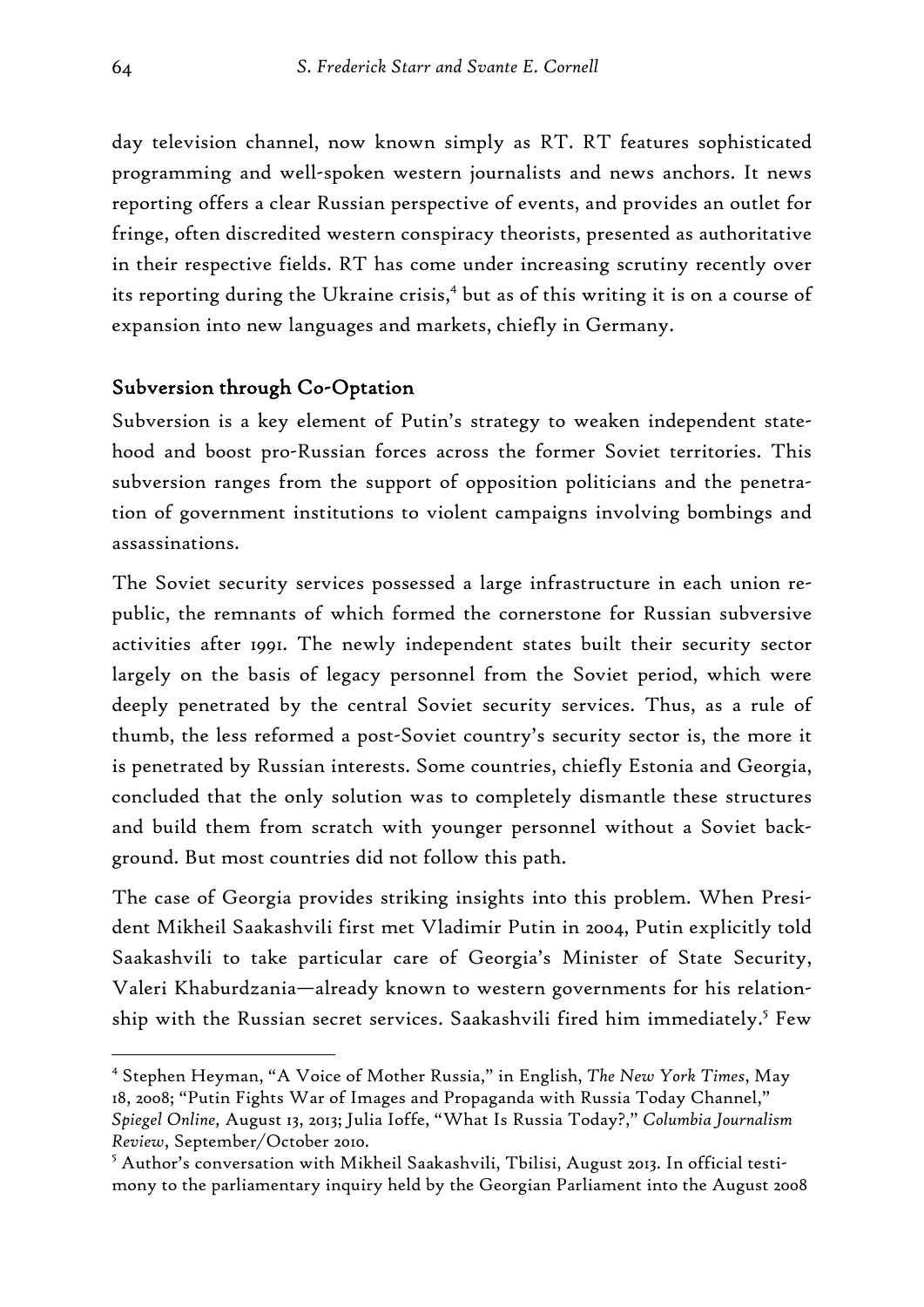leaders have been willing or able to take the risk of following Saakashvili's example and purging their power ministries. In Kyrgyzstan, following the ouster of President Bakiev in 2010, Russia seconded over twenty intelligence officials to Bishkek, where they exert direct control of the Kyrgyz security services. $^6$  In some countries, such as Armenia, representatives of the security sector with such backgrounds have reached the very top of the political system.

This list could be extended, but the point is that in most post-Soviet states the Kremlin has maintained in key positions a network of senior officials whose loyalty is at best questionable and who, at worst, take orders from the Kremlin rather than the government they ostensibly serve. The West vastly underestimates the gravity of this challenge to the construction of independent statehood in formerly Soviet countries.

In addition to infiltrating government institutions, the Kremlin has also successfully maintained its network in another sector closely monitored by the KGB in Soviet times: religious institutions. This is particularly pronounced in Orthodox Christian countries such as Ukraine, Moldova and Georgia, where the Orthodox Churches maintain close ties with Russia. It is no coincidence, therefore, that leading Church representatives have spoken out against the corrupting influence of the European Union at precisely the same time when Putin was making such anti-European propaganda a staple of his state ideology.

The Kremlin applies a variant of similar strategies in the West as well, all to advance its main goal. Its methods range from co-opting top politicians and other influential persons directly or through PR firms, to outright bribes to individual journalists and researchers.

The practice of co-opting political leaders in Europe is best known through the case of Germany's former Prime Minister, Gerhard Schröder. As Prime Minister, Schröder strongly advocated the Nord Stream pipeline, a Russian project to

war, Saakashvili testified as follows: "He told us that our security minister – Valery Khaburdzania – was his friend and asked us to take care of him and not to touch him. I have nothing against Valery Khaburdzania, but the fact is that Putin, the leader of the state, which was bombing us, told me that our security minister was their friend." "Alasania Resigns with Politics in Mind," *Civil Georgia*, December 6, 2008, www.civil.ge/eng/article.php?id=20086

<sup>6</sup> Ryskeldy Satke, "Russia Navigates Uncertain Kyrgyz Waters," *Asia Times Online*, July 17, 2013, http://www.atimes.com/atimes/Central\_Asia/CEN-01-170713.html.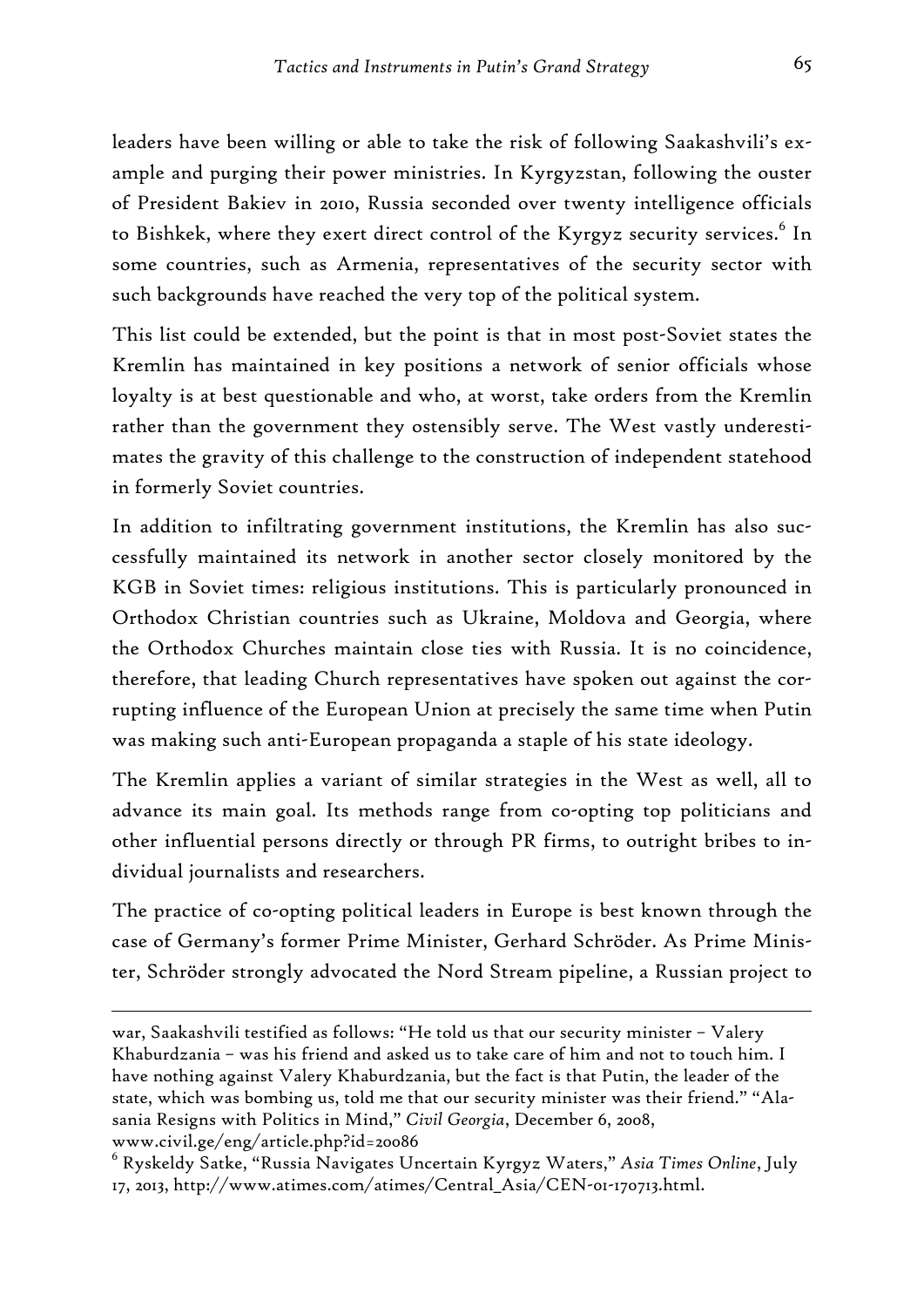deliver gas directly to Germany through the Baltic Sea instead of supplying gas across Eastern European countries. Shortly before the end of his term in 2005, Schröder's government provided guarantees for 1 billion Euros for the project; three months after leaving office he accepted a post as Chairman of the Nord Stream company.<sup>7</sup> Ever since, Schröder has been a reliable spokesman for the Kremlin. In 2008, Gazprom recruited former Finnish Prime Minister Paavo Lipponen as an advisor to Nord Stream. $^8$  With respect to the Eurasian Union, Putin's diligent courting of presidents Lukashenko, Nazarbayev, and others follows the same pattern, even if he has not yet succeeded in recruiting a former national president to lead his cause.

The Kremlin has invested dozens of millions of dollars in public relations firms in the West. Washington-based Ketchum Inc. has reported in federal filings income of \$55 million from the Russian government and Gazprom.<sup>9</sup> Ketchum, in turn, subcontracts firms affiliated with influential individuals, including former members of Congress, in its work to improve Russia's image and influence American policy.<sup>10</sup> Ketchum subsidiary GPlus manages the Kremlin's interests in Brussels, and several other European countries, in a similar way. GPlus has specialized in recruiting former high-level European diplomats, enabling it to provide Moscow with an advantage in negotiating European politics and exploiting differences among member states.<sup>11</sup> During the Ukrainian crisis, such western firms busied themselves with explaining and justifying Moscow's position, and arguing against the adoption of sanctions by the West.

Considerable evidence suggests that Moscow systematically enrolls think tanks, experts and journalists supportive of its cause—or to oppose its rivals. In addition to gaining support for its campaign to reestablish the power and dignity of

8 "Gazprom found and Underwater Lobbyist," *Kommersant*, August 18, 2008,

<sup>7</sup> Edward Lucas, *The New Cold War*, New York: Palgrave MacMillan, 2014, pp. 211-244.

http://www.kommersant.com/p1012843/r\_529/Gazprom\_invited\_Paavo\_Lipponen\_to\_its\_ project/.

 $^{\circ}$  Andy Sullivan, "Russia's U.S. PR Firm Distances Itself from Ukraine Dispute," *Reuters*, March 6, 2014, http://uk.reuters.com/article/2014/03/06/ukraine-crisis-ketchumidUKL1N0M22BB20140306.

<sup>10</sup> Eamon Jeavers, "Who's on Putin's American Payroll?," *CNBC*, March 5, 2014, http://www.cnbc.com/id/101465564#.

<sup>&</sup>lt;sup>11</sup> "Gazprom Lobbyists in Europe," FreePl.info, citing *Gazeta Polska*, June 1, 2011, http://freepl.info/156-gazprom-lobbyists-europe.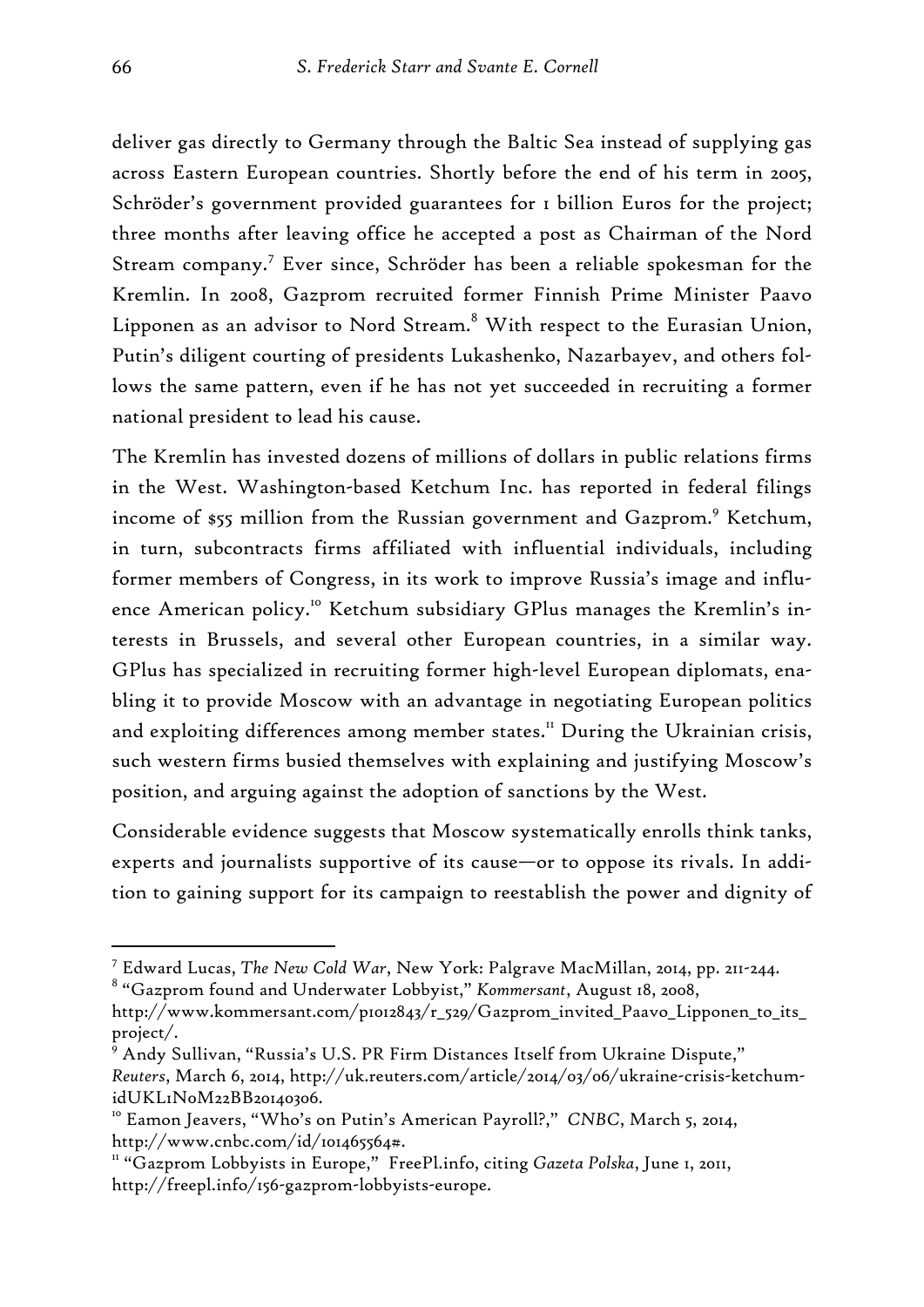the Russian state, Moscow uses these connections to gain support for its positions on other international and environmental issues. In Bulgaria, for example, a sudden wave of Russian-supported environmental protests against fracking led to the banning of the practice in 2012.<sup>12</sup>

Both overtly and covertly, Moscow is working to co-opt think tanks and individual researchers. One of the most successful vehicles has been the Valdai discussion club, which for over a decade has brought western international affairs experts to Russia—including sharp critics of the Kremlin—for discussions featuring Putin himself. Such direct access to policy-makers is a scarce commodity for the think tank community, and returnees from the Valdai forums regularly organize events to share their impressions. The purpose is to moderate criticism of Putin and the Kremlin among these participants. This tactic has had mixed success, however, as a number of participants have refused to tone down their criticism of the Russian government. Journalist Joshua Kucera has provided a window into how Moscow systematically seeks to recruit individual experts. In a 2008 article in the *Atlantic*, Kucera details how a Russian embassy official offered to pay him for publishing articles supporting the Russian government position.<sup>13</sup>

Since the reestablishment of Moscow's geopolitical power and prestige is Putin's highest priority, these tools are effective in advancing this objective as well, blunting the development of a powerful response to Russian policies.

# Support for Opposition Forces, Civil Society, and Extremists

When governments refuse to toe the Kremlin's line, a favorite tactic has been to harbor opposition politicians. Thus, Moscow is a favorite place of exile for Azerbaijani, Georgian, Kyrgyz, and Turkmen politicians who fell out of favor with their governments. In Georgia after the 2008 invasion, the Kremlin built ties with the political party of former Speaker of Parliament Nino Burjanadze (who continues to be a recipient of considerable Russian financial support) in order to undermine the country's Euro-Atlantic orientation. As discussed in the

<sup>&</sup>lt;sup>12</sup> Aviezer Tucker, "The New Power Map," *Foreign Affairs*, December 19, 2012, http://www.foreignaffairs.com/articles/138597/aviezer-tucker/the-new-powermap?page=show.

<sup>13</sup> Joshua Kucera, "Spooked," *Atlantic*, December 1, 2008, http://www.theatlantic.com/ magazine/archive/2008/12/spooked/307143/.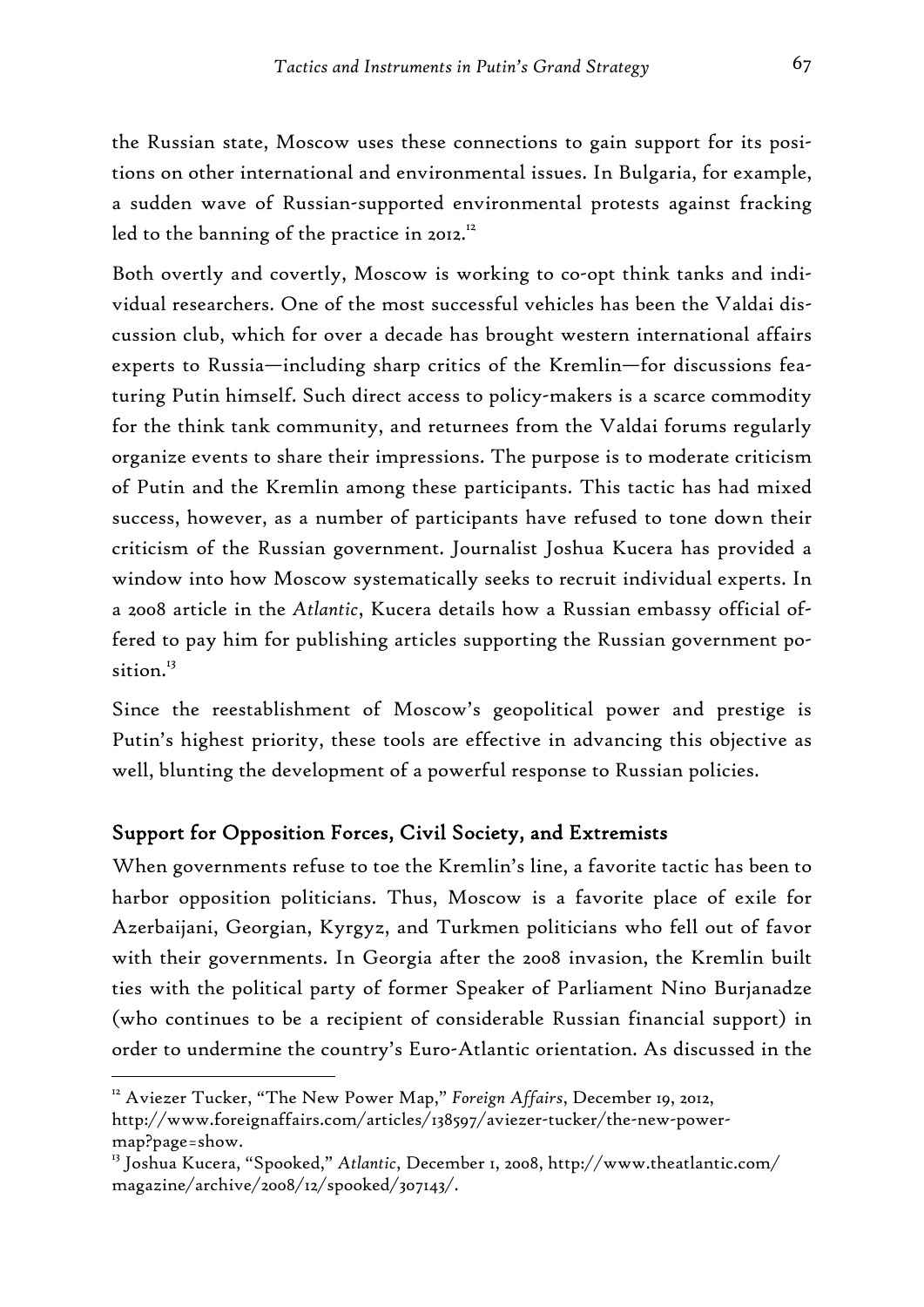chapter on Azerbaijan in this volume, a similar tactic was used to put pressure on Azerbaijan ahead of its 2013 presidential election. In Latvia, with a large ethnic Russian population, Moscow has obtained influence over several political parties, which can play crucial roles as kingmakers. As discussed in the next section, Moscow is now using similar strategies in Western Europe, where it supports extreme-right political parties that have shown themselves sympathetic to the cultural and political aspects of his campaign to reassert Russia's prominence.

An intriguing and more recent technique employed by the Kremlin in advancing its national program is to support the creation of civil society organizations. This tactic, which emulates western support for such entities, is most effective in the more liberal societies such as Georgia, Moldova, Ukraine or Kyrgyzstan. In Georgia, a senior defense official told an author of this chapter in June 2014 that Georgian officials had identified at least seventeen civil society organizations created and/or funded by Russia, most of which were working to undermine support for European integration among the Georgian public and, by implication, support for Georgia's eventual reunion with Russia. Moscow's growing resort to this tactic helps explain the increased restrictions on NGOs imposed by the less liberal states of the region.

One of the newest tactics adopted by the Kremlin in pursuit of its national program is to finance of extreme-right parties in Western Europe deemed sympathetic to the Russian cause. Moscow cranked up this tactic in 2014, when it observed that extreme-right parties across Europe were siding with Putin against America and the EU on the Ukraine crisis. That there are solid ideological bases for such links cannot be doubted. But in a number of cases, such as Hungary's anti-Semitic Jobbik party, a direct financial connection has been identified, and allegedly investigated by the country's authorities.<sup>14</sup> Tellingly, a number of these parties sent members to serve as election "observers" of the Russiansponsored referendum on independence in the Crimea, a move which Russia

<sup>&</sup>lt;sup>14</sup> Gabriel Ronay, "Hungary's Far-Right Backed by 'Rolling Russian Roubles'" The Herald, June 13, 2010, http://www.heraldscotland.com/news/world-news/hungary-s-far-rightbacked-by-rolling-moscow-roubles-1.1034539.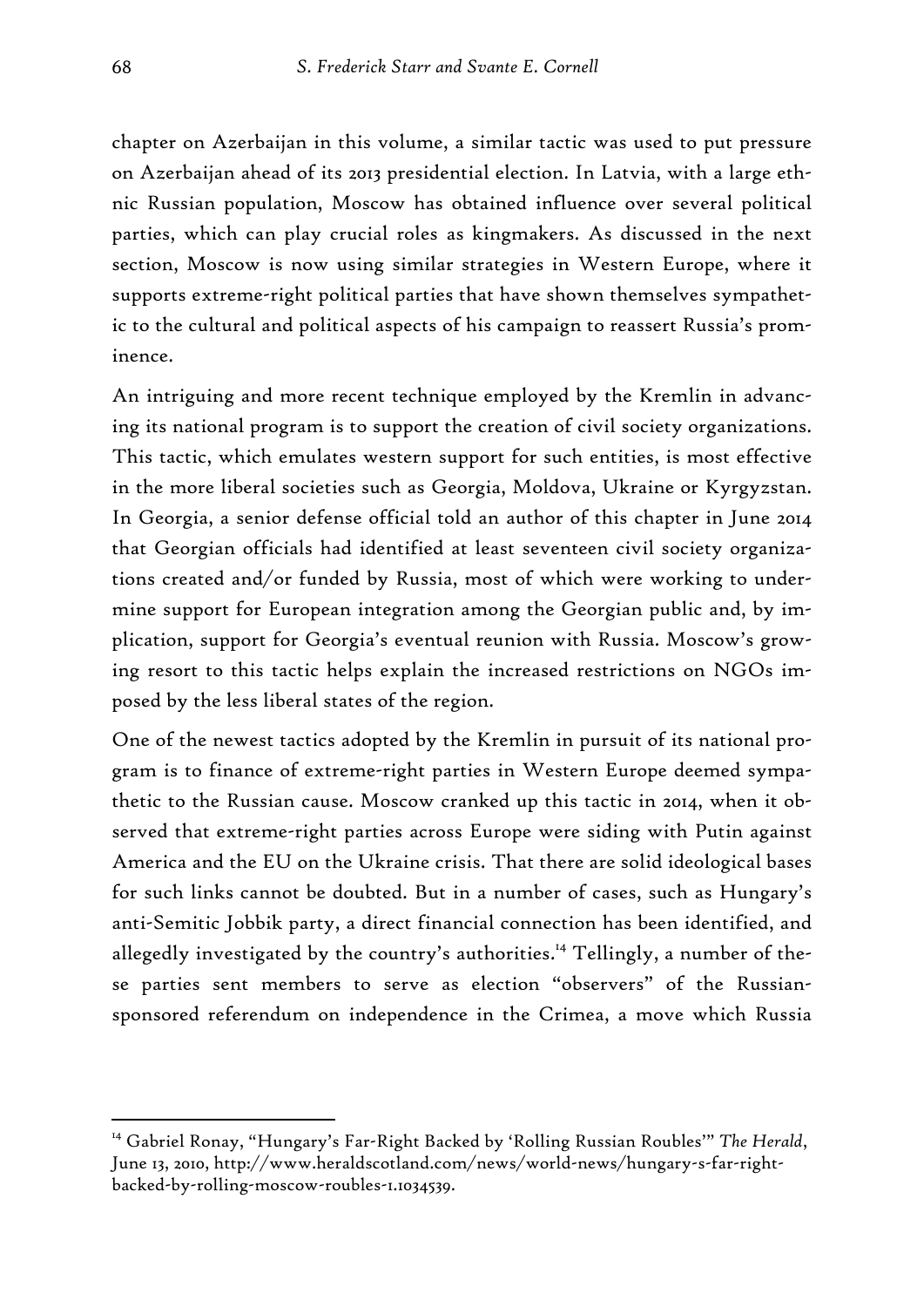could claim to legitimize what was in reality a deeply corrupted process.<sup>15</sup> Potentially the most destructive manifestation of this Russian link with extreme nationalists in Europe is the outright pro-Putin *Front National* in France, which won the European elections in May 2014, and whose leader, Marine Le Pen, currently leads French presidential polls.<sup>16</sup> The implication of a pro-Putin candidate taking office in any NATO and EU member state, let alone one the size of France, are alarming indeed. In this case Russia may succeed in its efforts even without paying its French allies.

#### Sabotage and Terrorism

-

On a darker note, Russian state institutions, in their effort to promote Putin's national cause, have been linked to the use of violence, sabotage, bombing campaigns and the sponsoring of civic unrest across the former Soviet space. In this connection, one recalls the mysterious 1999 bombing of apartment houses in Volgodonsk and Moscow and the failed bombing in Ryazan, which played a key role in Vladimir Putin's rise to power. As John Dunlop has detailed in a meticulously researched account, the evidence of Russian secret service involvement in these events is overwhelming.<sup>17</sup>

Russia's withholding of energy has been an important tactical tool in the Ukrainian conflict. But this was no innovation in 2014. Back in January 2006, explosions destroyed the electricity and natural gas transportation network through which Russian energy reached Georgia. Russian leaders blamed unidentified North Caucasian terrorists, who were neither apprehended nor even much searched for, and Russian authorities dragged their feet in repairing the

<sup>15</sup> Mitchell A. Orenstein, "Putin's Western Allies," *Foreign Affairs*, March 25, 2014, http://www.foreignaffairs.com/articles/141067/mitchell-a-orenstein/putins-westernallies; Carol Matlack, "Why Europe's Far Right is Getting Cozy with Russia," *BusinessWeek*, April 24, 201, http://www.businessweek.com/articles/2014-04-24/why-europesfar-right-is-getting-cozy-with-russia.

<sup>&</sup>lt;sup>16</sup> Hugh Carnegy, "Marine Le Pen Takes Poll Lead in Race for Next French Presidential Election," *Financial Times*, July 31, 2014.

<sup>17</sup> John B. Dunlop, *The Moscow Bombings of September 1999: Examinations of Russian Terrorist Attacks at the Onset of Vladimir Putin's Rule*, Stuttgart: Ibidem Verlag, 2014; Amy Knight, "Finally, We Know about the Moscow Bombings," *The New York Review of Books*, November 22, 2012; Scott Anderson, "Vladimir Putin's Dar Rise to Power," *GQ*, September 2009.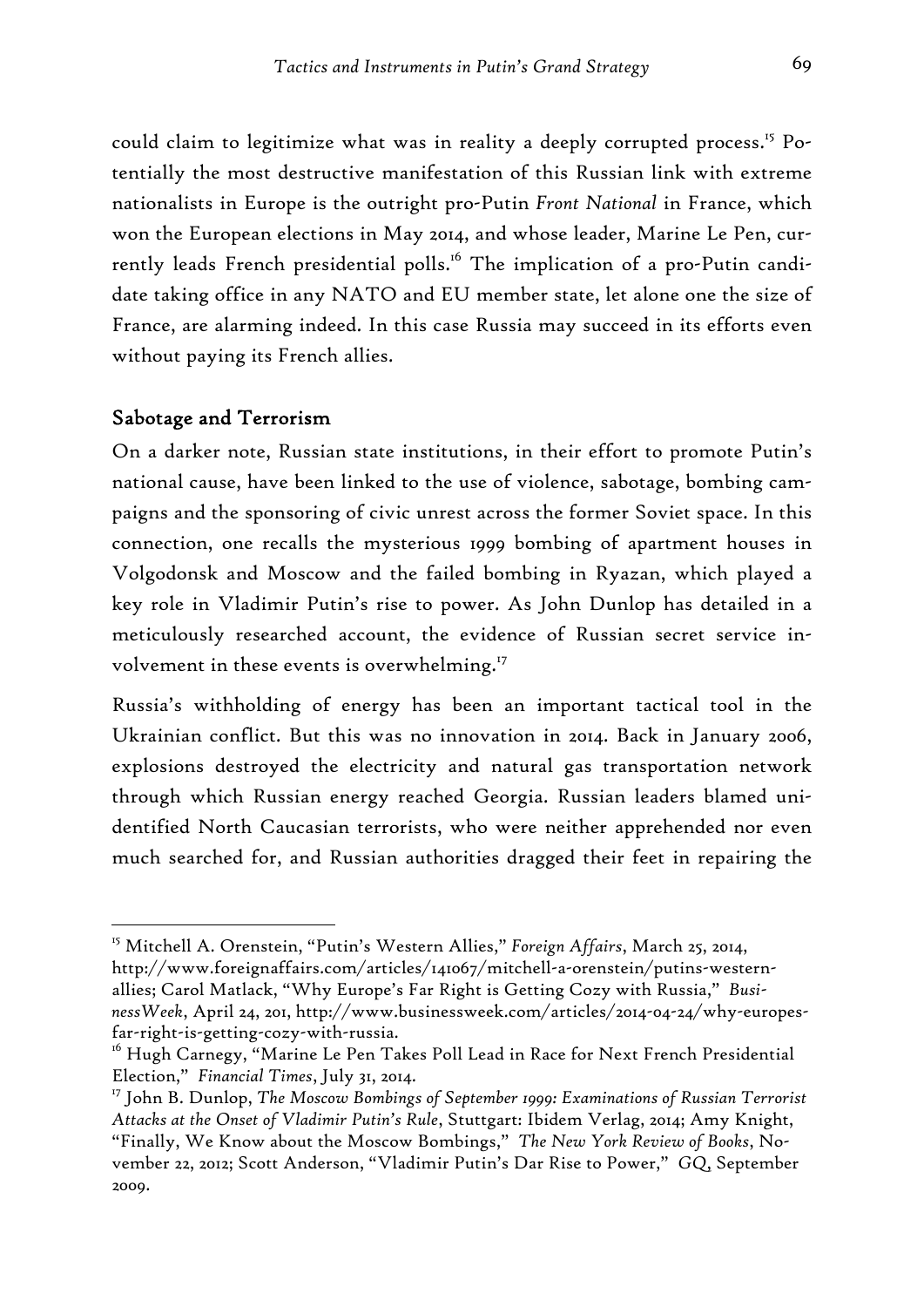damaged infrastructure.<sup>18</sup> Between 2009 and 2011, moreover, Russia was implicated in a series of further bombings which rocked Georgia, including one targeting the perimeter of the U.S. Embassy in Tbilisi.<sup>19</sup> In Turkmenistan in 2009, Gazprom abruptly closed off the flow of gas in the pipeline carrying Turkmen gas to Russia, causing the pipeline to explode.<sup>20</sup> All these instances were connected directly with Russia's quest for control over a former Soviet republic.

A number of mysterious incidents require further investigation. For example, on August 5, 2008, a terrorist act in eastern Turkey attributed to the Kurdish separatist PKK blew up the Baku-Tbilisi-Ceyhan pipeline carrying Azerbaijani oil to the Mediterranean, and led to a several-week long halt to shipments. This constitutes the *only* attack by the PKK on major energy infrastructure on record. Further arousing suspicions is the fact that it occurred three days before Russia launched its invasion of Georgia.<sup>21</sup> Similarly, during the violent unrest in the western Kazakh city of Zhanaozen in 2010, local sources report that the violence was started by groups of non-local men having arrived from the neighboring North Caucasus.<sup>22</sup> In these and other instances, all connected with Putin's grand strategy, there is widespread suspicion of Russian involvement, but by the nature of the events, an absence of hard confirming evidence.

<sup>&</sup>lt;sup>18</sup> Andrei Illarionov, "The Russian Leadership's Preparation for War," in Svante E. Cornell and S. Frederick Starr, eds., *The Guns of August 2008,* Armonk: M.E. Sharpe, 2009, p. 60.

<sup>19</sup> Johanna Popjanevski and Svante E. Cornell, *The 2009-2011 Bombing Campaign in Georgia: Who Did It, and Why?*, Washington/Stockholm: Central Asia-Caucasus Institute and Silk Road Studies Joint Center, Silk Road Paper, March 2012,

http://www.silkroadstudies.org/new/docs/silkroadpapers/1203Georgia.pdf. 20 Pavel K. Baev, "China Trumps Gazprom," *Moscow Times*, December 17, 2009,

http://www.themoscowtimes.com/opinion/article/china-trumps-gazprom/396292.html. Gazprom had agreed to pay European prices for its purchases of Central Asian gas in July 2008, and the rapid decline in energy prices and European demand in 2009 led Russia to import Central Asian gas at a loss; tellingly, Gazprom used the explosion as a pretext to stop purchases, and did not honor the take-or-pay provision in the contract.<br><sup>21</sup> Svante E. Cornell, "Pipeline Power: The War in Georgia and the Future of the Cauca-

sian Energy Corridor," *Georgetown Journal of International Affairs*, vol. 10, no. 1, Winter 2009.

<sup>&</sup>lt;sup>22</sup> Personal communication by Kazakh researchers. The logic would have been to shake up Kazakhstan and undermine President Nazarbayev's hold on power with a view to the inevitable succession of power; and make Kazakhstan more pliant in negotiations over the Eurasian Union.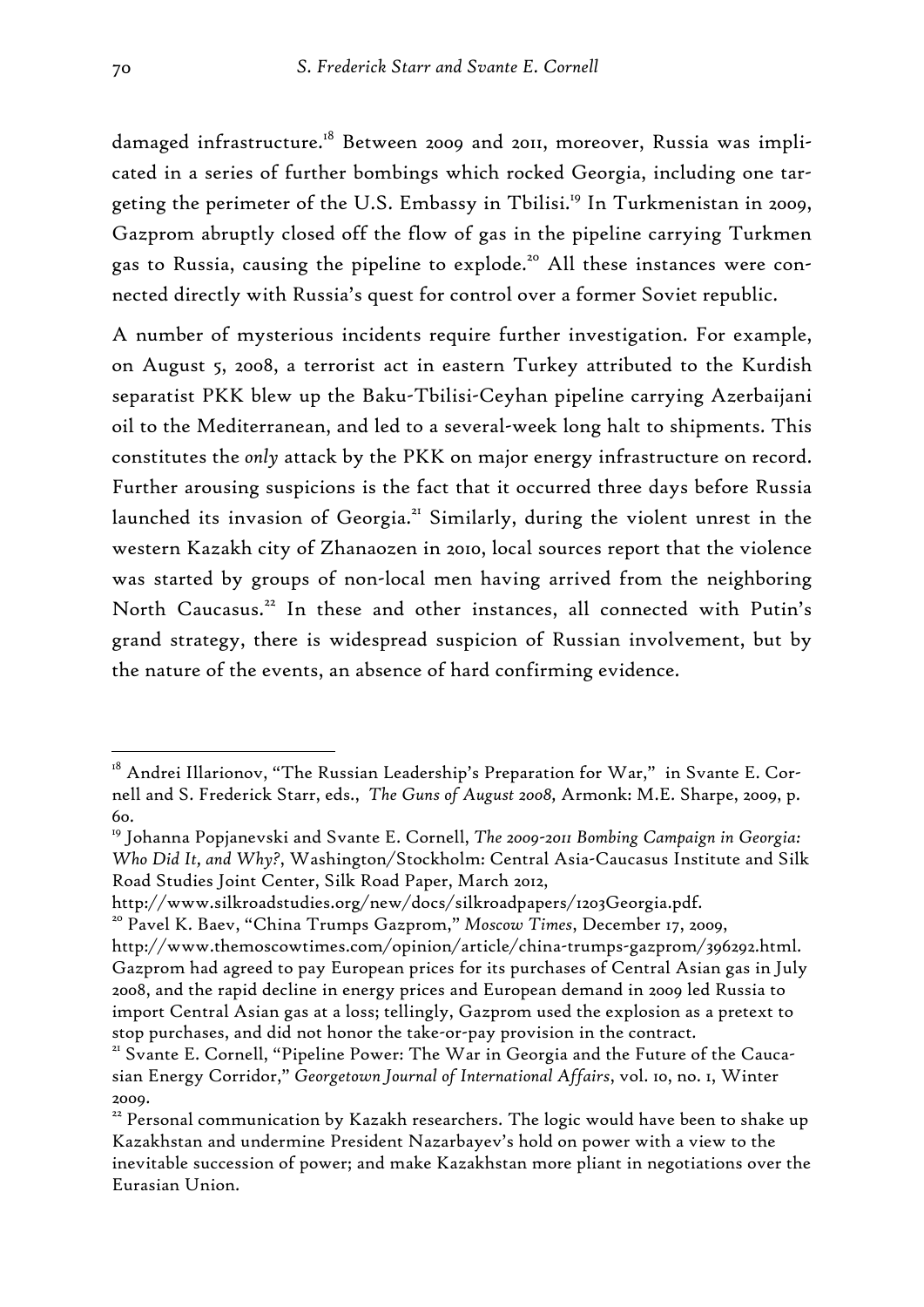Finally, Russia has engaged in outright assassinations of several opponents who appeared to threaten Russia's hegemonic project. This began in 1995 and 1998, long before Putin's rise to power, with two attempts on the life of Georgia's then president. The 1995 attempt's chief suspect—former Georgian security chief Igor Giorgadze—fled to Moscow on a Russian military transport plane from the Vaziani air base outside Tbilisi only hours after the assassination attempt failed. In 2006, Putin officially granted Giorgadze political asylum and helped him set up a political party in Georgia.<sup>23</sup> Similarly, Russian secret services have been credibly implicated in two attempts on the life of Viktor Yushchenko, Ukraine's third president, immediately before his election.<sup>24</sup> More widely known was the 2006 murder with polonium of Russian dissident Aleksandr Litvinenko in London, which British investigators have concluded was "undeniably state-sponsored terrorism on Moscow's part."<sup>25</sup> In 2004, Russian agents killed exiled Chechen leader Zelimkhan Yandarbiyev in Qatar, but were apprehended. The Qatari indictment claims the order was issued by Russian defense minister Sergey Ivanov personally.<sup>26</sup> These cases must be seen in the context of a growing number of assassinations of such domestic dissidents as independent editor Yuri Shchekochikhin and journalist-activist Anna Politkovskaya. Taken together, these many instances attest to the spreading use

<sup>&</sup>lt;sup>23</sup> Vladimir Socor, "Moscow Grooms Accused Terrorist Giorgadze for Role in Georgia," *Eurasia Daily Monitor*, May 30, 2006.

<sup>24</sup> Tom Mangold, "The Man Who Survived Russia's Poison Chalice," *The* Age, January 23, 2005, http://www.theage.com.au/news/World/The-man-who-survived-Russiaspoison-chalice/2005/01/22/1106334263427.html; Taras Kuzio, "Details Emerge of Second Russian Plot to Assassinate Yushchenko," *Eurasia Daily Monitor*, January 4, 2005. The dioxin poison used on Yushchenko, known as TCDD, is produced in only three laboratories worldwide; two provided samples, while the Russian laboratory refused Ukrainian requests to provide samples. "Russia Blamed over Poison Probe," *BBC News*, September 11, 2007, http://news.bbc.co.uk/2/hi/europe/6988860.stm.

<sup>25</sup> David Leppard and Mark Franchetti, "Litvinenko: Clues Point to the Kremlin," *Sunday Times*, July 22, 2007,

http://www.thesundaytimes.co.uk/sto/news/world\_news/article68531.ece; Pavel Felgenhauer, "Russian Political Intrigue Means Putin Could Not Have Been in the Dark about Litvinenko Attack," *Eurasia Daily Monitor*, November 29, 2006; Felgenhauer, "The Polonium Trail Leads to Moscow," *Eurasia Daily Monitor*, December 6, 2006; See also John B. Dunlop, "Post-Communist Political Violence: The Poisoning of Aleksandr Litvinenko," in Paul Holllander, ed., *Political Violence: Belief, Behavior and Legitimation*, New York: Palgrave MacMillan, 93-108.

<sup>26 &</sup>quot;Sergei Ivanov tied to the Case of the Russian in Qatar," *Kommersant*, April 14, 2004. http://www.kommersant.com/p466080/r\_1/Sergei\_Ivanov\_Tied\_to\_the\_Case/.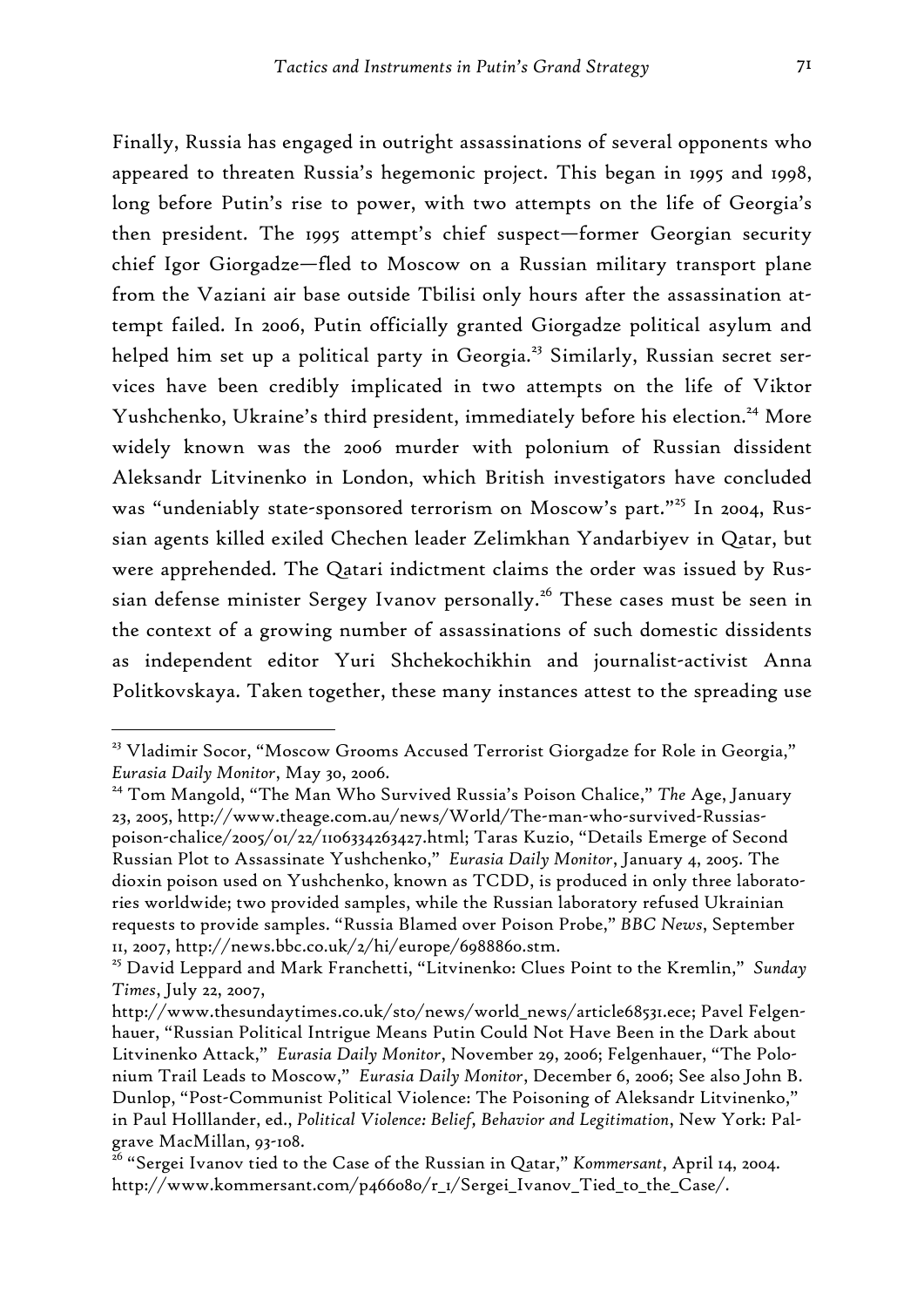of state-ordered political assassinations of both foreign and domestic opponents since Putin came to power—a powerful tool if any to suppress opposition to Russian policy goals in the former Soviet states and beyond.

## Economic and Energy Warfare

A further well-honed Russian tactic, and one that has been the subject of considerable analysis, is the use of economic warfare against neighboring countries that evince centrifugal aspirations with respect to Russian control. This includes the disruption of energy supplies to neighbors; import restrictions on neighbors' products; and debt-for-asset swaps designed to assert control over their economies.

In the West, at least until 2006, Russia had been known since Soviet times as a reliable and stable supplier of energy. This contrasts starkly with the experience of post-Soviet states, i.e., states that Putin seeks to include in his Eurasian Union, virtually all of whom have been exposed to politically motivated manipulations of supply, or the threat thereof, a tactic Moscow can use as a result of the old Moscow-centric energy infrastructure inherited from Soviet times. Indeed, as early as 2006 a report by the Swedish Defense Research Institute's Robert Larsson identified over fifty instances of Russian manipulation of energy supplies for political purposes.<sup>27</sup> The tactic is relatively sophisticated, involving carrots as well as sticks. Thus, Moscow may offer preferential prices to loyal allies (Armenia, Belarus), punitive price hikes for countries, including allies, that seek to diverge from Russia's preferred policies (Azerbaijan, Belarus, Georgia, Kyrgyzstan, Moldova, Ukraine), and outright supply cuts to whomever Moscow judges to be disloyal (Azerbaijan, Georgia, the Baltic States, and even otherwise loyal Belarus).

A further tactic, employed increasingly since the mid-2000s, is the manipulation of access to the Russian market. Thus, products ranging from Georgian and Moldovan mineral water and wine to Ukrainian chocolates and Polish meat have been suddenly banned as a result of decisions by Russia's Federal Service

<sup>27</sup> Robert Larsson, *Russia's Energy Policy: Security Dimensions and Russia's Reliability as an Energy Supplier*, Stockholm: Swedish Defense Research Institute, March 2006, http://www.foi.se/ReportFiles/foir\_1934.pdf.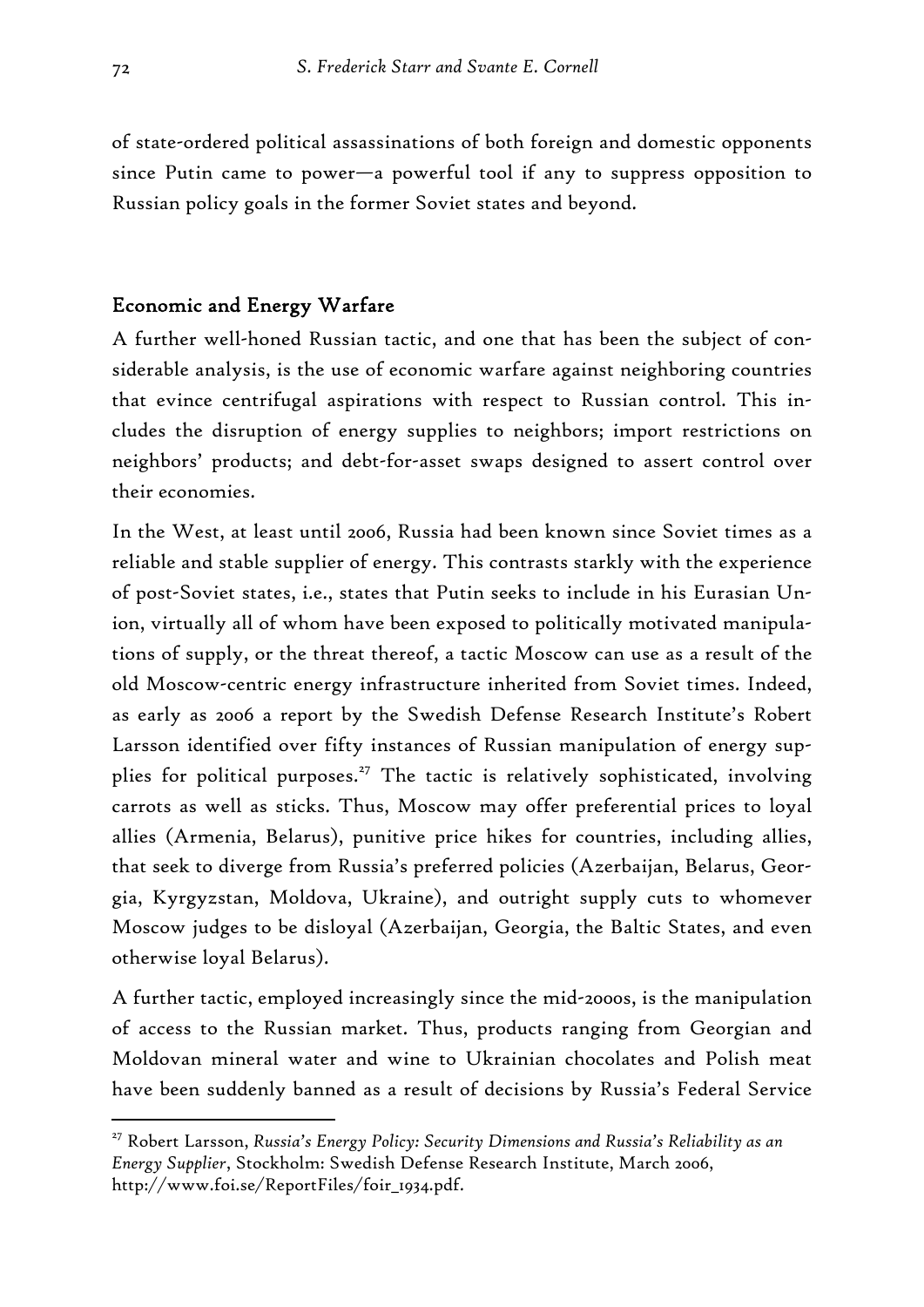for Supervision of Consumer Rights, *Rospotrebnadzor*, and its leader, Gennady Onishchenko. These decisions have been patently political in nature, with the imposition of bans coinciding with efforts by the offending countries to distance themselves from Russian control. In Georgia, the imposition of such measures was a prelude to the outright closure of trade and communications between the two countries in 2006.

Finally, Moscow has used debts accrued by neighboring states to secure strategic state-owned assets in these countries. Never mind that many of these debts arose from the newly independent state's continuing dependence on Russian supply lines; in the end they strengthen Russian influence in, and control over, the economies of target countries. In Armenia, for example, Russia in 2002-2003 acquired several power plants, including Armenia's only nuclear reactor; this left Russia control of almost 90 percent of Armenia's energy market.<sup>28</sup> Following these moves, the decision by Armenia's president to join the Eurasian Union was almost a foregone conclusion. Similar schemes have been implemented in Kyrgyzstan. In Ukraine, meanwhile, Moscow for years has used the same methods to gain control over the country's natural gas grid, but in this case without success.

#### Creation and Manipulation of Protracted Conflicts and Ethnic Tensions

Moscow's role in the unresolved conflicts of Eurasia is as old as these conflicts themselves. To be sure, Moscow did not directly create the conflicts that broke out during the transition from Soviet rule, though the Soviet Union's ethnofederal structure provided the institutions that made later meddling in these inter-ethnic tensions possible. The main cause of these conflicts was the real animosities that emerged as a result of competing nationalist territorial ambitions between Armenians and Azerbaijanis, between Georgians and Abkhazians and South Ossetians, and between Moldova and Transnistria. In all three of these cases, as well as others, Moscow intervened at an early stage. Rather than

<sup>28</sup> Emil Danielyan, "Russia Tightens Grip on Armenia with Debt Agreements," *Eurasianet*, May 6, 2003,

http://www.eurasianet.org/departments/business/articles/eav050703.shtml.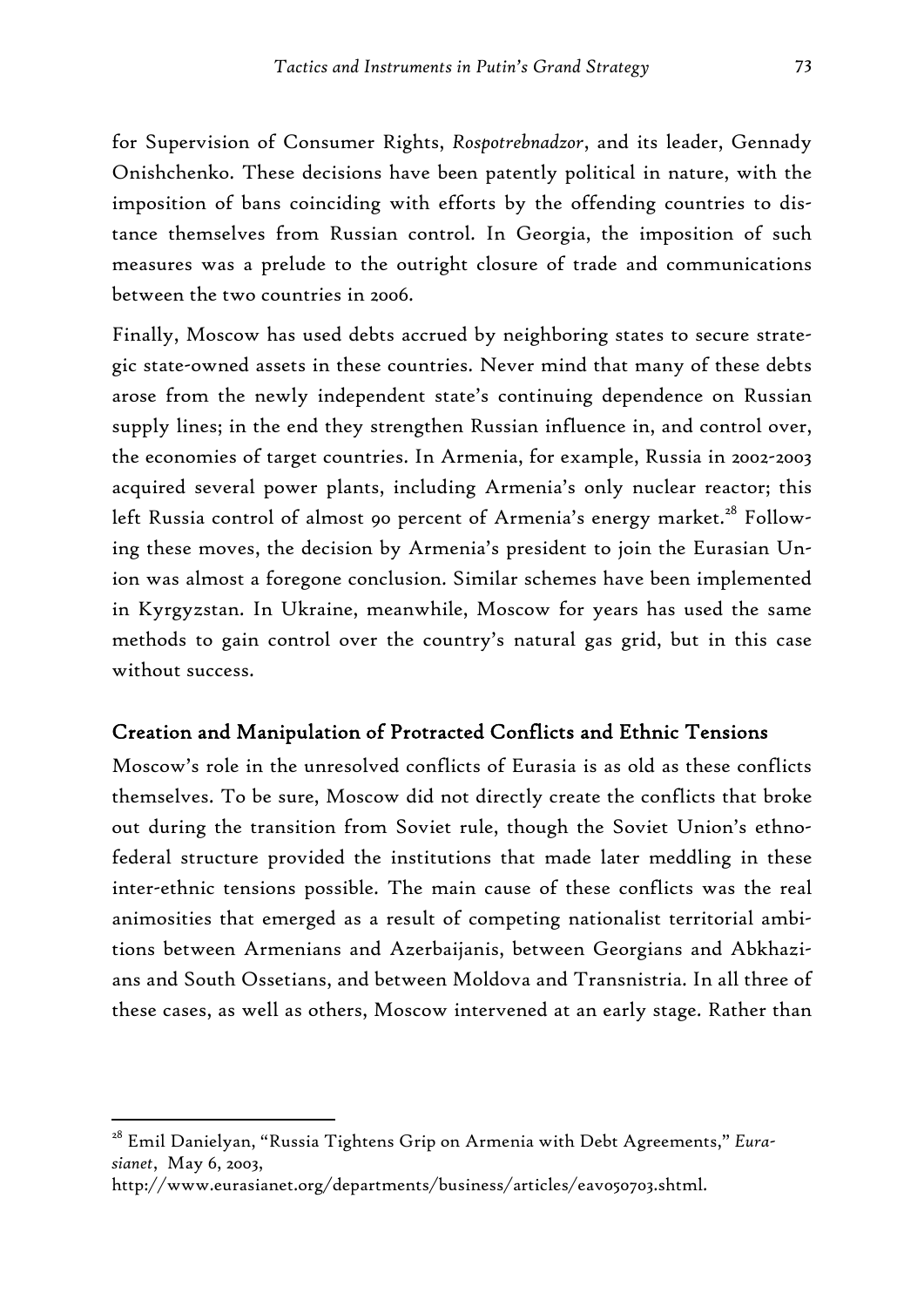seeking to calm tensions, Moscow poured fuel on the fire in a classic policy of divide and rule.<sup>29</sup>

Over several years Moscow actively supported the *de facto* secession of Abkhazia and South Ossetia from Georgia, Nagorno-Karabakh's secession from Azerbaijan, and Transnistria's from Moldova. Then when a fragile peace was achieved, Russia moved aggressively to gain a central position in the peacekeeping and negotiation mechanisms for all these conflicts. It then proceeded to use that position as a mediator to consolidate its influence over the states in question rather than to facilitate a solution between the protagonists.

The states that lost territory in this process—Azerbaijan, Georgia and Moldova—have all identified Russia as the key obstacle to the actual resolution of the conflict, which naturally led them to gravitate toward the West in search of a counterbalancing force, as well as alternative security arrangements, and a fairer and truly international reformulation of the mechanisms for conflict resolution. This, in turn, led Moscow to assert an increasing degree of control over these territories—in the case of Nagorno-Karabakh, more correctly over Armenia—in an attempt to neutralize the "defection" of these states from Russia-led security structures.

Putin's ascent to power occurred immediately following the decision by Azerbaijan and Georgia to leave the Collective Security Treaty Organization (CSTO). In spite of the profoundly alienating effect of such actions on these states, Putin doubled down on the strategy of strengthening its hand by manipulating the international process for resolving them. At this point, if not earlier, the geopolitical dimension of these conflicts began to take precedence over the original animosities between the protagonists: Russia began to distribute Russian passports in the conflict zones, establishing the conditions that later allowed it to claim a 'right' to defend its citizens as a pretext to invade Georgia in 2008. It also began interfering directly in the politics and governmental life of the unrecognized "states:" in South Ossetia in 2002, for example, it replaced an incumbent leader, Lyudvig Chibirov, who was working to achieve peace with

<sup>29</sup> Svante E. Cornell, *Small Nations and Great Powers*, Richmond: Curzon Press, 2001, pp. 323-356.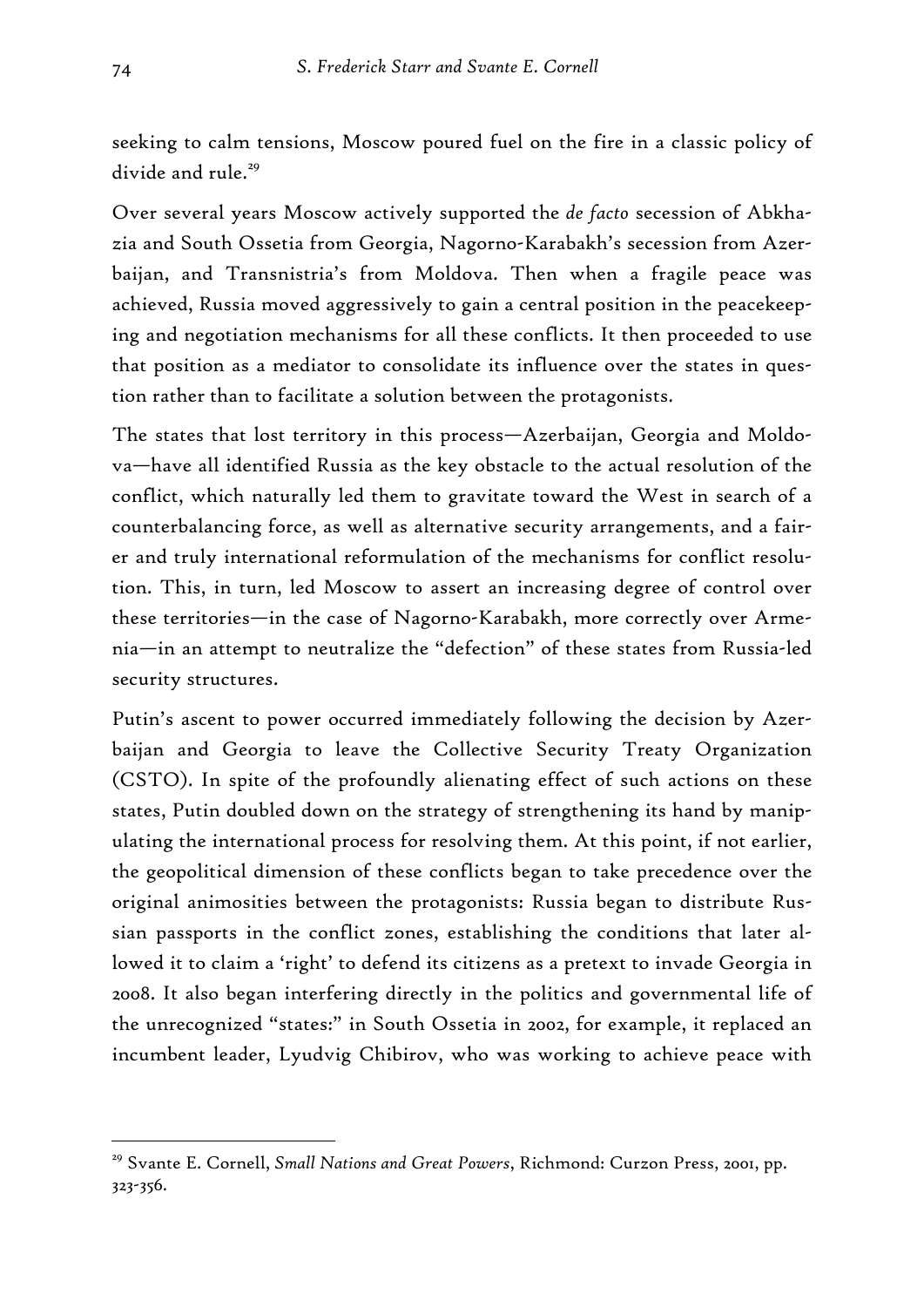Georgia with a hard-line candidate from Moscow, Eduard Kokoity.<sup>30</sup> Gradually, Moscow began posting serving officers of the Russian defense ministry and security services to leading positions in the security sectors of the unrecognized states. This was most blatant in South Ossetia and Transnistria, but it occurred in Abkhazia as well. By 2005, all these separatist enclaves were thoroughly under the Kremlin's control. While officially a neutral mediator between the conflicting parties, Russia had in effect become a party to the conflicts—a fact that the West either failed to understand or failed to act upon.

Following the Russian invasion of Georgia many in the West finally began to acknowledge and act upon this state of affairs. In spite of vigorous Russian efforts to undermine this perception, the international "Geneva discussions" on the conflict in Georgia bluntly identify Russia and Georgia as the parties to the conflict.<sup>31</sup> Yet there was no change to the international mechanisms over Transnistria and Nagorno-Karabakh; and in the latter case, Russia even proceeded to take the lead, with the blessing of the Western powers, of an attempt to achieve a negotiated solution in 2009-2010. This attempt was illustrative of Russia's motives: to ensure that Moscow is the key arbiter of peace and war throughout the former Soviet space, and that barring a resolution on Moscow's terms, the conflicts will remain unresolved, thereby greatly impeding the political, economic and social development of the countries involved.

What, then, would a resolution on Moscow's terms imply? In all cases, the answer lies in two key provisions. The first is the "neutrality" of the states in question, i.e., their forfeiting all forms of Euro-Atlantic integration. Since the Moscow-controlled satellites accept integration with the CSTO and Eurasian Union rather than with NATO and the EU, Moscow seeks to make neutrality between these blocs—with the separatist entity given a veto right over the mother state's foreign and security policy—appear as a reasonable compromise. The second component of a Moscow-based "resolution" lies is the imposition of Russian peacekeeping forces to monitor the solution. This assures that Moscow will have troops on the ground that can further cement its influence over the

<sup>&</sup>lt;sup>30</sup> Illarionov, "The Russian Leadership's Preparation for War," in Cornell and Starr, eds., *The Guns of August 2008.*<br><sup>31</sup> Svante E. Cornell, "No Reset in the Post-Soviet Space," *Journal of International Security* 

*Affairs*, no. 20, Summer 2011.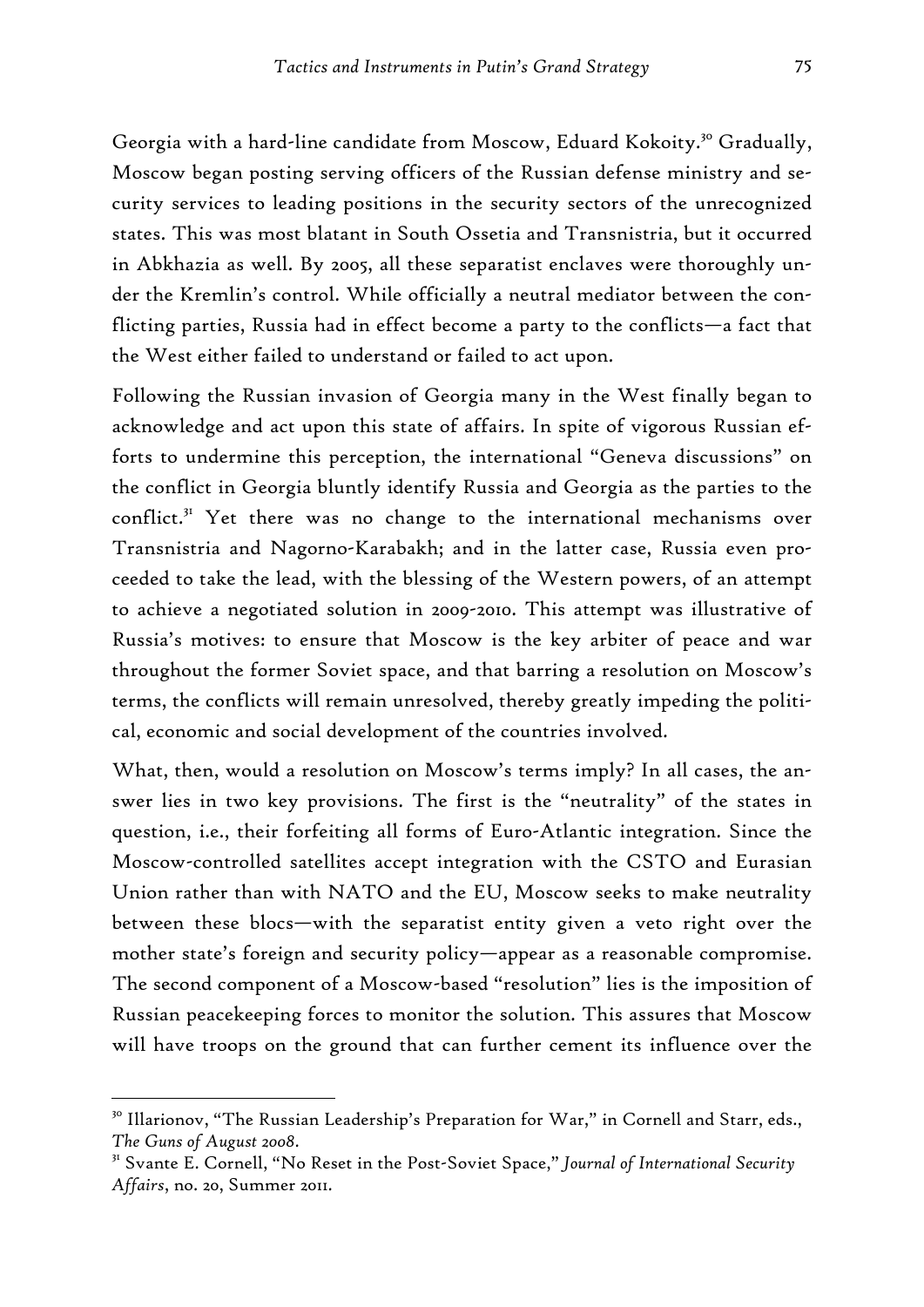affected states. The several conflicts in question differ in their details. Thus, Moscow stated its demands directly in the case of the Transnistria conflict, but more subtly so in the cases of Georgia (before 2008) and Nagorno-Karabakh. Under these circumstances, it is no wonder that the conflicts remain unresolved. In all three instances Moscow's "target states" are posed with a choice between, on the one hand, maintained sovereignty without the restoration of territorial integrity; and on the other, a nominal restoration of territorial integrity at the cost of the loss of sovereignty and independence.

Viewed against this background, the events of 2014 must be judged as a considerable escalation of Moscow's by now familiar tactic. In the conflicts dating back to the Soviet breakup, Moscow manipulated and exacerbated existing conflicts; in Ukraine, the Kremlin created them. In Crimea, the stated rationale for the annexation of the territory—a threat to the safety of Russian-speakers there by a purportedly fascist regime in Kiev—lacked any basis in reality. And while western and eastern Ukraine have long been drawn in different directions culturally and geopolitically, there was in fact no authentic rebellion in the Donbass region that Russia could exacerbate. Instead, it created the "rebellions," as is evident from the fact that their leadership and manpower come overwhelmingly comes from Russia itself (and Transnistria) rather than being local. By July 2014, this had become such a problem that Moscow was actively working to increase the position of locals in the administrative structures in the self-proclaimed Donetsk and Lugansk republics.<sup>32</sup>

Before 2014, all independent-minded former Soviet states on Russia's western front save Ukraine had unresolved conflicts on their territory, while the two of these states that had allied themselves with Russia (Armenia and Belarus) had not resolved them. Russia's invasion of Ukraine completes the picture, and proves the rule: if Russia is unable to alter the foreign policy orientation of a county in its European neighborhood, it will settle for a piece of its territory.

In addition to the unresolved conflicts, Moscow has on occasion used ethnic minorities as pressure points on a number of post-Soviet states. The most obvious example is the ethnic Russian population in the Baltic States; but other ex-

<sup>&</sup>lt;sup>32</sup> Harriet Salem, "The Other Side of the Same Coin: Meet Moscow's Parachute Politicians in Eastern Ukraine," *Vice News*, August 2, 2014, https://news.vice.com/article/theother-side-of-the-same-coin-meet-moscows-parachute-politicians-in-eastern-ukraine.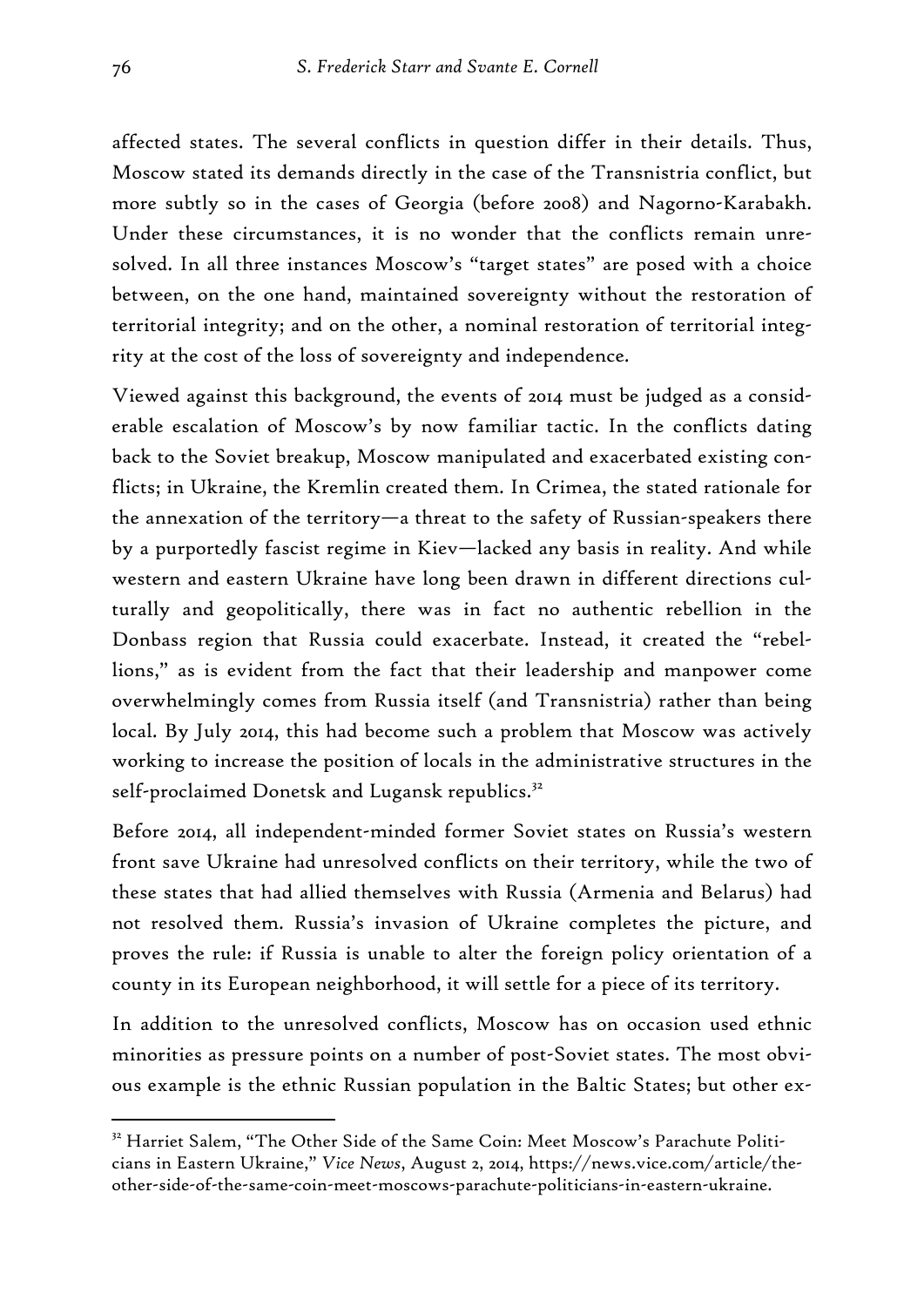amples include the Armenian community in southern Georgia, and the Talysh and Lezgin minorities in Azerbaijan, which are discussed in the relevant chapters in this volume. More recently, forces agitating for the separation of the impoverished autonomous region of Karakalpakistan from Uzbekistan began appearing soon after Tashkent left the CSTO.<sup>33</sup>

# Regular and Irregular Warfare: From Cyber and Little Green Men to Outright Invasions

No clear distinction can be drawn between Russia's manipulation of unresolved conflicts in its neighboring states and outright military intervention. Indeed, in the early 1990s, a combination of Russian military and Russian-trained irregulars were involved in fighting in several of the unresolved conflicts. In Georgia, North Ossetian paramilitaries were deployed to the conflict in South Ossetia, and a mysterious (and probably nonexistent) group called the Confederation of Mountain Peoples of the Caucasus emerged. Trained and coordinated by the GRU, this band of irregulars was deployed in Abkhazia.<sup>34</sup> Russian involvement also included the direct use of naval and air power in support of Abkhaz rebels. In a precursor to events in Ukraine eighteen years later, the planes and vessels employed by Moscow carried no insignia—but their origin was plain to see, and proven among other things by the orders found in the pocket of a Russian air force major shot down by Georgian forces in 1993.<sup>35</sup> While only isolated Russian units took part in fighting in Karabakh in 1992-94, the involvement of the Russian  $14^{th}$  army in Transnistria was decisive to the conflict's outcome.

The combination of irregulars and regular forces was notable in the invasion of Georgia in 2008. Vladimir Putin famously admitted in 2012 that the invasion had been fully planned as early as in 2006, and explicitly mentioned the training of Ossetian irregular forces for that purpose. Still unconvinced that it had done enough to assure victory, the Kremlin also mobilized irregular Chechen forces

<sup>33</sup> Igor Rotar, "Krimskoye Ekho Karakalpakstana," Rosbalt.ru, March 15, 2014;

http://www.rosbalt.ru/exussr/2014/03/15/1244363.html; Slavomír Horák, "Separatism in Uzbekistan? Karakalpakstan after Crimea," *Central Asia-Caucasus Analyst*, May 21, 2014, http://www.cacianalyst.org/publications/analytical-articles/item/12979.

<sup>34</sup> Robert W. Schaefer, *The Insurgency in Chechnya and the North Caucasus: From Gazavat to Jihad*, Santa Barbara: Praeger, 2010, p. 119; Ilyas Akhmadov and Miriam Lanskoy, *The Chechen Struggle: Independence Won and Lost*, New York: Palgrave MacMillan, 2010, p. 4.

<sup>35</sup> Cornell, *Small Nations and Great Powers*, p. 340.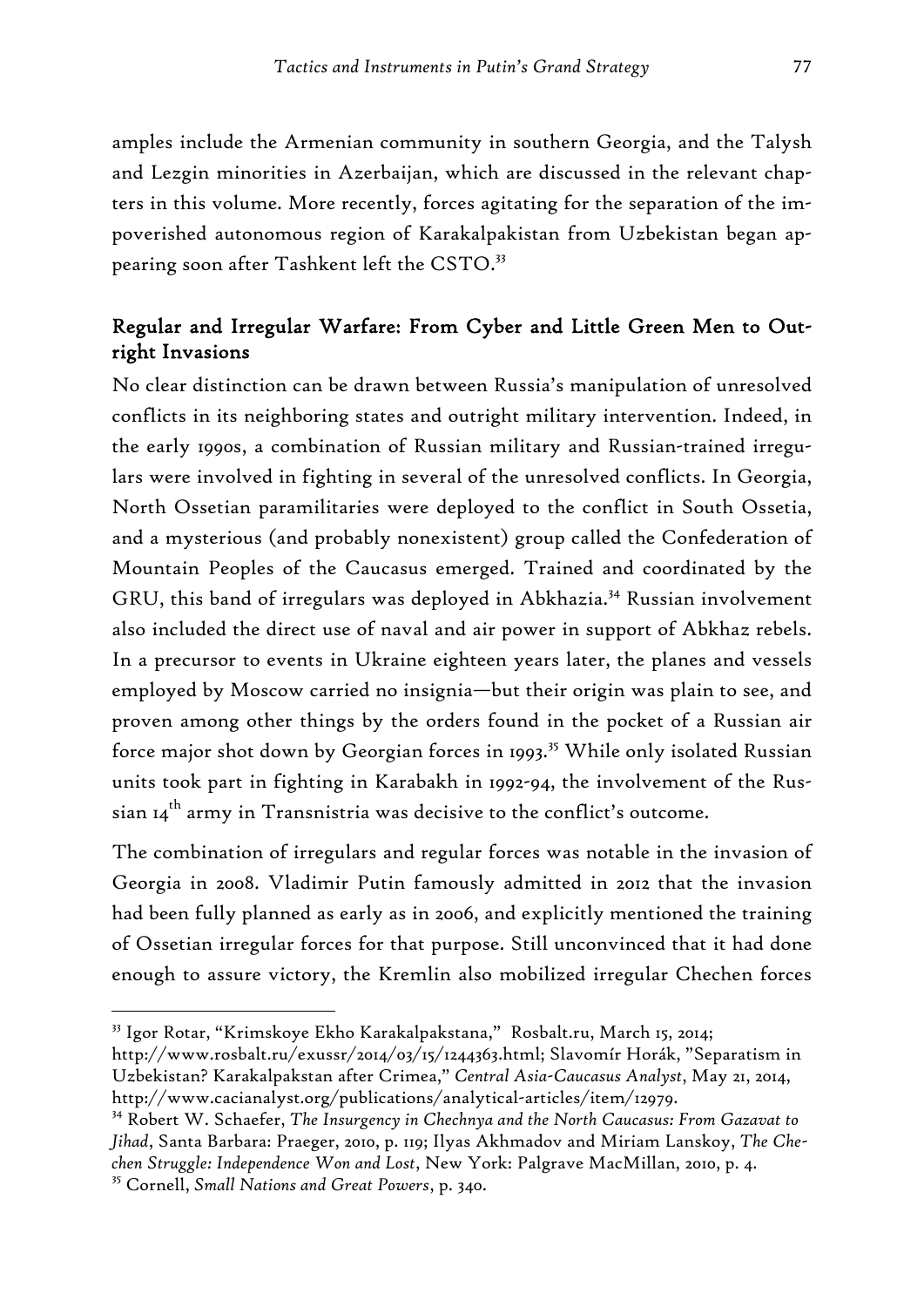under GRU control, the so-called *Yamadayevtsy*, for service in Georgia—and these played important auxiliary roles to the regular Russian military in the conflict.36

The 2008 war was also the first known instance of a military strike coinciding with a cyber-attack. Indeed, coinciding with the onset of the war, a massive denial-of-service-attack took place on Georgian official websites and major news outlets.

The attack successfully disrupted the informational capabilities of the Georgian government and prevented it from disseminating its version of events domestically, as well as internationally. A study by the U.S. Cyber Consequences Unit concluded that while the perpetrators were ostensibly civilians, many of the attacks were so tightly coordinated with the Russian military operations that its organizers that there would have to have been close institutional links between them, This enabled the Russian military to receive detailed information on the timing of operations on the ground. Significant preparations, such as reconnaissance for Internet vulnerabilities, production of software, and the writing of attack scripts would all have to have been carried out beforehand. There is solid evidence that some material specifically designed for use against Georgia had been produced as early as two years beforehand. The episode stands as a textbook case of cyber-warfare.<sup>37</sup>

The Kremlin has also employed isolated military strikes in order to gauge the level of international reaction to its actions. Thus, in 2007, Russia attacked Georgia on two separate occasions: first in March, in a helicopter attack targeting the Georgian administrative center in the Kodori gorge of Abkhazia, at the time the only area of Abkhazia under Georgian control. In August of that same

37 Niklas Nilsson, "New Study Provides Evidence of Russian Planning of Wartime Cyber-Attack on Georgia," *Central Asia-Caucasus Analyst*, September 16, 2009, http://cacianalyst.org/publications/field-reports/item/11911-field-reports-caci-analyst-2009-9-17-art-11911.html. "Overview by the US-CCU of the Cyber Campaign Against

Georgia in August of 2008," US-CCU Special Report, August 2009,

<sup>36</sup> Ariel Cohen and Robert E. Hamilton, *The Russian Military and the Georgia War: Lessons and Implications*, Carlisle, PA: US Army War College, Strategic Studies Institute, p. 27, http://www.dtic.mil/cgi-bin/GetTRDoc?AD=ADA545578.

http://www.registan.net/wp-content/uploads/2009/08/US-CCU-Georgia-Cyber-Campaign-Overview.pdf; Paulo Shakarian et. al., *Introduction to Cyber-Warfare*, Waltham: Syngress, pp. 23-31.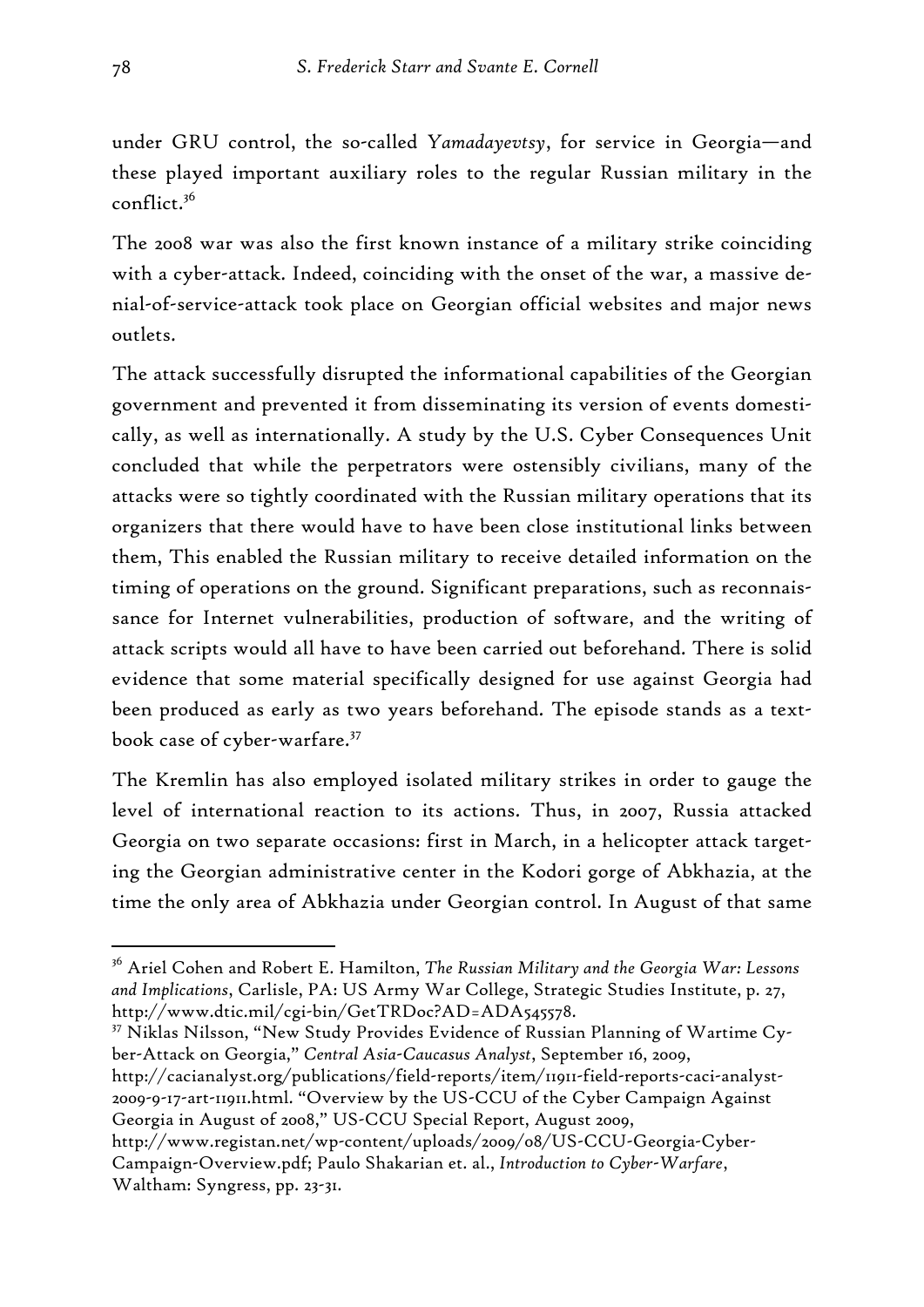year, a Russian air-to-ground missile failed to detonate at the Georgian radar station at Tsitelubani, just outside the South Ossetian conflict zone.<sup>38</sup> In both instances, international investigations were launched but, typical of such initiatives, only indirectly identified Russia as the culprit. No major international reactions ensued, a fact that played a role a year later in Moscow's decision to proceed with a full-scale invasion.

As is now well known, Russia repeated this combination of irregular and regular warfare in Ukraine in 2014, providing an (albeit declining, and then vanishing) level of deniability. This has lead Vladimir Putin to continue, as this book went to press in September 2014, to claim that Russia it not involved in direct conflict with Ukraine—just as Putin had earlier claimed that no Russian forces had been in Crimea. Only later did he acknowledge—boast would be more accurate—that Russian forces had indeed been active there prior to the annexation. It is important to stress that the inability of western powers and institutions to devise a response to Moscow's use of irregular warfare encouraged Putin to adopt this as a tactic of choice in Russia's efforts to subjugate Ukraine in 2014. Only when this tactic stood the risk of failure at the time of the Ukrainian counter-offensive during July and August 2014, was Putin forced to deploy Russian regular forces inside Ukraine, which he did in late August.

As Mark Galeotti and Nadia Schadlow have both observed, Russia's behavior in Ukraine shows its adeptness at using the space between peace and war $39$ —a sophistication in the use of instruments of power that the western alliance is unprepared by its history and experience, to counter. Thus, far from being stuck in nineteenth century thinking, the Kremlin in fact, in the words of Peter Pomerantsev, "is solidly in the geopolitical *avant-garde*, informed by a subversive and dark reading of globalization."40

<sup>38</sup> Svante E. Cornell, David J. Smith, and S. Frederick Starr, *The August 6 Bombing Incident in Georgia: Implications for the Euro-Atlantic Region*, Washington/Stockholm: CACI & SRSP Silk Road Paper, October 2007.

<sup>39</sup> Nadia Schadlow, "Peace and War: The Space Between," *War on the Rocks*, August 2014, http://warontherocks.com/2014/08/peace-and-war-the-space-between/#\_.

<sup>40</sup> Peter Pomerantsev, "How Putin is Reinventing Warfare," *Foreign Policy*, May 5, 2014.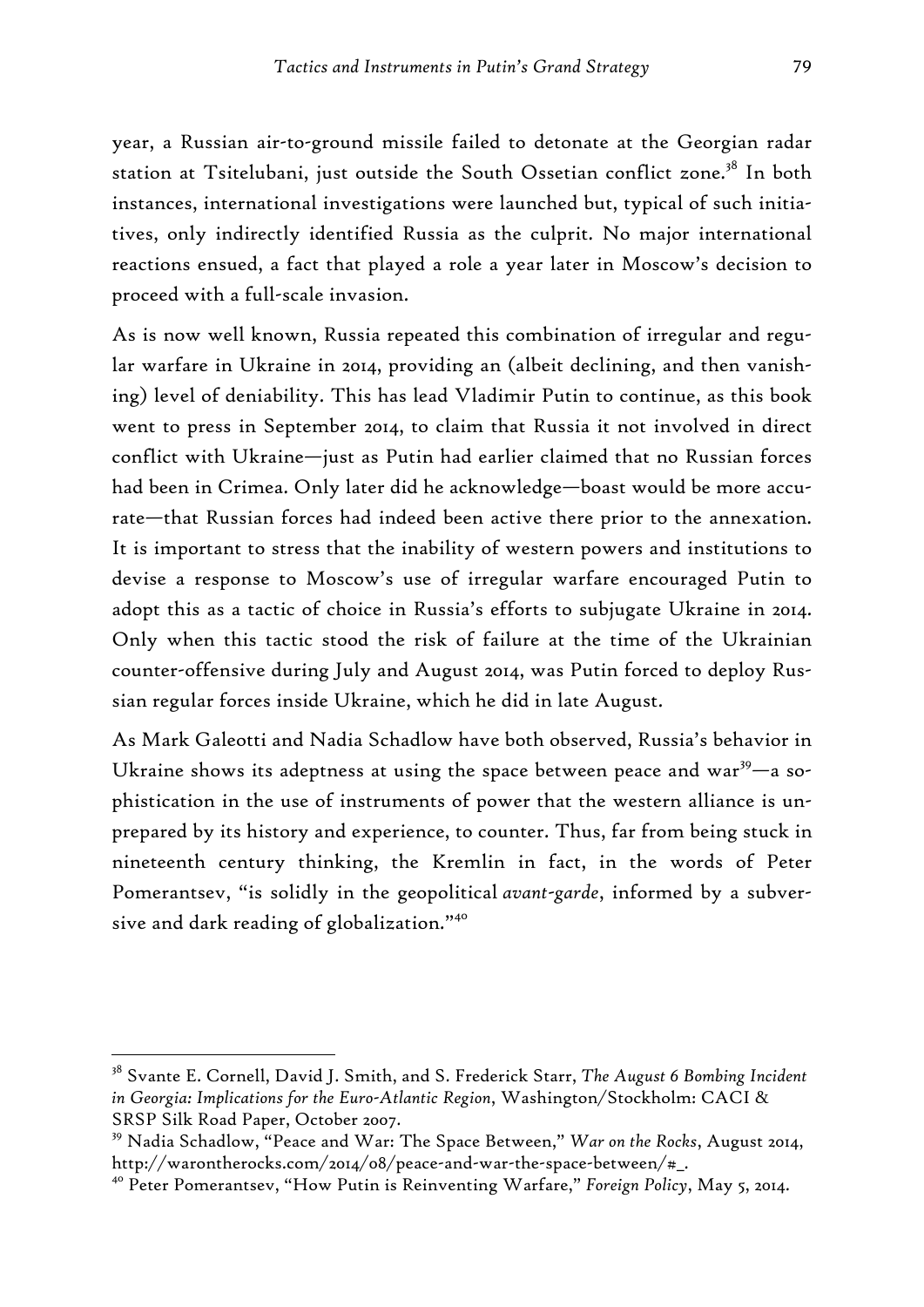#### Conclusions

This overview, while far from exhaustive, provides powerful evidence of the complexity, sophistication, and coordination of the tactics and instruments involved in the implementation of Russia's Grand Strategy. It suggests that in order to devise appropriate counter-measures, the West must develop an equally sophisticated understanding of this reality.

While the task may appear daunting, it is also important to keep the big picture in mind. Reviewing this list of Russia's tactical instruments, it is striking that Russia has so far failed to achieve its goals. Indeed, the record suggests that Moscow's choice of instruments is generating as much opposition as it is producing results. Moscow's toolbox does not lack positive incentives; but it is heavily skewed toward the manipulative, the coercive, and the subversive. While producing short-term and sometimes immediate results, it also has in the longer term a powerful counter-productive impact on all of Eurasia, as well as on the West. Twenty-five years ago few would have predicted that Azerbaijan, Georgia, and Uzbekistan would be doing everything in their power to stay outside Russia's sphere of influence and control. Five years ago, few would have predicted that Ukraine would be coming together as a nation, decisively orienting itself away from Russia. Yet this is exactly what Russian policy has achieved. Even in Russian partners like Armenia, Belarus, and Kazakhstan, Moscow's coercive and heavy-handed approach produces deep frustration and fears that are bound to have profound long-term implications.

It is important to view Russia's military adventures in its neighborhood in this context. In fact, the overview above helps show the extent to which Moscow has sought to bring about a change in the behavior of post-Soviet states through measures short of outright military intervention. Thus, one could plausibly argue that Russia did not invade Georgia until it had failed in all other options to bring about its intended outcome. When Russia "lost" Georgia, it kept Abkhazia and South Ossetia as spoils to complicate Georgia's future development. Similarly, Yanukovich was driven from power simply for *failing* to follow through on a pledge to ally more closely with Europe, showing that Ukraine was for all practical purposes lost to Russia. Only then, again as spoils, did Russia occupy Crimea and intervene directly in the Donbass.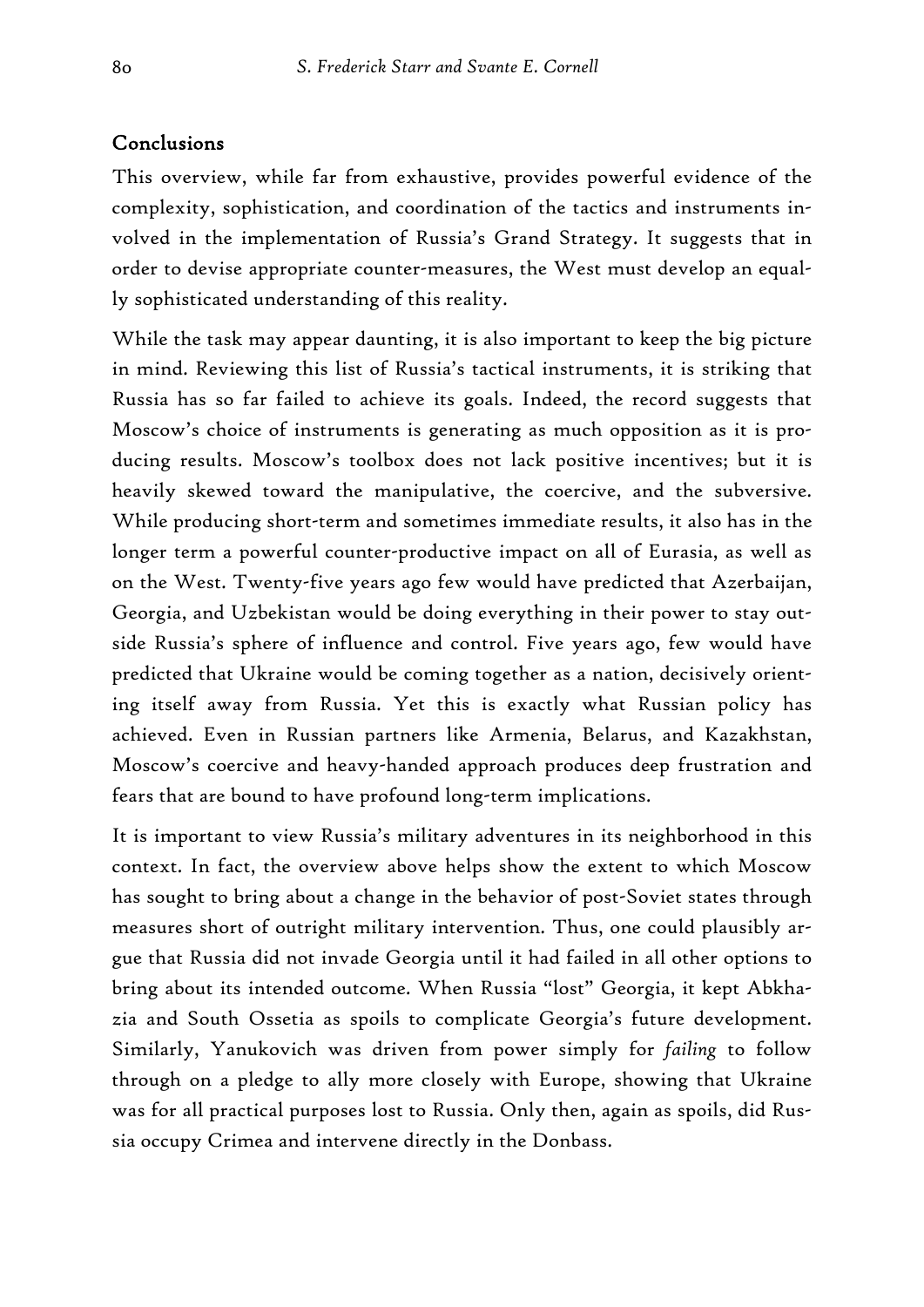This suggests that time is not on Moscow's side. The hurried implementation of the Eurasian Union project in fact suggests Moscow is well aware that if it does not move fast, it stands to lose influence to Europe in the West and China in the East. Putin's task is complicated enormously by the power of the centrifugal forces in the former Soviet Union, and the fact that twenty-five years have passed since the USSR was a single entity. In the meantime, unlike the situation following the Bolshevik revolution, all former Soviet states have obtained diplomatic recognition and developed both governmental, private, and cultural ties with myriad foreign partners. They have sent thousands of students to study abroad, and have built considerable transportation and communication infrastructures that reduces their dependence on Russia. Only in the sphere of information, which Russia still solidly dominates, have their efforts fallen short.

Meanwhile, the same forces of history, culture, ethnicity, religion, and aspirations for an autonomous life that doomed the USSR are actively tearing at Russia itself. Simply put, for all the sophistication of the tactics outlined in this chapter, Putin's dream appears fated in the long term to be a mere pipe dream, or worse.

This is no excuse for inaction on the part of the West. Western leaders often stress that Putin's ambition is unrealizable—with the unstated implication that no powerful policy response is therefore needed. But this is likely to prove a fatal error. Putin's dream may never be realized, but in the process between now and the time it finally implodes, Putin's regime can inflict lasting and in some cases irrevocable damage to worthy states and culturally rich societies—his own, as well as those of others.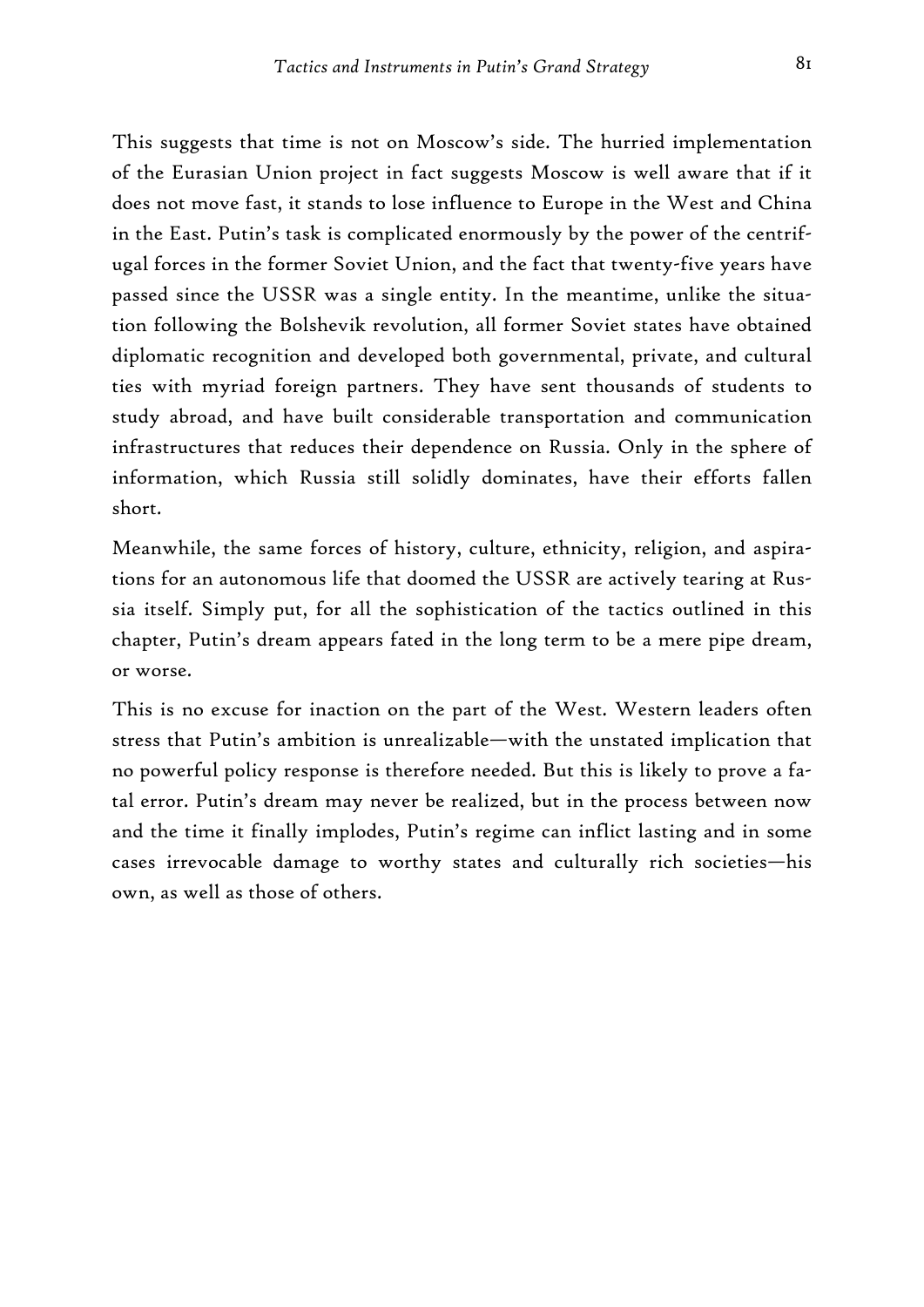# Kazakhstan and Belarus: Buyer's Remorse?

*John C. K. Daly* 

-

During his April 25, 2005 annual state of the nation address to Russia's Duma, Russian President Vladimir Putin noted, "First and foremost it is worth acknowledging that the demise of the Soviet Union was the greatest geopolitical catastrophe of the century."<sup>I</sup> Operating on this assumption, Putin has assiduously promoted political, economic and military ties between Commonwealth of Independent States (CIS) nations and advanced the Eurasian Customs Union (ECU) as being the prime mechanism for achieving increased fiscal collaboration, just as the Collective Security Treaty Organization (CSTO) is in military relations.

The original goal of creating the CIS was to ensure the sovereignty of the individual republics, but in the chaos of the USSR's breakup it became evident that the CIS signatories assumed that political independence could be accomplished without sacrificing a "unified economic space." Many of the *ad hoc* CIS arrangements were intended to coordinate monetary, customs, employment, tax, and investment policies. This occurred, however, as the new nations coped with innumerable economic issues related to the collapse of the USSR's centrally planned economy, including hyperinflation, disruption of traditional interrepublic trade, the search for new markets and the transition to freer market economies while attempting to establish autarkic national economies. These economic realities emerged with the Soviet successor nations quickly finding themselves at odds on a wide range of trade and security issues as they moved toward the market at different speeds with differing agendas, creating economic and political policy asymmetries and incipient conflicts with their CIS neighbors.

 $^{\text{\tiny{\textsf{I}}}}$  "Poslanie Federalnomu Sobraniu Rossiyskoi Federatsii" [Address to the Federal Assembly of the Russian Federation], Moscow, April 25, 2005.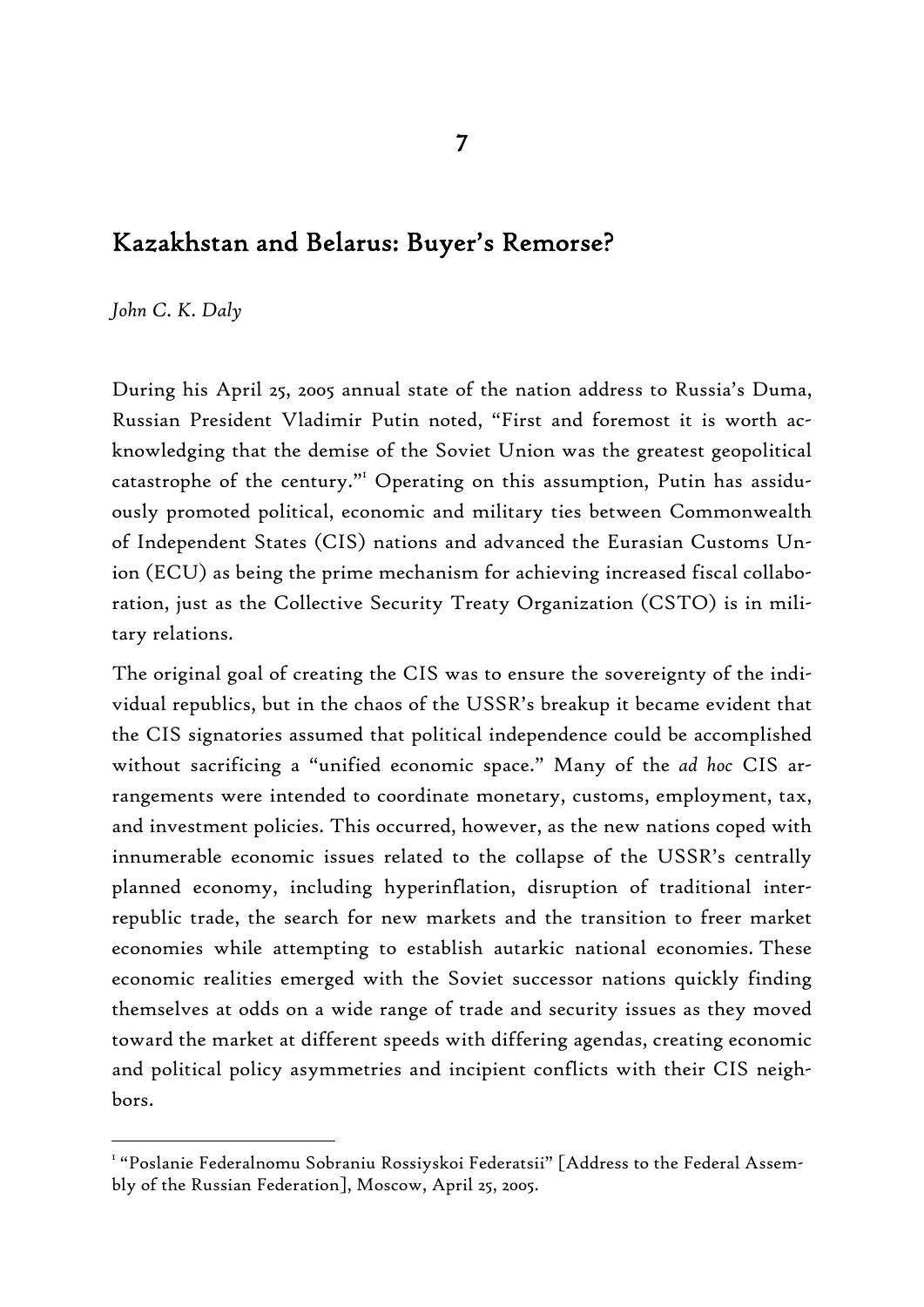Fourteen years after the collapse of the USSR Putin remarked, "The CIS never had any super-tasks of an economic nature, any integration tasks in the sphere of economics."<sup>2</sup> Nevertheless, since 1999 Putin has assiduously promoted closer economic ties between the USSR's former republics.

Prior to the 2007 establishment of the ECU, there had been several largely ineffectual attempts to integrate the economies of the post-Soviet states. In September 1993, Russia proposed the Economic Union, a full Economic Union loosely modeled on the EU, to be achieved in progressive stages and to include all former Soviet republics save the Baltic States. In 1995, Russia proposed a Customs Union including Belarus, Kazakhstan, and Russia, the precursor of the ECU. In April 1996, Belarus and Russia became a Union state (originally, the Commonwealth of Belarus and Russia). In 1998, there was the attempt to create a Customs Union and Common Economic Space including Belarus, Kazakhstan, Kyrgyzstan, and Russia.

In 2000, Russia, Belarus, Kazakhstan, Kyrgyzstan, and Tajikistan founded the Eurasian Economic Community (EurAsEC). For Russia, Belarus and Kazakhstan, the EurAsEC would eventually provide the impetus for creating the ECU. In 2003, a Single Economic Space (SES) including Belarus, Kazakhstan, Russia and Ukraine was created. In the interim, Russia, Belarus and Kazakhstan signed a treaty establishing the ECU on October 6, 2007.

Three years later, the ECU took effect on January 1, 2010, and most tariff barriers were removed by July 2011 when the ECU Customs Code (ECU-CC) took effect. On January 1, 2012, the second stage of integration opened as the SES, or "the Customs Union and the Uniform Economic Area of the Republic of Belarus, the Republic of Kazakhstan and the Russian Federation" was officially adopted. In January 2015, the SES and the ECU will be formally combined and renamed the Eurasian Economic Union (EEU). Russia views both the ECU and EEU as vehicles for reintegrating the post-Soviet space, eventually including the former Soviet protectorate Communist countries that now fall within the sphere of the EU's eastern neighborhood. Russia highlights the ECU's and EEU's economic benefits, whose ambitious institutional framework is explicitly modeled on the EU while offered as a modernizing alternative to it.

<sup>2</sup> "Press-konferentsiia po itogam rossiisko-armyanskikh peregovorov," ["Press Conference following Russian-Armenian talks"], Erevan, March 25, 2005.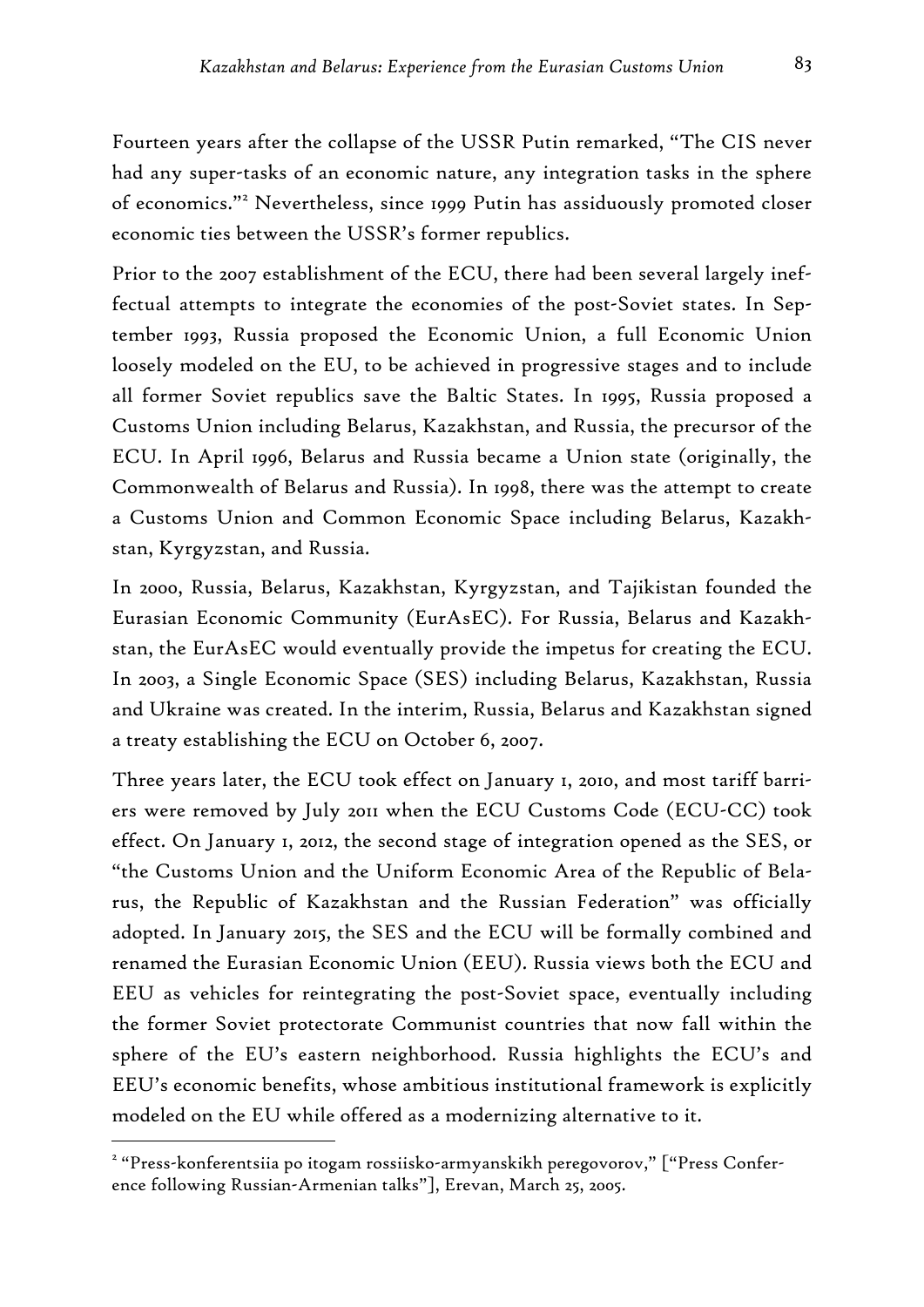## Eurasian Customs Union Impact on Economy

The ECU's economic potential is significant, as it represents a market of 165 million people, and a combined GDP of around \$2.3 trillion and an annual goods turnover of approximately \$900 billion.<sup>3</sup> Russia accounts for 86 percent of the ECU's GDP and 84 percent of its population. Kazakhstan accounts for 8 percent of GDP and 10 percent of the ECU population, while the Belarusian economy and population both amount to approximately 5 percent of the total.<sup>4</sup>

In its *2012 Transition Report*, the European Bank for Reconstruction and Development listed probable short and long-term benefits of ECU increased regional economic integration. Accordingly, lower tariffs and the removal of Non-Tariff Barriers (NTBs) should increase trade and broaden consumer choice; increased market size would benefit producers within a regional integration grouping; exports would be expanded worldwide; and ECU member states would build cross-border production chains through leveraging one another's comparative advantages and subsequently exporting finished products beyond the ECU. Further, deeper ECU regional integration would assist member states in strengthening their economic and political institutions, while ECU integration could encourage the liberalization of service markets.<sup>5</sup> Another notable element of the ECU is that citizens of the member states can work legally on the territory of one another's countries.

While the Russian and Belarusian media assiduously promote the ECU, in Kazakhstan questions have been raised about the disparities between the ECU member states' economies and populations. In May 2013 Kazakh political scientist and economist Mukhtar Taizhan advocated during an interview that Kazakhstan hold a referendum on withdrawing from the ECU, observing, "The sizes of the economies are very different. Russia's economy is 14 times larger than Kazakhstan's economy, with ten times the population. The Kazakh market

 $3$  Francisco G. Carneiro, "What Promises Does the Eurasian CU Hold for the Future?," World Bank, February 2013, Number 108.

<sup>4</sup> . Arevik Mkrtchyan and Hinnerk Gnutzmann, "Mutual Protectionism? An Assessment of the Eurasian CU," European Trade Study Group, 2012, p.6.

<sup>5</sup> . Transition Report 2012: Integration across Borders, London: European Bank for Reconstruction and Development, 2012.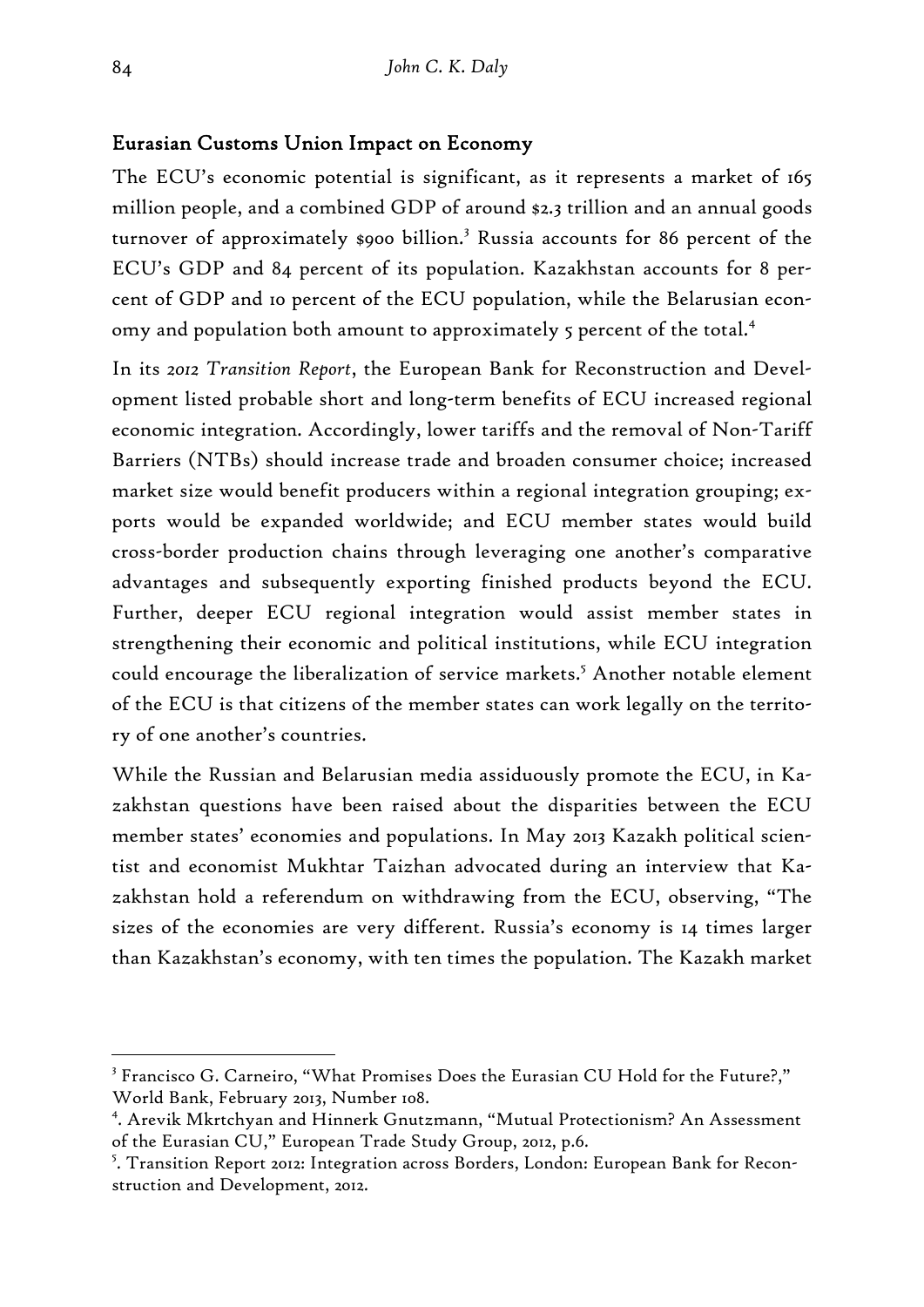is only 7 percent the size of Russia's. It's like letting a schoolboy and a professional boxer into the ring."<sup>6</sup>

In the ECU's mutual trading relationships, energy resources are by far the most important export products, accounting for almost 50 per cent of the total exports, with machines, vehicles, chemical and metallurgical products being the second most important, followed by agricultural products.<sup>7</sup>

Highlighting concerns raised in the Kazakh media about the potential negative consequences of ECU membership, one of the most immediately noticed impacts of the implementation of the ECU was the rise of the import tariffs in Kazakhstan, as Kazakhstan's tariff structure was much lower than in Russia before the country joined the ECU. The direct impact of a higher external tariff on Kazakhstan and Belarus caused a substantial increase in the imports from Russia and the displacement of imports from both the EU and China. Kazakhstan's negative trade balance with Russia and Belarus increased from approximately \$8.5 billion in 2011 to almost \$11 billion in 2012, as more expensive Russian goods replaced cheaper imports.8

The World Bank estimated that during spring 2011, Kazakhstan lost about 0.2 percent in real income per year as a result of participation in the ECU.<sup>9</sup> This was caused by Kazakhstan increasing its external tariffs to implement the common ECU external tariff, which increased Kazakh tariffs from an average of 6.7 percent to 11.1 percent on an unweighted basis (and 5.3 percent to 9.5 percent on a trade-weighted basis.). Many consumer prices rose in Kazakhstan as more expensive products from the Russian Federation and Belarus supplanted cheaper Chinese merchandise.

Disparities remain between the economies of the CU member states. While in 2013 all CU member states saw wages increase, according to the Eurasian Eco-

 $^6$  Maksim Tsoi, "Mukhtar Taizhan: Kyrgyzstan dolzhen otkazat'sia ot vstupleniia v Tamozhennyi soiuz," ["Mukhtar Tayzhan: Kyrgyzstan should refuse entry to the Customs Union"], *Vechernii Bishkek*, May 14, 2013.

<sup>7</sup> Igor Belozerov, Gennadiy Brovka, Hans-Michael Wolffgang, "The Eurasian CU in transition," *World Customs Journal*, Vol. 7 (2013), No. 2, p. 94.

<sup>8</sup> Arkady Moshes, "Will Ukraine Join (and Save) the Eurasian CU?," *PONARS Eurasia Policy Memo No.* 247, April 2013, Elliott School of International Affairs, George Washington University, Washington D.C.

<sup>9</sup> "Kazakhstan in the CU: Losses or Gains?," World Bank, April 18, 2012.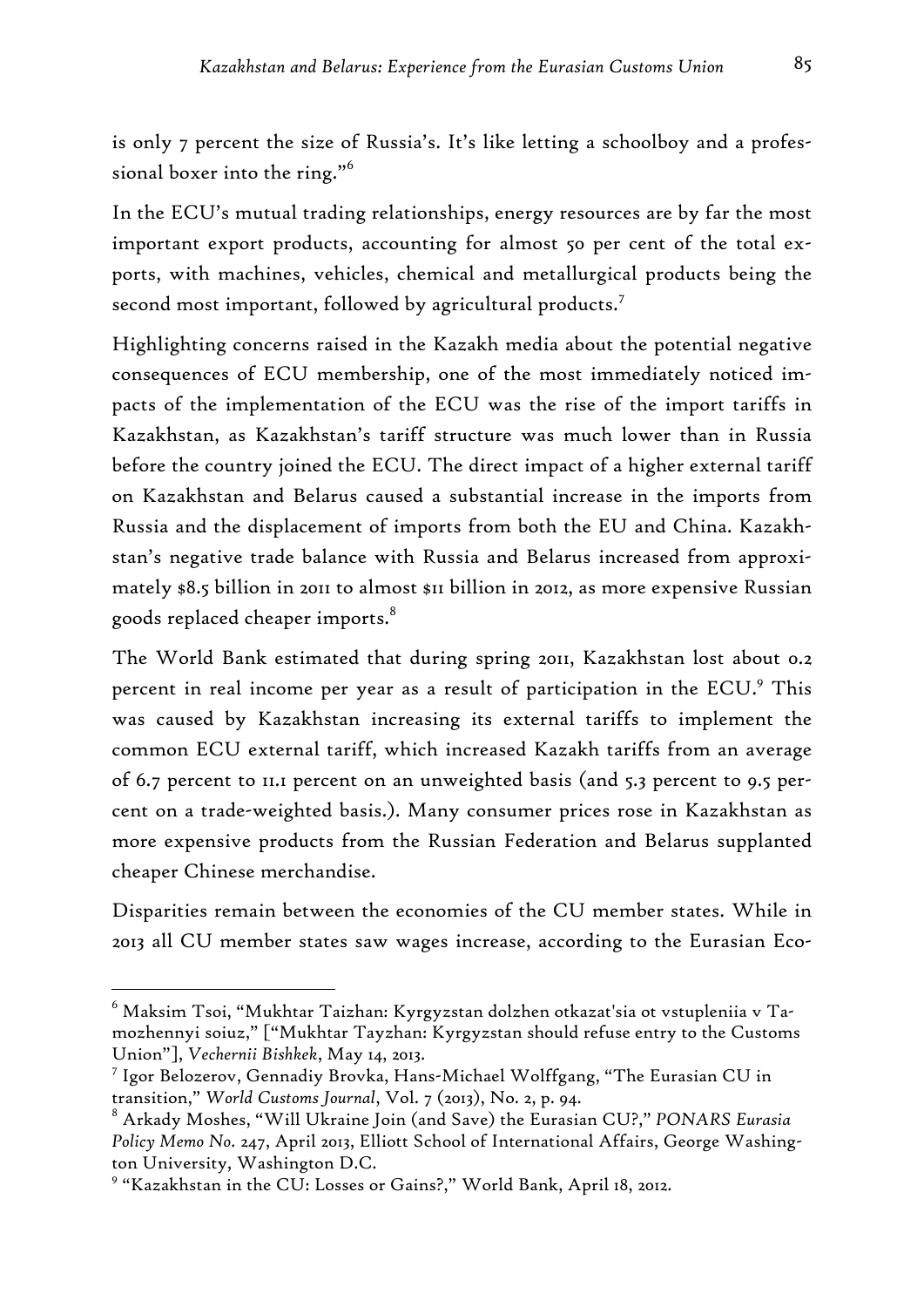nomic Commission, the salary growth rate was highest in Belarus, increasing by 37.0 percent over 2012 levels, with Kazakh monthly wages rising 7.5 percent and Russian wages 12.4 percent. Despite such progress however, the 2013 average monthly salary in Belarus was the CU's lowest—\$573, compared to \$714 in Kazakhstan and \$942 in the Russian Federation.<sup>10</sup>

Belarus has one negotiating card with Russia—its Soviet-era "Druzhba" oil pipeline, which transits nearly half of Russian oil exports to Central and Western Europe, over 70 million tons annually. In addition, Belarus also pumps westwards about 5 million tons of Kazakh oil annually. Belarus is an important purveyor of Gazprom gas, transmitting more than 44 billion cubic meters annually. In return, through subsidized oil and gas supplies, Belarus receives from 15- 18 percent of its gross domestic product from Russia every year. In the past, Moscow has not been afraid to use its oil and natural gas exports in its disputes with its western neighbor; according to the Belarus National Statistics Committee, in 2011 the average price of Russian gas rose 41.5 percent over 2010 prices. In 2011 Belarus received 20.6 billion cubic meters of Russian gas, 29 percent of Gazprom's total CIS sales, running up massive debts in the process, so much so that in July 2011 Belarusian Prime Minister Mikhail Miasnikovich stated that Minsk was considering selling the country's Beltransgaz pipeline network to Gazprom.<sup>11</sup> While the situation eventually resolved itself, the friction between Belarus and Russia over energy transit continues to simmer below the surface.

# Evolution of Government Positions on the Eurasian Economic Union Project

Russian President Putin has been a relentless promoter of increased ties within the post-Soviet space. In October 2011, then Prime Minister Putin wrote,

On January 1, 2012 begins a major integration project – the Single Economic Space of Russia, Belarus and Kazakhstan. The project is, without exaggeration, a milestone not only for our three countries, but also for all post-Soviet states. …we propose a model of a powerful supranational union capable of becoming one of the poles of the modern world and play the role of an effective 'link' between

<sup>&</sup>lt;sup>10</sup> "Zarplaty v Belarusi rastut bystree, chem v Rossii i Kazakhstane" ["Wages in Belarus are growing faster than in Russia and Kazakhstan"], *Telegraf*, March 6, 2014.<br>" "Beltransgaz prodan Gazpromu" ["Beltransgaz sold to Gazprom"], Gorad.by, Novem-

ber 25, 2011.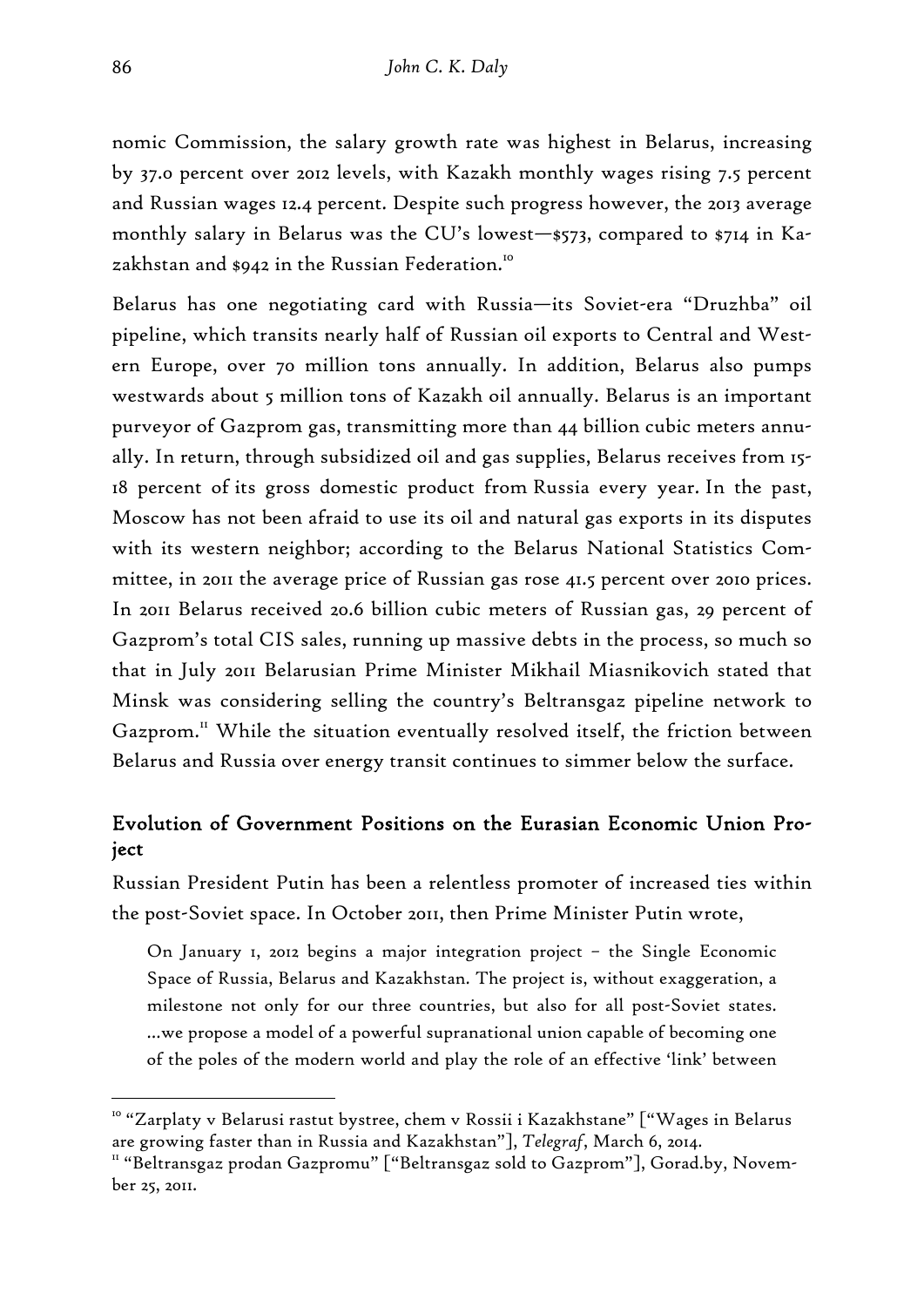Europe and the dynamic Asia-Pacific region. …we proposed to the Europeans to think about creating a harmonious economic community from Lisbon to Vladivostok, a free trade zone and even more advanced forms of integration.<sup>12</sup>

During his December 12, 2013 "Presidential Address to the Federal Assembly" Putin further told his audience, "We are now entering a crucial stage in preparing the Eurasian Economic Union Treaty. We expect to have agreed on the Treaty's text by May 1, 2014 and to have submitted it to the Russian, Belarusian and Kazakhstani parliaments by that time. Colleagues, I would ask you to prioritize this document and give it your consideration and support."<sup>13</sup>

Kazakh President Nursultan Nazarbayev's vision of an economically integrated post-Soviet space has never faltered. On October 25, 2011, he published a massive article, delineating his consistent support for post-Soviet economic institutions. The article, entitled "The Eurasian Union: from Idea to the History of the Future," began by noting two significant imminent events—the 20th anniversary of the signing of the Almaty Declaration of the CIS and the implementation of the new Common Economic Space project on January 1, 2012.

After noting that the Almaty Declaration was his idea and convened at his insistence, Nazarbayev then commented that in September 1993, an agreement was signed on establishing an economic union—"but the centrifugal tendencies were stronger," and little genuine progress was made. Nazarbayev wrote to all his colleagues in the Council of CIS Heads of State about developing a full draft Treaty on the Common Economic Space, "but it was not considered at the highest level."

Nevertheless, five years later Nazarbayev noted that the impetus to closer economic integration continued, stating, "I always thought that Kazakhstan and Russia as the locomotives of Eurasian integration." The growing integration was reflected in the macroeconomic effects of the CU. "In the first half of 2011 alone the total trade turnover of the three countries rose by one-third. It is pre-

<sup>&</sup>lt;sup>12</sup> Vladimir Putin, "Novyi integratsionnyi proyekt dlia Evrazii — budushchee, kotoroe rozhdaetsia segodnia" ["A new integration project for Eurasia – a future that is born today"], *Izvestiia*, October 3, 2011.

<sup>&</sup>lt;sup>13</sup> "Poslaniie Prezidenta Federal'nomu Sobraniiu" ["Address to the Federal Assembly"], Moscow, December 12, 2013.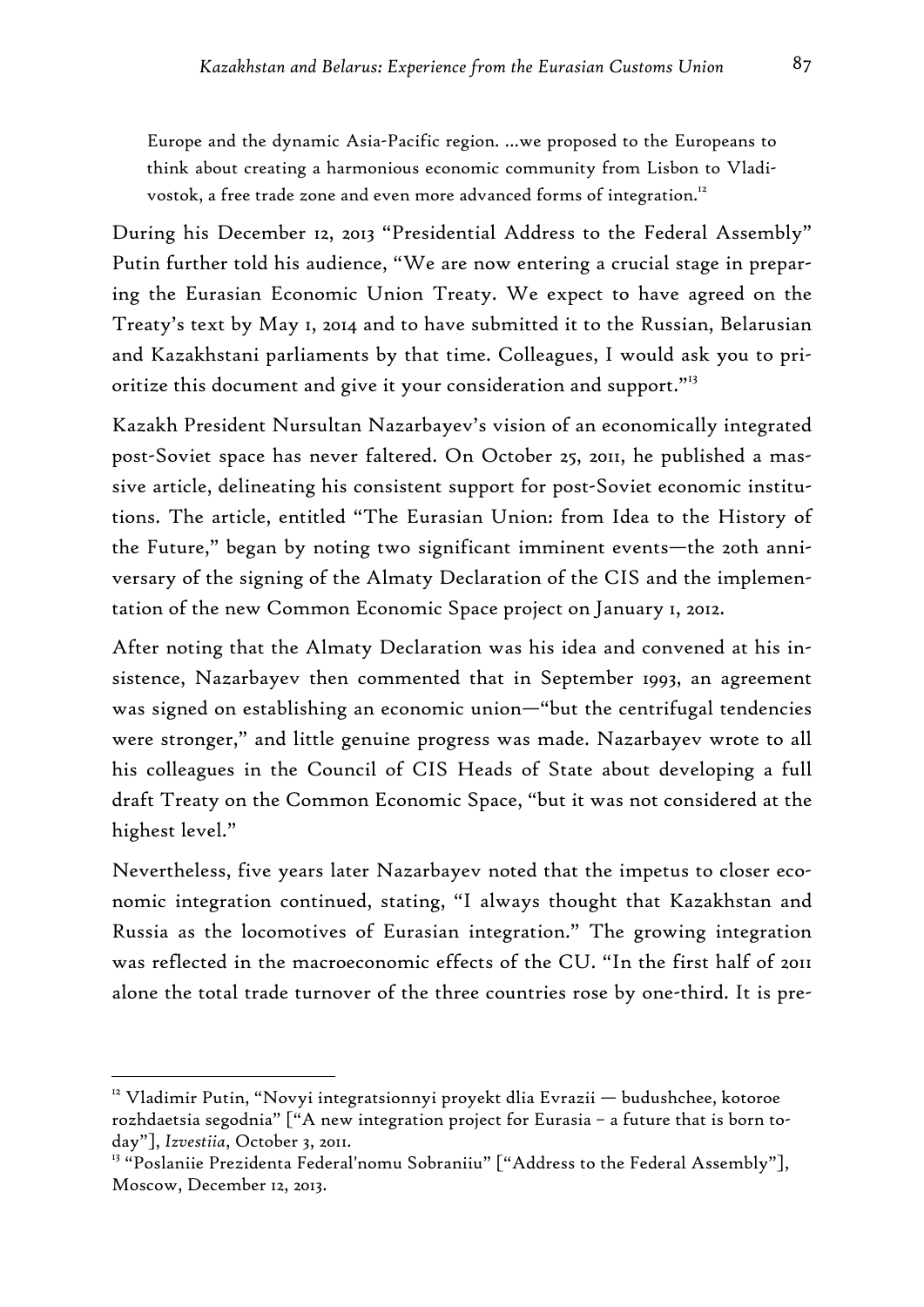dicted that by the end of the year it will reach \$100 billion, which is 13 percent more than last year."14

During a May 2013 meeting of the Supreme Eurasian Economic Council in Astana, attended by future EEU partners Putin and Lukashenko as well, Nazarbayev expressed his interest in limiting the EEU's powers purely to economic issues, specifying that there were "no plans to give political functions (to the union) that would encroach on the states' independence" and emphasized that the union was about "purely economic integration" based on "pragmatism and mutual advantage to all the states."15

At the next Supreme Eurasian Economic Council meeting in Minsk, Nazarbayev further shifted his views away from total and unalloyed support of the EEU. Nazarbayev, Lukashenko, and Putin attended the October 24 meeting, along with Chairman of the Eurasian Economic Commission's Board Viktor Khristenko, Armenian President Serzh Sargsyan, Tajik President Emomali Rahmon, Ukrainian President Viktor Yanukovych and Kyrgyz First Deputy Prime Minister Joomart Otorbaev. Nazarbayev's concerns surfaced when he pointed out the unseemly haste of attempts to push the economic integration process too quickly, obliquely mentioning Russia and suggesting instead the settling of unresolved issues before moving further forward. Nazarbayev commented,

We should prevent the commission from violating the principles and regulations of the work. Sometimes the documents of the commission are submitted for approval a day before a decision should be made. I should also say that the Russian members of the Board take part in the sessions of the Russian government and get some guidelines there, although in line with our agreement, the Commission, the members of the Board should be independent from our governments. We need to finish working on the things that were formalized by the agreements. We signed the agreement on oil and gas transportation, but the matter got stalled, so did the work on railway rates and electric energy. Let us focus on that.

<sup>&</sup>lt;sup>14</sup> Nursultan Nazarbayev, "Evraziyskii Soiuz: ot idei k istorii budushchego" ["The Eurasian Union: from idea to future history"], *Izvestiia*, October 25, 2011.

<sup>&</sup>lt;sup>15</sup> "Nazarbaev: Evraziiskii ekonomicheskii soiuz budet zapushchen v 2015 godu" ["Nazarbayev: The Eurasian Economic Union will be launched in 2015"], Rosbalt, May 29, 2013.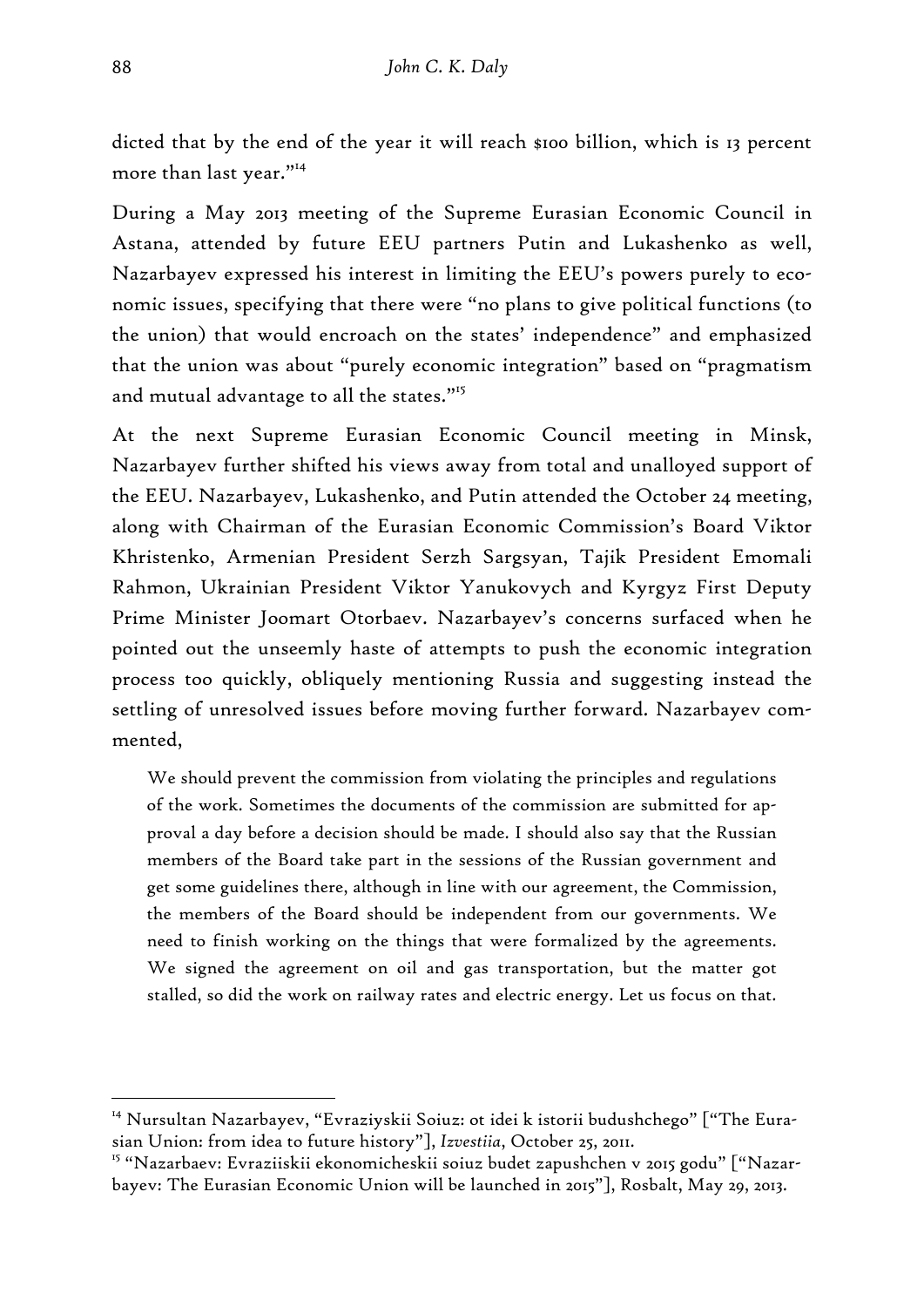Do we need to move forward without fulfilling our previous arrangements? Who is chasing us? We have time.<sup>16</sup>

Nazarbayev's call for a moderate pace was a criticism of Putin's policies, which focused on inveigling Ukraine, Armenia and Kyrgyzstan to join the EEU at an accelerated pace.

Nazarbayev also proposed dissolving EurAsEC to avoid redundancy, because its functions were similar to the planned EEU, suggesting focusing instead on the expansion of the ECU, but he also complained that EurAsEC was dominated by Russia even if the commission was supposed to be independent, so why support proposals to increase its powers.<sup>17</sup> Putin countered that "we cannot simply eliminate (EurAsEC), otherwise we will disrupt the legal basis of the Eurasian Customs Union. But we have to do something with it." $18$ Nazarbayev's criticism was clearly intended to thwart any attempts of Russia to dominate the EEU by sheer force of numbers or extend the EEU's mandate beyond the purely economic sphere, where all significant issues are to be resolved by unanimity amongst the three EEU states. Nazarbayev also touched upon the ECU's trade imbalances, which proved heavily advantageous to Russia, saying, "In January-July alone Russia exported goods to Kazakhstan three times more than imported. With Belarus this gap is eight times."<sup>19</sup>

Belarus President Alexander Lukashenko is also becoming less sanguine about the benefits that the CU would provide for Belarus. On October 1, 2013, Lukashenko during an interview expressed reservations about certain aspects of the CU agenda, noting that the issue of a common currency of the Eurasian integration project was irrelevant, that Russian politicians seeking political unifi-

<sup>16 &</sup>quot;Nazarbaev kritikuet Rossiiu v sviazi s Tamozhennym soiuzom" ["Nazarbaev criticizes Russia in connection with the Customs Union"], Radio Azadlyg, October 26, 2013.

<sup>&</sup>lt;sup>17</sup> "Customs union summit exposes Kazakh and Belarusian unhappiness," Bank of Finland Institute for Economies in Transition, *BOFIT Viikkokatsaus*, 2013/44, November 1, 2013.

<sup>&</sup>lt;sup>18</sup> Arkady Dubnov, "Tamozhennyi soiuz: plius - Turtsiia, minus - Ukraina, Indiia - v ume?," ["The Customs Union: plus - Turkey, minus - Ukraine, India - in the mind?,"], *Novosti*, October 25, 2013.

<sup>&</sup>lt;sup>19</sup> "Nazarbayev Urges to Eliminate Withdrawals, Restrictions in Customs Union," Kazahstan embassy, Washington D.C., October 23, 2013.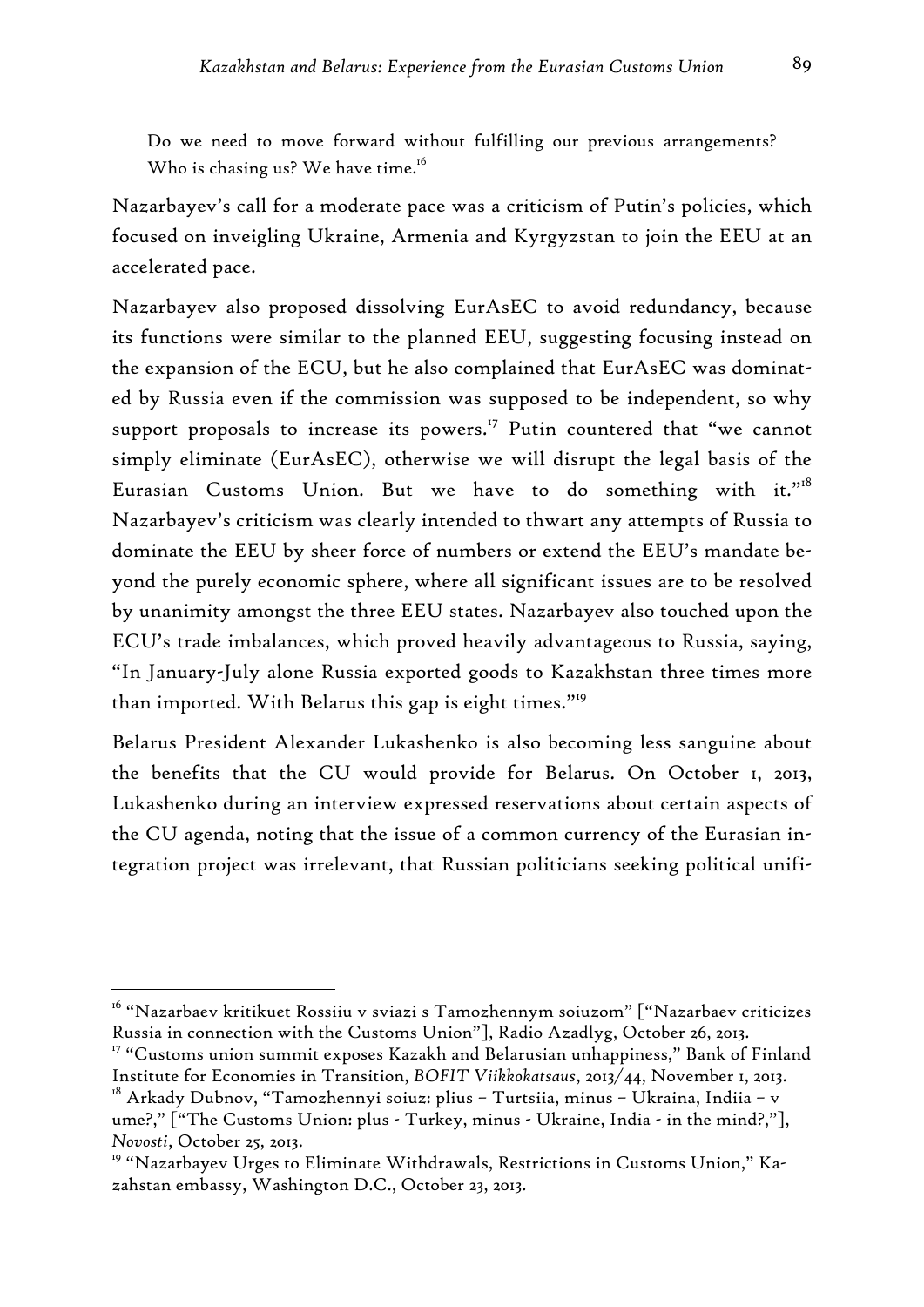cation was "unreal," as Eurasian integration had an economic basis and that "political independence, sovereignty, stability of the state is the main thing."20

## Opinions in Belarusian and Kazakh Society

In August 2012, the Konrad Adenauer Foundation conducted a round table in Almaty on the theme, "The European Union – the Eurasian Union, Experience and Prospects," which was attended by prominent Kazakh and European political scientists and specialists. Reviewing public opinion polls, political analyst Eduard Poletaev found that 67 percent of Kazakh citizens advocated the creation of the Eurasian Union, while 48 percent of Russians believe that the Eurasian project lacks sufficient information to make informed decisions, fostering the perception that only the elites had access to sufficient material on the Eurasian Union.<sup>21</sup>

In 2012 the Eurasian Development Bank (EDB) conducted opinion polling of selected post-Soviet states on views of various Eurasian integration proposals and projects. In response to a query about attitudes towards the CU and its SES, 72 percent of Russians polled held a favorable view, along with 60 percent of Belarusians and 80 percent of Kazakhs participating in the survey.<sup>22</sup> A similar 2013 EDB poll determined support levels for the CU as: 67 percent in Russia, 65 percent in Belarus, and 73 percent in Kazakhstan.<sup>23</sup>

Despite Nazarbayev's muted criticisms of the EEU, for more than a year some sharper denunciations of the EEU concept of closer economic integration with Russia are surfacing in Kazakhstan, even within Nazarbayev's ruling Nur Otan party. Nur Otan Parliamentary deputy Murat Abenov has become a vocal critic of the wisdom of hastily entering the EEU. In a February 12 interview for the online publication Kursiv.kz, Abenov linked the tenge's devaluation with Kazakhstan's ECU membership, commenting, "where can we escape to from a

<sup>20 &</sup>quot;Interv'iu. Aleksandr Lukashenko" ["Interview. Aleksandr Lukashenko"], 24.kz, October 2, 2013.

<sup>21</sup> Botagoz Seidakhmetova, "Evraziyskii soiuz - proekt elit? ["The Eurasian Union - a project of the elites?,"], *New Generation*, August 30, 2012. 22 *Integratsionnyi barometr EABR 2012 Doklad No 4*, [*The Integration Barometer 2012 EDB Re-*

*port No 4*,] St. Petersburg: Eurasian Development Bank, 2012, p.83; p.10.

<sup>23</sup> *Integratsionnyi barometr EABR 2013 Doklad No `6*, [*The Integration Barometer 2012 EDB Report No 16*,] St. Petersburg: Eurasian Development Bank, 2013, p.104; p.57.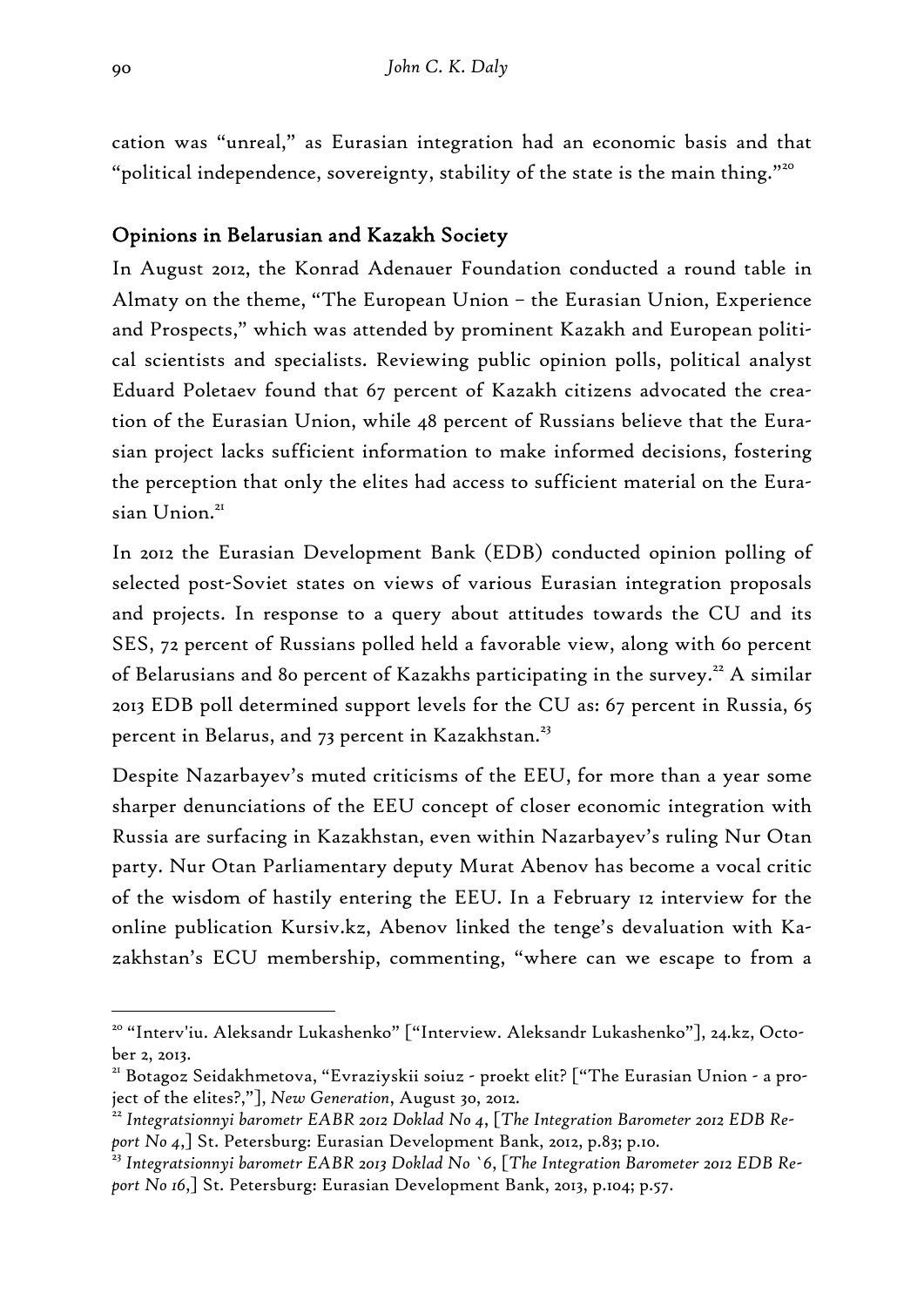submarine! In the ECU we are so attached to Russia that now we have to listen to everything that is happening there. If a neighbor sneezes, we now at the very least will get the flu."<sup>24</sup>

On March 4, a group of Kazakh civil society activists launched the "Anti-Eurasian Economic Union" movement with a press conference in Almaty. The activist organizers included Rukh Pen Til NGO head Zhanbolat Mamai and political analyst Aidos Sarym. Mamai stated bluntly that the Eurasian Economic Union is "a revival of the Soviet Union in a new format – a Putin format."<sup>25</sup> Sarym noted that "in connection with recent events, in just a single day, Russia's economy diminished greatly. Today we are talking about what perhaps is the beginning of a full-scale recession, with all facing the consequences. And to become hostages to Putin's irrational policies, who international experts say has lost touch with reality, would be a suicidal step."<sup>26</sup>

A press release issued after the meeting explained that "above all, we are concerned that documents are being drafted in secret, behind closed doors, without open debate or public consultation," adding that "Kazakhstan should strive to become a member of the World Trade Organization, as it would be advantageous to conduct open, equitable and free trade with 115 countries rather than with the two countries of the Eurasian Union." The press conference concluded with the activists appealing to people to come to a rally on April 12 to protest and voice their opposition to EEU accession.<sup>27</sup>

## Russian Pressure and Levers

-

As the economic engine driving the ECU, Russia has immense influence over Belarus and Kazakhstan. Another significant element is Russia as the main weapons provider for its neighbors and regional military superpower, particularly as in 1992 both Belarus and Kazakhstan gave up their nuclear arsenals. The

<sup>&</sup>lt;sup>24</sup> Askar Muminov, "SMI Zapada: Tamozhennyy soyuz obvalil tenge," ["Western media: the Customs Union toppled the tenge"], kursiv.kz, February 14, 2014.

<sup>25</sup> Dzhoanna Lillis, "Putin ustroil proverku dlia partnerov po Evraziiskomu soiuzu na fone krymskogo protivostoyaniia?," ["Putin gave a check to partners in the Eurasian Union against the backdrop of the Crimean conflict?,"], eurasianet.org, March 6, 2014.

<sup>&</sup>lt;sup>26</sup> "Antievraziyskie nastroeniia krepchaiut" ["Antieurasian sentiment grows stronger"], *Sayasat*, March 5, 2014. 27 "Protivniki evraziiskoi integratsii namereny provesti forum v Alma-Ate," ["Opponents

of Eurasian integration intend to hold a forum in Almaty"], Regnum, March 4, 2014.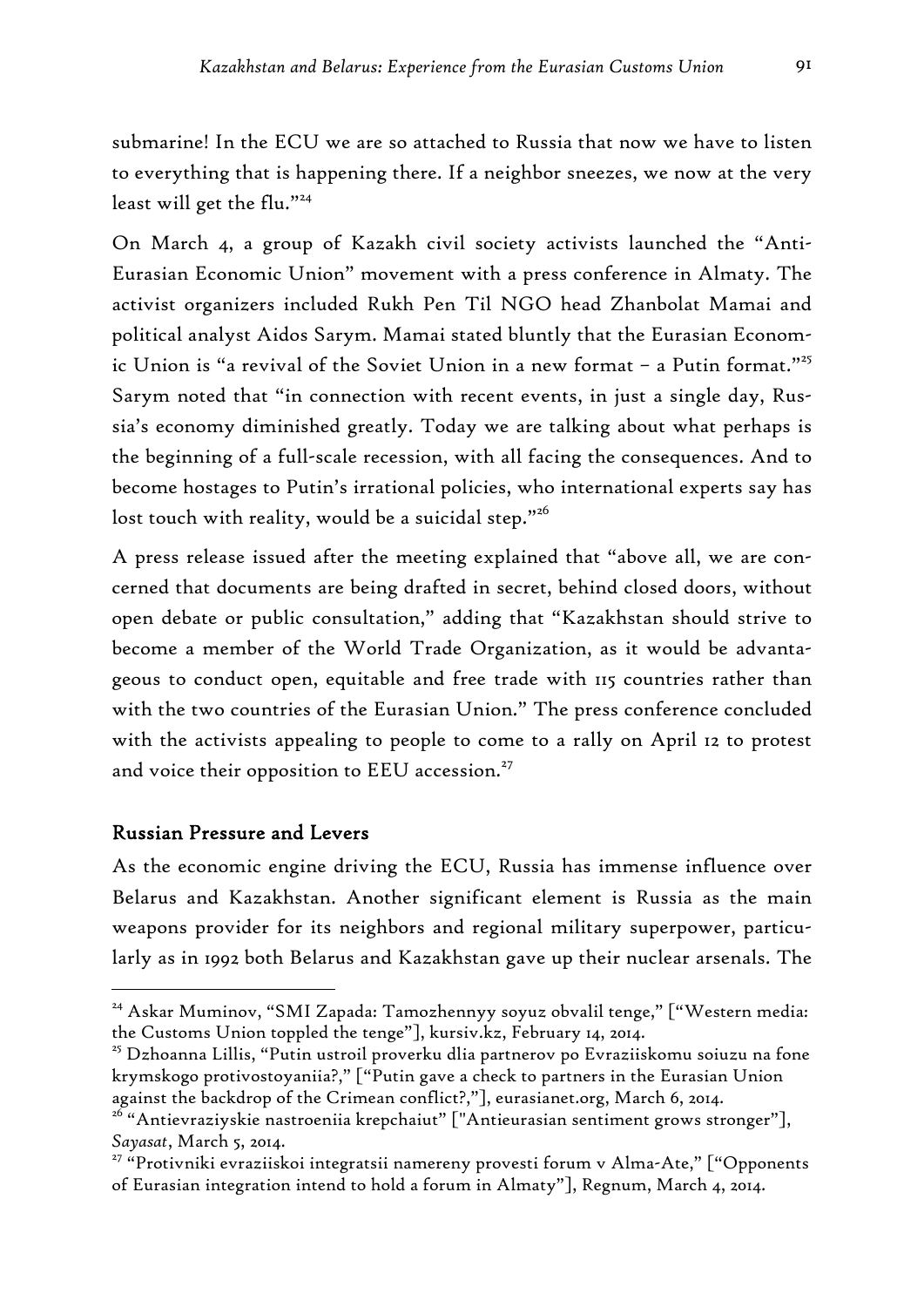economic preponderance of Russia within the ECU has significant potential for impacting both Belarus and Kazakhstan. Another element in Russia's arsenal of levers is its role as a primary transit corridor for Kazakh energy exports via the Caspian Pipeline Consortium and its domination of Eurasian rail networks, which China has begun to use to reach European markets.

But Russia's economy can negatively impact its neighbors. The ruble has lost almost 10 percent against the euro-dollar basket since the start of 2014. The ruble's decline in the wake of rising tensions with Ukraine in early March cost Russia's top 20 banks 216 billion rubles (\$5.9 billion).<sup>28</sup> On March 3, Russia's Central Bank intervened to slow the ruble's decline, spending \$11.3 billion.<sup>29</sup> The Central Bank's intervention was four times larger than the previous record set in September 2011. By early February the Russian ruble had lost 6.3 percent of its value since the beginning of the year and 15 percent from January 2013.<sup>30</sup> On February 11, Kazakhstan subsequently devalued the tenge by 19 percent, saying the Russian ruble's plunge to a record low put additional pressure on its currency.31

All three presidents restated their support for signing the treaty establishing the Eurasian Economic Union by May 2014, and did so at a ceremony in Astana on May 29. Yet the rapidly evolving political events roiling Ukraine impacted the politics surrounding the CU and EEU. Opening a session of the Supreme Eurasian Economic Council on March 5 in Moscow, attended by Lukashenko and Nazarbayev, Putin said of the crisis in Ukraine, "there might be a negative effect for the CU… so we should all think together on what needs to be done to protect our producers and exporters and work out parameters for cooperation with Ukraine. The extraordinary situation ... in Ukraine arouses serious con-

<sup>28 &</sup>quot;Poteri top-20 bankov pri oslablenii rublia na 20% sostaviat 216 mlrd rub" ["Losses of the top 20 banks from the weakening of the ruble by 20% amount to 216 billion rubles"], Novosti, March 4, 2014.

<sup>29 &</sup>quot;Rubl' pytalsia stabilizirovat'sia na fone vozrosshei aktivnosti TSB RF" ["The ruble attempted to stabilize itself on a background of increased activity by the Central Bank of the Russian Federation"], Novosti, March 5, 2014.

<sup>&</sup>lt;sup>30</sup> Nariman Gizitdinov, Lyubov Pronina and Vladimir Kuznetsov, "Kazakh Devaluation Shows Currency War Stirring as Ruble Dips," Bloomberg, February 12, 2014.

<sup>&</sup>lt;sup>31</sup> "Ofitsial'nyy kurs dollara dostignet boleye 200 tenge - eksperty" ["The official dollar rate will reach more than 200 tenge – experts"], Tengrinews, February 11, 2014.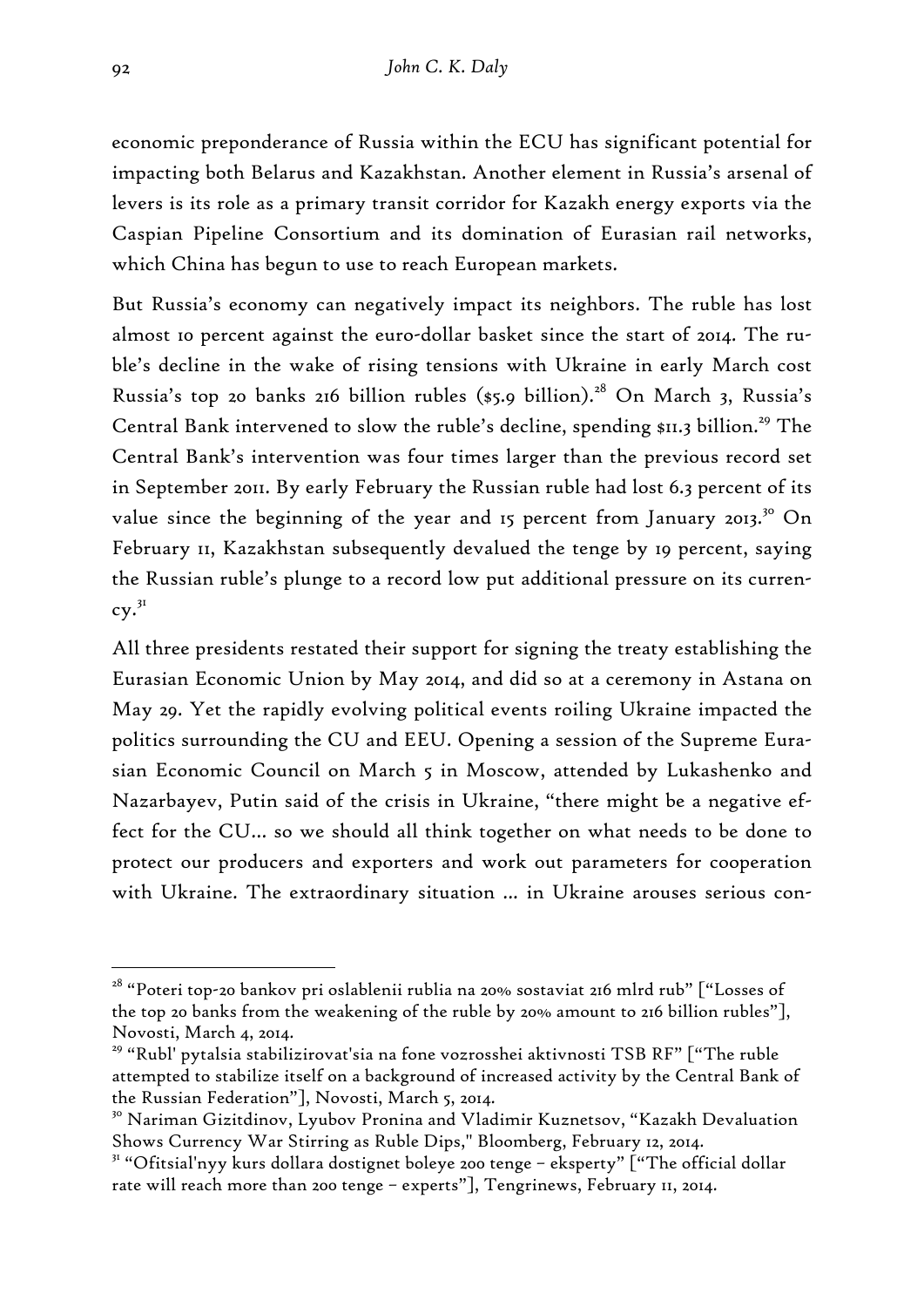cerns. Ukraine is a key economic partner of the CU. … Negative consequences for the CU market are also possible."<sup>32</sup>

The Crimean and Ukrainian crises have had had an effect beyond mere economic issues, as on March 6, the government advisory Civic Chamber of the Russian Federation urged the Russian government to simplify the process of acquiring citizenship for ethnic Russians living in former Soviet republics, issuing a statement noting, "We call upon the legislature of the Russian Federation to simplify to the greatest extent possible the process of granting citizenship of the Russian Federation to compatriots living in the former Soviet Union …"33 In contrast, another sign of how quickly citizenship concerns for Russians living in other former Soviet republics has evolved in light of events in Ukraine, on February 19 the Civic Chamber's press service reported that the body for the first time discussed the draft federal law "On Amending Article 14 of the Federal Law 'On Citizenship of the Russian Federation,'" which dealt primarily with investment issues related to those seeking Russian citizenship.

Civic Chamber Deputy Secretary Vladislav Grib stated that under the bill for obtaining Russian citizenship under a simplified, "fast track" procedure, foreigners will have to invest 10 million rubles (\$823,350) in underfunded sectors of the Russian economy.34 Under current legislation, foreign immigrants must spend a year on a temporary permit, and then another five years with a residence permit, only after which one can apply for citizenship. Given that Kazakhstan's population is 23.7 percent Russian, primarily concentrated in northern Kazakhstan, and that irredentist claims have been made since 1991 to annex the region and have reemerged since the Ukrainian crisis began, the issue injects an element of uncertainty into Russian-Kazakh relations.

This is also seen in recent developments in Ukraine. On March 7, the former head of the Crimean Tatar assembly Mustafa Jemilev said, "Our nation was

<sup>32 &</sup>quot;Putin: Situatsiia na Ukraine mozhet privesti k negativnym posledstviiam dlia TS," ["Putin: the situation in Ukraine could lead to negative consequences for the Customs Union"], The Voice of Russia, March 5, 2014.

<sup>33 &</sup>quot;Obshchestvennaia palata prizyvaet maksimal'no uprostit' protsess priyema v grazhdanstvo RF," ["Public Chamber calls for simplifying the process for receiving Russian Federation citizenship"], ITAR-TASS, March 6, 2014.

<sup>34 &</sup>quot;Lishnikh nam ne nado" ["An expense we do not need"], Press Service of the Public Chamber of the Russian Federation, February 19, 2014.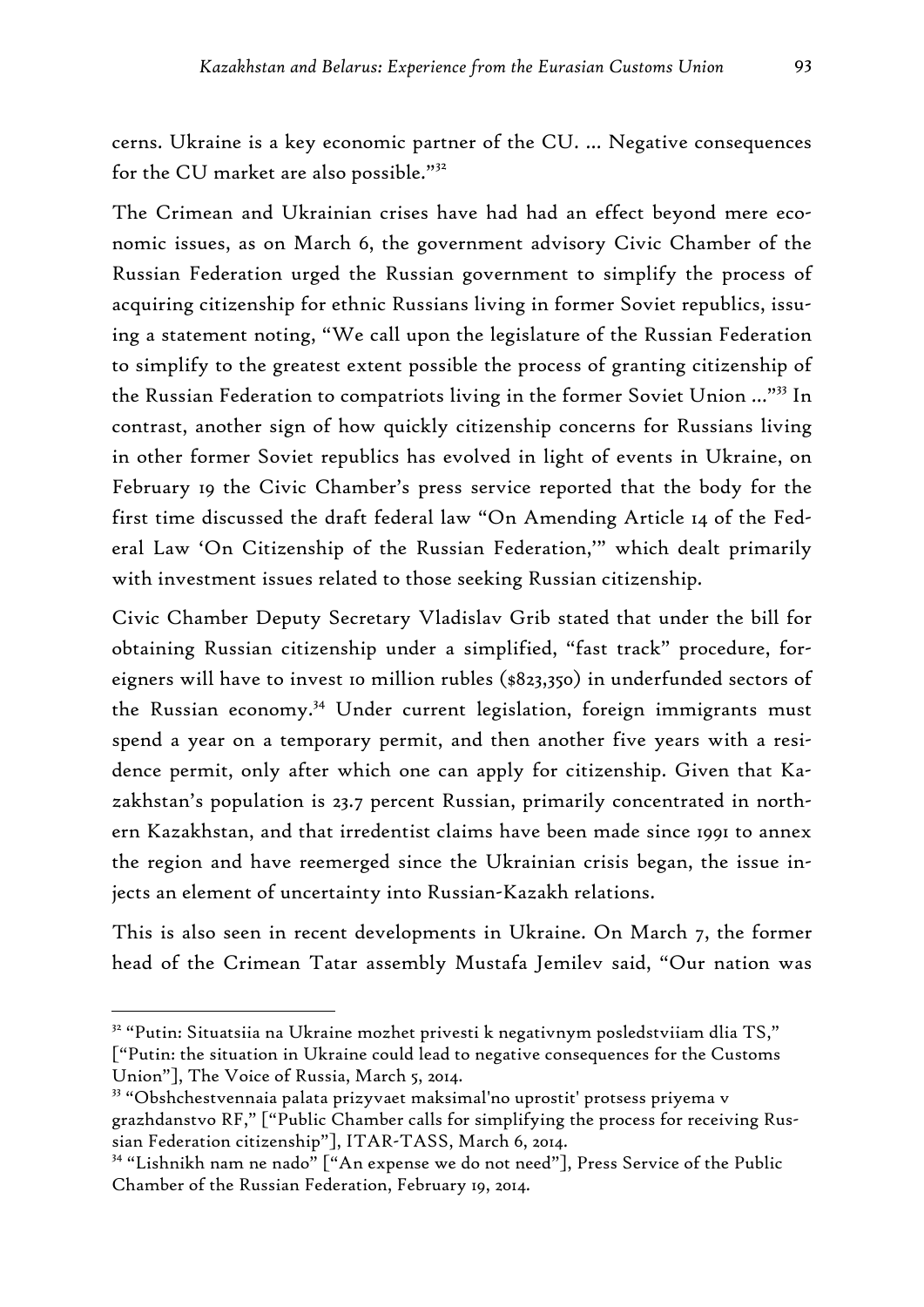once evicted by Russia from Crimea (in 1944), we do not want a repetition of this tragedy. So we turn for help to Ilham Aliyev, Abdullah Gül, and President Nursultan Nazarbayev. Do not leave your Crimean brothers and sisters in this difficult time. We require assistance from around the world. Russia is preparing again to expel us from Crimea."<sup>35</sup>

# Possible Alternative Policies

There is an escalating struggle developing between the ECU and EU, with the latter remaining largely dependent on Russian goodwill, trade and its mineral and energy wealth. The emergence of the ECU means that the EU is not the "only game in town," presenting a challenge to its strategy in Soviet successor states covered by its European Neighborhood Policy (ENP) and Eastern Partnership. Russia has been actively promoting the ECU as an alternative to the EU's Association Agreement.<sup>36</sup> The CU's gross domestic product however remains minor compared to that of the EU. According to the International Monetary Fund, in 2012 the CU GDP was \$2.3 trillion, compared with the EU's \$16.6 trillion.37

In 2013, Belarus-China bilateral trade exceeded \$3 billion, joint ventures are operating in both Belarus and China, and China has invested over \$5 billion in the Belarusian economy.38

Belarusian bilateral trade pales in comparison to that of Kazakhstan's rising economic ties with China, as China imports increasing amounts of Kazakh energy. Following an August 2013 meeting in Astana with Chinese Foreign Minister Wang Yi, Kazakh Foreign Minister Erlan Idrisov noted that in 2012 bilateral trade reached \$23.9 billion and that "We set an ambitious goal to increase this

<sup>35 &</sup>quot;Kryms ki tatary prosyat dopomohty Turechchynu, Kazakhstan ta Azerbaydzhan," ["The Crimean Tatars are requesting help from Turkey, Kazakhstan and Azerbaijan"], Zahіdna іnformatsіina korporatsіia, March 7, 2014.

<sup>&</sup>lt;sup>30</sup> Rilka Dragneva and Kataryna Wolczuk, "Russia, the Eurasian CU and the EU: Cooperation, Stagnation or Rivalry?," Chatham House Briefing Paper, Russia and Eurasia Program, London: August 2012.

<sup>37</sup> Naftali Bendavid, James Marson, Laurence Norman, "Russia, EU Take Different Tacks in Trying to Woo the Neighbors," *The Wall Street Journal*, October 14, 2013.

<sup>&</sup>lt;sup>38</sup> "Belarus' i Kitai pristupili k realizatsii strategii vsestoronnego strategicheskogo partnerstva" ["Belarus and China have begun to implement a strategy of comprehensive strategic partnership"], Belteleradiokompaniia, January 20, 2014.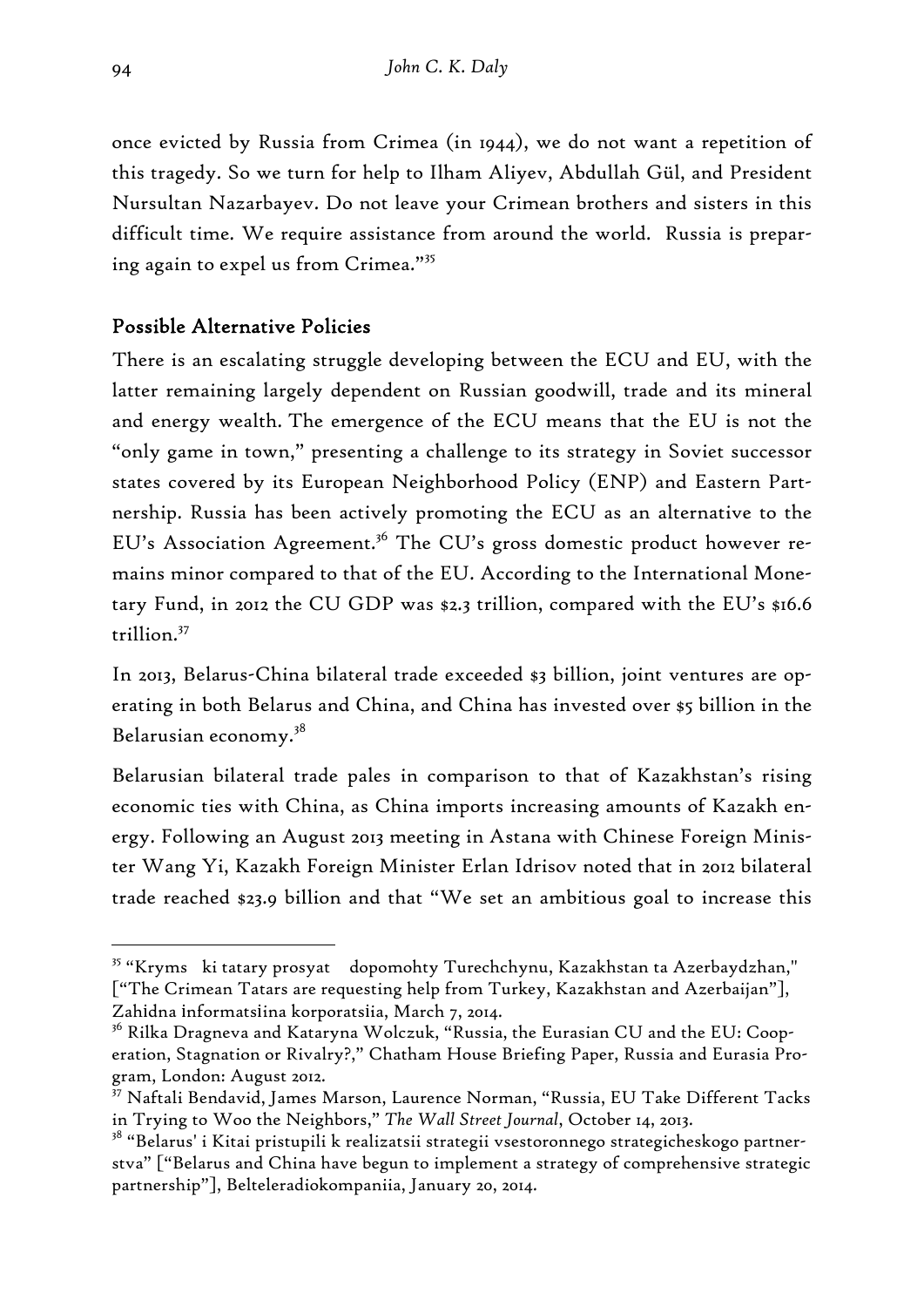figure to \$40 billion by 2015."39 The centrifugal impact of rising Chinese trade on the ECU remains to be seen, but it is certain to grow.

#### Outlook for the Future

-

For all the rhetoric, significant variants remain between the economies of the ECU member states. Belarus, in particular, is poor, with an average level of wealth per capita of \$5,000, on a par with many African nations. In contrast, Kazakhstan's wealth per capita is roughly \$11,000; and 93.7 percent of Russia's adult population has less than \$10,000 in wealth. Russia since 1991 has produced an unprecedented rise in financial disparity, with Russia's 110 billionaires holding 35 percent of the country's wealth, the highest rate of wealth inequality in the world.40 Anthony Shorrocks of Global Economic Perspectives Ltd, one of the authors of *Global Wealth Report 2013*, observed that "the situation in Russia has no parallel."41 The report noted that at a constant exchange rate, average wealth in Russia has shown "no sign of growth" since before the 2008 economic recession. It is unclear at this stage how these economic disparities will impact the ECU.

In the wake of the growing crisis over Crimea and the uneasy issues raised on issues of sovereignty and international law, President Nazarbayev has further refined his vision of the EEU's responsibilities, both delineating its mandate to purely economic issues and the need for unanimity on all upcoming "questions" in the EEU. On March 25 on the sidelines of a nuclear security summit in The Hague, he addressed EEU issues during a press briefing, telling reporters,

Integration allows us to remove customs barriers and boost competitiveness. Therefore, we have a purely pragmatic interest – to develop our country, modernize the economy and increase the size of our GDP. As far as our political independence is concerned, this is sacrosanct, and Kazakhstan will not cede its sovereignty to anyone. We will voluntarily transfer some economic powers to supranational authorities however, as is done, for example, in the European Un-

<sup>39 &</sup>quot;Kazakhstan i Kitai uvelichat tovarooborot do 40 milliardov dollarov k 2015 godu" ["Kazakhstan and China will increase trade to \$40 billion by 2015"] Tengrinews, August 19, 2013.

<sup>40</sup> Jim Davies, Rodrigo Lluberasis, Anthony Shorrock, *Global Wealth Report 2013: The year in review*, Zurich: Crédit Suisse, 2013.

<sup>41</sup> Alpert Lukacs, "Who Wants to Be a Russian Billionaire?," *The Wall Street Journal*, October 9, 2013.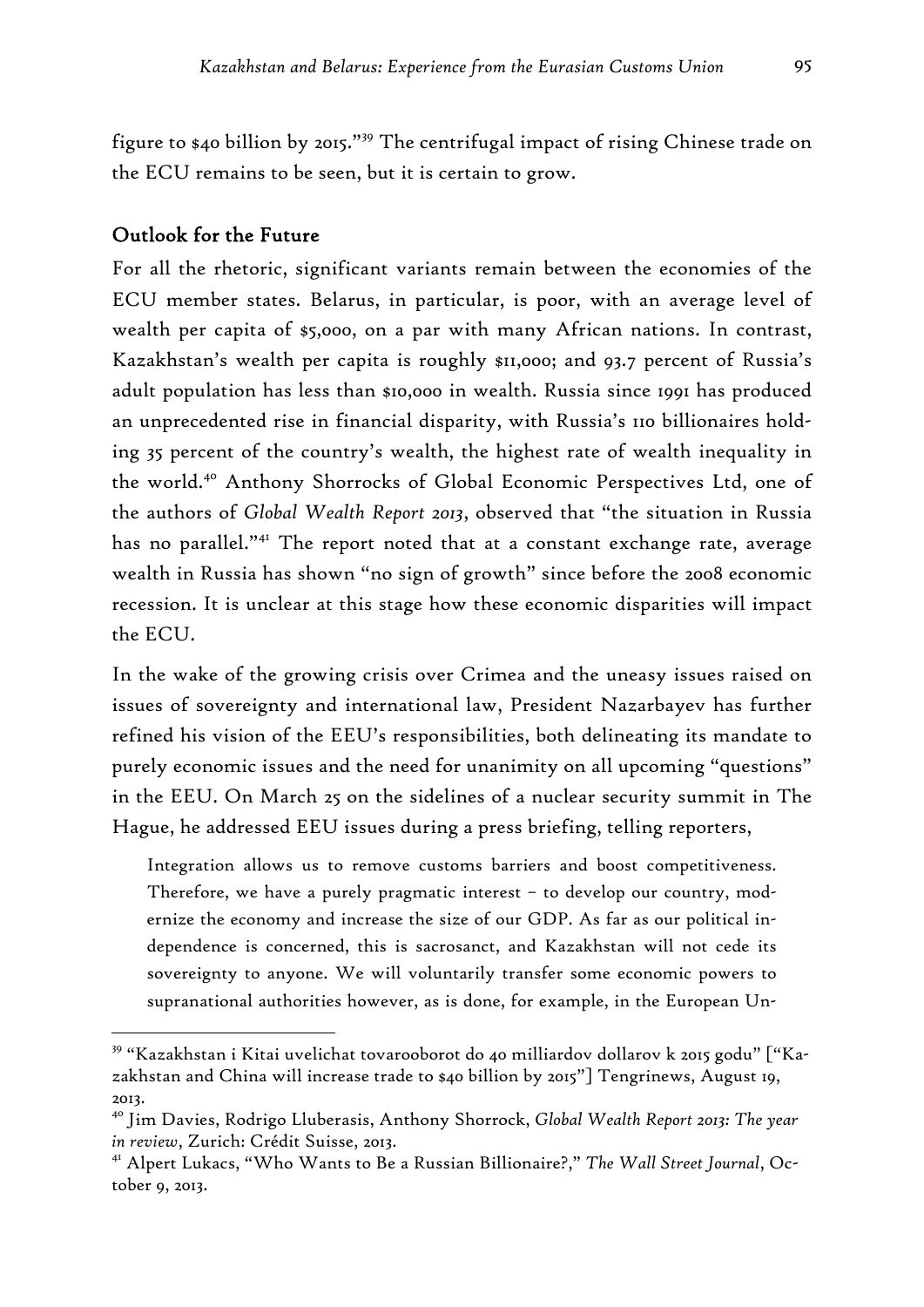ion, where the Commission decides customs issues, regulates trade, tariffs, the transportation of oil and gas, electricity, railways and highways. All questions in our future union will be resolved by consensus. Final decisions will be made with the consent of all three states.<sup>42</sup>

In the future, the greatest obstacle to the development of the ECU's domestic markets and foreign trade is likely to be legal uncertainty rather than economic risk. If the ECU is to become an economic area attractive for long-0term foreign investors, the rule of law and system of justice must be firmly established, as foreign investors will only do business in ECU member states if they trust the decisions of public authorities and have effective appeal procedures.

For the moment, Belarus and Kazakhstan remain fundamentally committed to both the ECU and the EEU, but criticisms of the EEU's future powers have arisen in the past year from both nations, a situation that the Crimean crisis and subsequent Russian-Ukrainian relations have sharpened further. What impact increasingly divergent economies, different foreign policy agendas and rising Chinese economic power will have on the future shape and policies of the ECU remains to be seen.

It is increasingly evident that Russia's deteriorating relations with the West over its Ukrainian policies are causing concerns in Kazakhstan about possible collateral damage to its economy from U.S. and EU sanctions, forcing a reevaluation of the ECU's ultimate benefit to the Kazakh economy. Putin is seeking to use the ECU to mitigate the economic impact of Western sanctions on the Russian economy, a far cry from Nazarbayev's original vision of a voluntary trading bloc improving the economies of member nations. Concerns have risen to such a point that on August 26, in the course of a TV interview with Kazakhstan's Khabar channel, Nazarbayev said, "If the rules set forth in the agreement are not followed, Kazakhstan has a right to withdraw from the Eurasian Economic Union. I have said this before and I am saying this again. Kazakhstan will not be part of organizations that pose a threat to our independence. Our independence is our dearest treasure, which our grandfathers fought

<sup>42 &</sup>quot;Brifing po itogam ofitsial'nogo vizita v Korolevstvo Niderlandy i uchastiya v rabote Sammita po yadernoy bezopasnosti v Gaage" ["Briefing on the official visit to the Kingdom of the Netherlands, and participation in the Nuclear Security Summit in The Hague"], official website of the President of the Republic of Kazakhstan, March 25, 2014.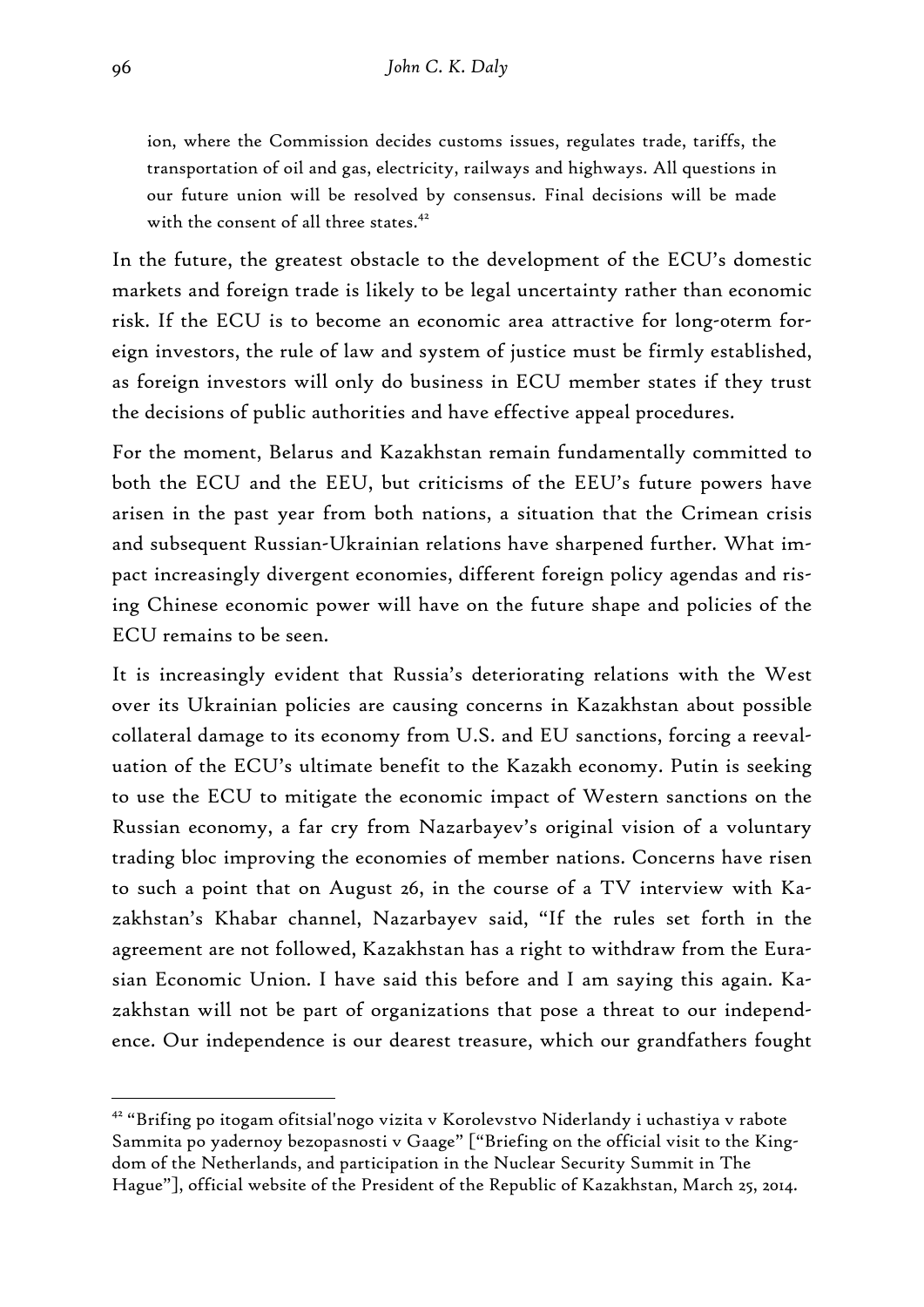for. First of all, we will never surrender it to someone, and secondly, we will do our best to protect it."<sup>43</sup>

Two days later, in response to a question asked at the All-Russian youth forum "Seliger-2014," do we need to expect a Ukrainian scenario if Mr. Nazarbayev leaves the post of president?" Putin, after praising Nazarbayev as the originator and architect of the ECU and EEU replied, "he accomplished a unique thing. He created a state on a territory where there had never been a state. The Kazakhs had never had statehood." Putin continued that Eurasian ideas of the ECU and EEU "… the Kazakhs have adopted it. That's because they see it is good for them, good for the development of the economy, good in order to remain in the sphere of the so-called greater Russian world, which is a part of global civilization, good from the perspective of the development of manufacturing and advanced technologies, and so on. I am sure that this is how it will be in the medium-term and in the long-term perspective."44

While the future of both the ECU and EEU are unclear, it is obvious that they have not remained immune from the impact of the consequences of Russian foreign policy towards both the Ukraine and the West. Given Putin's most recent pronouncement about the legitimacy of Kazakh statehood, there is little doubt that Nazarbayev and the Kazakh government will continue to evaluate for the foreseeable future the benefit of remaining so closely allied in the ECU and EEU with a nation whose confrontational foreign policy remains so at odds with that of Kazakhstan.

<sup>43 &</sup>quot;Kazakhstan may leave EEU if its interests are infringed," Tengrinews, August 27, 2014. 44 "Vserossiiskii molodozhnyi forum 'Seliger-2014'" ["All-Russian youth forum 'Seliger-2014'"], kremlin.ru, August 29, 2014.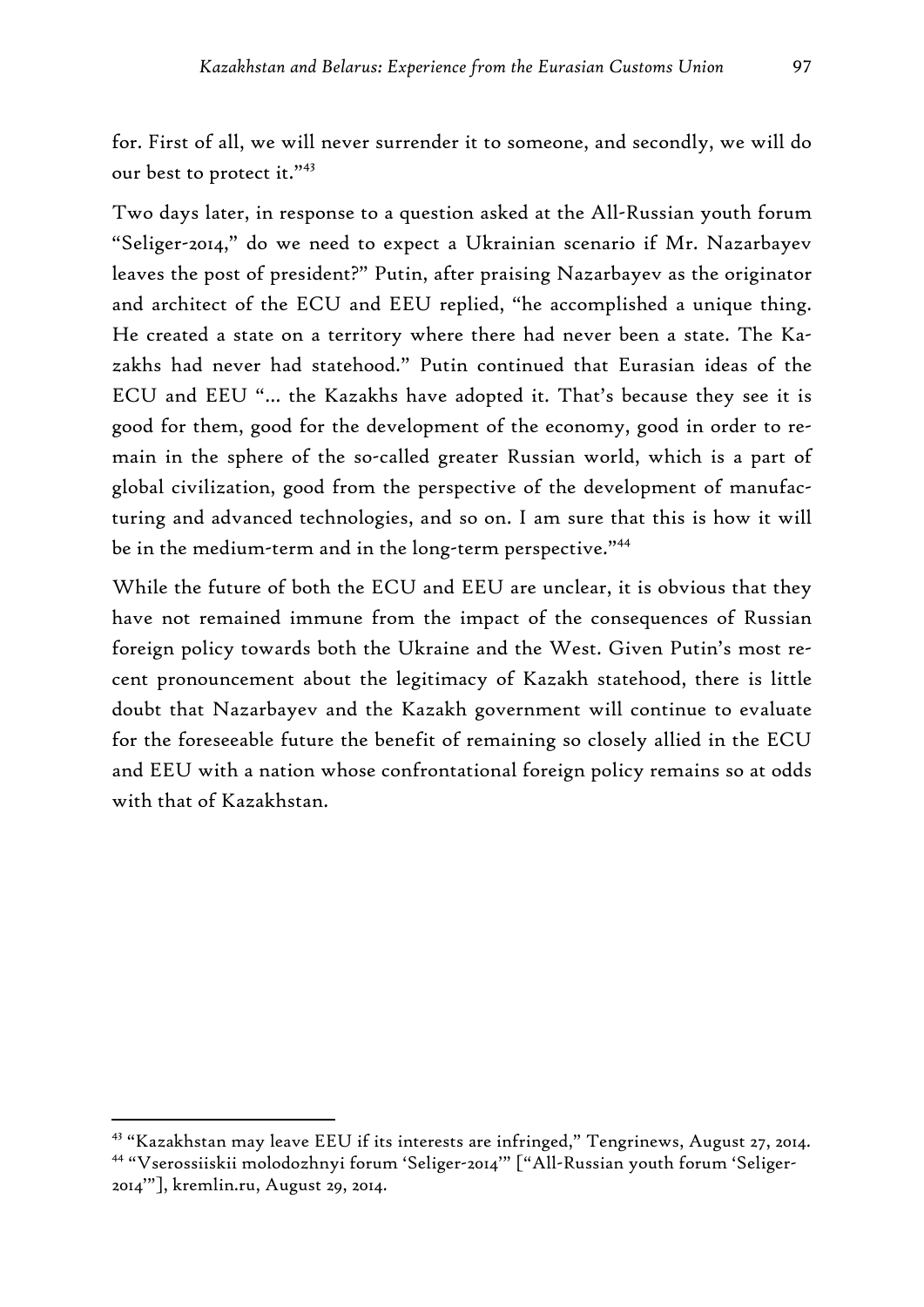# Armenia: Joining under the Gun

#### *Armen Grigoryan*

On September 3, 2013, Armenia's President Serzh Sargsyan held negotiations with Russian President Vladimir Putin in Moscow. Immediately afterwards, while still in Moscow, Sargsyan announced that Armenia would join the Customs Union instead of signing an Association Agreement with the European Union. As the EU-Armenia negotiations on the Association Agreement had just been finalized six weeks earlier, Armenia was planning to initial the agreement in November. Sargsyan's statement was rather unexpected, especially considering previous statements by Prime Minister Tigran Sargsyan and other high-level officials about the impossibility of joining the Customs Union.

After President Sargsyan's u-turn, he and other officials started explaining that the decision was made because of Russia's strategic role in Armenia's security policy as well as for economic reasons. However, a variety of sources provide more plausible explanations: Russian pressure on Armenia, including threats to cancel security guarantees and an increase of the gas price among other leverages.

#### Armenia's Policy towards the CIS and the CSTO

Throughout the post-Soviet period, most Armenian politicians and analysts have considered participation in Russia-led structures a crucial component of security. Already Levon Ter-Petrossian, Armenia's president from 1991 to 1998, suggested that Russia's benevolence and support were indispensable. He justified Armenia's eagerness to become a member of the Commonwealth of Independent States (CIS) and the Collective Security Treaty (later the CSTO) as a precondition for Russian political and military support during the conflict of the early 1990s. Ter-Petrossian claimed that due to his past policies aimed at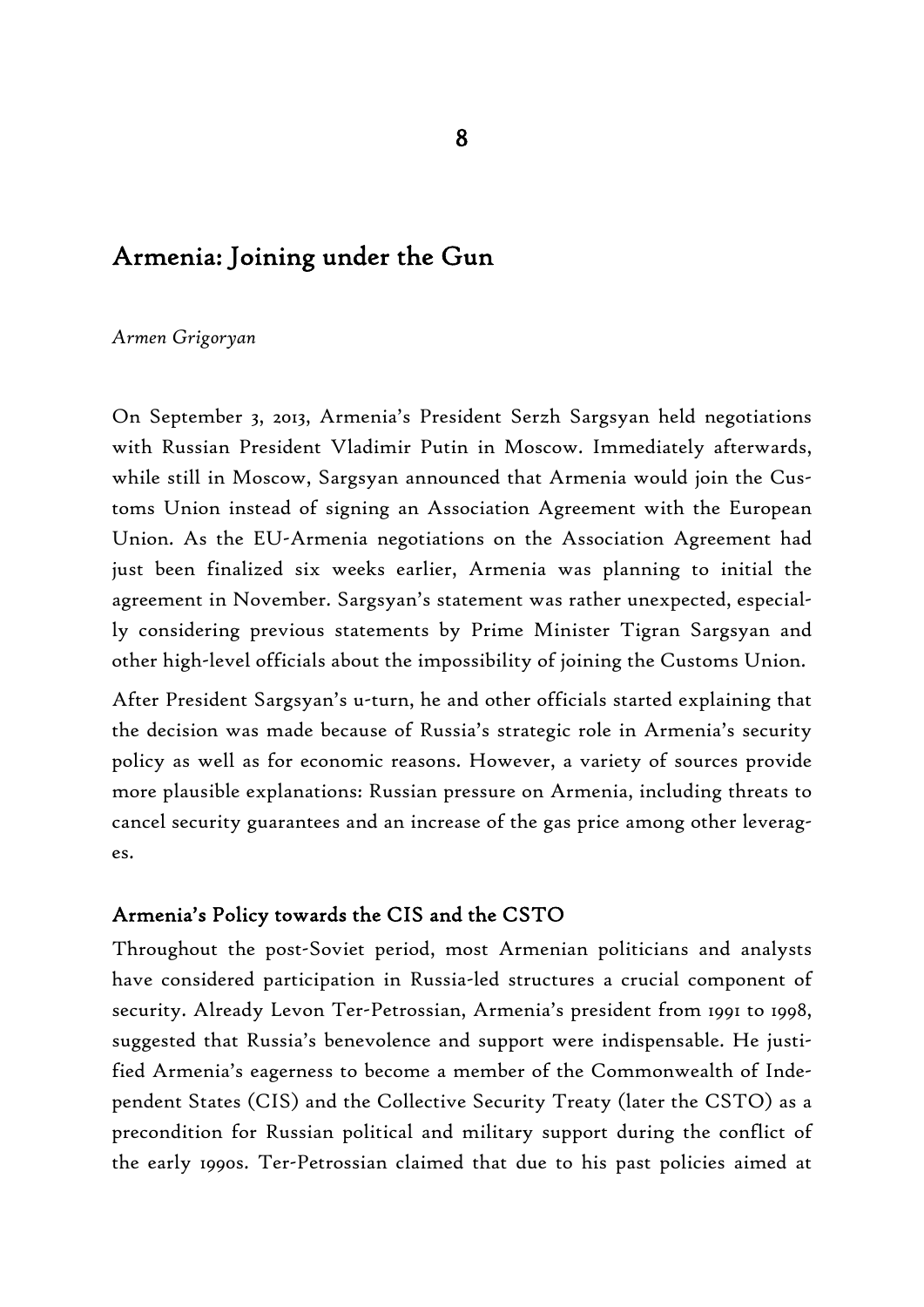achieving friendly relations with Russia, Armenia could protect itself and act as a guarantor of Nagorno-Karabakh's self-determination, while Azerbaijan and Georgia, who failed to consider Russia's interests in the early 1990s, lost control over parts of their territory. Although there may be some reason for linking participation in Russia-centered organizations with military success, it is not a fully sufficient explanation, primarily because Russia was the main arms supplier to both Armenia and Azerbaijan.

After a cease-fire in Nagorno-Karabakh had been reached in 1994, Russian political influence and military presence in Armenia continued to grow. In 1995, Yerevan signed a treaty on Russian military bases in Armenia, followed by a treaty on friendship, cooperation, and mutual assistance in 1997. The latter included a clause on joint defense of borders with non-CIS member states—thus Russian border guards' control of Armenia's borders with Iran and Turkey was institutionalized. The border checkpoint in Yerevan's Zvartnots international airport also remained under Russian control. Both treaties' agreed term of validity was 25 years.

Russia was able to expand its influence in Armenia in 2010, when ratification of the Zurich Protocols between Turkey and Armenia failed and the Armenian-Turkish normalization process was halted. Russia persuaded Armenia to amend the treaty on Russian military bases, so the term of deployment would be 49 years instead of 25 years. The amendments were covered in an agreement signed during Russian President Dmitry Medvedev's visit to Armenia in August 2010, and ratified in 2011.

Currently, Russia is modernizing MIG-29 fighter planes deployed at its military base in Armenia. It is planned that the planes will become capable not only of intercepting airborne targets but also attacking targets on the ground. Besides, deployment of battle helicopters and airborne troops is also expected, so that the military base may obtain the capacity to engage not only in defensive but also in offensive operations, including the possibility to engage airborne troops within a range of 500 kilometers.

Finally, Russia has two additional tools within the CSTO framework: the right to veto the establishment of new foreign military bases in CSTO member states (limiting opportunities for cooperation with NATO, including the possi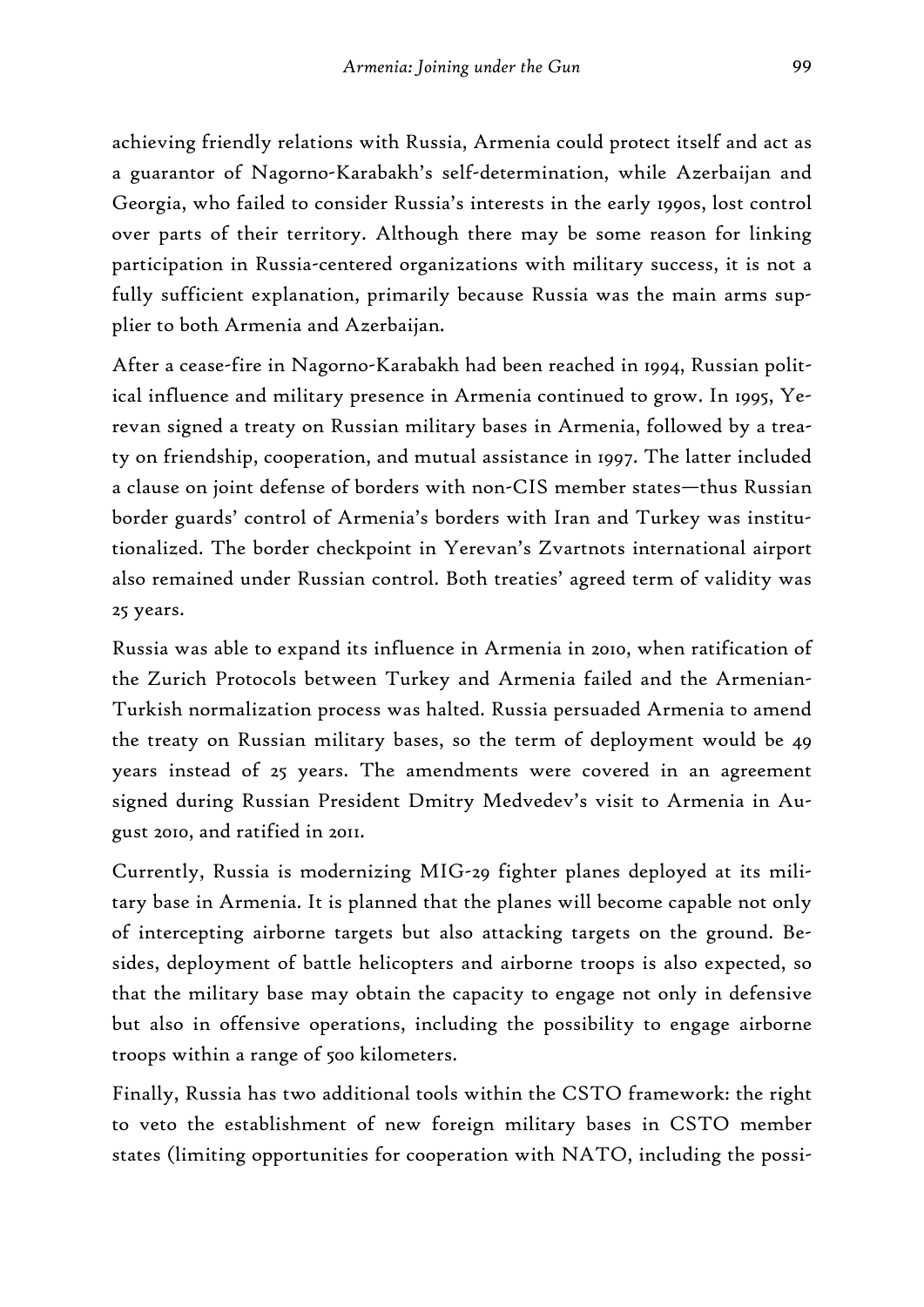bility to organize cargo traffic by air or to provide storage facilities); and the possibility to intervene under a CSTO Rapid Reaction Force mandate in case of internal instability; so Russia may provide armed support for Armenian authorities should they be unable to suppress an opposition uprising.

# Likely Effects of Customs Union Membership on the Armenian Economy

Some officials justified the decision to join the Customs Union by Armenia's export structure. For instance, soon after President Sargsyan's statement about the intention to join the Customs Union, National Security Council Secretary Arthur Baghdasaryan said at a press conference: "We took a long time to research and finally concluded that Armenia's economy is not compatible with that of the EU countries. The major part of our exports are to the Customs Union member countries and we could not have shut down a 300-million-person market." However, according to the official data, in 2012 Armenian exports to the EU amounted to \$511.6 million while the value of exports to Russia, Kazakhstan, and Belarus was \$289.8 million; in the first six months of 2013 goods worth \$250.6 million were exported to the EU while the share of the Customs Union was \$149.6 million.

Negotiations on the EU-Armenia Association Agreement and the Deep and Comprehensive Free Trade Agreement (DCFTA) went on for almost three years. A Dutch consulting company, commissioned by the European Commission, provided detailed research on the expected effects of the DCFTA for different sectors of the Armenian economy and trade with the EU. A 200-page Trade Sustainability Impact Assessment in support of negotiations of a DCFTA between the EU and the Republic of Armenia was published soon after finalizing the negotiations on the DCFTA. By contrast, there has been no comprehensive analysis of the likely impact of Customs Union membership. State officials, economists, and representatives of business groups have only made estimations concerning the application of different import duties, as well as estimations for some sectors of the economy. The report estimated a likely increase of Armenian exports and imports by 15.2 percent and 8.2 percent respectively, and a 2.3 percent increase in gross domestic product (GDP). By contrast, there has been no comprehensive analysis of the likely impact of Customs Un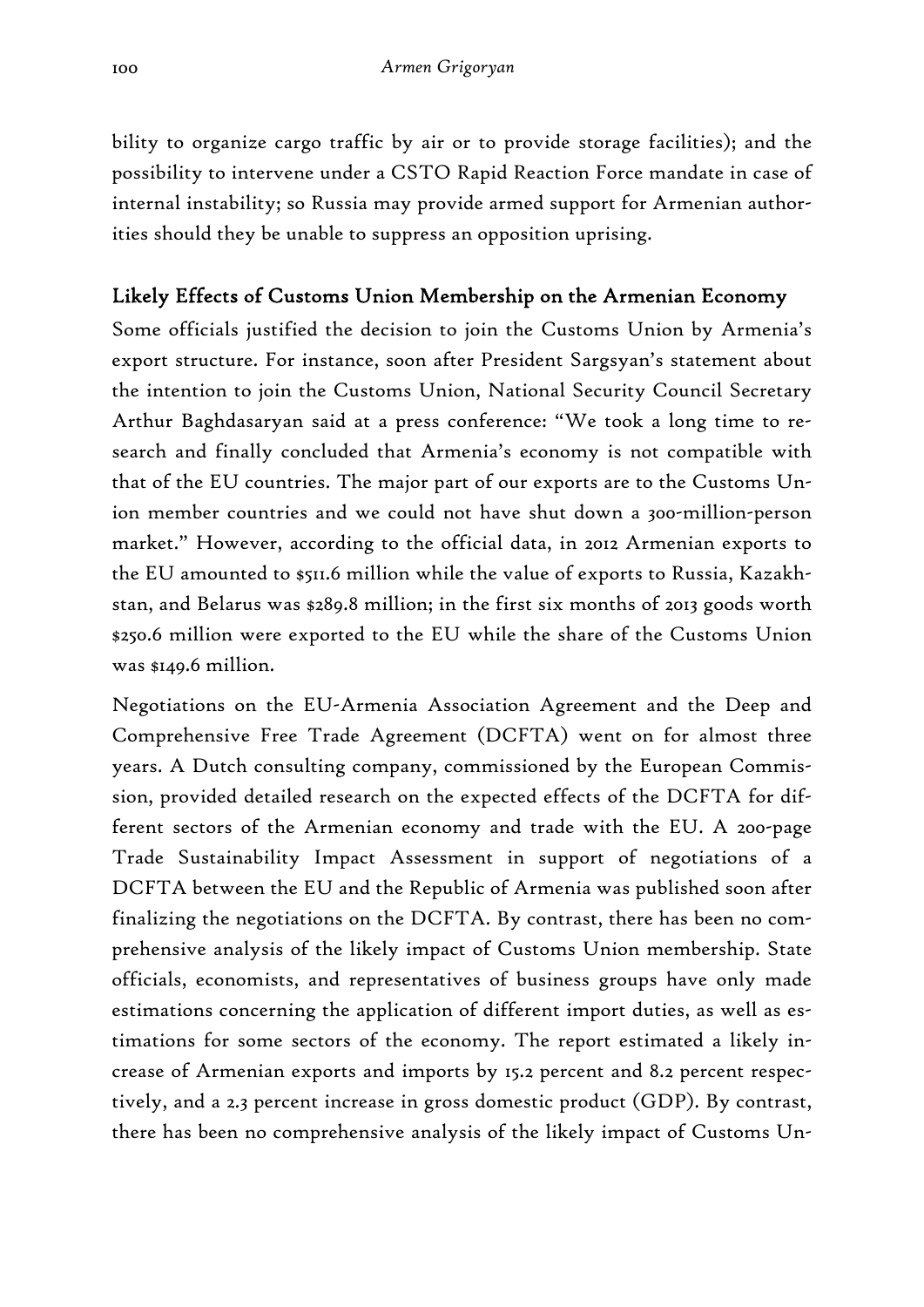ion membership, as a roadmap on Customs Union membership was prepared in less than four months.

According to Deputy Minister of Economy Garegin Melkonyan, Armenia imports about 11,500 types of goods, while the Customs Union's import tariffs for about 60 percent of goods are higher than current Armenian tariff rates. The government attempted to negotiate with the Eurasian Economic Commission a list of exemptions including about 850 goods. However, the negotiations have not reached any result yet. Applying Customs Union tariffs will also require renegotiating Armenia's import duty schedule with the World Trade Organization, and an appropriate notification had yet to be sent to the WTO as this book went to press.

The Chairman of the Republican Union of Employers of Armenia (RUEA), Gagik Makaryan, stated that the majority of Armenian businessmen prefer the Customs Union to the DCFTA with the EU, citing "the same industrial culture, prolonged collaboration using the same standards and norms, and lack of language barriers." However, he also noted that the EU is Armenia's largest trade partner with 27.3 percent of the total trade volume; Russia is the second largest with 21.7 percent; followed by China with 6.6 percent, Iran with 5.4 percent, and Ukraine with 4 percent. Belarus's and Kazakhstan's shares are, respectively, 0.8 and 0.2 percent.

More recently, Mr. Makaryan also warned that after joining the Customs Union, consumer prices for basic foodstuffs (meat, dairy products, wheat, cooking oil, sugar, potatoes, etc.) may increase by up to 15 percent.

Prices for medicines are also expected to increase significantly. Currently, about 4.2 percent of medicines are imported from Russia and Belarus, while the largest amount originates from Germany, followed by Switzerland, France, Great Britain, Hungary, and Italy, and no customs duties are applied. After joining the Customs Union, duties amounting on average to 8-10 percent must be applied.

After joining the Customs Union, the structure of car imports is expected to change radically. In 2013, only about five percent of nearly 40,000 imported cars were made in Russia, while 70 percent were second-hand cars re-exported from Georgia, and Armenia has been one of the ten largest trade partners for Georgia thanks to the car trade. The head of the Car Importers' Union, Tigran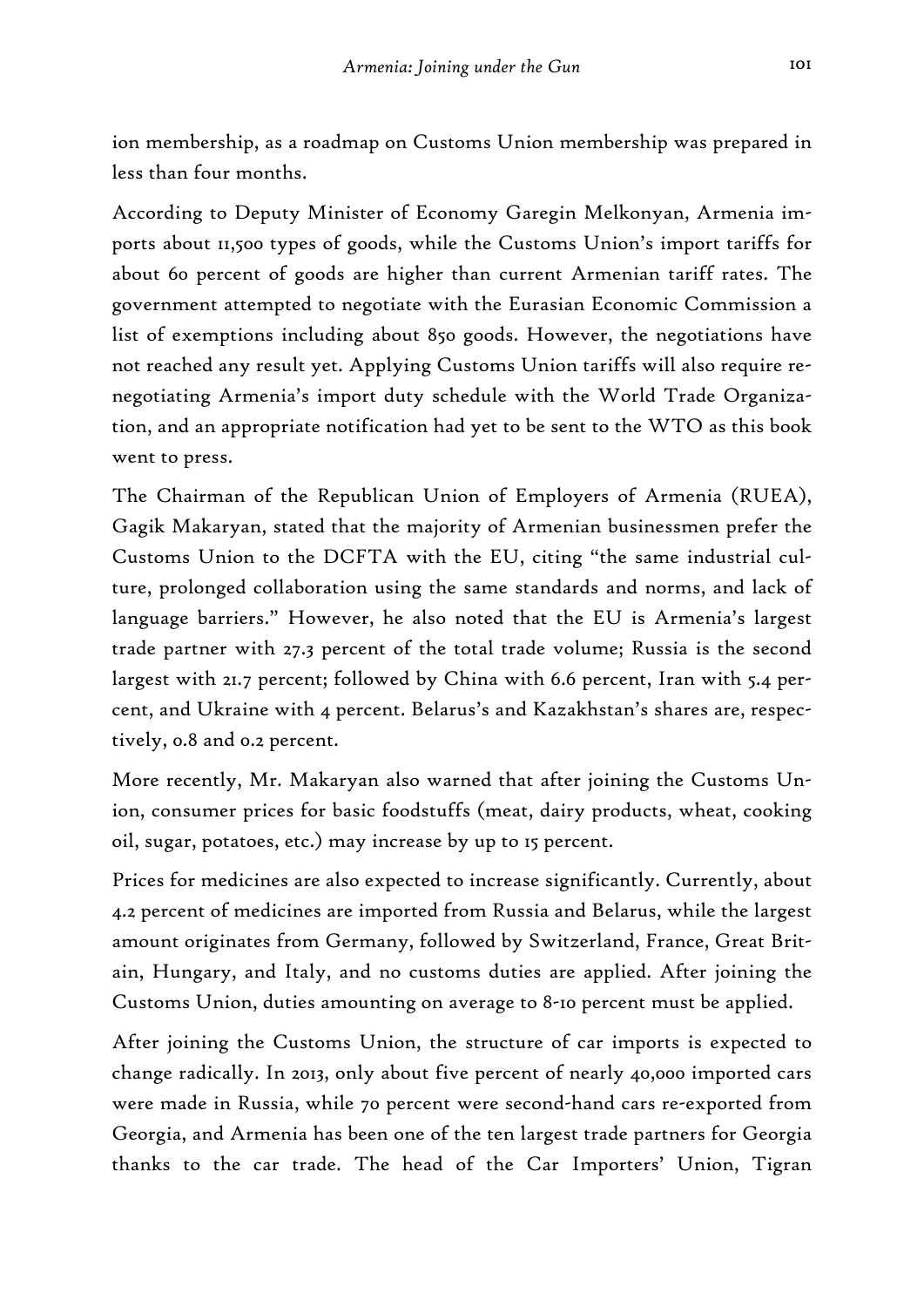Hovhannissian, as well as some economists have warned that higher import duties applied by the Customs Union will result in a sharp price increase and will destroy small businesses, leaving the market to monopolies, while retail prices of non-Russian cars will go up by at least 50 percent, and consumers will be forced to buy mostly Russian cars. Damage to Georgia's economy may also be quite significant.

# The Evolution of the Government's Position on the Customs Union

The Armenian government's attitude towards the choice between the Customs Union and the possibility to develop cooperation with the EU has often been formulated as a preference for mutually non-exclusive involvement in both frameworks. However, such an attitude was developed in 2013, a few months before President Sargsyan's announcement about joining the Customs Union, as pressure from Russia was mounting, and some officials expressed a similar attitude later on as well, but this had not been the case before.

In April 2012, soon after the beginning of the DCFTA negotiations with the EU, Prime Minister Sargsyan ruled out the possibility of joining the Customs Union in an interview to the Russian newspaper *Kommersant*:

In global practice there is no example of a country joining a customs union without having a common border. […] We would only get into trouble with higher tariffs and taxes. It is not reasonable from the economic point of view. […] The Customs Union does not provide any functional instruments for our economic players. Therefore, it is of no use.

In August 2012, after negotiations between the Armenian and Russian presidents, a statement about the creation of a joint commission was made. The commission's goal was to find possibilities of cooperation between Armenia and Customs Union member states taking into account the absence of a common border. In December 2012, President Sargsyan said in an interview that Armenia had always supported integration processes in the post-Soviet area, noting however the issue of having no common border, and besides, that WTO rules present another obstacle. In April 2013, a cooperation memorandum was signed by Prime Minister Sargsyan and the Head of the Eurasian Economic Commission, Viktor Khristenko.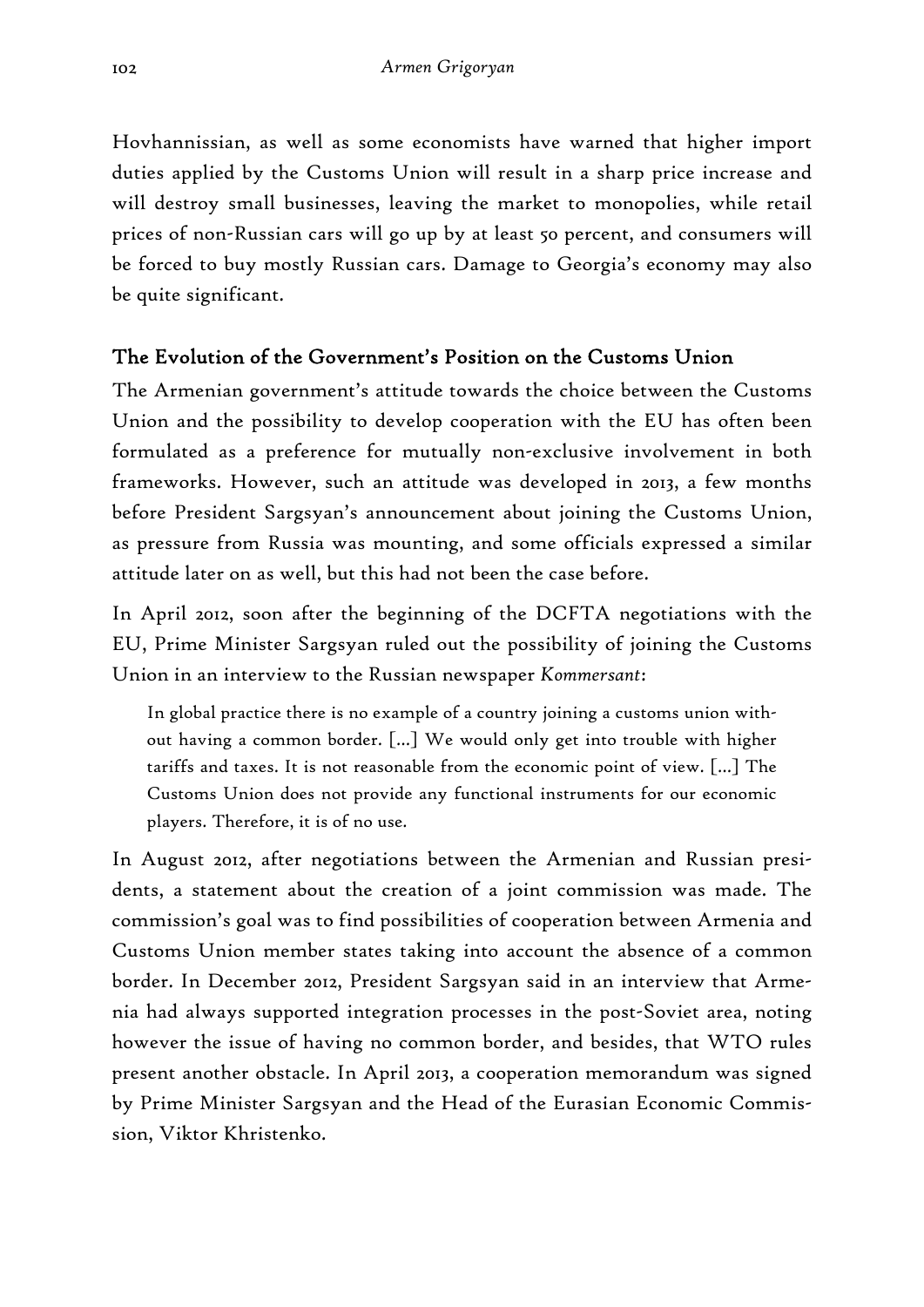Less than two weeks before President Sargsyan's visit to Moscow and the announcement of the decision to join the Customs Union, Deputy Minister of Foreign Affairs Shavarsh Kocharyan excluded the possibility of joining the Customs Union, saying that it would mean "losing sovereignty." Galust Sahakyan, head of the ruling Republican Party of Armenia (RPA) parliamentary faction, also excluded such a possibility shortly before the president's statement on September 3. Apparently, the president made his decision unilaterally after negotiations with Vladimir Putin, without even consulting the government or the parliamentary majority.

Despite the attitudes shown at the time, in recent months the same officials have become staunch supporters of Customs Union membership. While negotiations concerning the DCFTA with the EU had taken nearly two years, a roadmap on the planned Customs Union membership was prepared in less than four months. Replying to a question about the reasons for such a hurry at a press conference during a visit to Prague in January 2014, President Sargsyan stated: "Any commenced deal has to be accomplished quickly and with devotion. Since we decided to join the Customs Union, we have to do that as quickly as possible, why should we wait? As our decision is based on national interests, it must be implemented at the earliest occasion."

Ironically, Shavarsh Kocharyan has also become one of the main advocates for the Customs Union. When asked about the unprecedented hurry, he stated that a new treaty on the establishment of the Eurasian Union was being prepared, so the Eurasian Union should be in effect from January 1, 2015, and it would absorb the Customs Union. Therefore, a delay would result in becoming a member of an already non-existing organization. He also added that the Russians "are amused because Armenia accelerates the process of becoming a member of the Customs Union."

Quite characteristically, not a single official expressed disagreement with the decision to join the Customs Union, and no resignations took place. Since the RPA and its satellite, the Rule of Law Party, have a majority of votes, and most of the opposition MPs are also reluctant to displease the Russians, there is practically no doubt that the president's decisions will be rubber-stamped by the National Assembly.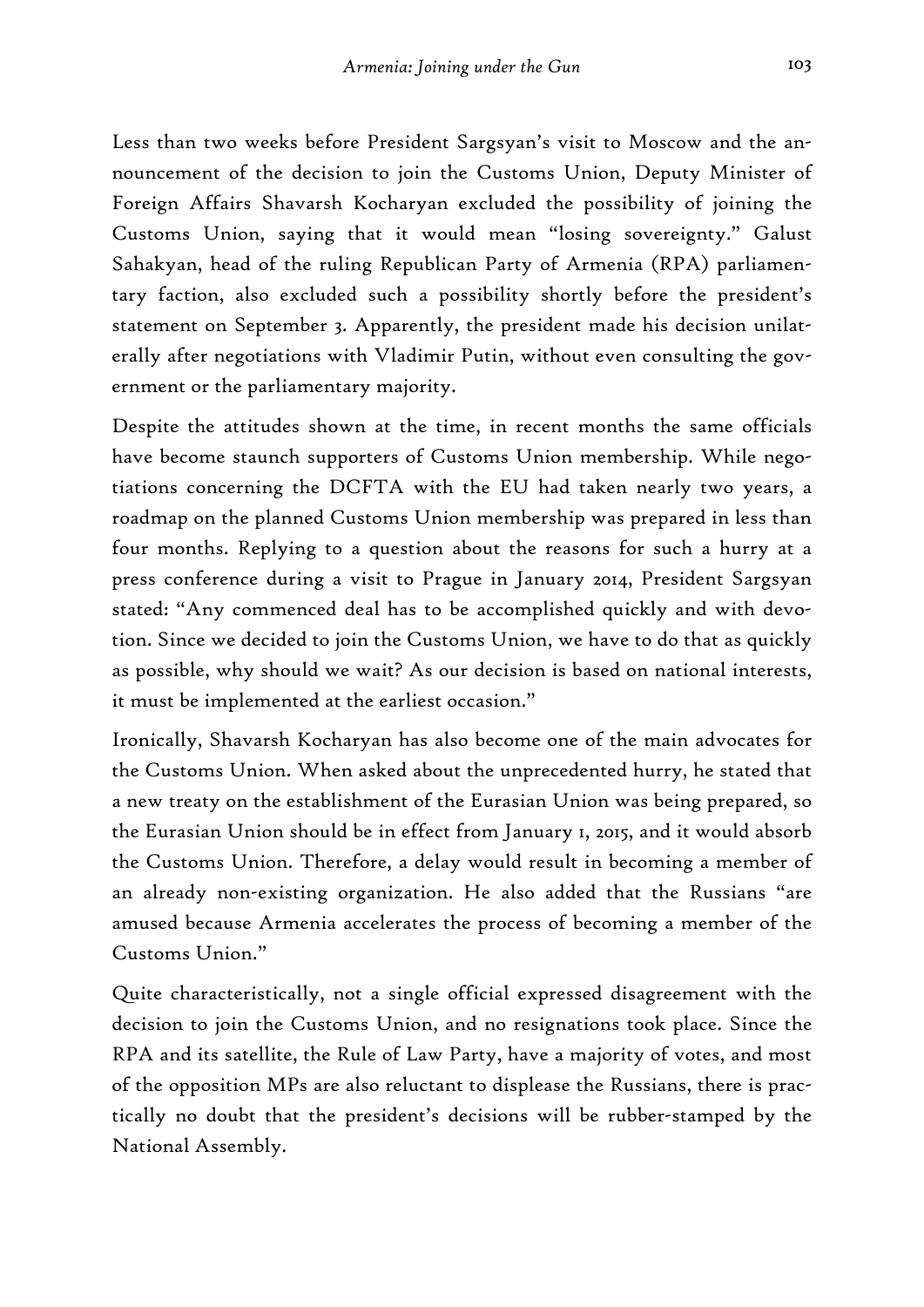## Opinions about the Customs Union

There is little reliable data on the opinion of the general public. An opinion poll conducted in 2012 at the request of the Eurasian Development Bank based in St. Petersburg, Russia, showed that 61 percent of respondents in Armenia had a positive attitude towards the Customs Union of Russia, Belarus, and Kazakhstan; however, that poll did not inquire about the attitude towards Armenia's possible membership. Opinion polls conducted after the decision to join the Customs Union show large differences in results and may be biased. Yet, even though the results in general may be not reliable as far as approval level is concerned, they demonstrate a low level of awareness about the Customs Union and the possible consequences of membership.

For instance, two of three polls conducted in October and early November showed a high level of support for membership. The Armenian Marketing Association's poll showed a 64 percent support rate while 26 percent of the respondents expected a decline in consumer prices as an outcome of membership. A poll by the non-governmental organization Integration and Development showed a figure of 86 percent positive responses, but only 10 percent of the respondents said they were aware about the fundamental nature of the Customs Union. By contrast, a poll by the Union for National Self-Determination showed a 20 percent level of support for membership.

The expert community has in general been cautious in its approach towards the Customs Union as far as economic consequences of membership are concerned. While *Rossotrudnichestvo* (the Russian Federal Agency for the Commonwealth of Independent States, Compatriots Living Abroad, and International Humanitarian Cooperation) engaged in a widespread advocacy campaign in favor of Armenia's membership, Armenian economists and policy analysts have mostly been skeptical because of the anticipated growth of prices and unclear perspectives for further cooperation with neighboring Georgia and Iran, as well as other non-CU member states.

Concerning the attitudes of the parliamentary opposition, only the smallest faction, Heritage, is clearly against membership in the union. The Prosperous Armenia party and the Armenian Revolutionary Federation – Dashnaktsutyun express a positive or even openly pro-Russian attitude, and the media outlets controlled by Prosperous Armenia's founder and sponsor, Gagik Tsarukyan,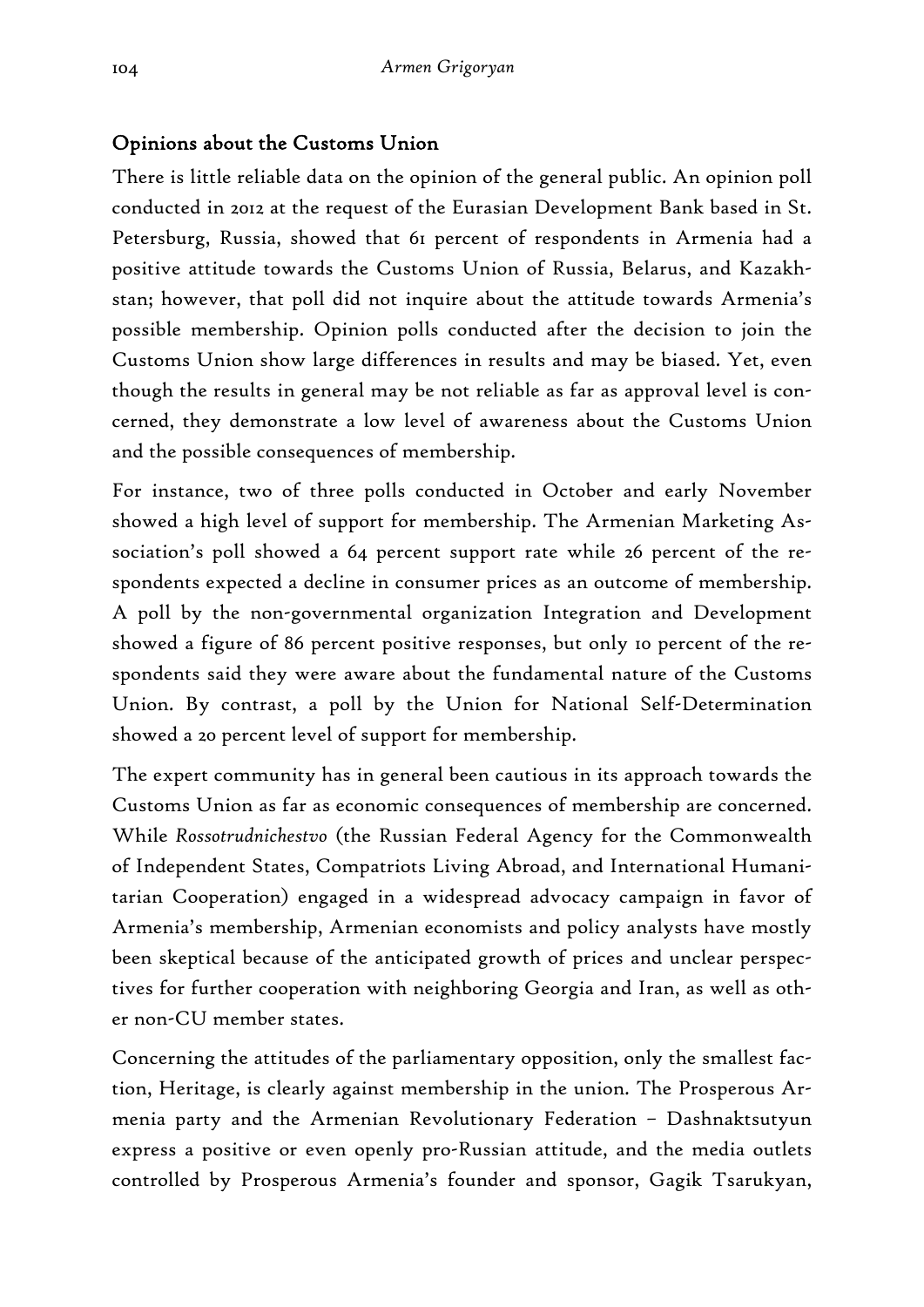vilified the government before President Sargsyan's decision to join the Customs Union and have been vilifying the opponents of that decision afterwards. The Armenian National Congress, led by former President Levon Ter-Petrossian, has been closely cooperating with the Prosperous Armenia party in the recent period and also avoids criticism of the Customs Union and Russian policies in general. At the same time, Ter-Petrossian has been criticizing President Sargsyan and the government whose policies, in his opinion, led to a situation whereby Armenia is going to join the union not as an equal partner but as a voiceless subordinate.

The views of supporters of European integration were more or less summarized by Ambassador David Shahnazaryan, director of the Yerevan-based think-tank Center for Political and Legal Studies "Concord." In an interview in May 2013, Shahnazaryan argued that "the Association Agreement […] is an unprecedented opportunity for Armenia to switch from a criminal oligarchic country to a developing state. […] If we miss this opportunity, Armenia will be set back, and morals, which exist in Russia, will take root – persecutions of opposition and civil society." He also noted that Russia's drastic increase in gas prices soon after the 2013 presidential elections put "political pressure on Armenia, which aims at preventing […] the signing of the EU Association Agreement. […] these pressures exerted by Russia will be continuous and will not be confined to the use of gas levers."

### Russian Pressure on Armenia

Armenia's vulnerability as a consequence of its heavy dependence on Russia, particularly in relation to energy supplies, was also acknowledged by foreign experts. As a publication by the Warsaw-based Center for Eastern Studies noted,

Moscow has demonstrated its ability to influence Yerevan by announcing an extreme, almost 70 percent, gas price rise […] It cannot be ruled out that the intention behind Russia's pressure on Armenia is aimed at impeding its dialogue with the EU […] Initialling the Association Agreement contradicts the plans of Armenia's accession to the Customs Union and Moscow has been seeking this for a long time now.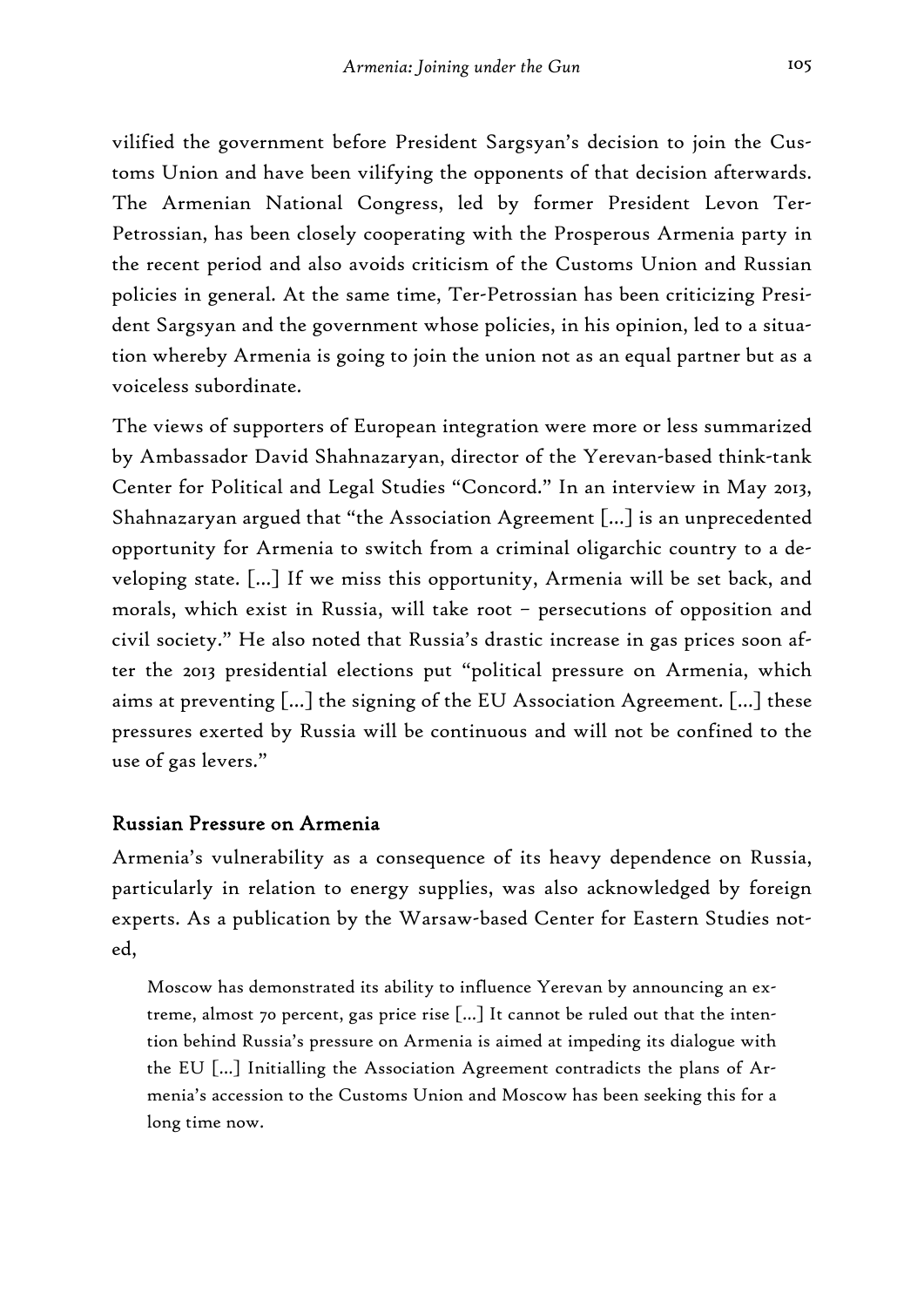Other tools used by Russia in order to persuade Armenia to join the Customs Union have included as follows: threats to ban Armenian exports to Russia, to block private money transfers to Armenia via Russian banks, and to deport Armenian migrant workers; offering or halting supplies of offensive weapons to Azerbaijan, Russian officials' statements about the possible resumption of largescale war in Nagorno-Karabakh, as well as statements that Russia would not be able to fulfill security guarantees for Armenia in case of signing the EU Association Agreement; and threats to destabilize the situation in Armenia and to support regime change.

Probably the most significant threat was voiced in August 2013, a few days before President Sargsyan's visit to Moscow, by the first secretary of the Russian Embassy, Alexandr Vassilyev, who made public statements about economic, mental and psychological problems awaiting in case Armenia signed the EU Association Agreement, as well as hinting at the possibility of a "hot autumn" (understood by most Armenian observers as an expression of Russia's readiness to support the opposition with a likely regime change). Threats were made not only by Russian officials but also by ideologues of "Eurasianism" and a number of other influential public figures such as Moscow State University Professor Alexander Dugin. The latter ranted against the opponents of Customs Union membership in a February 2014 interview, expressing a summary of ideas shared by the majority of Russian emissaries visiting Armenia in recent months: "Any anti-Russian sentiments in the post-Soviet area will sooner or later result in an outcome similar to Georgia's and Ukraine's. […] there is an alternative for Armenia: Customs Union membership or bloodshed and disappearance from the map."

Pressure applied by Russia has been acknowledged by European policymakers. Elmar Brok, chairman of the European Parliament's Foreign Affairs Committee, noted: "We know that Armenia is under incredible pressure from Russia because of the difficult situation towards Azerbaijan and Nagorno-Karabakh. [...] A small country like Armenia was blackmailed to make such a decision." Another member of the European Parliament's Foreign Affairs Committee, Polish MEP Jacek Saryusz-Wolski stated: "It is the general context which is so worrying. This pressure concerns all the four countries (including Armenia) on the road to association. It's part of the wider picture." Further developments in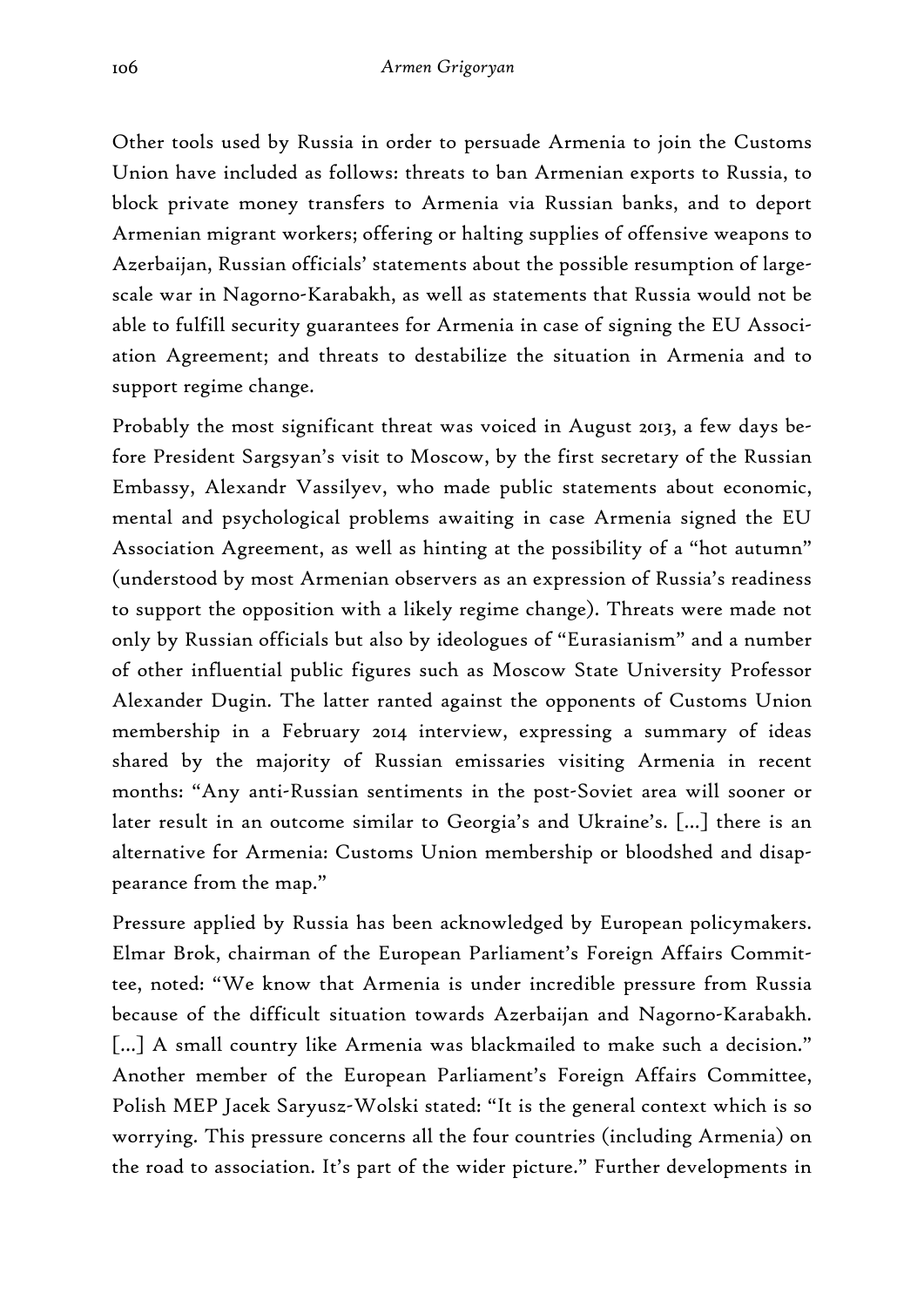Ukraine and the abrupt deterioration of Ukraine's relations with Russia have demonstrated that these concerns had solid ground.

As a result of this pressure, Russia also persuaded the Armenian government to sell the remaining 20 percent of shares of Armenia's gas distribution network to Gazprom. In addition, the agreement signed during President Putin's visit to Armenia on December 2, 2013, guaranteed Gazprom's monopoly for 30 years, while reduced gas prices were set for five years. During the parliamentary debates following the signing of the agreement, misuse of funds by the government was discovered; however, the agreement was ratified by the parliamentary majority.

## Concluding Remarks

Armenian officials have stated on several occasions that Armenia would be interested in signing the political part of the EU Association Agreement separately from the DCFTA with its provisions contradicting the Customs Union's economic policies; most critics of the decision to join the Customs Union also hoped that relations with the EU would be kept on that level. However, the EU showed little interest for such an arrangement. Moreover, the Armenian government demonstrated a loyal attitude towards Russia's aggression against Ukraine and its annexation of Crimea, causing a strong negative reaction. One of the main advocates for the Eastern Partnership, Swedish Minister of Foreign Affairs Carl Bildt, simply ruled out the possibility to sign the political part of the Association Agreement with Armenia as it had been signed with Ukraine: "I think they are in a different league. The Association Agreement also signals a sort of political affinity that is there in a number of areas. We saw, for example, the Armenians now coming out in support of policies versus Ukraine. So I don't think they would qualify to be in the same league in terms of political affinity any longer."

Besides making further development of cooperation with the EU unlikely, the Armenian government has compromised the Nagorno-Karabakh conflict resolution process by drawing a parallel between Nagorno-Karabakh and Crimea. Furthermore, Armenia's stance on the Crimea issue may lead to deeper international isolation and stronger dependence on Russia. Indeed, President Sargsyan and the Armenian Ministry of Foreign Affairs welcomed the "referendum"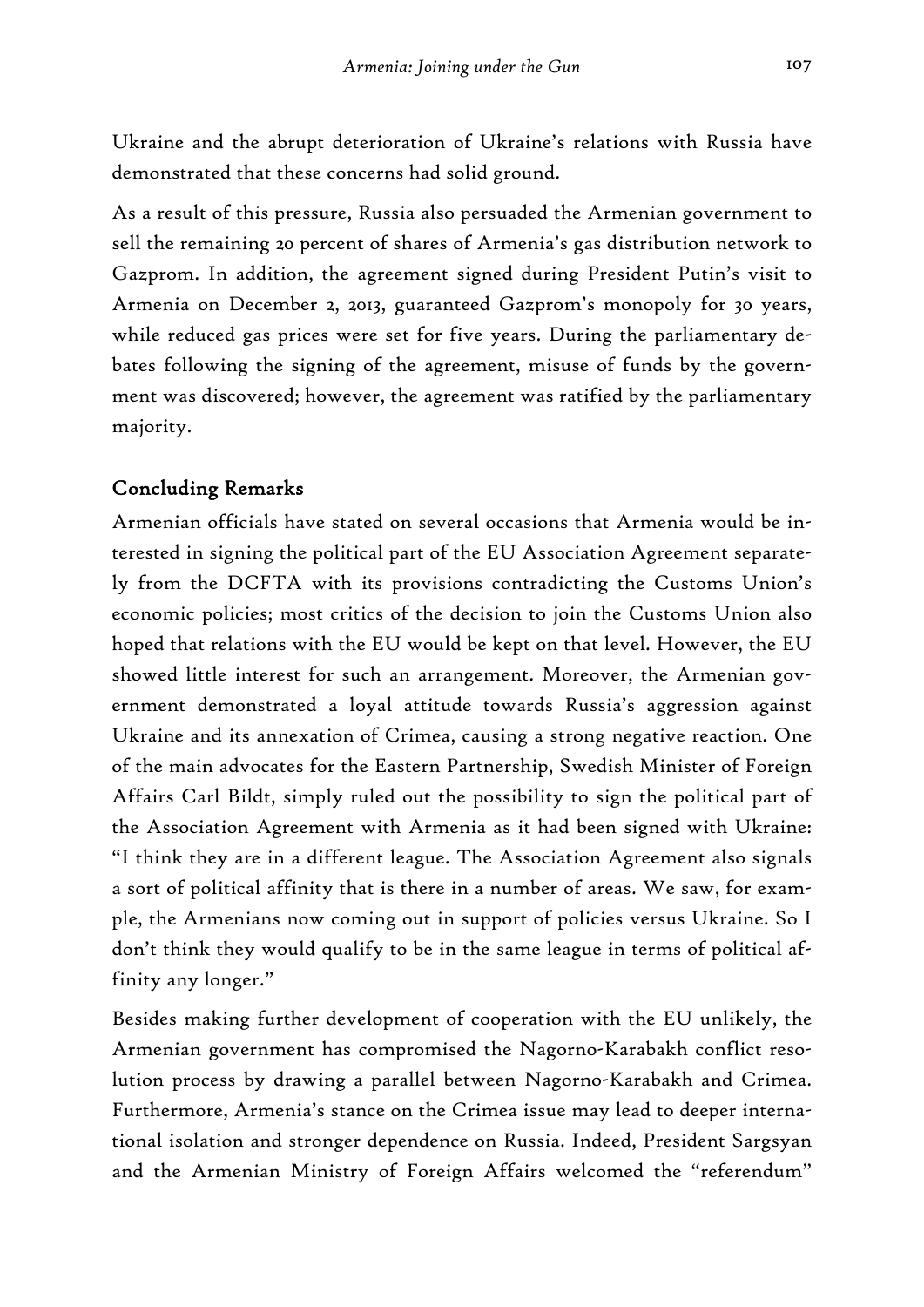held at gunpoint in the Crimea in March 2014, and Armenia voted against a UN General Assembly resolution declaring the Moscow-backed referendum invalid. The degradation of the Armenian regime over several years is quite visible as far as the change of attitudes is considered: after the Russo-Georgian war in 2008, Armenia refused Russia's appeal to recognize the independence of Abkhazia and South Ossetia, and a few months later President Sargsyan welcomed Georgian President Mikheil Saakashvili and decorated him with the Medal of Honor despite Moscow's disapproval. Yet, by 2013, Armenia had lost the capacity to act independently from Russia, and has irrevocably damaged its international image by unequivocally supporting Russia's recent actions.

Many observers explained the hurried preparation of a roadmap on Customs Union membership on account of the government's wish to become a founding member of the Eurasian Union, as such a status would suggest some form of privileged position. However, President Sargsyan did not sign the Eurasian Union treaty on May 29, 2014, in Astana, Kazakhstan. Moreover, in what was a significant embarrassment, Kazakhstani President Nursultan Nazarbayev during a televised session announced a precondition agreed with the other signatories in advance. In fact, already beginning in October 2013, official representatives of Belarus and Kazakhstan had been warning about such a precondition based on Azerbaijan's objection to Armenia's possible membership without establishing customs control posts on the border between Armenia and Nagorno-Karabakh. As a result, Armenia's signing of the Eurasian Union treaty was postponed until October 10, 2014. There have been several suggestions that Belarus and Kazakhstan may again veto Armenia's membership as they are essentially not interested in admitting a member fully loyal to Russia.

The expansion of Russian political influence and military presence in Armenia has been under way since President Sargsyan's decision to join the Customs Union. As Armenia's international isolation and economic woes worsen, further exertion of Russian pressure in the South Caucasus region may be expected, especially as Russia's aggression against Ukraine has led to symbolic rather than severe sanctions. As a result of a chain of bad policy decisions and the inability of its policymakers to realize the scope and the unintended consequences of such decisions, Armenia has essentially become a tool of Russian policy and may involuntarily contribute to regional destabilization. Armenia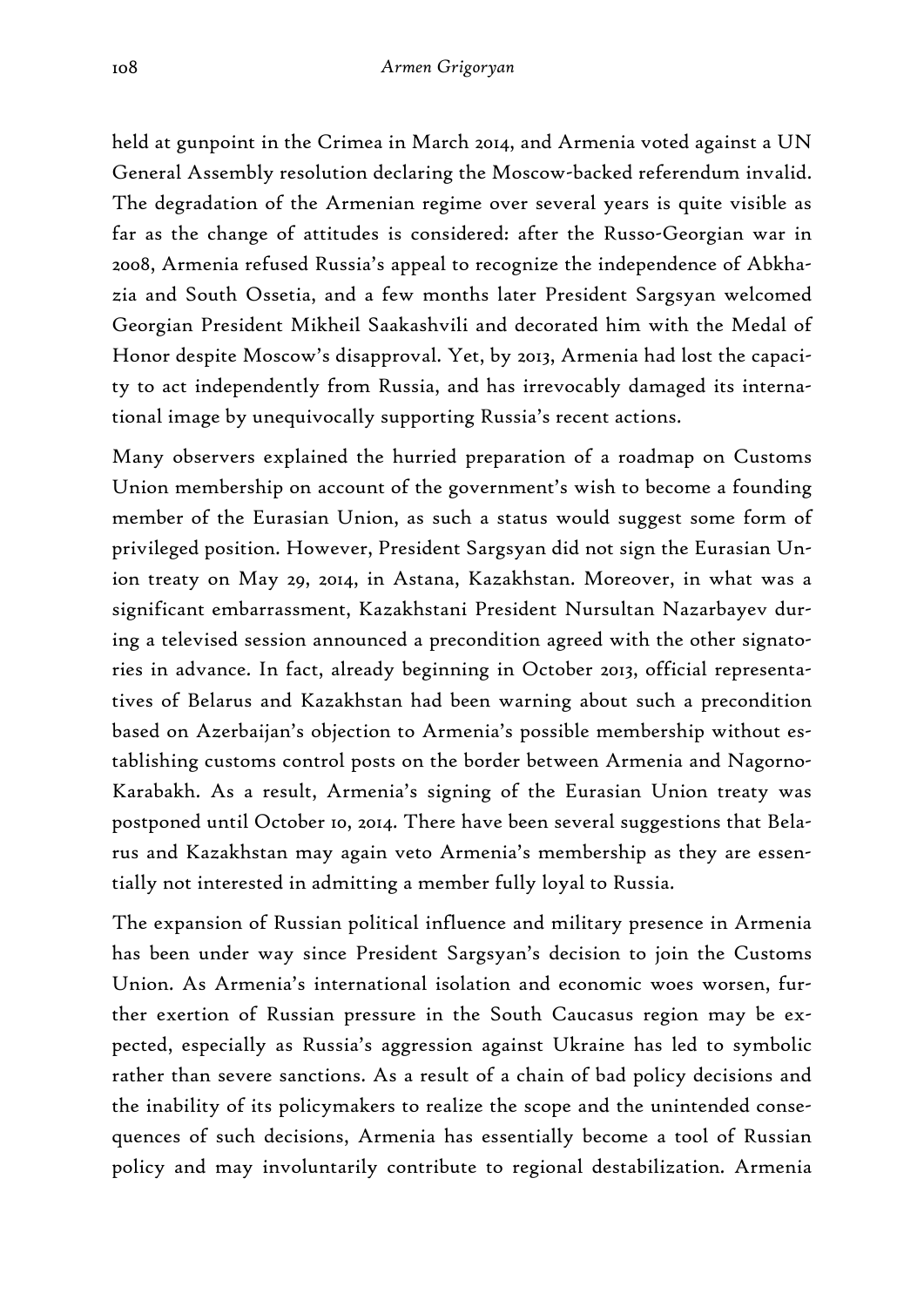faces the risk of being excluded from the Eurasian Union, has had to deal with recent heavy clashes on the line of contact followed by Russia's overt intention to further compromise the mediation efforts of the OSCE Minsk Group and to gain unilateral control over the Nagorno-Karabakh resolution process, and is affected by Russia's deepening international isolation, which will also affect Armenia's economy. It remains to be seen whether this will induce Armenian policymakers to attempt to develop relations with the EU and other partners.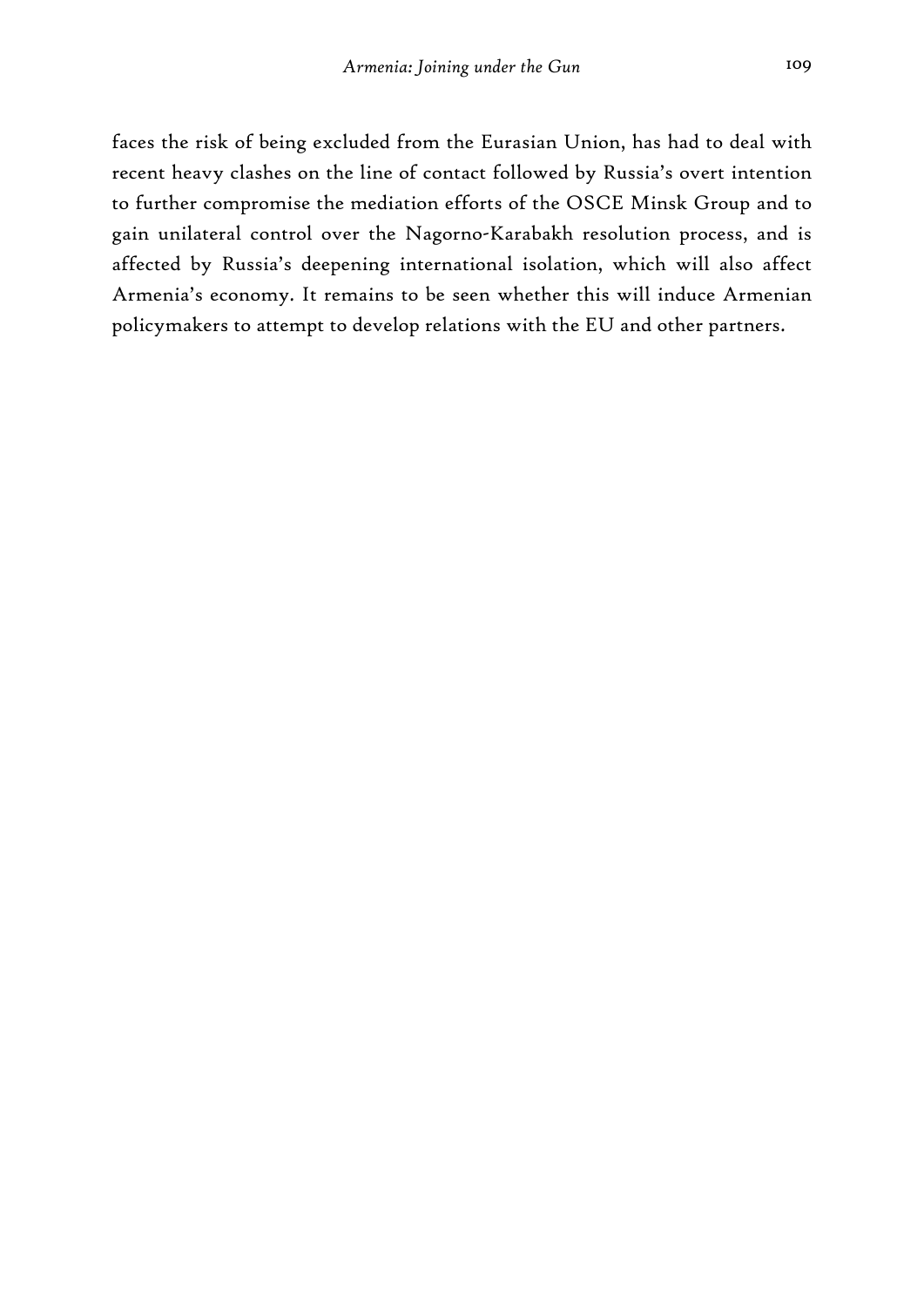# Kyrgyzstan and Tajikistan: Next in Line

#### *Johan Engvall*

Kyrgyzstan and Tajikistan are in many ways similar countries: they are small and mountainous with the weakest economies among the post-Soviet states. Following the break-up of the Soviet Union, both countries joined the Commonwealth of Independent States (CIS) and signed up to the collective security agreements reached at the May 1992 Tashkent CIS summit. And in 2002, both countries were among the six countries agreeing to formally create the Collective Security Treaty Organization (CSTO) as a military alliance. Kyrgyzstan and Tajikistan also signed the treaty on a Eurasian Customs Union in 1996 and 1997, respectively. While this initial economic integration initiative led by Russia, Kazakhstan, and Belarus remained largely declarative, the same trio of countries renewed their efforts in the mid-2000s, resulting in the creation of the Customs Union in 2010. In May 2014, the Kyrgyz government approved a roadmap for entering the Customs Union by January 2015, while the Tajik government has declared its ambition to join, but not yet committed itself to applying for membership.

In spite of the similarities, there are still differences in the foreign policy trajectories of Kyrgyzstan and Tajikistan. As Kyrgyzstan embarked upon a painful road towards establishing a sovereign state, its first President Askar Akaev balanced the need to maintain good relations with Russia with the search for western aid to support the rebuilding of the state and economy. Indeed, in the first years of independence the Kyrgyz leadership undertook a rather bold positioning towards the West. Supported by the International Monetary Fund (IMF), Kyrgyzstan broke out of the ruble zone of the CIS and introduced its own currency, the *som*, already in May 1993 in order to escape high inflation and decrease its dependence on Russia. By the mid-1990s, the pro-western stance was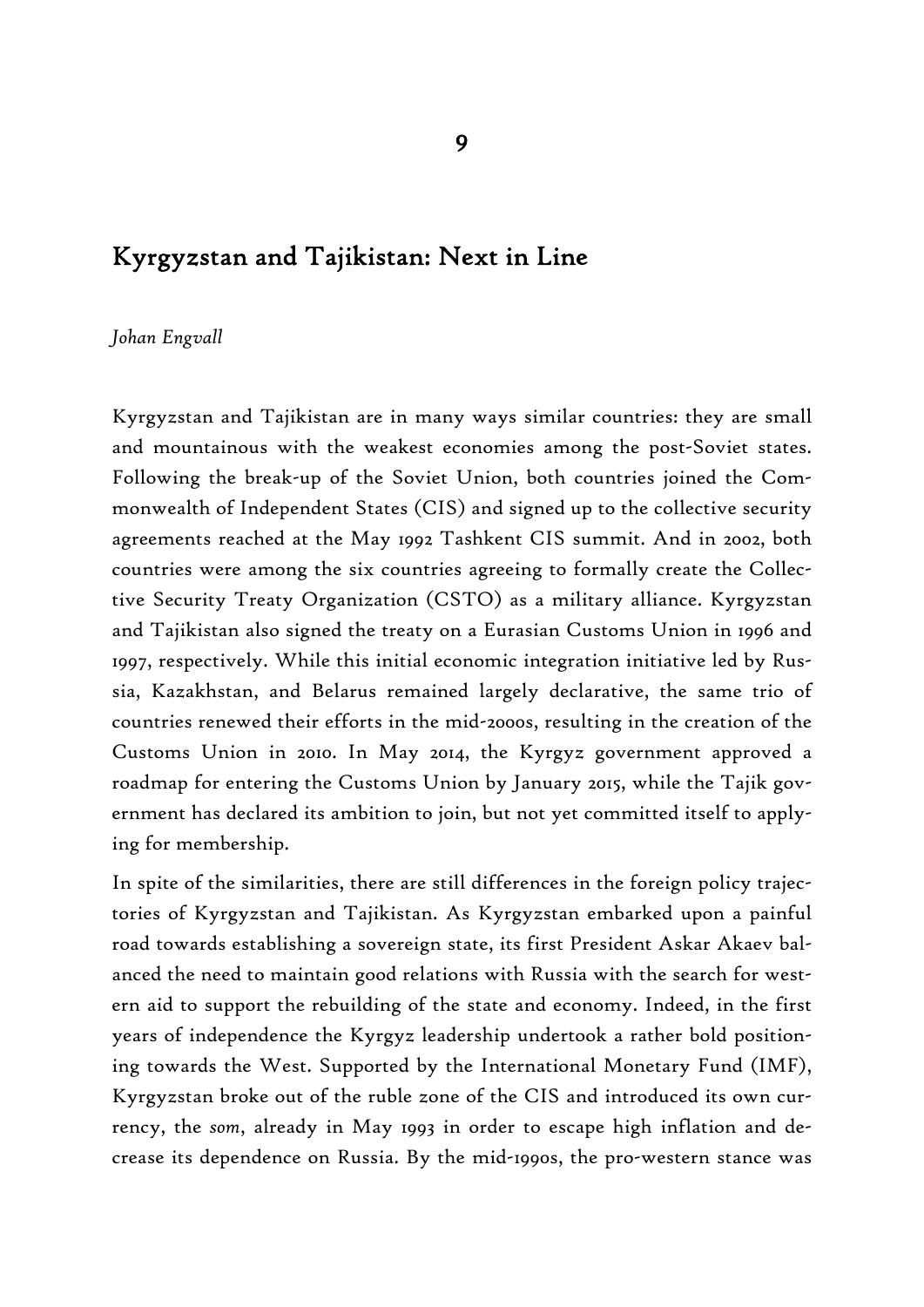relaxed and the contours of what was later to be known as a multi-vector foreign policy began to take shape. During the last years of Akaev's presidency, this policy essentially sought to please all sides, extracting benefits from a variety of diplomatic and military alliances. This policy continued after Akaev was unseated in a popular revolt in 2005, although his successor, Kurmanbek Bakiev, did so by playing different powers against each other in a much more treacherous manner, seeking to extract as many strategic rents as possible for himself and his family.<sup>1</sup> Nonetheless, between 2003 and 2014, the peculiar foreign policy balance act resulted in Kyrgyzstan being the only country in the world simultaneously hosting both U.S. and Russian military troops on its territory. This era came to an end when the Kyrgyz government decided not to renew the U.S. lease of the Manas airbase, and the base was closed in the summer of 2014. By contrast, the deal with Russia for operating the Kant airbase has been extended until 2032.

In the early days of its independence, Tajikistan was more dependent on Russia than Kyrgyzstan was. The government relied heavily on Russian support to survive the devastating civil war in 1992-97, and essentially functioned as a Russian satellite throughout the 1990s. As political power was consolidated and a legitimate political order restored, Tajikistan like the other Central Asian countries attempted to develop a more diversified foreign policy. Tajikistan joined NATO's Partnership for Peace in 2002, and has worked to establish relations with other Asian countries. In 2005, the Russian military presence in Tajikistan was reduced as the Russian border guards that had remained in charge of protecting the border with Afghanistan since independence, were replaced by Tajik forces. Even so, Russia still maintained its 201<sup>st</sup> military base, which with the deployment of around 7,000 troops remains the largest foreign deployment of Russian troops. In 2013, the Tajik parliament ratified an agreement made between the Tajik and Russian governments to extend Russia's military presence in the country until 2042.

<sup>1</sup> Johan Engvall, *Power and Politics in Kyrgyzstan since Independence,* Silk Road Paper, Washington, D.C.: Central Asia-Caucasus Institute – Silk Road Studies Program, July 2011.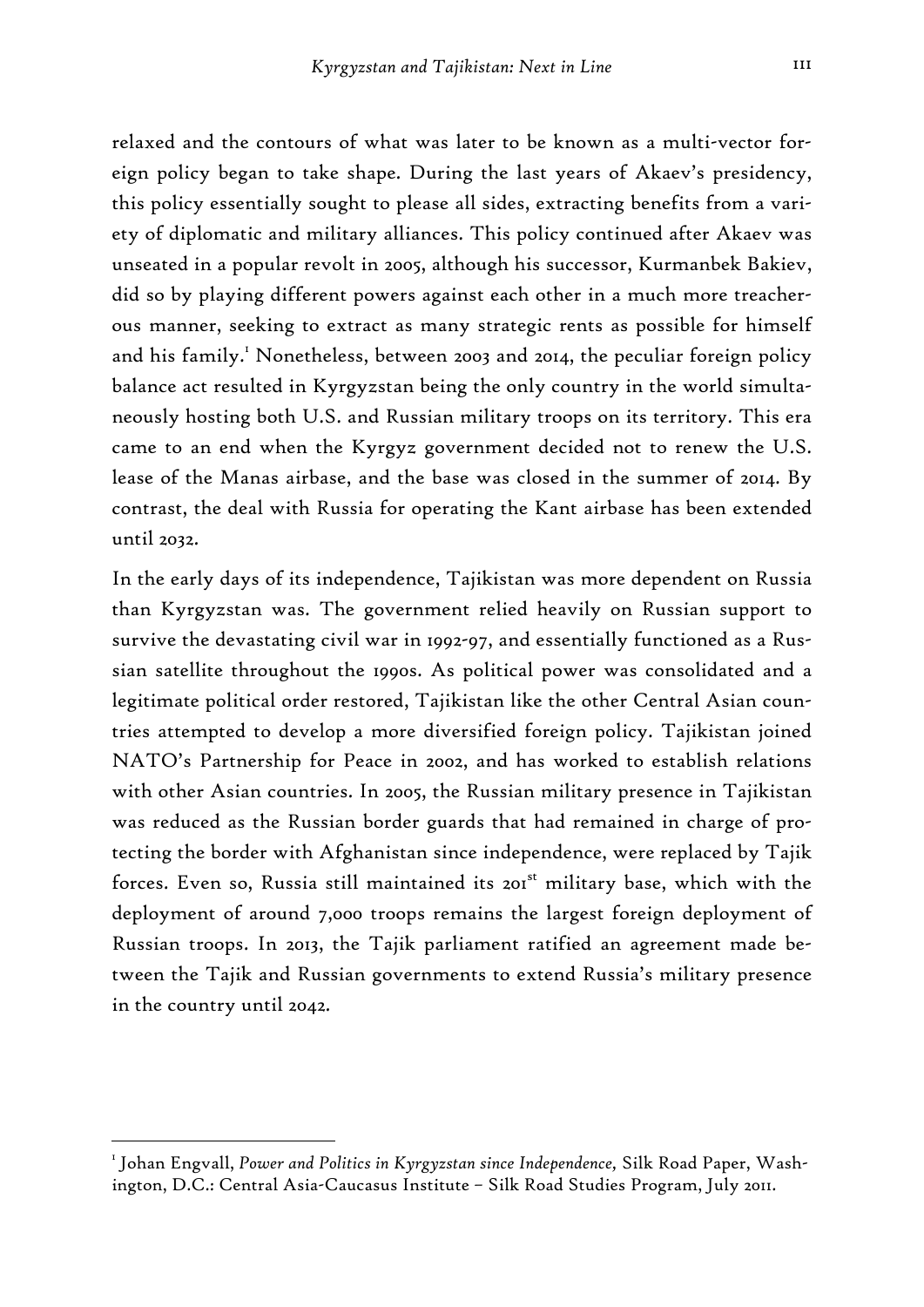## Economic Prospects

The economies of Kyrgyzstan and Tajikistan are fundamentally different from those of the current members of the Customs Union. With weakly developed domestic production sectors, Kyrgyzstan's and Tajikistan's economies are partially dependent on imports and remittances from labor migrants. The labor, capital and production from Kyrgyzstan and Tajikistan are primarily serving customs union markets. While government representatives are keen on pointing out that membership is primarily based on economic calculations and not political considerations, $^2$  the economic effects of accession are contentious.

To start with the expected benefits: these two countries are more dependent on remittances sent from their legions of labor migrants in Russia than any other post-Soviet countries. According to World Bank estimates, remittances from abroad (of which Russia is the primary source) in 2013 accounted for 48 percent of Tajikistan's GDP and 31 percent of Kyrgyzstan's. It is therefore unsurprising that easier movement for labor migrants promised by membership is attractive economically. The governments are also wary of potential social unrest erupting at home as Russia threatens to impose hurdles to migration for countries unwilling to join the Eurasian integration project.

Moreover, access to supplies of duty free oil products and other basic goods from Russia is also emphasized by government officials as a distinct advantage of membership. In past years, Moscow has been no stranger to changing its tariffs on fuel exports to Kyrgyzstan and Tajikistan, and it still remains to be seen whether accession will automatically shelter the countries from such measures in the future. Another argument advanced is that membership will spur the development of local production, particularly in manufacturing. The idea behind this is that low costs, such as a cheap labor force, will provide incentives for businesses to locate their activities in these countries rather than in Russia or Kazakhstan where costs are higher.<sup>3</sup>

<sup>&</sup>lt;sup>2</sup> Leila Saralaeva, "Vitse-prem'er-ministr KR Dzhoomart Otorbaev: 'Rossiya – nash drug, sistemnyi i fundamental'nyi partner," *Delo No*, March 6, 2014; "Tajikistan Expresses Readiness to Become Customs Union Member," Interfax – Ukraine, September 26, 2012, available at http://en.interfax.com.ua/news/economic/118993.html.

<sup>3</sup> Saralaeva, "Vitse-prem'er-ministr KR Dzhoomart Otorbaev."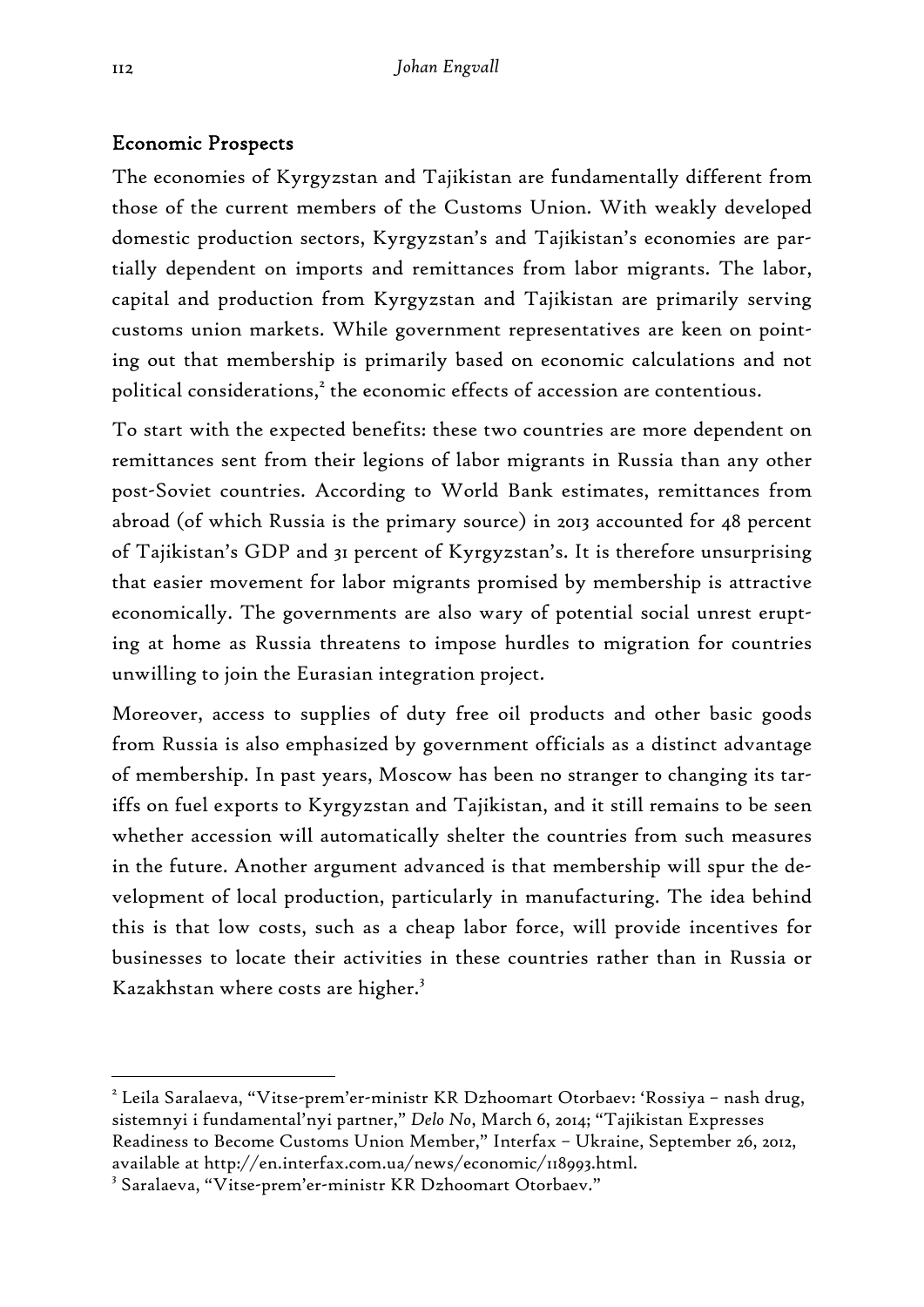However, Eurasian Union membership would hit certain economic sectors in Kyrgyzstan and Tajikistan hard. First, Kyrgyzstan has successfully turned into an *entrepôt* for the import and re-export of consumer goods from neighboring China to other CIS countries.<sup>4</sup> This bustling economic activity has developed thanks to the low import tariffs between WTO members Kyrgyzstan and China. The two major bazaars in Central Asia are both located in Kyrgyzstan—the Dordoi market just outside of the capital Bishkek and the Kara-Suu market outside of the southern city of Osh. According to estimates made by economist Roman Mogilevskii, this shuttle trade was at its peak in 2008 almost double Kyrgyzstan's GDP.<sup>5</sup> Membership in the Customs Union will eliminate Kyrgyzstan's import advantage, since it would mean complying with the Customs Union's higher external tariffs. In short, the effects of dismantling such a large part of country's economic activity could be devastating in terms of loss of jobs as the major bazaars directly and indirectly employ one-fifth of Kyrgyzstan's work force.<sup>6</sup> The Kyrgyz government is well aware of this and has worked hard to secure exemptions for the country's major bazaars.

Another risk is that the Customs Union will bring imported inflation and higher living costs to Kyrgyzstan and Tajikistan. For example, Kyrgyzstan currently imports food at zero percent, while Customs Union regulations levy a 10 percent fee on food imports. Thus, while government representatives stress the positive consequence of the lowering of customs duties for both domestic goods exported north and those produced in Russia, Kazakhstan, and Belarus entering the markets in Kyrgyzstan and Tajikistan, the influx of expensive goods from other member states could become a serious cause for discontent in countries with an official GDP per capita that is 12 times (Kyrgyzstan) and 16 times (Tajikistan) lower than in Russia.

<sup>4</sup> See Roman Mogilevskii, "Re-export Activities in Kyrgyzstan: Issues and Prospects," Working Paper 9, University of Central Asia, 2012; Bartlomiej Kaminski and Gaël Raballand, "Entrepôt for Chinese Consumer Goods in Central Asia: The Puzzle of Re-exports through Kyrgyz Bazaars," *Eurasian Geography and Economics* 50, no. 5 (2009), 581-590. 5 Mogilevskii, "Re-export Activities in Kyrgyzstan," p. 20.

<sup>6</sup> Asyl Osmonalieva, "Kyrgyzstan Slows Pace of Customs Bloc Entry," *Institute for War & Peace Reporting*, January 13, 2014, available at http://iwpr.net/report-news/kyrgyzstanslows-pace-customs-bloc-entry.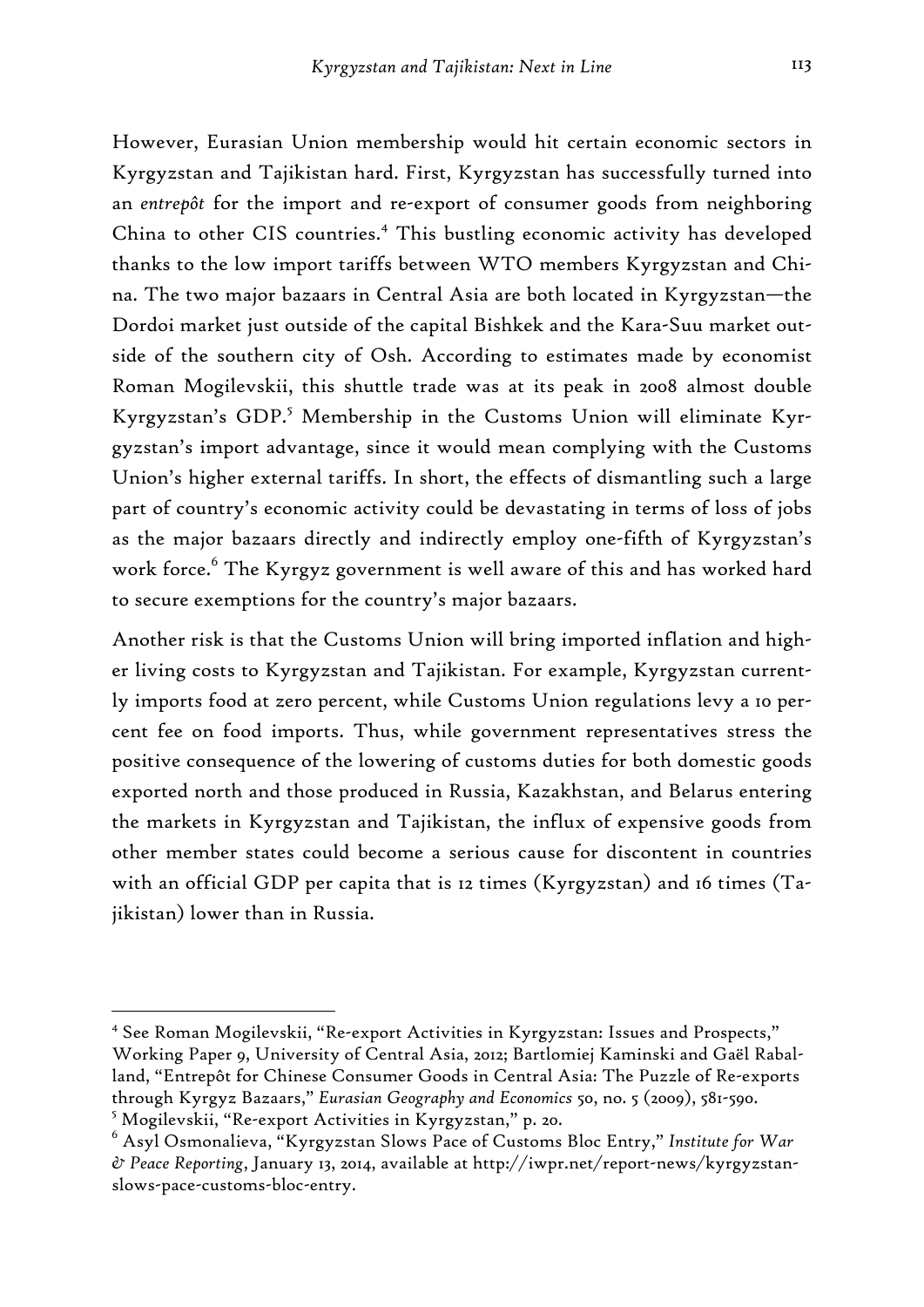### Evolution of the Governments' Positions

The origins to Kyrgyzstan's strong pro-Customs Union position in the past few years must be traced to the toppling of the Bakiev government in April 2010. As has been extensively documented, the revolt was preceded by a concerted attempt from Moscow to undermine the Bakiev government both through economic sanctions, such as raised energy tariffs on exports to Kyrgyzstan and a media attack denouncing the corrupt nature of the leadership.<sup>7</sup> The members of the interim government immediately turned to Moscow for backing and protection. Consequently, in return for Moscow's support, the new government promised from the outset to take Kyrgyzstan into the Customs Union. Since then enthusiasm seems to have waned, manifested by persistent attempts at delaying the accession process. Although a formal application was submitted by the Kyrgyz government in May 2013, the first roadmap for accession presented to the Kyrgyz side in December 2013 was heavily criticized by the Kyrgyz authorities. President Almazbek Atambaev clearly stated that since the roadmap had been developed without participation from the Kyrgyz side it failed to consider his country's national interests. $^8$  A new roadmap was finally approved in May 2014 after the Kyrgyz government had managed to introduce a financial assistance package to help the country adjust and ease the initial impact of entering the Customs Union. The package includes a promised Russian transfer of \$200 million in grants to help Kyrgyzstan implement the roadmap as well as an agreement to set up a joint Russian-Kyrgyz Development Fund with a capital of \$1 billion.<sup>9</sup> Thus, the Kyrgyz government has worked hard on securing as beneficial conditions as possible. At the same time its maneuverability is limited: if

<sup>7</sup> See for example Stephen Blank, "Moscow's Fingerprints in Kyrgyzstan's Storm," *Central Asia-Caucasus Analyst*, April 14, 2010, available at

http://old.cacianalyst.org/?q=node/5305.

 $^{\text{\tiny{8}}}$  "Prezident A. Atambaev: Kyrgyzstan budet uchastvovat' v integratsionnykh protsessakh tol'ko s uchetom natsional'nykh interesov," *Kabar*, December 11, 2013, available at http://kabar.kg/rus/politics/full/68047.

<sup>9</sup> Arslan Sarybekov, "Kyrgyz Government Approves Customs Union Road Map," *Central Asia-Caucasus Analyst*, June 4, 2014, available at

http://www.cacianalyst.org/publications/field-reports/item/12985-kyrgyz-governmentapproves-customs-union-road-mad.html.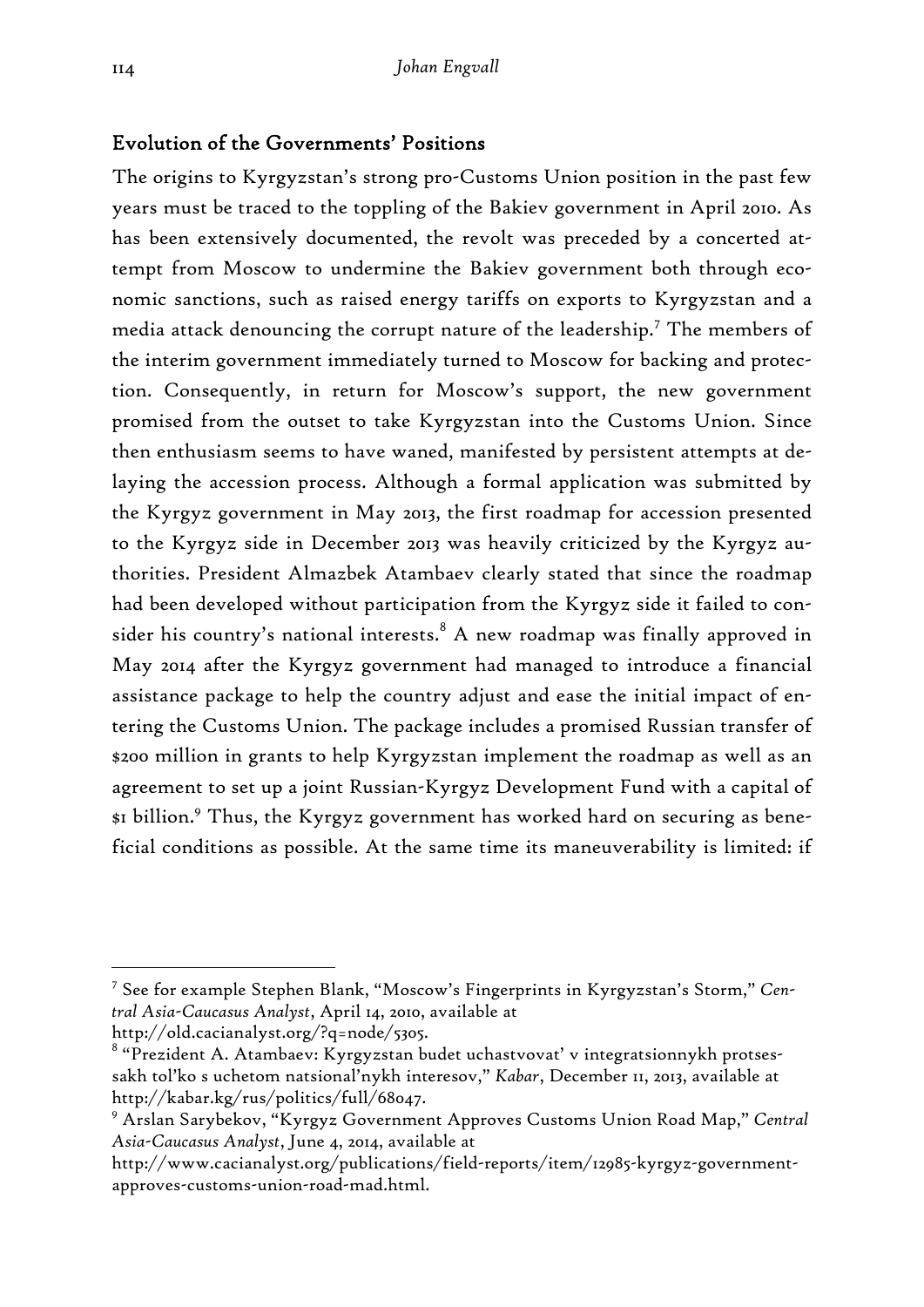the government would backtrack altogether on the promise to join, Moscow would in all likelihood respond with a very heavy hand.<sup>10</sup>

Tajikistan is a step behind Kyrgyzstan in the preparations for the Customs Union. President Emomali Rahmon announced Tajikistan's interest to join the Customs Union in December 2012. The less committed position taken by the Tajik leadership can be explained by the fact that the statutes of the Customs Union hold that a country can only join if they share a common border with a current member state (something that appears to have been ignored in the case of Armenia). Therefore, Tajikistan presumably has to wait until Kyrgyzstan, which borders current member state Kazakhstan, is admitted. Kyrgyzstan's recent commitment is therefore likely to increase the pressure also on Tajikistan to finally commit.

## Public Opinion

-

Turning to public opinions on the Customs Union, an important caveat is warranted since there is a deficit of trustworthy sources in Central Asia mapping public opinion. An attempt to judge the level of public support for joining the Customs Union in Kyrgyzstan and Tajikistan has been carried out by the Eurasian Development Bank's (EDB) Integration Barometer. Yet caution is required in this regard, since the EDB has been noted for its propaganda for the Customs Union.<sup>11</sup> In this barometer, between 1,000 and 2,000 people in eleven CIS countries were polled and support for membership in the Customs Union came out as among the strongest in Tajikistan (75 percent in favor in 2013, 76 percent in favor in 2012) and Kyrgyzstan (72 percent in favor in 2013, 67 percent in favor in 2012).12 A more recent survey organized by Toronto-based M-Vector Consulting as part of its Central Asia Barometer series however paints a similar picture. As reported by the *EurasiaNet* news agency, the poll conducted by telephone inter-

<sup>&</sup>lt;sup>10</sup> As President Atambaev argued: "Ukraine can choose, but we have little choice." "Kyrgyzstan Won't Join Customs Union on 'Someone Else's' Roadmap," *The Moscow Times*, December 17, 2013.

<sup>&</sup>lt;sup>11</sup> See Anders Åslund, "Ukraine's Choice: European Association Agreement or Eurasian Union?," Policy Brief 13-22, Peterson Institute for International Economics, September 2013.

<sup>&</sup>lt;sup>12</sup> Eurasian Development Bank Integration Barometer 2013, available at www.eabr.org/e/research/centreCIS/projectsandreportsCIS/integration\_barometer/inde x.php?id\_16=32346.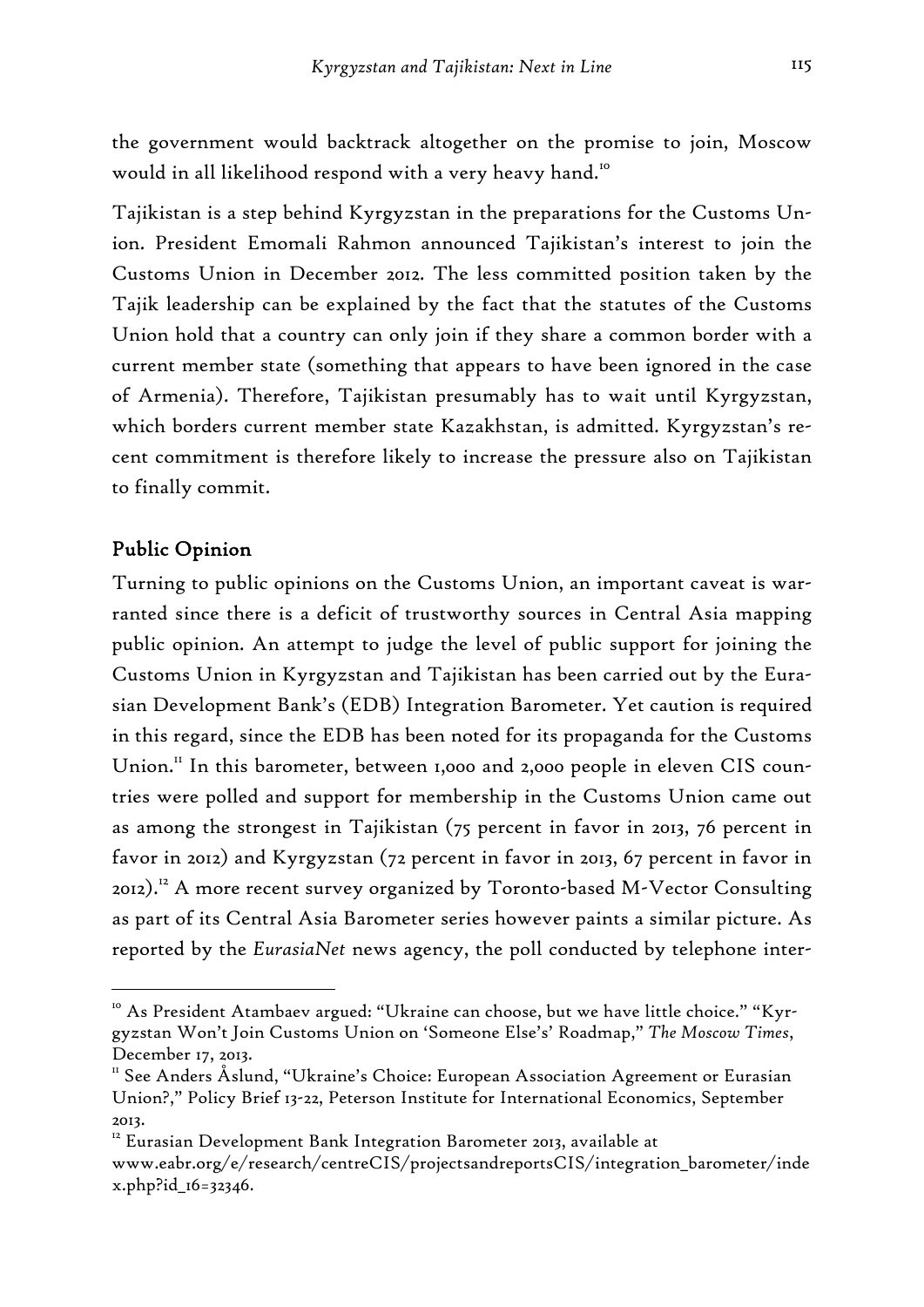views among 1000 respondents in each country in late June and early July shows an overwhelming popular support for closer integration with Russia: 80 percent of the respondents in Tajikistan and 71 percent of interviewees in Kyrgyzstan favor membership in the Eurasian Union.<sup>13</sup> The strong level of support in the two countries should not be too surprising given their high level of economic cooperation with other post-Soviet states, their reliance on labor migrant remittances, and not least the near-monopoly enjoyed by the Russian media in these countries. Moreover, as the poorest among the post-Soviet states, economic and social hardships since independence have resulted in nostalgia for Soviet-era welfare, especially among the older generations.

It is possible to further try to get a sense of local interests in favor of and opposed to the Customs Union, respectively, by looking closer at the various sources of small-scale entrepreneurship in the two countries. Resistance to the Customs Union could primarily be expected among parts of the population making their livelihoods from the thriving cross-border trade with China; although workers in the large Dordoi bazaar seem to be less skeptical compared to previously following Kazakhstan's closure of the border with Kyrgyzstan, so making the re-exportation of cheap Chinese goods northwards practically impossible. There are also many other local entrepreneurs that are making their living from importing goods from beyond the CIS territories, who would be hit equally hard by the protectionist policies of the Customs Union. At the same time there are certainly legitimate local interests in favor of an accession to the Customs Union. For small export-oriented businesses and for the agricultural sector providing for many people's livelihoods in these countries, the Customs Union represents an important market for their products. Among this section of the population, the Customs Union is seen as offering a more secure future demand.14 Pensioners and families with a high level of dependency on labor remittances would also naturally be in favor of greater predictability from institutionalized ties with Russia. After approving the Customs Union roadmap, the Kyrgyz government initiated a large-scale information campaign in the summer

<sup>13</sup> David Trilling, "Kyrgyzstan, Tajikistan Full of Putin Fans, New Poll Says," *EurasiaNet*, August 11, 2014, available at http://www.eurasianet.org/node/69471.

<sup>14</sup> David Levy, "Is Moscow's Power always Misaligned with Local Interests?," *Registan*, February 12, 2014, available at http://registan.net/2014/02/12/is-moscows-power-alwaysmisaligned-with-local-interests/.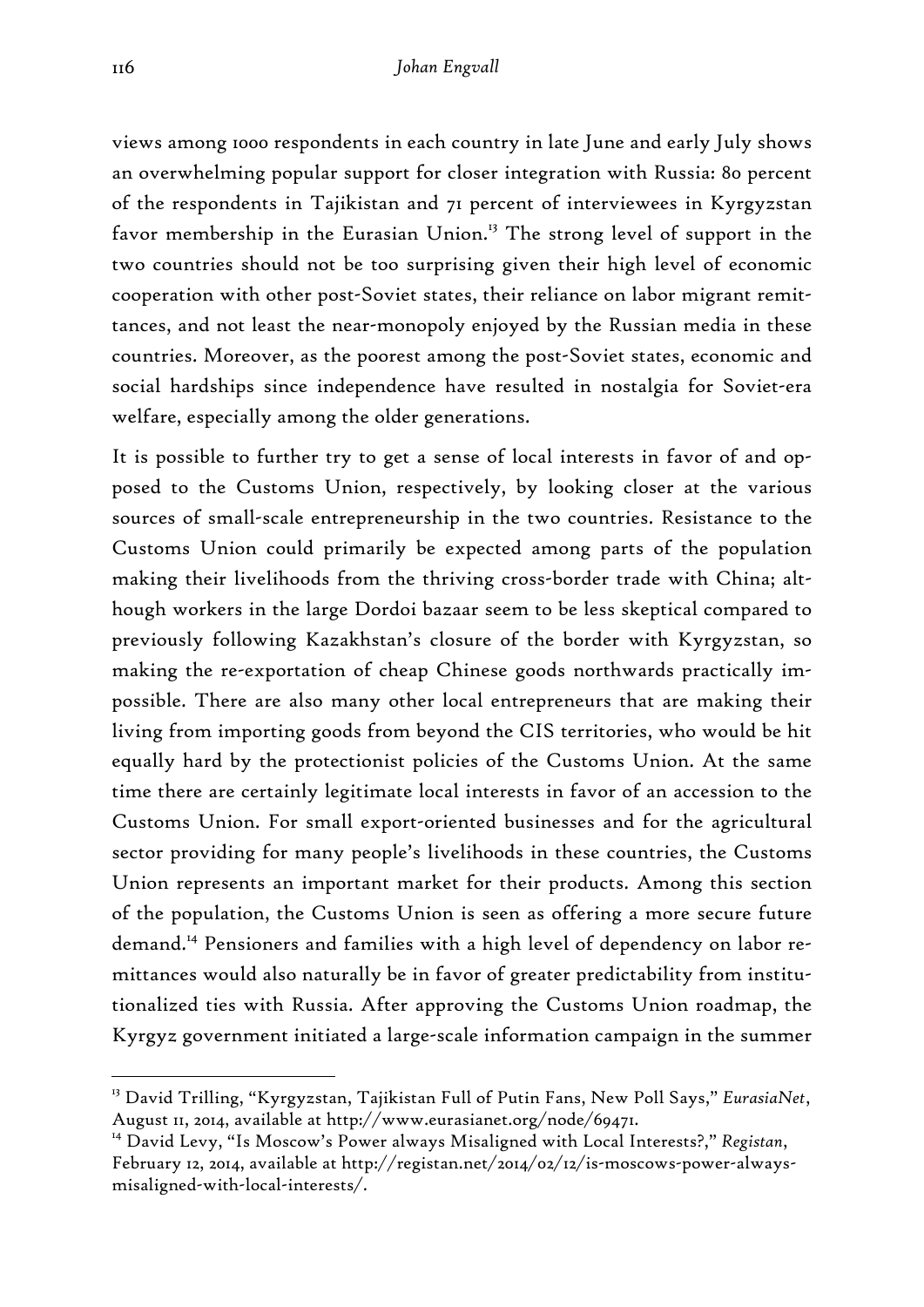of 2014 aiming to convince the public about the benefits of its upcoming membership.

## Russian Pressure and Levers

Kyrgyzstan and Tajikistan are among the post-Soviet countries most vulnerable to Russian pressure and levers. The Russian policy of selecting Kyrgyzstan and Tajikistan as client-style states to dominate Central Asia is manifested both militarily and economically. Russia has in recent years expanded its military presence through new base agreements in both countries. As for Kyrgyzstan, a package in 2012 included renewed lease of the military base in Kant until 2032 and a further promised \$1.5 billion in military assistance. The contract for the bigger military base complex in Tajikistan was extended for an even longer period, until 2042, and was complemented by promises of upgrading Tajikistan's military capacity.<sup>15</sup>

Russia has further ensured control over several strategically important economic assets in sectors such as energy, infrastructure, and transportation. In the end of 2013, a controversial deal was concluded to sell Kyrgyzstan's effectively bankrupt national gas company, Kyrgyzgaz, to Gazprom for one dollar.<sup>16</sup> In 2013, a Russian holding company bought Zalkar Bank, the successor to Kyrgyzstan's former largest bank AsiaUniversalBank, and renamed it Rosinbank. Russian investors have further shown interest in Kyrgyzstan's Manas International Airport. In Tajikistan, Russia has particularly invested in the construction of hydroelectric power plants and in the banking sector.

Since both Kyrgyzstan and Tajikistan have tense relations with their larger, more powerful neighbor Uzbekistan, Russia is seen as a security guarantor

<sup>&</sup>lt;sup>15</sup> "Ratification of Russian Military Base Deal Provides Tajikistan with Important Security Guarantees," *Jane's Intelligence Weekly*, October 1, 2013; "Russia Ratifies Central Asia Base Deals," *RIA Novost*i, April 19, 2013, available at

http://en.ria.ru/military\_news/20130419/180732956.html.

 $16$  Kyrgyz authorities defended the sale by arguing that it would finally ensure Kyrgyzstan's uninterrupted supply of gas. So far, however, the outcome has been anything but that. Not long after the deal was made, Uzbekistan turned off gas deliveries arguing that it had no contract to supply Gazprom. Uzbekistan and Gazprom have not been able to reach an agreement on the issue, leaving southern Kyrgyzstan without gas supplies for months. If the dispute continues, as appears likely, southern Kyrgyzstan will have a challenging winter ahead.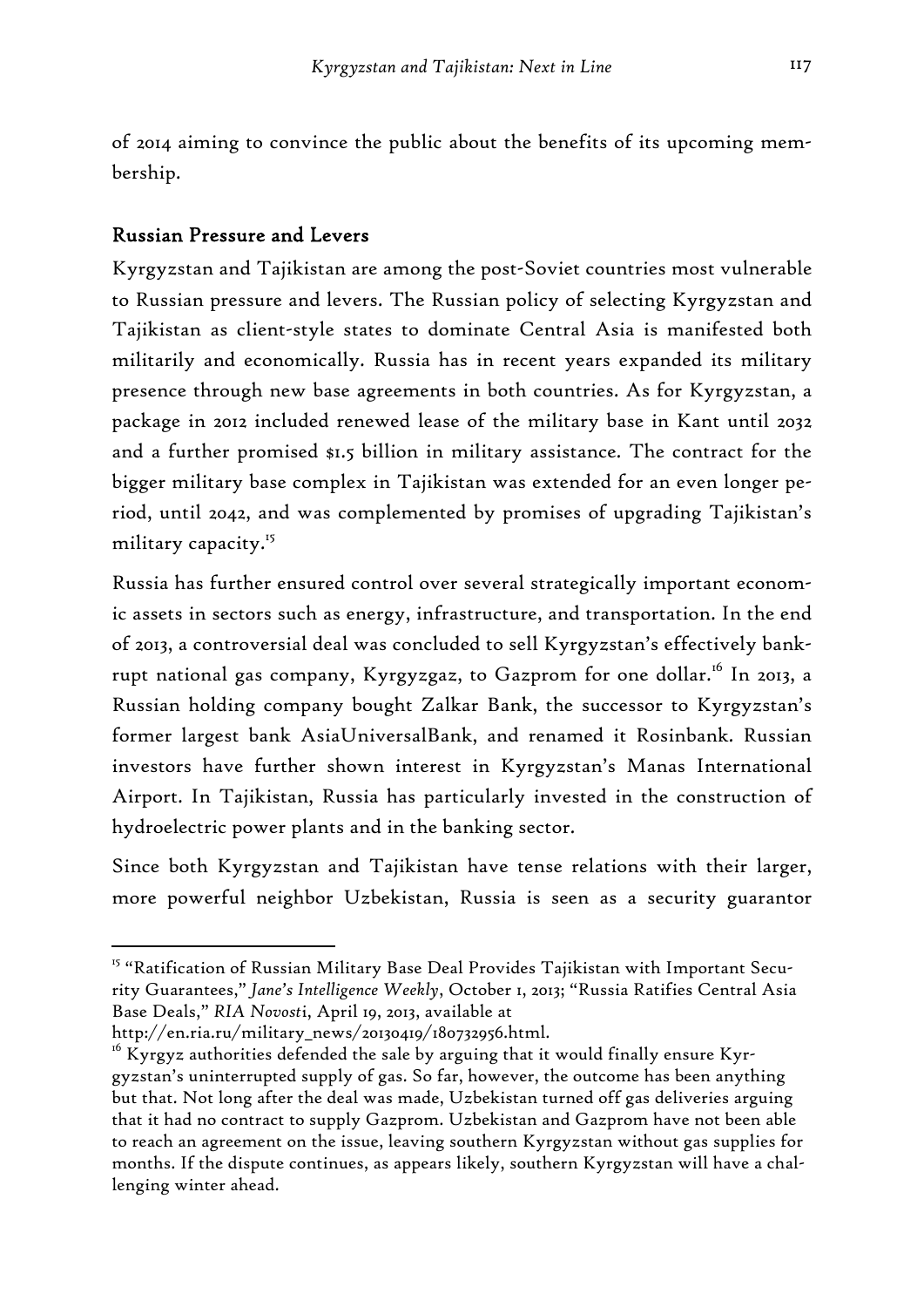against potential Uzbek aggression. This support is not unconditional, however, as it is exchanged for exclusive political loyalty to Moscow. A major source of controversy vis-à-vis Uzbekistan is the issue of water management, and here Russia has clearly taken sides by making investments in hydropower projects in the upstream countries of Kyrgyzstan and Tajikistan, much to the frustration of downstream Uzbekistan, which is dependent on water from these countries for its agriculture and especially cotton fields.

Perhaps the most influential of all Russia's levers is the ability to manipulate the remittance economy. In December 2012, Putin issued the following warning:

We still have a practice that citizens of CIS states enter the Russian Federation using their domestic passports … In such circumstances … it is almost impossible to ensure effective immigration control. I believe that no later than 2015 entry to Russia should be allowed only with the use of foreign-travel [passports]… not the domestic passports of other countries. … However, without a doubt, within the framework of the Customs Union and the Common Economic Space the current system will continue to apply – maximally simplified rules for crossing the border and staying on the territory of member countries of the Customs Union and the Common Economic Space.<sup>17</sup>

In the past, in Central Asia and elsewhere, Russia has demonstrated its willingness to use energy sanctions to subsume disobedient foreign governments. The introduction of a 100 percent tariff increase on petroleum products exported to Kyrgyzstan that preceded the fall of the Bakiev administration in 2010 represents the most telling illustration in this regard.

# Possible Alternative Policies

Increasingly, Russia's influence in Central Asia has been rivaled by China. And it is no secret that the increasingly aggressive Russian pursuance of its integration project in Central Asia is in part a response to Chinese inroads in the region. While Russia mainly uses various forms of hard and soft power to retain its influence in the region, China has pursued a very different tactic, relying on

<sup>-</sup><sup>17</sup> David Trilling, "Putin to Central Asia: Join Customs Union, Nudge Nudge, Wink Wink," *Eurasianet*, December 12, 2012, available at

http://www.eurasianet.org/node/66290.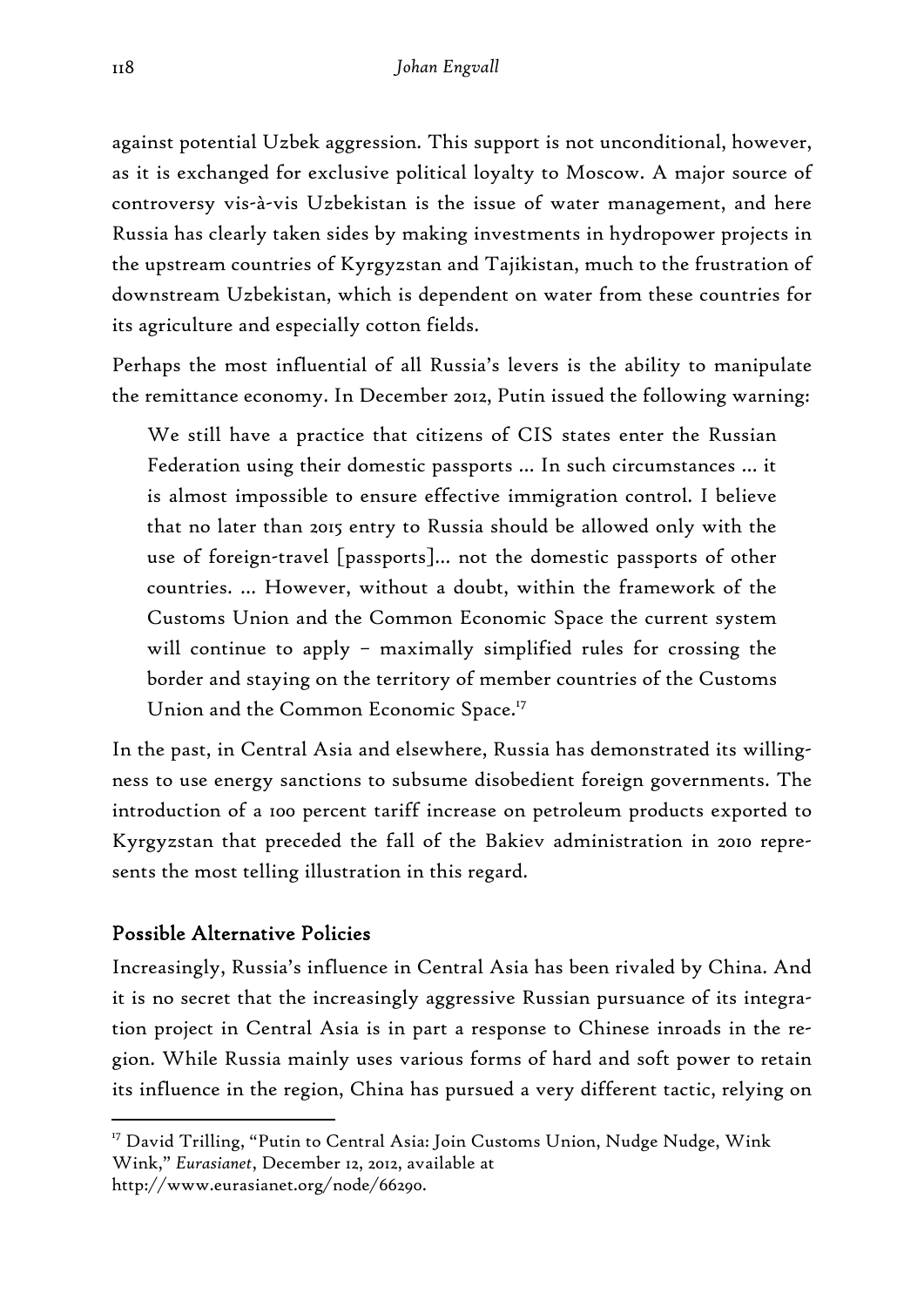trade, investment and low-key diplomacy. While Chinese investments into the energy-rich states of Central Asia have been the most visible element, Beijing has also been very active in Kyrgyzstan and Tajikistan, through investments as well as by providing aid for much needed infrastructural projects of high quality. In stark contrast to Russia, the Chinese have also established a track record of delivering on their promised investments. What is clear is that Russia's attempt to re-integrate Central Asia has not deterred China. As a matter of fact, in September 2013, Chinese President Xi Jinping, in a rare high-level effort, visited four Central Asian countries before attending the SCO summit in Bishkek meeting all five leaders and pledging over \$50 billion in Chinese funding for energy and infrastructure projects.<sup>18</sup> Despite its economic muscles, to a certain extent Chinese influence in Central Asia is checked by a lingering, historically rooted fear of the powerful neighbor.

The Chinese dimension is also complemented by a steadily growing Turkish presence in Central Asia. All Central Asian states except Tajikistan speak Turkic languages and a Cooperation Council of Turkic-Speaking States was established in 2009. While far from wielding influence on a scale near that of Russia or China, Turkey has nevertheless become a player in the region, and its influence has quite a broad span, from schools and universities to trade and investments. For Tajikistan, Turkey is also a major trade partner, but since the country enjoys close linguistic and cultural ties to Iran, this has spurred relatively high levels of Iranian investments into the country. Iran has invested in the construction of a hydropower station in southern Tajikistan and announced in 2013 that it will start the construction of a second station in the north of the country. Finally, western actors, including the U.S., the EU, and various international organizations, certainly continue to engage with these countries. In the absence of a geographical proximity to the region, however, the West has been increasingly unable to compete with Russia and China. In Kyrgyzstan, there were high expectations that its steps carried out toward parliamentary democracy since 2010 would attract massive western support. While this hope was probably unrealistic, Kyrgyz authorities nevertheless communicate a feeling of be-

 $^{18}$  Richard Pomfret, "Central Asia: Landbridge between East Asia and the EU, OR Stuck in the Middle?," Paper presented in a session on *Asia and Its External Relations* organized by the American Committee on Asian Economic Studies at the American Economic Association annual conference in Philadelphia, January 4, 2014, p. 10.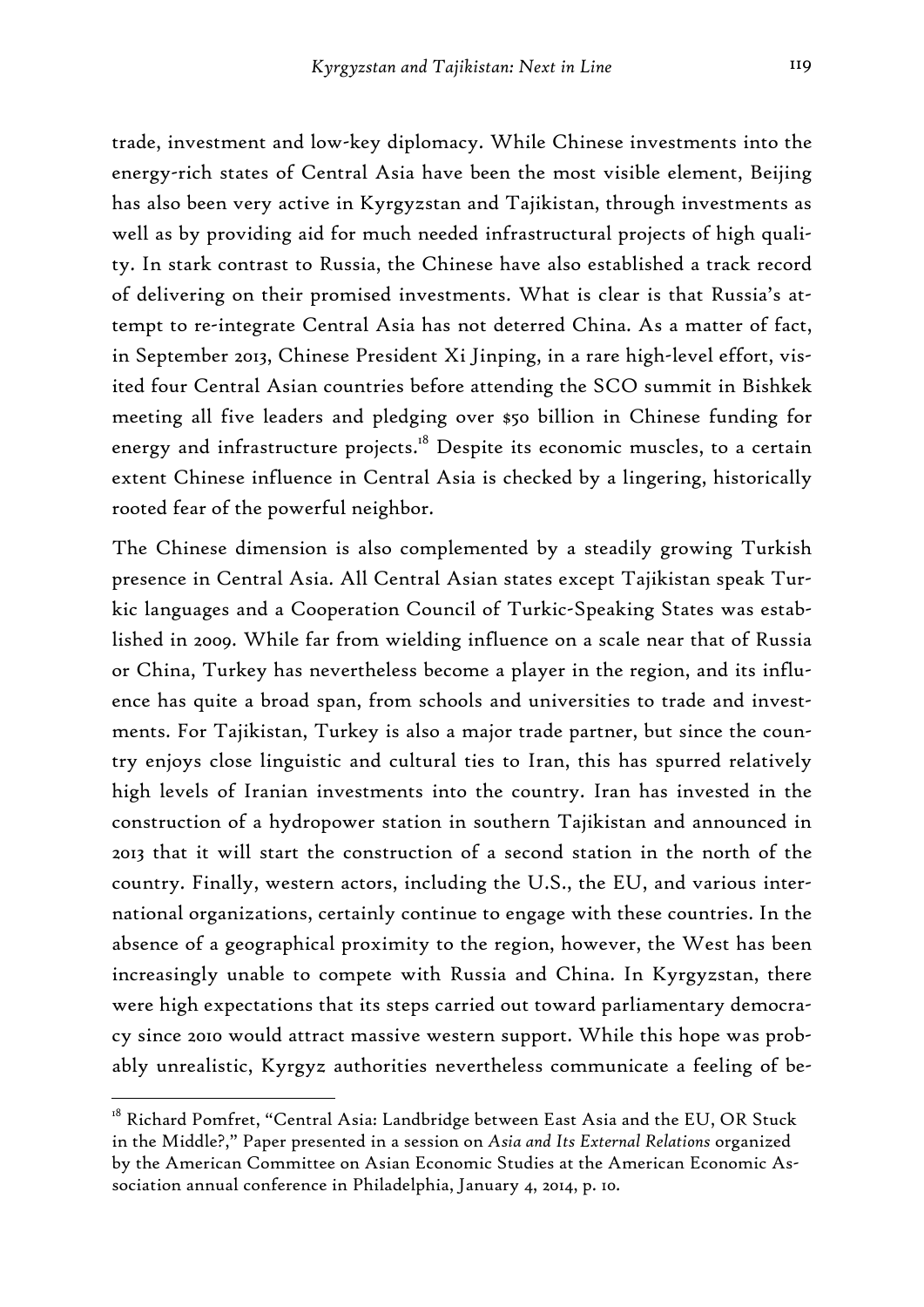ing abandoned by the West. In the past decade it seems that the U.S., but also the EU, came to perceive the region as little more than a corridor for the operations in Afghanistan. As a result, the public in both Kyrgyzstan and Tajikistan hold increasingly negative opinions toward the West.

In short, Russia no longer has a monopoly on wielding cultural, economic and political influence in Kyrgyzstan and Tajikistan. And it is partly in this context that Russia's push to re-integrate these countries and curb the influence of other actors, particularly China, must be understood.

# Outlook for the Future

Kyrgyzstan has committed to joining the Customs Union in the near future and Tajikistan is generally seen as next in line for membership. Integrating further with Russia will come at a political, military, and economic expense for poor countries like Kyrgyzstan and Tajikistan, effectively turning them into client states. At the same time, the bargaining positions of Kyrgyzstan and Tajikistan are weak: Russia possesses many tools that could be used for severely harming their economies, and recent events elsewhere in the post-Soviet territories have made it perfectly clear that Moscow is playing a much harder game than before. The foreign policy of maximizing the benefits from balancing different external powers seems to have reached the end of the road for Bishkek and Dushanbe as Moscow is forcing them to choose sides.

From an economic perspective, Kyrgyzstan and Tajikistan are unimportant to Moscow; they are seen purely from a geopolitical strategic point of view. Central Asian leaders are of course aware that this project is first and foremost a geopolitical alliance and not based on Russia's eagerness to access Central Asian markets. The price for Moscow's geopolitical ambitions would therefore be the long-term subsidization of these countries. This raises the question of whether Moscow really will deliver on its political and economic promises. If judged by past promises there are all the reasons for Central Asian leaders to be cautious in this regard. Recall for example how in early 2009 Moscow agreed to provide Kyrgyzstan with a loan worth over \$2 billion. But as relations with the Bakiev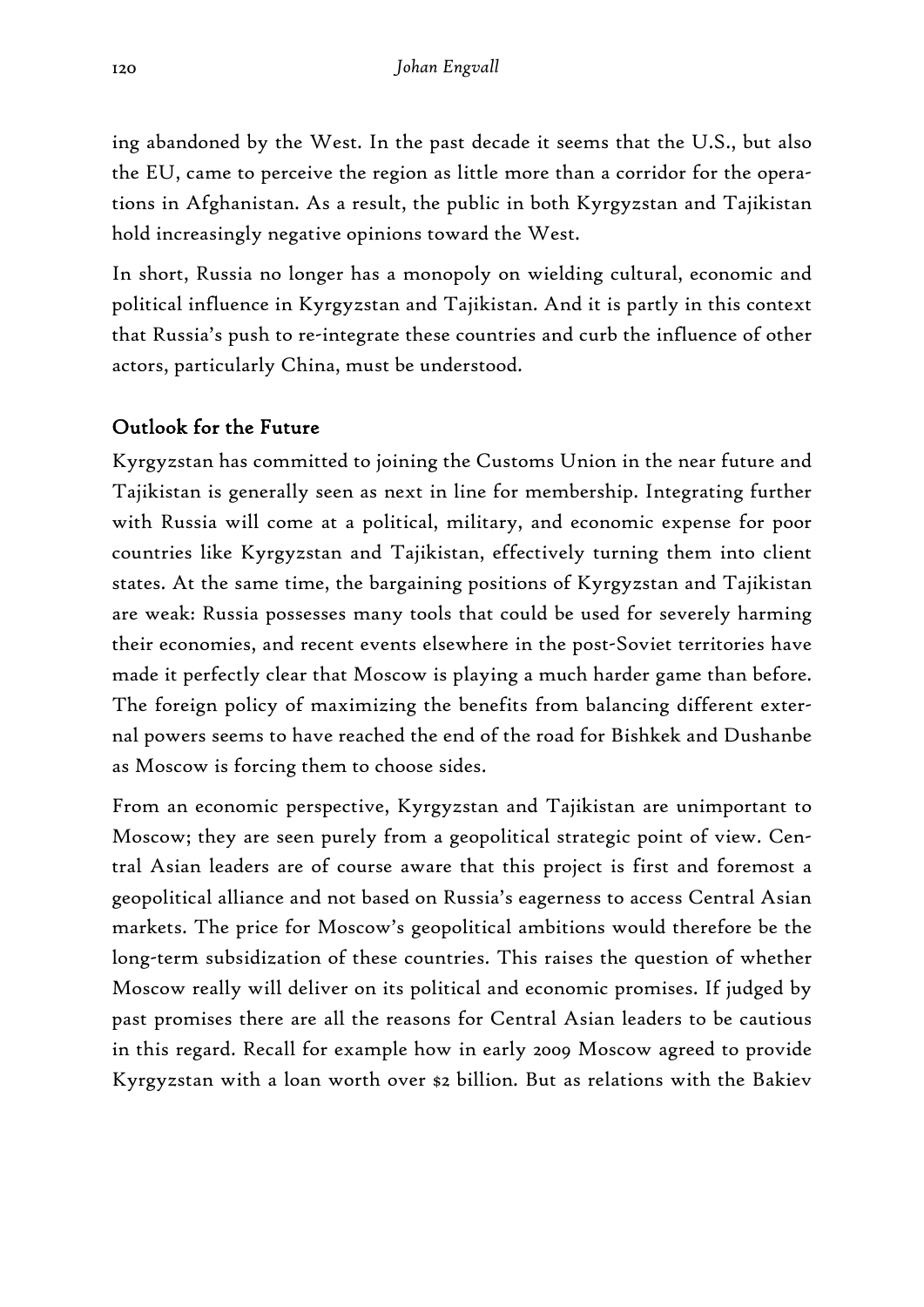government turned sour over the decision to let the U.S. military continue using Manas as a transit center, Moscow simply terminated payments.<sup>19</sup>

There is also a security component to the integration process. Both Kyrgyzstan and Tajikistan have weak military capacities and share a concern over what will happen in Afghanistan after the withdrawal of NATO troops in 2014. This concern is shared by Moscow fearing an increase in Islamic militancy in Central Asia. Kyrgyzstan and Tajikistan have relied on Russia for security guarantees and embraced the CSTO regional mutual defense alliance designed to promote peace, strengthen international and regional security and stability, and secure collective defense of the member states' territorial integrity and sovereignty. Again, similar to broken promises on economic aid, it should be noted that the CSTO's track record in exactly these areas has been far from impressive. During the violent ethnic clashes in southern Kyrgyzstan in June 2010, Kyrgyzstan's interim government explicitly called on the CSTO to get involved and stop the bloodshed, but to no avail. The CSTO has proven equally toothless in addressing the increasingly frequent outbreaks of violence along the poorly demarcated Kyrgyz-Tajik border.

In light of Russia's military intervention in Ukraine, there are other potential dangers for these countries. In case the EU and the U.S. impose severe sanctions on the Russian economy this would unintentionally also hit the Kyrgyz and Tajik economies due to their interdependence on the state of the Russian economy. This suggests the risk of pinning the future on joining a protectionist regional economic bloc, led by a country increasingly isolating itself from the norms of international relations, and going against the tide of the ever increasingly globalized world economy.

 $19$  For this story and other cases of Moscow's broken economic promises, see Charles Recknagel, "Promises, Promises: Moscow's Record of Broken Aid Pledges," *RFE/RL*, December 17, 2013, available at http://www.rferl.org/content/russia-promises-aidunfilled/25203488. html.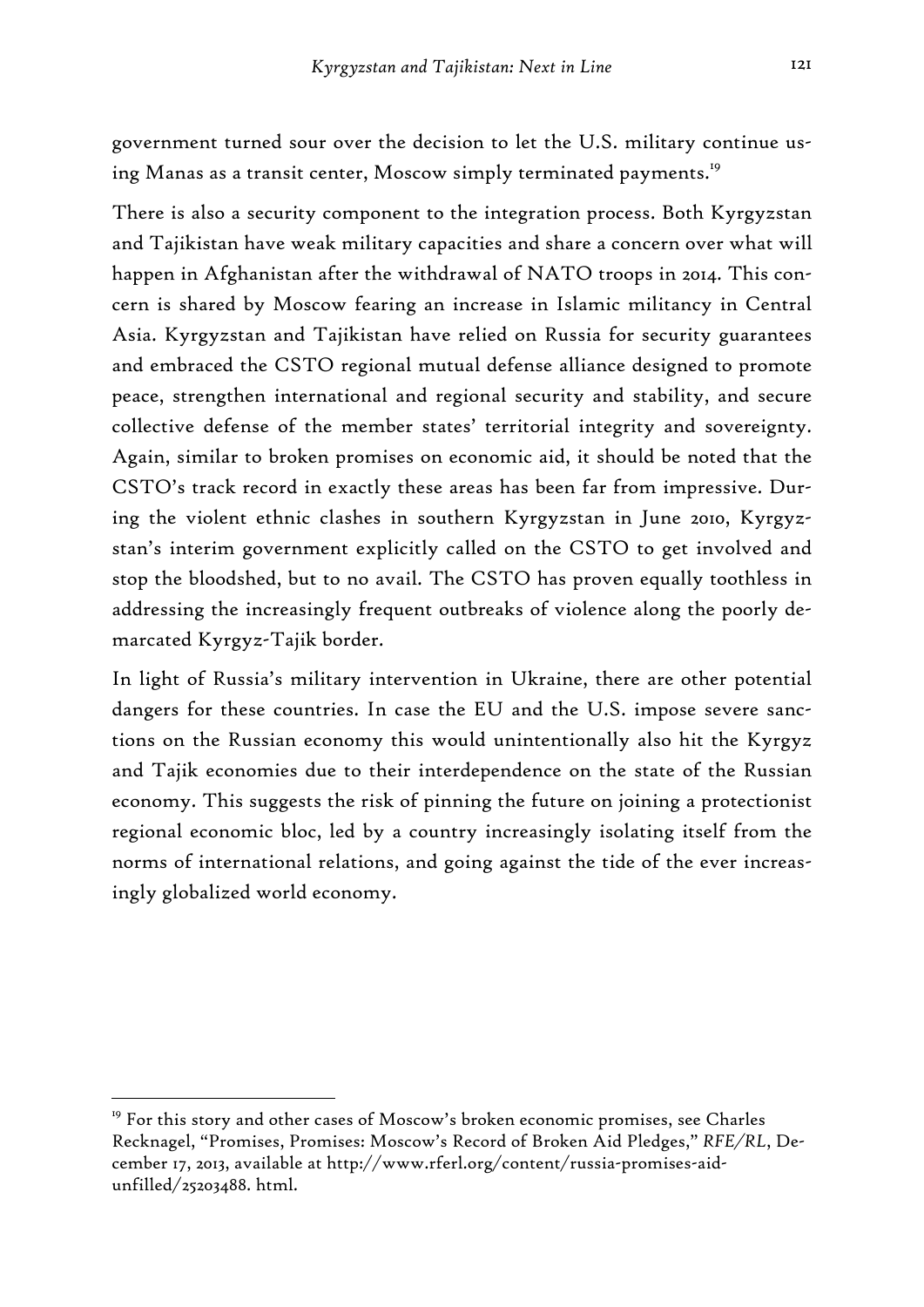# Ukraine: Door Closed?

#### *James Sherr*

-

Throughout its period of independence, Ukraine has defined itself as a European state. Although the country has many points of division, it distinguishes itself from its proverbial "elder brother," Russia, in lacking either a Eurasian ideology or consciousness. At the same time, geopolitics, economic interests and regional differences have dictated a careful balancing act between East and West for much of the past 22 years.

Over the same period, the Russian Federation has made no secret of the fact that it equates its own security with the limited sovereignty of its neighbors, especially those whose citizens it regards as a branch of the Russian people. Between May 31, 1997 (the date of the Russia-Ukraine State Treaty) and February 27, 2014 (the start of Russia's military intervention in Crimea), it respected Ukraine's territorial integrity as well as its *nezavisimost'* (Ukrainian *nezalezhnist*), its juridical independence. But it has never accepted its *samostoyatel'nost'* (Ukrainian *samostiynist'*), its ability to determine its own course, either as a norm or a fact. Since 1992, Russia has made willingness to integrate the litmus test of friendship, and it sees a direct connection between "strengthening economic links" and "secur[ing] political loyalty."<sup>1</sup>

It should, then, cause little surprise that the Ukraine's leaders and the majority of its political class have long regarded Russian integration projects with disquiet. What is more surprising is the paucity of steps taken to diminish Ukraine's vulnerability to Russian pressure. Many Ukrainians who are most ardent about overcoming the Soviet legacy and "resuming Ukraine's rightful place in Eu-

 $^{\text{\tiny{\text{I}}}}$  Dmitriy Trenin, "The CIS Project – The New Priority of Russian Foreign Policy?," [*Proyekt SNG– noviy prioritet rossiyskoy vneshney politiki*?], February 2004 (author's manuscript copy).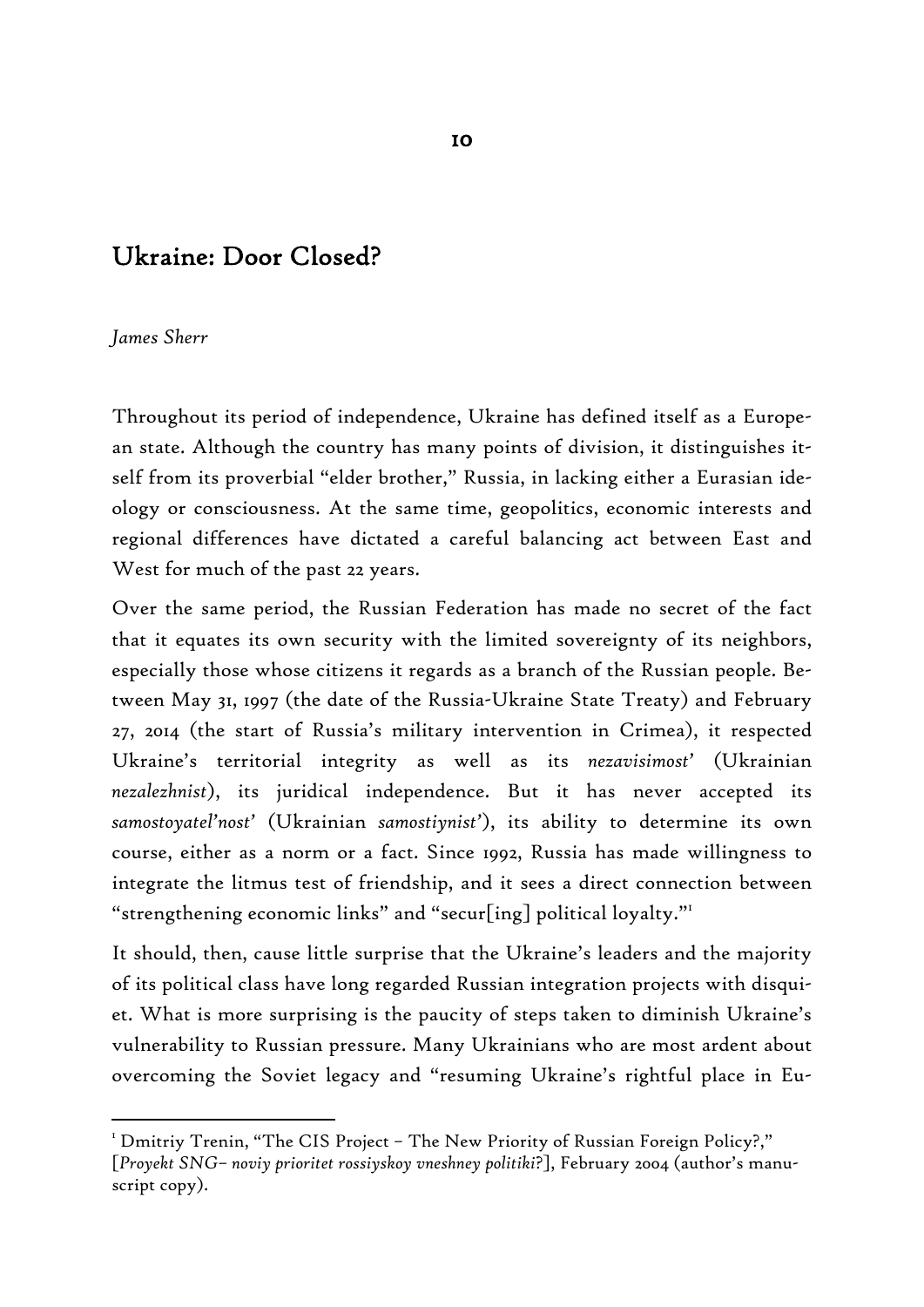rope" have simply failed to grasp that the EU is neither, in essence, a geopolitical project nor an ethno-cultural one, but a values-based and rules-governed enterprise that seeks to deepen norms of administration, jurisprudence and business that Ukrainian governments have learnt to mimic rather than observe. While elections (most impressively the presidential election on May 25, 2014) have to various degrees passed the "free and fair" benchmark, modes of governance have been arbitrary and conflicted, modes of administration rigid and unaccountable, the legal order negotiable and the relationship between money and power opaque. These norms bind Ukraine to those who share neither its national aspirations nor its interests.

Nevertheless, the *Euromaidan* (the second *Maidan* in ten years) is a reminder that there is a counter-dynamic: a civic literacy and courage that makes the future a contest, rather than a Groundhog Day reiteration of disappointments and betrayals. Less obviously (as this author wrote in 2002), "the growth of civic instincts is [not only] sharpening the divide between state and society, it is also creating points of friction within the state and hence, a process of evolution inside it."<sup>2</sup>

Today that evolution is dramatic, but its course is uncertain. Russia's shadow war against Ukraine is also evolving and changing its shape. Its interest in Ukraine joining the Eurasian Customs Union (ECU) and Eurasian Union is not. As Arkady Moshes wrote a full year before these events: "The stagnation of Eurasian integration is a realistic medium-term scenario. In this case, Ukraine's accession to the Customs Union may appear to the latter's architects to be more critical than ever."3

## Economic Consequences of ECU Membership

-

The balance of economic costs and benefits attendant upon Ukraine's membership of the ECU is highly conjectural. In 2012, Ukraine's trade turnover with the ECU was  $\epsilon$ 43.8 billion ( $\epsilon$ 33.7 billion with Russia) and with the EU  $\epsilon$ 33.7 bil-

<sup>2</sup> James Sherr, "Ukraine's Euro-Atlantic Future: Is Failure Inevitable?," (paper prepared for Danish Institute of International Affairs, September 20, 2002).

<sup>3</sup> Arkady Moshes, "Will Ukraine Join (and Save) the Eurasian Customs Union?," Policy Memo 247, PONARS Eurasia, April 2013.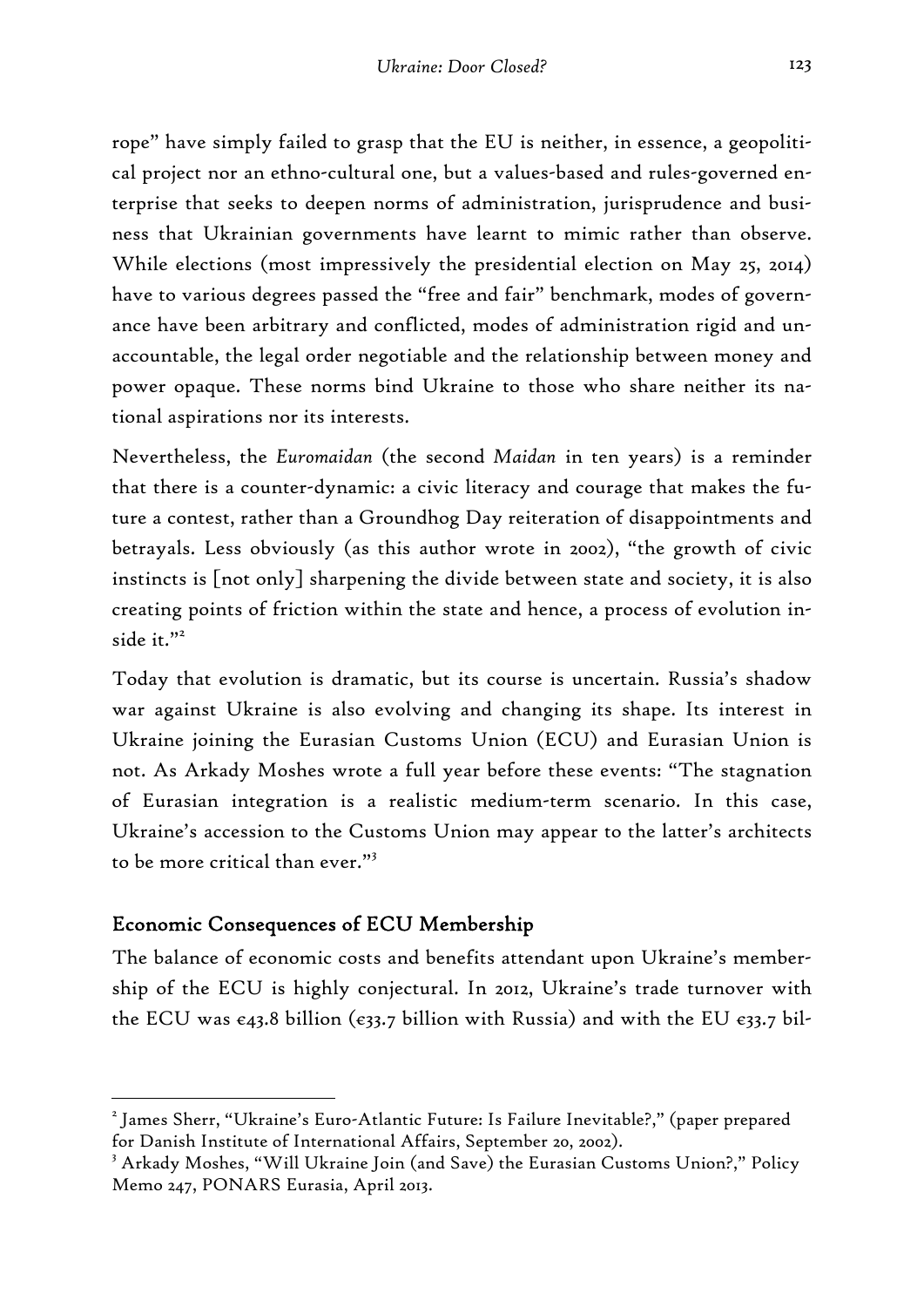lion.4 However, current trade figures provide a poor measure of future economic impact.

Joining the ECU would have immediate implications for Ukraine's terms of trade with the WTO, to which Ukraine acceded in May 2008. Ukraine's WTO import tariff is set at 5.8 percent, whereas the Common External Tariff of the ECU was notionally 10 percent in 2013 (in Russia's case 11.5 percent) and, by agreement with the WTO, is set to fall to 7.8 percent before 2020.<sup>5</sup> Whereas Russia negotiated this transitional arrangement before acceding to the WTO in August 2012, the WTO has flatly ruled out a similar transition for Ukraine. Therefore, Ukraine would find itself in violation of WTO provisions from the moment of its entry into the ECU. Moreover, the impact on its terms of trade with 159 WTO members, including the EU and China, would be stark. This would be true even if Ukraine failed to conclude an Association Agreement with the EU and establish the Deep and Comprehensive Free Trade Area (DCFTA).

Were the ECU an economic powerhouse and the WTO a zone of stagnation, the tradeoff might have merit. Yet this is hardly the case. In 2011, the ECU's first year of operation, trade between Russia, Belarus and Kazakhstan grew by 34 per cent, a figure largely explained by recovery from the 2008-9 economic crisis and the nine percent fall in Russia's 2009 GDP. In the second half of 2012, internal trade in the ECU grew by only three percent. Moreover, the impact of membership on bilateral trade has been anything but striking. As Arkady Moshes has noted, in 2011 Belarusian trade with Russia increased by 40.7 percent and Ukraine's by 36.1 percent. Both experienced a sharp decline in 2012 (by 9.4 and 10.8 percent respectively). $^6$  Membership of the zone (or independence from it) would appear to be less important than broader secular factors affecting bilateral trade.

<sup>4</sup> European Commission, Directorate-General for Trade, "European Union: Trade in Goods with Ukraine," April 16, 2014,

http://trade.ec.europa.eu/doclib/docs/2006/september/tradoc\_113459.pdf.

<sup>&</sup>lt;sup>5</sup> "Working Party Seals the Deal on Russia's Membership Negotiations," World Trade Organization, November 10, 2011,

http://www.wto.org/english/news\_e/news11\_e/acc\_rus\_ 10nov11\_e.htm.

<sup>6</sup> Moshes, *op.cit.* p 2.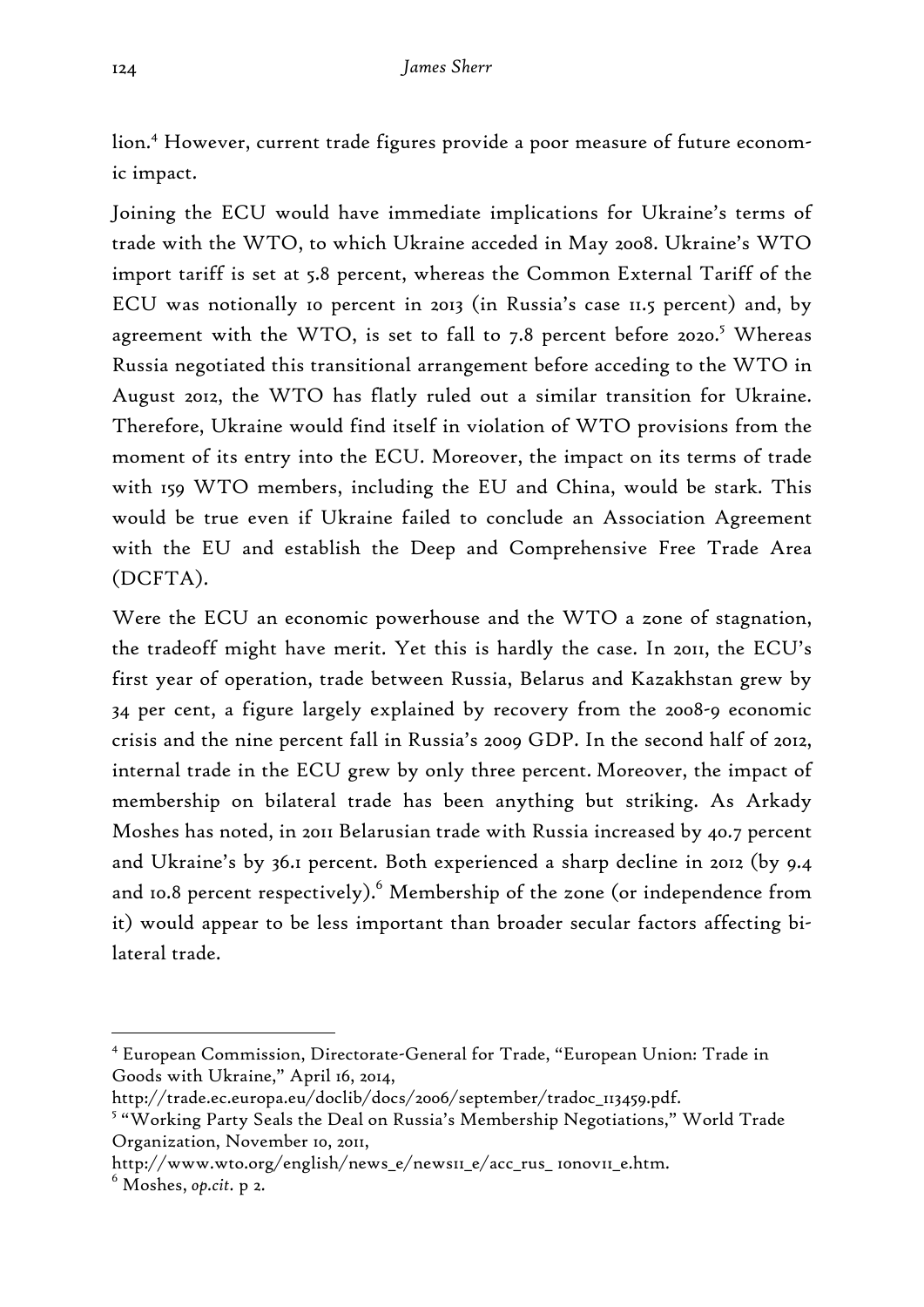These desultory trends arise from a dissonance between "normative principles" and reality that is all too familiar in the former Soviet Union. In aspiration and appearance, the ECU is the most ambitiously institutionalized and rules-based integration project established in the former USSR since 1992.<sup>7</sup> Yet in practice, as Kazakhstan's President Nursultan Nazarbayev observed at the October 2013 summit, it is subject to "clear politicization." The Russian Federation accounts for 90 percent of ECU GDP, and its tariff lines provide the baseline of harmonization—to Kazakhstan's pronounced disadvantage and potentially Ukraine's. In contrast to the EU's decision-making bodies, which provide a system of checks and balances, the ECU's regulatory bodies are Russian-dominated and organized on the vertical principle. A major component of internal trade, hydrocarbon products, is excluded from the ECU provisions and continues to be negotiated on a bilateral basis. Thus, the stunning 26 percent fall in trade between Belarus and the EU in 2013 derived far less from ECU membership than the terms of the Belarus-Russia gas discount, which have brought a halt to the country's substantial re-export of Russian oil products.<sup>8</sup>

These factors alone would explain why Ukrainian decision makers regard Russian statements about the benefits of accession with suspicion. Sergei Glazyev's claim that Ukraine's economy would gain \$9 billion per year is a charitable extrapolation of benefits that do not derive from ECU accession at all but from assurances that Ukraine's energy tariffs would fall from an extortionate \$480 per tcm high to a more friendly sum—though Belarus only secured its \$165 price after ceding ownership of its gas transit system (something Ukraine has no intention of doing), and Ukraine's previous \$100 discount, secured in April 2010, had only a momentary effect on the upward trend in prices. Until Yanukovych concluded his final bilateral trade deal with Russia on December 17, 2013, Ukraine was paying one of the highest gas prices in Europe.

That economic sectors dependent on the Russian market will benefit from ECU membership is undeniable. But to what extent and for how long? Much of Ukraine's higher-tech and defense-oriented industry is at a competitive disad-

<sup>7</sup> Rilka Dragneva and Kataryna Wolczuk, *Russia, the Eurasian Customs Union and the EU: Cooperation, Stagnation or Rivalry?*, Chatham House Briefing Paper REP BP 2012/01, August 2012.

<sup>8</sup> *Belarus Digest*, 27 May 2013 <http://belarusdigest.com/story/other-pole-13977>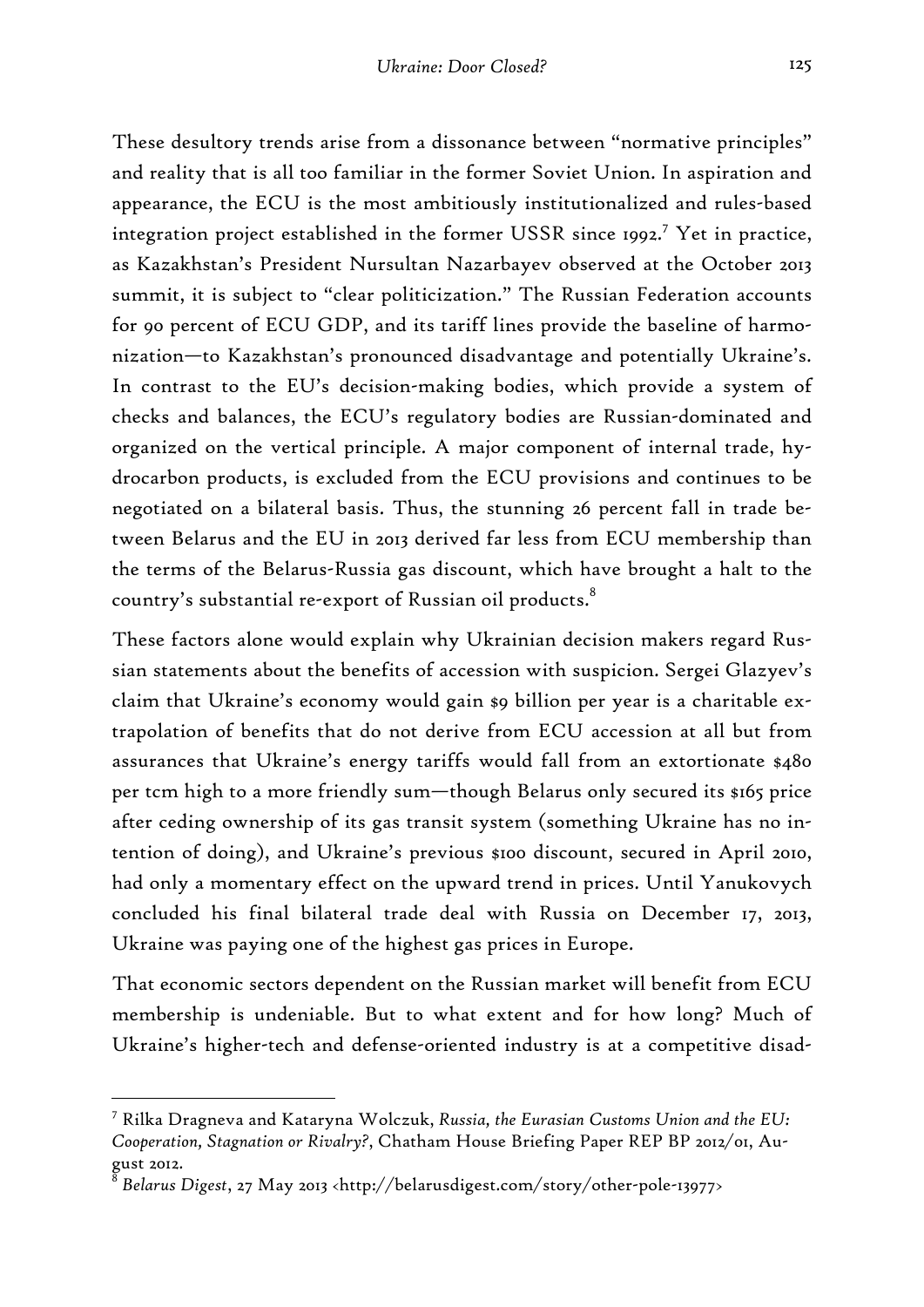vantage to the EU, and the chairman of *Motor Sich* has stated that Ukraine's entry into the EU's Deep and Comprehensive Free Trade Area would mean "instant death."<sup>9</sup> Yet the fact remains that Ukraine's higher-tech sectors are not high-tech sectors, and it is the EU and other OECD economies that are sources of new technology, modernization and long-term growth. In contrast, the ECU represents the accelerated integration of declining markets, and that could prove to be a fatal attraction.

# Guile and Débâcle

The corollary to the December 1991 Belovezhskie Accords establishing the CIS—which Ukraine's first president, Leonid Kravchuk termed a "civilized divorce"—was Ukraine's determination to become a "full member of the European family of civilized nations."<sup>10</sup> Yet it was Kravchuk's successor, Leonid Kuchma, who gave this "strategic challenge" institutional coherence. Unlike Viktor Yushchenko, who viewed European integration as a "civilizational choice," Kuchma and Yanukovych viewed it in pragmatic terms: as an economic opportunity and geopolitical necessity. Both Kuchma and Yanukovych believed that a multi-vector policy was necessary to this end.

But there the comparisons end. For Kuchma, the multi-vector policy (and a "strategic partnership" with Russia) was a dynamic policy intended to secure Russia's gradual consent to a Euro-Atlantic course designed by stages to integrate Ukraine with NATO and the EU. It was also intended to buy time for Ukraine to establish the *samostiynist'*—the political, economic, institutional and civic effectiveness—to advance a course that Russia deeply opposed. For Yanukovych, it was a policy of equidistance, a key component of which, the "non-bloc policy," ruled out NATO membership. Despite the "subjective" (i.e. corrupt) interests inside the Kuchma system, the focus of Kuchma's policy was the Ukrainian national interest, and his first term (1994-99) was marked by a pace and intensity of state building that impressed Ukraine's Western partners. Under Viktor Yanukovych, the national interest was simply a variable in the

<sup>&</sup>lt;sup>9</sup> Robert Coalson, "Oligarchs Give Ukraine's President Crucial Support in EU Drive,"

*RFE/RL*, September 12, 2013.<br><sup>10</sup> Volodymyr Horbulin, Secretary of the National Security and Defence Council of Ukraine, 1996-9, "Ukraine's Place in Today's Europe," *Politics and the Times* (journal of the Foreign Ministry of Ukraine), October-December, 1995, p. 15.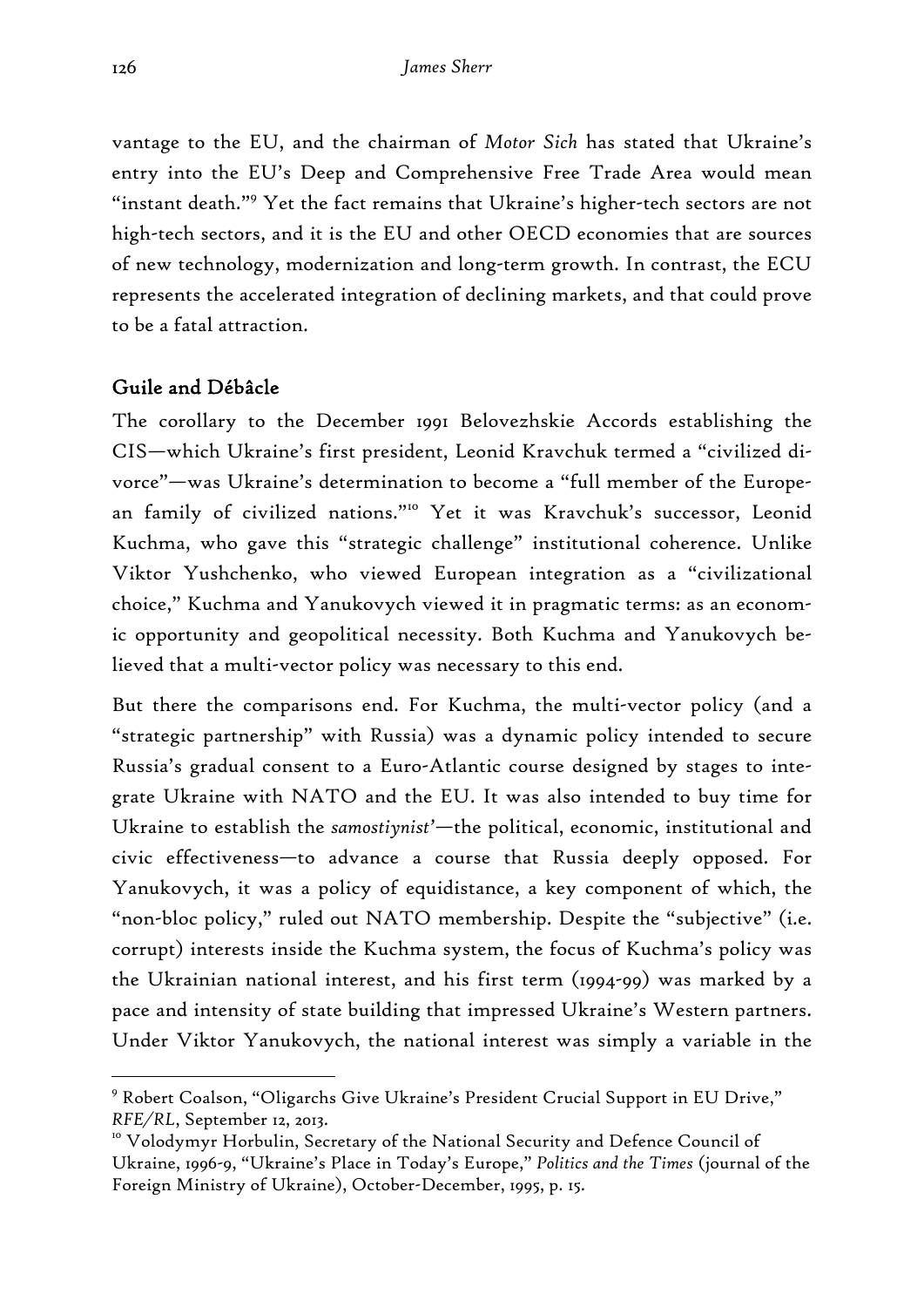quest to consolidate power. Whereas Yushchenko partially de-professionalized the state he inherited—and did so errantly rather than consciously— Yanukovych commercialized the state and hollowed it out. In other words, whereas Kuchma sought to link internal and external goals, Yanukovych's internal and external goals were contradictory and, in the end, incompatible.

It was on this narrow and specific basis that Yanukovych, following his election in February 2010, grasped the opportunity provided by the EU's Eastern Partnership to negotiate an Association Agreement and DCFTA, which the EU and Ukraine duly initialed in December 2011. Yet on November 21, 2013, Yanukovych abruptly terminated preparations, by then well advanced, to sign the Agreement at the impending Vilnius summit. Instead, on December 17, he concluded a broad range of accords with Moscow. This *volte face* has led many to conclude that Yanukovych from the start had cynically used the Association process as a means to secure favorable terms from Moscow.

Yet the policy record in Kyiv and Moscow does not support this conclusion. Yanukovych viewed the Kharkiv accords and the law on non-bloc status of April and July 2010, respectively, as pre-emptive steps to remove Russia's major points of grievance against Ukraine and diminish pressure upon it. Instead, they had the opposite effect, intensifying Russian pressure, in Medvedev's words, to "synchronize the development of socio-economic relations."" Instead of drawing Ukraine closer, Russia's insistence that the accords were "only the beginning" provided an impetus for the EU Association negotiations and, more discreetly, for reopening channels of communication with NATO.<sup>12</sup>

That Yanukovych adopted a cynical approach to the Association Agreement is not in question. For him, Association was a "political resource rather than a blueprint for change," and implementation was something to be pursued *à la carte*. 13 Far from intending *not* to sign, he believed that Western geopolitical interest and the time-honored practices of maneuver and moral blackmail would secure EU signature and ratification. He also believed, despite the firmest ad-

<sup>11</sup> Vladimir Socor, "Medvedev's Second Visit Pulls Ukraine Closer to Russia," *Eurasia* 

*Daily Monitor*, vol. 7, issue 99, May 21, 2010 (Washington, D.C.: Jamestown Foundation). 12 James Sherr, *The Mortgaging of Ukraine's Independence* (REP BP 2010/01, Chatham House, August 2010), p. 10 *passim*. 13 James Sherr, *Ukraine and Europe: Final Decision?* (Russia and Eurasia 5/2013, Chatham

House, July 2013), pp. 8-9.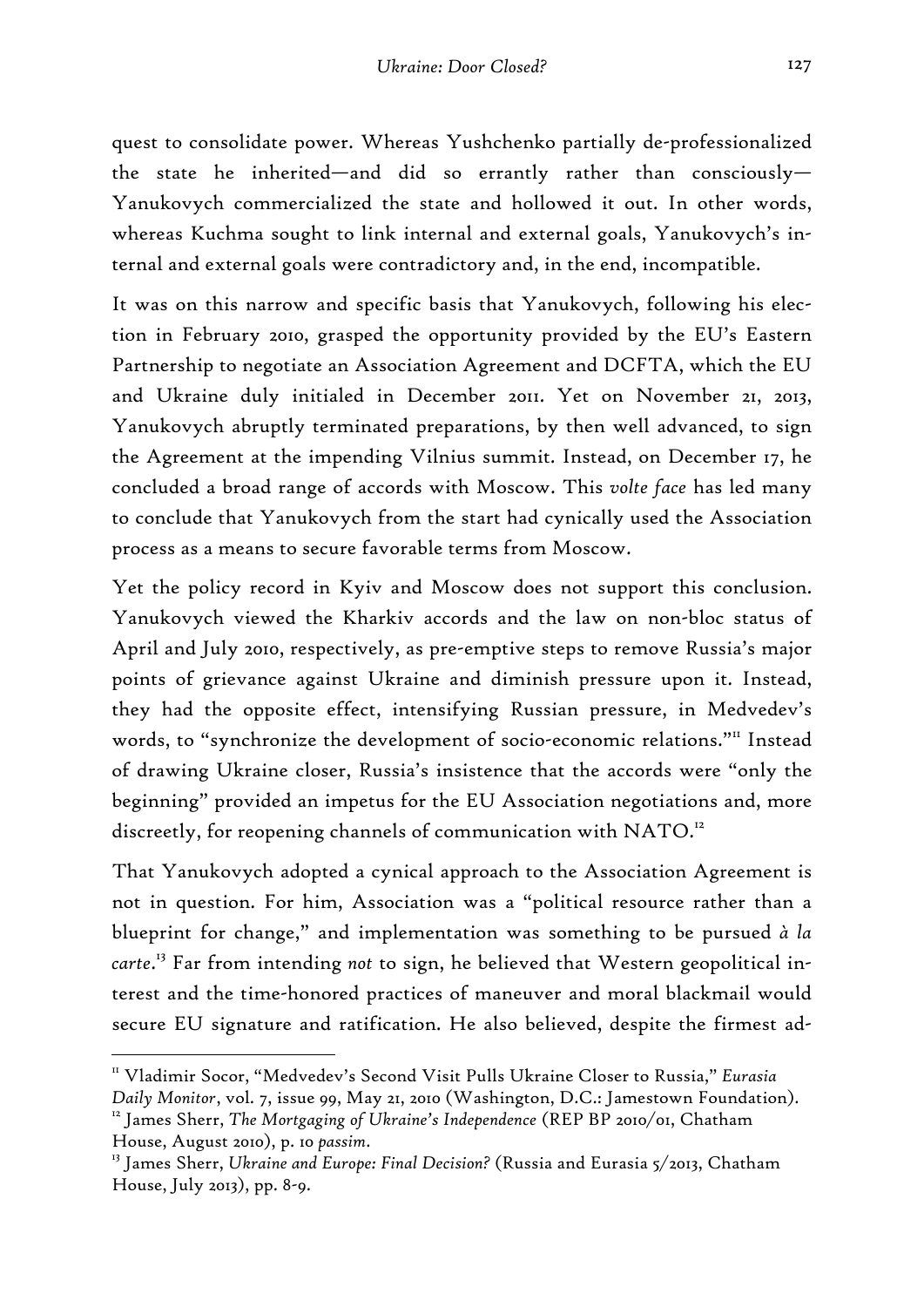monitions from both Brussels and Moscow, that EU Association would be consistent with partial adherence to the provisions of the ECU. His inner circle, whose insularity, ignorance and servility cannot be overestimated, fed these illusions until close to the end.

Consistent with these objectives, Ukraine secured ECU observer status in June 2013. In its proposed text, Ukraine's MFA included all the established safeguards: "equality and mutual respect," amendment "by mutual agreement," entry into force "upon ratification" (rather than signature), provisions for withdrawal and publication of the agreement in the two state languages, Russian and Ukrainian. All of these provisions were summarily rejected by Moscow.<sup>14</sup> These fresh reminders of brotherly sentiment accelerated efforts to bring Ukrainian legislation into line with EU requirements.

Only in October 2013 did the learning curve catch up with reality. The immediate reality was Ukraine's exclusion from capital markets and imminent risk of default.15 The second was the flat contradiction between IMF hard conditionality and the system of power (which made efforts to soften EU conditionality beside the point). The third was Russia.

Russia's terms of assistance, accepted on December 17, were a vise. The package, \$15 billion dispersed over three years, superficially resembled the IMF package in size, in obligations for repayment and a mechanism of review. Superficially, it was also more generous, since it provided what the EU and IMF could not: a one-third discount on gas prices. But fundamentally, the two packages differed. "When a country borrows from the IMF, it agrees to adjust its economic policies to overcome the problems that led it to seek funding in the first place."<sup>16</sup> When Ukraine borrowed from Russia, it agreed to co-management of the commanding heights of Ukraine's economy. To state the obvious, the December 17 accords were not customs agreements, but integration agreements that

<sup>15</sup> On Yanukovych's culpability, see Anders Åslund, "Ukraine's President Yanukovych Opts for Robber Capitalism," Peterson Institute blog, November 21, 2013,

<sup>14</sup> For a line-by-line comparison of the texts (in Russian), see *Zerkalo Nedeli* [Mirror of the Week]*,* June 1, 2013, http://zn.ua/ECONOMICS/kabmin-obnarodoval-tekstmemoranduma-s-tamozhennym-soyuzom-123301.html.

http://blogs.piie.com/realtime/?p=4107, and James Sherr, "Ukraine is in a Dangerous Situation," *Kyiv Post*, December 23, 2013.

<sup>&</sup>lt;sup>16</sup> "Factsheet: IMF Stand-by Arrangement," http://www.imf.org/external/np/exr/facts/ sba.htm>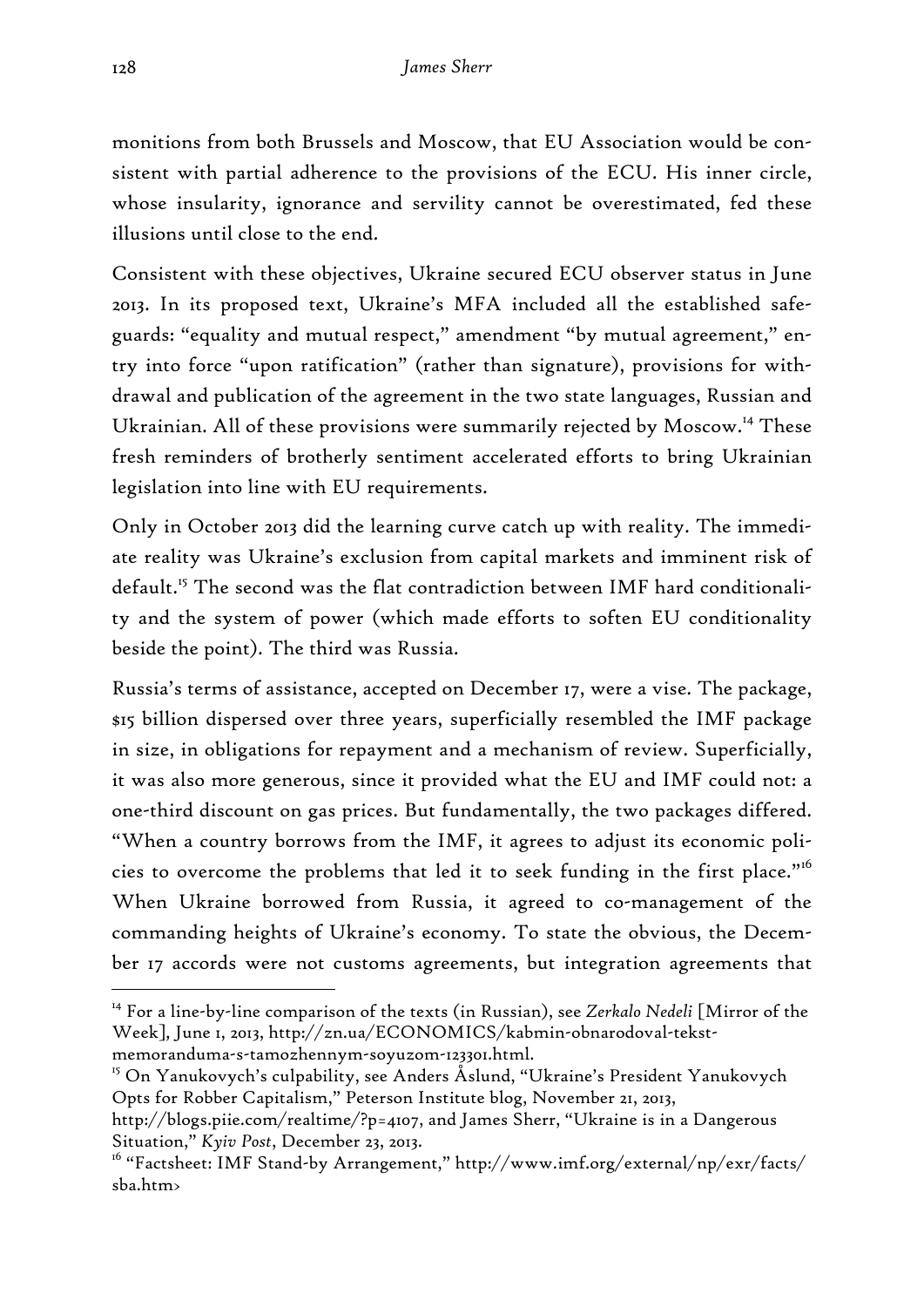well exceeded the ambit of the ECU. Why did Yanukovych find these conditions less onerous than the reforms mandated by the IMF and EU?

Part of the answer is pressure. In August 2013, the Kremlin leaked the summary of a report drawn up by Sergei Glazyev on the vulnerabilities of Ukraine's economy.<sup>17</sup> At their November 12 meeting in Sochi, Putin described what would follow in practice if Yanukovych signed the text in Vilnius, highlighting the consequences for financial interests closest to him personally.<sup>18</sup> For its part, Russia was offering terms that would finance Yanukovych's re-election and leave most of his patronage network intact. Accepting this poisoned chalice was a historic miscalculation, and its consequences are now history. Had Yanukovych signed the Vilnius accord and agreed the IMF package, he probably would be in power today.

# Division and Consensus

At no point in Ukraine's 22 years of independence has support for integration with Russia or its CIS partners commanded a plurality of national support. Yet, as one would expect, the issue has brought out pronounced regional divergences. They are not the only ones that matter. A poll taken by the Kyiv-based Razumkov Centre in April 2013 revealed a stronger preference for ECU accession amongst Russian speakers, the elderly, the less prosperous and less educated.19 Even adherents of ECU accession regard it as a way of "restoring what had been lost" rather than modernizing the country and its institutions.<sup>20</sup>

Public opinion has been geopolitically sensitive as well. Historically, NATO polarized the country, and the EU did not. Before the EU became an issue in Ukraine's relations with Russia, support for accession ran well above 50 percent, with a large proportion of the remainder favoring closer integration with both

<sup>&</sup>lt;sup>17</sup> 'The Complex of Measures Required to Enmesh Ukraine in the Eurasian Integration Process: Internal Policy" [*O komplekse mer po vovlecheniyu Ukrainiy v evraziyskiy integratsionniy protsess – vnutrennyaya politika*] *Zerkalo Nedeli* [Mirror of the Week], August 10, 2013, gazeta.zn.ua.

<sup>18</sup> See *inter alia* Inna Bogoslovskaya interview with *Ekho Moskviy,* December 5, 2013.

<sup>&</sup>lt;sup>19</sup> Rikna Dragneva-Lewrs and Kataryna Wolczuk, "Russia, the Eurasian Customs Union and the EU: Cooperation, Stagnation or Rivalry?," *National Security and Defense*, no. 4-5, 2013, http://www.razumkov.org.ua/eng/files/category\_journal/Zhrnl\_EC\_2013\_e\_site\_rdc \_94-132.pdf), p. 104.

<sup>20</sup> *Ibid.*, p. 103.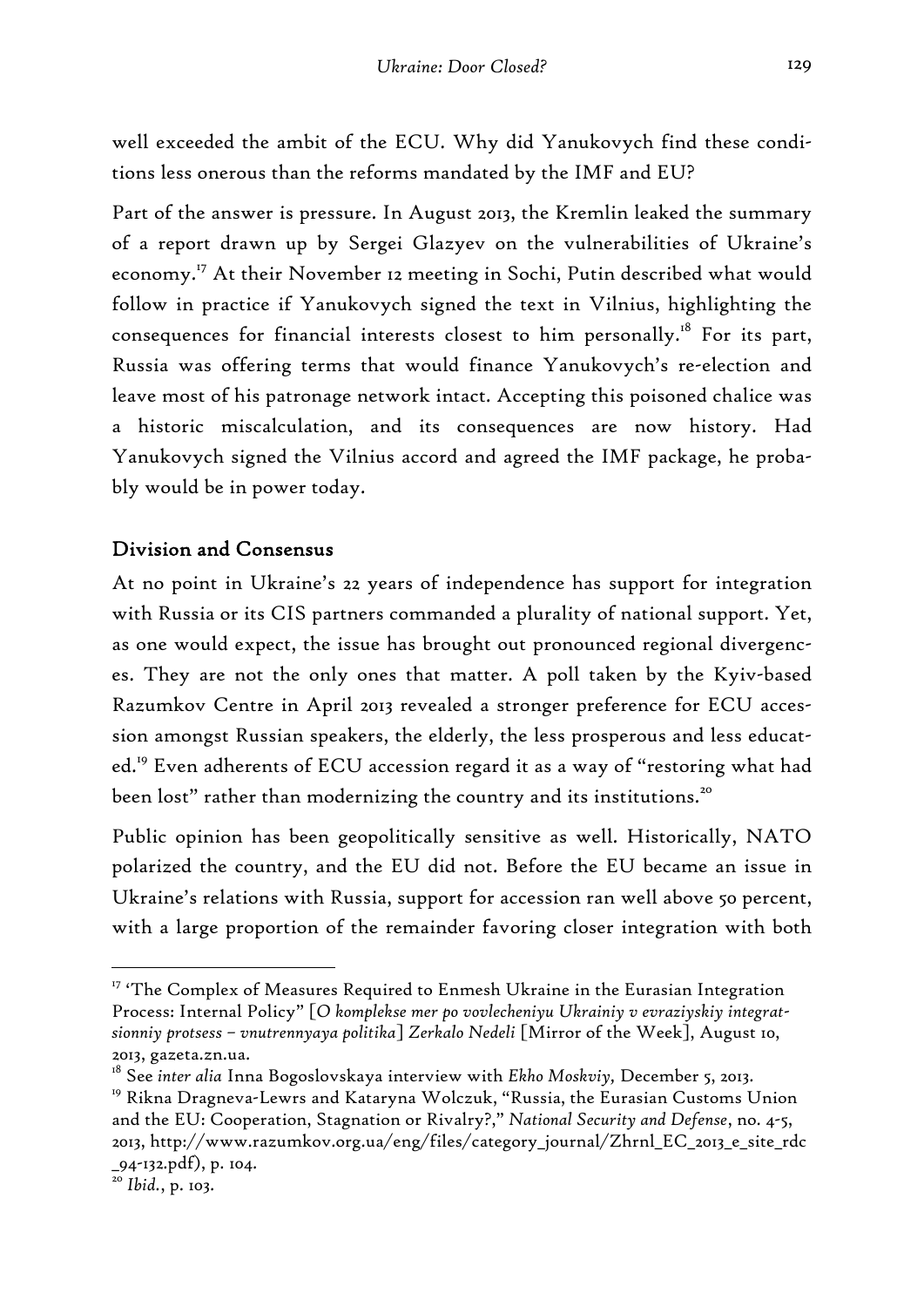the EU and Russia. But by April 2013, the proportion favoring EU accession had dropped to 42 percent, with 33 percent favoring the ECU and 12 percent opposing either option.<sup>21</sup> Russia's "hybrid war" appears to have shifted these polarities. In March 2014 a consortium of four opinion research centers put support for EU integration at 52 percent (up from 45-47 percent in January) and support for ECU accession at 27 percent (down from 36 percent in January).<sup>22</sup>

The position of Ukraine's oligarchs is rather different. With few exceptions, they are widely perceived to be the most formidable obstacle to the establishment of a rules-based and open market economy in Ukraine.<sup>23</sup> Rinat Akhmetov, Dmytro Firtash, and Ihor Kolomoyskiy are key stakeholders in the system of informal government-business ties that characterize the prevailing economic system. Justly or otherwise, they have often been accused of devious and brutal measures to expand business holdings and maintain them.

Nevertheless, the majority of Ukraine's oligarchs support closer ties with the EU and oppose ECU membership.<sup>24</sup> Their businesses are overwhelmingly export orientated, and their horizons are global. Metals and minerals, which make up 50 percent of Ukraine's exports, are not subject to customs fees under WTO rules which, as already noted, would be breached if Ukraine entered the Customs Union. Moreover, Russian competitors, who benefit from subsidized energy and interest free loans, do not operate on a level playing field in Ukraine, and it is widely perceived that entry into the ECU would remove the safeguards that currently restrain predatory behavior. Rightly or wrongly, the oligarchs

<sup>&</sup>lt;sup>21</sup> Ibid., p 103.<br><sup>22</sup> "Rezultaty Sotsiolohichnoho Doslidzhennja Elektoralni Orijentatsiji Ukrajintsiv," SO-CIS, March 26, 2014, http://www.socis.kiev.ua/ua/press/rezultaty-sotsiolohichnohodoslidzhennja-elektoralni-orijentatsiji-ukrajintsiv.html.

<sup>&</sup>lt;sup>23</sup> Amongst the partial exceptions are Viktor Pinchuk (Kuchma's son-in-law, founder of Interpipe and a supporter of PM Arseniy Yatseniuk), Serhiy Taruta (former co-chairman of the Industrial Union of Donbas and, since March 2014, Governor of Donetsk Oblast) and Petro Poroshenko himself.

<sup>&</sup>lt;sup>24</sup> Exceptions can be found inside the defence-industrial complex and those, like Oleksandr Yefremov (former governor of Luhansk Oblast and leader of the Party of Regions parliamentary faction 2010-13). A more arguable exception is Dmytro Firtash, whose energy interests benefit from arbitrage, and whose chemical industries benefit from cheap energy. See Margarita Balmaceda, *The Politics of Energy Dependency: Ukraine, Belarus and Lithuania Between Domestic Oligarchs and Russian Pressure, 1992–2010* (University of Toronto Press, 2013).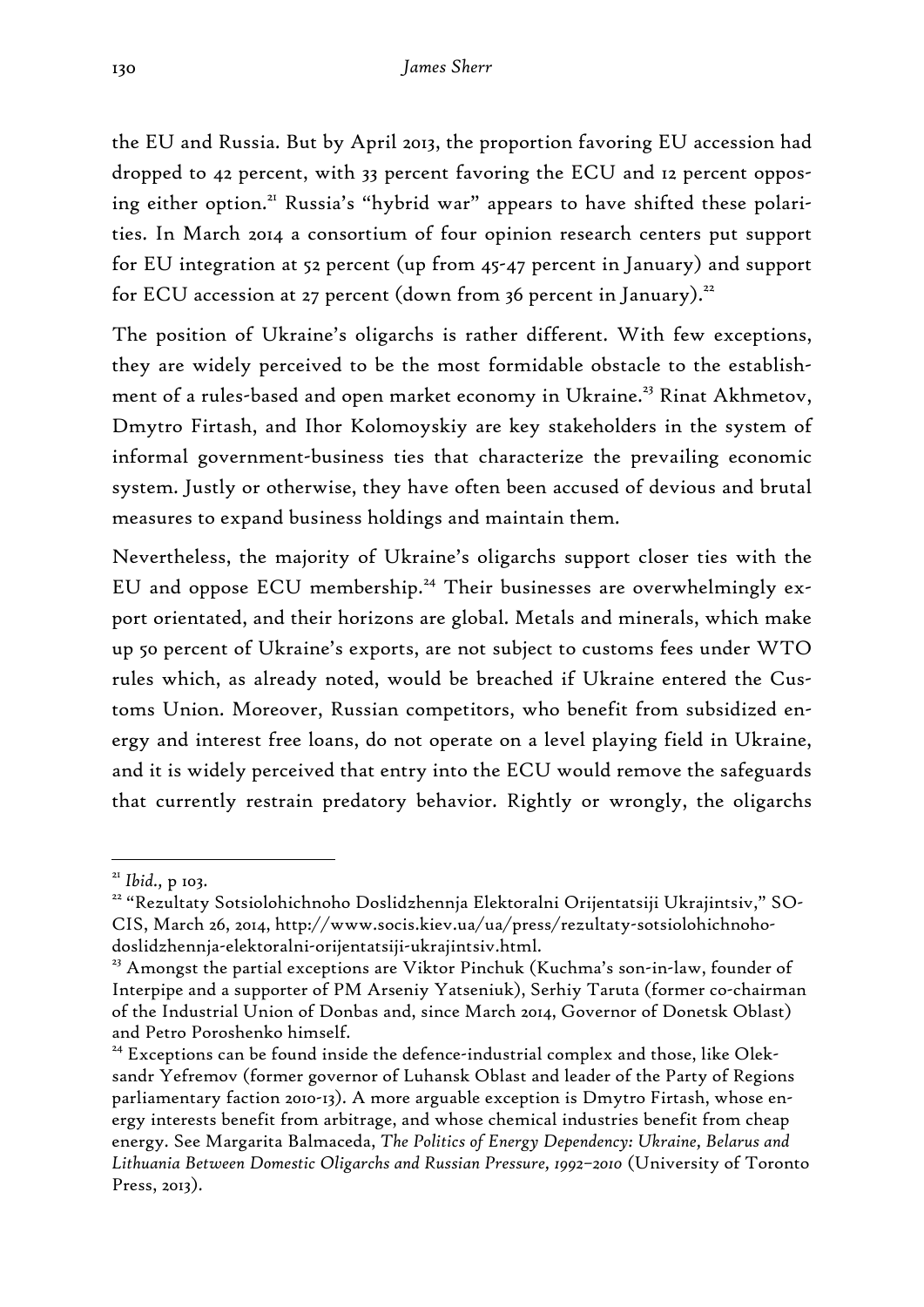perceive that their informal rule-setting prerogatives will survive EU Association.<sup>25</sup>

# A Fresh Start?

-

It would be presumptuous to give voice to the millions of Ukrainians who elected Petro Poroshenko with an absolute majority on the basis of a 60.3 percent national turnout.<sup>26</sup> After three months of interim (and often conflicted) authority, economic crisis and insurgency, it would be rash to assume that the only thought on voters' minds was to fulfill the aspiration of the Euromaidan and change the system of power in Ukraine. In systemic terms, Poroshenko distinguished himself by his personal, financial and media support of the Maidan, by his absence from the February 21, 2014, EU-brokered negotiations with Yanukovych and by his unequivocal stance on Europe. Yet he came to prominence in the 1990s with the backing of Mykola Azarov, who appointed him chairman of the National Bank in December 2012, and for reasons that have yet to be explained, his March alliance with Vitaly Klychko was secured with the blessing of Dmytro Firtash, whose extradition from Austria is sought by the United States. Although he will govern on the basis of the parliamentarypresidential constitution of 2004, his inaugural address left little doubt of his decisiveness and authority.

Especially decisive, and perhaps surprising, was his announcement that the remaining chapters of the EU Association Agreement should be signed by June 27, 2014. This will end all appearance of delay and equivocation (the political chapters signed on March 21 comprising but two percent of the whole). By taking this step, Poroshenko wants Europe, Russia, and his domestic opponents to know that Ukraine no longer sits on two stools and that the door to ECU accession is now closed. Yet it also would appear to be the opening move in what will be a tenacious struggle for authority with Rinat Akhmetov, for whom two

 $25$  Slawomir Matuszak, "How Ukrainian oligarchs view integration with the EU and Russia," Centre for Eastern Studies (OSW), Warsaw, September 9, 2011.

<sup>&</sup>lt;sup>26</sup> However, the "national" figure excludes those constituencies where elections did not take place, specifically 17 of 22 constituencies in Donetsk and 8 out of 12 constituencies in Luhansk. Tadeusz Olszanski and Agata Wierzbowska-Miazga, "Poroshenko, President of Ukraine," OSW, May 28, 2014.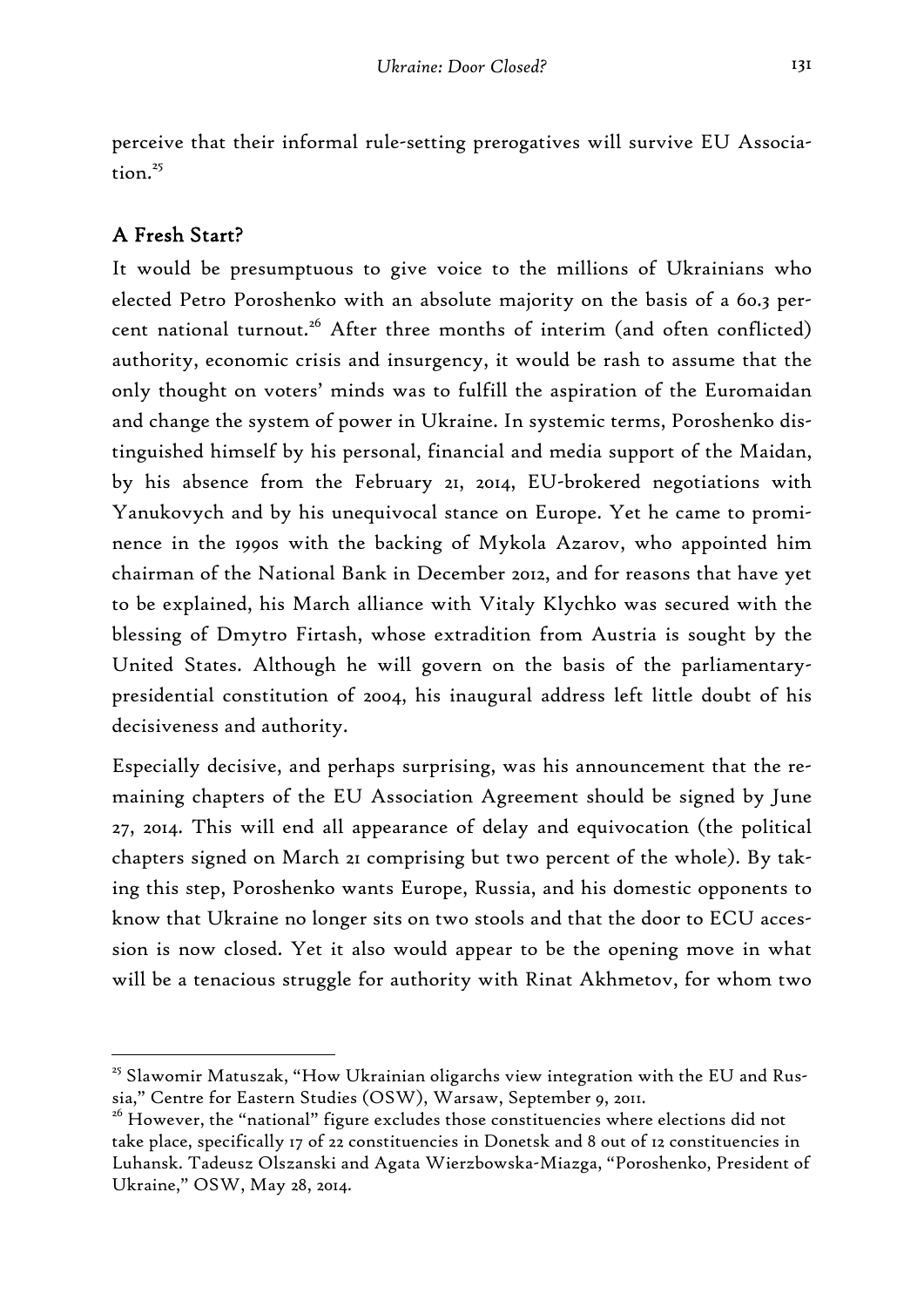stools have been as important as two lungs.<sup>27</sup> The question today is whether the national interest will guide that struggle or be hostage to it.

<sup>27</sup> Hennadiy Lyuk, "The Games of Putin and Akhmetov," *Ukrainska Pravda*, May 16, 2014, English version at http://euromaidanpr.com.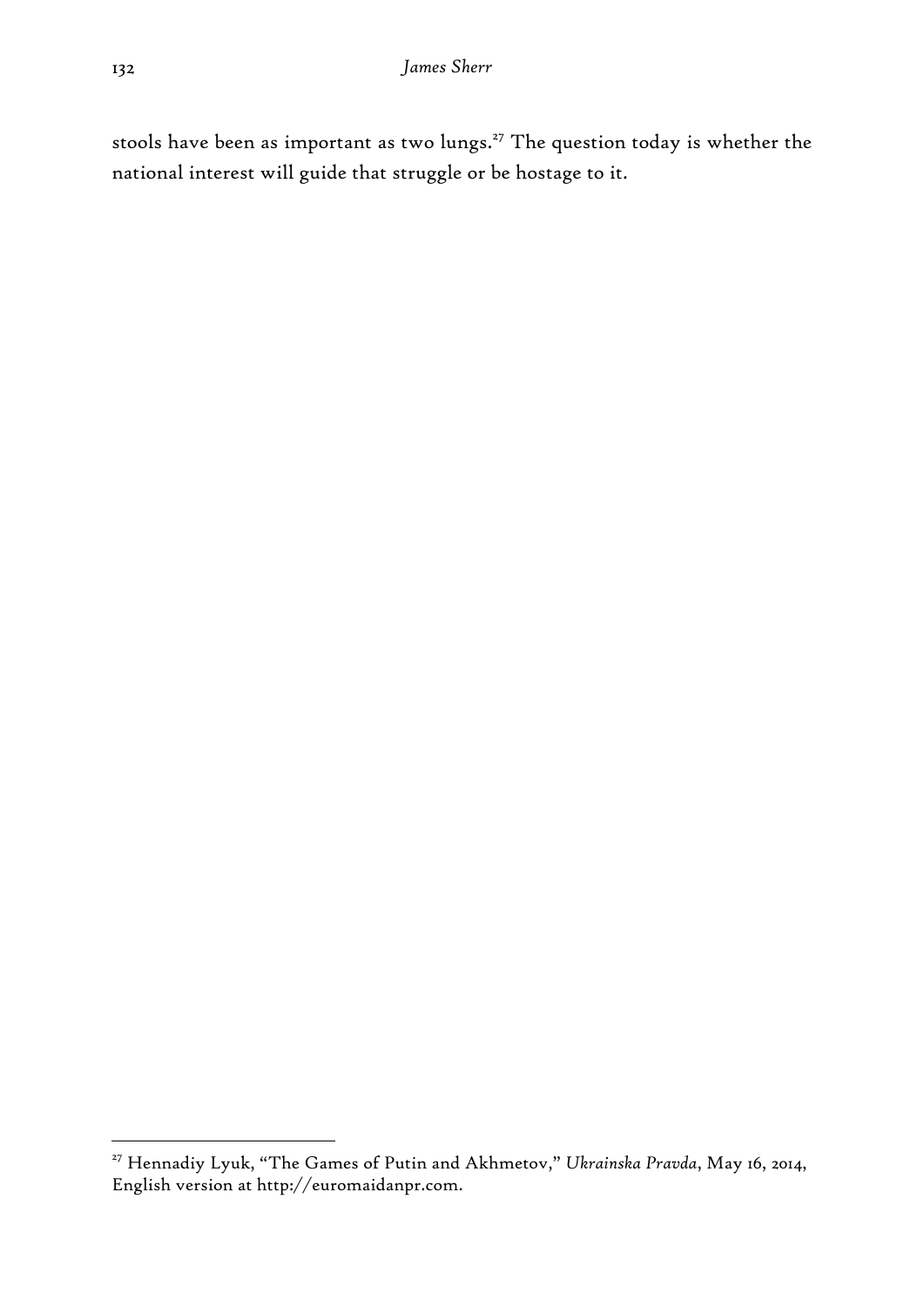# Georgia and Moldova: Staying the Course

#### *Mamuka Tsereteli*

The West's response to the recent Russian aggression in Ukraine has clearly demonstrated the limited immediate ability of the United States and the EU to challenge Russia's actions. The U.S. and the EU are, however, in search of a long-term strategy that could, if needed, impose substantial costs on the Russian Federation.

Some elements of the strategy were embedded in the EU's Eastern Partnership project, which was designed after the Russian-Georgian war and the ensuing Russian occupation of Georgian territories. The intent of the project is to expand the area under the umbrella of Western values and to promote economic rules and trade with countries in the immediate vicinity of the EU which aspire to further European integration. While participant countries were not provided with a perspective of membership, the project was clearly initiated to bring those countries closer to the EU. The Eastern Partnership initiative, led by Sweden and Poland, was launched in 2009, and by November 2013, Georgia and Moldova had initialized an Association Agreement (AA) with the EU, which they signed in June 2014.

The magnitude of Russia's resistance to the EU's Eastern Partnership initiative was vividly demonstrated by Moscow's steps to prevent Armenia from initializing the AA, as well as by the pressure applied to Ukraine, which Russia persuaded not to sign the AA, just days before the Vilnius Summit (These cases are studied in detail in the contributions of Armen Grigoryan and James Sherr to this volume). Instead, both Armenia and Ukraine announced that they would open negotiations with the aim of joining the Russian-led Eurasian Customs Union (ECU). The EU's immediate reaction was that countries engaged in the Eurasian Customs Union could not sign an AA or a Deep and Compre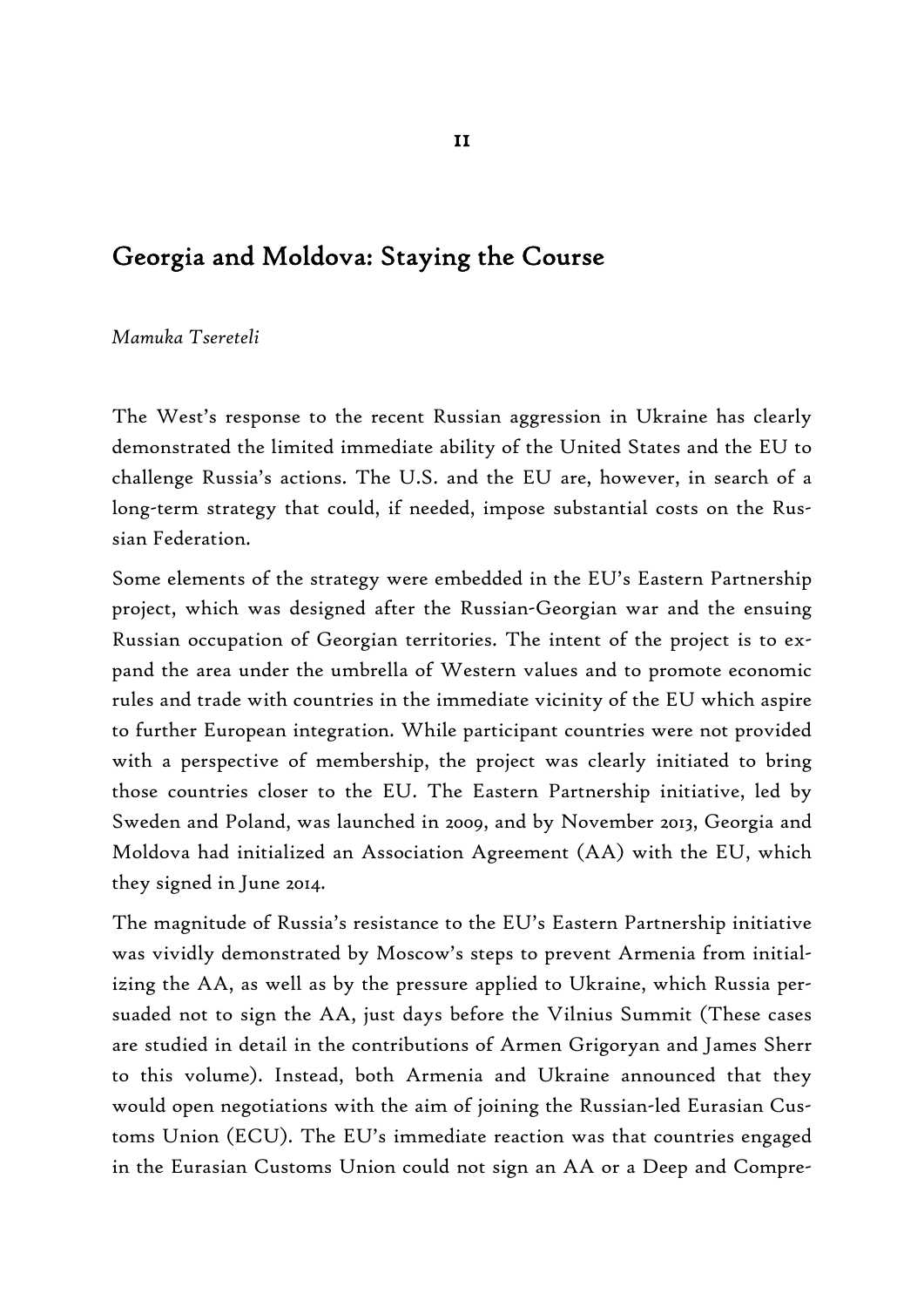hensive Free Trade Agreement (DCFTA) thus closing the doors for Armenia's and Ukraine's integration with Europe—for the moment. That decision led to a change of government in Ukraine, which then provoked Russia's annexation of Crimea and escalation from proxy to full scale warfare in the Donbass.

The governments of Georgia and Moldova initialized their Association Agreements in November 2013, and were promised that final agreements would ready for signing by the fall of 2014. As the situation in Ukraine evolved, and Russian pressure increased, the EU brought forward the target date for the finalization of the trade and political deals with Moldova and Georgia from August to June.<sup>1</sup>

Russia's resolve regarding Ukraine suggests that it is unlikely to stand by while Georgia and Moldova implement the Association Agreements. Instead, Moscow appears likely to exert significant pressure on these countries in order for them to change course. Moldova seems particularly vulnerable to Russian pressure—and will probably remain so after the signing of the AA.

## The Economic Choice: ECU vs EU

Despite recent economic problems, the EU remains a major magnet for trade, investments, as well as labor migrants from many parts of the world. The EU economic area is far superior to the ECU in terms of market size, purchasing power, infrastructure development, standard of living, technological advancement, social indicators, level of education, labor standards, and freedom of expression. Even citizens of the Russian Federation, the most powerful economy in the ECU, are trying to migrate to the EU in search of better opportunities. Thus, the Association Agreement will bring Georgia and Moldova closer to a larger, richer, better developed and more technologically advanced partner than would integration in the ECU.

The EU is the largest trading partner for Georgia (26 percent of its total trade, including 30 percent of imports and 20 percent of exports) and even more so for Moldova (53 percent of its total trade). The EU is also the number one investor in these countries. In 2012, the EU's total turnover from trade with the Eastern Partnership countries amounted to  $\varepsilon$ 74.6 billion, out of which Georgia account-

<sup>1</sup> Laurence Norman, "Europe Accelerates Agreements for Georgia Moldova," *Wall Street Journal*, March 21, 2014, http://blogs.wsj.com/brussels/2014/03/21/europe-acceleratesagreements-for-georgia-moldova/.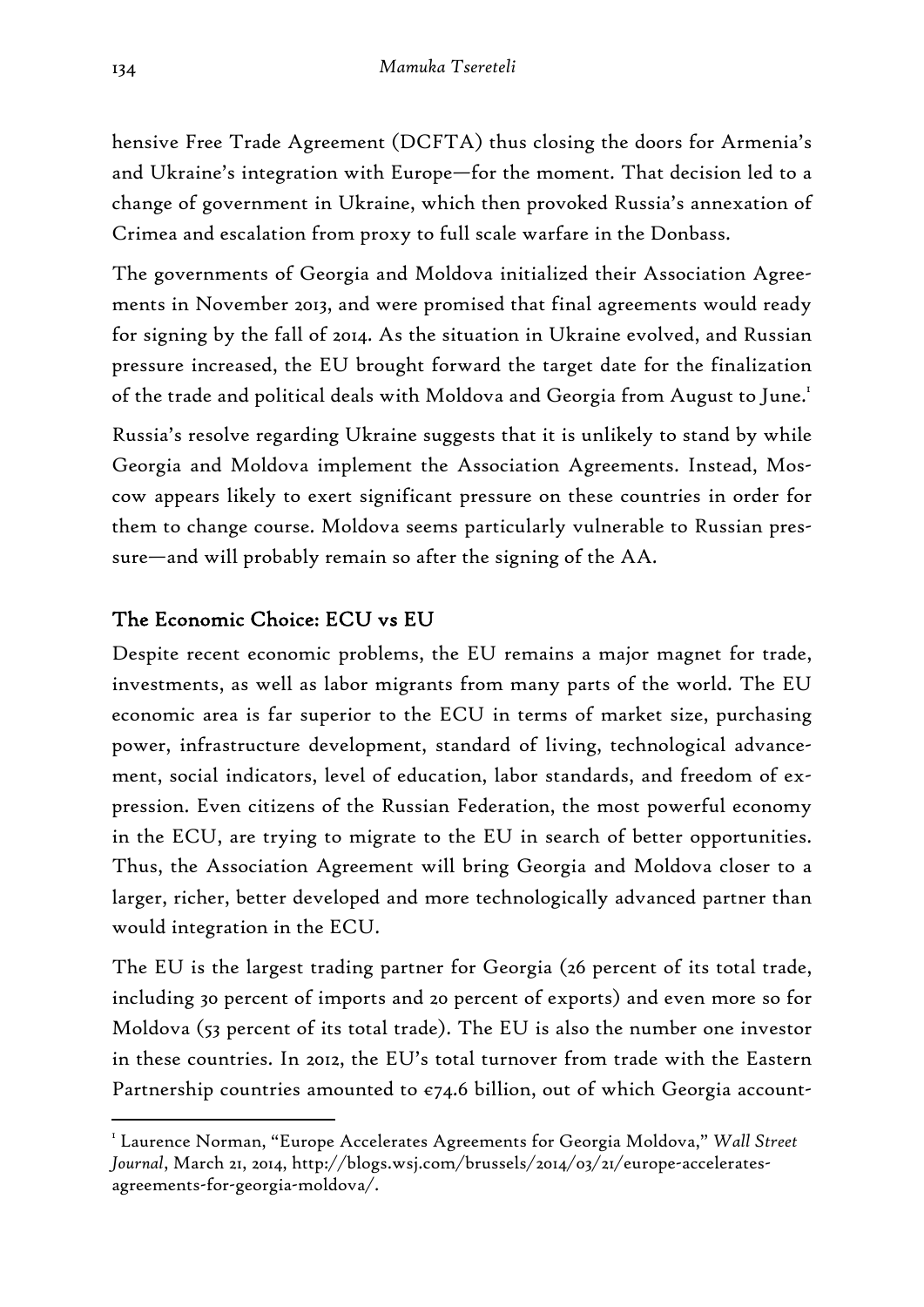ed for  $e_2$ .6 billion, and Moldova  $e_3$  billion. The EU's exports to Georgia mainly consist of machinery and transport equipment, mineral fuels and related materials, chemicals and other manufactured goods. The EU mainly imported raw materials and mining products, fertilizers, wine, mineral waters and nuts from Georgia. The EU's exports to Moldova mainly consist of mineral fuels, as well as electrical machinery and equipment.<sup>2</sup>

The Deep and Comprehensive Free Trade Agreement unlocks a market of 500 million people, which could easily absorb products from small countries like Georgia and Moldova. It should also stimulate significant investment in these countries. According to the European Commission, the DCFTA will increase Georgia's exports to the EU by 12 percent and imports by 7.5 percent. Georgia's GDP could increase by 4.3 percent (or  $\epsilon$ 292 million) in the long term provided that the DCFTA is implemented and that its effects are sustained. For Moldova, the change in national income is estimated to be around €142 million, i.e. 5.4 percent of the country's GDP, while both its exports to and imports from the EU are expected to increase by as much as 16 percent and 8 percent respectively—which will likely lead to an increase in wages and lower prices for consumers.<sup>3</sup> These numbers clearly demonstrate the benefits of the DCFTA and the AA for Georgia and Moldova. But there are also costs associated with implementing the DCFTA. One significant cost is the requirement for compliance to EU trade and safety regulations. It will take some regulatory adjustments before access is granted to the EU market, particularly regarding sanitary and phytosanitary requirements. The process of legislative and regulatory harmonization will be long and costly, but Georgia and Moldova have to comply with these regulations in any case, if they want to export goods to the EU. The incentive of tariff-free access to such a large market will positively impact the process of regulatory reform. In addition, the process is transparent, the requirements are known and they have a technical, not a political, nature. As long as countries comply with those requirements, the DCFTA will enable greater access to European markets.

 $^{\text{2}}$  European Commission, "Georgia and Moldova one step closer to a privileged trade relation with the EU," *European Commission*, November 29, 2013,

http://trade.ec.europa.eu/doclib/press/index.cfm?id=994.

<sup>3</sup> *Ibid.*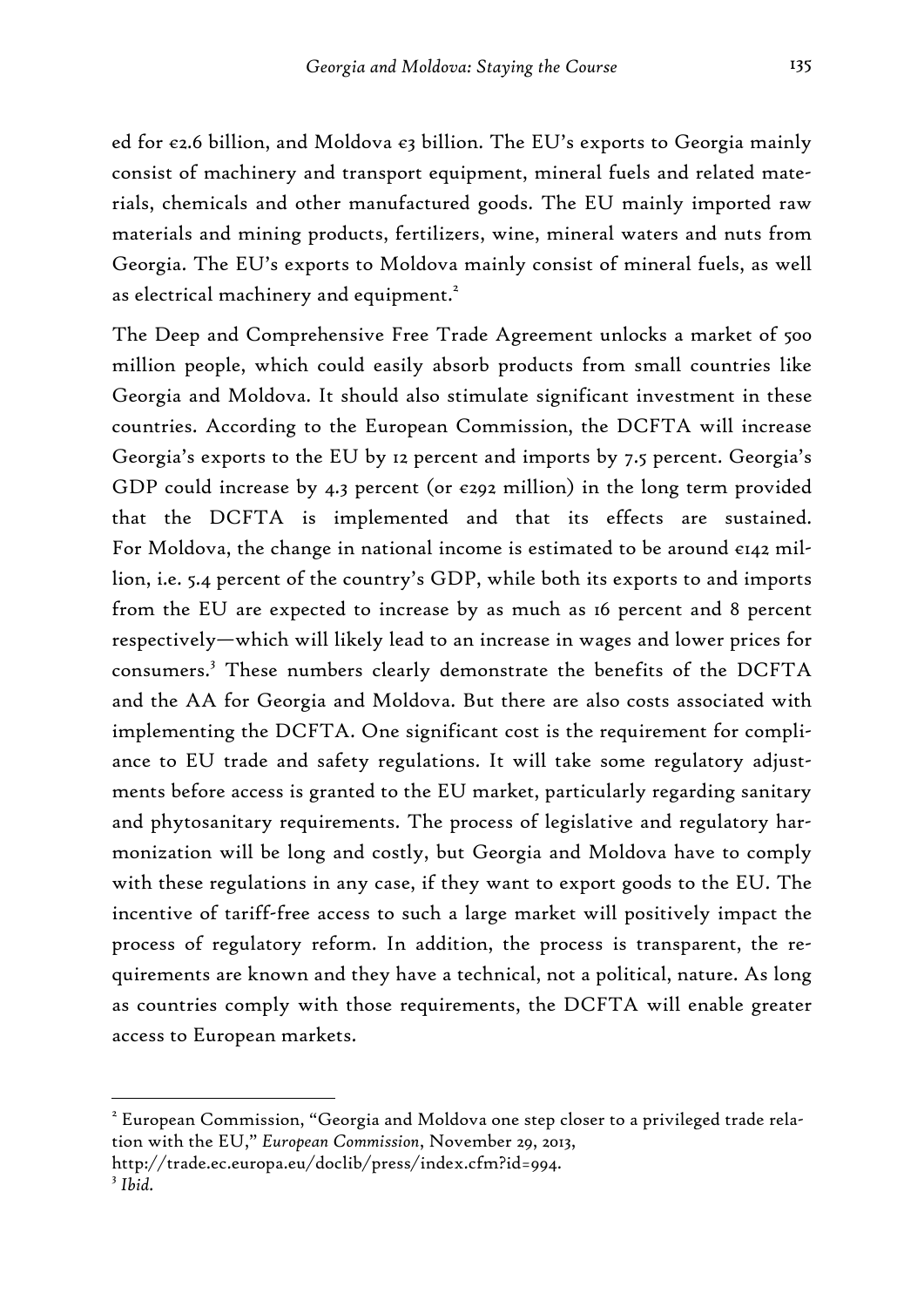Another potential cost may be tariffs imposed by the Eurasian Customs Union members on Georgian and Moldovan products—which would affect sales to Belarus, Russia and Kazakhstan, as well as other future members of the Eurasian Union. Until recently, Georgia and Moldova enjoyed tariff-free access to those markets for wine and other products. But Russian politicians are already discussing possibility of imposing import tariffs on Georgian and Moldovan products. Moreover, Russia has other ways of limiting the import of goods such as sanitary requirements, licensing and certification. The decisions regarding such non-tariff barriers are heavily influenced by politics and the rules are less clear and universal than those of the EU. Russia's chief sanitary inspector banned imports of Georgian and Moldovan wines in 2006 on the grounds of allegedly low sanitary standards of the products without any clear justification for the decision. The ban has since been lifted for Moldovan wines, but it was re-imposed again in September of 2013, after Moldova's definite steps towards the EU Association Agreement. Georgian wines were allowed back into the Russian market in 2013 because of Russia's obligations to the WTO, although only after lengthy negotiations and a series of inspections of Georgian vineyards. Non-tariff agreements can therefore not be seen as guarantors of access to the Russian market.

The advantage of the ECU over the EU's DCFTA is that Georgian and Moldovan products are well known and in demand in ECU member countries, and require less marketing and promotional efforts. After the opening of the Russian market for Georgian wines in the middle of 2013, Russia immediately became, once again, the largest export destination for Georgian wines. But political risks associated with operations on the Russian market, namely the fact that trade and economic issues are linked to Russian strategic ambitions, make the long-term cost of operations in the Russian market very high. The cost to producers of the ban on sales on Georgian and Moldovan wines in 2006 was very significant. An additional cost is the non-transparent and corrupt nature of Russian bureaucracy and business practices, which raises risk factors and increases the Russian government's leverage over business. Thus, on balance, the costs of the Customs Union outweigh the benefits for Georgia and Moldova.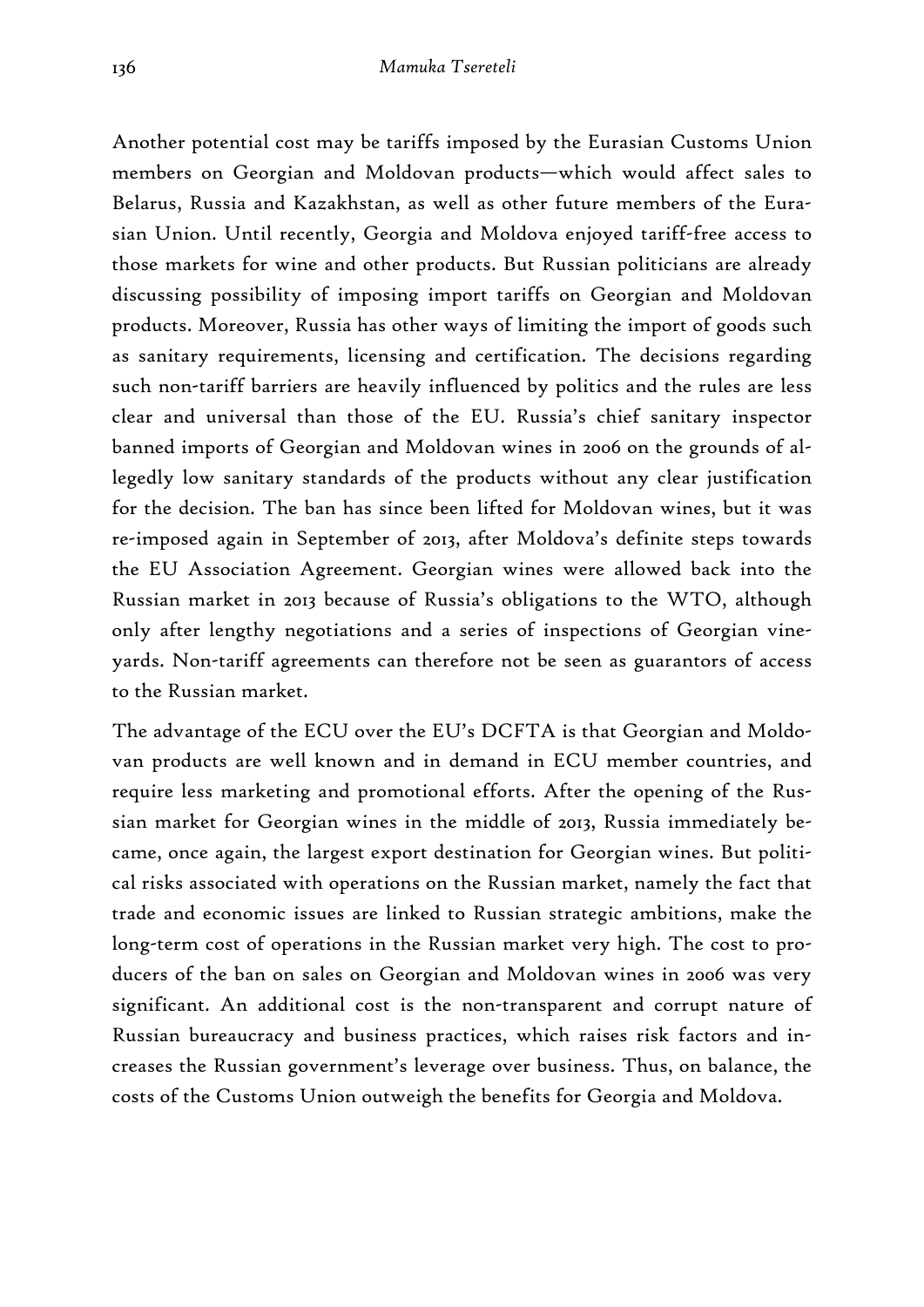## Evolution of Government Positions and Public Opinion

There are similarities as well as differences in the evolution of government positions and public opinion between Georgia and Moldova on the issue of integration with Europe vs. the post-Soviet space.

Throughout different governments and administrations, the Georgian leadership has consistently expressed a clear determination for sovereignty and greater independence from foreign influence, and European integration has been seen as a mechanism for achieving that ultimate goal. The rhetoric in favor of European integration increased after the Rose Revolution, under President Saakashvili. While actual government policies were not always in correspondence to European values, the process of integration advanced significantly, in particular after the Russian-Georgian war in 2008 and the initiation of the EU's Eastern Partnership program. Georgia also had a very pro-active NATO policy, initiated by President Shevardnadze in 2002, and advanced by President Saakashvili prior to the Bucharest Summit of 2008. However, it ended just short of granting Georgia and Ukraine a roadmap towards actual NATO membership. But the Summit still declared that Georgia and Ukraine would ultimately join the alliance. Many experts and policymakers see the pro-active Georgian NATO policy as a major trigger for the Russian aggression against Georgia in 2008 that left two Georgian territories—Abkhazia and South Ossetia—under Russian military occupation.

After the change of leadership in Georgia following the 2012 Parliamentary and 2013 Presidential elections, Georgia toned down the anti-Russian rhetoric of the Saakashvili administration and participated in a dialogue with Russia on social and economic issues, which improved the bilateral relationship somewhat. While still pursuing NATO membership through the existing NATO-Georgia Commission and Annual National Plan, the new Georgian leadership made the EU Association Agreement its major policy priority, and a more immediate objective than NATO membership.

Moldova has had a more cautious approach to Euro-Atlantic integration. While Moldova participated in NATO's Partnership for Peace program, Moldova never registered interest in membership. Also, several Moldovan administrations have been more reserved regarding the idea of European integration, and a decade of communist rule definitely slowed the process. But one important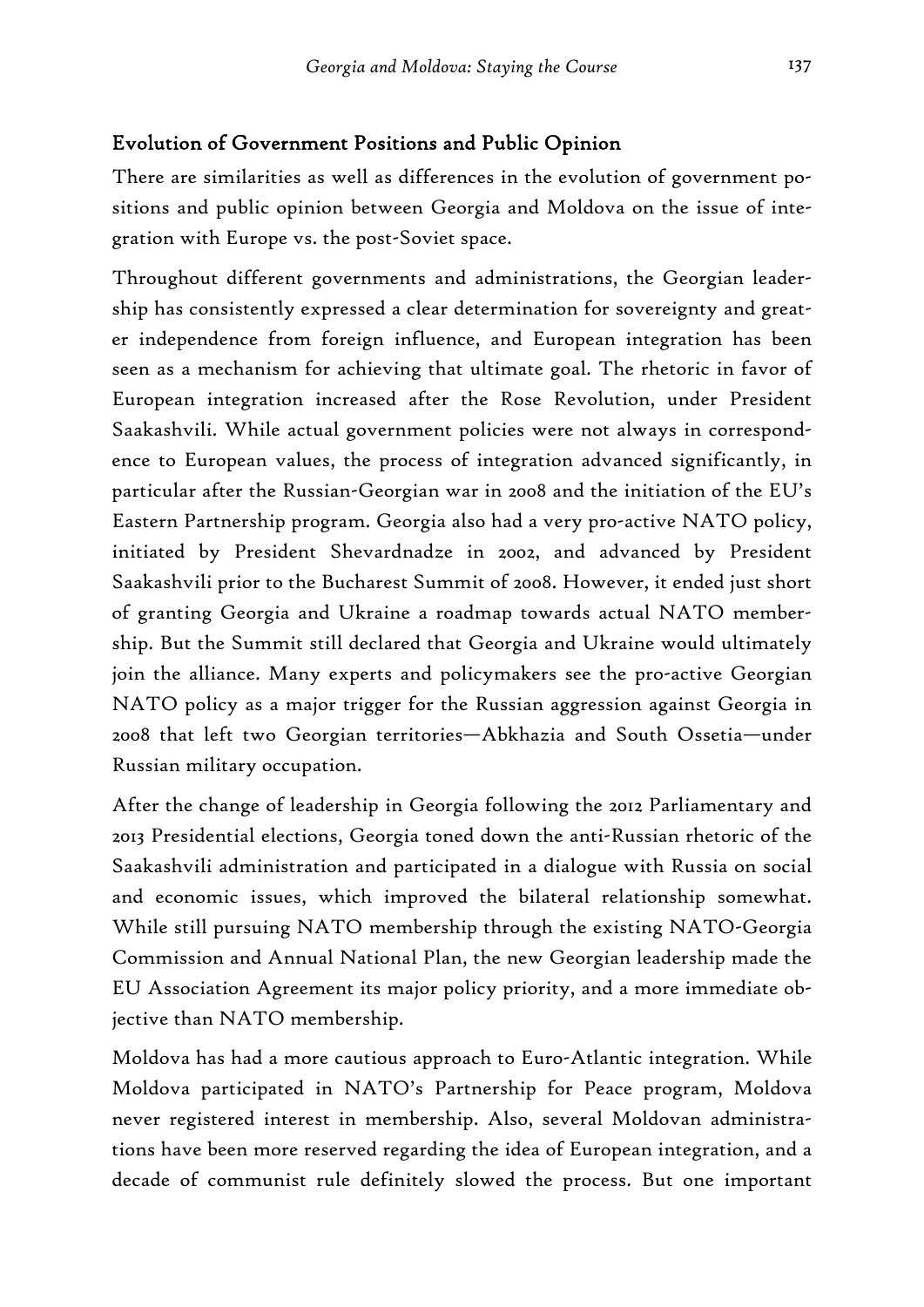point that is greatly underestimated in Moscow—as well as in some Western capitals—is the fact that Russia itself pushes countries out of its own orbit through its aggressive imperial ambitions. Even the communist government of Moldova, relatively loyal to Moscow, was under significant Russian pressure to offer more concessions and to hand over more elements of its sovereignty. This led to a change in the Moldovan leadership, which consequently adopted more pro-active policies on European integration.

One issue that brings Georgia and Moldova together is the leverage that Russia has over the two countries due to their respective unresolved conflicts. Both Georgia and Moldova went through separatist conflicts in the 1990s following the collapse of the Soviet Union. Russian-supported separatist movements in the Russian-populated areas of Moldova led to a *de facto* separation of the Transnistria region from Moldova. The same process took place in Georgia's autonomous units, Abkhazia and South Ossetia. The Russian leadership has used these conflicts as tools of pressure and coercion for two decades. In fact, Russia used these conflicts to force Georgia into the Commonwealth of Independent States in 1993, since Georgia initially, together with the Baltic States, refused to join this newly created Russian-led organization at its creation in 1992.

But again, there are some differences: Russia recognized the independent statehood of Abkhazia and South Ossetia after the 2008 war with Georgia. Russia gained close to zero international support for this, and the decision has also caused Russia to lose some degree of leverage over Georgia. Furthermore, Russian recognition complicates the potential future reintegration of those regions into the Georgian state. In the case of Moldova, Transnistria remains an unrecognized territory, and the threat of recognition of the territory as an independent state has a significant effect upon the decision-making of the Moldovan leadership, as well as on public opinion.

Nonetheless, Russia still retains significant leverage over Georgia. To begin with, there are other ethnic minorities, in particular in southern Georgia, which could be manipulated by Russia. Moscow also has the option to annex the currently occupied territories, particularly South Ossetia. Furthermore, Russia could instigate a complete ethnic cleansing in Abkhazia, which still has a significant ethnic Georgian population, as well as undermine Georgian politics by the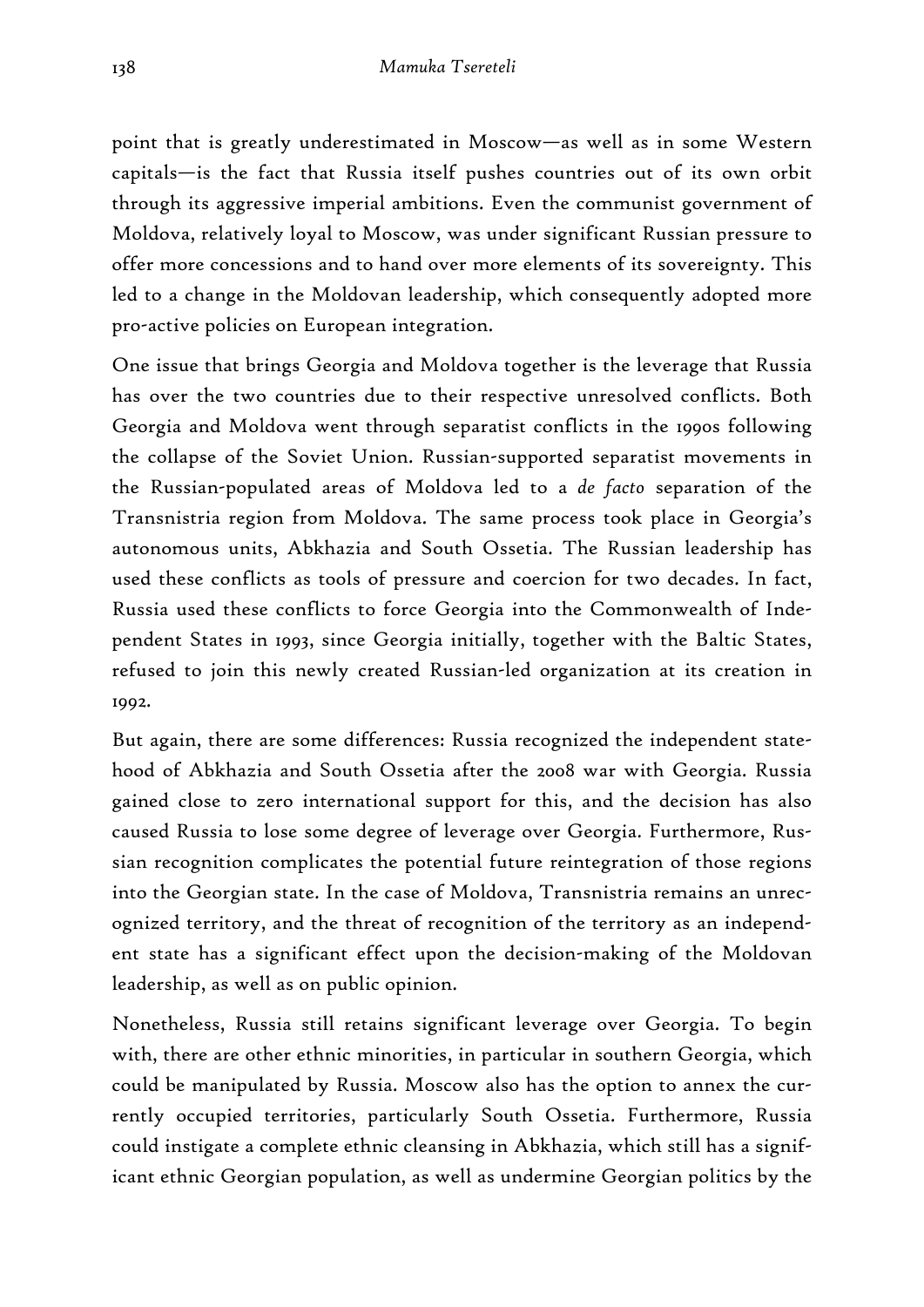use of subversive, Russian-funded, groups. And finally, Russia could pressure Georgia to use its territory for access to Russian military bases in Armenia. These are all instruments that could cause serious political problems for Georgia, but none of these could realistically force the Georgian leadership to renege on its Association Agreement with the EU. The Russian leadership understands this and is consequently neither likely to exercise these instruments immediately nor simultaneously, but rather in a gradual way in order to achieve Moscow's longer-term objectives. Georgia needs both soft power, as well as hard security deterrents, in order to face this pressure.

These factors have led to significant differences in terms of public support for European integration in Georgia and Moldova. More than 70 percent of Georgians support the country's EU and NATO integration. The level of support has varied depending on international political realities. In polls conducted in April 2014, 77 percent of Georgians surveyed supported EU integration and 71 percent supported NATO integration. While the level of support has declined slightly in comparison to results from polls taken in November 2013, recent polls show that the number of respondents who think that Russia is "a real and existing threat" to Georgia increased by fourteen percentage points to 50 percent in April 2014; 32 percent think that Russia "is a threat to Georgia but it is exaggerated." The portion of respondents who think that Russia is "no threat to Georgia at all" declined from 23 percent in November 2013 to 13 percent in April 2014. This is a clear reflection of Russian actions in Ukraine. In the same poll, only 16 percent of Georgians said that integration with the ECU is preferable for Georgia.4

Moldova's population is more favorable towards the Eurasian Customs Union than Georgia's. Being asked to choose only one option between support for the EU or the ECU, a slight plurality of respondents (44 percent) preferred the EU to the ECU (40 percent). However, if the respondents are asked to choose between three options: EU, ECU, or cooperation with both entities, 25 percent would choose cooperation with both, compared to 32 percent choosing the EU and 36 percent the ECU. The survey also shows a noticeable trend of decline in support of the EU among the population due to dissatisfaction with the perfor-

<sup>4</sup> Civil Georgia, "NDI-Commissioned Public Opinion Survey," *Civil.ge*, May 5, 2014, http://www.civil.ge/eng/article.php?id=27198.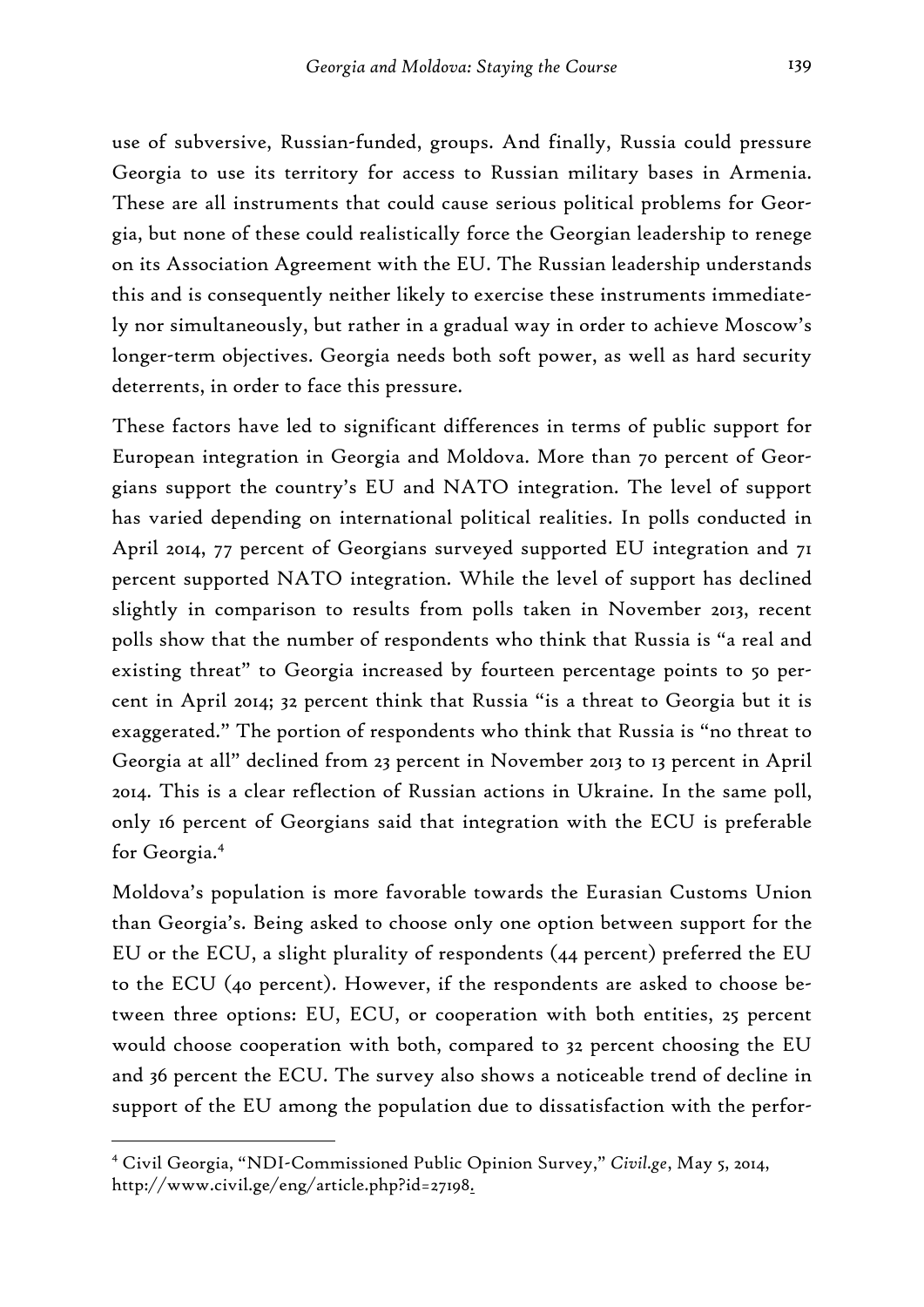mance of the pro-European government in Moldova. A 2009 survey had shown a preference of integration with the EU over Russia by a margin of 25 percentage points, shrinking to 4 in 2013. $5$ 

NATO membership is not on the agenda of any major political group in Moldova, and at this point there is no significant public support for Moldovan NATO membership either.

## Russian Economic Leverage over Georgia and Moldova

Russia has since 2005-2006 lost most of its economic leverage over Georgia. Previously, Russia's economic hold over Georgia was due to Georgia's energy dependency, the dependency of Georgian agricultural and agribusiness products on the Russian market, and Georgia's dependence on remittances from Georgians living and working in Russia. Russia has lost the first two instruments of economic leverage. Georgia's participation in the strategic energy transit projects and its switch to Azerbaijani oil and natural gas has allowed Georgia to become independent from Russian supplies. Furthermore, Russia's own policy of banning Georgian products in the Russian market has pushed Georgia to diversify and to find new markets. Also, while exports of some products, like wine, never fully recovered to the pre-embargo levels, their quality has increased dramatically. Income per unit of exported Georgian wine has also increased significantly, allowing growing income from sales. As for exports of mineral waters, their export sales surpassed the pre-Russian embargo export levels by 2012, This demonstrated the lack of success of Russian embargo on Georgian products, as Georgia was able to diversify relatively rapidly.

However, remittances from Russia still have a significant impact on the Georgian economy. Georgia is an import-dependent country with a large current account deficit, which is partly offset by remittances. Remittances play a significant role in Georgia's GDP, since they support an important part of the country's consumption. In 2006, following the Russian embargo on Georgian products, the Russian government also started to send back some Georgian labor

<sup>&</sup>lt;sup>5</sup> Survey commissioned by the Slovak Atlantic Commission, "Polling Memo: EU Remains Attractive But Not a Default Option for Moldovans," *Central European Policy Institute*, January 2014,

http://www.cepolicy.org/sites/cepolicy.org/files/attachments/memo.pdf.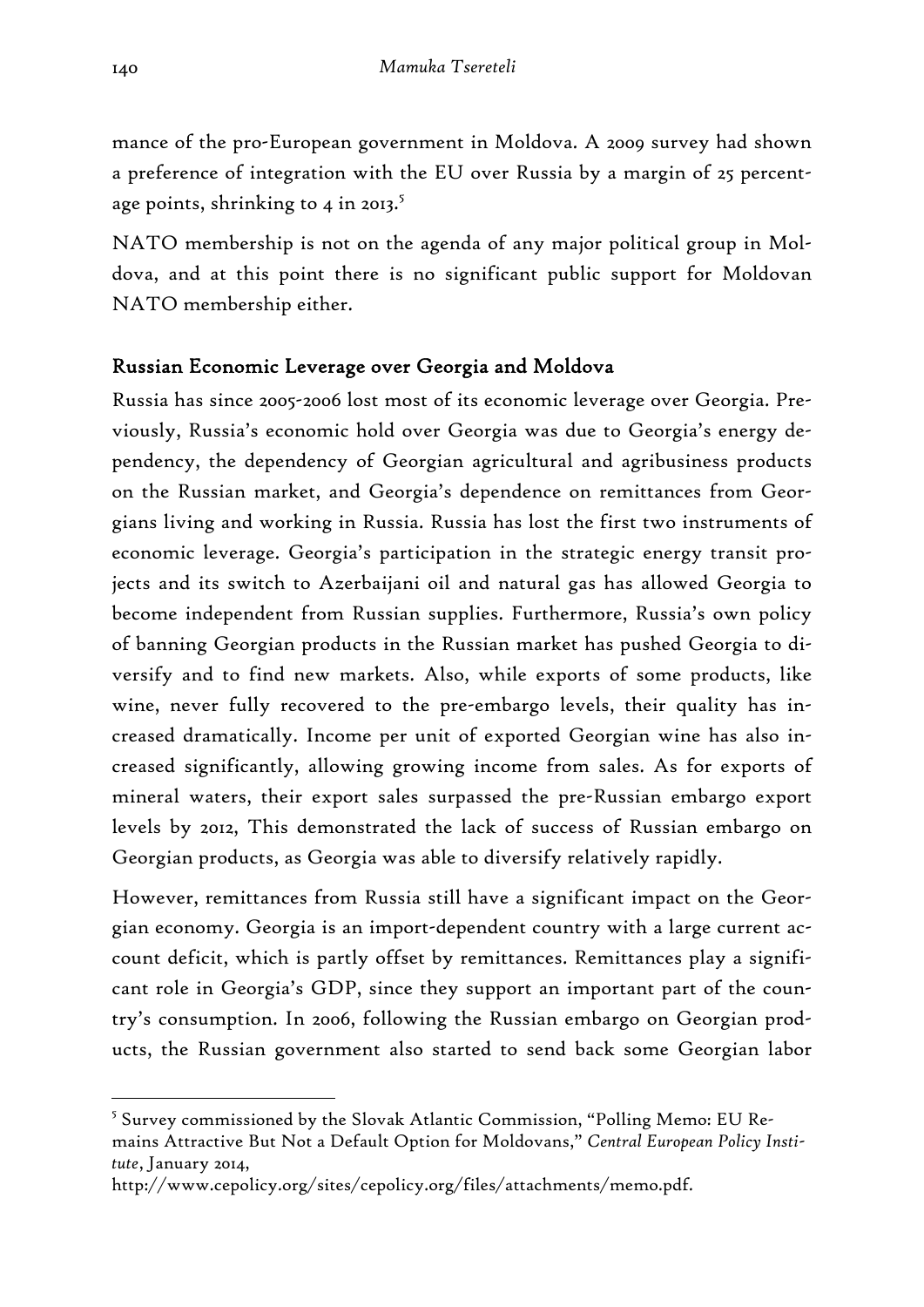migrants, which had a negative impact on the Georgian economy. The return of Georgian wines and mineral waters to the Russian market in 2013 will increase Georgia's dependency on the Russian market. But in the short run it cannot translate into major political leverage.

Because of its Soviet legacy, Russia still holds considerable influence over Moldova's economy. Russia accounted for 30 percent of Moldova's exports and supplied 16 percent of its imports in 2012. $^6$  However, it should be noted that the EU accounts for 54 percent of Moldova's trade, making it Moldova's largest trading partner.7 In an effort to stop Moldova's pivot towards Europe and the EU, Russia has employed its economic muscle to keep Moldova within its sphere of influence and perhaps move it closer to the Russian-led Eurasian Customs Union.

Before Moldova and the EU initialized the Association Agreement in the end of November 2013, Russia's most notable use of its economic weapon was its ban on imports of Moldovan wine. On September 10, 2013, Russia's highest public health official, Rospotrebnazdor chief Gennady Onishchenko, stated that Moldova lacked measures to control the quality of its wine exports and that the wine contained impurities. $^8$  He thus banned the import of Moldovan wines into Russia, which echoed an earlier Russian ban on Moldovan wines from 2006 to 2013. Russia has accounted for 21 percent of Moldova's wine exports<sup>9</sup> and has been the single largest market for Moldovan wines,<sup>10</sup> and the ban will thus have important effects—though not crippling ones—on one of Moldova's most important export industries. Russia's ban on wine could also signal its willingness

 $^6$  The Economist Intelligence Unit, Countries, Moldova, Neighborhood Watch, March 14, 2014http://country.eiu.com/(F(czxiCKz\_KXxEURoaJCTsvScl5zmBuwIWtNzsKdHLJB IB-

JznAf5RAQveG5J\_VOYbd99ws2Wv9G\_vCGw8r6bjsA0o4zNrUVzu66TQNUbjsCs1))/ Moldova/ArticleList/Analysis/Politics.

<sup>7</sup> Robert Coalson, "Analysis: Pressure Mounts On Moldova As It Nears Long-Sought EU Accords," *Radio Free Europe/Radio Liberty*, August 21, 2014,

http://www.rferl.org/content/moldova-eu-agreements-russia-analysis/25257646.html.

<sup>8</sup> Andy Heil, "Dour Grapes: Russia Bans Moldovan Wine, Again," *Radio Free Europe/Radio Liberty*, September 11, 2013, http://www.rferl.org/content/moldova-winerussia-import-ban/25102889.html. <sup>9</sup> *Ibid.*

<sup>&</sup>lt;sup>10</sup> Vladimir Socor, "Moldova's European Choice Vulnerable to Russian Economic Leverage," *Eurasia Daily Monitor*, February 21, 2014.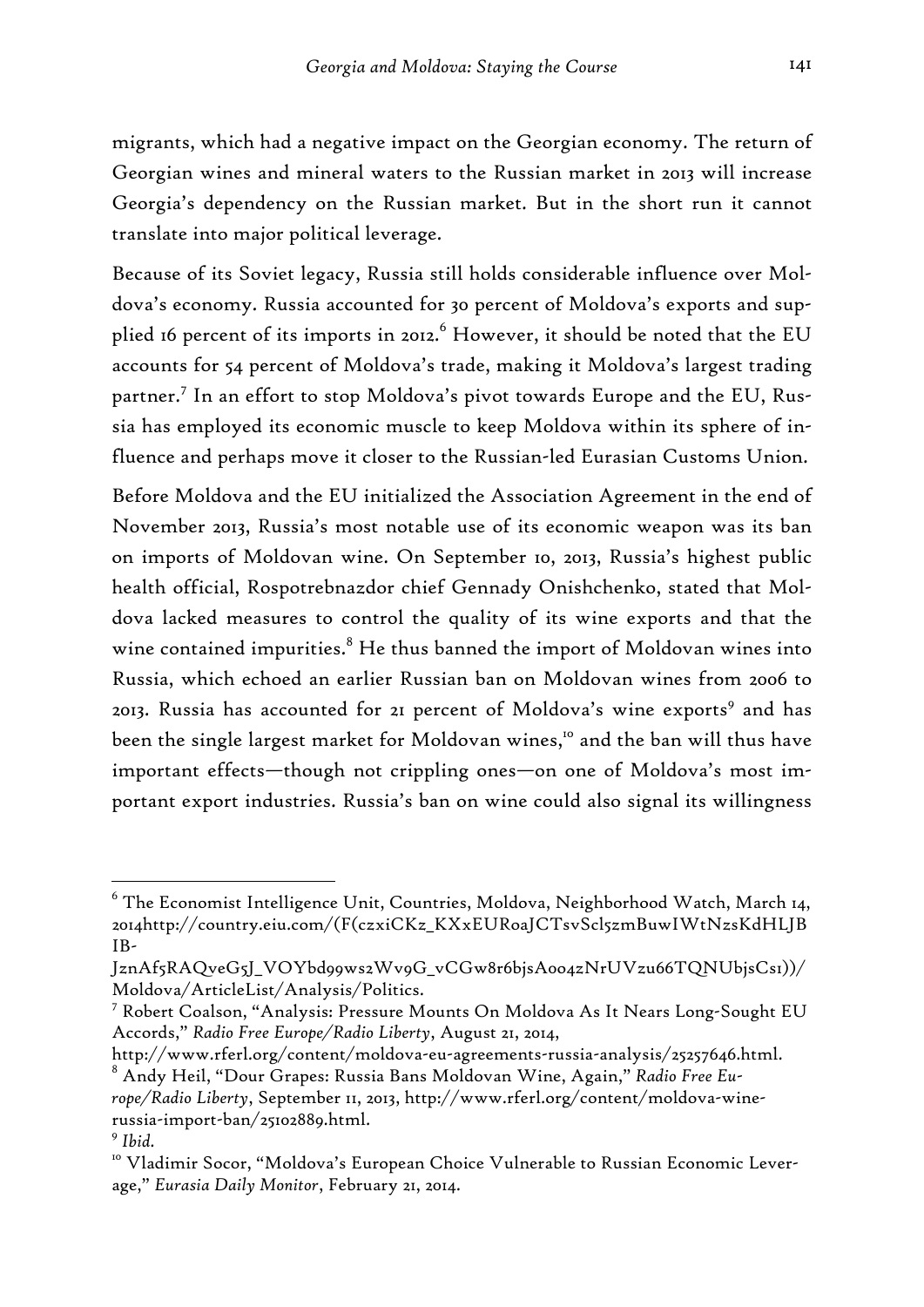to ban the import of Moldovan fruits and vegetables, which would hurt Moldova's important agricultural industry.

Before the initialization of the AA, Russia's Deputy Prime Minister, Dmitri Rogozin, also threatened Moldova over its energy imports—Russia accounts for 95-97 percent of Moldova's energy imports.<sup>11</sup> On September 3, 2013, he stated, "Energy is important, the cold season is near, winter on its way. We hope that you will not freeze this winter."<sup>12</sup> Russia did not cut off Moldova's energy supply following the November 2013 initialization, but this was an ominous signal. Previously, in September 2012, Russia's Energy Minister, Aleksandr Novak, attempted to stop Moldova from passing a protocol to enter the EU's Energy Community by promising a lower price for natural gas.<sup>13</sup> Moldova ultimately stopped its accession to the Energy Community, largely because of Russian pressure. Russia has a pattern of employing its energy exports as a weapon against Moldova, and is doing so again in an effort to derail Moldova's European aspirations

After the initialization of the Association Agreement, Russia has taken several muted steps to punish Moldova for its closer ties to the EU. The most important of these concerns Moldovan migrant workers residing and working in Russia. Approximately 300,000 to 400,000 Moldovans work in Russia, and they send home more than \$1 billion in remittances each year.<sup>14</sup> Because of Russia's nebulous residency and work permit laws, more than half of these people are allegedly in breach of them, with 21,500 Moldovans working in Russia having been repatriated back to Moldova or having been prohibited from returning to Russia. 288,000 more are considered at risk and may become subject to similar measures.<sup>15</sup>

<sup>11</sup> Claire Bigg, "Moldova, Georgia Brace For Russian Retaliation After EU Pact," *Radio Free Europe/Radio Liberty*, August 21, 2014,

http://www.rferl.org/content/feature/25184812.html.<br><sup>12</sup> Vladimir Socor, "Rogozin Threatens Moldova with Sanctions over Association Agreement with the European Union," *Eurasia Daily Monitor*, September 4, 2013.

<sup>13 &</sup>quot;Russia Offers Moldova Gas Discount If EU Energy Links Cut," *RFE/RL*, September 12, 2012.

<sup>&</sup>lt;sup>14</sup> Vladimir Socor, "Moldova's European Choice Vulnerable to Russian Economic Leverage," *Eurasia Daily Monitor*, February 21, 2014.

<sup>15</sup> *Ibid.*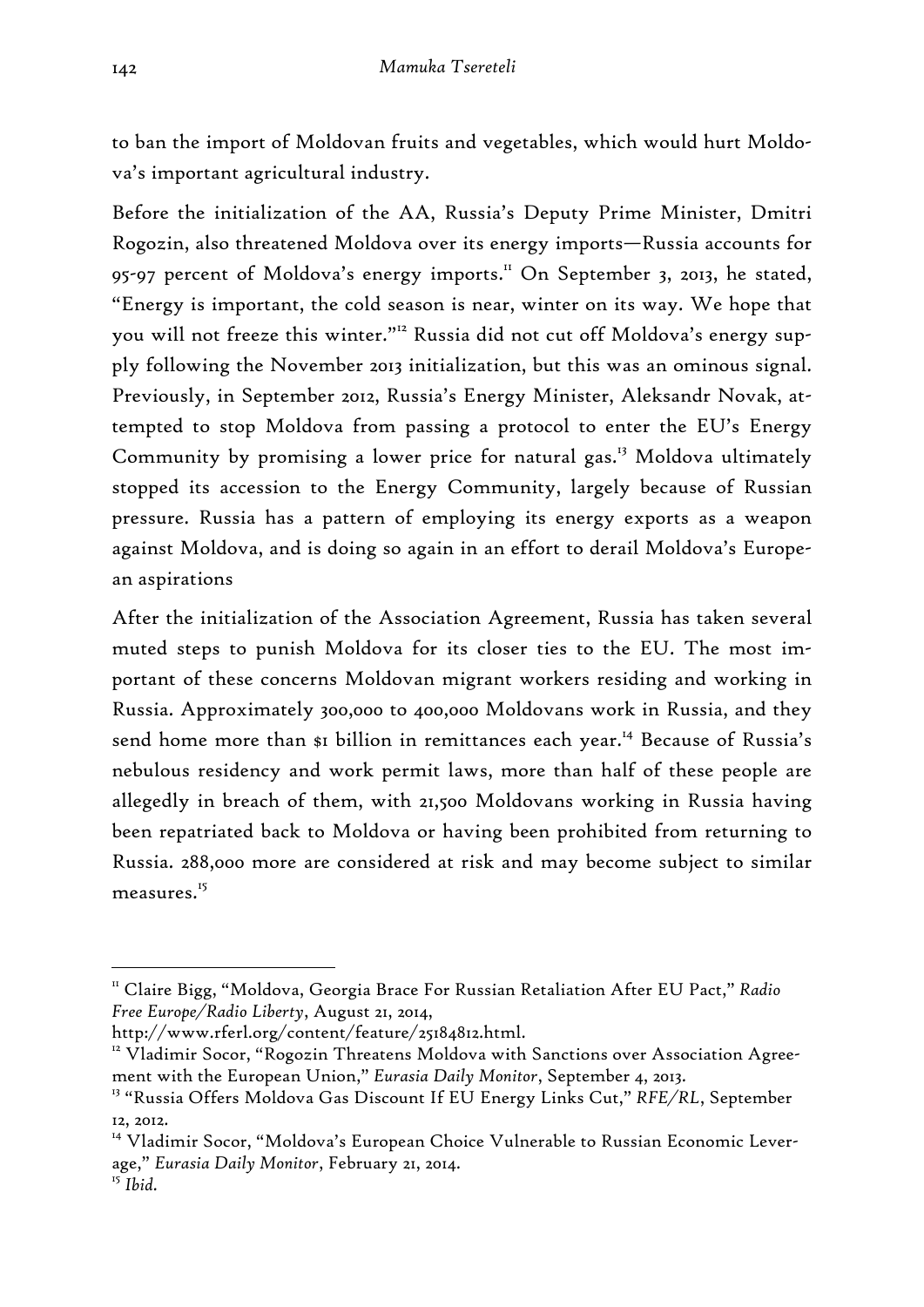Another way in which Russia could derail Moldova's aspirations of an Association Agreement with the EU is by exploiting its extensive business ties with Moldova. For example, in September 2013, the Moldovan government granted a non-public tender to run Chisinau International Airport to an essentially unknown Russian company based in Eastern Siberia. Even though the Moldovan Constitutional Court suspended this decision a week later,<sup>16</sup> it still goes to show how easily Russian companies could acquire key stakes in vitally important Moldovan operations. Furthermore, former Moldovan Prime Minister Ion Sturza believes that Russian companies could easily snap up Moldovan assets in future rounds of the privatization of Moldovan public property. This would set a dangerous precedent and encourage further Russian incursion into Moldovan economic interests.17

Finally, Russia could also use its extensive ties to Transnistria and the Gagauz Republic to foment unrest in Moldova. Russia is essentially Transnistria's only backer and Transnistria is home to many Russian-owned businesses. In January 2013, Russia even announced that it wants to open a consulate in Tiraspol, which would further cement Russia's presence and importance in the area.<sup>18</sup> Similarly, the Turkic Russian-speakers of the Gagauz minority held an unauthorized referendum in February 2014 in their autonomous province—the Gagauz Republic—where they voted in favor of the Gagauz Republic's accession to the Eurasian Customs Union (97 percent in favor) and overwhelmingly voted to support its secession from Moldova if Moldova no longer remains independent (99 percent in favor). Russia could certainly use its influence in these areas to create further difficulties for Moldova's signing of an Association Agreement.

<sup>&</sup>lt;sup>16</sup> REF/RL Moldovan Service, "Chisinau Airport Concession Suspended," Radio Free Eu*rope/Radio Liberty*, August 21, 2014, http://www.rferl.org/content/moldova-chisinauairport-concession-suspended/25102490.html.

<sup>&</sup>lt;sup>17</sup> Vladimir Socor, "Moldova, the European Union and the Vilnius Summit (Part Two)," *Eurasia Daily Monitor*, November 20, 2013.

<sup>18</sup> Stephen Blank, "Russia Places Moldova in an Energy and Sovereignty Vice," *Eurasia Daily Monitor*, January 23, 2013.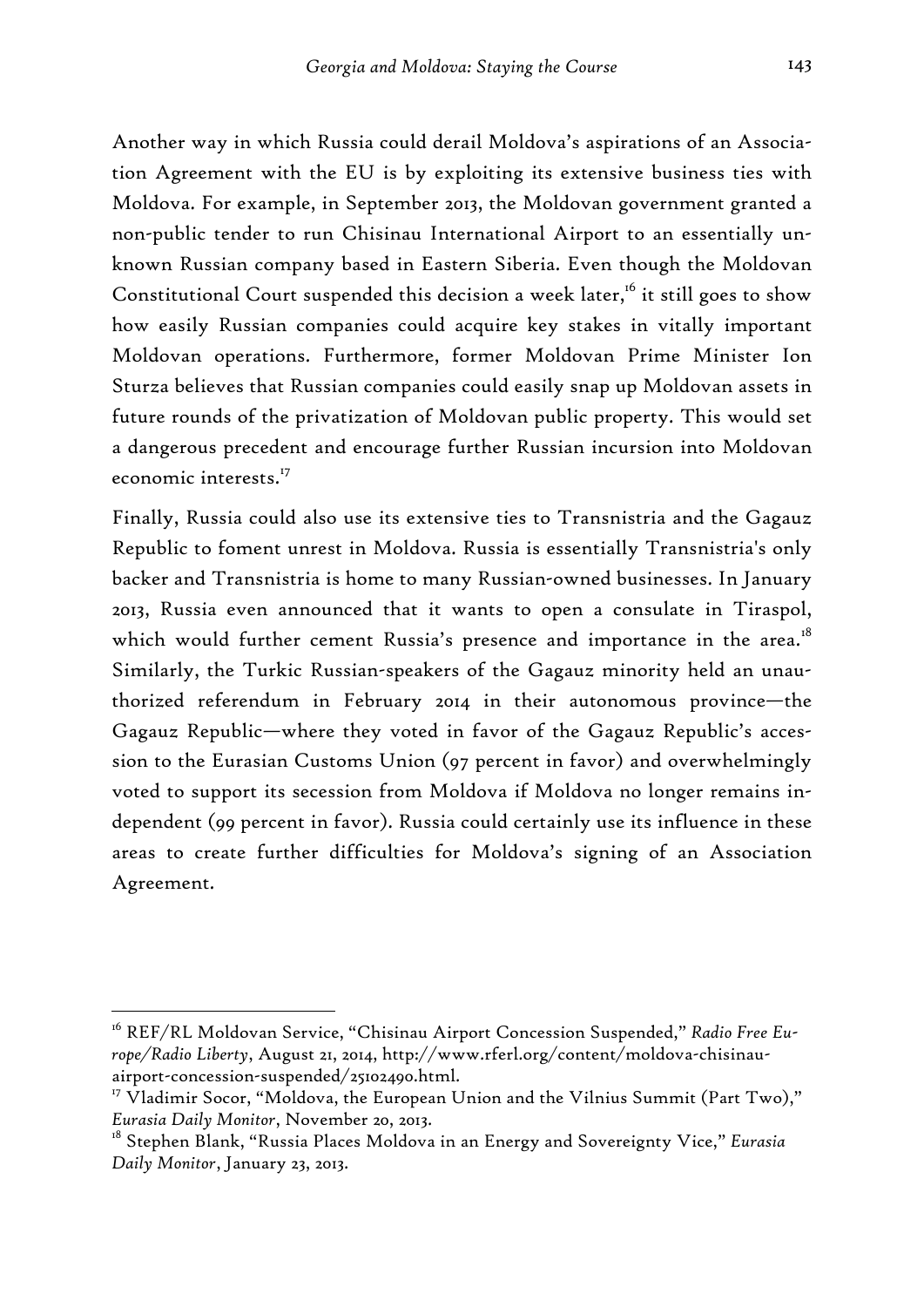### Conclusions

In conclusion, Russia still has a substantial menu of options to destabilize Georgia and Moldova in order to prevent or delay the advance of these states towards greater integration with the EU through the implementation of the Association Agreements. The case of Ukraine demonstrates that Russia is willing and capable to use all the available means, including military power, to prevent the advance of the value-based political and economic system to Russia's neighborhood, which President Putin sees as a major threat to the political future of his regime. In this regard, the final outcome of the developments in Ukraine will have a tremendous impact on Russian strategy in Moldova and Georgia. If Russia succeeds in establishing a separatist *de facto* independent regime in the southern and eastern parts of Ukraine just as Russia managed to do in Georgia and Moldova in the early 1990s – and this appeared likely as this book went to press – Russia will be emboldened to do more damage to the sovereignty and independence of those smaller countries. As a result, it will be extremely difficult for Moldova and Georgia to resist Russian pressure in the long run without substantive support and help from not only the EU, but also from the United States. The international community needs to make sure that the sovereignty and territorial integrity of the UN member states is reinstated as a norm of the international relations in the wider Black Sea region.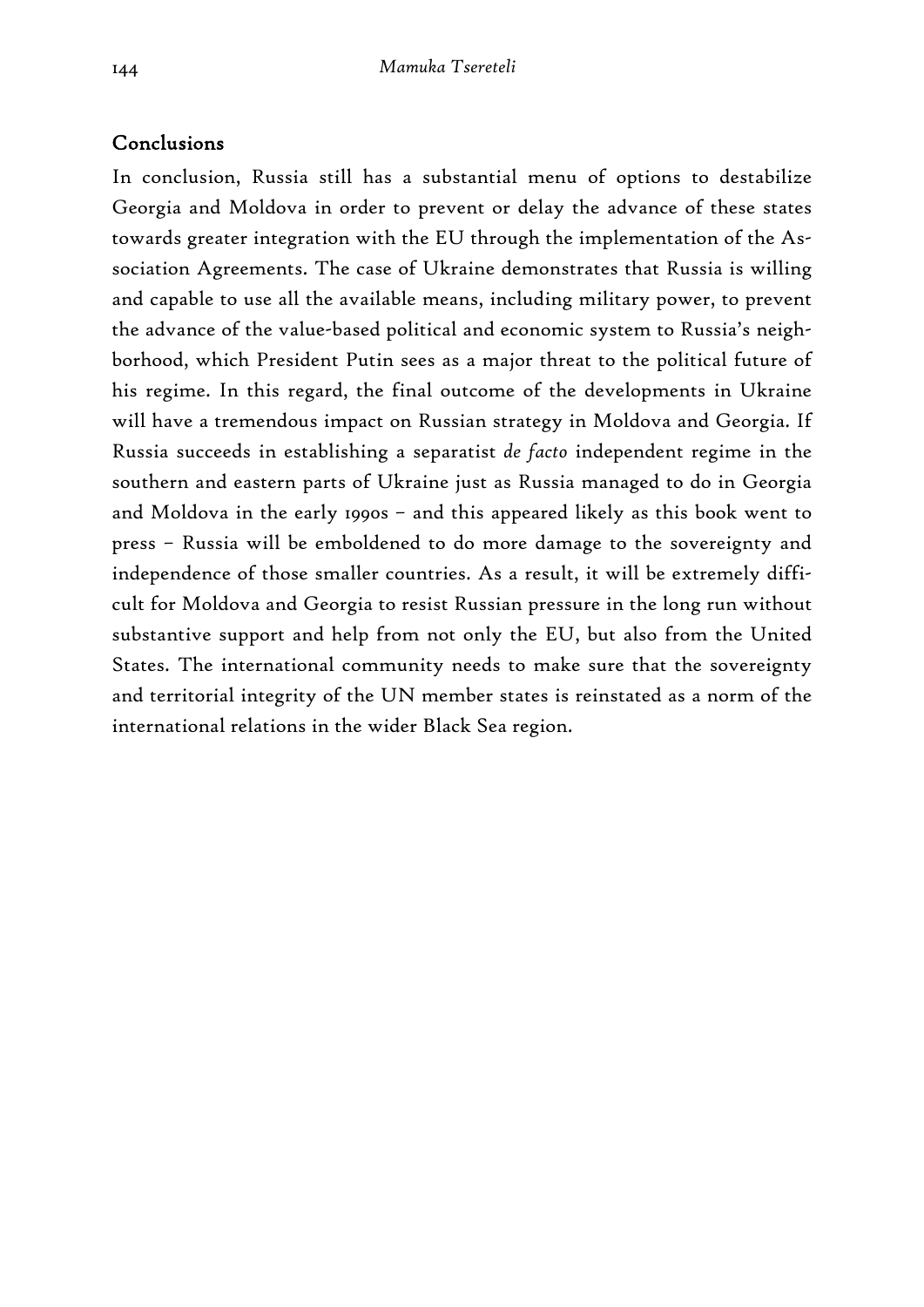# Azerbaijan: Going It Alone

*Svante E. Cornell* 

Over the past two decades, Azerbaijan has been among the countries most reticent to engage in integration projects among post-Soviet states. In fact, from the early 1990s onward, Azerbaijan resisted Russian efforts to integrate the country into various institutions. Since then, it has taken a position that can be generally described as being somewhat more accommodating than Georgia's position toward Moscow, and somewhat more forward than those of Uzbekistan and Turkmenistan. In that context, it should come as no surprise that Azerbaijan has rejected offers to join the Customs Union or upcoming Eurasian Union, but it also has maintained a low profile on the matter.

#### Economic Prospects

-

Analysts have pointed to benefits as well as drawbacks that membership in the Customs Union and Eurasian Union would bring to Azerbaijan. These analyses are practically unanimous in noting that the negatives outweigh the positives. Even semi-official Russian analysts have acknowledged this, with one noting that "if Azerbaijan joins the Customs Union, that it is jointly with Turkey and this will not happen soon because of the nature of the Azerbaijani economy."1

The benefits of Azerbaijan joining the Customs Union would essentially lie in greater access to the Russian market. Given that the Eurasian Union would bring free mobility of labor, it would, in theory, legalize the estimated up to two million Azerbaijani guest laborers in Russia, of which only a fraction have a legal presence—implying that Customs Union membership would remove one potential Russian instrument of pressure. Moreover, Azerbaijan's non-oil sector

 $^{\text{\tiny{\textsf{I}}}}$  "Russia Expects Azerbaijan's Accession to Eurasian Customs Union Jointly with Turkey," *Trend*, October 11, 2013, http://en.trend.az/capital/business/2200218.html.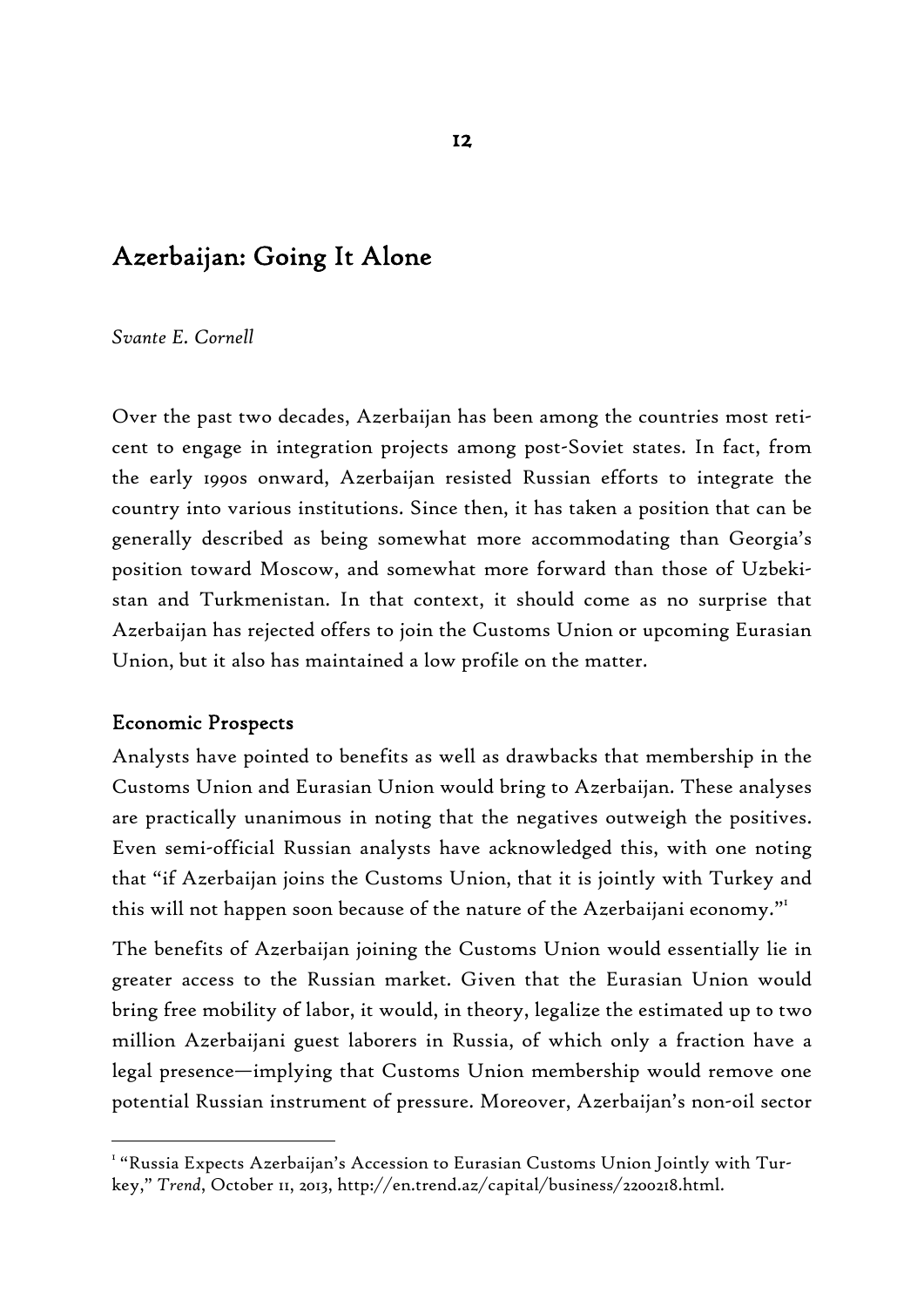would likely benefit, with one detailed Azerbaijani study estimating that the IT, construction, and transportation sectors would benefit from entry into the Customs Union—an analysis that may not have considered the declining Russian economy.<sup>2</sup> And in principle, Azerbaijani agricultural products, especially seasonal fruits and vegetables, would have easier access to the Russian market. However, the Azerbaijani policy is to protect the domestic agricultural sector from foreign competition—a policy derived from its huge importance for employment. While it only accounts for 5 percent of GDP, it employs up to 40 percent of the population. The appreciation of the Azerbaijani currency that results from the oil industry impedes the competitiveness of its agricultural products, however; and agricultural productivity is higher in Russia and Belarus than it is in Azerbaijan. As a result, "the effect of accession to the [Customs Union] on agriculture would be overwhelmingly negative."<sup>3</sup>

These issues nevertheless pale in comparison with the potential effect of the Eurasian Union on Azerbaijan's energy sector. As Bayramov observes,

The EEU is expected to harmonize the energy policies of member countries, which would require a uniform internal energy policy among members and external policy towards non-members. This would prevent Azerbaijan from implementing its energy strategy (namely, vis-a-vis the EU) independently of other EEU members. Such dependency is unfamiliar to Azerbaijan, which has, to date, controlled its own policy to meet EU demands for energy.<sup>4</sup>

As Anar Valiyev has noted, the implication is that "Azerbaijan would not be able separately to negotiate either the price or the routes of delivering gas," and as a result, "Azerbaijan would seriously harm relations with long-standing allies, such as Turkey."<sup>5</sup> Summing it up, a detailed qualitative and quantitative analysis undertaken by the independent Center for Economic and Social Devel-

<sup>2</sup> Vugar Bayramov, ed., *Accession to the Customs Union: Shaping the Strategy for Azerbaijan*, Baku: CESD Press, 2013, p. 38.

<sup>3</sup> *Ibid.*, p. 38.

<sup>4</sup> Vugar Bayramov, "Considering Accession to the Eurasian Economic Union: For Azerbaijan, Disadvantages Outweigh Advantages," *Caucasus Analytical Digest*, no. 51-52, June 2013, p. 15.

<sup>5</sup> Anar Valiyev, "Azerbaijan and the Eurasian Union: Costs and Benefits," *Caucasus Analytical Digest*, no. 51-52, June 2013, p. 18.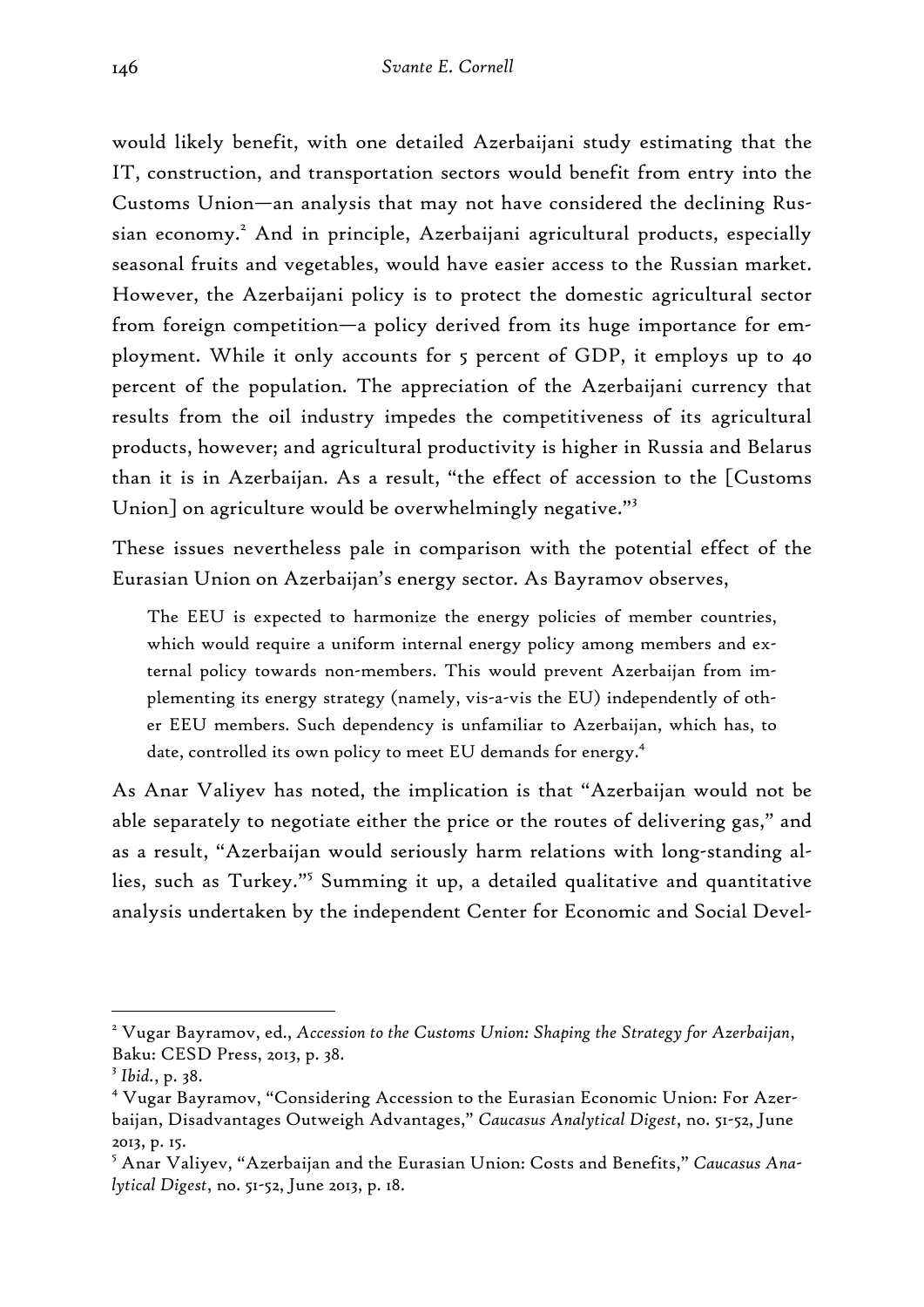opment in Azerbaijan calls membership "economic and political suicide" for the country.6

## Evolution of the Governments' Position

When the Commonwealth of Independent States was created to succeed the Soviet Union, Azerbaijan signed the Treaty under the leadership of former Communist Party Head Ayaz Mutalibov. Under the nationalist presidency of Abulfez Elchibey, however, the Azerbaijani government refused to ratify this treaty, and in practice withdrew from it. Similarly, Azerbaijan did not accede to the Collective Security Treaty, signed in May 1992. These policies led, among others, to Russia intensifying its support for Armenia in the war over Nagorno-Karabakh, resulting in the loss of seven Azerbaijani provinces outside of Nagorno-Karabakh. When the nationalist government fell and Heydar Aliyev returned to power in the summer of 1993, the tide of war was not turned until Azerbaijan had re-joined the CIS and signed the Collective Security Treaty in September 1993.<sup>7</sup> This has colored Azerbaijani perceptions of integration mechanisms in the former Soviet Union: in Azerbaijani collective memory, these are seen as instruments of Russia's political strategy, specifically to recreate something akin to the Soviet space, to which Azerbaijan was compelled to take part in order to avert state failure.

Except when under duress, Azerbaijan has sought to extricate itself from these mechanisms. When the Collective Security Treaty expired in 1999, Azerbaijan—like Georgia and Uzbekistan—refused to sign a protocol extending it, and did not join the Collective Security Treaty Organization when created in 2002. Instead, Azerbaijan was a prime mover behind the establishment of the GUAM alliance, named for Georgia, Ukraine, Azerbaijan, and Moldova, in 1997. GUAM served the purpose of a group of countries resisting Russian-led integration efforts in the former Soviet space, and would be transformed into the "Organization for Democracy and Economic Development—GUAM" in 2006, headquartered in Baku.

 $^6$  Bayramov, ed., p. 26.

<sup>7</sup> Svante Cornell, *Small Nations and Great Power: A Study of Ethnopolitical Conflict in the Caucasus*, Richmond: Curzon Press, 2001, p. 357.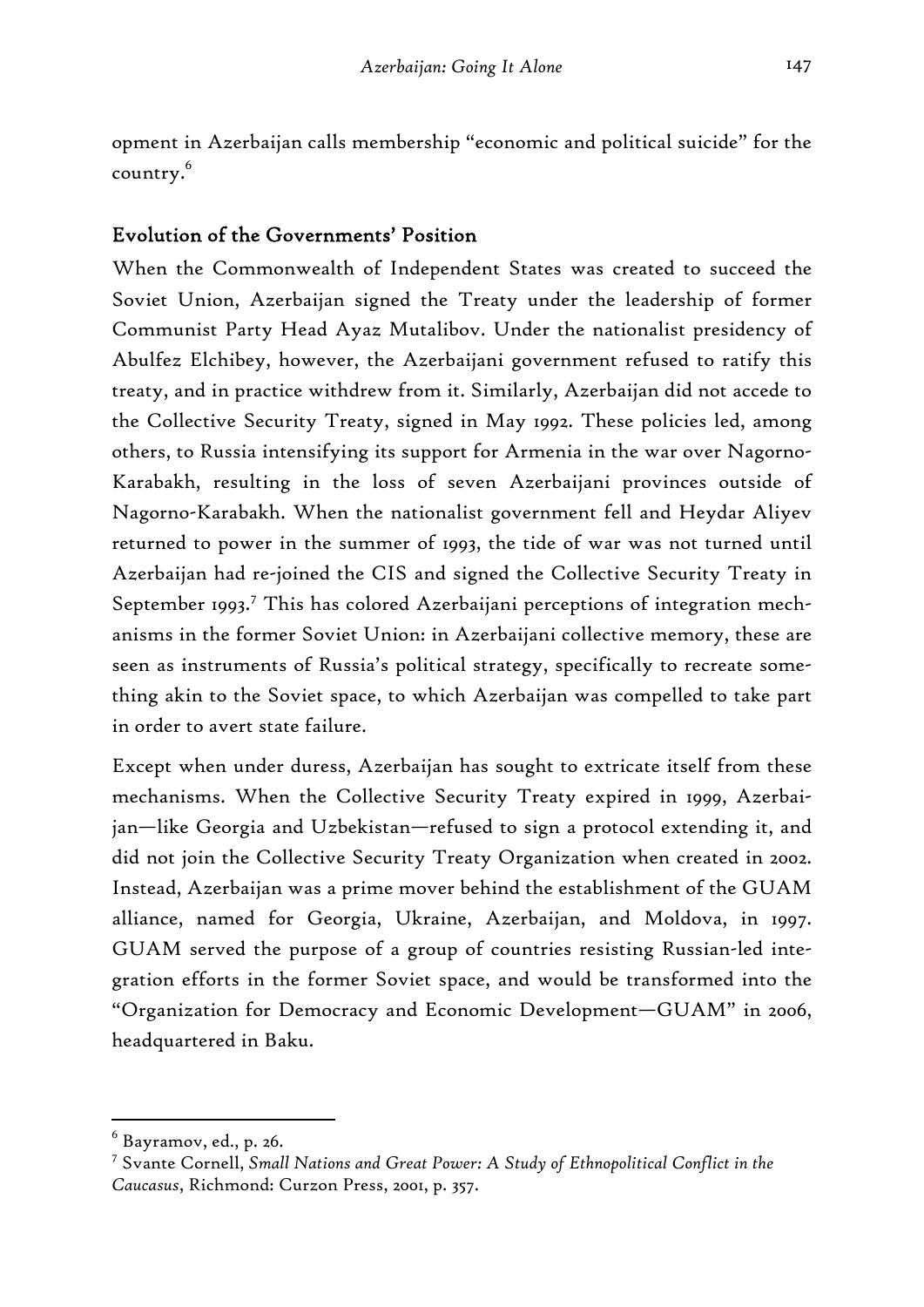By contrast, Azerbaijan has supported efforts at western integration. In this vein, Azerbaijan signed an Independent Partnership Action Plan in 2005, and sent symbolic numbers of troops to support the NATO operations in Kosovo and Afghanistan. At various times in the past, Azerbaijani officials indicated their intention to seek NATO membership. However, such statements ceased after the 2008 Russian invasion of Georgia, which changed Azerbaijan's strategic calculus—and thus formed an important achievement for Putin's Russia. This did not mean a move to seek closer ties with Russia; but it did mean that Azerbaijan put the brakes to its European integration. Azerbaijan joined the EU's Eastern Partnership in 2009, and began negotiations on an Association Agreement. However, by 2013, it decided not to pursue such an agreement, instead seeking a Strategic Partnership Agreement with the EU. $^8$  In other words, Azerbaijan entered a period of greater ambiguity in its foreign policy.

Over time, instead, Azerbaijan decided on a policy that included a rhetorical commitment to European integration, but refrained from taking concrete steps in that regard, judging the security risks of doing so to exceed the potential benefits. Instead, the official Azerbaijani position evolved into one of nonalignment: in 2011, Azerbaijan officially joined the Non-Aligned Movement, becoming the second post-Soviet state after Belarus to do so.<sup>9</sup> (Turkmenistan has been officially neutral since independence, but never joined the NAM). The

 $^{\rm 8}$  It should be noted that Azerbaijan's reticence to pursue an Association Agreement is the result of several factors. One is Azerbaijan's different economic makeup, which makes a Deep and Comprehensive Free Trade Agreement less attractive to the country. Another is the fact that the draft Association Agreement "used ambiguous language about Azerbaijan's territorial integrity, even as the EU emphatically supported Georgia's and Moldova's territorial integrity in the association agreements negotiated with those two countries." This fact, a result of the EU's effort to pursue Association Agreements with both Armenia and Azerbaijan, was not considered acceptable in Baku. See Vladimir Socor, "European Union's Eastern Partnership Unwanted by Armenia, Inadequate to Azerbaijan," *Eurasia Daily Monitor*, vol. 10 no. 220, December 9, 2013. Azerbaijani Presidential Advisor Novruz Mamedov made the point clearly in 2014: "The West wanted us to sign an association agreement with the European Union, but the issue of our territorial integrity had been removed from it. The European Union has recognized our territorial integrity so far, but recently it doesn't want to accept it. Now, how should we understand it?," Novruz Mammadov: "The West wanted us to sign an association agreement with the European Union, but the issue of our territorial integrity had been removed from it" *APA,* April 29, 2014.

<sup>9</sup> "Azerbaijan Joins Non-Aligned Group," Azernews, May 26, 2011, http://www. azernews.az/azerbaijan/33126.html.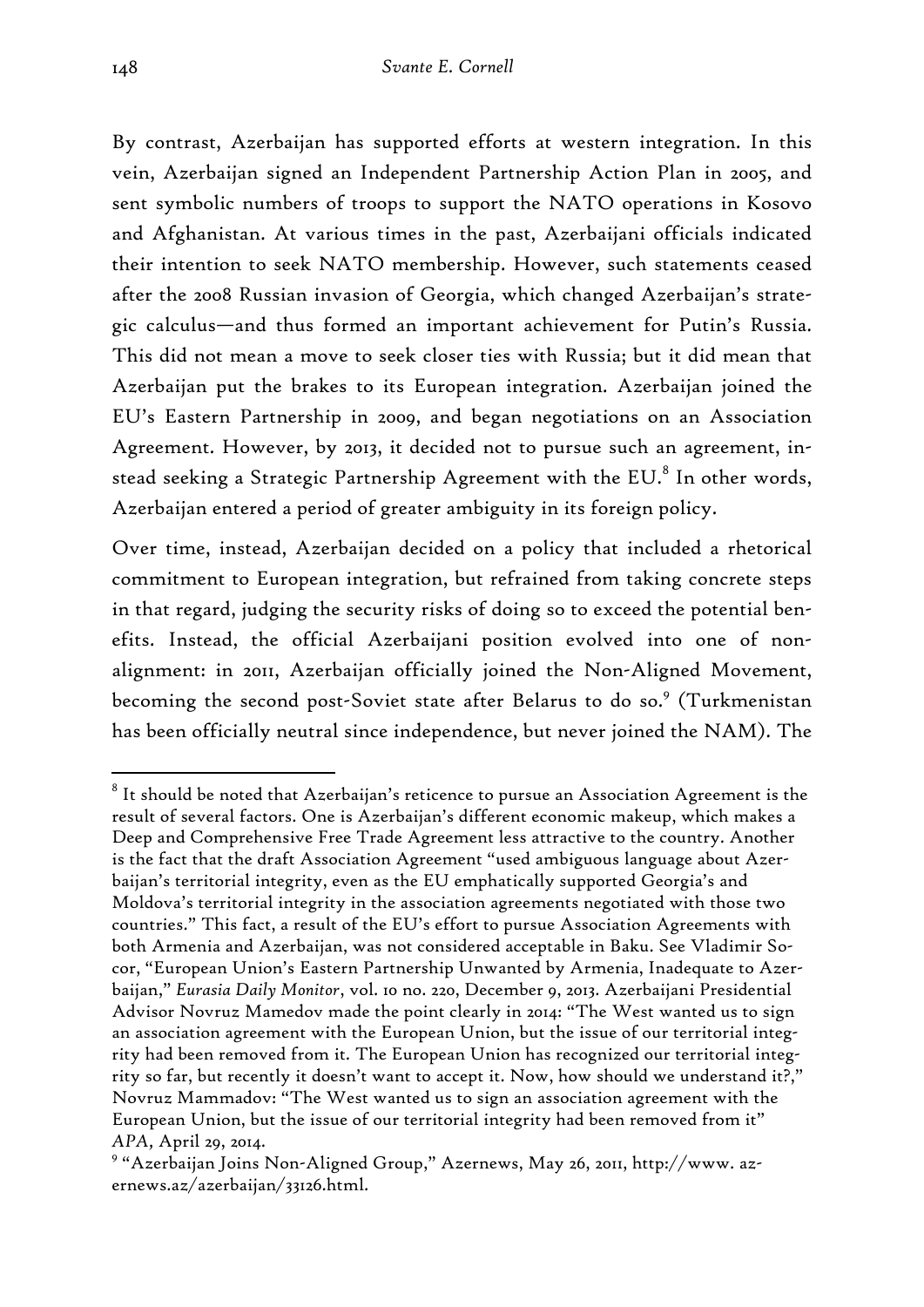official Azerbaijani position is that this does not contradict European integration: as a foreign ministry spokesperson stated, "pursuing this integration process does not mean that we want to become a member of either NATO or any other organization … Integration does not mean becoming a member. Cooperation with both NATO and the European Union will continue."<sup>10</sup>

At a CIS Prime Ministers' meeting in St. Petersburg in October 2011, a week after Vladimir Putin announced his intention to create the Eurasian Union, seven CIS member states signed a CIS Free Trade Agreement. While Putin announced this as an "unexpected" result of the meeting, Moldovan officials revealed that the document had been ready several months earlier, but was delayed as several states had reservations about the treaty.<sup>11</sup> Indeed, while Moldova and Ukraine signed the treaty—considered not to conflict with their aspirations to European integration—Azerbaijan, Turkmenistan and Uzbekistan all declined to sign. At the time, it was reported that these states "asked for a few weeks to consider joining the free-trade agreement that the other members signed." Almost three years later, none has done so.

A year later, Moscow had further ratcheted up the pressure on CIS states. A CIS summit in Ashgabat was used to further pressure recalcitrant states into joining the Free Trade Area, and undoubtedly to further propagate the Eurasian Union project. But Azerbaijani Foreign Minister Elmar Mammadyarov did not participate in the Foreign Ministers' meeting; the next day, Ilham Aliyev absented himself from the Heads of State summit due to his "overly busy schedule." It was reported that President Putin had specifically called Aliyev to persuade him to join the summit, but to no avail.<sup>12</sup> The same month, Aliyev provided one of his very few official statements on the issue. In an interview with the Rossiya 24 TV channel, he observed that Azerbaijan does not "still see benefit in joining the Customs Union and Common Economic Space (CES)." At the same time, he noted that Azerbaijan had not joined the WTO either, in spite of what he termed being "actively invited to become a member of this organization." He stressed, however, that Azerbaijan had recently joined the

<sup>&</sup>lt;sup>10</sup> "Azerbaijan Joins Ranks of Non-Aligned Movement," RFE/RL, May 25, 2011.<br><sup>11</sup> Most CIS Countries Sign Up to Free Trade Zone," RFE/RL, October 19, 2011.<br><sup>12</sup> Anar Valiyev, "What is Behind Aliyev's Boycott of the CIS Sum

*Monitor*, vol. 9 no. 228, December 13, 2013.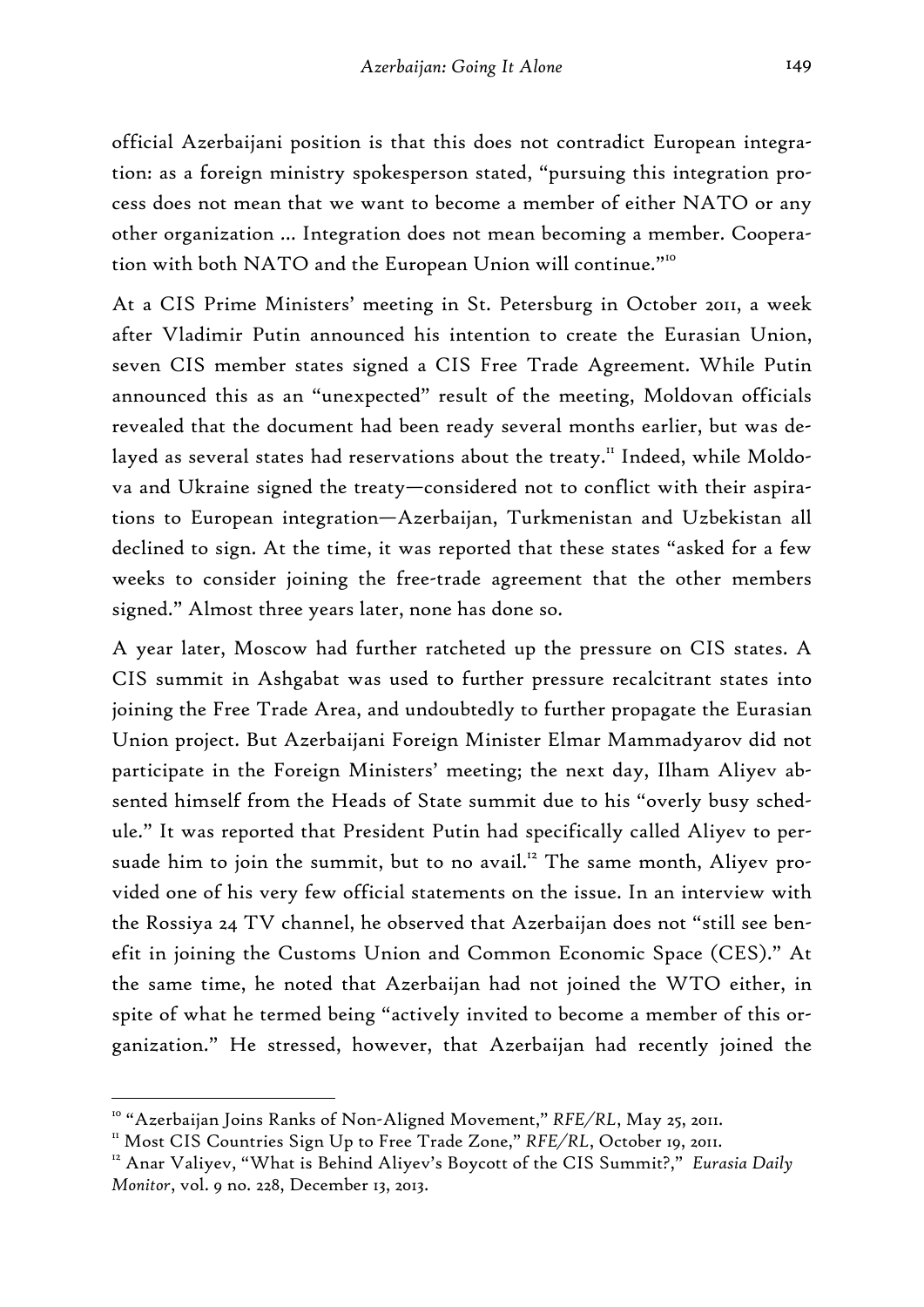Non-Aligned Movement.<sup>13</sup> Azerbaijan's relationship to the WTO in a sense recalls Kazakhstan's, whose accession was purposefully delayed by Russia's own accession to that organization. Aliyev's statements placating Russia, and the policies behind them, can be seen as achievements of Russian policy, and failures of Western ones.

It is notable that exceedingly few Azerbaijani officials have ever spoken on the record about the Customs Union and Eurasian Union. This is in all probability a result of a deliberate policy. The President's lone interview is nevertheless telling: he stresses purely economic reasons for Azerbaijan's policy choices, indicates that Azerbaijan is not joining any alternative integration mechanism to Russia's, not even the WTO to which Russia is a member; but obliquely hints that Baku is moving toward a policy of non-alignment.

## Opinions in Society

-

Very little opinion polling is available on Azerbaijani views of the Eurasia Union. In general, Azerbaijani society has developed a strong sense of selfsufficiency and non-alignment in recent years, with only limited opinion supporting joining any integration efforts. That said, the credible polling of the Caucasus Research Resource Centers (CRRC) suggests that 51 percent of Azerbaijanis either strongly support (34 percent) or somewhat support (17 percent) integration with the EU. Unlike in Armenia and Georgia, CRRC did not ask the question on support for the Customs Union.

The comparative polling data that provides figures for practically all post-Soviet states is far from reliable. The Eurasian Development Bank, closely aligned with the Customs Union, provides data that agrees with CRRC data on Armeni— showing 67 percent support for membership in the "Eurasian Economic Community," where CRRC's figure is 62 percent (with non-respondents removed). On Georgia, however, the EDB "Integration Barometer" provides the highly dubious figure of 59 percent support, versus CRRC's 44 percent. Even in this survey, the results for Azerbaijan were the lowest among all coun-

<sup>&</sup>lt;sup>13</sup> "President Ilham Aliyev comments on Azerbaijan's refusal to join Customs Union and Common Economic Space," APA, December 24, 2012, http://m.apa.az/?c=show&id= 185030&l=en.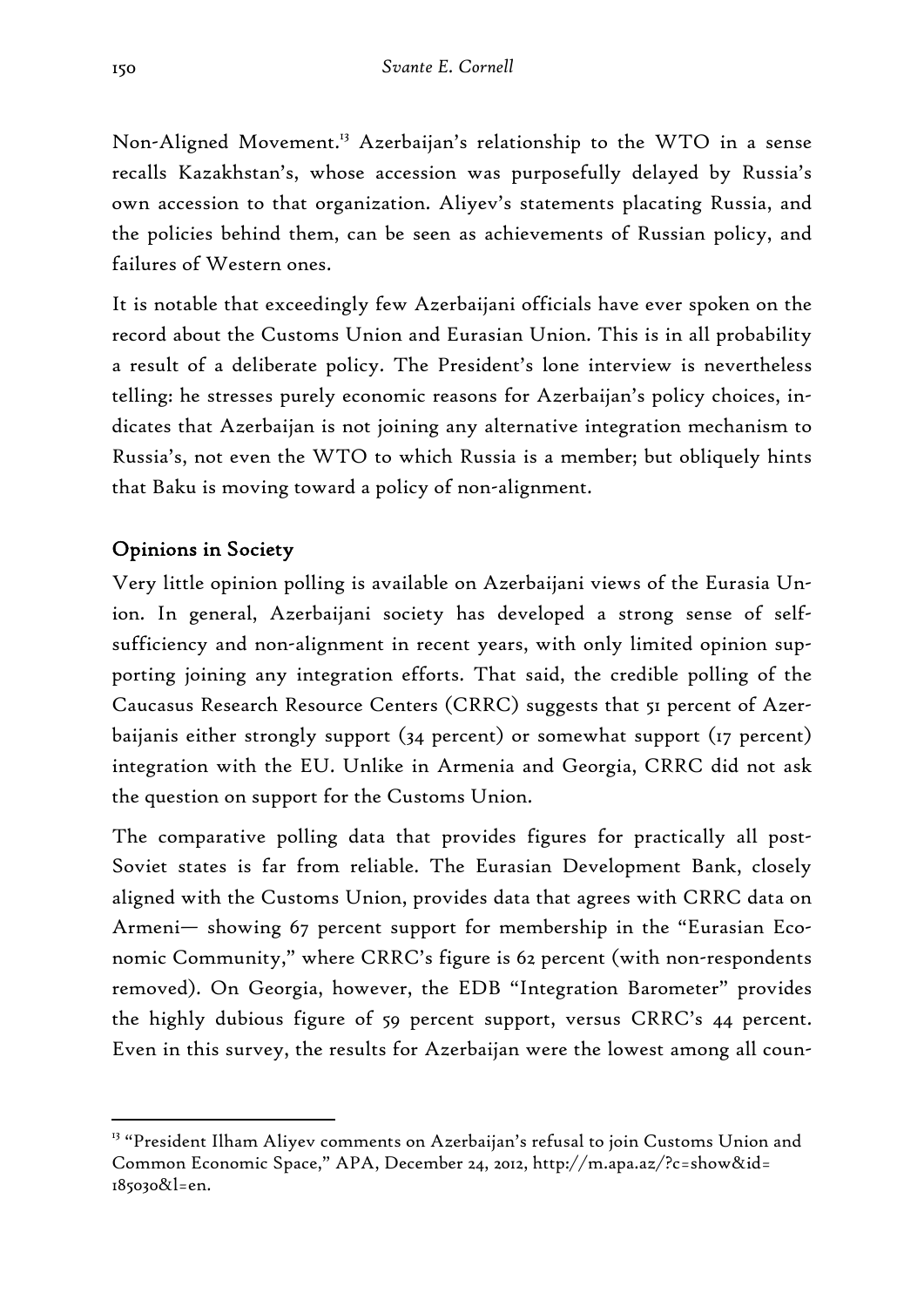tries surveyed, at 37 percent supporting and 53 percent opposing membership.<sup>14</sup> It is thus safe to assume that there is little support in Azerbaijani society for membership in the Eurasian Union project.

## Russian Pressure and Levers

-

Over the past decade, Azerbaijan's relationship with Russia has existed in the shadow of Georgia's. Where Georgia under Saakashvili was uncompromising and engaged in excessive anti-Russian rhetoric, Azerbaijan sailed under the radar, benefiting from Georgia being in Moscow's crosshairs, while Baku itself was following a more measured policy. Essentially, Baku's actual policy was strongly pro-Western, but was matched by a tendency to appease Russia by a softer tone. After the power transfer in Georgia, which brought a softer policy toward Russia, Azerbaijan again came under serious Russian pressure.

The contrast between Azerbaijan and Georgia is important: in fact, Azerbaijan was one of the very few post-Soviet states to benefit from the advent to power of Vladimir Putin. This owed a lot to the KGB background of both heads of state, Heydar Aliyev (a KGB General) and Vladimir Putin (a KGB colonel), but also reflected the lesser vulnerabilities in Azerbaijan open for exploitation. Putin's personal respect for Aliyev was in marked contrast to his contempt or hatred for Georgia's leaders. Ilham Aliyev has made a point of keeping positive ties with Russia since coming to power, and visits Moscow regularly.

Yet under the surface, Azerbaijan's policies were consistently independent from Russia, and contradicted the Russian stated interests of a sphere of influence. Personal relations are important in international politics, and certainly impeded a deterioration in Russian-Azerbaijani relations. But when Moscow doubled down on its reintegration agenda, promoting the Customs Union and Eurasian Union, Moscow began tightening the screws on Azerbaijan in several ways. While urging Baku to use join the Customs Union, Moscow capitalized on the pro-Russian forces within the Azerbaijani government; it organized Azerbaijani billionaires in Russia; and supported minority advocates in Azerbaijan.

Like many post-Soviet states, Azerbaijan has never been able to fully rid itself of Russia-aligned forces at the center of power. These forces are deeply en-

<sup>&</sup>lt;sup>14</sup> "Integratsiia: Za I Protiv," October 23, 2013, http://rusnod.ru/news/theme1279.html.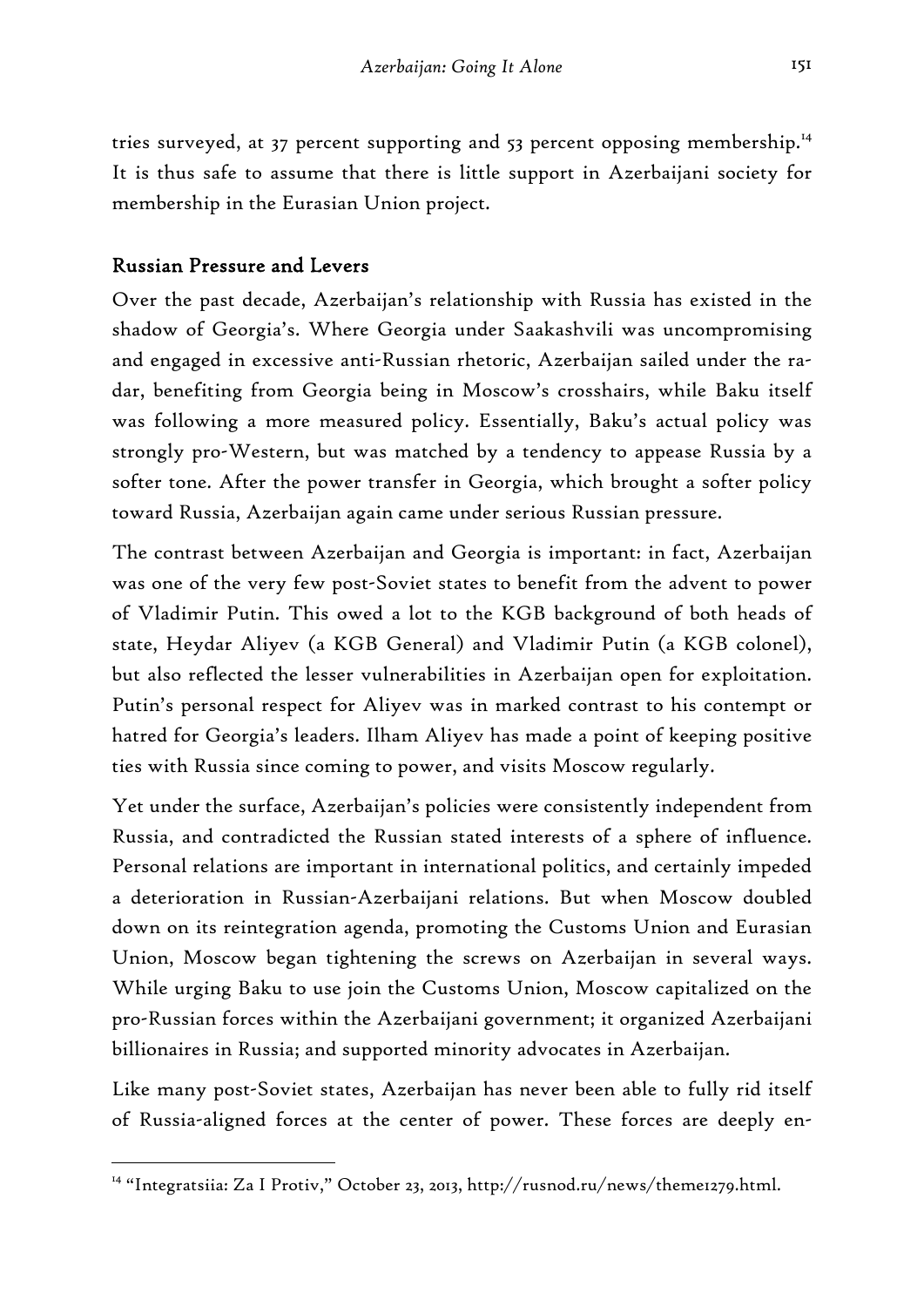trenched oligarchs, who control key sectors of the state bureaucracy, and who have serious financial clout. The main forces known to support closer ties to Russia, and who are openly critical of European integration, are believed to be Presidential Administration Head Ramiz Mehdiyev and Interior Minister Ramil Usubov. Mehdiyev controls the executive's representation in all regions of Azerbaijan; Usubov controls the Police force. Both operate relatively independently from the President, and pursue policy goals that do not always coincide with the foreign and security policy of the President.

As a result, there has been regular rumors of imminent plans by Aliyev to retire these power brokers. Usubov was reportedly close to being fired when a scandal emerged in 2005-06 of a kidnapping ring in the Ministry of Interior run by Colonel Hadji Mammadov. But apparently, the risks of firing Usubov were too large for Aliyev, who backed off for reasons that remain unknown. Similarly, many in Azerbaijan believe that Aliyev has at various times sought to circumvent Mehdiyev—on paper, his own closest confidant—by making personnel appointments that were intended to bring people loyal to Aliyev rather than Mehdiyev to high positions in the Presidential Administration. Most recently, Aliyev promoted several confidants to the newly created positions of Deputy Heads of the Presidential Administration. However, thus far, efforts to undermine these two power brokers have not succeeded. In years past, Aliyev did remove figures known to be loyal to Moscow—such as former Minister of State Security, Namik Abbasov, in 2004. Ever since, the National Security Ministry has been among the key institutions partnering with the West in counterterrorism and other issues; and gradually, some tasks were moved from the Interior Ministry to the National Security Ministry.

Putin then moved to organize the several Azerbaijani billionaires resident in Moscow into a pro-Moscow coalition, created in 2012. Known as the Union of Azerbaijani Organizations of Russia (UAOR), it included Araz Agalarov, father of Aliyev's (estranged) son-in-law; Vagit Alekperov, head of Lukoil; and business tycoons Iskender Khalilov and Telman Ismayilov, among others. While these figures are known not to be opposed to Aliyev, others in the organization are—such as Soyun Sadigov, a former KGB officer who created a pro-Putin political party, and Abbas Abbasov, a former deputy Prime Minister who moved to Russia in 2006. Importantly, the organization also included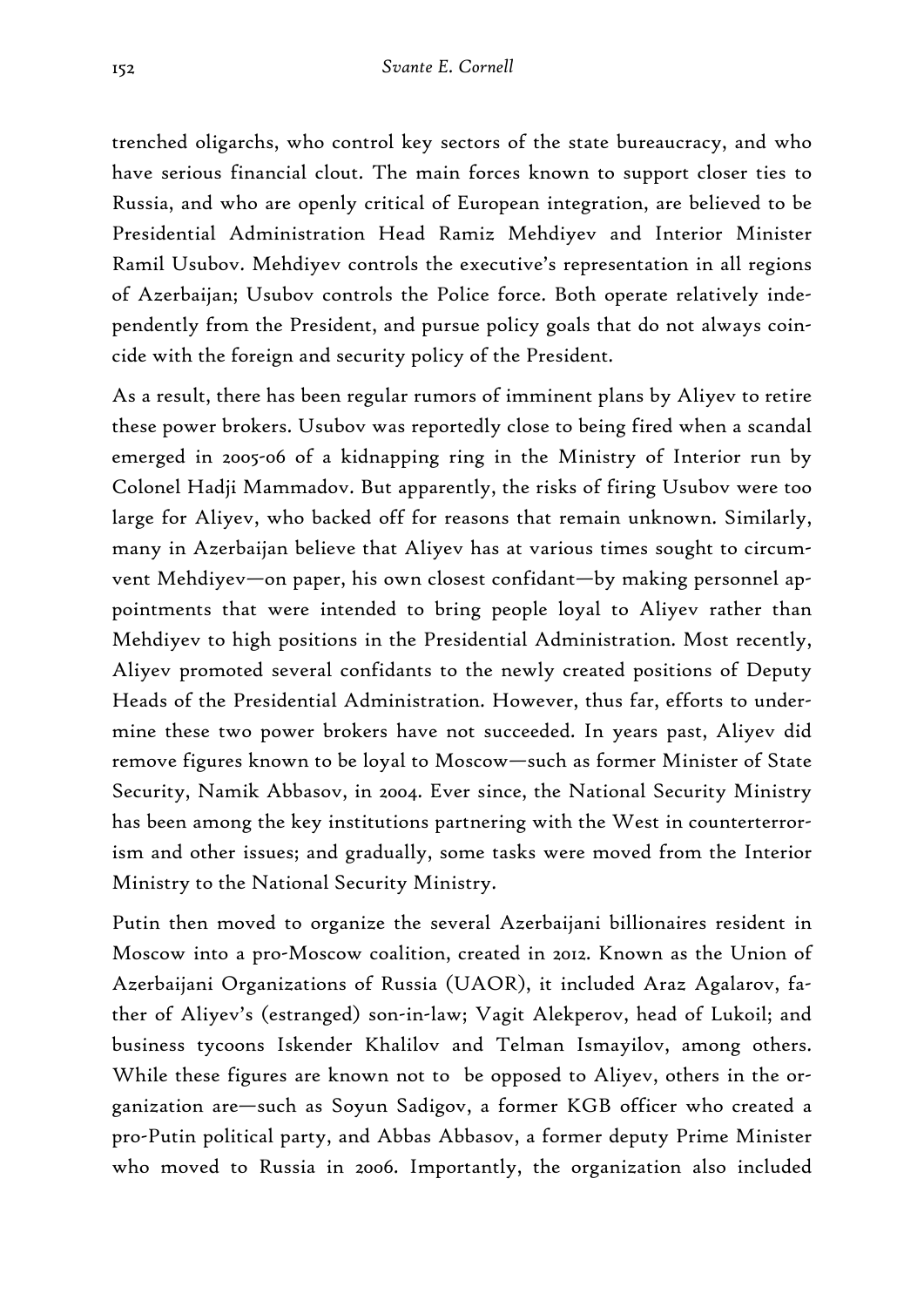Ramazan Abdulatipov, an ethnic Avar from Dagestan who serves as the President of Dagestan, and a close confidant of Putin who held positions such as Minister of Nationalities and Russia's ambassador to Tajikistan. It also included screenwriter Rustam Ibragimbekov, who in early 2013 told a report that the UAOR was neither for nor against Aliyev; only months later, he was nominated as the candidate of the opposition in the upcoming presidential elections.

The creation of the Billionaire's club was a clear signal to Baku that Moscow was creating a tool for possible use against Aliyev, and the fact that it took place in an election year was highly significant. It was significant partly because UAOR could provide financial resources to an opposition candidate; but more so because of the potential unrest that UAOR-affiliated forces could generate in Azerbaijan, with the help of Russian state agencies. In other words, the "club" could concentrate billions of dollars on its members' common political program in Azerbaijan.

This, in turn, was the major fear of the Aliyev government: a scenario in which a pro-Russian candidate, supported by the main opposition forces considered legitimate in the West, would mount a challenge to its power, all the while possibly coordinating with disloyal forces within the regime itself.

Importantly, this occurred at the time that tycoon Bidzina Ivanishvili mounted a successful challenge to President Saakashvili of Georgia. Baku, much like Saakashvili does, appeared to see Ivanishvili as a Russian stooge, in all probability more so than is warranted. Yet for Baku, the organization of UAOR was seen as following a script Moscow had been implementing in areas as diverse as Kyrgyzstan and Georgia.

During 2012 and 2013, a series of meetings were organized in Moscow and in Dagestan to raise awareness of the situation of the Lezgin, Avar, and Talysh ethnic minorities in northern and southern Azerbaijan, respectively. Diaspora organizations were created for minority groups that had traditionally been silent; indeed, it is generally accepted that the issue of Lezgin and Talysh separatism, which reared its head briefly in 1993, are almost entirely creations of the Russian special services. This was the case in 1993, when ethnic Talysh colonel Aliakram Hümbatov established a brief Talysh separatist movement in southern Azerbaijan; he was routed by local people and imprisoned. But in September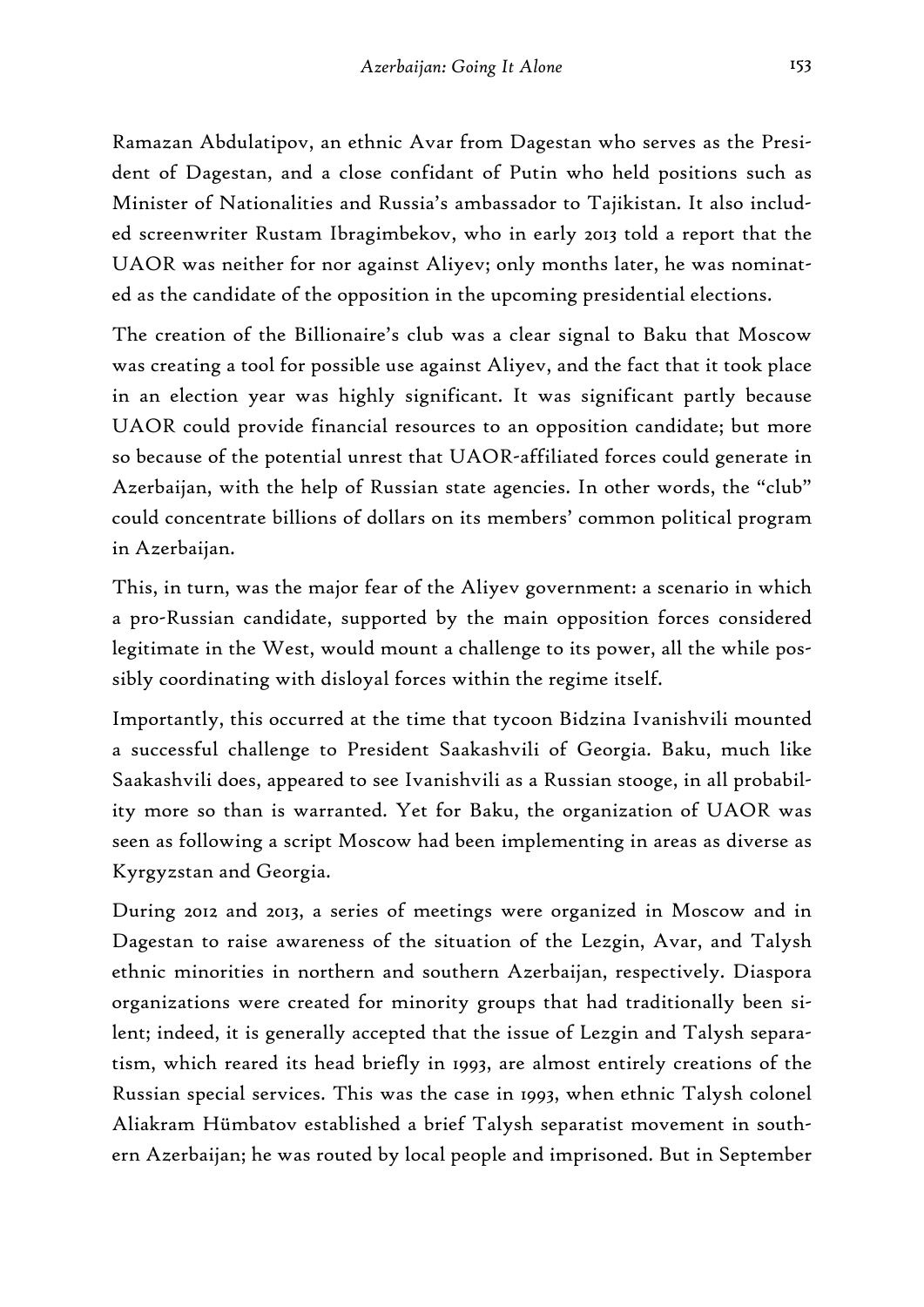2013, he visited Nagorno-Karabakh after inaugurating a program of Talysh studies at Yerevan State University—the timing hardly being a coincidence.

Moscow played the minority card and used UAOR as a lever against Aliyev throughout 2013; all this led up to a grand state visit by Putin to Baku in September 2013, accompanied by six ministers and two gunboats. Following the visit, the intense Russian pressure seemed to stop, for reasons that remain unclear. Putin seemed to leave the visit without any clear achievements, though it is likely that Aliyev made assurances to obtain a reprieve in Russian subversive efforts.

In sum, Moscow has levers to use against Azerbaijan; but has not used these levers to the full extent, certainly not compared to Kyrgyzstan, Moldova, Georgia, or Ukraine. This is to a large extent the result of diverging policy choices: Azerbaijan has refused to liberalize its political system in the way those three countries have. While they calculated that liberalization was necessary to obtain western support, Azerbaijani leaders seem to have drawn the opposite conclusion: the liberalization would expose too many vulnerabilities that could be exploited by Moscow, especially in a situation where skepticism of western willingness and capability to counter Russian pressure appeared increasingly doubtful. Unfortunately, hindsight has proven this calculation right.

## The Road Ahead

Azerbaijan is unique in the Eastern European context in that it has rejected both closer integration with the EU and closer integration with Russia. In the short term, this policy has certainly been successful: Azerbaijan has avoided finding itself in Vladimir Putin's headlights, and has been able to stave off Russian pressure, even though Azerbaijan has been even more distant from Russian integration schemes than have Moldova or Ukraine, card-carrying signatories to Association Agreement with the EU. The question for Baku, of course, is whether going it alone is a sustainable strategy in the long term. Azerbaijan is betting on its energy resources providing it with the ability to withstand political and economic shocks to the system, and to enable it to maintain this independent course in the medium to long term.

But it is not a policy of choice; in fact, it represents a move from alignment with the West toward non-alignment, a move that must be considered a partial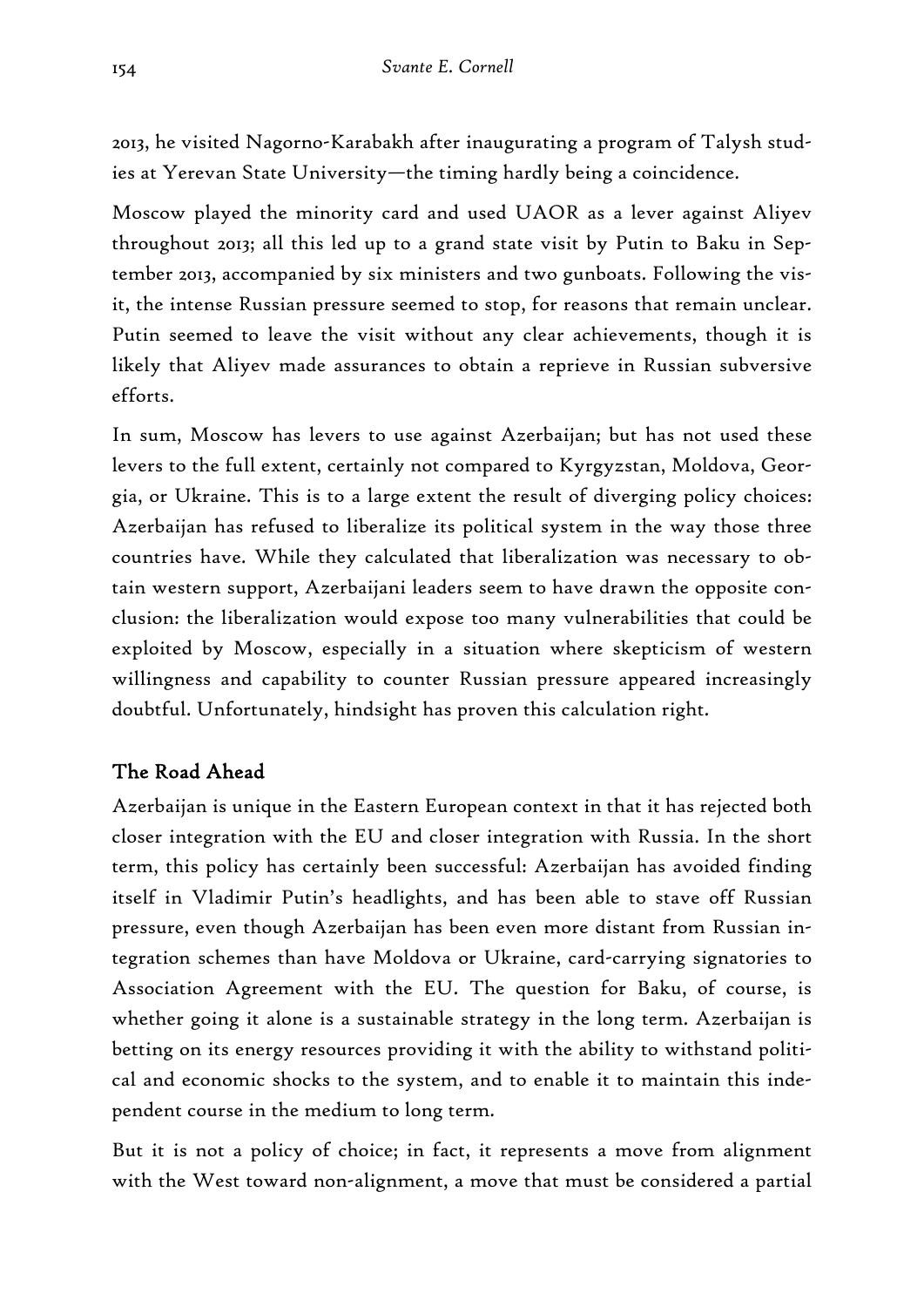success for Russia's bullying. Earlier, Azerbaijan has indicated considerable interest in integration with western institutions. But a combination of disappointment and skepticism set in, as Baku watched a gradual western disengagement from the security affairs of the region, a growing international unwillingness to address the Armenian-Azerbaijani conflict, and American and European policies of appeasement of Vladimir Putin's Russia, which led to their disastrously logical consequences in Ukraine in early 2014. In parallel, the U.S.- Azerbaijani bilateral relationship has deteriorated considerably, making matters worse. In this situation, Azerbaijan's leadership has made the most of its precarious position.

In the longer term, the question is if Azerbaijan can avoid making a choice. Its energy bonanza will not last forever, and within the coming decade, countries now embarking on Association Agreements with the EU may be on their way to membership, while those under the Russian yoke may have effectively lost the remnants of their sovereignty. Azerbaijan has embarked on a policy of nonalignment, but has so far not spent substantial energy on making common cause with other countries resisting the Eurasian Union project, such as Turkmenistan and Uzbekistan.

Whether there will be room for a small, independent country rejecting either option will depend largely on the longevity of Mr. Putin's project.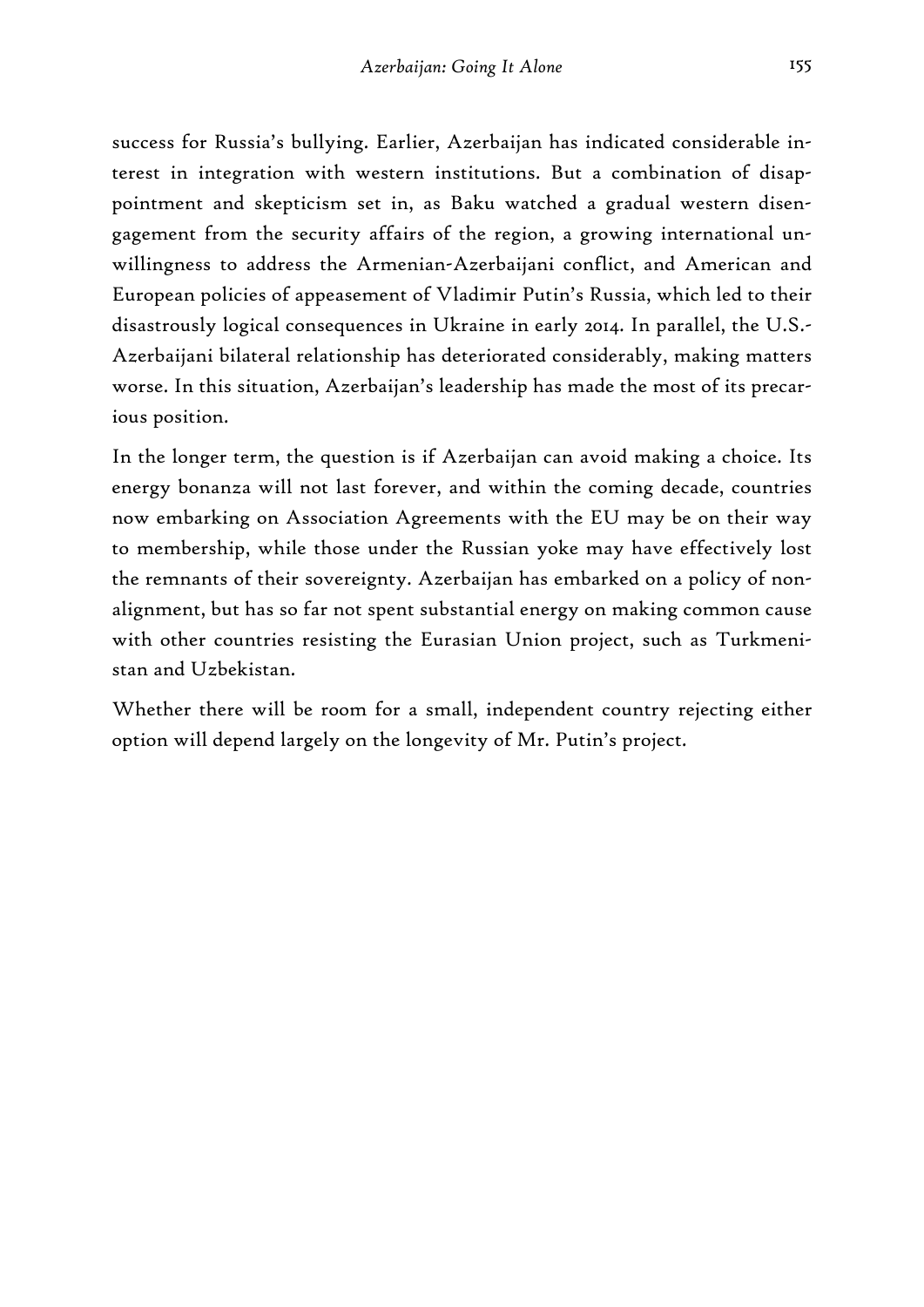# Uzbekistan and Turkmenistan: Staying Away

#### *S. Frederick Starr*

The only two states in Central Asia that have been consistently skeptical, if not hostile, towards Putin's geopolitical plans and projects have been Uzbekistan and Turkmenistan. Their reasons for doing so are clear, but the future success of their independent stances is not. Only time will tell whether they represent alternative models for the future of the entire region based on full-blown national self-government and coordination rather than "integration," or temporary outliers in a process that eventually embraces nearly all the former Soviet Union.

## Why Consider Uzbekistan and Turkmenistan Together?

As recently as a decade ago it would have been astonishing to consider the fates of Turkmenistan and Uzbekistan as somehow related. After all, Uzbekistan has the region's largest population (approximately 30 million) while Turkmenistan (barely over 5 million) the smallest. Uzbekistan has the region's largest military force and Turkmenistan one of the smallest. And Uzbekistan inherited from Soviet times the largest establishment of heavy industry, while Turkmenistan began with the smallest. Related to this, while the Uzbek economy was and remains the most diversified in the region, Turkmenistan's continues to be based overwhelmingly on the export of one product, natural gas.

Past and current political history presents the same picture of contrasts. Whereas the territory of Uzbekistan hosted the three strongest regional emirates of the past half millennium, Turkmenistan in those centuries was dominated by nomadic and semi-nomadic tribes. In Soviet times Uzbekistan was the political and economic hub of all Central Asia while Turkmenistan had both the weakest identity and smallest political role.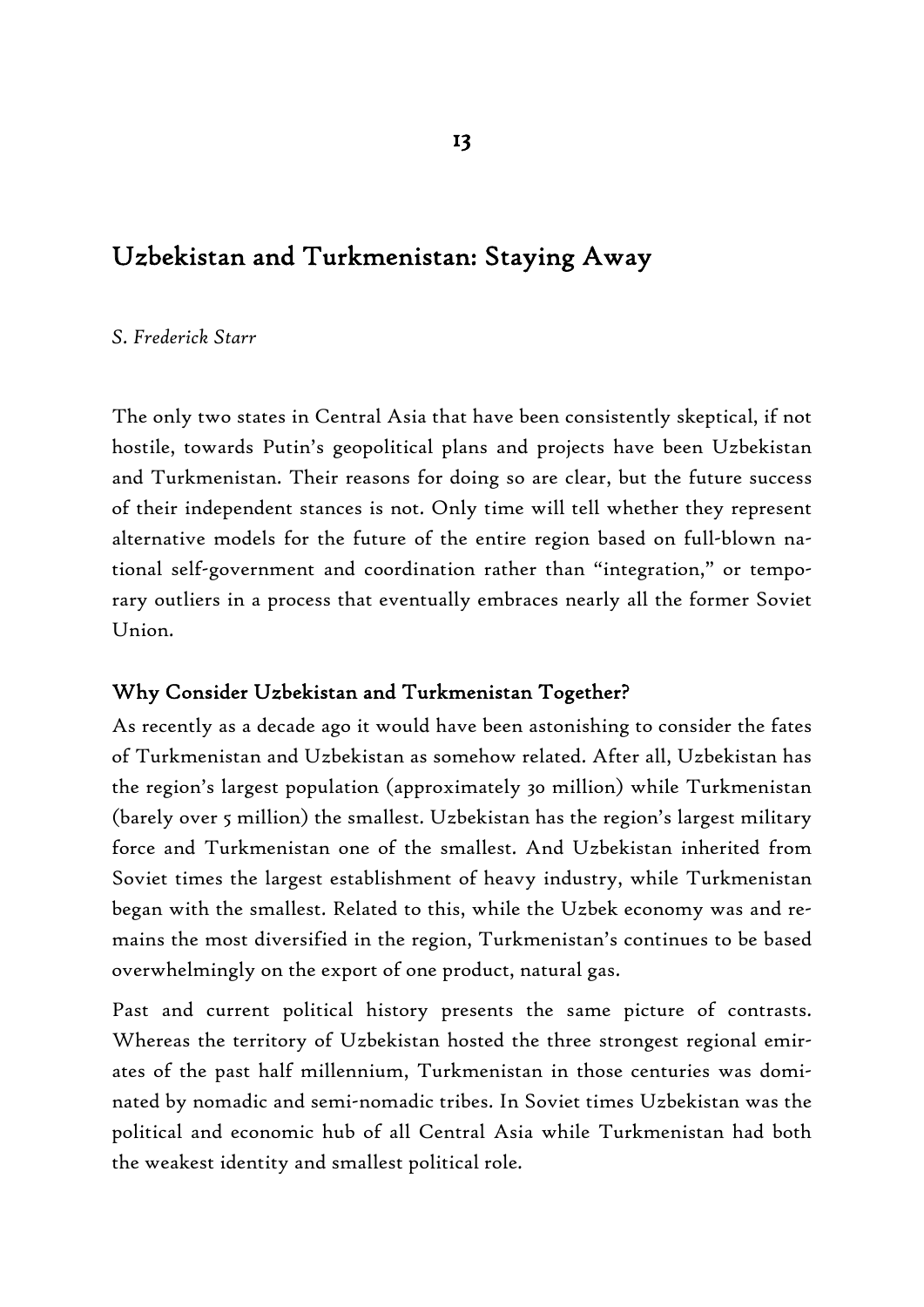Above all, the grouping together of these two countries would have seemed astonishing because of their mutual antipathy. No sooner did the Uzbeks arrive in Central Asia in the thirteenth century than they began settling in the region's ancient cities, with their capital at Bukhara. This put them into frontal conflict with the nomadic Turkmen tribes, many of which survived by marauding urban-based caravans. This hostility continued into Soviet times, and was quick to reappear after both states became independent.

Joint participation in the construction of a gas pipeline from Turkmenistan to China via Uzbekistan and Kazakhstan broke this ancient pattern of enmity. Both countries suffered under Gazprom's monopolistic control over the export of their valuable natural gas. When in 1998 Russian Prime Minister Viktor Chernomyrdin cut off the export of gas from Turkmenistan, it became a matter of life and death for that country. Then President Saparmurad Niyazov proposed an alternative pipeline to China and Uzbekistan readily agreed to participate in the project, and for the same reasons. In a remarkable turnabout, the two countries and their leaders have maintained cordial relations since planning for the new pipeline began in 2005. Today, their relationship is the closest between any two states in the region.

This amity is based on more than good will. Turkmenistan and Uzbekistan maintain the most statist economies in the region, even as their governments have worked hardest to build an ethos of national unity based on a new patriotism. This is the easier because the titular nationalities in both countries constitute the largest percentage of any countries in Central Asia. In gestures directed against what they openly call Russian colonialism, both Latinized their alphabets (the only states in the region to do so) and have marginalized the Russian language. Not surprisingly, they are the recipients of the greatest and most relentless pressure from Moscow.

#### Putin's Levers against Tashkent and Ashgabat

The Kremlin has a wide range of levers it can use against Tashkent and Ashgabat, and the capacity to wield them in a coordinated manner. These range from the use of public diplomacy to formidable economic weapons. On the former, it can raise charges for Uzbek or Turkmen students studying at Russian universities, and it can fill the Uzbek and Turkmen airwaves with anti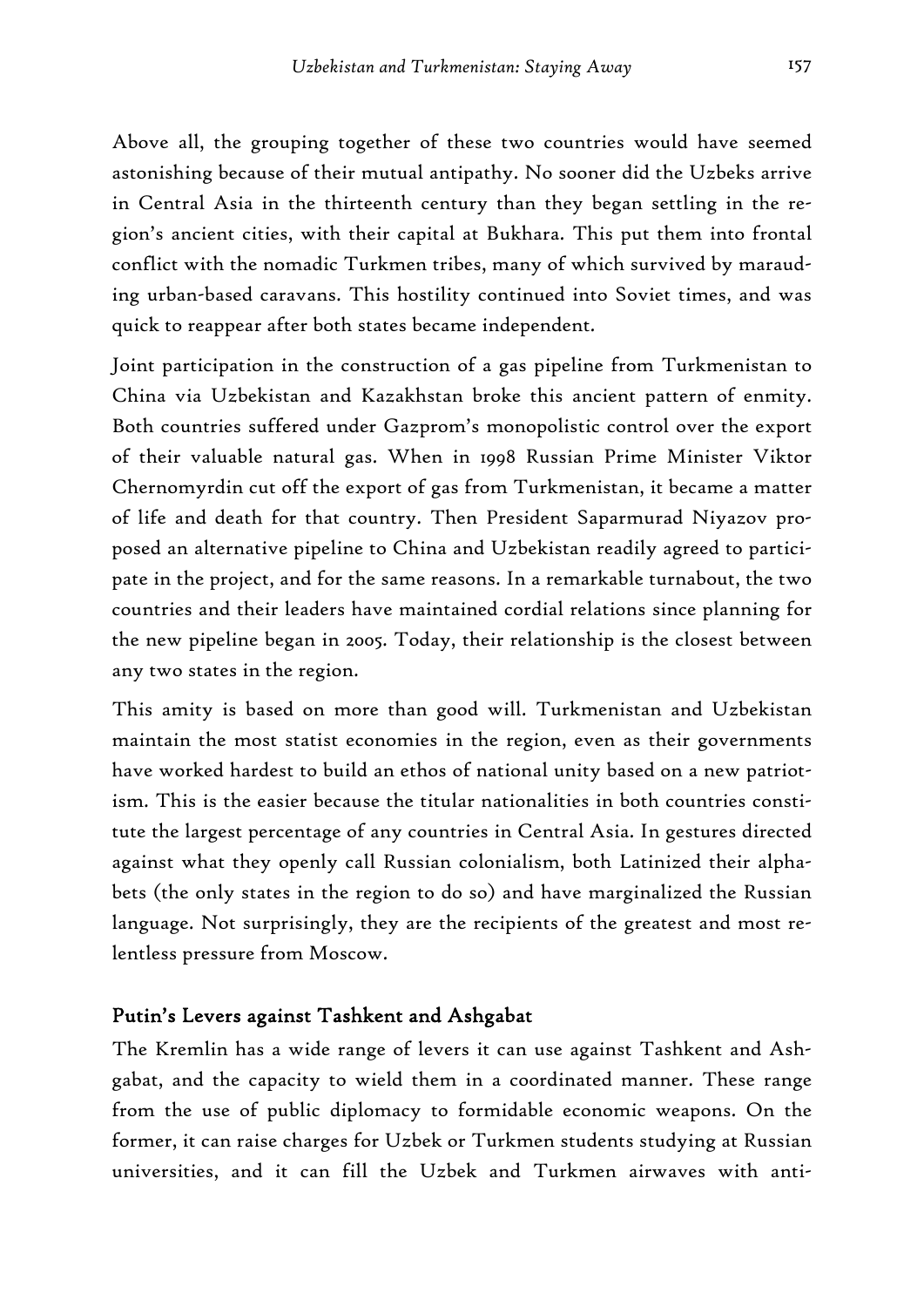Karimov and anti-Berdymukhamedov propaganda without fear of contradiction, since western TV is inaccessible. Moreover, it is almost certainly using the Federal Security Service (the former KGB) to take advantage of Karimov's problems with his daughter Gulnara and her troubles with Swiss law over charges of money laundering and with European law over the TeliaSonera affair.

In Turkmenistan, Moscow demonstrated the potency of its intelligence arm during the period when the late Turkmen Foreign Minister and Ambassador to Beijing, Boris Shikhmuradov, took refuge under FSB protection in Moscow. Putin in this case failed to unseat President Niyazov, but he will not hesitate to pursue the same ends with different means today.

Economic pressures against the recalcitrant Central Asian states can take many forms. Restrictions on Uzbek and Turkmen guest workers in Russia could send tens of thousands of them home, where the local economy cannot reabsorb them. It can cut back Russian investments and bilateral trade with Uzbekistan. And it can take active measures against Western investors and investments in that country. With respect to Turkmenistan, it can push Iran to seize the initiative in supplying Pakistan and India with gas; create access problems at Turkmenistan's expanded Black Sea port of Turkmenbashi; and use other methods to thwart Turkmenistan's efforts to become a key segment of the emerging Southern Corridor from Hanoi to Hamburg via India, Pakistan, Afghanistan, and Turkmenistan. Parallel with these negative pressures, Moscow can also wield various tools for attracting both countries, notably favorable terms of trade, investments, and favorable treatment of guest workers.

Even before the Customs Union was conceived, Russia was not shy about championing protectionism. Prime Minister Chernomyrdin did not bother to seek cover from the Customs Union when he cut off the re-transmission of Turkmen gas to Europe on the grounds that "Europe does not want your gas." Now, though, in January 2014, the Customs Union has moved against General Motors' Matiz and Nexia plant in Uzbekistan's Ferghana Valley. It required that all imported cars have anti-lock braking, at least one air bag, daylight headlights, etc. Neither of the GM vehicles currently being exported to Russia from Uzbekistan had these features. This means that overnight, GM lost the market for the third of its production that it exported to Kazakhstan and Russia in 2013.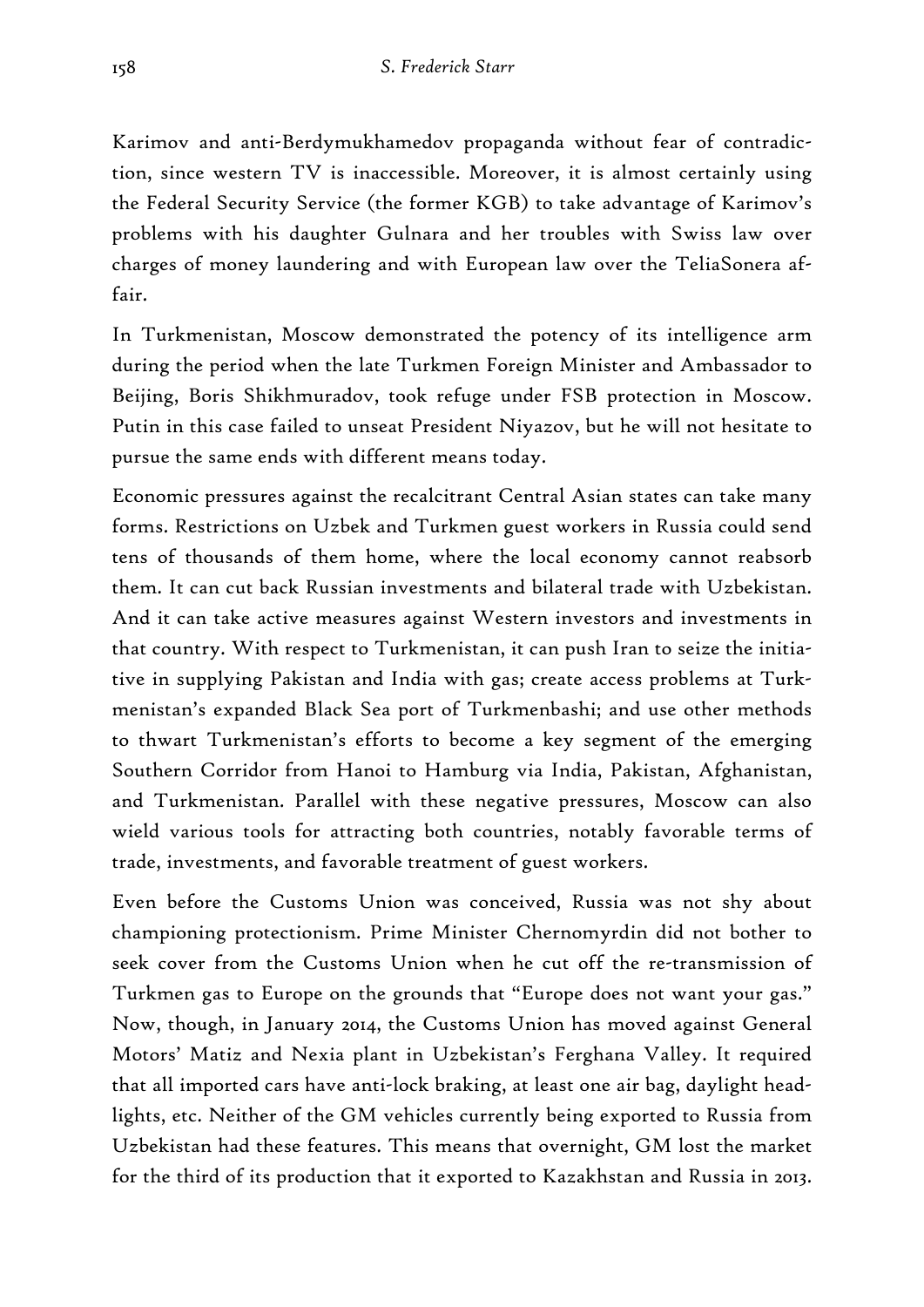It is possible that GM can sell these vehicles within Uzbekistan, but GM will have lost valuable hard currency and Uzbekistan's foreign trade will have suffered a blow.

Russia can easily invent and apply other restrictions to prevent Uzbek goods such as fruits and vegetables from entering its market. Considering that Russian-Uzbek bilateral trade reached \$7 billion in 2013, this is a very potent tool indeed. To the extent that Russia applies such restrictions through the Customs Union mechanism, it can effectively thwart trade between Uzbekistan and Kazakhstan as well. In the summer of 2013 Kazakhstan and Uzbekistan signed a Strategic Partnership Agreement which they sealed with the exchange of largescale trade delegations. Russia now has the tools to thwart such activity.

Since the opening of the Turkmenistan-China gas pipeline, Russia's tools for bringing a recalcitrant Turkmenistan to heel are more limited, but still potent. In 2009 it registered its displeasure with Turkmenistan's opening to the West by blowing up the main Turkmenistan-Russia gas transmission line. Russia can also close its market to Turkmenistan's emerging canned produce industry, refuse to transit Turkmen cotton to Baltic ports, and continue to threaten Ashgabat if the latter proposes to send gas westward. And it can discourage western firms in fields as diverse as farm equipment and scientific gear for hospitals from entering the Turkmen (or Uzbek) market.

Putin has yet harsher tools at hand that can be applied against both countries. In order to punish Lithuania for standing up to Moscow, he denied entrance to the Russian market for goods coming from the Lithuanian port of Klaipeda in March 2014. The EU has yet to respond seriously to this body blow to the Lithuanian economy. Similarly, Russia could wait until the U.S. has finished shipping army gear from Afghanistan over the Northern Distribution Network (NDN) and then close off this major north-south artery through Uzbekistan. Russia already supports the construction of a new railroad to Afghanistan via Kazakhstan, Kyrgyzstan and Tajikistan, which are aligned with Putin's emerging Eurasian Union. This would marginalize Uzbekistan's role in the emerging North-South trade. Considering that Uzbekistan still exports a large part of its cotton crop through Russia to the Baltic, this step could have grave consequences for Tashkent. There is no evidence that Uzbekistan cotton exporters have an effective contingency plan with which they could respond to such a devastating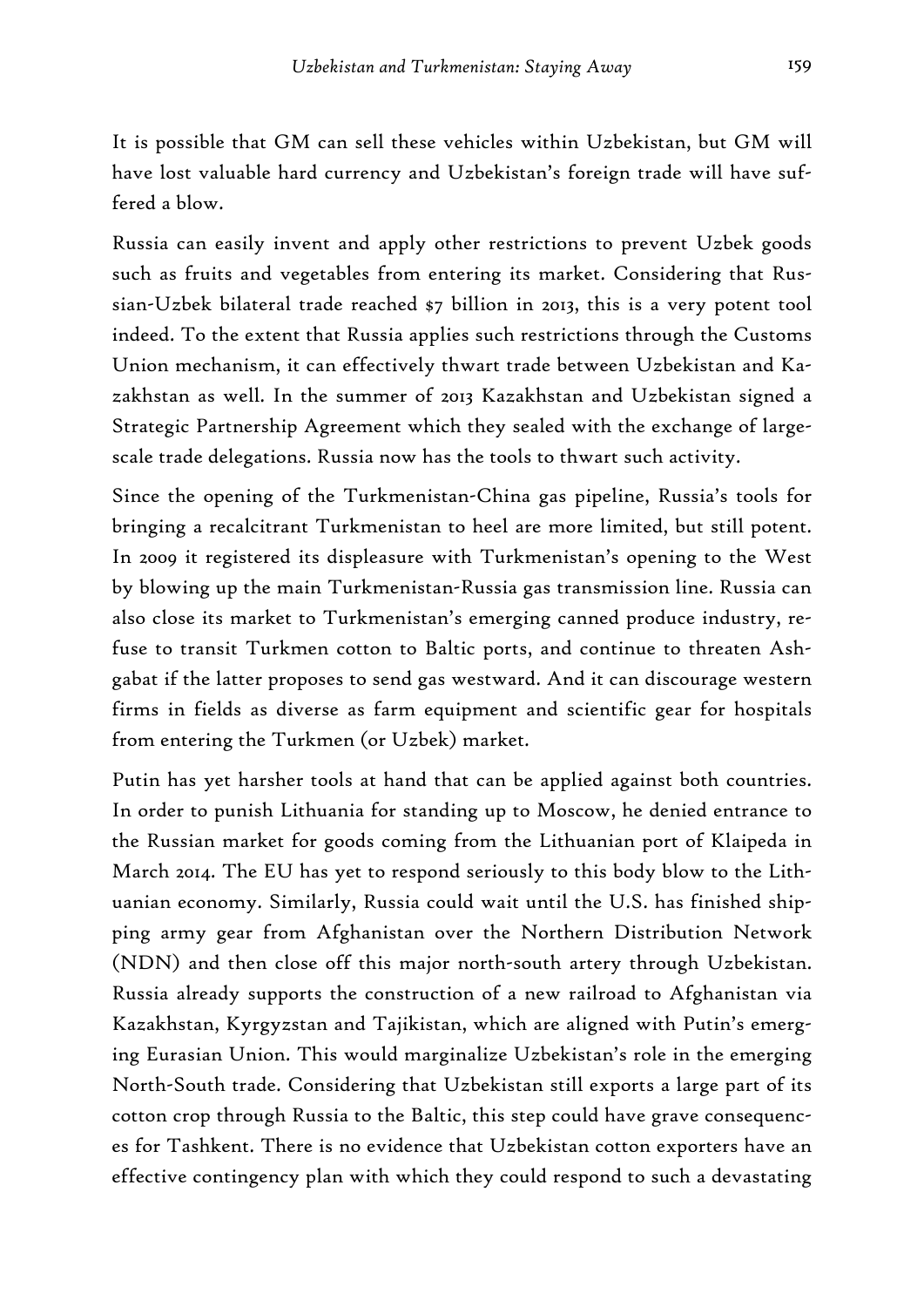measure, although the best prospect is via Turkmenistan's new port at Turkmenbashi and thence to Baku, Turkey, and the West. Turkmenistan, meanwhile, anticipating such a move by Moscow and reducing its vulnerability, has already shifted the export of a significant part of its cotton crop from Russia to Turkey.

Finally, it should be noted that Russia has already begun to play the "water and electricity card" against both Uzbekistan and Turkmenistan. Thanks to a combination of pressure and bribes dating back half a decade, Moscow now owns the emerging Kambarata hydropower plant and effectively controls the Toktogul reservoir and power plant, both in Kyrgyzstan. Moreover, it has maneuvered, unsuccessfully for now, to control Tajikistan's main power plant and reservoir as well. Thanks to this, it has the power to cripple Uzbek agriculture by cutting off its water supply during crucial phases of the growing season, and to damage Turkmen farming as well.

## How Turkmenistan and Uzbekistan Have Responded to the EEU

Turkmenistan has based its refusal even to consider joining the Eurasian Economic Union, as well as the related Collective Security Treaty Organization and its military alliance, on its non-aligned posture, which is enshrined in the country's founding documents. In 1992 the United Nations recognized Turkmenistan's "permanent neutrality."

Uzbekistan from the outset noted that with a majority of the seats in the Eurasian Union's ruling institutions, Russians would dominate the new organization. This and other features convinced them that the true goal of the Eurasian Union was political, not economic, and on this basis refused to join. It joined the Collective Security Treaty Organization at its founding but suspended its membership in 1999. While Tashkent re-joined in 2006, it terminated its membership in 2013 on the grounds that the CSTO was ineffective and controlled by Moscow. An important reason for the withdrawal is that Moscow was using the CSTO as a tool for installing a military base in the Kyrgyz sector of the Ferghana valley, a move that Tashkent adamantly opposes. During the second Kyrgyz revolution in 2010, President Karimov succeeded in gaining China's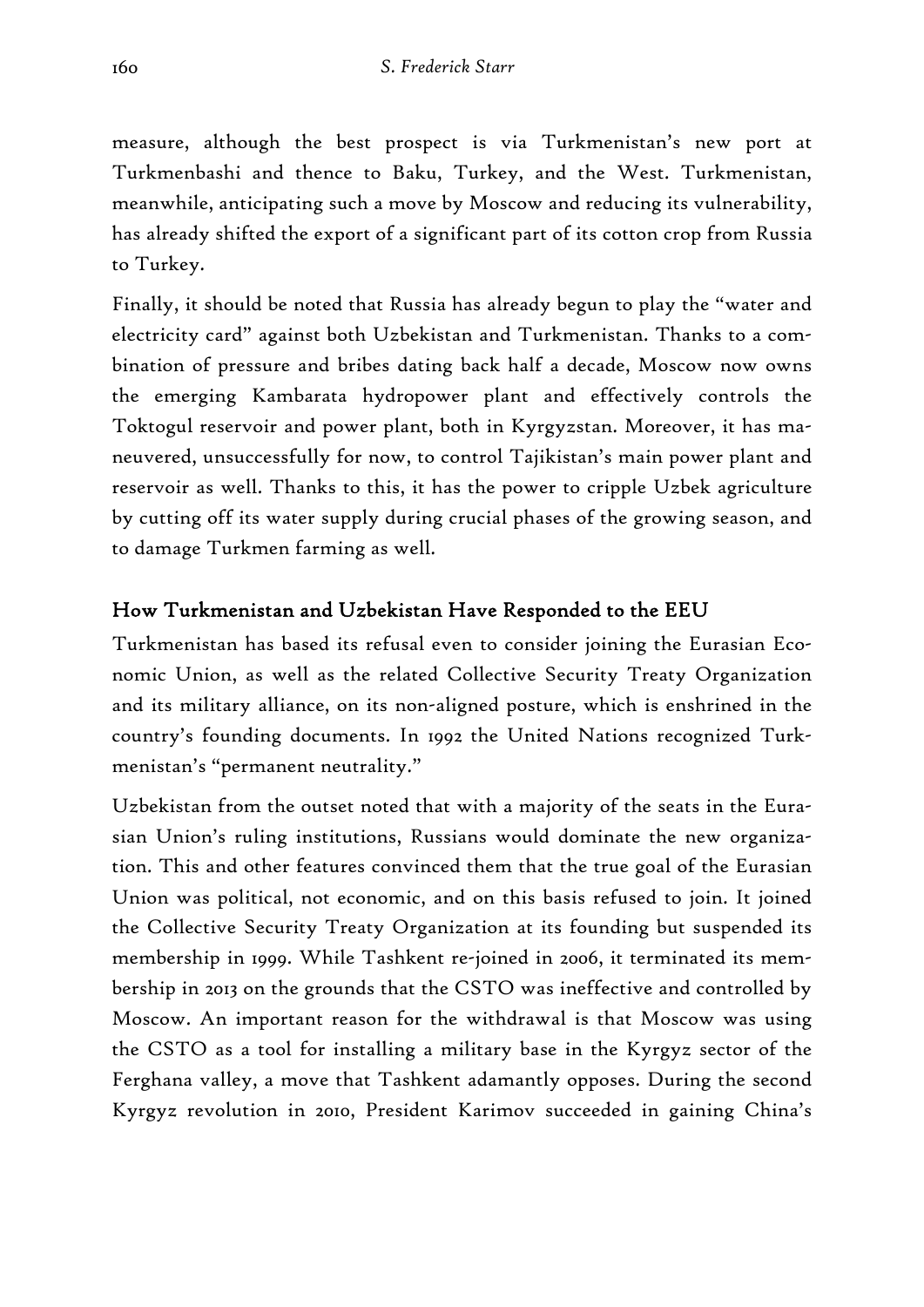support for his stance on Putin's Ferghana base, at which Putin allowed the matter to lapse. $^{\mathrm{I}}$ 

It is often said, incorrectly, that the governments of Turkmenistan and Uzbekistan are inward-looking, reclusive, and isolationist. There have been periods since independence when this was true. Now, however, both are reaching out to new investors and new markets. For both countries, China is at the top of the list. Both have signed major trade agreements with China. So as not to be dependent on the one existing east-west railroad line to China via Customs Union member Kazakhstan, Uzbekistan is pushing hard to build a more direct route to Chinese territory across the Tien Shan Mountains via Kyrgyzstan. Even though Kyrgyzstan is scheduled to become a member of the Customs Union and the EAU as soon as its parliament ratifies the agreement, it is assumed that China will not allow Moscow or the EAU to interdict trade along this subcorridor. Both Uzbekistan and Turkmenistan have welcomed major investments from Chinese industries, which come with ready access to the Chinese market.

This was met by China's economic outreach to them, which has been so effective as to pose the prospect of substituting Russian economic domination of their economies with massive interventions by China. Both countries, meanwhile, have therefore worked to expand trade and investment contacts with Europe, Turkey, and especially with South and East Asia, including India, Pakistan, Japan, Indonesia and South Korea.

#### Uzbekistan's and Turkmenistan's Responses: Too Little and Too Late?

For now, there is good reason to be skeptical about the long-term effectiveness of Uzbekistan's and Turkmenistan's efforts to hedge pressures from Moscow. They have been most effective in enlisting China as a partner to balance Russia's economic and political power. But China has to date been as reticent in the political and security areas as it has been eager in the field of investments and economic ties. To be sure, economic links are a form of political power, as dramatically demonstrated by the geopolitical impact of the Turkmenistan-China

<sup>&</sup>lt;sup>1</sup> Stephen Blank, "A Sino-Uzbek Axis in Central Asia?," *Central Asia-Caucasus Analyst*, September 1, 2010, http://old.cacianalyst.org/?q=node/5395.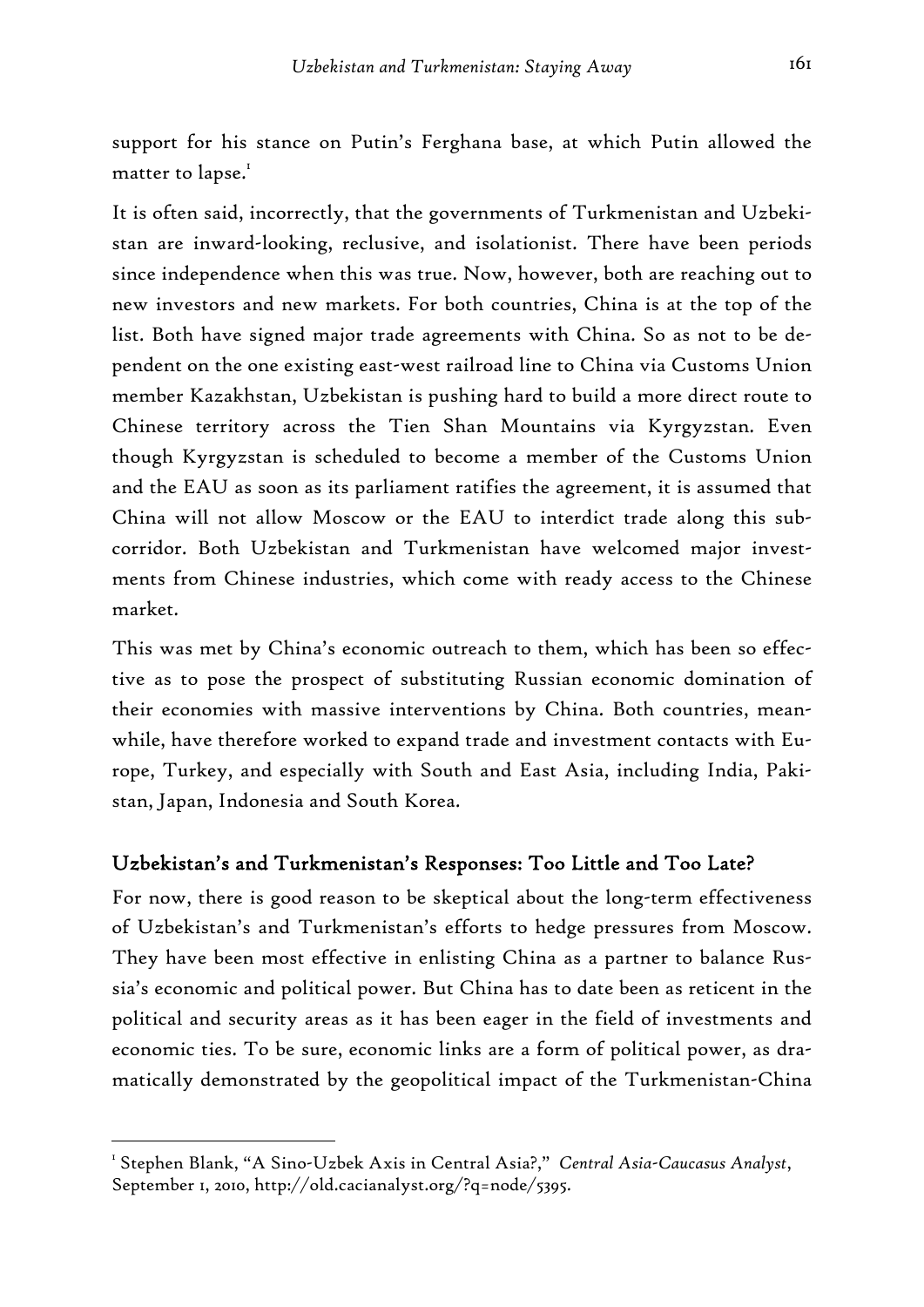gas pipeline. But China has hesitated to respond directly to Putin's growing political assertiveness in the region.

This began to change in the summer of 2013, when China issued a statement that tacitly endorsed the joint statement by President Karimov and his Kazakh counterpart, President Nazarbayev, announcing a "Strategic Partnership agreement" between them which asserted that no issues regarding the future of Central Asia could be taken without consulting them both, as the leaders of the two most powerful countries in the region. China's response was to issue a general affirmation of the importance of sovereignty and self-government in Central Asia.<sup>2</sup> While this could only be read as a rebuke to Mr. Putin, the Chinese government has as yet no institutional means of backing up its affirmation of sovereignty in Central Asia. Russia can veto anything China may propose through the Shanghai Cooperation Organization and it lacks other institutional instruments through which it could take action. For now, China is wellpositioned to balance Russia's pretensions in the region but lacks a ready means for transforming its economic presence in the region into political power.

With respect to Europe and America, the strategies of Turkmenistan and Uzbekistan for dealing with Putin and his Eurasian Union project call for a host of quiet defensive actions rather than grand initiatives. This may be due to the fact that even though the two countries have struck useful deals with the West in what might be called the area of "soft security," they continue to be constrained by European and American perceptions of their record in the area of democratization and human rights. The fact that President Karimov had to cancel (officially described as a postponement) a planned visit to the Czech Republic in February 2014 due to these concerns speaks for itself. Turkmenistan's president Berdymukhamedov has been even more cautious in venturing abroad, preferring trips to Southeast Asia and China to travels in the West, out of fear of the same form of reprisals. Whatever the justification for Western concerns over the records of Turkmenistan and Uzbekistan in the spheres of human rights, democratization, and religious freedom, such instances reflect the extent

<sup>&</sup>lt;sup>2</sup> "President Xi Jinping Delivers Important Speech and Proposes to Build a Silk Road Economic Belt with Central Asian Countries," Ministry of Foreign Affairs of the People's Republic of China, September 7, 2013, http://www.fmprc.gov.cn/eng/topics/ xjpfwzysiesgjtfhshzzfh/t1076334.shtml.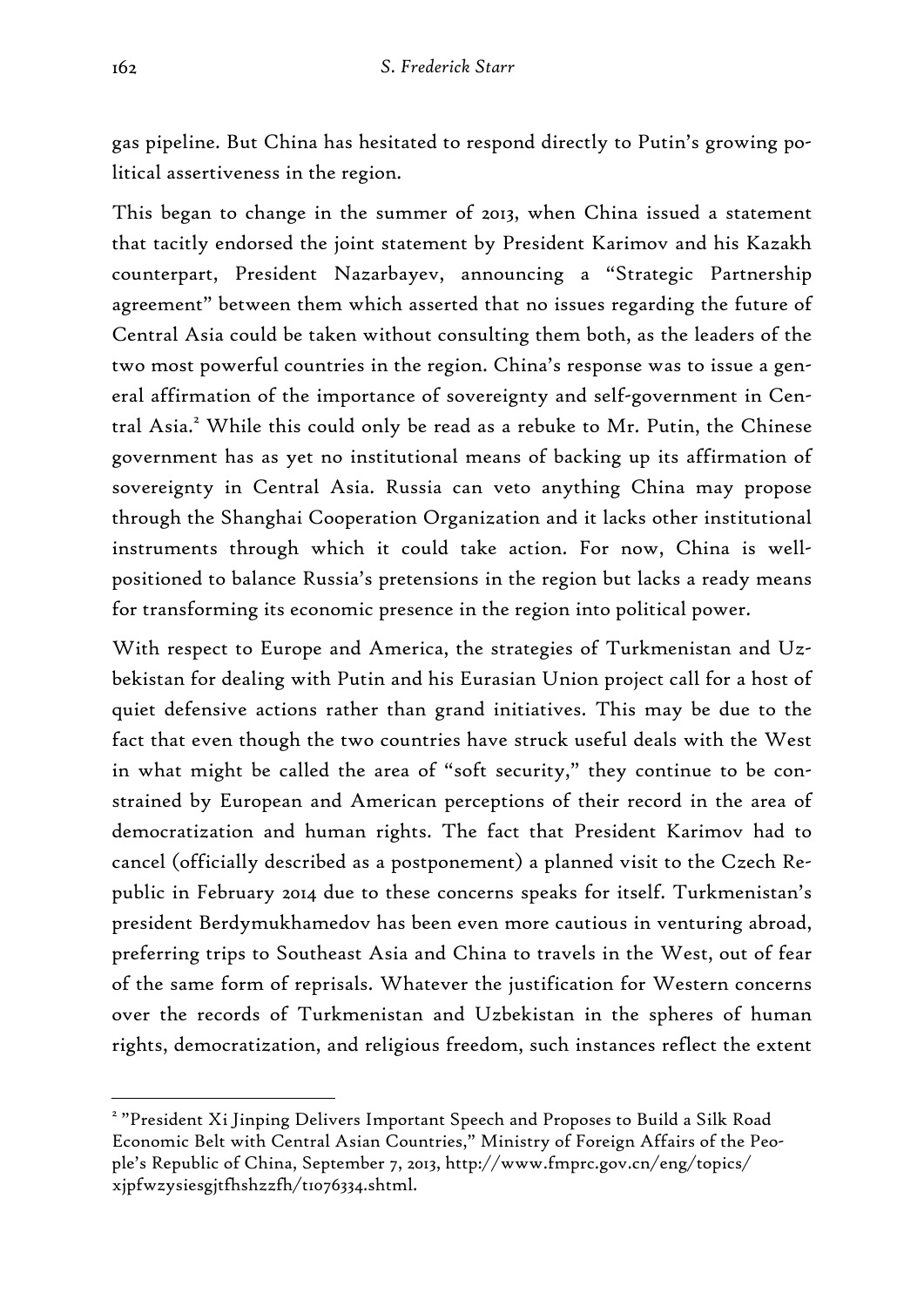to which the foreign policies of both Turkmenistan and Uzbekistan are constrained by their actions domestically.

The strategic defensive actions that Uzbekistan and Turkmenistan have undertaken may in the end prove effective. But for the time being it appears that they stand the risk of being sufficient to arouse Putin's anger but insufficient to thwart the actions that may arise from that anger.

### The U.S. Response: Singing Out of Tune in Two Keys

The United States in 2014 finds itself tugged in two directions on both Turkmenistan and Uzbekistan. It needs the Northern Distribution Network through Uzbekistan, Kazakhstan, and Russia, in order to evacuate war materiel and other equipment from Afghanistan. And it needs Turkmenistan as the western outlet for road and railroad corridor through Afghanistan to Pakistan and India that is essential for the economic viability of post-Karzai Afghanistan. Realizing that Russia could easily suspend transport along the NDN route, Washington has begun making alternative plans, even as it works actively with Tashkent and Moscow to keep the NDN open. And while the U.S. has made clear its support for the Turkmenistan-Afghanistan-Pakistan-India (TAPI) pipeline, it has yet to translate that support into effective action. As of this writing, there is hope that Chevron will sign on as the key international energy company to develop the route, but the deal has yet to be closed, let alone financed. Unless the U.S. takes a more pro-active role, which must necessarily involve the White House, it will fail.

At the same time, the Obama administration has proclaimed a "pivot to Asia" and taken numerous steps to reduce its longer-term involvement with Uzbekistan, Turkmenistan, and Central Asia as a whole.

With respect to both its short and long-term interests in Uzbekistan, U.S. actions are constrained by Congressional legislation on human rights, democratization, and freedom of religion. True, it has the possibility to issue waivers, which it has done frequently, most recently with respect to Uzbekistan in February 2014. This present waiver will expire on September, 30, 2015. In Turkmenistan, after years of very publicly censuring the government's actions in the fields of human rights and religious freedom, the U.S. in 2013 adopted a quieter approach, which was bearing fruit. But a recent bilateral meeting, an otherwise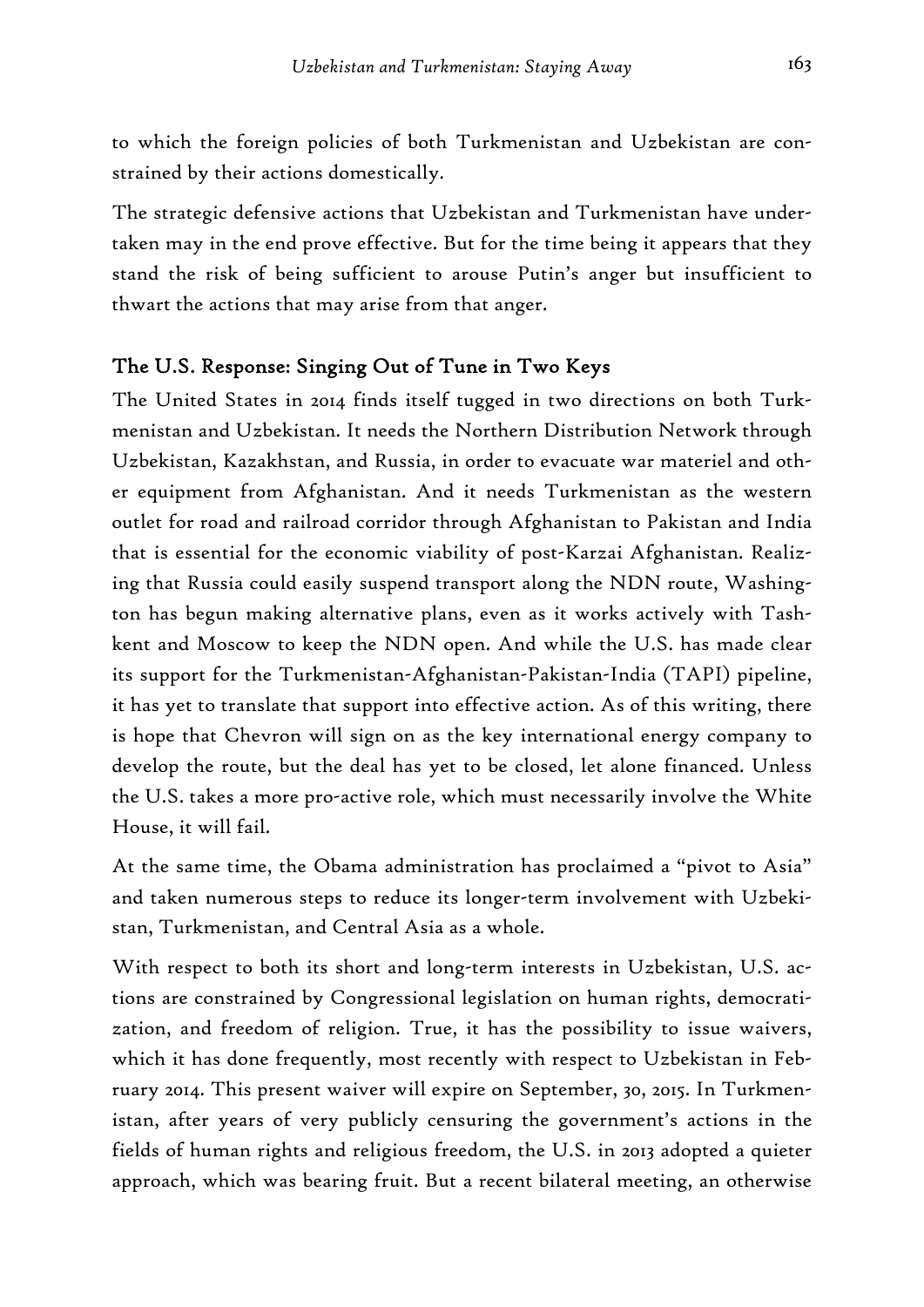highly productive session in Ashgabat in February 2014, was nearly destroyed by a sustained outburst from a representative of the State Department's Office of Religious Freedom.

In short, even with waivers and efforts by the State Department to proceed in a less public and confrontational manner, U.S. legislation on human rights, freedom of religion, and democratization—and the manner in which that legislation has been implemented by the Department of State—hangs like a sword of Damocles over Tashkent and Ashgabat and over U.S.-Uzbekistan and U.S.- Turkmenistan relations as a whole. The American dilemma is that its interests and affirmations draw it simultaneously in two directions. This is not in itself bad, if it had a serious strategy for integrating or phasing them. Such a strategy would have to begin, as the U.S. began in 1776 and as U.S. policy affirmed after the breakup of the USSR, by affirming sovereignty and by backing that affirmation with decisive and effective actions. The U.S. would have to reach a clear understanding with both countries that the pursuit of this policy will require both to make steady progress in other fields of concern to Washington, specifically human rights, religious freedom, and democratization. The only way such an understanding can be reached is if each country's progress is measured in terms of steady advances, rather than the attainment of some absolute level. If the U.S. can content itself with deliberate progress on the part of the other party, i.e., a long-term and strategic approach, rather than demanding an immediate transformation (which would be impossible), and if it is prepared to proceed through steady negotiation rather than through public abuse and confrontation, it can bring its two goals into harmony.

Such an approach is the only way it can find a willing partner in either Uzbekistan or Turkmenistan. Stated differently, such an approach is the only way in which the U.S. can effectively advance its other affirmation, namely the protection of territorial integrity, sovereignty, and self-government. As of this writing, Washington lacks an approach that will harmonize its two affirmations and enable it to work effectively with either Uzbekistan or Turkmenistan. The failure of the U.S. government to solve this "Rubik's Cube" leaves Washington without any real response to Putin's Eurasian Union project in either Uzbekistan or Turkmenistan, or in Central Asia as a whole. For years, its ambassadors were stating that Central Asian countries, as sovereign states, were free to enter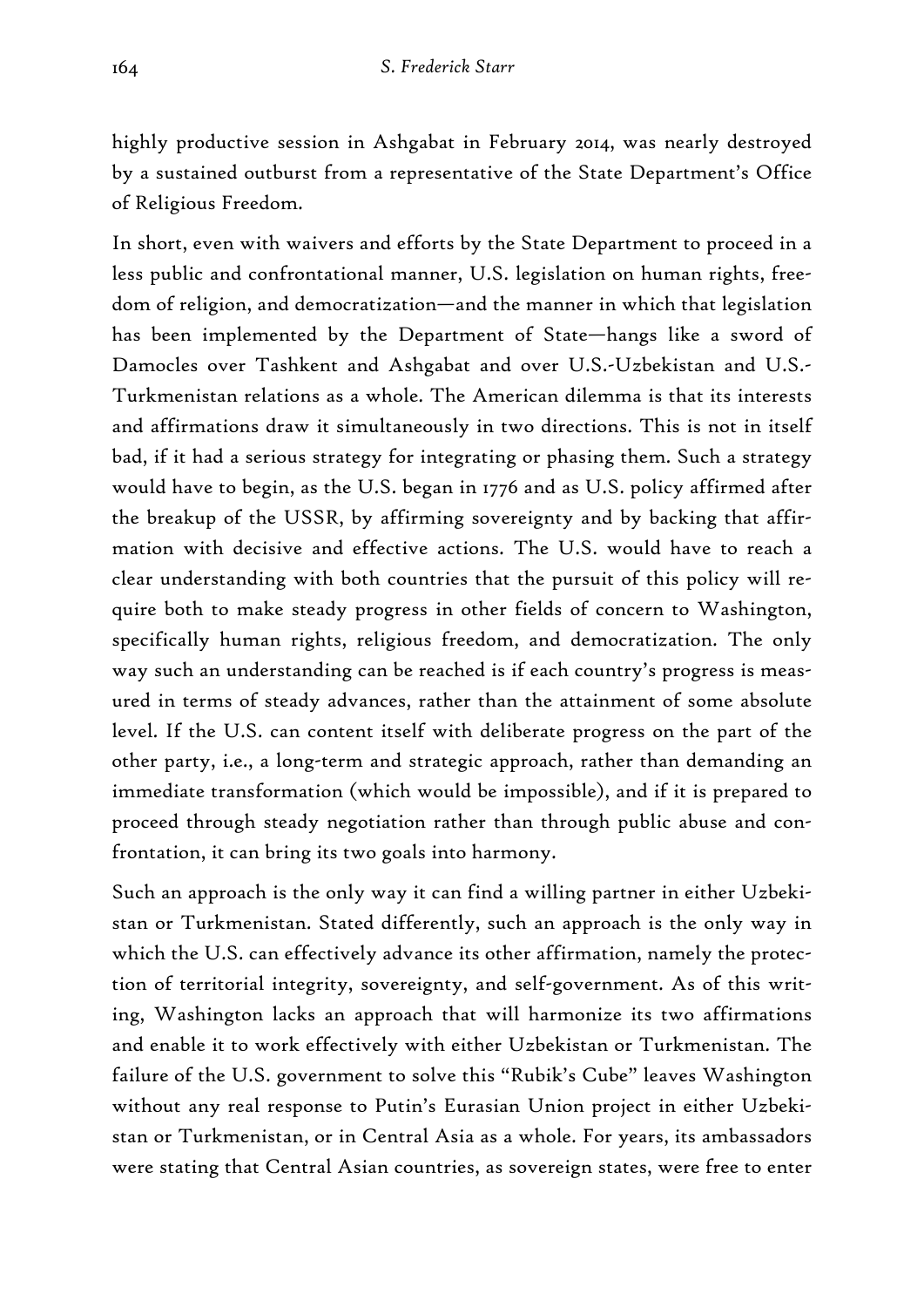into whatever international arrangements they wished and that the U.S. would not interfere. Now that it is slowly coming to understand the nature of Putin's grand scheme, it is having second thoughts. But these have yet to be translated into the kind of strategy Uzbekistan and Turkmenistan need, or that would justify any longer-term U.S. commitment in Central Asia.

At the present moment, Uzbekistan and Turkmenistan are the main bellwethers for stability and instability in Central Asia as a whole. As the two states with the greatest interest in, and capacity for, taking an independent stance *visà-vis* Putin's geopolitical adventure, they are carefully watched by all their regional neighbors. Like them, they value their trade with Russia, which for each country is valued at approximately \$7 billion per annum. Unlike them, they have chosen an independent path and have the strength and resources for now to pursue it.

One thing is evident: if either or both of these countries are pressured into joining the Eurasian Union, it will unleash powerful forces of instability throughout the region. However much Washington may wish to "pivot" to East Asia, it will eventually find itself drawn back to Central Asia, not as an emerging region rich with promise, but as a cultural zone at odds with its former imperial ruler and with itself. In short, the United States cannot avoid accepting its responsibilities as a major power.

At the present moment it is unclear whether Uzbekistan and Turkmenistan, too, will be drawn into the Eurasian Economic Union, remain outliers constantly under pressure from Moscow, or become beacons of sovereignty, selfdetermination, coordination and cooperation in the region, as opposed to being pawns in a new great power game initiated by Moscow. Only the latter course will allow them to develop freely, and to advance in the areas of democratization and human rights. The outcome will be determined as much by the action, or inaction, of the United States and Europe as by their own efforts, however resolute they have been, or may be in the coming period.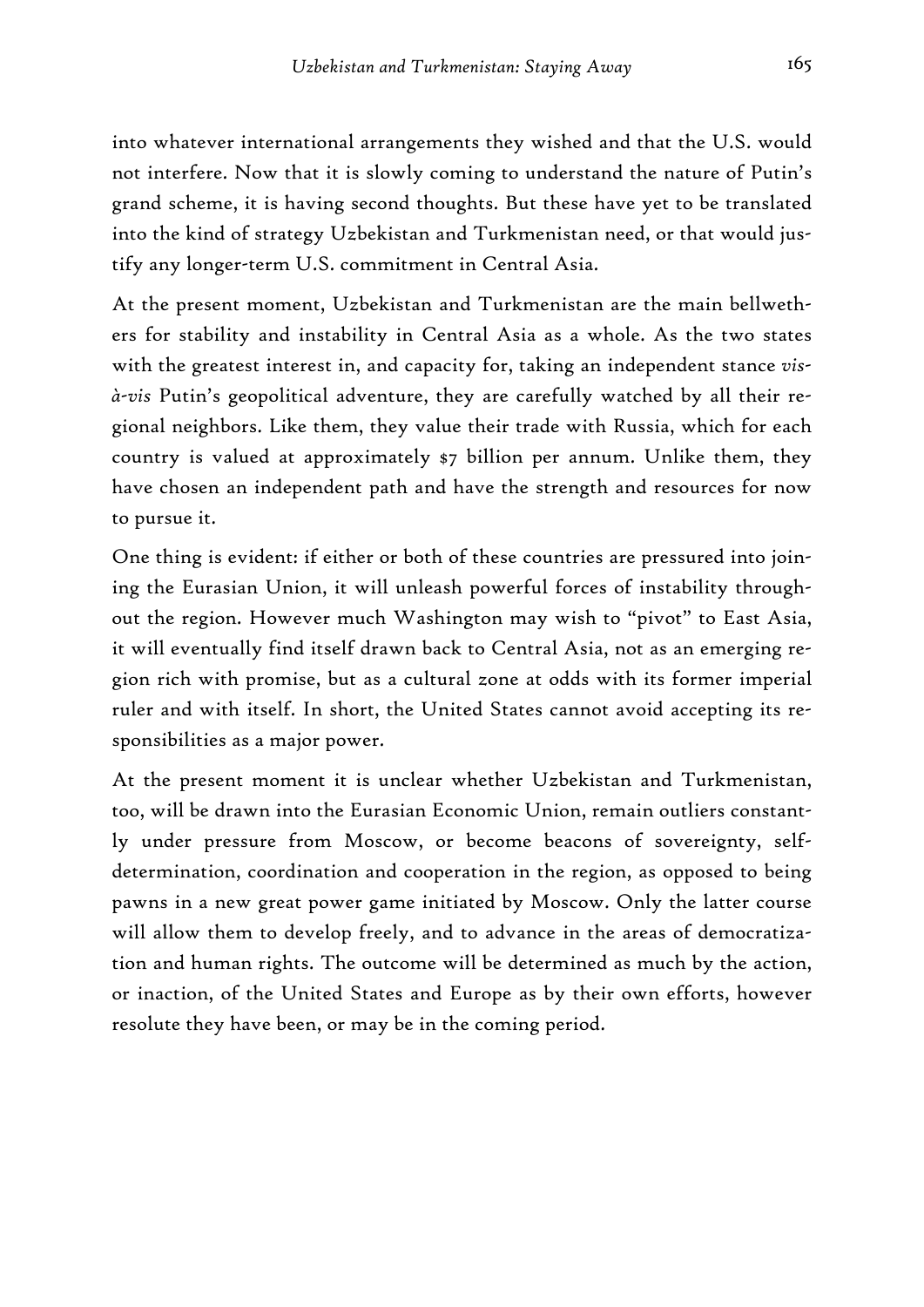# Challenges from the East: China

#### *Slavomír Horák*

Over the past decade, Central Asia has come to be dominated by two regional powers—Russia and China. While Russia has been exerting its influence in the region since tsarist times, China first started to return in force at the turn of the new century. It seemed that China's rise would spur confrontation between the two powers as their interests lay in the same, or at least similar, sectors particularly regarding the economy and energy security. However, this has not yet been the case.

Instead, the development in Central Asia and adjacent regions has gathered both powers around several common pursuits—reducing instability in Afghanistan, combating the incursions of Islamic radical groups as well as dealing with the Afghan narcotics trade. China and Russia also share dissatisfaction with the continuous presence of third parties in Central Asia. The American military base in Manas airport close to Bishkek has been a particular target of discontent.

Russia has been forced to acknowledge the Chinese influence in the region for several reasons. Firstly, Russia and China share many interests on the global scene, and accept each other's presence in Central Asia—unlike the presence of the U.S. or EU, which they have accepted only conditionally and temporarily. Russia is also aware of its inability to compete with growing levels of Chinese capital in the Central Asian markets, while China has not interfered significantly with traditional Russian tools of regional control—such as in the military, political and cultural spheres. Rather, China works to promote its long-run influence in these spheres, hoping to avoid confrontation with Russia.

Thus, China and Russia have so far proven able to find co-operational, rather than confrontational, approaches to the control of Central Asia. China is not openly challenging Russia's traditional spheres of influence, while Russia is un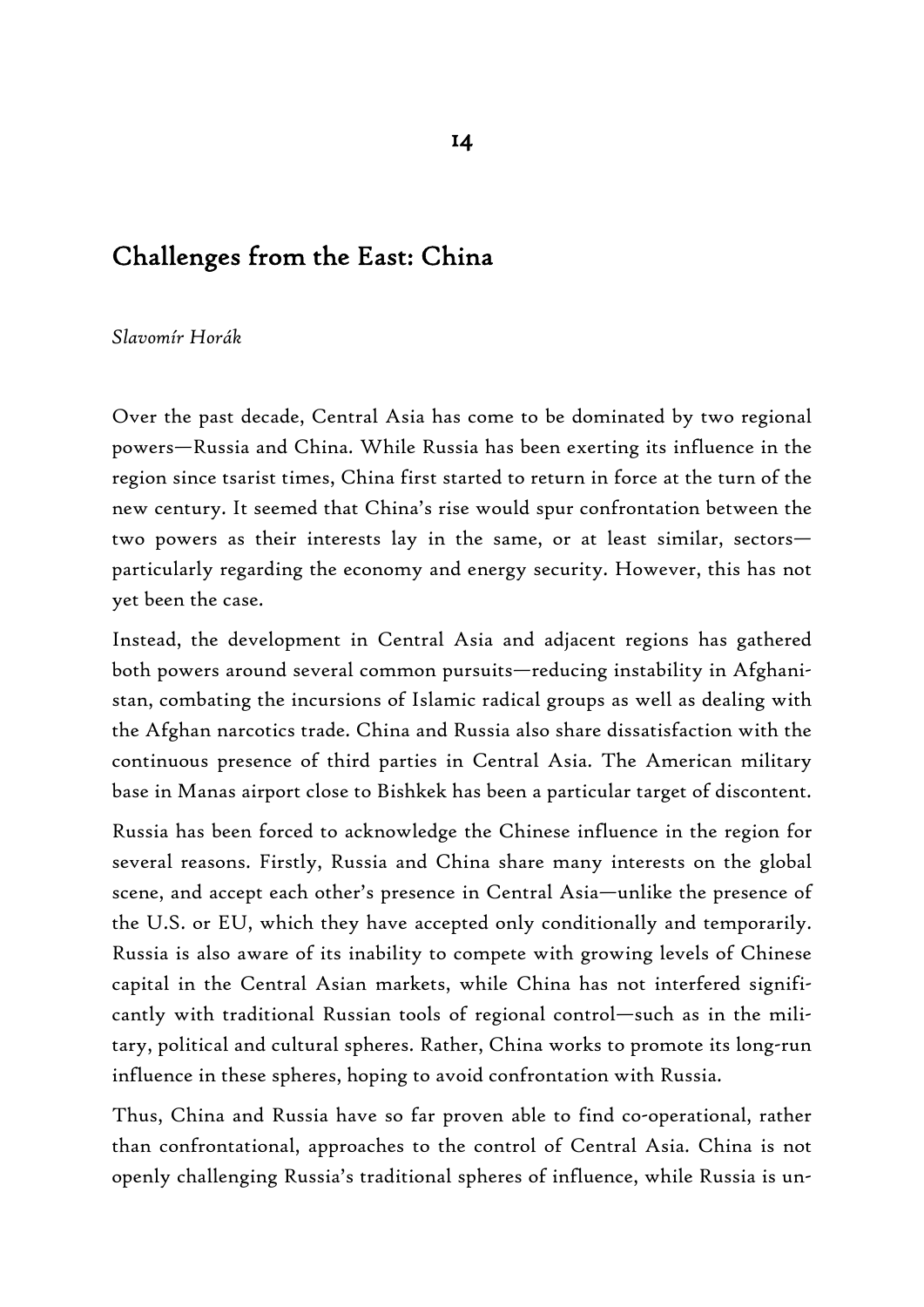able to compete with Chinese influence elsewhere. Moscow also needs Chinese support—or at least to avoid Chinese opposition—in other issues of regional (e.g. Georgia 2008 and Ukraine 2014) and global character (e.g. Syria and the UN Security Council). While this has been successful on the global stage, it has been less so regionally. In the case of Georgia in particular, China tacitly opposed Russia's actions and provided cover for Central Asia's leaders to refrain from supporting Russia. In Ukraine, China has been less outspoken, but stayed clear of supporting Russia.<sup>1</sup> Consequently, Sino-Russian relations in Central Asia are a reflection of the two countries' general relationship—and their regional relationship is directly related to their relationship on the global scene.

At the same time, attempts to subject the region to Russian or Chinese dominance is complicated by the increasing difficulty of applying an overall regional strategy. The five former Soviet republics have drifted far from each other after the dissolution of the USSR. Currently, they have different—and even contradictory—foreign and internal policies, economic strategies, and even social structures. In addition, they demonstrate approaches to their neighbors that often shun cooperation and promote isolation, particularly in the cases of Uzbekistan and Turkmenistan. This considerably reduces their potential for regional cooperation, let alone integration. Accordingly, their approaches to Russia and China also differ considerably depending on local conditions, the actual geopolitical situation, and the level of interest from other outside players toward the region. The Chinese, and in recent times also Russian, approach has mostly been based on bilateral relations rather than an encompassing regional strategy—which further hinders regional integration.

This chapter focuses on the growing Chinese engagement in Central Asia, on both a bilateral and multilateral level, and its consequences for Russian politics in general, and for the Customs (and subsequently Eurasian) Union in particular. The recent Russian-Ukrainian crisis seriously stimulated the discussion about the future role of a Sino-Russian "condominium" in Central Asia. It seems that the stability of this axis is far from being disrupted, although more

<sup>1</sup> Niklas Swanström, "Georgia: The Split that Split the SCO," *Central Asia-Caucasus Analyst*, September 3, 2008, http://old.cacianalyst.org/?q=node/4930; Swanström, "China's Stakes in the Ukraine Crisis," *ISDP Policy Brief*, no. 147, March 12, 2014,

http://www.isdp.eu/images/stories/isdp-main-pdf/2014-swanstrom-chinas-stakes-inthe-ukraine-crisis.pdf.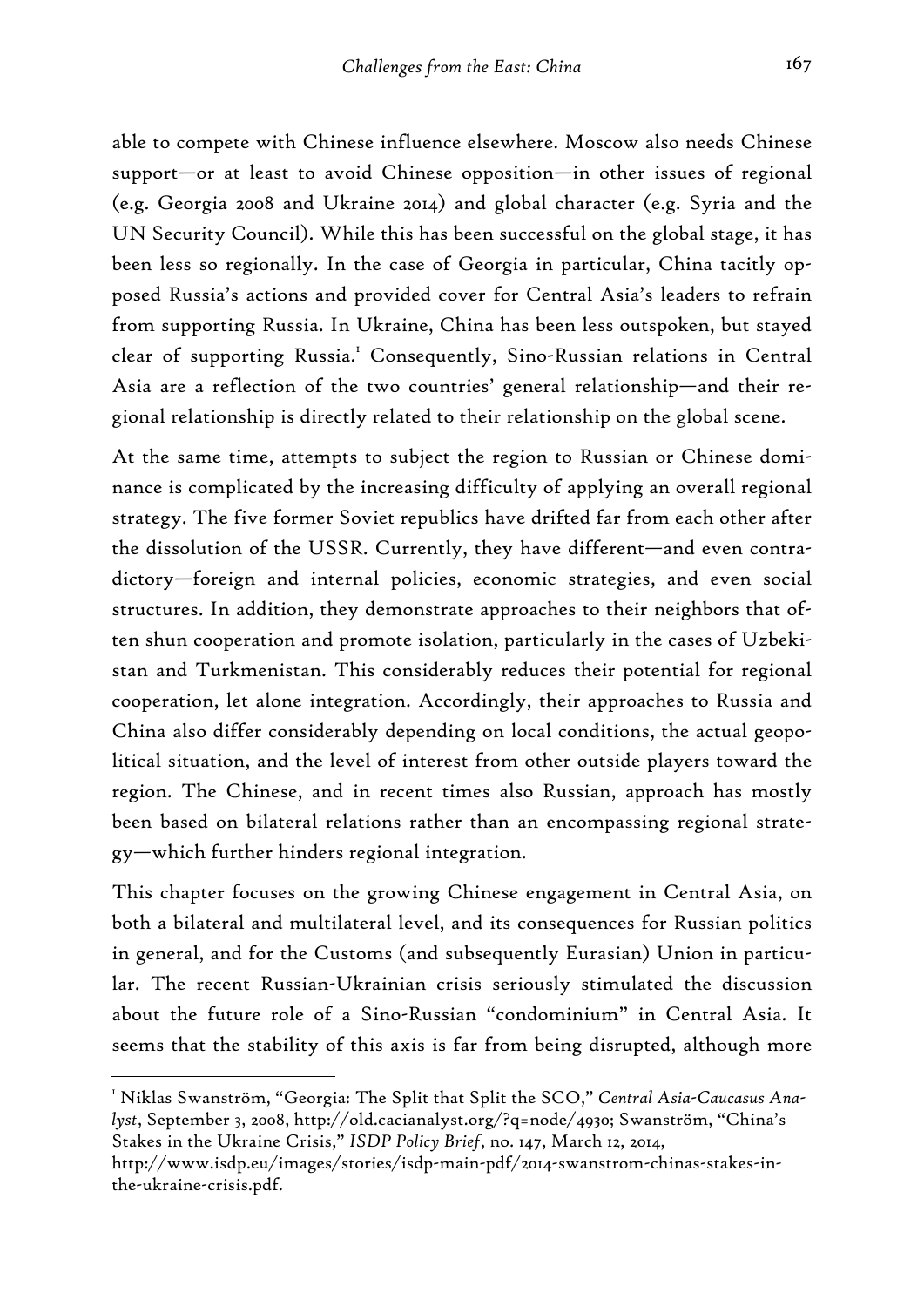cautious attitudes from the Central Asian countries could push them closer to their eastern partner's embrace. Generally, this chapter argues that both countries are trying to avoid any serious clashes of interests in the region, for reasons that will be further discussed.

# A Growing Chinese Presence in Central Asia

The new borders that emerged after the dissolution of the USSR have shaped Beijing's foreign policy toward Central Asia, especially as the region has strong ethnic and cultural linkages to China's westernmost province of Xinjiang. Economic growth in China has enabled large investments in Xinjiang, which was declared a priority following the victory of the Communist Party in 1949.

Central Asia was initially considered to be Russia's playground, while Chinese investments focused on Xinjiang. The Chinese approach was nonconfrontational toward Russian interests, instead looking to improve diplomatic relations (the mutual recognition of all states), to gain legitimacy on the international scene after the 1989 massacres, and to resolve border issues with Russia and Central Asian states.

The Enduring Freedom operation in Afghanistan and the subsequent deployment of U.S. military bases in Central Asia (Uzbekistan and Kyrgyzstan) in and after 2001 sparked a more activist Chinese regional policy. The Central Asian states' demand for investment and capital flows without political strings attached related to their domestic governance, coupled with China's domestic demand for energy generated not least by the industrial development of Xinjiang, produced the conditions necessary for an increase in Chinese influence in the region. Other aspects that contributed to China's growing interest in the region include:

- Russia proved unable to control the region from a geopolitical point of view, allowing the deployment of Western and in particular U.S. troops.
- China faced a growing demand for energy at the same time as complications emerged regarding the supply of Middle Eastern energy exports, due to the Iraq campaign and sanctions against Iran in the early 2000s. The geographically easily accessible resources in Central Asia, although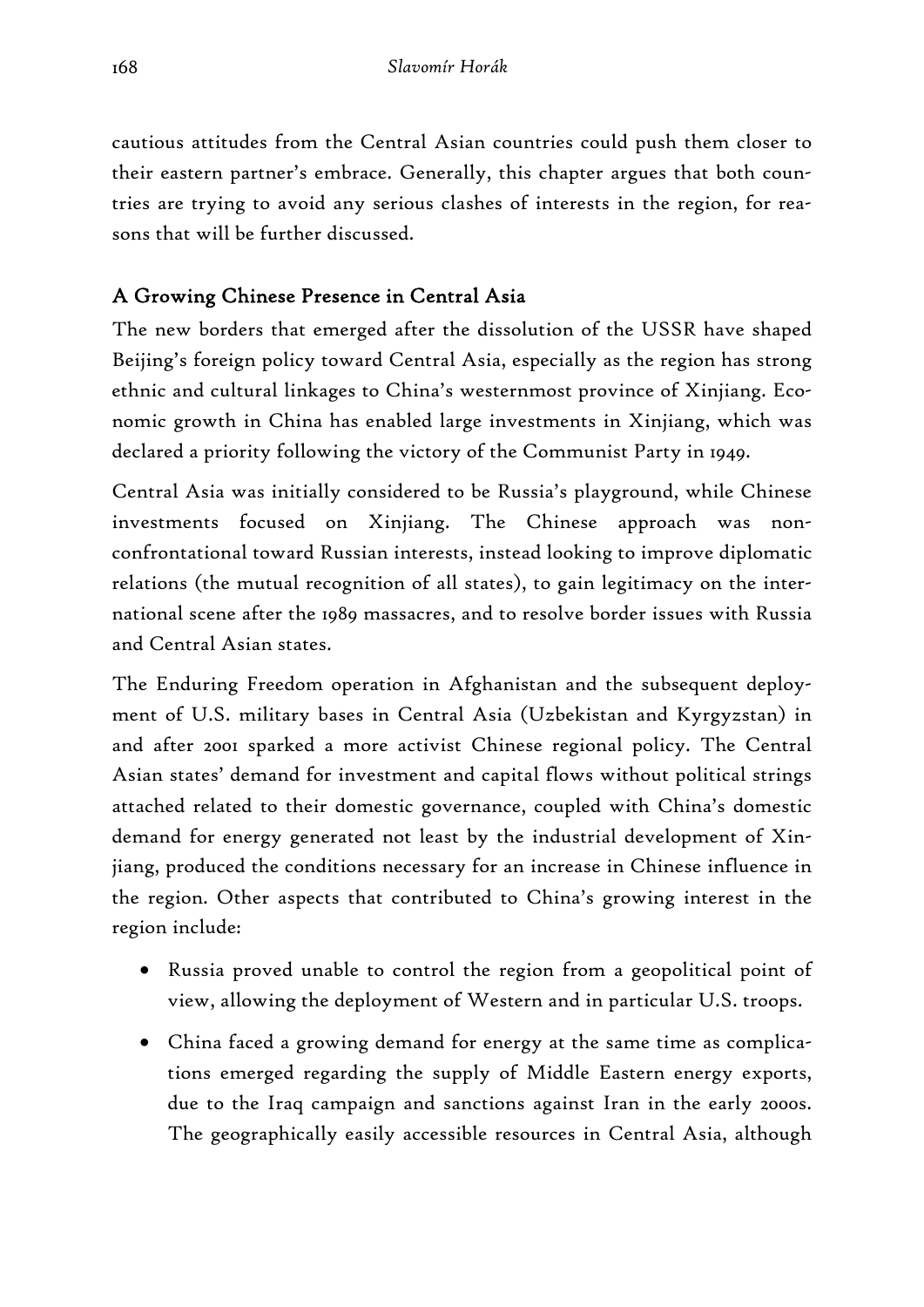underdeveloped, could substitute in part for a drop in energy imports from the Persian Gulf.

• While China grew and gained the means to invest abroad, Central Asian demand for investment increased, in order to replace old Soviet equipment and infrastructure. Russia and other geopolitical players were only partly able to meet these demands, and were thus unable to retain their influence.

The interconnectedness of politics, business (either state or semi-state owned) and culture in China as well as a growing ability to persuade Central Asian elites into cooperating with China had positive effects and contributed to China's success in the region. Chinese policy supported Chinese business and supplied the credit needed by the Central Asian states. Central Asian leaders desperately needed Chinese capital in order to satisfy the demands of the ruling class and their developing economies. In addition, the massive investments in Xinjiang started to bear fruit as the neighboring Central Asian states became the principal consumers of its production.<sup>2</sup> Although Central Asia has only played a marginal role in the entirety of Chinese business, it has been essential for Xinjiang's trade. Xinjiang has also served as the main channel for inland and coastal Chinese products to reach Central Asia. Meanwhile, Chinese goods flowing into the region have completely changed the Central Asian bazaars, which have traditionally relied on imports from the north.

Consequently, China has become the principal partner in trade and investment for all Central Asian states (if not the largest, it is by no means less than the second-largest trading partner). Table 1 compares the increasing role of China's trade with Central Asia to Russia's diminishing share of the same—although China alone cannot be said to have toppled Russia from its pedestal. Kyrgyzstan remains the only country with a strong Russian presence with a potential for deeper Russian involvement. Recent Russian investment projects and a prospective decrease of re-exports from China to CIS countries due to the expected admission of Kyrgyzstan into the Eurasian Union are the main reason for the increasing trade between Russia and Kyrgyzstan.

<sup>2</sup> Konstantin Syroezhkin, *Kazakhstan-Kitai: ot prigranichnoi torgovli k strategicheskomu partnerstvu,* Almaty: KISI, 2010.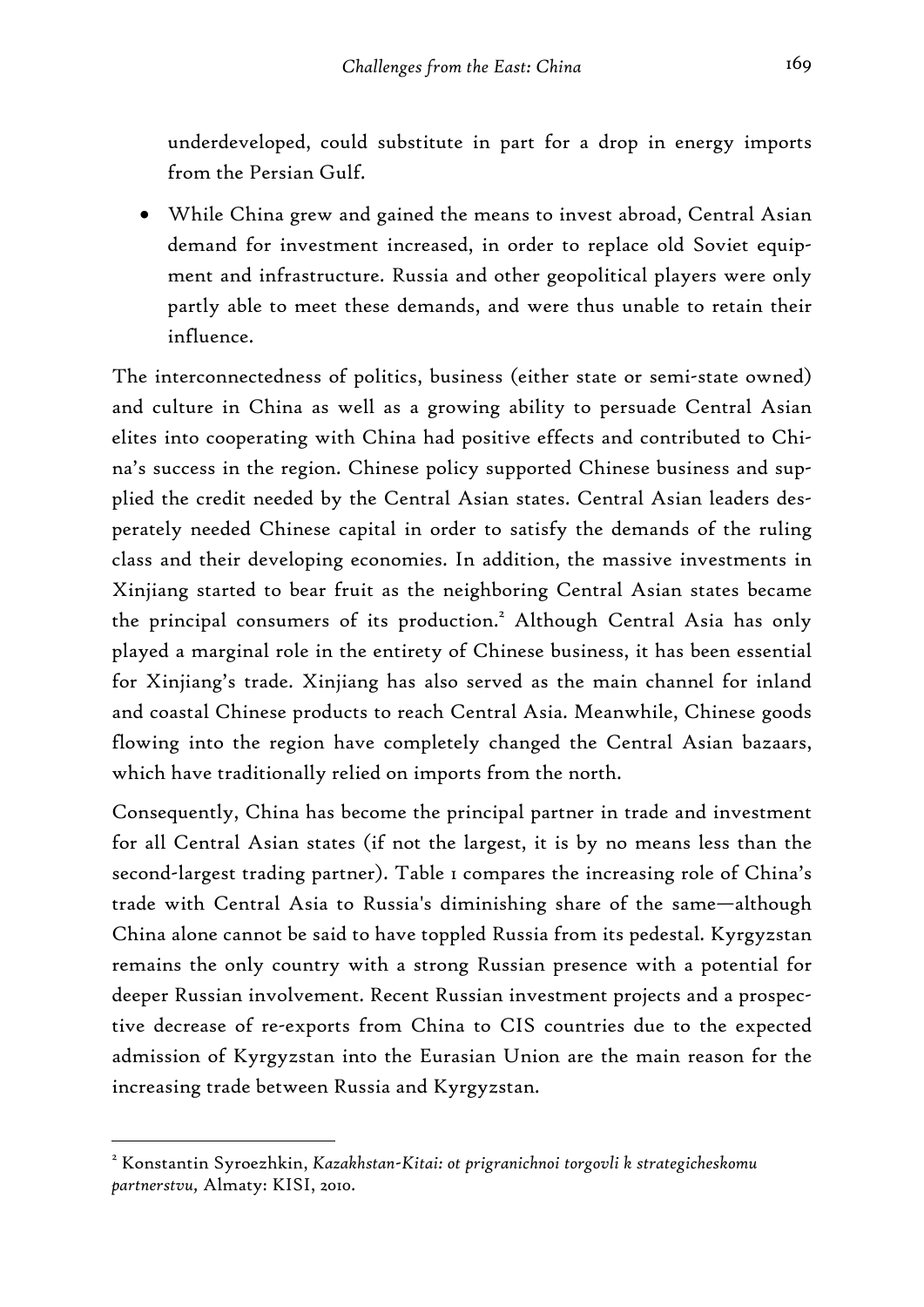|      |        | Kazakhstan |         | Kyrgyzstan |        | Tajikistan |              | Turkmenistan |                                                                                | Uzbekistan |          |
|------|--------|------------|---------|------------|--------|------------|--------------|--------------|--------------------------------------------------------------------------------|------------|----------|
|      |        |            |         |            |        |            |              |              |                                                                                |            |          |
|      |        |            |         |            |        |            |              |              | Export   Import   Export   Import   Export   Import   Export   Import   Export |            | Import   |
| 2000 | Russia | 25.5 %     | 46.3%   | 24.8%      | 23.4%  | 57.9 %     | $31.8\%$     | 4.29 %       | 14.8%                                                                          | 33.I %     | 19.6 %   |
|      | China  | $II.3\%$   | $3.3\%$ | 19.1 %     | 25.0 % | $2.56\%$   | 3.9 %        | N/A          | 1.38 %                                                                         | N/A        | $2.85\%$ |
| 2008 | Russia | $9.6\%$    | 41.0 %  | 27.9 %     | 5.9 %  | 20.8 %     | 26.0 % 1.4 % |              | 28.4 %                                                                         | 19.0 %     | 24.8 %   |
|      | China  | $I2.I$ %   | 15.0 %  | $3.5\%$    | 65.7 % | 2.0        | 48.6%        | $0.4\%$      | 28.0%                                                                          | $4.72\%$   | 15.4%    |
| 2010 | Russia | $5.6\%$    | 16.9%   | 19.4 %     | 21.7%  | 20.3 %     | 26.5%        | $6.0\%$      | 22.8%                                                                          | $25.6\%$   | 25.1 %   |
|      | China  | 24.5%      | 48.7%   | 10.2 %     | 50.0 % | $5.3\%$    | 54.3%        | 38.9%        | 17.7%                                                                          | 2I.9%      | 17.8 %   |
| 2012 | Russia | 10.0 %     | 31.8%   | 15.5 %     | 17.9 % | $4.4\%$    | $16.6\%$     | $1.5\%$      | 13.1 %                                                                         | 13.4 %     | 21.2 %   |
|      | China  | 21.2 %     | 26.8 %  | 7.4%       | 56.5%  | $9.6\%$    | 43.2 %       | 66.5%        | 20.2 %                                                                         | 19.2 %     | $16.8\%$ |

# Table 1. Russia and China's Share of Central Asian Countries' Total Trade  $(2000 - 2012)$

*Data Sources: EU Commission Trade Statistics, Observatory of Economic Complexity* 

With the launch of massive infrastructural projects during the last ten years, China has also replaced Russia (and the West in the case of Kazakhstan) as the main importer of Central Asian energy reserves, particularly Kazakhstan's oil and Turkmenistan's gas. The old Soviet system of pipelines suffers from a lack of investments and Western countries are hesitant to extend their involvement in Central Asian energy infrastructure. Thus, as the China-oriented network of pipelines expands, exports are shifting eastward. For instance, while the majority of Turkmen gas flowed to Russia in 2008, more than half of Turkmenistan's exports—mainly consisting of gas—were directed to China four years later.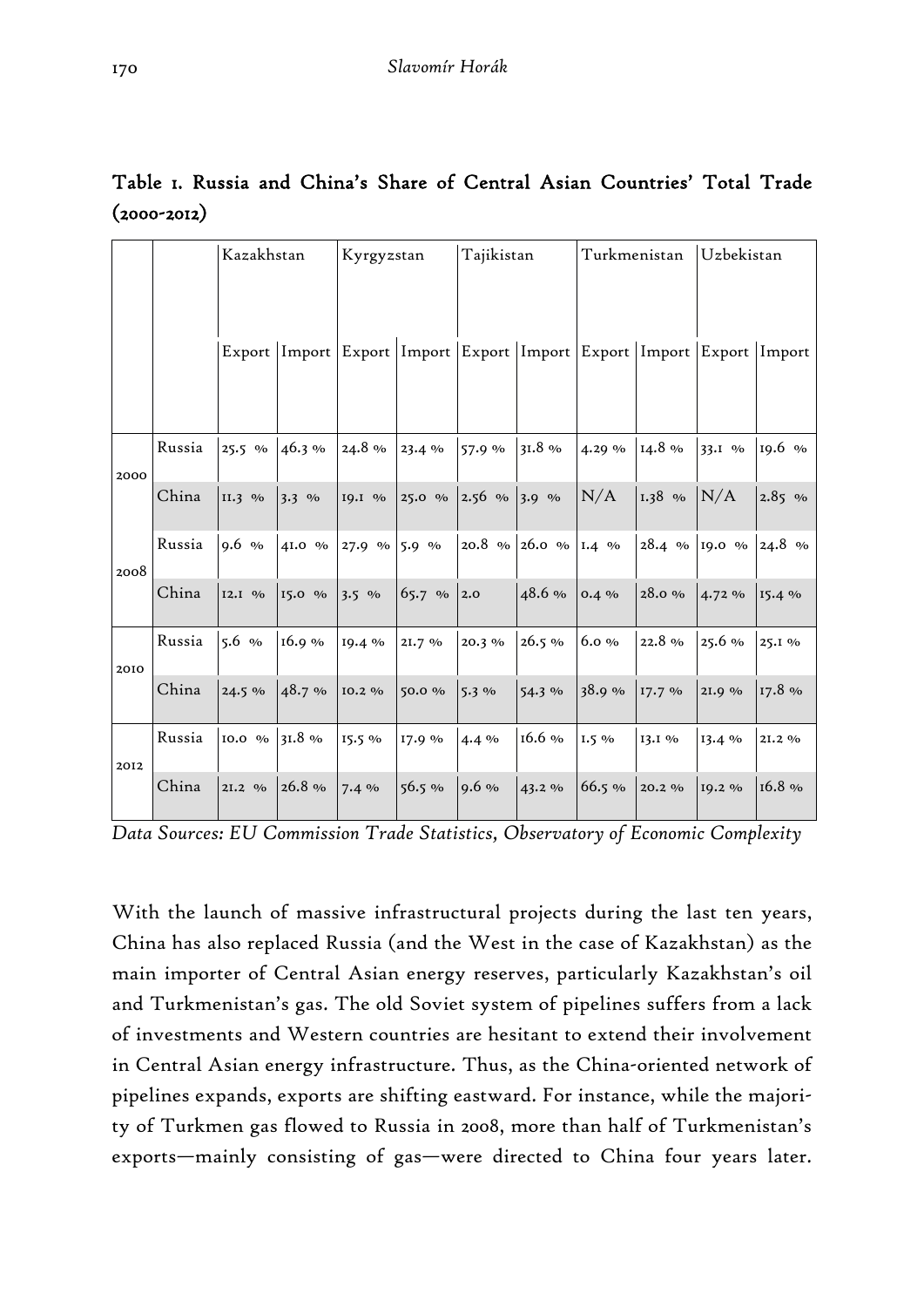While Turkmen gas exports to Russia shrank rapidly, China completed a large system of pipelines from Eastern Turkmenistan. Uzbekistan also joined the scheme, while limiting domestic consumption of gas and reducing gas exports to Russia. In this context, China's increasingly dominant economic position in the region has steadily turned it into a major geopolitical player.

The September 2013 decision regarding the fourth line of the Turkmenistan-China pipeline through Tajikistan and Kyrgyzstan should stimulate and secure stability in Central Asia.<sup>3</sup> (The TAPI pipeline from Turkmenistan through Afghanistan to Pakistan and India has a similar purpose, promoting "stability through investments.") Regional stability could be easy to achieve, as the Central Asian states are relatively peaceful in relation to one other, despite some tensions.

In sum, Chinese capital coupled with a consistent and predictable Chinese approach to the countries of Central Asia has turned China into the region's most important player. No other country—Russia included—has been willing to compete with China's flow of capital into the region.

## Multilateral Co-operation between a Clumsy Eurasian Union and a Flexible SCO?

From Moscow's point of view, there are several good reasons for further Russian integration with the former Soviet republics. For instance, as documented in Stephen Blank's contribution to this volume, there is an irredentist view that the old Soviet lands should be reunited, and that integration would boost economic growth. Moreover, there is a geopolitical aspect to further integration between Russia and key Eurasian states (Kazakhstan, Ukraine and Belarus) and other states willing to integrate with Russia (Armenia, Kyrgyzstan and Tajikistan), as Russian influence is challenged on several fronts.

To the West, Russia views the European Union and NATO as threats to Russian interests as they have attracted several post-Soviet countries, such as those in the Baltics, Eastern Europe, and the South Caucasus. While Belarus is currently under Russian influence, Moscow views Ukraine as a key battlefield in the struggle to increase Russia's geopolitical sphere of influence. In this context,

<sup>3</sup> Marat Gurt, "China Secures Larger Turkmen Gas Pipelines," *Reuters*, September 3, 2013.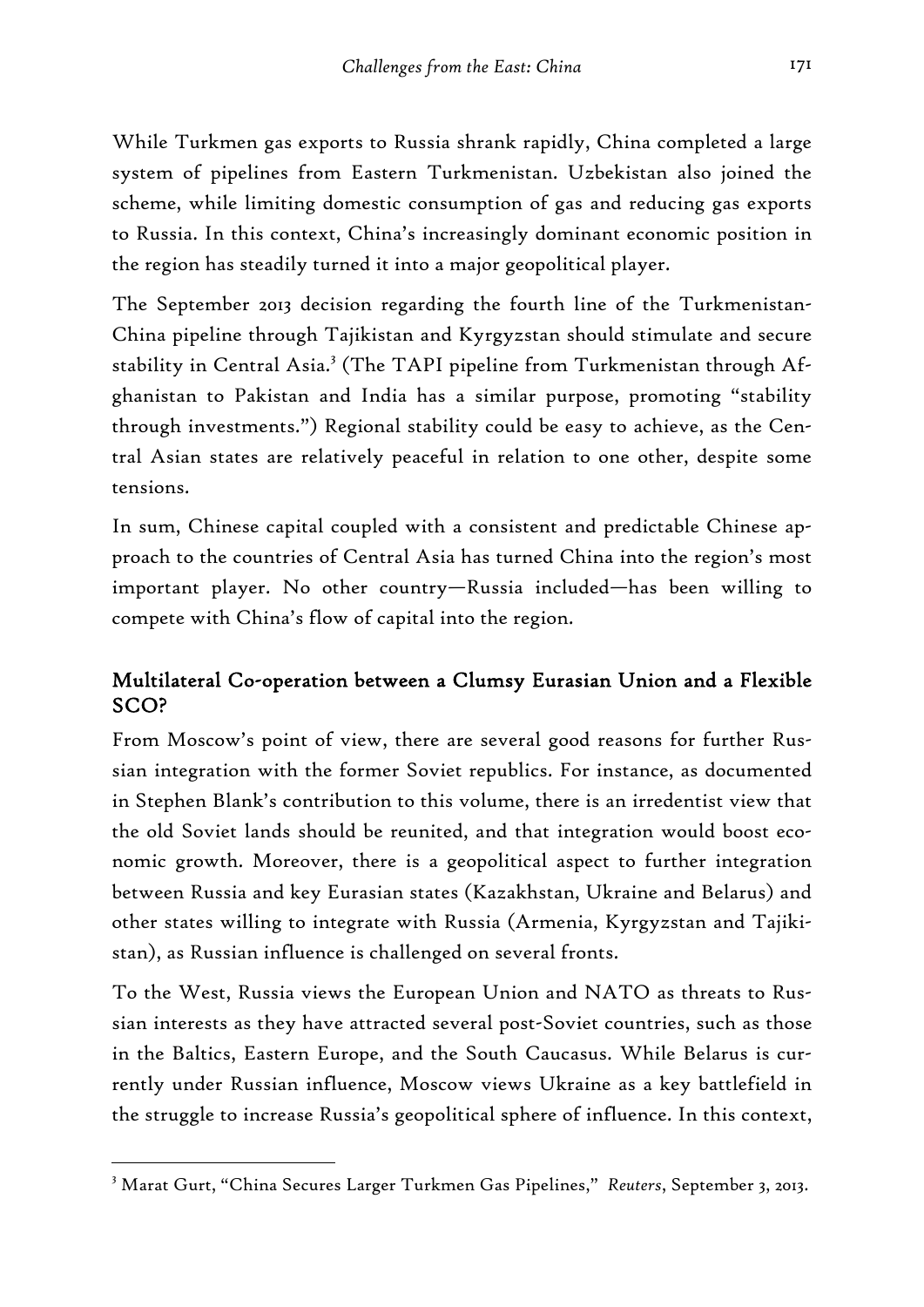Russia feels that it is expedient to use hard power to counter European or American soft power—especially as it suffers few costs as a consequence. The operation in Crimea and in the Eastern Ukraine can thus be interpreted not only as a reaction to the latest developments in Kiev, but also as Russia testing the ability of European and American soft power to challenge Russian hard power.

To the East, by contrast, Chinese soft power has already surmounted Russia's potential for hard power. Moreover, using hard power in this region is problematic and the consequences for the internal stability of the region and Russia itself are quite unpredictable. Chinese interests are much stronger and firmer than the EU's position and interests in Ukraine. Moscow has few ideological or economic tools with which to challenge China. Russia is only able to contain the growing Chinese presence in Central Asia through two key measures: first, to maintain tight political ties with Central Asian states and Kazakhstan in particular; and second, to uphold its influence in the security and military sphere. In this context, the CSTO and the Eurasian Union projects fulfill the aim of decelerating Chinese penetration into a traditionally Russian area.

However, in Central Asia, the Eurasian Union can only slow down, but not stop, the growth of Chinese influence in the region, as local states in fact consider Russia a counterbalance to their growing dependence on China.<sup>4</sup> In the case of Kazakhstan, the strategy has been partially fruitful, as shown in Table 1. Kyrgyzstan is the only country in the region whose imports from China are about to decrease, especially if it joins the Eurasian Union.<sup>5</sup> However, Kyrgyzstan is—from the Chinese perspective—a marginal state with few useful resources.

Regarding Russia's military influence, the real abilities of the CSTO (and the purely Russian units) to operate in Central Asia has yet to be proven. Indeed, during the 2010 crisis in southern Kyrgyzstan, the CSTO proved ineffective. As is the case with economic relations, a bilateral axis rather than multilateral integration seems more effective. Maintaining Central Asian states' reliance upon

<sup>4</sup> Ardak Yesdauletova and Aitmukhanbet Yesdauletov, "The Eurasian Union: Dynamics and Difficulties of the Post-Soviet Integration," *Trames*, vol. 18 no. 1, 2014, p. 14, http://www.kirj.ee/public/trames\_pdf/2014/issue\_1/Trames-2014-1-3-17.pdf.

<sup>5</sup> Alexey Malashenko, "Kyrgyzstan: When Change Confirms Continuity," *Carnegie.ru*, April 10, 2014, http://carnegie.ru/eurasiaoutlook/?fa=55303.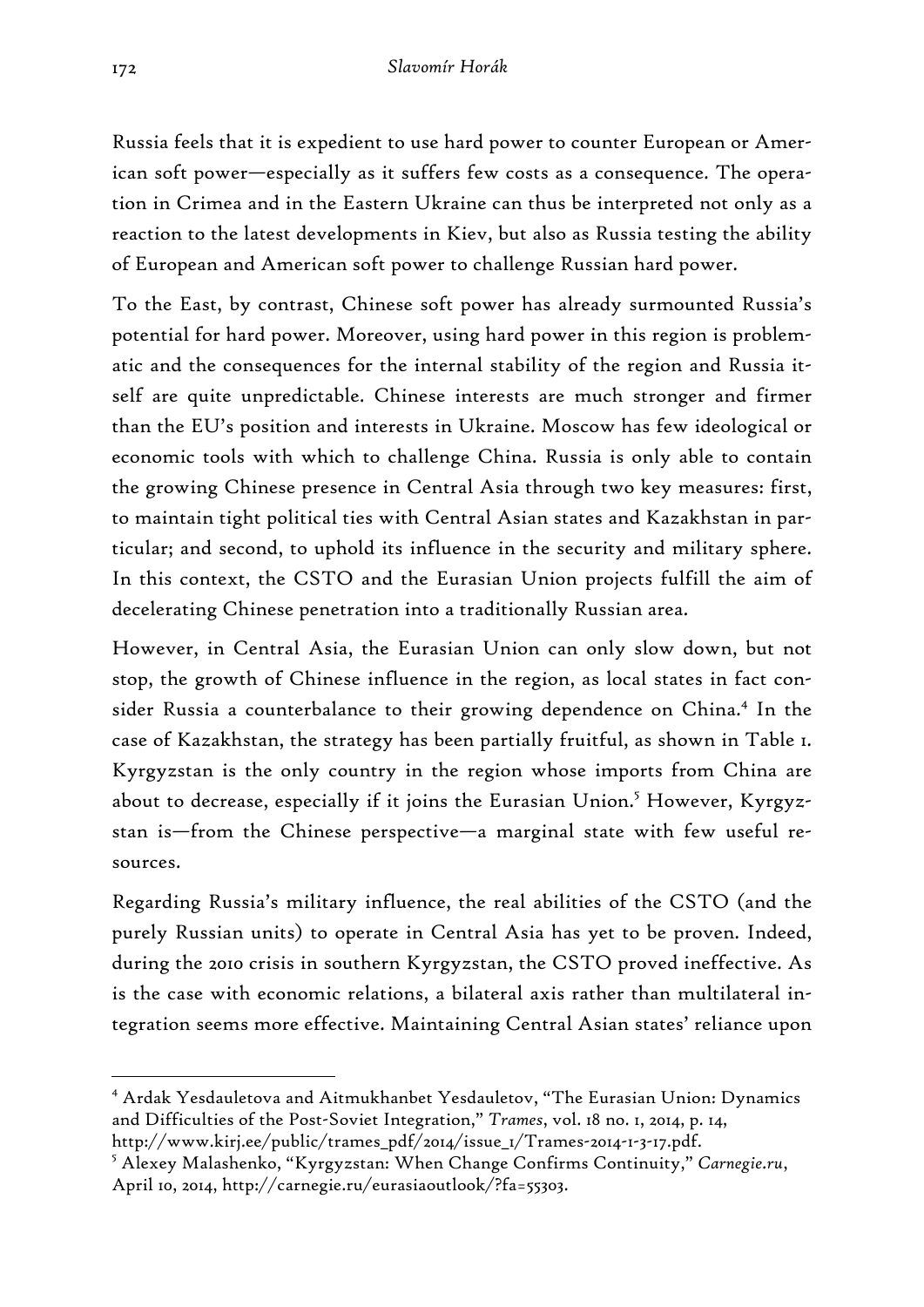Russian military equipment seems to be a vital task for future security and military integration. However, Russia's efforts to strengthen the Tajik and Kyrgyz armies constitute an attempt to keep potential threats from Afghanistan inside Central Asia, and far from Russia's borders, rather than boosting the integration progress.

From a Chinese perspective, a Russian commitment to regional security keeps the area stable and paves the way for further Chinese involvement. In case of a serious crisis in Central Asia that would threaten Chinese interests, China would probably be forced to intervene in the region regardless of the CSTO or any other Russian-Central Asian military co-operation mechanism. Currently, however, China has little interest in questioning Russia's military dominance. Instead, Chinese efforts are aimed at preventing any instability through soft power measures, such as through investments in pipelines, based on the assumption that pipelines through Central Asia will force the regimes to cooperate rather than to confront each other. Thus, Russia is considered to be the military guarantor of stability, even though its ability to conduct mass operations in any Central Asian country is highly limited. As a result, Russia securitizes the area, while China focuses on business.

China has no need to create a formal institution for integration. Even the Shanghai Cooperation Organization (SCO), led by China and balanced by Russia, is, in the Chinese view, more of a platform for the development of bilateral relations in the region rather than a multilateral organ. $^6$  Apart from supporting bilateral relations, Beijing believes that the SCO's most important task is the resolution of problems between China, Russia and Central Asia.7 Recently, China updated its own project of economic cooperation and proposed the creation of a Silk Road Economic Belt, with which to counterbalance the U.S. New Silk Road Strategy as well as the Eurasian Economic Union.<sup>8</sup> It would aim to

<sup>6</sup> Marlene Laruelle and Sebastien Peyrouse, *The Chinese Question in Central Asia: Domestic Order, Social Change and the Chinese Factor*, New York: Columbia University Press, 2013, pp. 27-44.

<sup>7</sup> International Crisis Group, *China's Central Asia Problem*, Crisis Group Asia Report No. 244, 2013, February 2013.

 $^8$  Yan Xuetong, "Silk Road Economic Belt Shows China's New Strategic Direction: Promoting Integration with Its Neighbors," *21st Century Business Herald*, February 27, 2014, http://carnegietsinghua.org/2014/02/27/silk-road-economic-belt-shows-china-s-newstrategic-direction-promoting-integration-with-its-neighbors/h4jr. See also for a more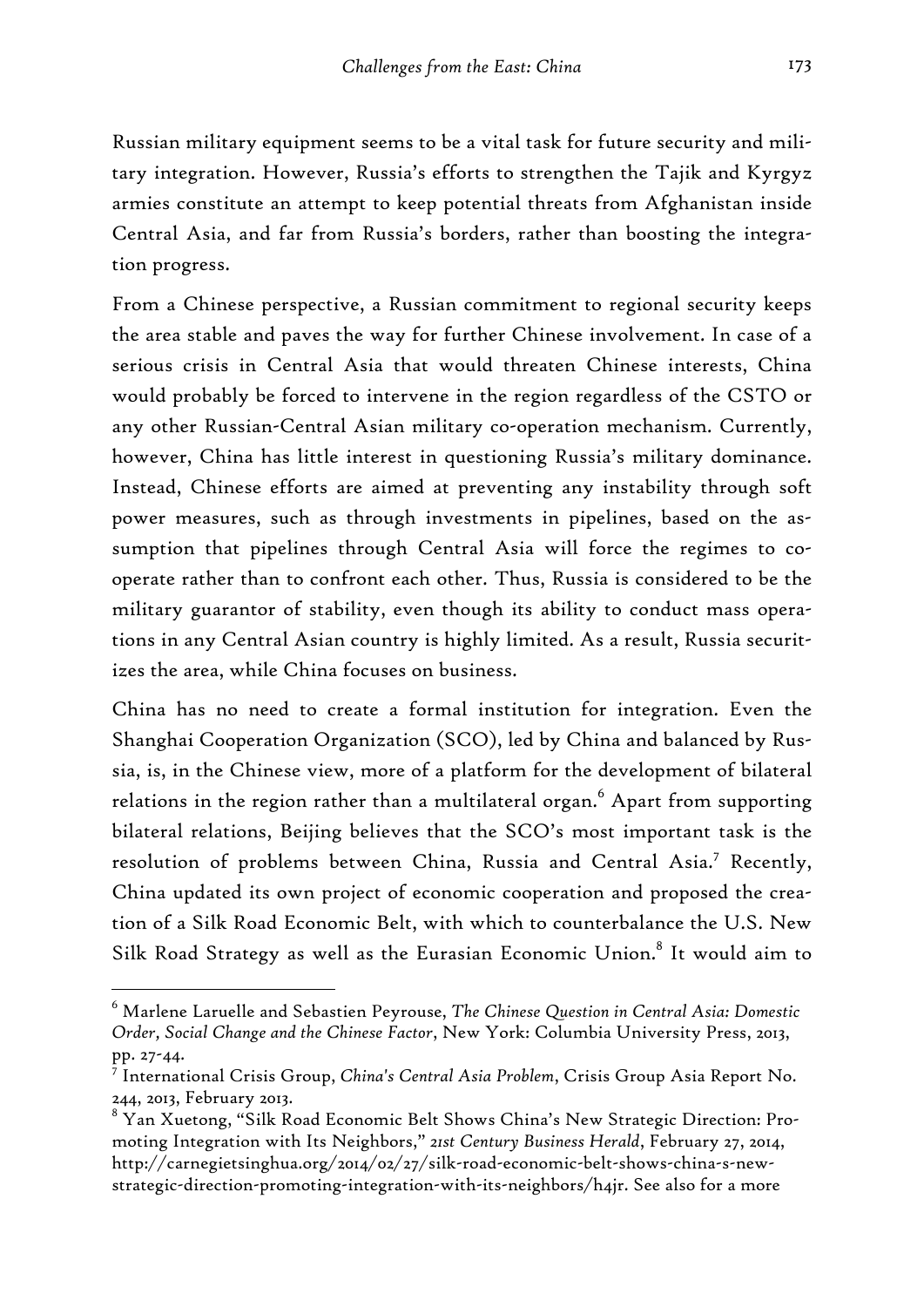include the Central Asian and, prospectively, the Caucasian states, in long-term economic co-operation. However, the project is not intended to create another clumsy formalized institution such as the Eurasian Union. It is based on economic and, consequently, political and social networking or community building through flexible informal and bilateral ties favorable to China's interests.

Transport became one of the most important tools to undermine Russian positions in Central Asia. China is highly involved in building or reconstructing roads all over Central Asia resulting the reorientation of transport flow from north to the east. Tajikistan, for example, was connected internally with Chinese help and the road leading to the Tajik-Chinese border in the Pamir mountains is being improved on both sides of the border. Kazakhstan or Uzbekistan rail tracks were also improved (among others) with Chinese help and new cars, buses, trucks as well as railway engines and carriages have been replacing old Soviet or Russian equipment. Consequently, China is going to secure the maintenance service to its side for a long time ahead. Central Asia, particularly Kazakhstan, is one of the territories for a future high-speed rail bridge between China and Europe.<sup>9</sup> However, we have to bear in mind that Central Asia is just one and not the exclusive direction of Chinese transport expansion. Moreover, Chinese strategy for land export corridors looks to both Central Asia and Russia as one region. It means that the development of Central Asian–Russian transport ties is in accordance with Chinese interests as well.

In general, Chinese plans in Central Asia do not formally interfere with Russia's plans for further formalized integration. China does not intend to oppose any Russian-led integration in Central Asia, if it does not challenge China's economic involvement in the region. Beijing would not welcome any deeper engagement in Central Asian intraregional affairs, as they want China's main focus to be on commerce. On the contrary, letting Russia secure stability in the region saves China a lot of trouble, and lets China work toward its economic goals. This strategy seems to be much more effective than Russia's efforts to

global context of the Chinese New Silk Belt Strategy, Justina Szudlik-Tatar, *China's New Silk Road Diplomacy*, The Polish Institute of International Affairs Policy Paper No. 34 (82), December 2013.

<sup>9</sup> Ye. Vinokurov and A. Libman, "Dve evraziiskiie integratsii," *Voprosy ekonomiki*, no. 2, 2013, pp. 59-60.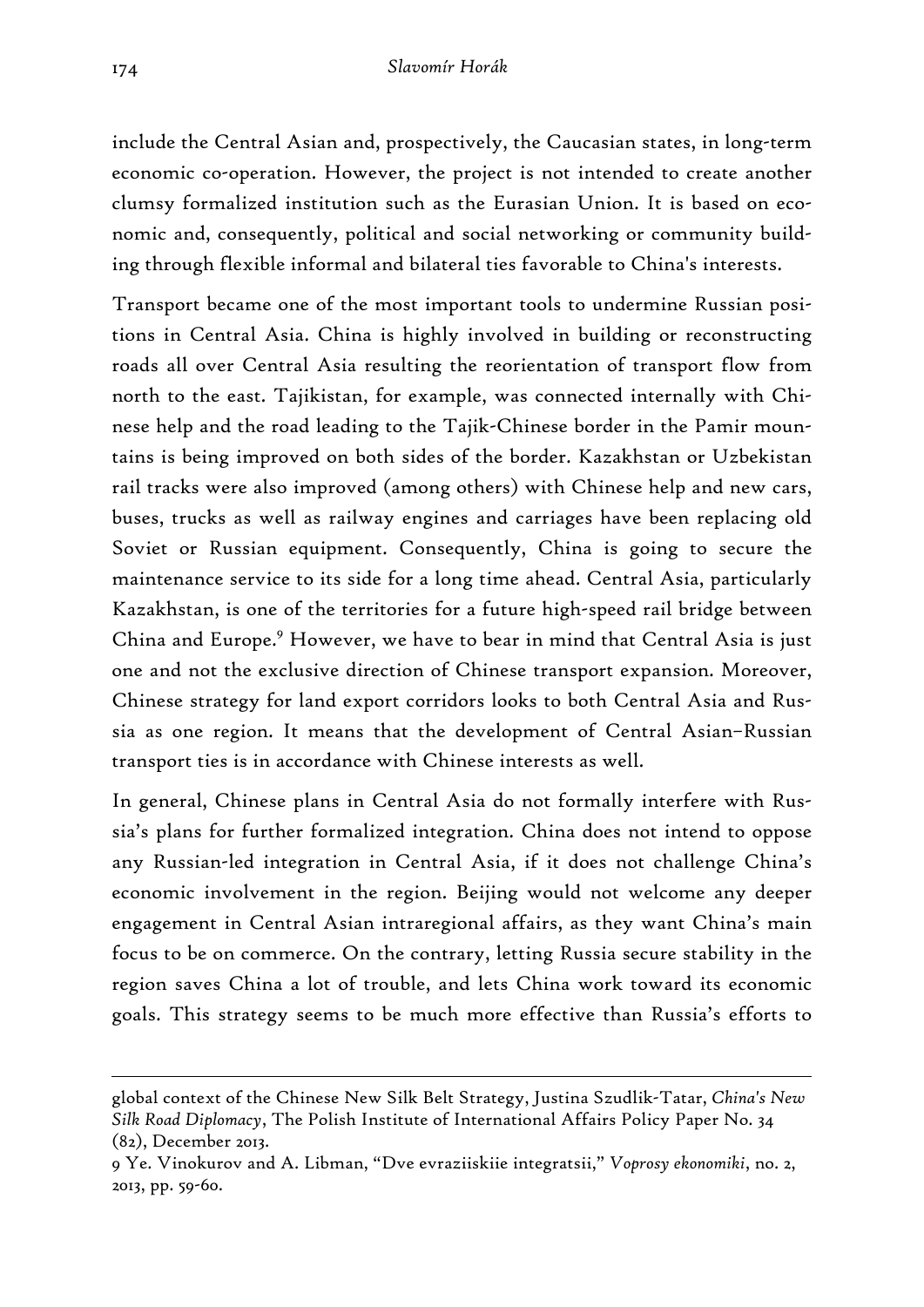maintain its position in the region through the cumbersome Eurasian integration project with its geopolitical rhetoric.

### China and Central Asia after Ukraine

Following the accession of Crimea in March 2014 and the emergence of the conflict in Eastern Ukraine, Russia continues to work toward establishing a new post-post-Soviet order. Russia's actions fully confirm its intention to reorder the former Soviet borders according to its own needs using any political, economic and military means possible. Moreover, the Russian position has tended to be intolerant toward the multi-vector policy of its Central Asian allies, based on the idea that "either you are with us and support us, or you are against us."<sup>10</sup> Several Central Asian states are about go along with, and submit to, Russia's strategy. The extremely cautious reactions by the Central Asian countries to Russian actions in Ukraine (especially in the countries closest or most dependent on Russia—i.e. Kazakhstan, Kyrgyzstan, and Tajikistan) shows their vulnerability to Russia, which is due to their economies being highly integrated with Russia's, and perhaps most importantly, that much of the Kyrgyz, Tajik and Uzbek labor forces depend on Russia's economic and migration policies.

However, at the same time, Russia's policy is also a double-edged sword. Migration from Kyrgyzstan, Tajikistan and Uzbekistan is Russia's main tool with which to keep these states in its orbit. Economic integration also plays a role, but it is not comparable to China's. Thus, this kind of formal integration does not harm the Chinese strategy in the region. Furthermore, for Russia to play the "ethnic card" is counterproductive as the countries with Russian communities (Kazakhstan and Kyrgyzstan) have expressed their loyalty to Russia and have a policy of maximal tolerance towards their Russian-speaking minorities, despite some debates in Kyrgyzstan and the latent nationalistic moods amongst both ethnic majorities. Meanwhile, Turkmenistan has recently drifted toward China, while the local Russian community has, thus far, been of little interest to Moscow. Uzbekistan, centrally situated, maintains a cautious approach toward both powers, but has clearly sought to distance itself from Moscow's orbit, for exam-

<sup>10</sup> Svetlana Gomzikova, "I ne drug, i ne vrag, a tak," *Svobodnaya Pressa*, April 15, 2014, http://svpressa.ru/politic/article/84614/.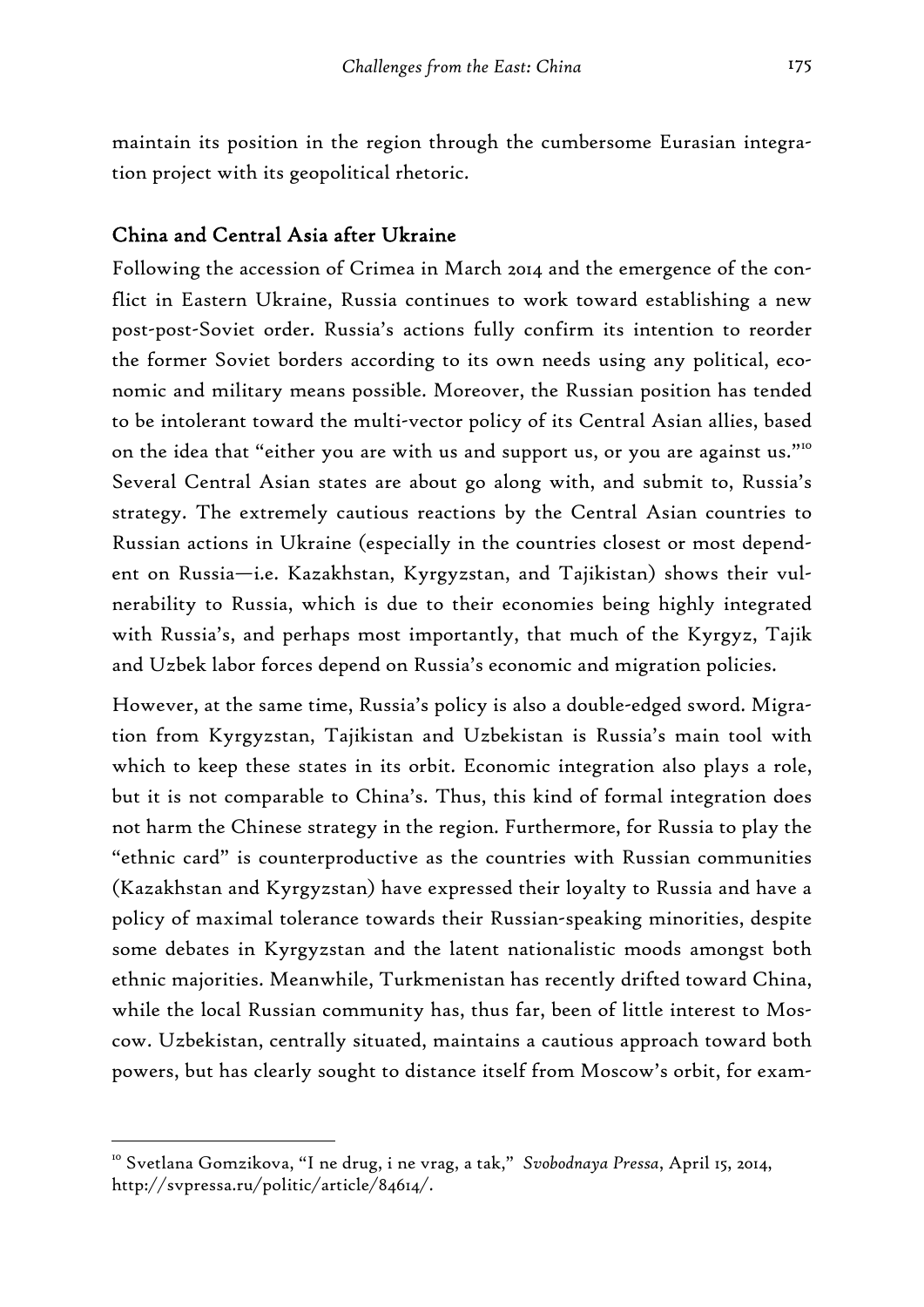ple by leaving the CSTO in 2012-13 and rejecting any notion of Eurasian integration.

Thus, the crisis in Ukraine does not produce any need for Beijing to change its strategy in the region. The Russian-Chinese axis in Central Asia has led to a balance between the two countries, and created common interests vis-à-vis third parties (the U.S. in particular). The two countries have not had to directly challenge one another in the region. Moreover, the two countries have taken a common stance on the problems facing Afghanistan post-2014. However, China will be less ready to pay attention to Russian interests in the region after the events in Ukraine when it comes to defending its own interests in the region. At the same time, its stated support for the sovereignty of its neighbors in internal affairs (unless it does not harm Chinese interests) ensures that China is seen as a more secure partner than Russia, which demonstrated its will to challenge the existing sovereignty of any post-Soviet country, as the examples of Georgia and Ukraine suggest. This factor forces Central Asian elites to look on Russia more cautiously and gives substantial advantages to Beijing.<sup>11</sup>

## Conclusions

-

On the one hand, Russia emphasizes formal, clumsy, and inefficient structures. On the other, China, with its consistent strategy of flexible, non-political involvement respectful of local sovereignty, and a growing network of contacts, poses a real challenge to Russia's plans for regional integration.

Despite the fact that Russia is the politically, culturally and militarily dominant power in Central Asia, China's economic influence—which can be translated into political or geopolitical influence—will force Russia to further surrender its position in the region. Russia is able to partially slow down the process by working toward further integration and/or by playing the migration card. However, the growing nationalistic mood in Russia, the potential for economic problems following the sanctions, and formal and informal pressure from Russian authorities, could induce some Central Asian migrants to return to their homelands. However, such processes could cause social unrest in Tajikistan,

<sup>11</sup> Baktybek Beshimov and Ryskeldi Satke, "China Extends Grip in Central Asia," *Asia Times*, November 13, 2013, http://www.atimes.com/atimes/Central\_Asia/CEN-01- 131113.html.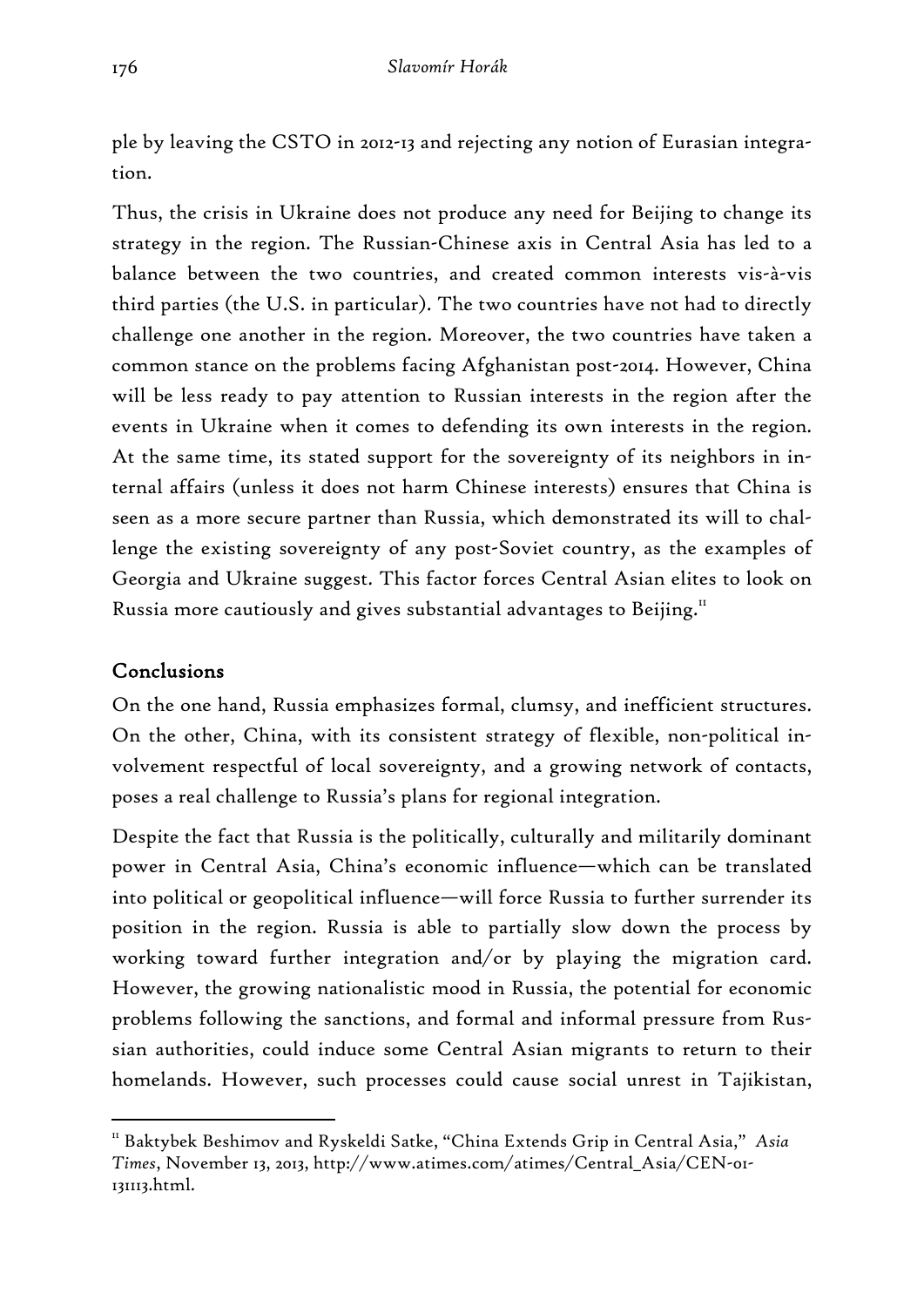Uzbekistan and/or Kyrgyzstan, with unpredictable results for both powers. Russia's economic problems may cause the countries of the Eurasian Union to once again look toward diversifying their economies, thus moving away from Russia. It is clear that Russia has lost its position as the premier partner for the Central Asian countries, although it remains an important trading partner for most states. Today, Chinese money determines most of the international relations in the area. Through its vast credit, grant, and investment policy, China is increasingly able to resolve local and regional political issues. Central Asian states, dependent on Chinese money, will become more and more willing to resolve issues with their neighbors under Chinese supervision, as China's threats of halting the flow of money carry significant weight. Russia's role in these kinds of disputes will decrease as its focus on military superiority and nationalistic harassment cannot match China's soft power. Russia will, however, work hard to keep its regional influence.

The usefulness of Russia's dominance in military and security spheres is questionable. Russia has proven unwilling to get involved militarily in regional or internal conflicts in Central Asia. In this situation the only winner (if any) of unrest could be China, since such crises would expose the hollowness of Russia's power, and Beijing would use make sure that its laboriously constructed infrastructure in the region remains stable.

China is likely to view Russia as a useful, albeit less powerful, regional player. Thud, together they are able to contain any other external power intending to establish itself in Central Asia, thus reducing the harm to Chinese and Russian interests. Secondly, Russian military supplies contribute to the strengthening of the political status quo, although the supplies could also be used for internal clashes in case of regime change (the issue is particularly important in Uzbekistan and Kazakhstan). Third, Russia's increasing investments in sectors that are not on Beijing's radar (Manas International Airport, hydropower stations, oil and gas in Tajikistan and Kyrgyzstan) enable further Chinese involvement in key energy resources. Finally, Russia is vital in containing a potential humanitarian crisis in the region through its reception of labor migrants from Uzbekistan, Tajikistan and Kyrgyzstan (Turkmenistan relies on migration to Turkey, while Kazakhstan is a net importer of labor force). Increased Russian re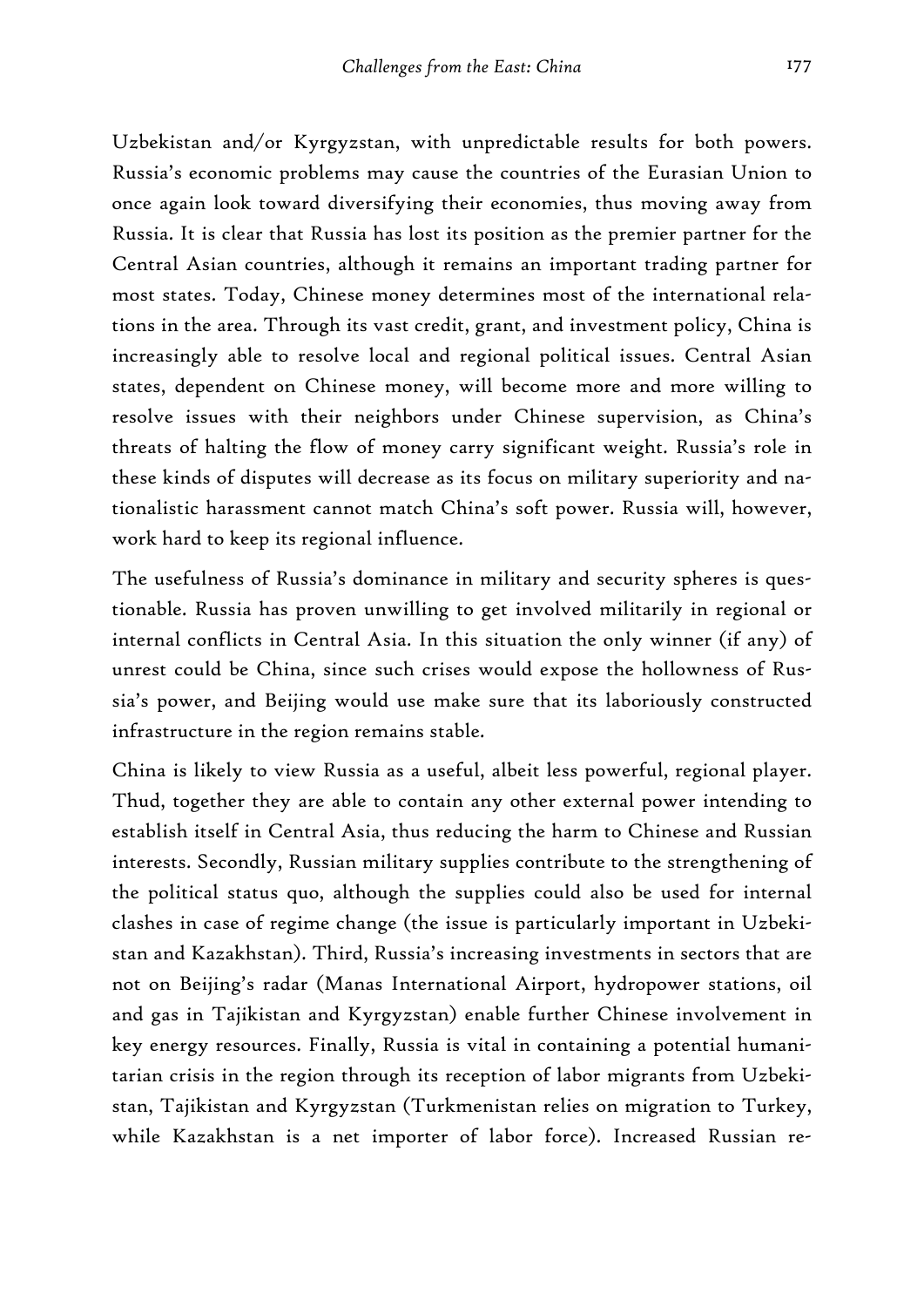strictions on migration, or a weaker Russian economy, could plunge the abovementioned countries into turmoil.

In sum, China focuses on Central Asia's most important exports—energy while also marketing its own production in the region. Investments in infrastructure should support the interregional exchange of Chinese goods and, in perspective, promote the transcontinental trade through the region (with Kazakhstan as the most reliable partner). Russia has only, through its regional integration projects, been able to partially contain China's economic rise in Central Asia. Despite some competition, China and Russia are creating a regional order in which their interests are aligned. Their common goals include, above all, the maintenance of the regional status quo, as well as preventing the interference of any third parties and co-operation in potential post-2014 Afghanistan problems. They have little interest in directly impeding each other's progress in most sectors. If, for some reason, Russia would fail to take responsibility for the military and political situation in Central Asia, China would likely step in to secure its assets in the region through the exertion of soft power. However, the Central Asian states can expect support neither from Russia nor China in case of challenges to their internal security (such as Islamic radicalism or regime change) unless the particular issue has significant effects on China's or Russia's interests.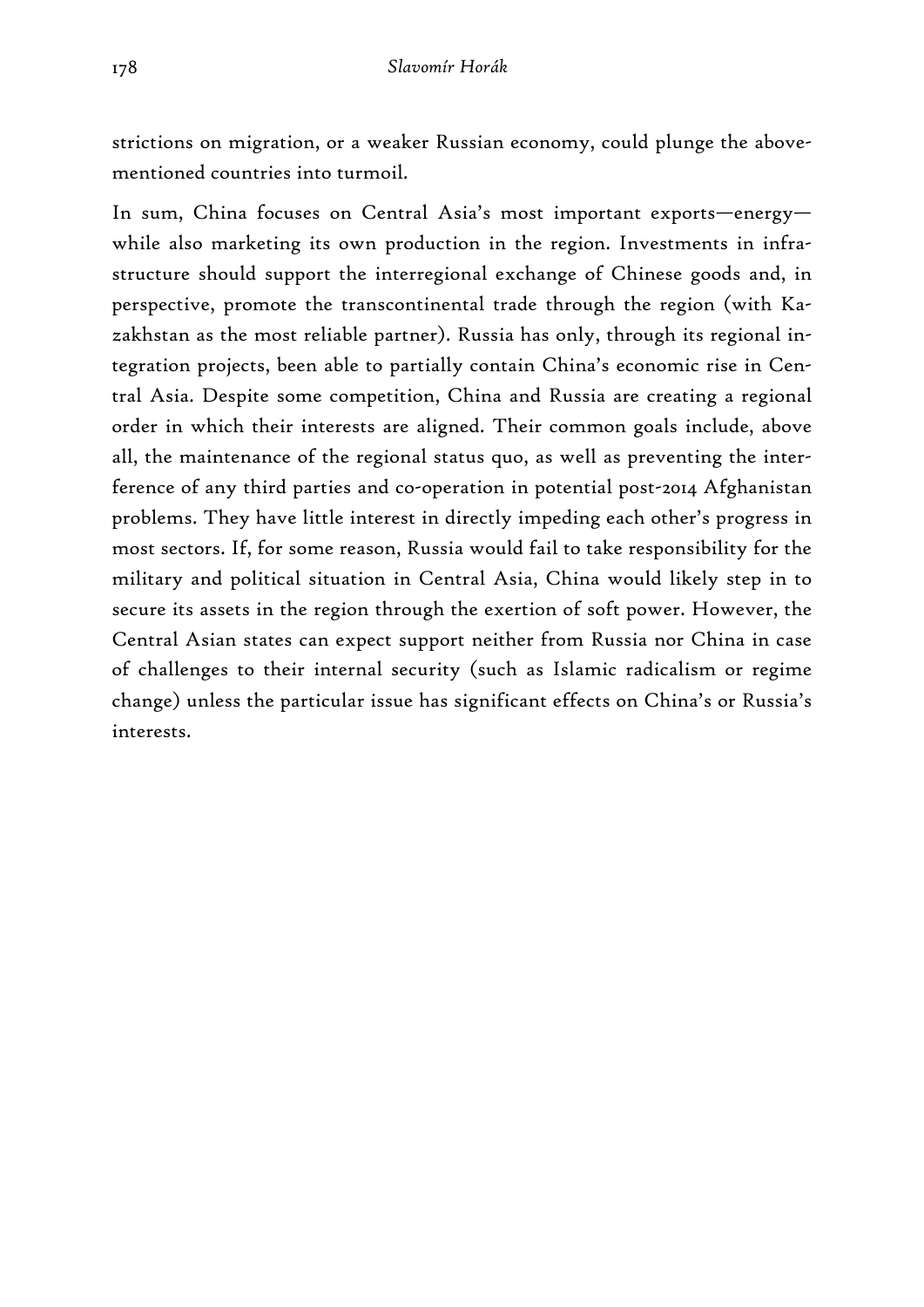# The European Union: Eastern Partnership vs. Eurasian Union

*Svante E. Cornell1*

-

For more than a decade, the European Union has been wrestling with the issue of its Eastern Neighborhood. It was at pains at how to define this neighborhood, what importance to assign to it, and what, if anything, to offer to its countries. Suffering from "enlargement fatigue" after the big-bang enlargement of 2004-7, and a deep financial crisis in the following years, the EU's appetite for large projects in its East has been limited, to say the least. Many influential member states accorded priority to the Mediterranean—as illustrated by the pompous launch of the Union of the Mediterranean in July 2008, just before the onset of the financial crisis. By contrast, a Polish-Swedish proposal for the Eastern Partnership presented in May 2008 appeared stillborn.

Yet in spite of the depth of the financial crisis, the EU mobilized in the fall of 2008 to create this institutionalized partnership program, which was launched at a Prague summit in May 2009. This fact encapsulates the Eastern Partnership's intrinsic dilemma: most European leaders never intended it to be a direct challenge to Moscow, but this was its unavoidable result. The one event that led the Eastern Partnership to be created was Russia's invasion of Georgia; most diplomats involved in its launch agree that in its absence, it certainly would not have been created at that time. Its main supporters certainly understood the strategic implications of the project; but most EU leaders appear to have gone along with it reluctantly, and largely in order to do "something" in the Eastern Neighborhood. This was particularly the case as the hard line against Moscow's invasion disintegrated within weeks of the European Council's September 1, 2008 summit, which put much of EU-Russia relations on hold.

 $^{\mathrm{I}}$  An earlier version of this chapter appeared as "Underestimating Yourself: the EU and the Political Realities of the Eastern Neighbourhood", *European View*, vol. 13, p. 115-123.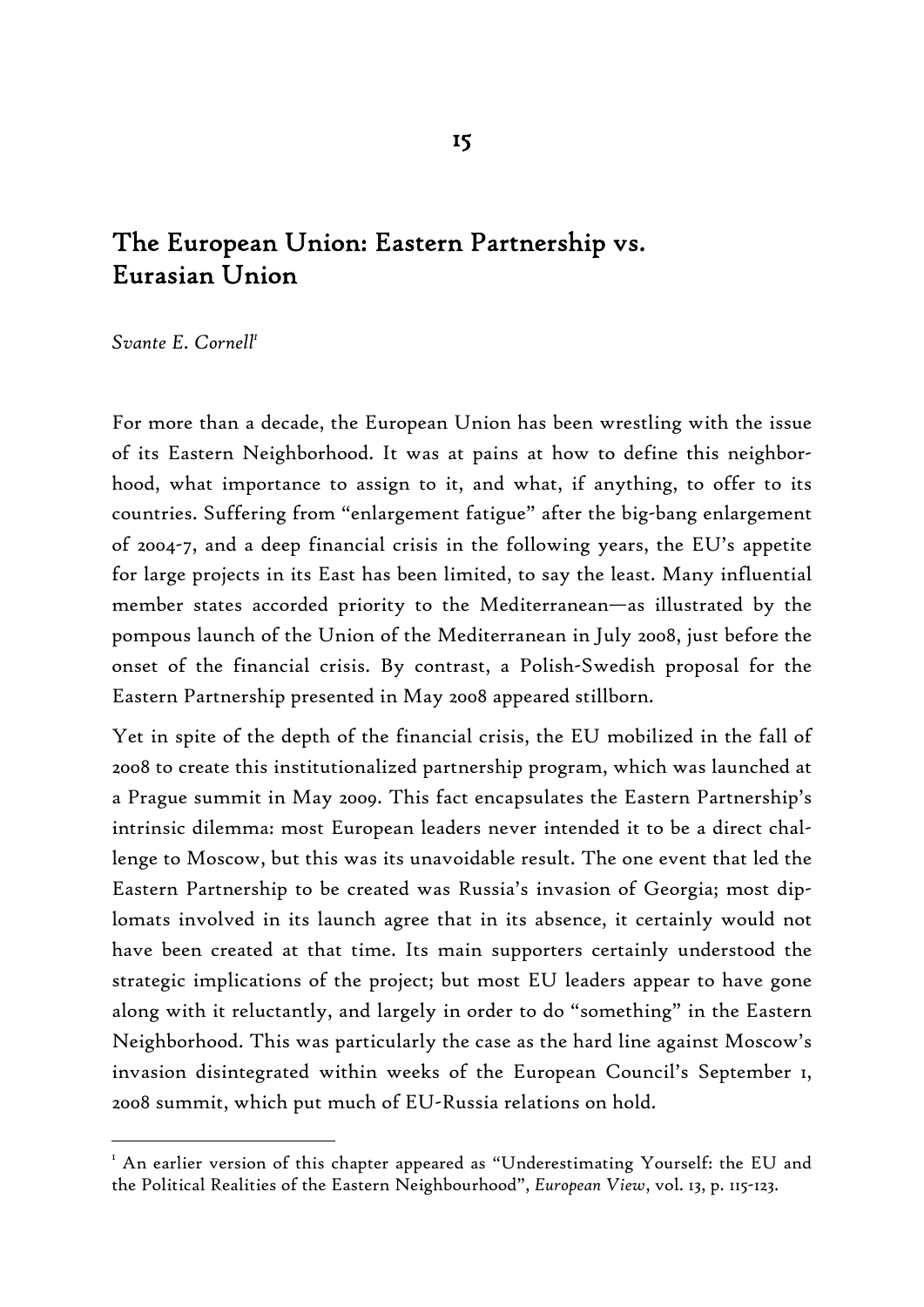The creation of the Eastern Partnership was nevertheless an important factor accelerating Vladimir Putin's forceful promotion of the Eurasia Union project. Indeed, it preceded it: the Eurasian Customs Union did not enter into force until 2010, and Putin did not seriously launch the Eurasia Union project until 2011. Thus, the EU's initiative was not a response to Russia, but a trigger for it. As will be seen, the Eastern Partnership is a typical EU "soft power" instrument, and based entirely on the voluntary transformation of societies and governing structures toward a common European model. Whereas Russia immediately interpreted the project as an attempt of the EU to create a "sphere of influence," this was never the case. That is most readily illustrated by the Armenian case: the EU certainly is not trying to bully anyone into an Association Agreement, seeing how Armenia simply walked away. And yet, Moscow was unable to match this soft power—being forced first into bullying and then once again into armed conflict to halt the westward march of its western neighbors.

What, then, is to be made of the EU's relationship to the Eurasian Union? The Ukraine crisis has generated substantial criticism and commentary, which has gone so far as to blame the crisis on the EU's alleged mishandling of the Eastern Neighborhood. That assessment misses the point that the Eurasia Union project was, in part, a response to the Eastern Partnership. Further, the criticism is overblown and unfair, as the crisis was created entirely by Russia's hostile behavior toward former Soviet states and its leadership's pursuit of Eurasian empire. Yet there is a serious argument to be made that the EU has been less than fully equipped to handle the political realities of the Eastern neighborhood.

## Lessons of Foresight: Did Europe Underestimate Itself?

The Eastern Partnership has been subjected considerable ridicule; but given the circumstances of its creation, it has been a very successful instrument—and in some ways, it is this success that forced the Russian leadership to take unprecedented measures to halt it, measures that carry dire consequences for Russia's place in the world. This outcome appears to have taken European leaders by surprise. It should not have.

Indeed, it is a legitimate question why European leaders failed to foresee that Vladimir Putin's Russian government would be ready to use military force to prevent Ukraine from going down a road of European integration. Both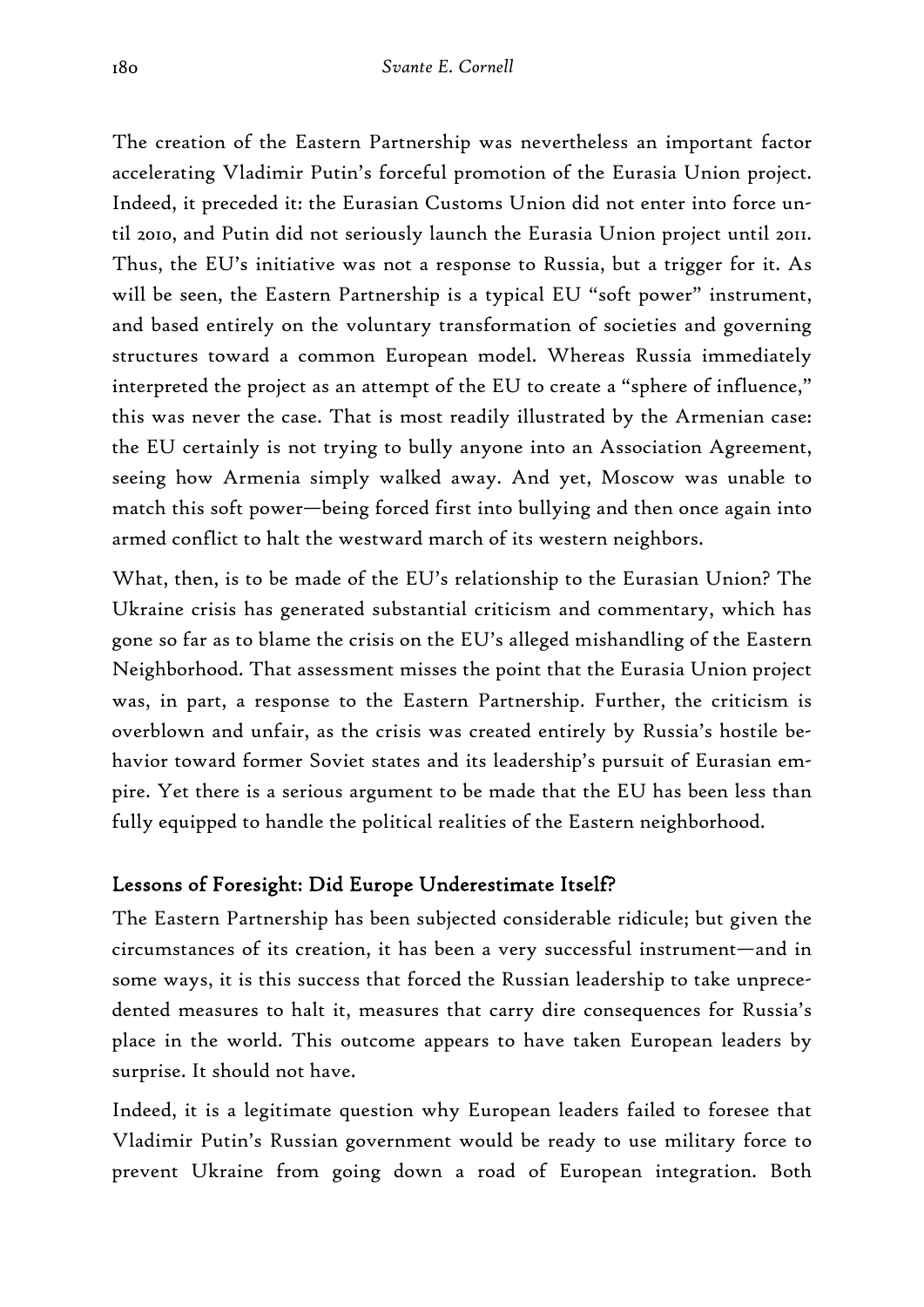Ukraine's importance to Russia, and its willingness to use force in its neighborhood, have been widely documented. Indeed, going back to the fateful NATO Summit in Bucharest in 2008, Vladimir Putin told then U.S. President George W. Bush that "Ukraine is not even a state," and that "part of its territories are Eastern Europe, but the greater part is a gift from us."<sup>2</sup> He then added that if Ukraine joined NATO, "the very existence of the state could find itself under threat."<sup>3</sup>

A few months later, Russian forces invaded Georgia, the other country that had sought closer ties to NATO at the Bucharest summit. This invasion took European leaders by surprise, and prompted the rapid intervention of French president Nicolas Sarkozy to negotiate a flawed but important cease-fire. Initially, many European leaders were willing to give the Georgia at least a significant share of the blame. Georgian President Mikheil Saakashvili was viewed by many European leaders—especially German Chancellor Angela Merkel—as an unpredictable hothead, and Saakashvili's decision to launch a defensive strike against Russian forces moving into Georgian territory led to a long debate on whether Georgia, rather than Russia, had started the war. Research carried out since then shows unequivocally that the invasion had been planned and provoked by Russia.4 Just as in the case of Bucharest, however, Russian intentions are best described by its own leaders. In 2011, then President Dmitry Medvedev told Russian troops that "If the war against Georgia had not happened … several countries would join NATO."<sup>5</sup> If that did not make matters clear enough, Vladimir Putin himself in 2012 stated that the invasion had been planned since 2006, and that Russia had trained South Ossetian militias for the conflict. $^6$ 

<sup>2</sup> James Marson, "Putin to the West: Hands off Ukraine," *Time*, May 25, 2009, http://content.time.com/time/world/article/0,8599,1900838,00.html.

<sup>3</sup> Alana Goodman, "Warning Signs Ignored," *Washington Free Beacon*, March 25, 2014, http://freebeacon.com/national-security/warning-signs-ignored/.

<sup>4</sup> Ronald Asmus, *The Little War that Shook the World: Georgia, Russia, and the Future of the West*, Palgrave MacMillan, 2010; Svante E. Cornell and S. Frederick Starr, *The Guns of August 2008: Russia's War in Georgia,* Armonk, NY: M. E. Sharpe, 2009.

<sup>&</sup>lt;sup>5</sup> "Medvedev tells the truth about the war in South Ossetia," Caucasus Regional News, November 21, 2011, http://dailygeonews.blogspot.se/2011/11/medvedev-tells-truth-aboutwar-in-south.html.

<sup>6</sup> Pavel Felgenhauer, "Putin Confirms the Invasion of Georgia was Preplanned," *Eurasia Daily Monitor*, vol. 9 no. 152, August 9, 2012.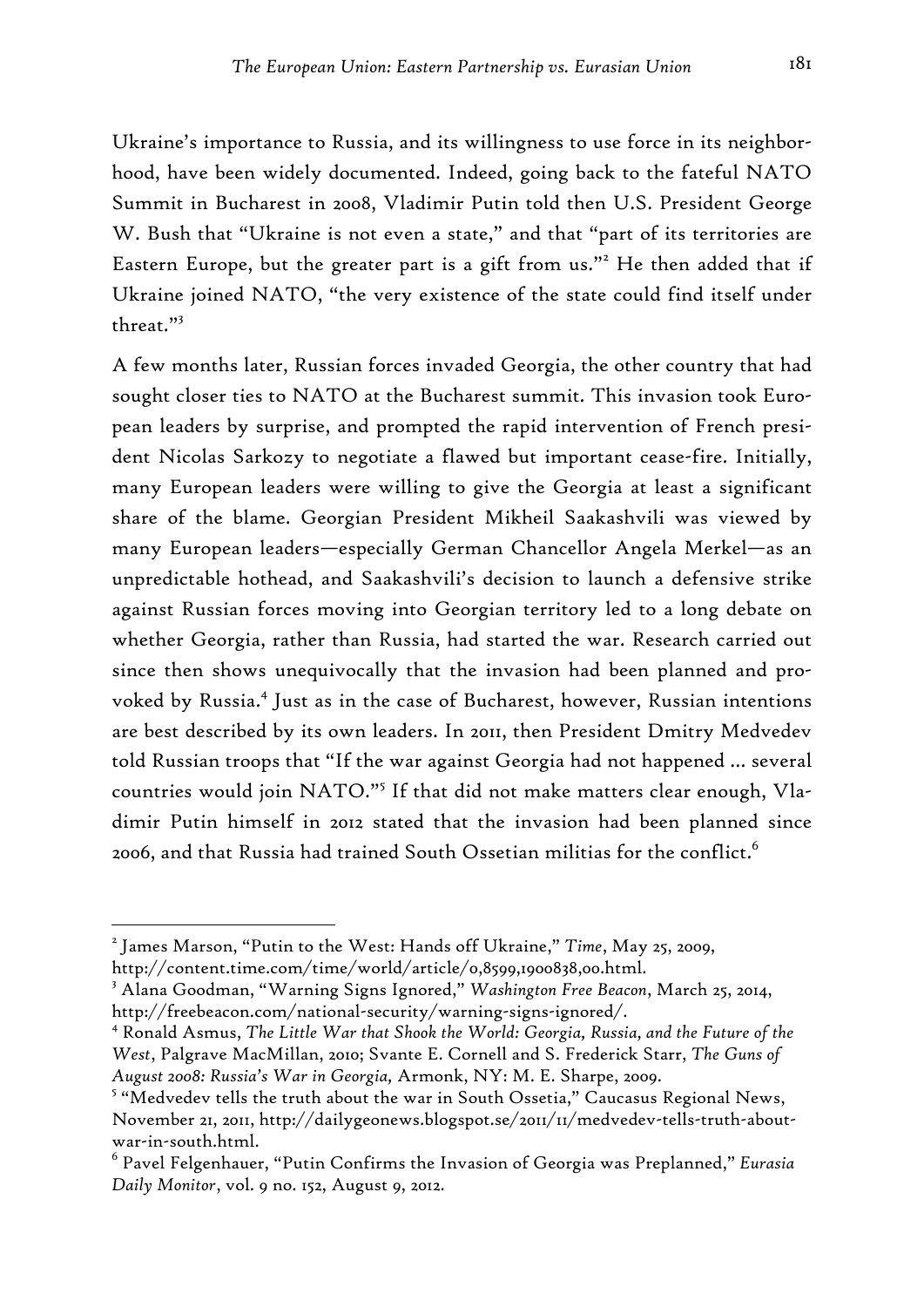The potential implications for Ukraine were understood much earlier than that. A week after the Russian invasion of Georgia, U.S. Ambassador to NATO Kurt Volker sent a cable to Washington recalling Putin's statements in Bucharest and what they portended for Ukraine if the invasion of Georgia did not lead to significant consequences. In such a scenario, "this may only embolden Russia to increase its bullying behavior towards Ukraine and others in the neighborhood."<sup>7</sup> In 2009, Ukrainian officials were already speaking of the increasingly harsh Russian rhetoric on Ukraine, including "aggressive conversations . . . concerning Ukraine and the dividing of its territory . . . at various levels of the Russian political, military and secret-service leadership."<sup>8</sup>

This, then, was known in Western capitals, as was the increasingly assertive Russian plan to build a Eurasian Union on the foundations of the Customs Union that includes Russia, Belarus and Kazakhstan. The centrality of Ukraine to any such plans was equally well understood. If these facts were all known, why did Western leaders fail to foresee the evolution of events in Ukraine?

This is all the more relevant since the events in Ukraine were preceded by the capitulation of Armenia. In August 2013, Putin, along with six ministers and a portion of Russia's Caspian Fleet, visited Baku. The next month, clearly capitalizing on Armenian fears of a change in Russian policy on the unresolved Armenian–Azerbaijani territorial conflict, Putin forced Armenian President Serzh Sargsyan to make a 180-degree turn, giving up his plans to initial an Association Agreement with the EU and pledging instead to join the Eurasian Union. (This is covered in detail in Armen Grigoryan's contribution to this volume.) Clearly, the European integration drive threatened to reverse Moscow's tacit endorsement of Armenia's military conquest of Azerbaijani territories. As one analyst put it, "the implication is that the Russians threatened to end military aid to Armenia and sell more weapons to Azerbaijan," as well as threatening Sargsyan's own position in power.<sup>9</sup> Sargsyan would have taken such threats very seriously given that Moscow had helped to overthrow Kyrgyz President

<sup>7</sup> Goodman, "Warning Signs Ignored."

 $^8$  Marson, "Putin to the West: Hands off Ukraine."

<sup>9</sup> Emil Danielyan, "Armenian U-turn on EU not as 'objective' as thought," Radio Free Europe/Radio Liberty, December 30, 2013. http://www.rferl.org/content/caucasus-reportarmenia-customs-union/25216605.html.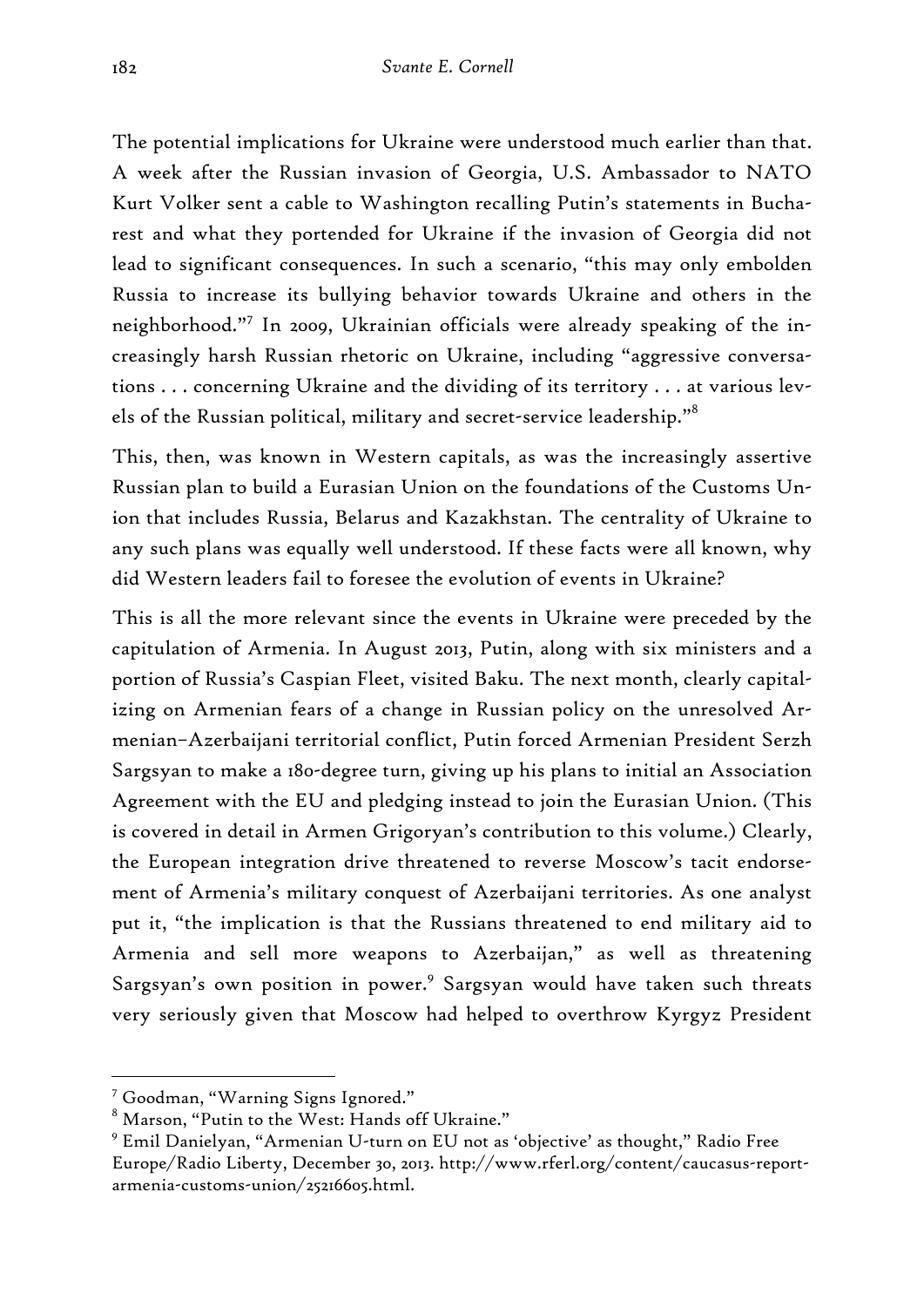Kurmanbek Bakiyev in 2010 when the latter reneged on a pledge to expel the U.S. from the Manas air base outside Bishkek.<sup>10</sup>

One simple answer to Western surprise lies in the unforeseen developments in Ukraine. Even before November 2013, cynical observers did not believe Ukrainian President Viktor Yanukovych was sincere about his stated intention to sign an Association Agreement at the Vilnius Summit of the Eastern Partnership. Many believed he was simply seeking better terms from Moscow by courting the EU. Few expected that Yanukovych's decision *not* to sign the Agreement would lead to massive demonstrations in Kyiv, lasting for weeks in sub-zero temperatures. More likely, European leaders were fully prepared to allow Ukraine—like Armenia before it—to submit to Russian control, and only the determination of the Ukrainian people to live in a normal, European country halted that scenario. Indeed, had the second Ukrainian revolution not occurred, Moscow would have had neither a reason for nor an opportunity to make its land grab in Crimea, nor to launch an engineered revolt in the Donbass. And had Yanukovych signed the agreement in Vilnius, Russia would certainly have retaliated, but it is less certain that its response would have included military action.

## Fundamentally Incompatible: the Eastern Partnership and Russian Spheres of Influence

An important question remains: did European leaders understand the political and ideological ramifications of the Eastern Partnership that they were gradually building? Many commentators have noted the contrast between the Eurofatigue in European capitals and the young Ukrainians who were willing to risk death for the idea of Europe. Similarly, there appears to have been a widespread misreading of Russian perceptions of the EU. Indeed, the traditional understanding—in both Russia and Europe—had been that NATO enlargement was a red flag for Moscow, but that Russian leaders cared considerably less about the EU. To many Europeans, this perspective was a remnant of Moscow's territorial and Cold War attitude: NATO meant U.S. security guarantees, and there-

<sup>10</sup> Stephen Blank, "Moscow's fingerprints in Kyrgyzstan's Storm," *Central Asia–Caucasus Analyst*, April 14, 2010, http://cacianalyst.org/publications/analytical-articles/item/12033.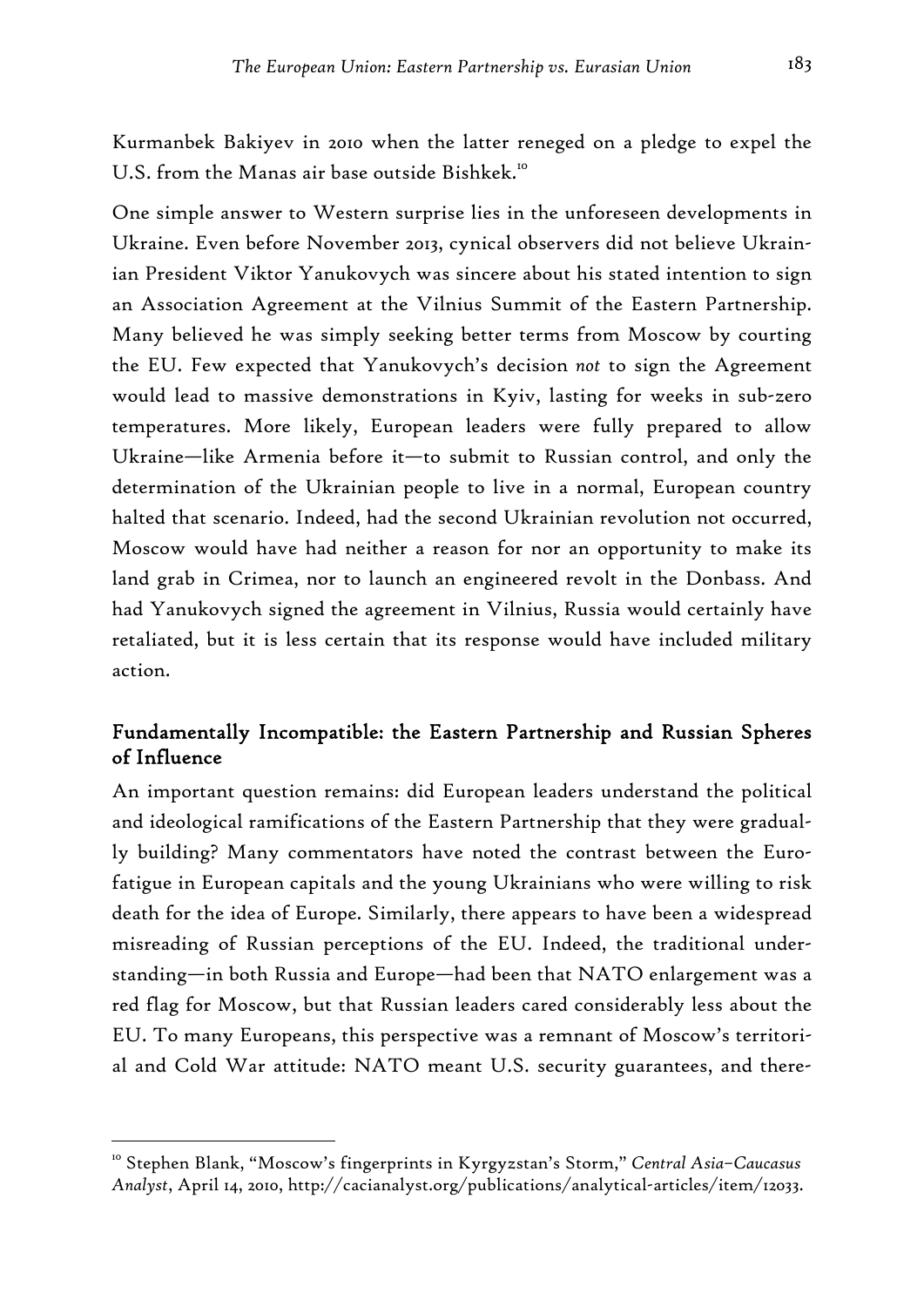fore was seen as directly hostile to Russia; the EU was seen as being focused on "soft issues," and therefore less problematic.

Once again, the statements of Russian leaders are telling. In March 2009, Russian Foreign Minister Sergei Lavrov rhetorically asked "what is the Eastern Partnership, if not an attempt to extend the EU's sphere of influence?"<sup>II</sup> This statement was prescient in indicating that Moscow no longer saw the EU as a soft politics actor, but increasingly as a force threatening Russia's own ambitions in its neighborhood. This requires a more detailed discussion of the differences between Russian and European ambitions.

As most contributions to this volume make clear, the Russian ambition for integration in the post-Soviet space is diametrically different from that of the EU. Whether through its Collective Security Treaty Organization or the projected Eurasian Union, Moscow's clear aim is to restrict the sovereignty of Soviet successor states, and ensure that their foreign as well as domestic policies are indexed on Moscow's approval and consent. In other words, Russia aims to create a "sphere of privileged interests," as President Medvedev declared following the invasion of Georgia—and which was the gist of the "Draft Treaty on European Security" that Medvedev proposed to NATO in the aftermath of the war.<sup>12</sup>

There is a fundamental incompatibility between the EU's Eastern Partnership and the Russian plans for a Eurasian Union. The EU's Eastern Partnership essentially offers the EU's eastern neighbors support and assistance in the event that they choose to reform their political and economic systems on the basis of the EU's *acquis communautaire*. These reforms are not easy and in some cases are likely to be unpopular, but carry the promise of building accountable and democratic state institutions, based on the rule of law—and inclusion in the EU's common market. While the Eastern Partnership does not preclude eventual EU membership, it does not promise it either: it is entirely silent on the matter. And despite this absence of a membership perspective—which means states could implement reforms, but fail to gain a seat at the table determining the

<sup>11</sup> Valentina Pop, "EU Expanding Its 'Sphere of Influence', Russia Says," *EUobserver*, March 21, 2009, http://euobserver.com/foreign/27827.

<sup>&</sup>lt;sup>12</sup> Charles Clover, "Russia Announces 'Spheres of Interest'," Financial Times, August 31, 2008, http://www.ft.com/cms/s/0/e9469744-7784-11dd-be24-0000779fd18c.html#axzz2y KnFWEOF); Vladimir Socor, "Analysis of Medvedev's Draft Security Architecture," *Eurasia Daily Monitor*, vol. 6 no. 223, December 4, 2009.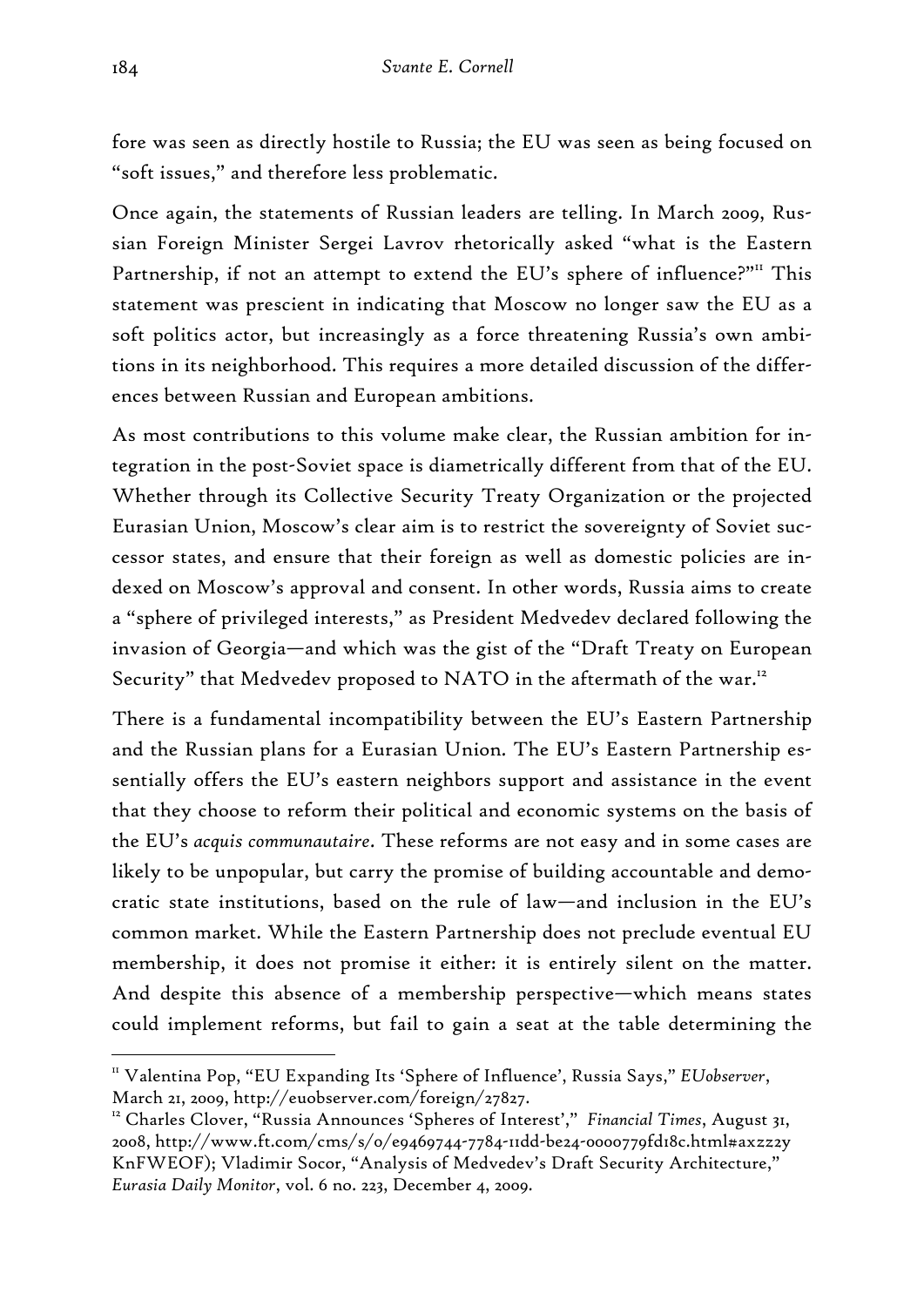rules of the game—it has acted as a powerful force of attraction for the states in the region—save Belarus and oil-rich Azerbaijan.

The vision of the Eastern Partnership has far-reaching implications. A state integrating with the EU and building stable institutions would have a government accountable to its people rather than to Moscow; entailing that where the interests of the people and Moscow do not coincide, the government would necessarily choose the interests of the people.

As a result, such a state could not be part of a Russian sphere of influence, which would require subjugation to Moscow. Indeed, for a country to be part of the Russian sphere of influence it cannot have strong, accountable and legitimate state institutions. Instead, it must be authoritarian, weak, corrupt, fragile and, if possible, have deep internal or external tensions that give Moscow the opportunity to manipulate social forces against one another, and the state the ability to maintain control. Political scientist Thomas Ambrosio makes this point clearly in his book *Authoritarian Backlash: Russian Resistance to Democratization in the Former Soviet Union*, 13 in which he outlines what he considers Russia's strategy in the post-Soviet space: one focused, among other factors, on "bolstering" authoritarian rule in post-Soviet states, and "subverting" efforts at democratic state-building in those, such as Ukraine, Georgia and Moldova, going down such a path. This explains Moscow's policies of maintaining unresolved conflicts in Georgia and Moldova and between Armenia and Azerbaijan; and its clear intention to create such a stalemate in eastern Ukraine.<sup>14</sup>

Thus, the Russian sphere of influence is incompatible not only with the form of European integration envisaged by the Eastern Partnership, but at a more fundamental level with the type of countries that the EU's instruments would help to create. Where European leaders want a stable neighborhood, Russia seeks an unstable one; where Europe seeks to develop accountability, Russia undermines it. Thus, the competition between Russia and Europe is not only geopolitical; it is fundamentally ideological.

<sup>13</sup> Thomas Ambrosio, *Authoritarian Backlash: Russian Resistance to Democratization in the Former Soviet Union*, Burlington: Ashgate, 2009.

<sup>14</sup> Svante E. Cornell, "No More Frozen Conflicts," *The American Interest,* July 21, 2014, http://www.the-american-interest.com/articles/2014/07/21/no-more-frozen-conflicts/.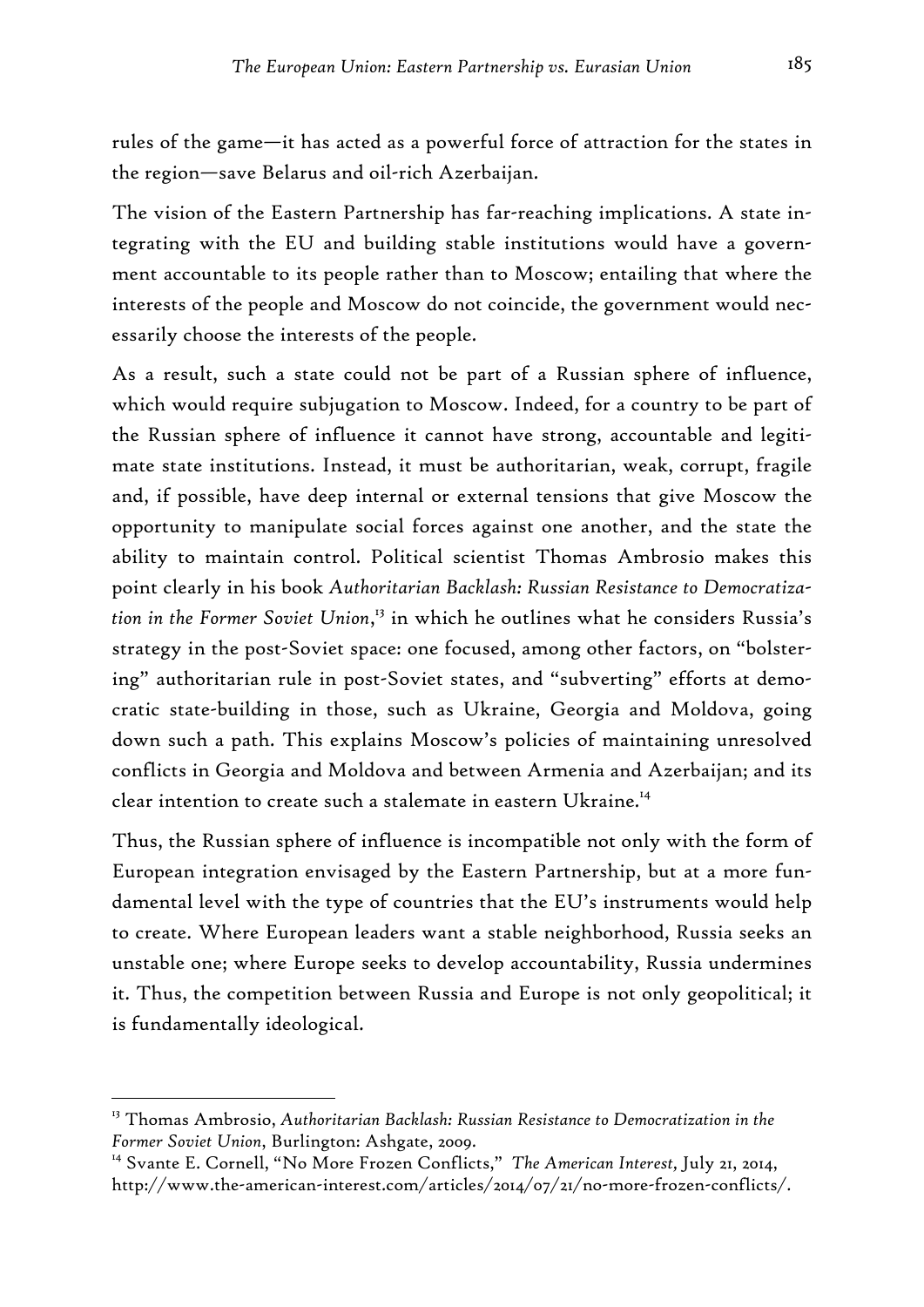This fundamental ideological incompatibility between European and Russian aims is an element that European leaders have failed to internalize: that is, that the very notion, not of EU integration, but of the internalization of the EU *acquis* by the states in the eastern neighborhood constitutes a mortal threat to the imperial ambitions that lie at the heart of Putinism. Indeed, European leaders often not only state but appear to believe in the rhetoric that stable and democratic countries in the "shared neighborhood" with Russia would be in Russia's interest.

Yet while that may objectively be the case, it is not in the interest of the Putin regime, or what it defines as Russian interests. Instead, the Putin regime views the stabilization and democratization of these countries as a threat not only to its foreign policy ambitions, but to its domestic system of governance. This is particularly the case for Ukraine and to a lesser extent Georgia, countries that occupy an importance place in the Russian identity and imagination. The Baltic States were considered "Western" and could be let go without any direct implications for Russia. But if Ukraine, in particular, were to develop into a modern, stable and democratic state on the European model, this would have enormous reverberations for Russia itself. If the closely related Ukrainians were living in such an environment, why would Russians accept the kleptocratic authoritarianism of the Putin regime? Thus, it is a matter of priority in Russian foreign policy to ensure that Ukraine—and Georgia—do not become democratic states, and that, instead, their "color revolutions" are portrayed as failures that have brought "fascists" to power and exacerbated the poor living conditions of their citizens.

## Europe's Problem: Dealing with Russia's Asymmetric Challenge

European leaders also misread another element of the politics of the eastern neighborhood: the unresolved conflicts, often called the "frozen conflicts." When Europeans think of Nagorno-Karabakh, Abkhazia, South Ossetia and Transnistria, they may accept that Russia is meddling in these conflicts, but mostly view them as fundamentally local conflicts that have to be resolved locally, involving the "parties" to the conflicts—and Russia has not traditionally been seen as a party to them. However, even if these conflicts indeed *began* as local conflicts, they rapidly transformed into primarily geopolitical conflicts, as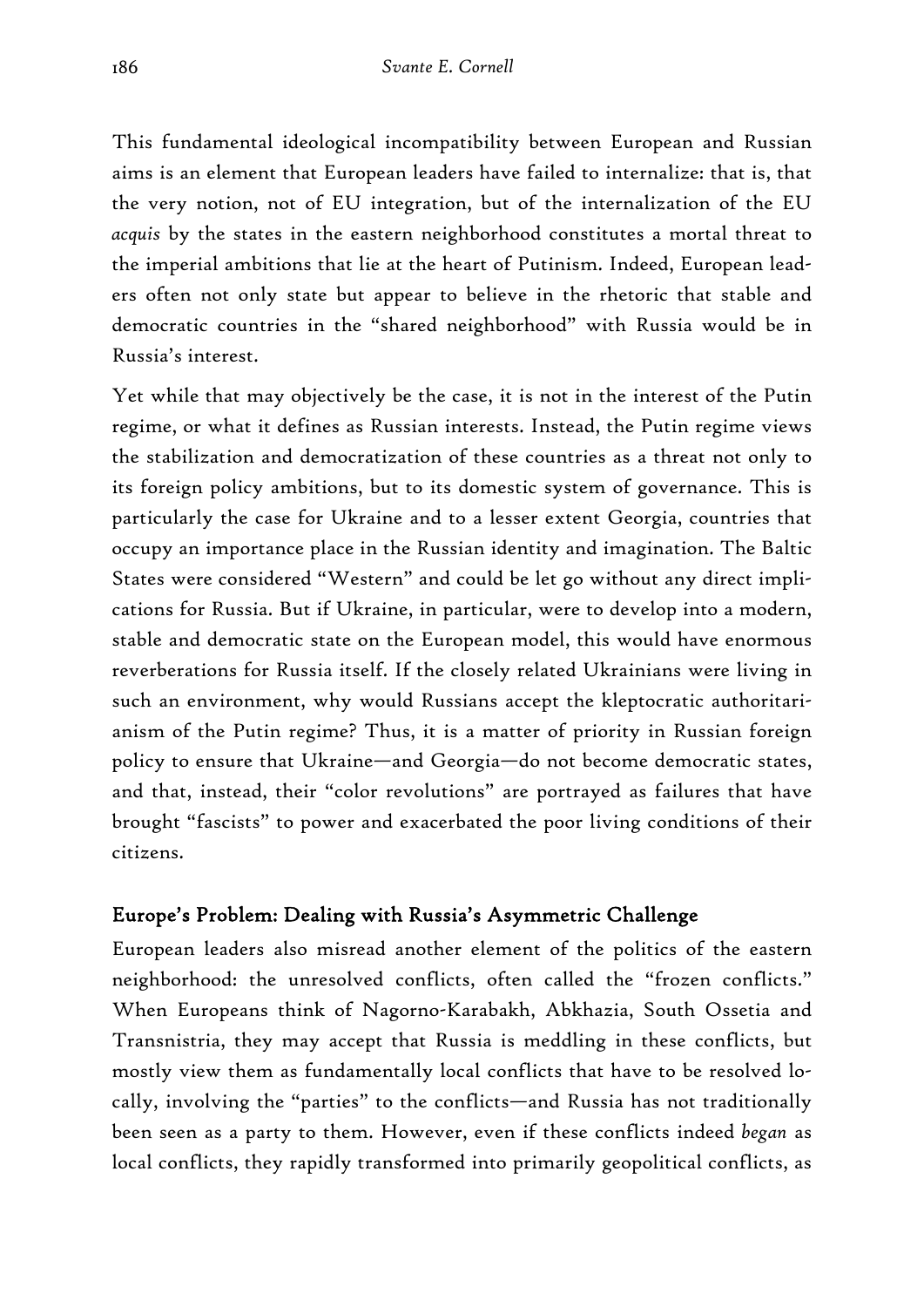Russia's policy has been the decisive force in maintaining their lack of resolution through controlled instability. Furthermore, since at least 2004, Moscow has invested considerable resources into taking direct control of the separatist authorities in Transnistria, Abkhazia and South Ossetia. As for Nagorno-Karabakh, Moscow has, through its influence in Yerevan, mainly worked to achieve the same objective. The implication of this is that the conflicts are no longer solvable on the local level, and that Russia is not an arbiter but a direct party to them. Yet European powers still pay lip service to mechanisms of resolution that date to a different reality, that of the 1990s. The one exception is Georgia: following the 2008 war, the EU and the U.S. defined Russia as a party to the conflict, and thus to the Geneva discussions meant to manage it. Russia, of course, strenuously denies being a party to the conflict, which it argues is between Georgia on the one hand and Abkhazia and South Ossetia on the other.<sup>15</sup>

Yet the Eastern Partnership is virtually silent on the unresolved conflicts. This stems in part from a desire by the EU not to get embroiled in these conflicts; yet the consequence is that the EU is trying to contribute to the development of its eastern neighbors without addressing the single most important issue halting their development, which provides Moscow with ample instruments to undermine their development and Western integration. Indeed, one clear reason for the invasion of Georgia was that Moscow believed Western powers would never admit countries with disputed borders and unresolved conflicts on their territories into their organizations.<sup>16</sup> Thus, Moscow thought that the invasion of Georgia had killed Georgia's NATO aspirations, and statements by some European leaders seemed to corroborate that view. In the same vein, it is likely that Moscow manufactured the crisis in Crimea with exactly the same purpose, but this time to stop Ukrainian EU membership.

In sum, while the EU promises "more for more" in terms of assistance for reforms, Russia offers another incentive: it essentially tells the countries of the eastern neighborhood that if they opt for European integration, Russia will not

<sup>15</sup> Svante E. Cornell, "No Reset in the Post-Soviet space," *Journal of International Security Affairs*, no. 20, 2011, 19–32, http://www.silkroadstudies.org/new/docs/publications/2011- Cornell\_JISA.pdf.

<sup>16</sup> Damon Wilson, "Completing Europe: Georgia's path to NATO," *Atlantic Council Issue Brief*, February 27, 2014. (http://www.atlanticcouncil.org/publications/issuebriefs/completing-europe-georgia-s-path-to-nato.)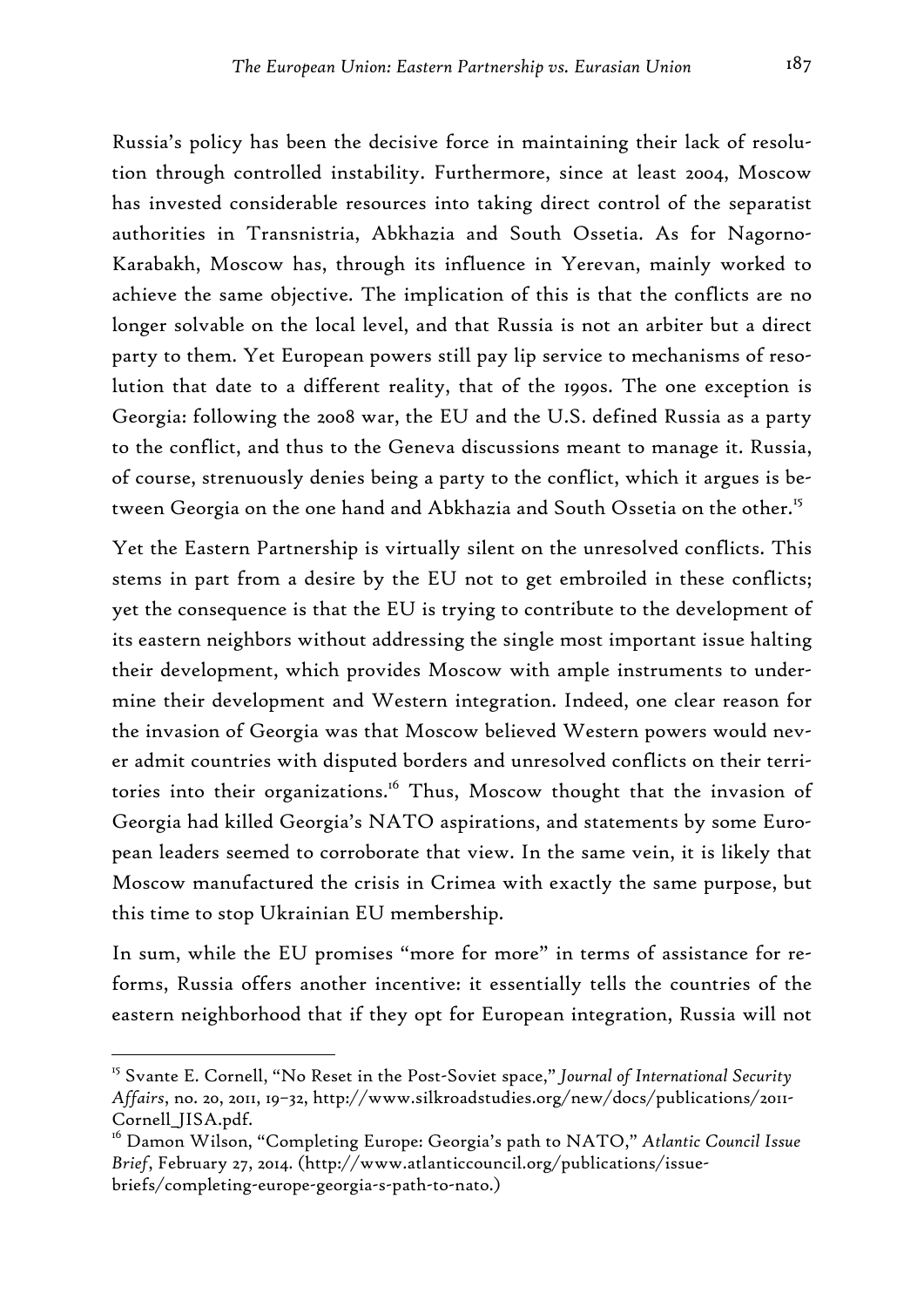only wreck their economies, but physically tear their countries apart. This threat has been made in private but is also increasingly being made in public. To note only a very recent example, Putin ideologue Alexander Dugin reacted to Azerbaijan's pro-Kyiv vote in the UN General Assembly in April 2014 by noting that "an Azerbaijan hostile to Russia will instantly cease its existence." To clarify the point, Dugin explained that "the only guarantee of the territorial integrity of all the post-Soviet states is Russia itself . . . In a confrontation with Moscow, not one post-Soviet state will exist in its current borders."<sup>17</sup> Simply put, European leaders have not been able to think up a response to this type of threat. In a sense, the EU and Russia are operating on different frequencies, in ways that prevent the EU from effectively mitigating Russia's actions.

### Conclusion

-

If the EU is to succeed in its aims in the Eastern Partnership, it will need to find ways to rise to this challenge. The inherent problem is that hard security and deterrence is not the EU's mission; thus the response cannot be exclusively an EU one.

To begin with, therefore, the future of the EU's eastern neighborhood depends on effective institutional cooperation between the EU and NATO, and on the revitalization of the transatlantic link. Indeed, a hard power response to Russia will be needed, and only NATO can provide that, given U.S. backing.

Any response must begin with recognition that European aims in the eastern neighborhood cannot be achieved while the most serious challenges to the survival and development of partner states there are ignored or neglected. Instead, Europe and the U.S. must engage on the very core issues of sovereignty and security that the unresolved conflicts have created.

The response to Putin must be regional: it must be focused on shoring up the fledgling states along Russia's periphery, particularly those affected by unresolved conflicts. While providing security guarantees for these states might not be realistic at present, the EU and NATO could begin by making it clear that

 $17$  Paul Goble, "Dugin says an Azerbaijan hostile to Russia will 'instantly cease to exist'," *Window on Eurasia*, April 6, 2014,

http://windowoneurasia2.blogspot.com/2014/04/window-on-eurasia-dugin-saysazerbaijan.html.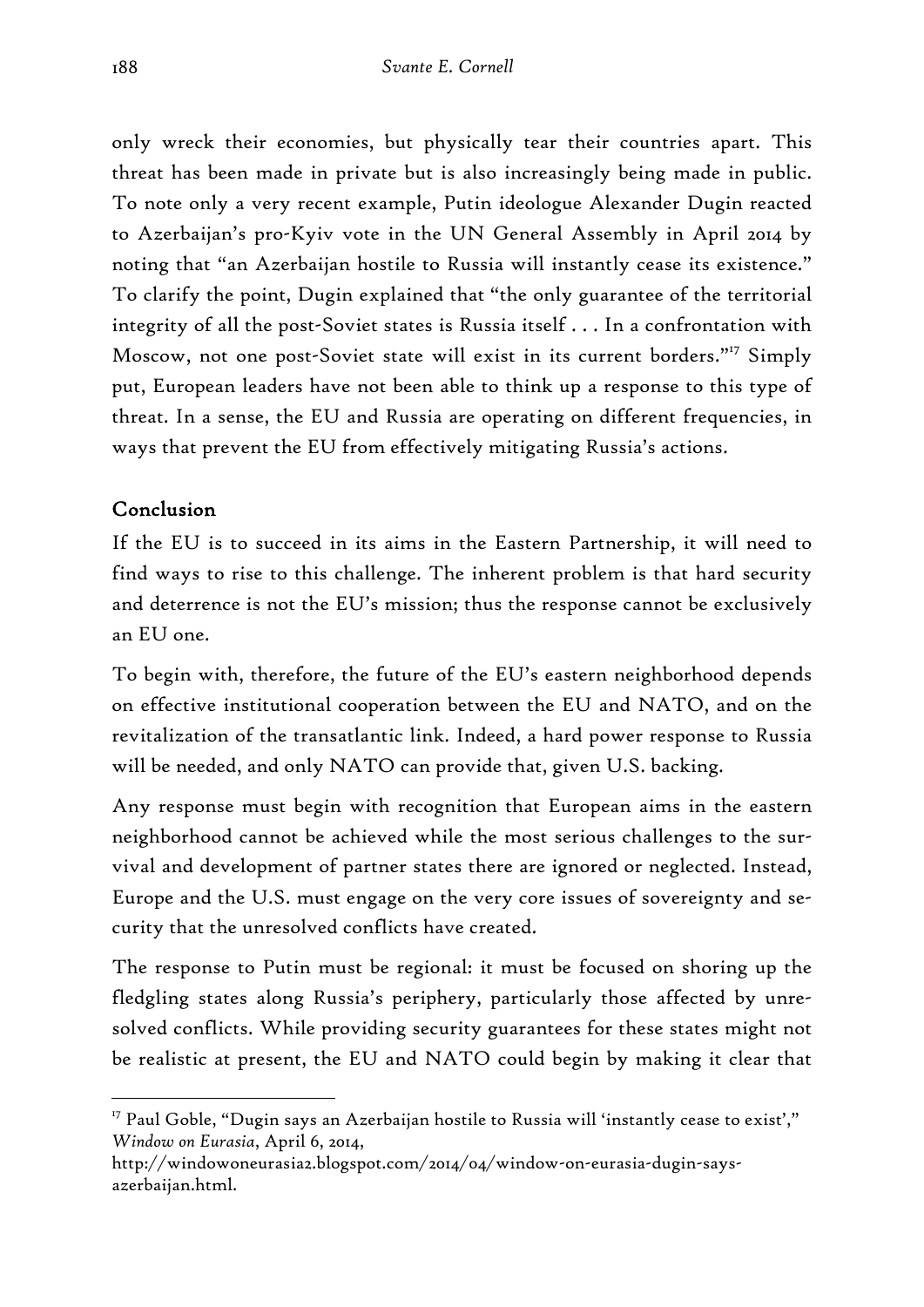the unresolved conflicts will not be held against these states if they fulfil criteria for membership. There is an obvious precedent for this: West Germany, of course, had a sizeable unresolved conflict that did not prejudice its membership of either organization, and similar arrangements were made for the overseas territories of several European states.<sup>18</sup>

The EU has levers at its disposal. It is a party in some form to the negotiations of all the unresolved conflicts—except Crimea, where such mechanisms have yet to be established. The 5+2 format over Transnistria, the Minsk Group over Nagorno-Karabakh and the Geneva discussions over Georgia's conflicts all provide avenues for clear and concerted European engagement. This will not magically lead to a resolution of the conflicts, but would indicate that Europe is now taking these issues seriously.

In cooperation with the U.S. and NATO, the EU also has the capability to engage more deeply in the security sector with Azerbaijan, Georgia, Moldova and Ukraine, as well as with Kazakhstan and other Central Asian states. Such steps would reassure these countries, and ensure that Moscow understands that there is no implicit acceptance of a Russian "sphere of privileged interests," to use Medvedev's terminology.

Practical measures are also of key importance. In Georgia, the deployment of an EU Monitoring Mission following the 2008 war helped to counter Russian provocations and neutralized Russian efforts to manufacture local crises or throw unfounded accusations at Georgia. It has done little to address the unresolved conflicts, but it is a powerful tool in containing these conflicts and reassuring the Georgian leadership. Similar missions could be deployed in Moldova and could feature in Armenian–Azerbaijani negotiations. Moreover, the population of the unrecognized territories lives in an information vacuum, dominated by the propaganda of Russian official news. Countering that information monopoly and providing unbiased news coverage of regional and international developments for these populations is an important long-term goal.

In the final analysis, a key element in any effort to contain Putin's expansionism is to counteract his manipulation of unresolved conflicts. That means taking the victims of his policies seriously and helping to shore up their sovereign-

<sup>&</sup>lt;sup>18</sup> Wilson, "Completing Europe: Georgia's path to NATO."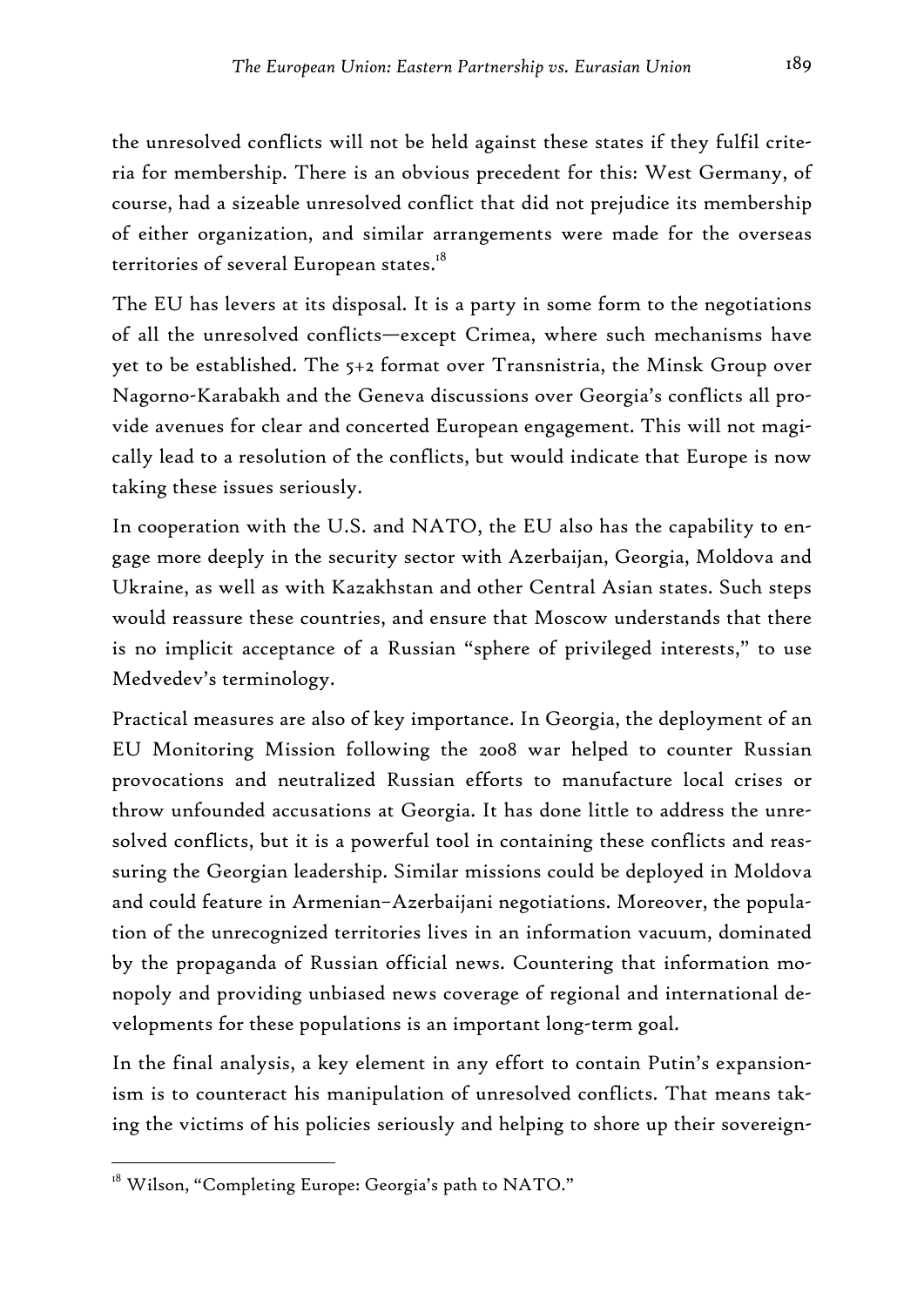ty and security. Taking steps to address frozen conflicts would register at least as much as any freezing of assets—and by making Eastern Europe safer, it would also help to prevent the next Crimea crisis.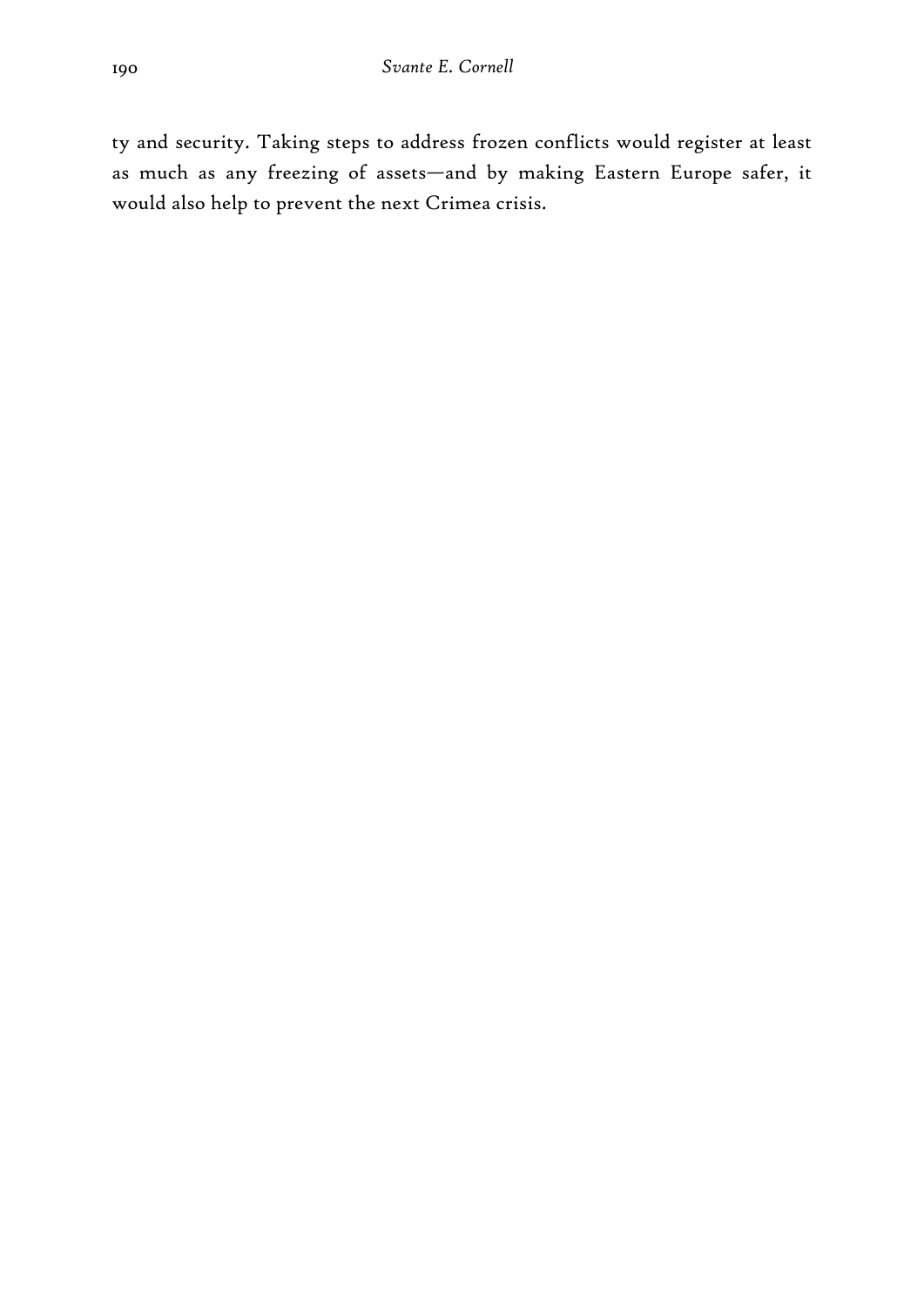## Out of Focus: The U.S. Response to Putinism

#### *S. Frederick Starr*

From the outset, Putin's Eurasian Economic Union, and the larger politicalsecurity project of which it as core element, presented themselves as a kind of litmus test for America's understanding of post-Soviet Russia's development as a whole. Throughout the period down to the 2014 Ukraine crisis Washington chose to view the EEU in the only way it could be understood within the framework of the existing and positive policy towards Russia, namely, as a largely economic arrangement entered into by sovereign states on their own volition. This hypothesis survived the appearance of massive evidence to the contrary, because the larger paradigm of post-Soviet Russia as a partner, albeit a somewhat difficult one, remained intact. Only when the three cornerstones of that paradigm were cast in doubt did a more critical perspective emerge. This coincided with the spring 2014 crisis in Ukraine. Even then, the response to events was hesitant and uncertain. As a result, the U.S. government has neither defined nor embraced an alternative paradigm, as a result of which its response to the EEU and Putin's larger project remains, with respect to strategy, out of focus.

#### Russia as a Partner

During the 1990s the U.S. was quick to recognize the new post-Soviet states and to declare the preservation of their sovereignty as a prime strategic goal. For this reason Washington strongly backed NATO expansion into Eastern Europe, NATO's Partnership for Peace program in Central Asia, and the Baku-Tbilisi-Ceyhan pipeline in the Caucasus. At the same time, it worked to foster amicable relations with Russia, supporting the creation of a NATO-Russia dialogue and western investment in Russia and throughout the post-Soviet sphere. It occurred to few Americans that many members of the old Russian elite might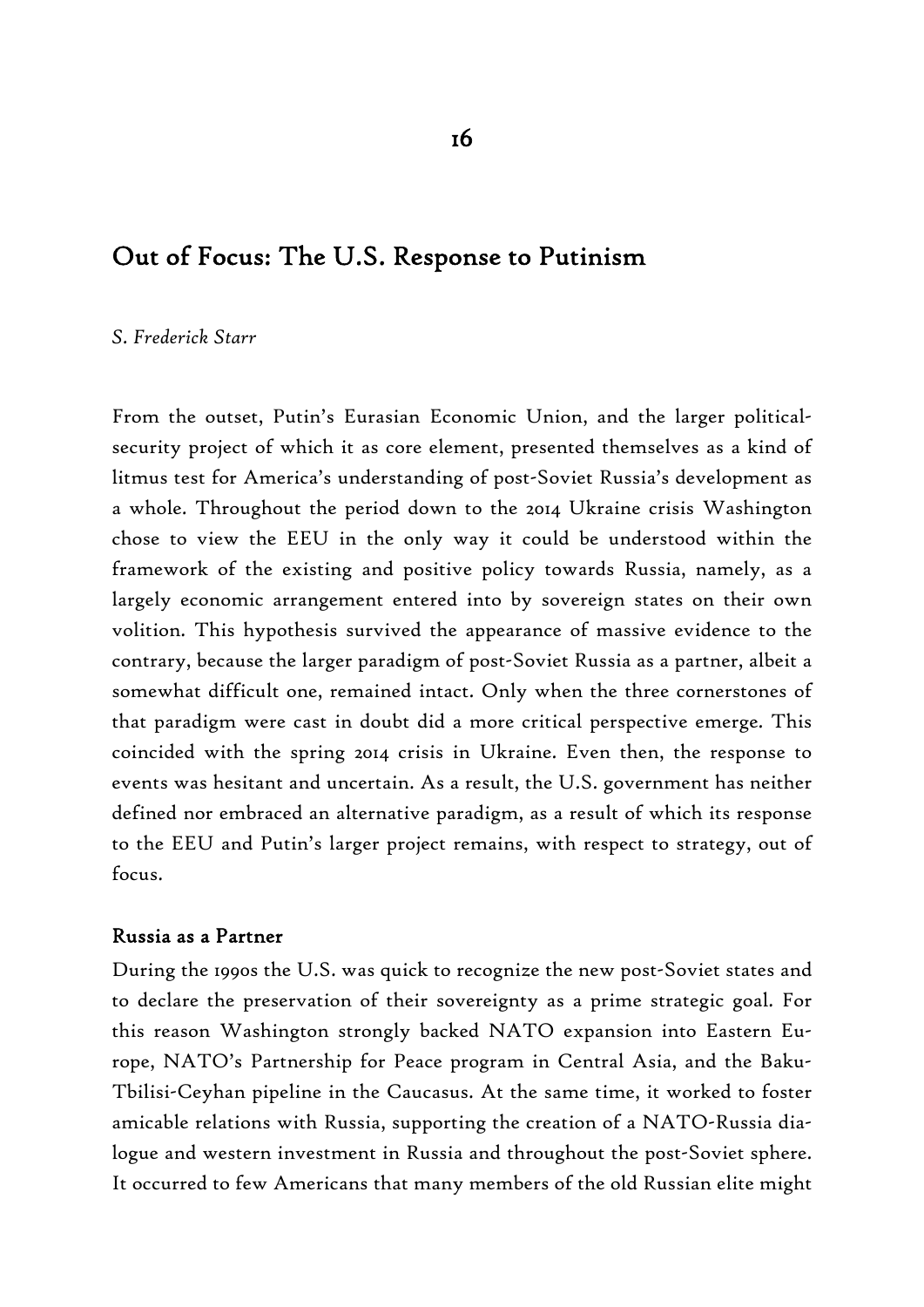view all this as leading to the diminution of Russia as a great power and even as an attack on its sovereignty. The American approach made good sense in terms of politics and economics but no sense at all in the tortured and brooding realm of Russian psychology.

Against this background, it is no surprise that Washington had no difficulty accepting the establishment of the Commonwealth of Independent States or the reassertion of Russia's military presence into Armenia, Tajikistan, or Sevastopol in Crimea. The key, in Washington's view, was that all such arrangements were entered into voluntarily by sovereign states. Washington could simultaneously support the accession of Russia and the newly independent states into the World Trade Organization as just one more manifestation of an emerging post-Soviet world of free markets, self-government, and pluralism.

The attack on the World Trade Center on September 11, 2001, did not change this. Russia was to be commended for using its armed forces to prevent the incursion of militants from Afghanistan into Central Asia, and also for fighting the drug trade throughout the region. Never mind that few, if any, radical Islamists penetrated Central Asia from Afghanistan after 2001 and that more than a few elements of the Russian army itself were actively involved in the drug trade at the Afghan border of Tajikistan. When it became necessary to transport military goods into Afghanistan via the so-called Northern Distribution Network through Russia, and for Russian oil companies to provision the NATO base at Manas, Kyrgyzstan, the alignment of interests between Moscow and Washington seemed complete.

It took the Rose Revolution in Georgia in November 2003 to shake this structure. The "Orange" revolution in November 2004-January 2005 constituted a further tremor, as did the "Tulip revolution" in Kyrgyzstan in March 2005. Viewed from Moscow, these events constituted a single and well-coordinated conspiracy by the West to undermine pro-Moscow regimes in the name of "democracy" and self-government. In retrospect, it is now clear that these all threw Putin and members of his circle on the defensive. The result was not long in coming. On April 24, 2005, Putin announced to the Russian people that the collapse of the USSR was nothing less than "the greatest geopolitical catastrophe of the century."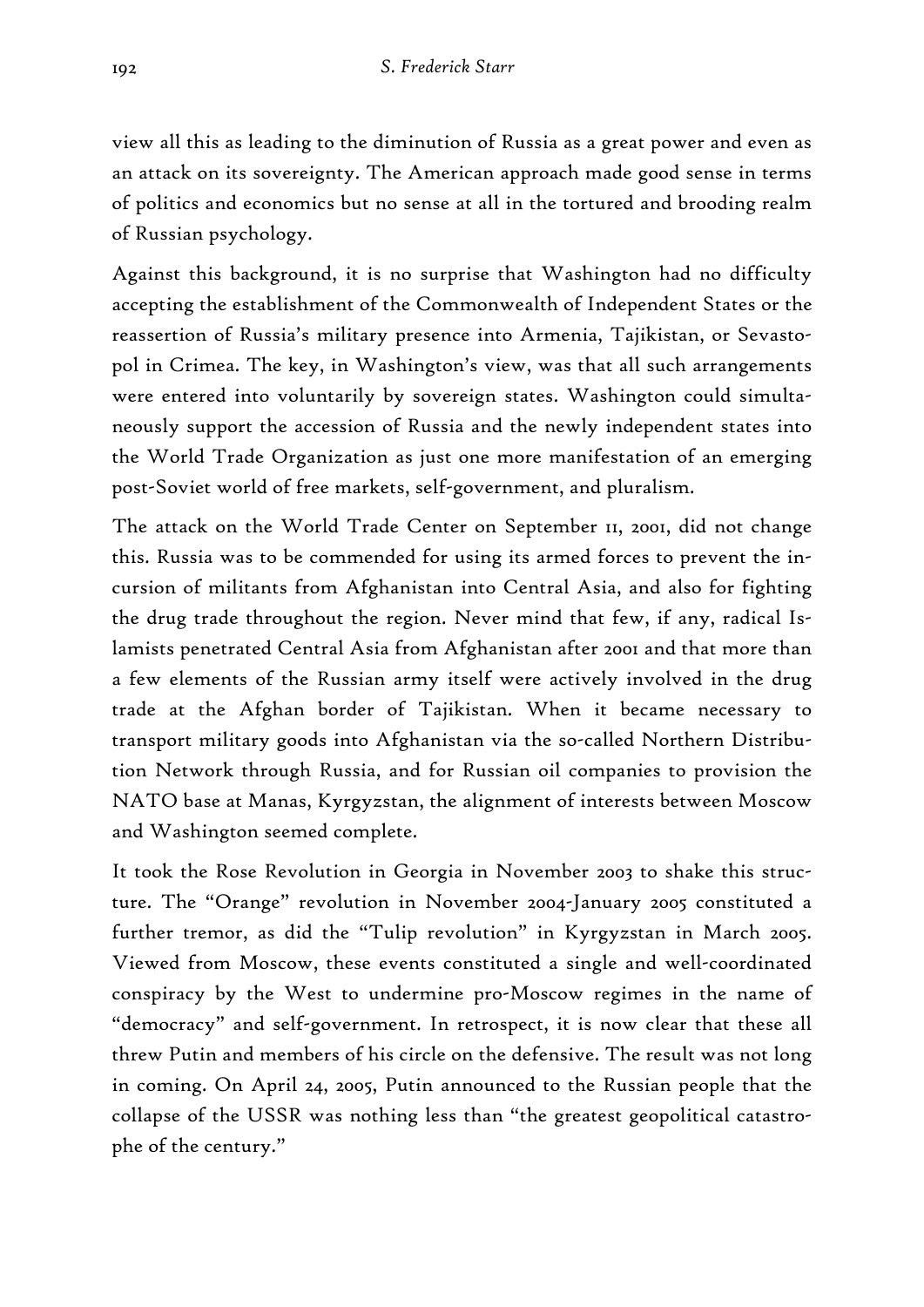It was in this mood that Putin crystalized a bevy of dour ruminations rooted in a Spenglerian sense of impending doom into a coherent revanchist strategy. Such a strategy, he realized, could refocus the energies of the Russian civil and military elite onto a grand project that was totally independent of Russia's progress, or lack of progress, towards democracy and an open market economy.

Putin's first steps towards implementing this strategy caused barely a ripple in American official thinking, focused as it was on the campaign in Afghanistan. Having defined Russia as an ally, Washington was not about to jeopardize what it wanted to believe was a strategic asset by criticizing Putin. As a result, Washington chose to ignore Putin's advice to all leaders of Central Asia that they not enter into arrangements with Washington without obtaining his prior approval. Putin could demand to join the newly established Central Asia Union and then, having done so, close it down in favor of a new grouping dominated by Moscow—all without a murmur from Washington. And Russia could make similar strategic moves in the Caucasus and Eastern Europe (particularly in Transnistria) without eliciting a serious American response.

The Russian invasion of Georgia in 2008 repeated this pattern of non-response from Washington. Earlier that year, the Bush Administration failed to realize the consequences of its support for Kosovo's unilateral declaration of independence, although Russian leaders had made it clear that the response would come in Georgia. In a similar vein, the U.S. did push for a NATO Membership Action Plan to be given to Georgia and Ukraine at that year's Budapest Summit, but failed to grasp the consequences of failing to bring that about—in spite of Putin's personal quip to President Bush during that Summit that "Ukraine is not even a state."

The outgoing Bush administration did contribute to halting the invasion of Georgia by its decision to send humanitarian aid through military channels, and by rapidly flying the cream of the Georgian army home from Iraq in spite of the objections of Moscow, which by then controlled Georgian airspace. One of its final decisions before the incoming Obama Administration took office was the signing of the U.S.-Georgia Charter on Strategic Partnership, which remains a useful instrument.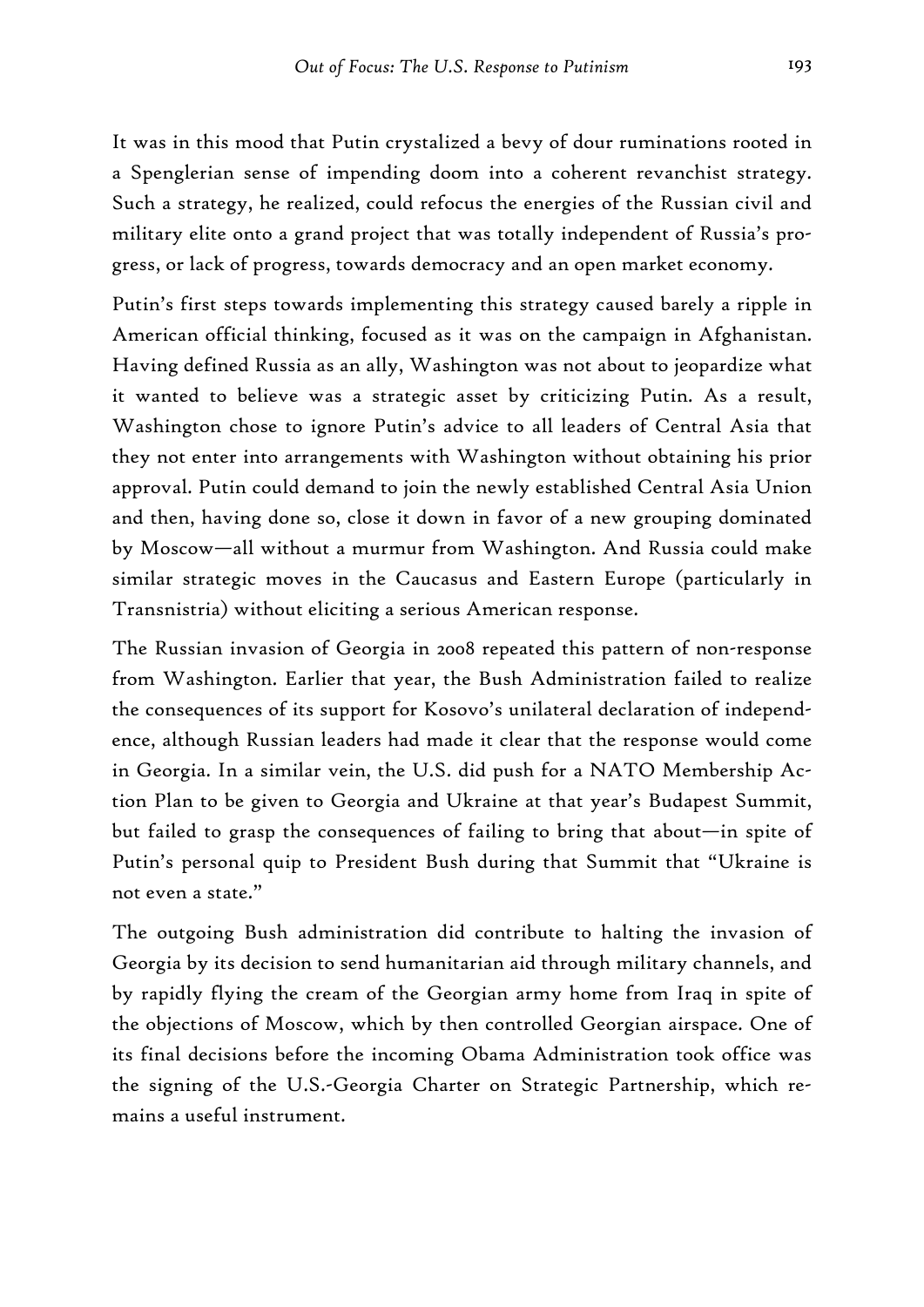## The Predictable Failure of the "Reset" Policy

However, the principled strategic response of the new Obama administration to Russia's unprecedented territorial grab by military force was to declare the nownotorious "Reset" policy. According to this fanciful project, Obama himself would dissuade Putin from further such adventures by the sheer force of the presidential personality. Never mind that leaders from throughout the former Soviet Union were forcefully expressing their concerns over Russian behavior to U.S. ambassadors, and supporting their arguments with case after case of Russian pressure and strong-armed tactics in the economic, political and security spheres. Washington, it was believed, would negotiate over the heads of the new states of Eastern Europe, the Caucasus and Central Asia and achieve a new world order which none of those states could achieve on their own.

American officials were aware of these concerns, but dismissed them. President Obama and Vice President Joe Biden stated repeatedly that the reset does not come at the expense of other countries. Vice President Biden stated in Tbilisi in July 2009 that President Obama had asked him to travel to the country "'to send an unequivocal, clear, [and] simple message' that U.S. efforts to reset relations with Russia would not come at the expense of ties with Georgia."<sup>1</sup>

A senior Defense Department official clarified the Administration's perspective:

We don't accept a zero-sum frame, but this is a frame that everyone keeps trying to force on the United States, that American perspectives on Eurasia, on Europe, on arms control must be zero sum. We don't think they're zero sum…. we think that we can cooperate with Russia and engage with Russia and also affirm that countries in Europe and Eurasia can have successful, prosperous, secure futures as well.

This official added that:

-

the same set of rules and norms by which Russia exists in the international community and commands our respect, as it does, apply to Russia's neighbors. And that's really the basic principle, that the United States expects Russia to

 $^{\rm\scriptscriptstyle I}$  Jim Nichol, "Armenia, Azerbaijan, and Georgia: Political Developments and Implications for U.S. Interests," Congressional Research Service, October 20, 2009, http://assets.opencrs.com/rpts/RL33453\_20091020.pdf.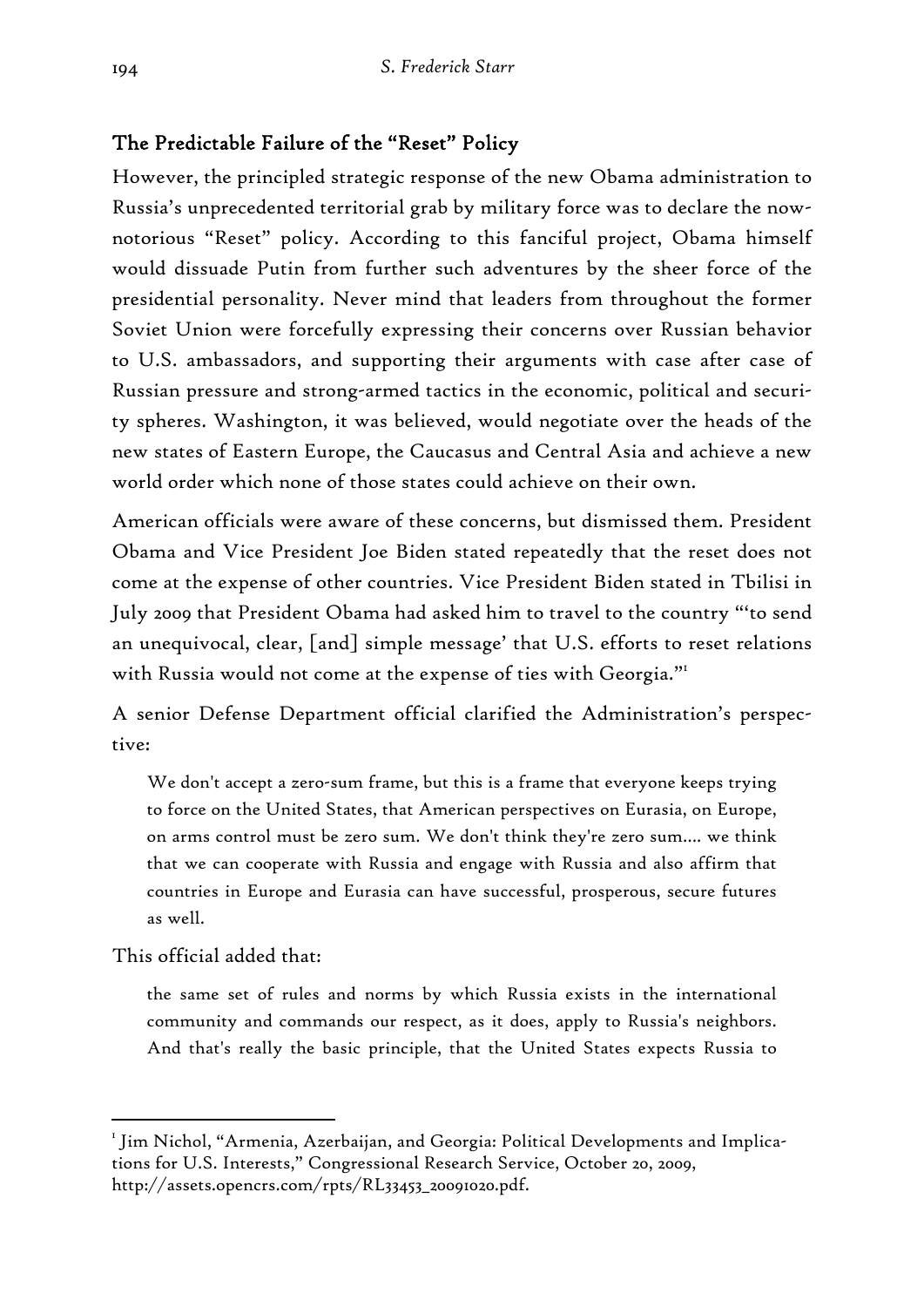abide by the same rules of the game that Russia expects the rest of the international community to approach Russia with."<sup>2</sup>

The problem, simply put, is that this expectation did not play out. And when it did not, American officials did not respond, did not alter the "Reset" policy. Instead, the fear of the Reset's critics became reality: American officials appeared to calibrate their every move in the region to the expected Russian reaction, and desisted from initiatives that would "irritate Moscow."

In fairness, the "Reset" policy was launched at a time when a consensus reigned that Russia itself had appeared to take on a new and more conciliatory tone toward the West. Having taken a serious hit in the financial crisis, and with the more amenable Dmitry Medvedev as President, Russia moved to resolve a decades-old dispute with Norway on maritime boundaries, to patch up its longstanding differences with Poland, and working with NATO on a compromise on missile defense. Moscow appeared to reciprocate the "Reset" policy, cooperating with the U.S. on Iran sanctions and logistics to Afghanistan. Simply put, the Russia of 2009 seemed very different from that of 2008.

That, in turn, strengthened the assumptions of the Obama Administration that the problem had been American policies, not Russia. The Bush Administration, the new U.S. administration felt, had been unnecessarily anti-Russian, and Russian misbehavior in the former Soviet space was a reaction to perceived American inroads in areas where Russia had "legitimate interests." That was a misinterpretation of Bush Administration policies, which were similarly naïve about Russia in the early days, but that is not the point here. Rather, the point is that the Obama Administration assumed that if Washington took a step back in the post-Soviet space, so would Moscow. But reality was the opposite: whatever happened in other areas, the post-Soviet space is one area where Russian policies did not change. As the contributions to this volume make clear, Putin benefited from American disengagement in Eastern Europe, the South Caucasus and

 $^2$  Deputy Assistant Secretary of Defense Celeste Wallander speaking at the Council on Foreign Relations, October 28, 2009, http://www.cfr.org/international-organizations-andalliances/russia-update-reset-working/p20573.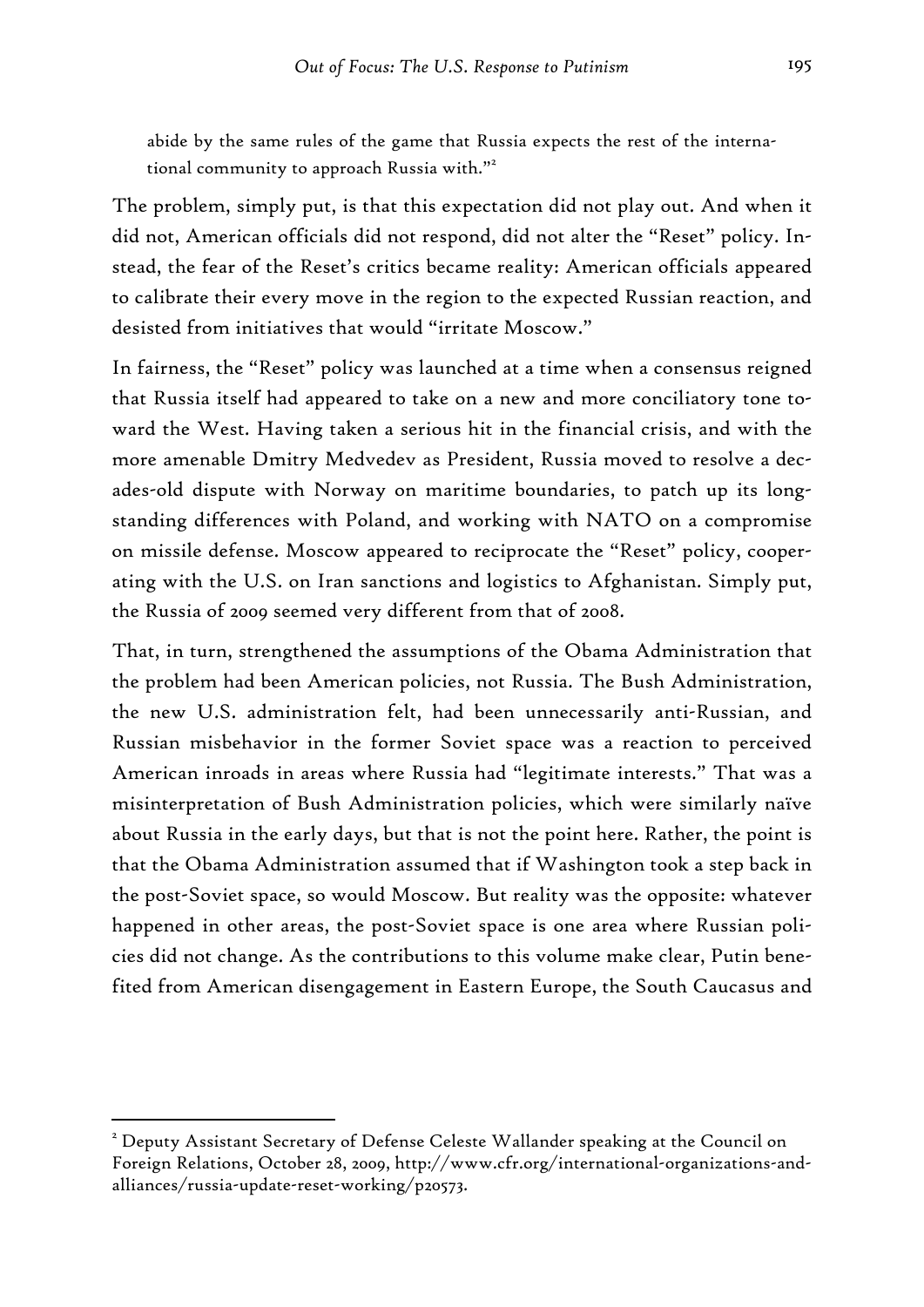Central Asia to intensify his efforts to restore Russian pre-eminent influence everywhere.<sup>3</sup>

From the outset, Russian leaders did not hide that their primary interest in the "Reset" was to achieve American recognition for what Medvedev had termed a "zone of privileged interests." American leaders maintained they would never accept this; but Putin drew inference from Washington's actions rather than Washington's rhetoric. By 2011, if not earlier, Moscow concluded that Obama's "Reset" policy did constitute an implicit acceptance of Russia's exclusive sphere of influence. Certainly, American officials would never admit that, and would argue the opposite; but the fact that they deferred to Moscow on their initiatives across Eurasia suggested that they did.

As a result, the "Reset" policy backfired spectacularly. Far from ushering in a Russian policy that respected the sovereignty of its neighbors, the Reset brought about the exact opposite: a boost for Russian revisionists that concluded that they had a green light to restore Russian control over the former Soviet Union.

Meanwhile, the European Union a more pro-active course. As discussed in the chapter of this volume devoted to the EU, Brussels chose to brush aside all political and geo-strategic concerns in Moscow and establish its Eastern Partnership. To the West, this project seemed to advance, if at all, through the turgid bureaucratic measures that were all too typical of Brussels. To Putin, however, the partnership was nothing less than a further step in the process that began with the expansion of NATO membership to Eastern Europe and the Baltic countries. Left unchecked, it would not only destroy Putin's scheme to build a new Eurasian bloc but would directly threaten Putin's program to reorient Russian domestic policy—and Russian identity and psychology—around his grand external project.

Russia's more aggressive actions in its neighborhood over the previous halfdecade had not gone unnoticed in Washington. However, the combination of the focus on Afghanistan and the hopes implicit in the "Reset" effectively prevented the U.S. from acting on its concerns. This engendered deep but unex-

<sup>-</sup>3 Svante E. Cornell, "No Reset in the Post-Soviet Space," *Journal of International Security Affairs*, Spring/Summer 2011, http://www.silkroadstudies.org/new/docs/publications/ 2011-Cornell\_JISA.pdf.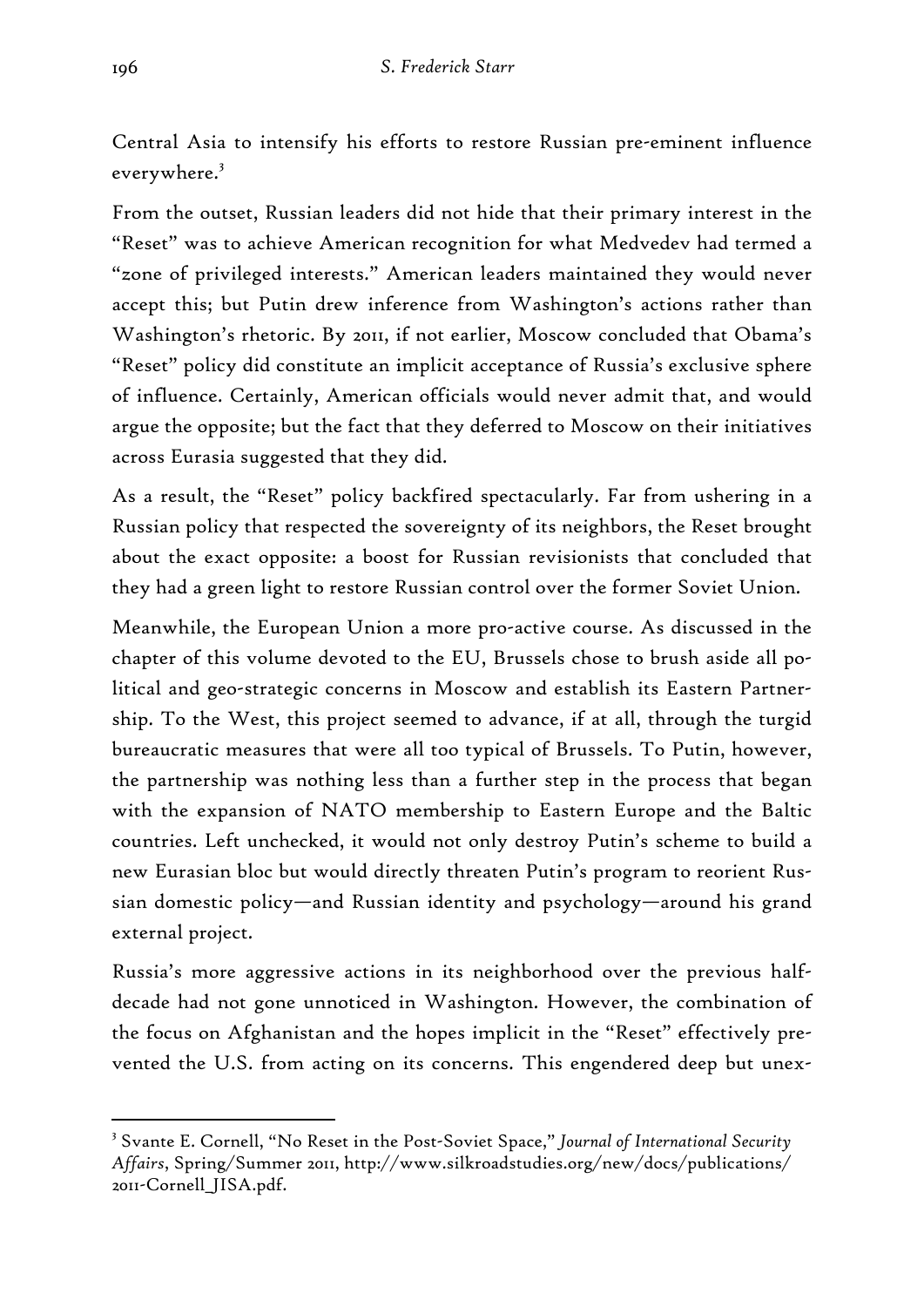pressed frustration in some quarters within the Obama Administration. Finally, on December 6, 2012, Secretary of State Hillary Clinton, in one of her last public utterances before leaving her post, declared, "Let's make no mistake about it. We know what the goal (of the EEU) is and we are trying to figure out effective ways to slow down or prevent it."4

It was well and good for a departing Secretary of State to attack the EEU as an "effort to re-Sovietize" the former Soviet space, but quite another matter to translate that insight into policy. In fact, nothing was done. Not only did Clinton's outburst not go beyond the seventh floor of the State Department, it found no resonance either in the National Security Council or in the White House. This important fact was duly noted by the FSB and Russian policymakers, which served to embolden them further—particularly as Clinton's successor failed to uphold her rhetorical resistance to Russian neo-imperialism.

#### Excuses for Inaction

-

The details of Washington's response to Moscow's heavy-handed moves against Kyiv need not concern us here. But two general features are to be noted. First, many members of the Obama Administration, echoing statements of such leading pundits as Tom Friedman of the *New York Times*, contended that Putin's project was doomed to fail, and would in the end do more damage to Russia itself than to its neighbors.<sup>5</sup> Never mind that in the interval between Putin's current actions in Ukraine and the ultimate collapse of his dreams, immeasurable damage could be done to Russia's neighbors in the Baltic area, Eastern Europe, the Caucasus, and Central Asia. What might otherwise have been an important insight thus became an excuse for inaction. Many in America turned what might otherwise have been an important (but unprovable) hypothesis about the future into an operational doctrine that held that "We do not need to take strong action because History itself will bring Putin's project to naught."

Second, because of this, it was concluded that any kind of military response to military action is unwarranted, and that the best rejoinder would be through the

<sup>4</sup> Charles Clover, "Clinton Vows to Thwart New Soviet Union," *Financial Times*, December 6, 2012.

<sup>5</sup> Casey Michel, "Vladimir Putin's Impotent Eurasian Union," *Foreign Policy*, June 5, 2014.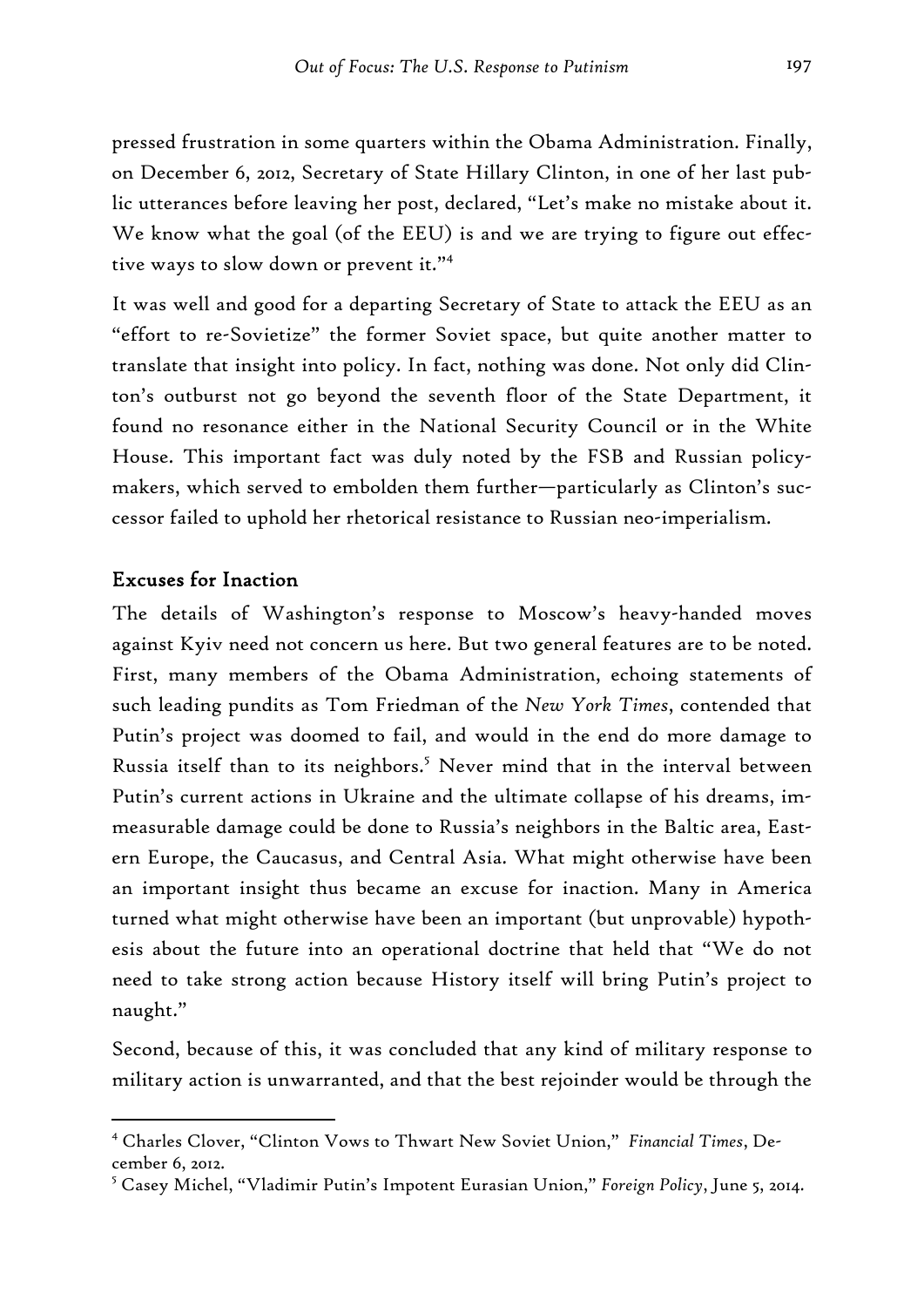economic sphere, i.e., through sanctions. That the first sanctions were directed against individuals rather than the Russian state suggests that as of that point the U.S. did not take Putin seriously. It remains to be seen whether further sanctions will provide any kind of brake on Putin's larger project.

Third, if Putin's efforts are doomed in the end, there is no need to devise a larger strategy to meet them, one that embraces the various sovereign states threatened by Moscow's multi-sided campaign of subversion. Of course, this happily Panglossian posture leaves all of America's erstwhile friends throughout the region in the lurch. Why provide defensive arms to Georgia, which has already seen itself invaded and its territories stolen, if in the end Putin will fail? Why, for the same reason, should the U.S. do anything if India, Israel, or other countries choose to close their eyes to recent events and open bilateral relations with the EEU? Two possible answers to such questions suggest themselves: the U.S. will remain on the sidelines either because the present policy of sanctions will in the end succeed, or, as Stratfor has argued, the U.S. lacks the "resources to double down on Russia."<sup>6</sup>

Viewed from the perspective of Moscow, the reconsolidation of what is believed to be Russia's historic territory is akin to Bismarck's historic consolidation of the German states in the nineteenth century. True, such a grand mission may involve coercion and the use of force but this is inevitable in any great geostrategic project. It also recalls Trotsky's use of the Red Army to reconquer former tsarist territories during the Russian Civil War, the only historical precedent for a European empire to be reconstructed after it collapsed. America, in this view, is doubly naïve: itself the product of continental conquest, it now fails to appreciate the great forces of destiny as they operate in today's world. As an otherwise sober Russian pundit, Dmitri Trenin, surveys the scene in 2014, he concludes that the U.S. government is hostile to any enhancement of Russia's presence in the Former Soviet Union, "whether it is economic, cultural, or any other influence."<sup>7</sup>

It is fashionable in some quarters in the West to argue that Putin's grand project, involving economic, political, military, and cultural elements, is the last

<sup>6</sup> "Russia and the U.S. Spar Over the European Union," *Stratfor*, December 10,. 2012

<sup>7</sup> Nikolas K. Gvosdev, "The Realist Prism: US Stance on Eurasian Union Threatens Russian Reset," *World Politics Review*, December 14, 2012.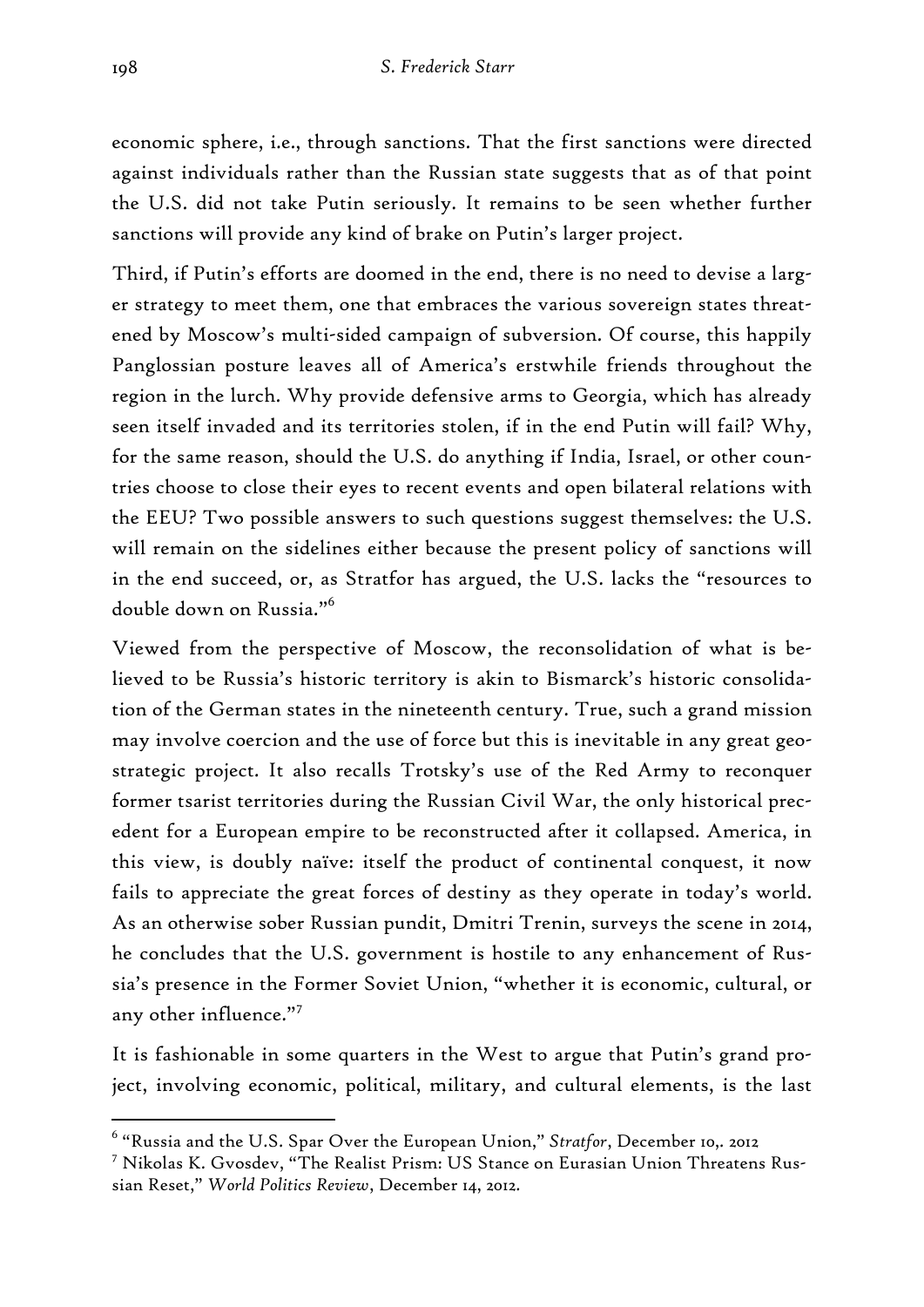emanation of nineteenth century geopolitics. As of this writing, it is equally plausible to conclude that it represents the first manifestation of a new kind of geopolitics, steeped in the world of Bismarck and of Alexander III but adapted to a new century and to the possibilities of irregular warfare that the new technologies make possible. At some future date it will be possible to adjudicate between these two hypotheses. For now, it is clear that the struggle that burst into the open in Georgia in 2008, extended to Putin's effort to gain a military base in south Kyrgyzstan in 2010, and is now manifest in Ukraine and other territories in Eastern Europe, the Caucasus, and Central Asia, represents a direct challenge to fundamental values concerning sovereignty, self-determination, and selfgovernment which the U.S. and Euro-Atlantic world hold to be universal and fully applicable in the twenty-first century. For the time being, it appears that Mr. Putin has a strategy for achieving his ends while the U.S. is still in denial over the need for a counter-strategy.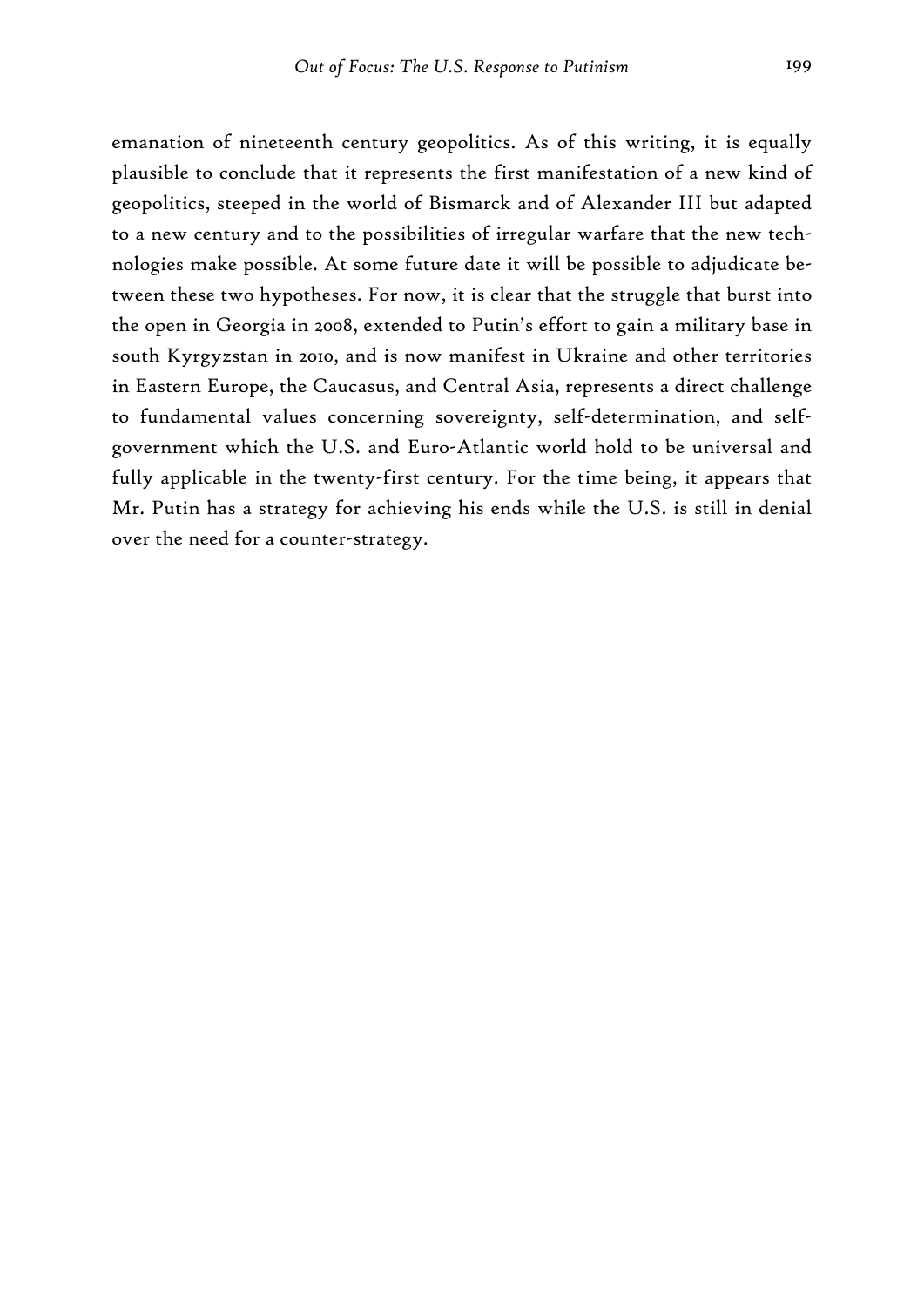## Author Bios

Pavel K. Baev, Ph.D., is Research Director and Professor at the Peace Research Institute Oslo (PRIO). He is also a Senior Non-Resident Fellow at the Brookings Institution, Washington D.C. and a Senior Associate Research Fellow at the Institut Français des Relations Internationales, Paris (IFRI). He has an MA in economic and political geography from the Moscow State University and a PhD in International Relations from the USA & Canada Institute, Moscow. He has published extensively in international academic and policy-oriented journals and has a weekly column in *Eurasia Daily Monitor* (http://www.jamestown.org/programs/edm/). His current research interests include Russian energy policy, military reform in Russia, conflict transformation in the Caucasus, and Russia's policy in the Arctic.

Stephen Blank, Ph.D., is a Senior Fellow at the American Foreign Policy Council in Washington. From 1989-2013 he was a Professor of Russian National Security Studies at the Strategic Studies Institute of the U.S. Army War College in Pennsylvania. He has published or edited 15 books and authored over 900 articles and monographs on Soviet/Russian, U.S., Asian, and European military and foreign policies, and testified frequently before Congress on Russia, China, and Central Asia. His most recent book is *Russo-Chinese Energy Relations: Politics in Command*, London: Global Markets Briefing, 2006. He is currently writing a book, *Light From the East: Russia's Quest for Great Power Status in Asia*, to be published in 2015 by Ashgate. Dr. Blank's M.A. and Ph.D. are in Russian History from the University of Chicago. His B.A is in History from the University of Pennsylvania.

Svante E. Cornell, Ph.D., is Director of the Central Asia-Caucasus Institute & Silk Road Studies Program Joint Center, and a co-founder of the Institute for Security and Development Policy, as well as Associate Research Professor at Johns Hopkins University's Paul H. Nitze School of Advanced International Studies. His main areas of expertise are security issues, state-building, and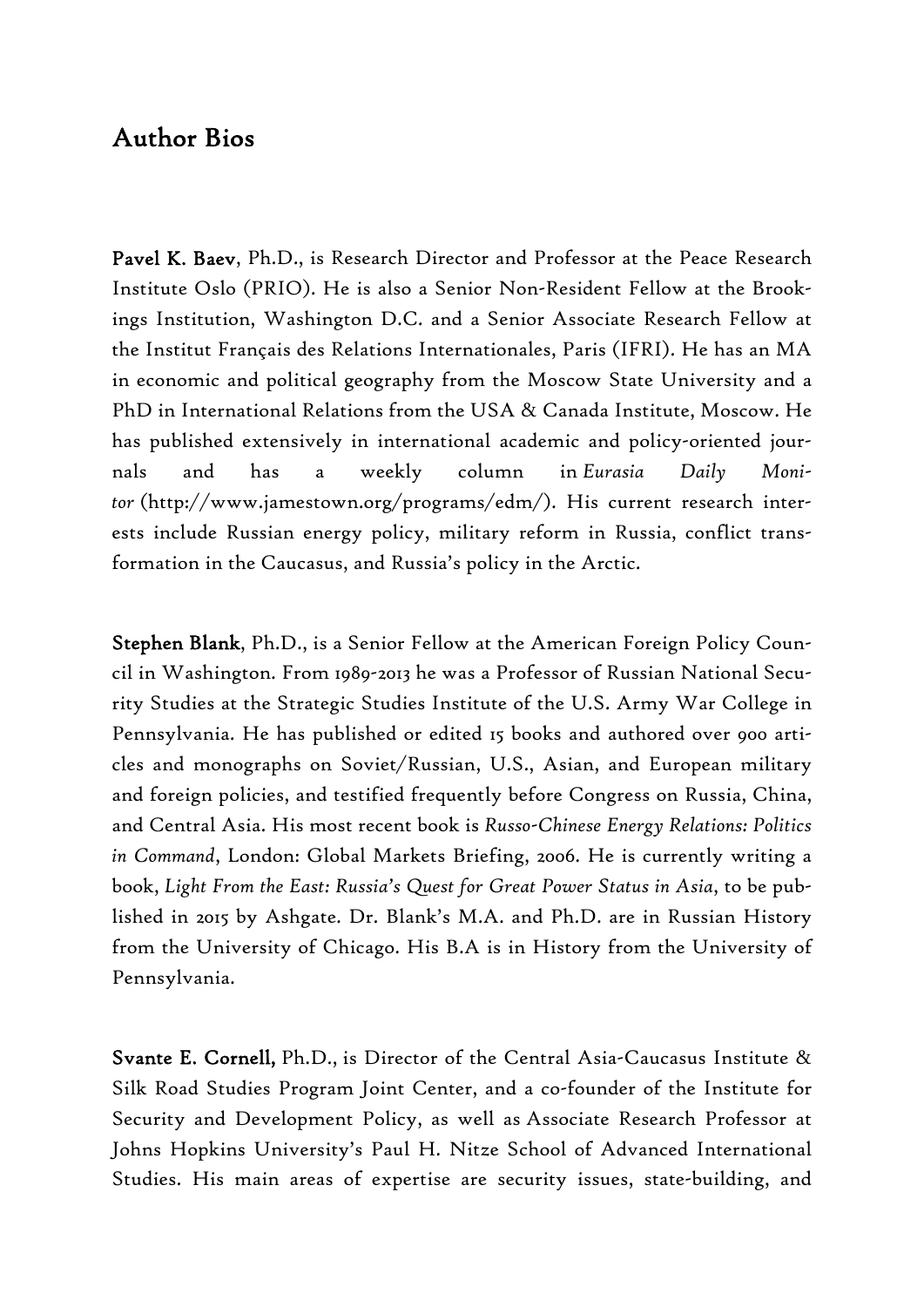transnational crime in Southwest and Central Asia, with a specific focus on the Caucasus and Turkey. His most recent book, edited with Michael Jonsson, is *Conflict, Crime and the State in Postcommunist Eurasia*, published in 2013 by the University of Pennsylvania Press.

John C.K. Daly, Ph.D., received his Ph.D. in 1986 from the School of Slavonic and East European Studies, University of London. While at the Central Asia-Caucasus Institute at Johns Hopkins University's Paul H. Nitze School of Advanced International Studies, where he is currently a non-resident Senior Fellow, in 1999 he founded *The Cyber-Caravan,* which continues today as *The Central Asia-Caucasus Analyst*. Dr. Daly's work has appeared in *Silk Road Reporters*, Jane's Defense Group's *Islamic Affairs Analyst*, *Caspian Crossroads*, ISN and the *Christian Science Monitor*. Dr. Daly has been a commentator on current events for CNN, the Hudson Institute, the Middle East Institute, National Public Radio, Al-Arabiya, Press TV and Radio Free Asia, among others.

Johan Engvall, Ph.D., is a Research Fellow at the Swedish Institute of International Affairs, and a non-resident Research Fellow with the Central Asia-Caucasus Institute & Silk Road Studies Program. His specialization is in the domestic political systems of the Central Asian countries. He is the author of numerous articles in journals such as *Governance*, *Post-Soviet Affairs* and *Europe-Asia Studies*. He obtained his Ph.D. from Uppsala University in 2011, with the dissertation *The State as Investment Market: An Analytical Framework for Interpreting Politics and Bureaucracy in Kyrgyzstan*. A Russian translation was published in Kyrgyzstan in 2013. He has also served as a consultant to the World Bank on anti-corruption reforms in Kyrgyzstan.

Armen Grigoryan is an Armenian political scientist. He completed a Master's diploma from the Central European University in 2006. His research interests include post-communist transition, EU relations with Eastern Partnership countries, transatlantic relations, energy security, and conflict transformation. He is the author of book chapters, journal articles, and policy papers. Previously, he participated in an internship at the European Parliament (2007), received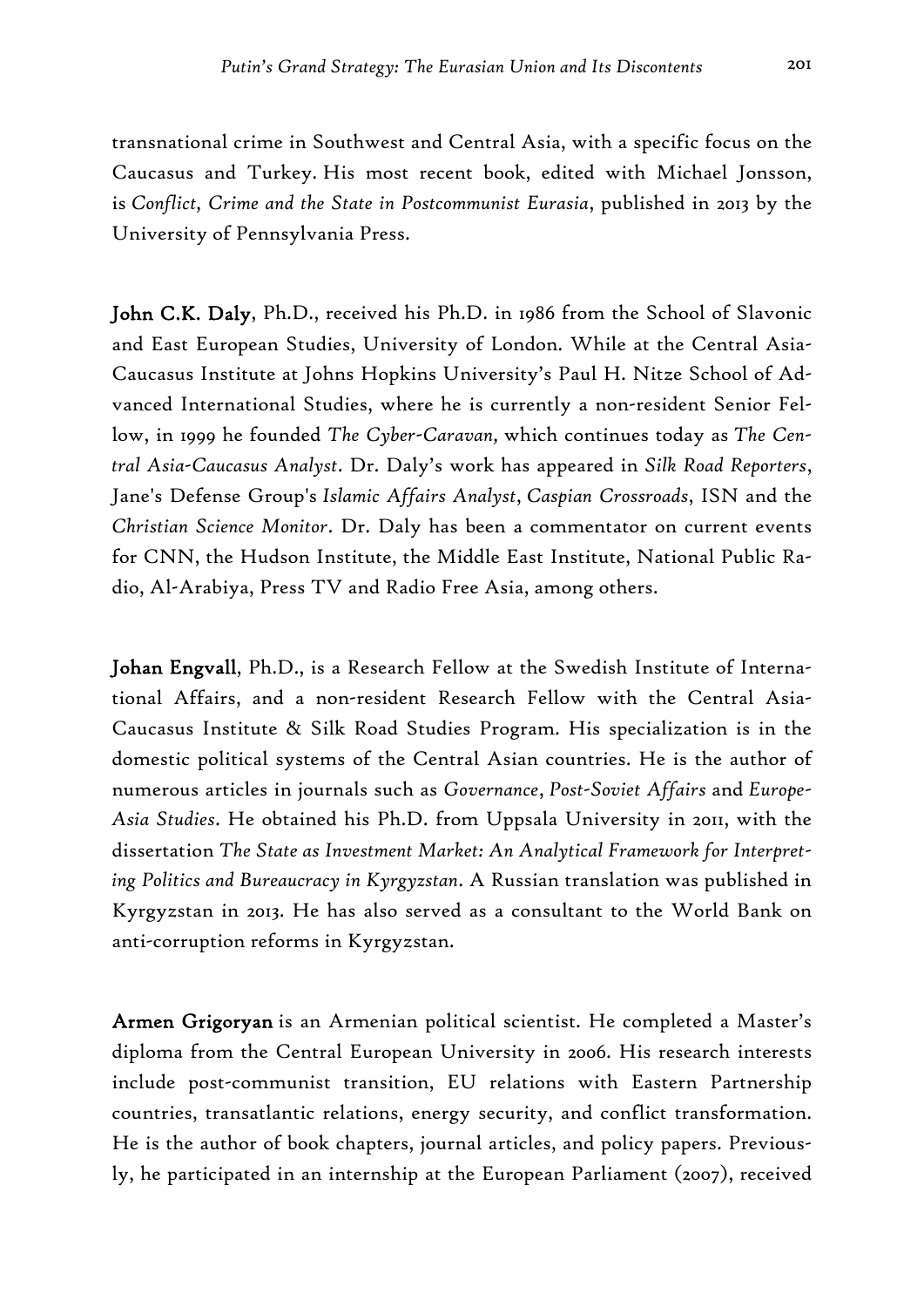two research grants from the National Scholarship Program of the Slovak Republic (2009 and 2013), was a visiting fellow of the Open Society Institute in Budapest, Hungary (2010-2011), International Visegrad Fund research fellow (2011), Think Visegrad research fellow (2013), and peer reviewer for Global In $tegrity$  (2011).

Slavomír Horák, Ph.D., is Research Fellow at the Department of Russian and East European Studies of the Institute of International Studies, Faculty of Social Sciences, Charles University in Prague. His research covers political, social and economic issues in Central Asia, particularly Turkmenistan domestic issues, informal politics and state- and nation-building in the region. His publications include several books on Central Asian and Afghanistan internal developments as well as numerous articles published in Czech, Russian and English scholarly journals. In 2012-2013, he was a Fulbright visiting fellow at the Central Asia-Caucasus Institute.

Richard Pomfret, Ph.D., is Professor of Economics at Adelaide University, and Visiting Professor of Economics at the Johns Hopkins University SAIS Bologna Center. In 1993 he was seconded to the United Nations for a year, acting as adviser on macroeconomic policy to the Central Asian republics of the former Soviet Union. He has acted as a consultant on Central Asia to the EU, World Bank, UNDP, OECD and Asian Development Bank. He has published over a hundred articles and seventeen books, including *The Central Asian Economies since Independence*, published by Princeton University Press, 2006.

S. Frederick Starr, Ph.D., is the founding chairman of the Central Asia - Caucasus Institute and Silk Road Studies Program Joint Center, and a Research Professor at the Johns Hopkins University-SAIS. His research on the countries of Greater Central Asia, their history, development, internal dynamics, as well as on U.S. policy towards the region has resulted in twenty-two books and 200 published articles. His most recent book is *Lost Enlightenment: Central Asia's Golden Age from the Arab Conquest to Tamerlane,* published by Princeton University Press in 2013.